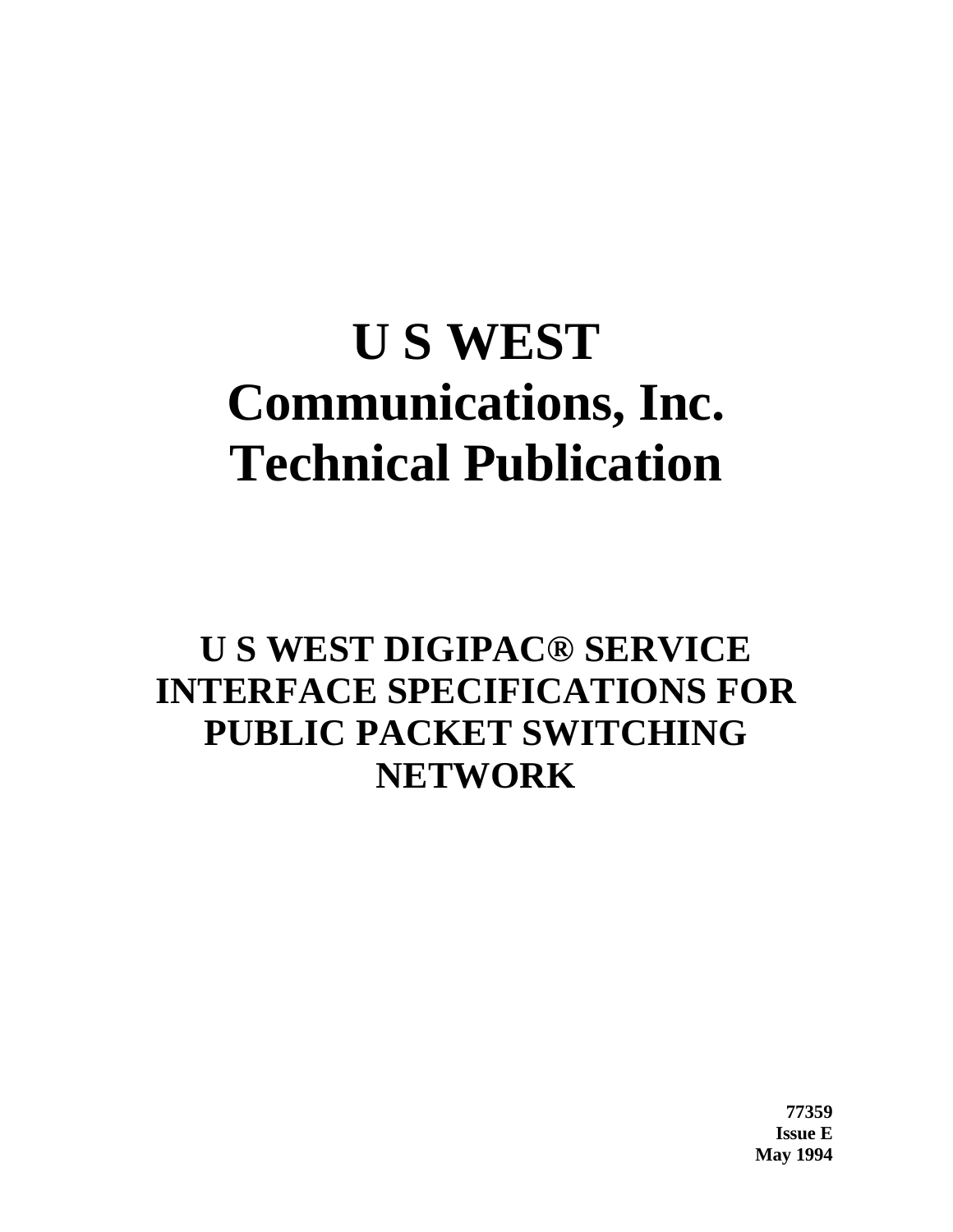# **U S WEST Communications, Inc. Technical Publication**

## **U S WEST DIGIPAC® SERVICE INTERFACE SPECIFICATIONS FOR PUBLIC PACKET SWITCHING NETWORK**

**Copyright 1988, 1990, 1991, 1993, 1994 77359 DIGIPAC® is a Registered Trademark of U S WEST, Inc. Issue E All Rights Reserved - Printed In U.S.A. May 1994**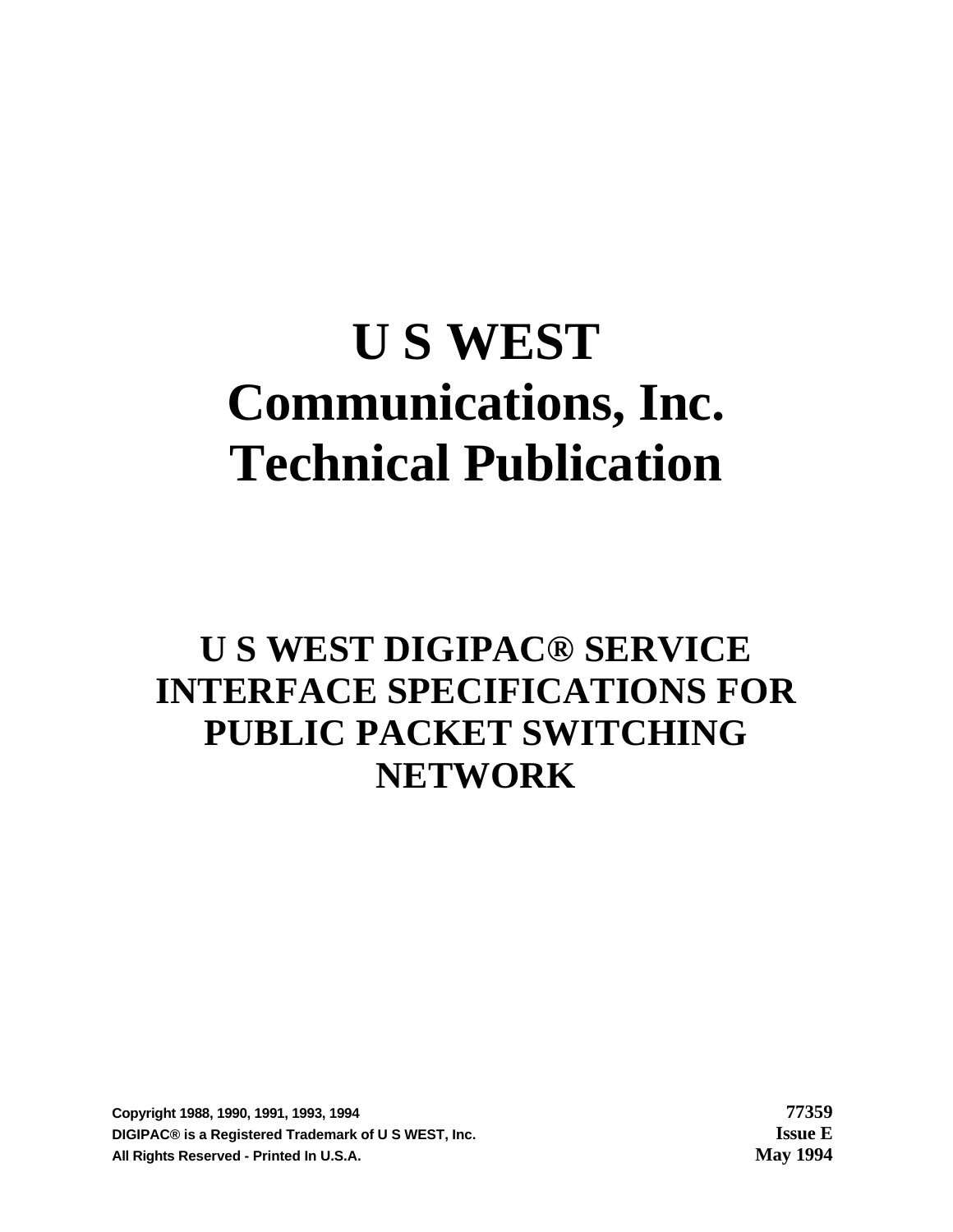#### NOTICE

This Technical Publication is published to describe the interface specifications to be used by the customers of U S WEST Communications, Inc. in the provision of Public Packet Switch Network (PPSN) services. The content of this Technical Publication is based on the 1984 and 1988 Consultative Committee International Telegraph and Telephone (CCITT) Recommendations. Unless otherwise indicated, specific references to sections of CCITT Recommendations are per the 1984 issue (Red Book). If additional information is required, please contact your local U S WEST marketing representative, or:

> U S WEST Business Resources, Inc. Manager - Information Release 1801 California, Rm. 1340 Denver, CO 80202 (303) 298-8740

U S WEST Communications, Inc. reserves the right to revise this Technical Publication for any reason, including, but not limited to conformity with standards promulgated by ANSI, EIA, CCITT, or similar agencies, utilization of new advances in the state of the technical arts, or to reflect changes in the design of equipment, techniques, or procedures described or referred to herein.

Liability to anyone arising out of use or reliance upon any information set forth herein is expressly disclaimed, and no representation or warranties, expressed or implied, are made with respect to the accuracy or utility of any information set forth herein.

This document is not to be construed as a suggestion to any manufacturer to modify or change any of its products, nor does this publication represent any commitment by U S WEST Communications, Inc. to purchase any product whether or not it provides the described adequate notice in writing prior to any characteristics. Further, conformance to this publication does not constitute a guarantee of a given supplier's equipment and/or its associated documentation.

Future issues of Technical Publication 77359 will be announced to the industry as least 45 days prior to the issuance date. This notice, which will come through our standard customer notification channels, will allow the customer time to comment on the proposed revisions.

DIGIPAC® is a Registered trademark of U S WEST, Inc.

Throughout this publication, the term U S WEST signifies U S WEST Communications, Inc.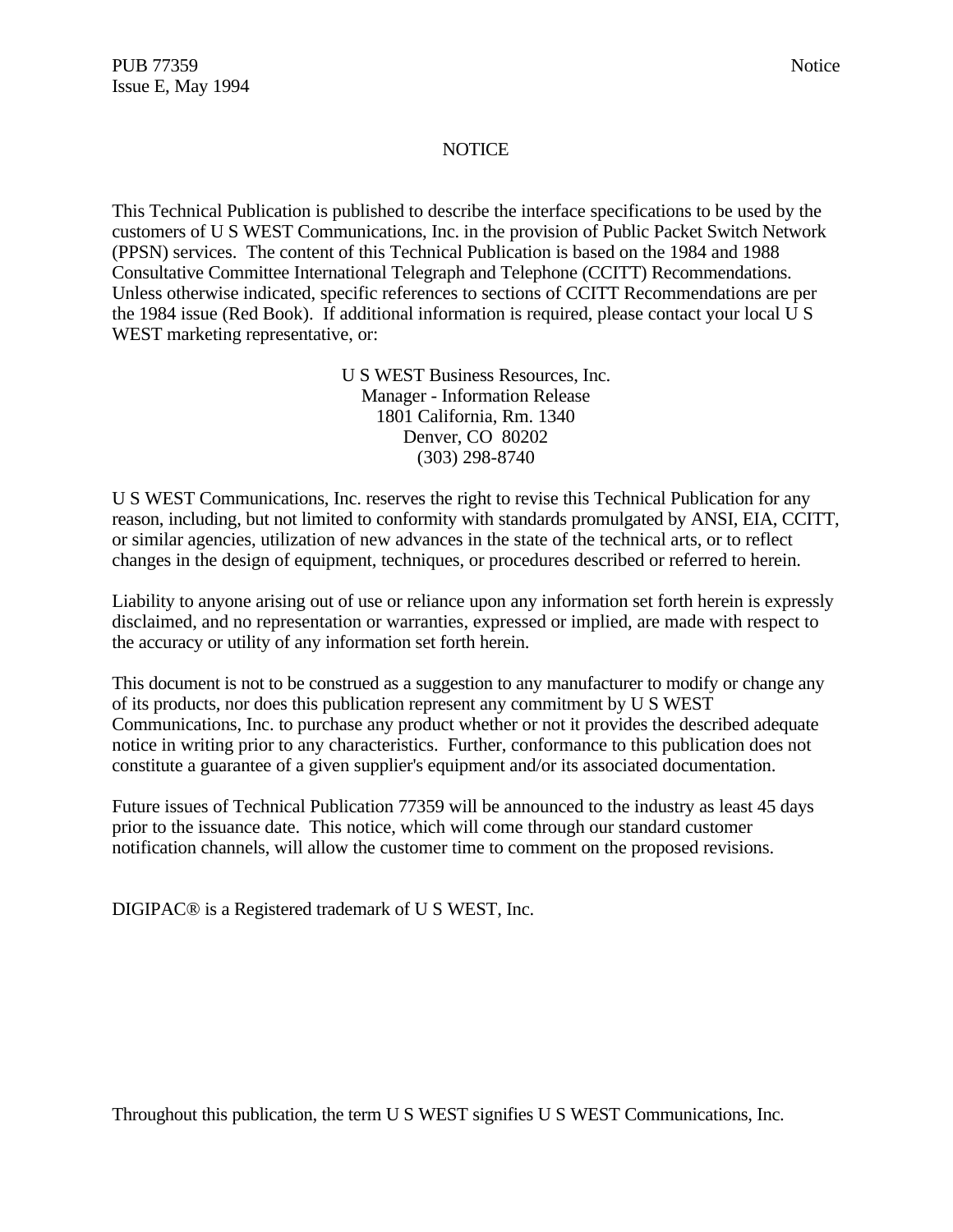#### PLEASE TEAR OUT AND SEND YOUR COMMENTS/SUGGESTIONS TO:

#### U S WEST BUSINESS RESOURCES, INC. Manager - Writing Services 1801 California, Room 1340 Denver, Colorado 80202 (303) 298-8740

Information from you helps us to improve our Publications. Please take a few moments to answer the following questions and return to the above address.

| Was this Publication valuable to you in determining<br>our requirements?                                                                                | YES NO     |                 |
|---------------------------------------------------------------------------------------------------------------------------------------------------------|------------|-----------------|
| Was the information accurate and up-to-date?                                                                                                            | YES        | NO <sub>1</sub> |
| Was the information easily understood?                                                                                                                  | <b>YES</b> | NO              |
| Were the contents logically sequenced?                                                                                                                  |            | NO              |
| Were the printed pages legible?                                                                                                                         | <b>YES</b> | NO <sub>1</sub> |
| Do you feel the description in the Catalog of Technical<br>Information and/or Digest of Technical Information<br>adequately described this Publication? | YES .      | NO.             |

If you answered NO to any of the questions and/or if you have any other comments or suggestions, please explain:

\_\_\_\_\_\_\_\_\_\_\_\_\_\_\_\_\_\_\_\_\_\_\_\_\_\_\_\_\_\_\_\_\_\_\_\_\_\_\_\_\_\_\_\_\_\_\_\_\_\_\_\_\_\_\_\_\_\_\_\_\_\_\_\_\_\_\_\_\_\_\_\_\_\_\_\_\_

| Name |  |
|------|--|
|      |  |
|      |  |
|      |  |
|      |  |
|      |  |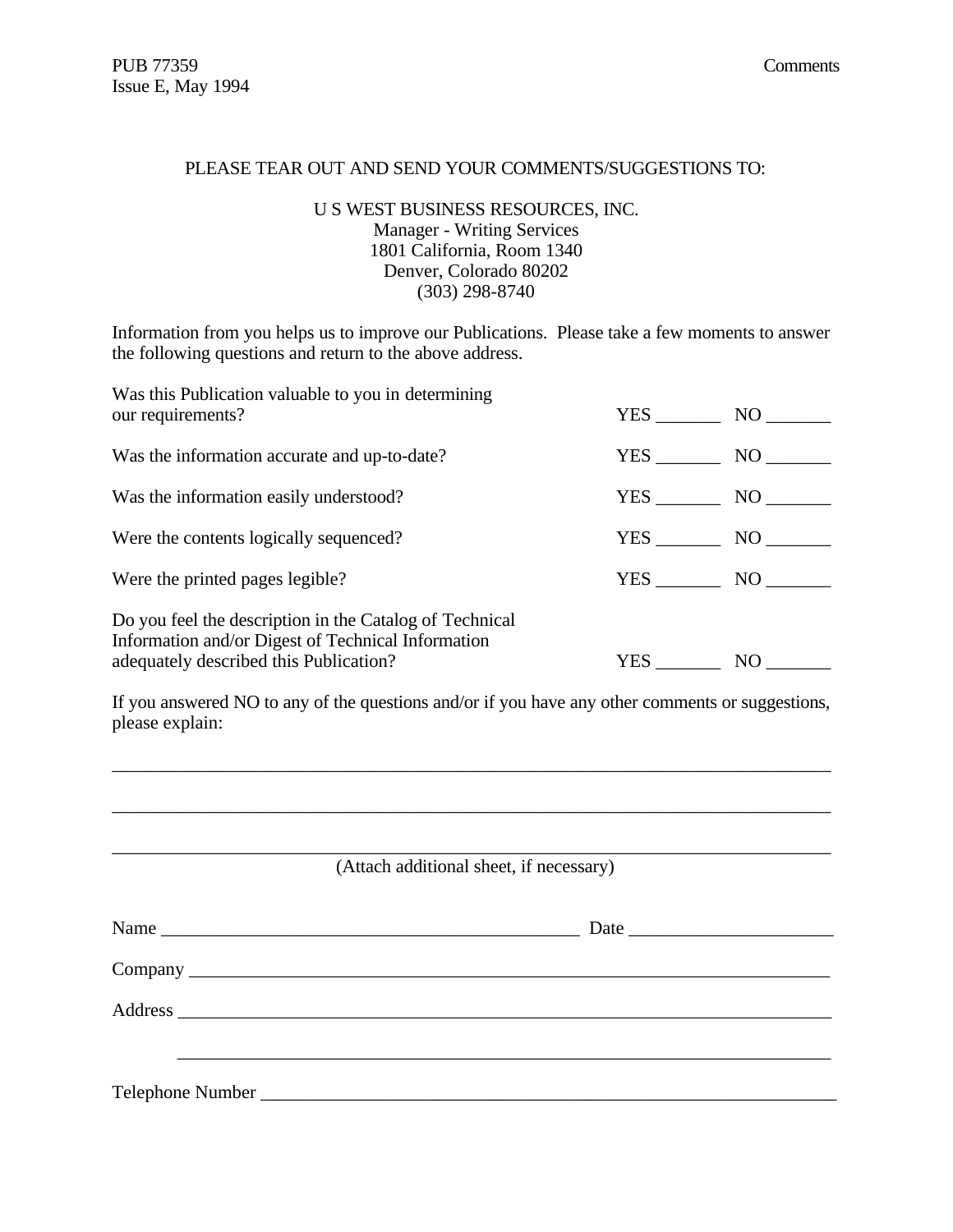#### **CONTENTS**

|                  | <b>Chapter and Section</b> | Page |
|------------------|----------------------------|------|
| $1 \quad \cdots$ |                            |      |
|                  |                            |      |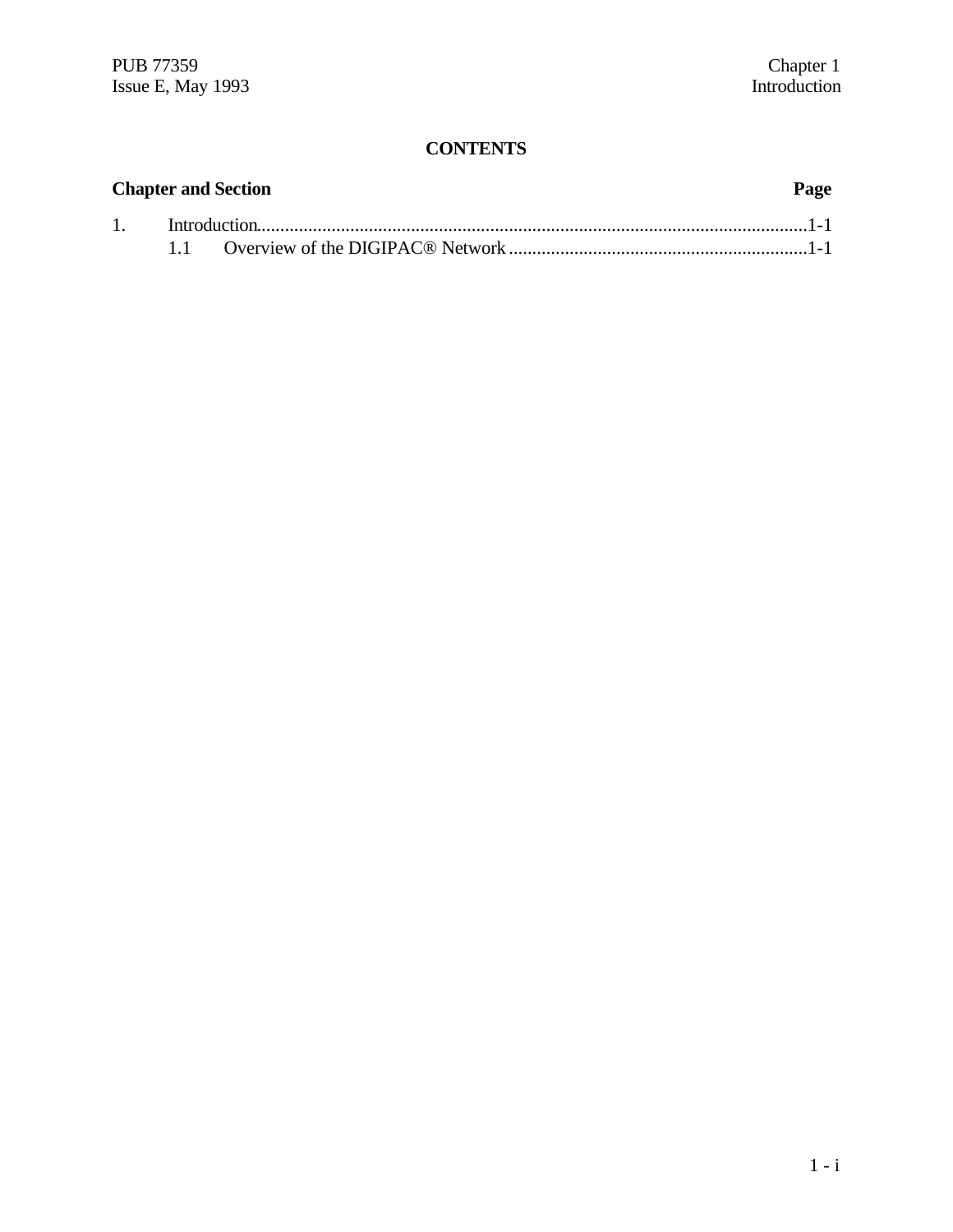#### **1. Introduction**

#### **1.1 Overview**

This Technical Publication describes the interface protocols necessary for:

- Asynchronous terminals and hosts (Chapter 2)
- X.25 terminals and hosts (Chapter 3)
- X.75 connections with Interexchange Carriers to communicate via the Packet Switched Public Data Network (PSPDN) (Chapter 4)
- Dial-up access for X.25 devices using the X.32 recommendation (Chapter 5) and
- Point of Sales terminal to host communications using T3POS protocol (Chapter 6).

Network level signaling messages are transmitted as American Standard Code for Information Interchange (ASCII) text. The terms used herein are consistent with the text of the International Telegraph and Telephone Consultative Committee (CCITT) Recommendations specified in this document. All reference in this Technical Publication to CCITT recommendations are per the 1984 issue "red book", unless specified otherwise.

The asynchronous interface is based on CCITT Recommendation X.28 which defines the protocol between the asynchronous device and the PSPDN. The asynchronous Data Termination Equipment (DTE)/X.25 DTE interface is based on CCITT Recommendation X.29 which specifies the protocol between the packet-mode DTE and the PSPDN. CCITT Recommendation X.3 defines a Packet Assembly/Disassembly (PAD) facility in a PSPDN. The X.25 interface is based on CCITT Recommendation X.25 which defines the protocol between the X.25 DTE and the PSPDN. The X.75 interface is based on CCITT Recommendation X.75 which defines the protocol between the Interexchange Carriers, data service providers and the PSPDN. The X.32 interface is based on CCITT Recommendation X.32 which defines the protocol and procedures for an X.25 DTE to access the PSPDN using a Dial-up connection, either to originate or terminate X.25 calls.

The T3POS interface defines the protocol, procedures, and PAD function within the PSPDN to allow Point of Sale (POS) terminals to use the Packet Network as a means to access Credit Card Association (CCA) hosts or Information Service Providers (ISP).

A table of all acronyms used in this Technical Publication can be found behind the tab titled Definitions.

All changes and reissues of this Technical Publication will be made on a U S WEST wide basis.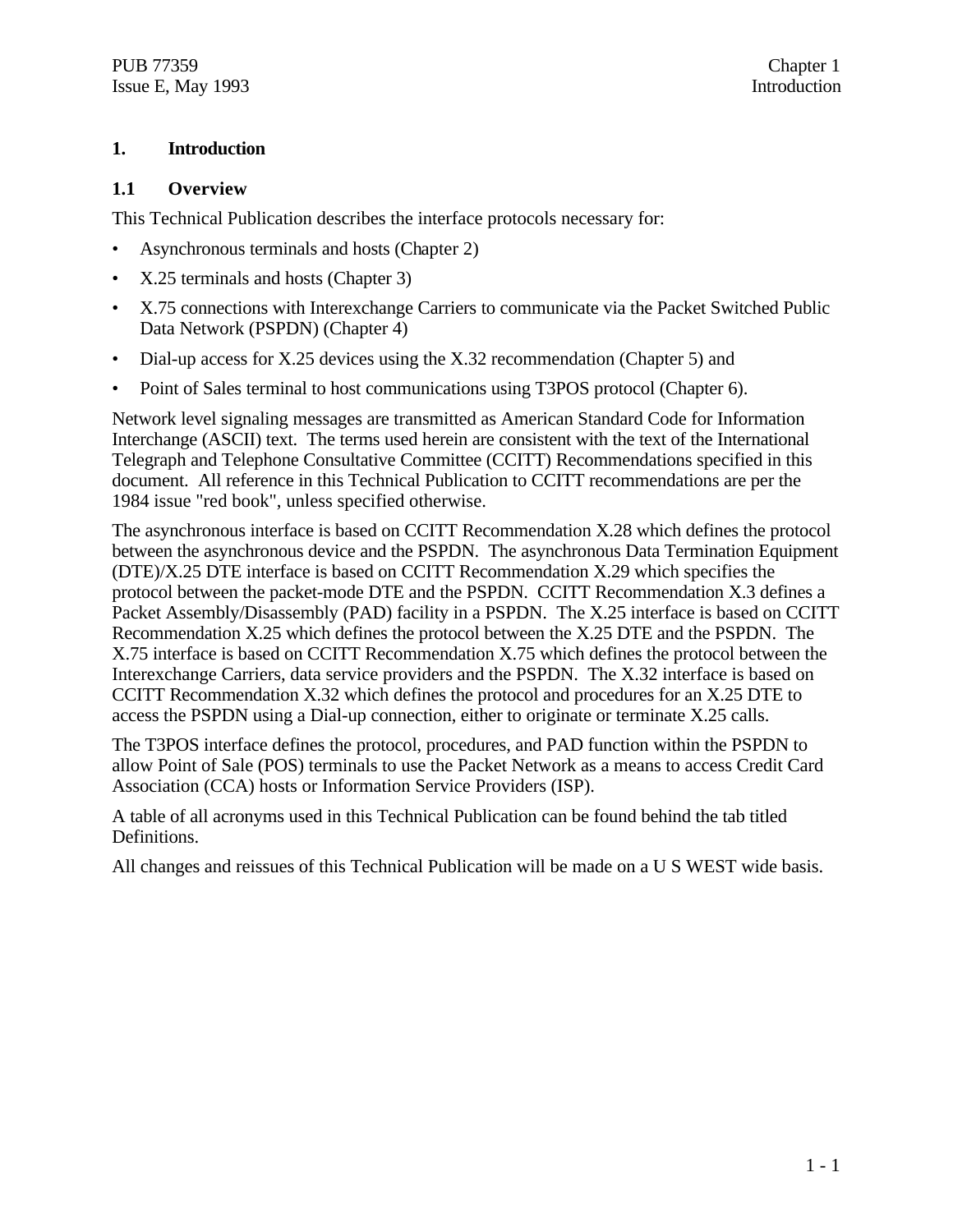#### **CONTENTS**

### **Chapter and Section Page**

| 2. |     |  |
|----|-----|--|
|    |     |  |
|    |     |  |
|    | 23  |  |
|    | 2.4 |  |
|    | 2.5 |  |
|    |     |  |

#### **Exhibits**

| 2-2 Set, Read, Set-and-Read and Parameter Indication PAD Message Format2-64 |  |
|-----------------------------------------------------------------------------|--|
|                                                                             |  |
|                                                                             |  |
|                                                                             |  |

#### **Tables**

| $2-A$   |                                                                         |  |
|---------|-------------------------------------------------------------------------|--|
| $2 - B$ |                                                                         |  |
| $2-C$   |                                                                         |  |
| $2-D$   |                                                                         |  |
| $2-E$   | PAD Messages Transmitted by the PAD in Response to Set, Set-and-Read,   |  |
|         |                                                                         |  |
| $2-F$   |                                                                         |  |
| $2-G$   |                                                                         |  |
| $2-H$   |                                                                         |  |
| $2-I$   | Summary of Asynchronous PDN Standard (Default) Interface Attributes2-62 |  |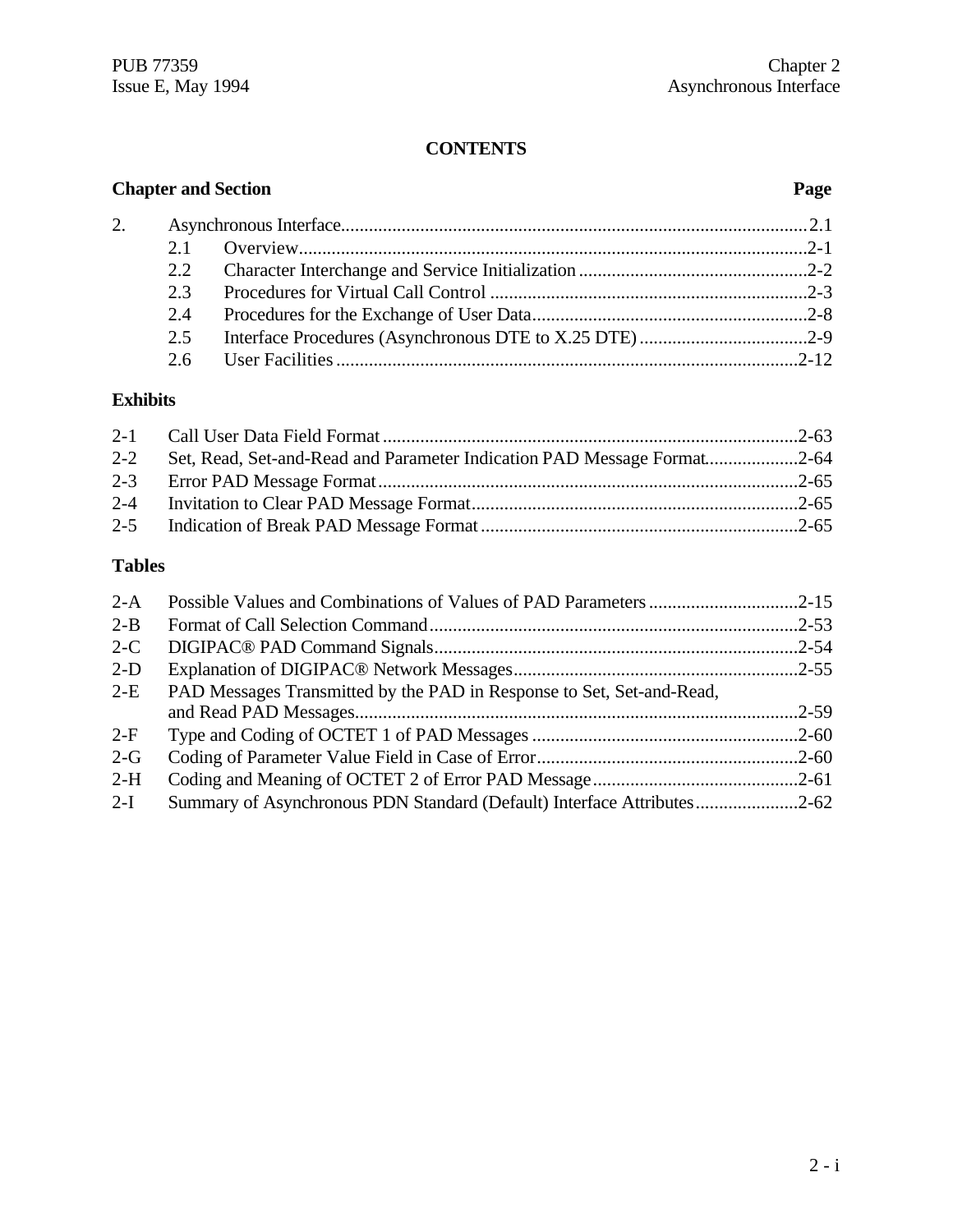#### **2. Asynchronous Interface**

#### **2.1 Overview**

This Chapter describes the interface protocols necessary for asynchronous devices to communicate via the DIGIPAC® Network. The asynchronous interface (based on CCITT Recommendation X.28) defines the protocol between an asynchronous Data Termination Equipment (DTE) and the Packet Switched Public Data Network (PSPDN). The asynchronous DTE/X.25 DTE interface (based on CCITT Recommendation X.29) specifies the protocol between a packet-mode DTE and the PSPDN. CCITT Recommendation X.3 defines a Packet Assembly/Disassembly (PAD) facility in a PSPDN. The asynchronous interface supports originating virtual call service (permits DTE to set up a call) to X.25 or other asynchronous DTE's. The interface also supports terminating virtual call service (allows the DTE to receive incoming calls) from X.25 DTE's and other asynchronous DTE's. The interface at both ends of a connection between two asynchronous DTE's is identical, whether the remote end DTE is an asynchronous terminal or an asynchronous host computer. This connection supports all capabilities of the asynchronous DTE/X.25 DTE connection. X.29 is supported between respective Data Communications Equipment (DCE).

In switched data networks, such as a PSPDN like DIGIPAC®, the network is considered to be DCE for functions other than the physical connection of equipment (i.e., layer 2 protocol, PAD function). For clarity, the term PSPDN will be used in this document to denote the location and responsibility of these functions, whatever they may be, in the network. The PAD service in the PSPDN performs X.25 functions on behalf of the DTE. How these basic functions are accomplished is determined by the user-set options available in the PAD parameters. Each parameter is identified by a reference number and is assigned a value used by the PSPDN to determine actions to take for the particular terminal or host. The PSPDN maintains a set of parameters, called a profile, for each active DTE.

A profile is a specific combination of parameter values. The asynchronous interface supports user-set profiles and a user-default profile that can be defined for each direct-access interface. A listing of standard profiles can be found in Table 2-A. A user-selected profile is stored in the PSPDN. This provides a simple means of setting the desired PAD parameters. When a user requests a user-selected profile the PSPDN immediately sets the user's parameters (of the current session) to the values defined in that profile (see Table 2-A). The asynchronous interface supports the simple and transparent standard profiles specified in CCITT Recommendation X.28. A total of up to 9 different profiles can be defined in one PAD.

A user default profile is a default profile defined for each interface port. The default profile used on all public asynchronous dial access lines, is the PSPDN user friendly profile. For dedicated access lines, a user profile will be set at service order time to one of the nine available profiles or the default profile if not specified by the customer. The user may alter parameters during a session by requesting a different profile or by setting individual parameters with X.28 commands. These changes last for the duration of the session only and do not affect the default parameter values.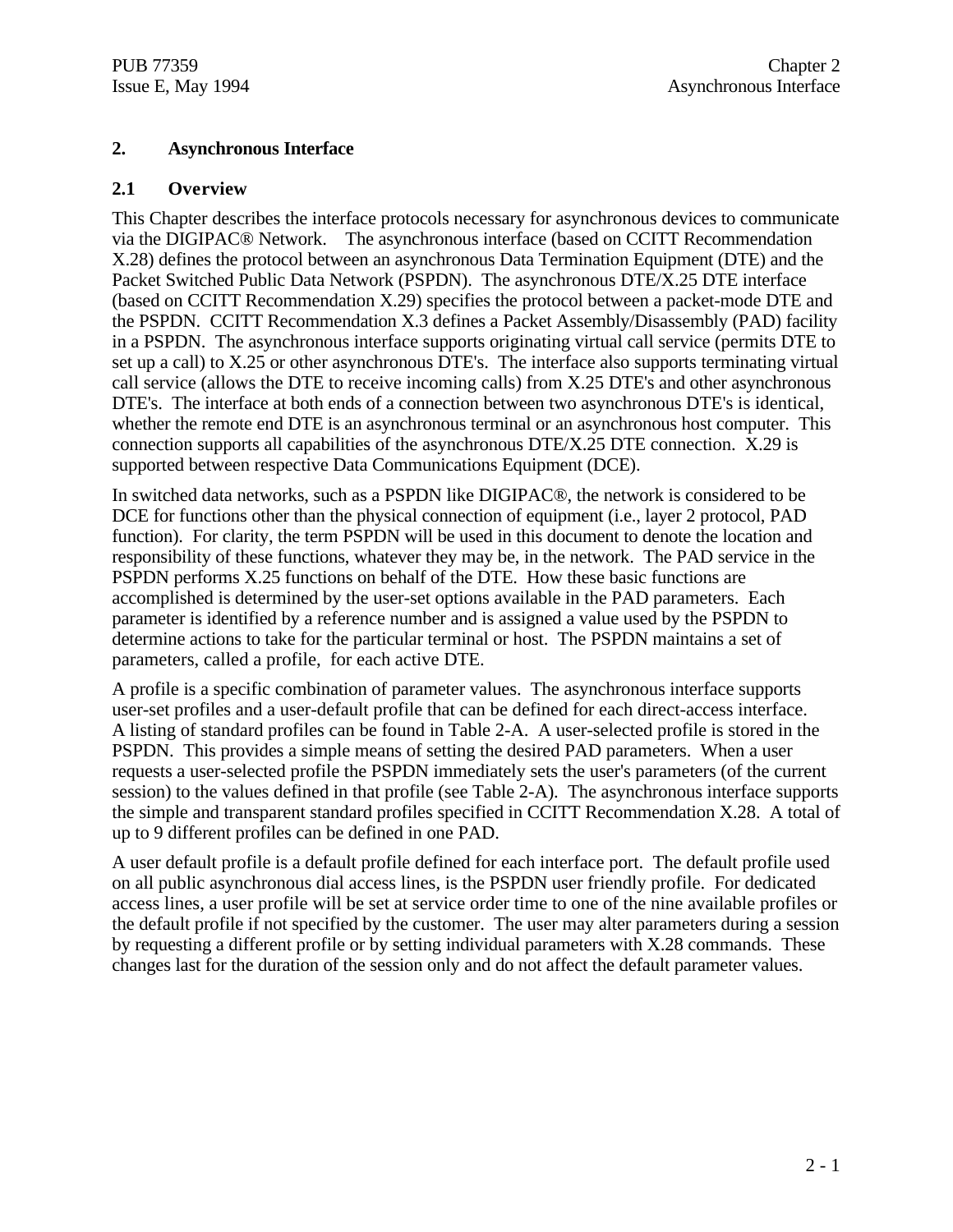#### **2.2 Character Interchange and Service Initialization**

The character formats used to exchange control information follow those indicated in X.28, International Alphabet No. 5, CCITT Recommendation V.3.

#### **2.2.1 Service Initialization**

Service initialization is the establishment of a logical link between the terminal and the network. Prior to service initialization, the physical link must be established. The physical link is always connected on direct access interfaces. After the physical link is set up, both the PSPDN and DTE transmit binary ones across the interface.

On dial-in connection calls to the PSPDN the transmission of the binary ones is heard as tone. The user initiates communication by transmitting a service request signal [3 periods followed by a carriage return (...<CR>)] to the PSPDN. The service request allows the PSPDN to detect the speed of the DTE. It is required for terminals accessing dial-up ports so that the binary speed parameter (parameter 11) of the simple standard profile (default for dial-up 90) can be set accordingly. To maintain a standard initialization procedure, a service request is also required of DTE's with direct access. After sending a service request, the DTE transmits binary ones. The PSPDN responds to a valid service request by sending a PAD-identification PAD-service signal. Typically, this signal welcomes the user to "DIGIPAC®". The PSPDN transmits binary ones after the PAD-identification PAD-service signal is sent. If service signals are suppressed (Parameter 6 is equal to 0) the interface goes directly into the PAD Waiting State after a valid service request is received. The logical link between the DTE and the network is established when the interface enters the PAD Waiting State.

#### **2.2.2 Exchange of Control Information**

The interface goes from the PAD waiting state to the PAD command state at the start of a PAD command signal. Command and service signals are exchanged between the DTE and PSPDN while in the PAD command state and PAD service signals state, respectively. The description and format of these signals is given in Tables 2-B through 2-C. Command and service signals provide the following functions:

- PAD command signals (DTE and PSPDN)
	- Establish and clear virtual calls
	- Allow selection of standard profiles
	- Allow selection of individual PAD parameters
	- Request current PAD parameter status
	- Send interrupt
	- Request circuit status
	- Reset virtual call
- PAD service signals (PSPDN to DTE)
	- Call progress signals
	- Acknowledge receipt of PAD command signals
	- Transfer PAD operation information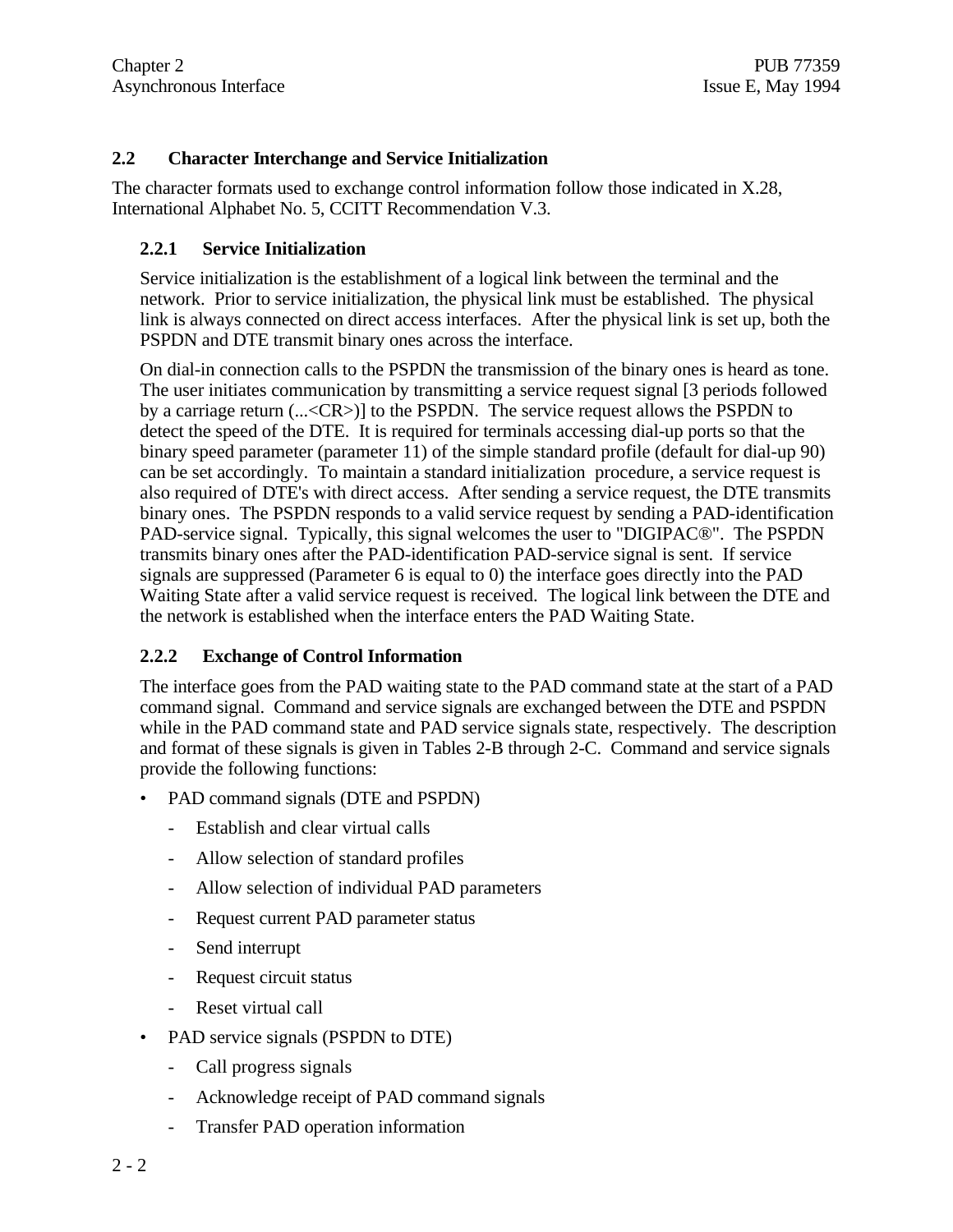For dial-up connections, if the first character of a PAD command signal is not received within 20 seconds after the interface entered the PAD waiting state, the PSPDN performs DCE clearing in accordance with Paragraph 3.19 B. If, after receiving the first character of a PAD command, a complete PAD command signal is not received within 20 seconds the PSPDN sends an error PAD-service signal and the interface enters the PAD waiting state. The PSPDN also sends an error PAD-service signal if it receives an unrecognized PAD command. The error PAD-service signal indicates what error has occurred. Its format is illustrated in Tables 2-D and 2-F. This service signal is only sent when parameter 6 is set to 1 or 5. If the value of parameter 6 is set to 0 or 1, the PSPDN does not transmit a prompt to the DTE.

In addition to the default profile assignment at service order time, the interface also supports DTE selection of profiles. After service initialization is complete, the user can choose one of the user profiles as specified in Table 2-A Generally, profile selection is more applicable to dial-access ports because direct-access ports typically provide the most compatible profile as a default when service is installed. After service initialization, the DTE can request a profile by transmitting the profile-selection PAD command signal. The identifier for network defined profiles is single or double decimal digits. Profile identifiers for the simple standard profile and the transparent standard profile are 90 and 91, respectively.

#### **2.3 Procedures For Virtual Call Control**

#### **2.3.1 General**

For dial and direct access ports, the interface supports intra-LATA, inter-LATA, and inter-network calls. (Only one data call can be on a line.) Signaling procedures for RPOA (Recognized Private Operating Agency) selection (on all calls), CUG (closed user group) request and reverse charging request are supported.

On the auto reverse charge dial access ports, the interface supports intra-LATA, inter-LATA, and inter-network calls. Signaling procedures for RPOA selection and reverse charge are also supported. DTE's may, but need not, use either or both of these signaling procedures for each virtual call. Regardless of whether the DTE uses the reverse charge request, the PSPDN automatically requests reverse charging on virtual calls originating from these ports.

Call Set-up is initiated when the DTE sends a selection PAD command signal to the PSPDN. The format of this command is illustrated in Tables 2-B and 2-C. The information content of a selection PAD command signal consists of an optional facility request block, an address block and a user optional call user data field.

The facility request block identifies the facilities used to establish the call. The available facilities include Network User Identification (NUI), closed user group (CUG), reverse charging, fast select and RPOA. Formats for the facility block are given in Tables 2-B and 2-C. If applicable to the particular access method, any combination of these facilities may be used.

The NUI signal is used to provide secure access to the network. The need to identify users, limits the use of this facility to direct access ports and private dial ports. If the NUI facility is not selected, the network begins clearing procedures with the reason for clearing given as user failure to specify the NUI facility. The NUI signal is not used for auto reverse charge ports because it is not required that the user identity be known by the PSPDN. For direct access to the PSPDN, user identity is known because of the physical termination on the PSPDN.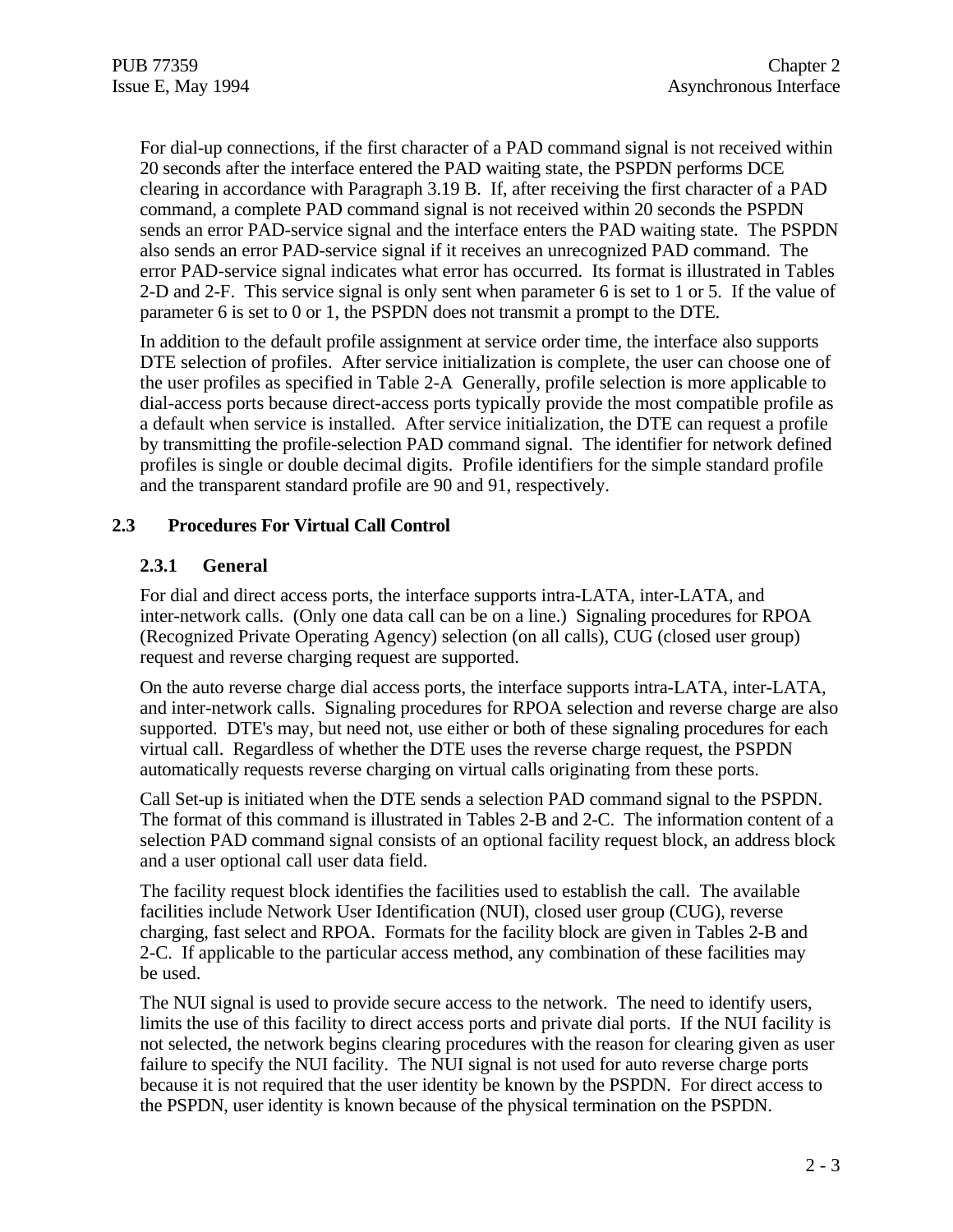Closed user groups (CUG) allow members to communicate but preclude communication with nonmembers. This privacy feature can be used to derive a private SubNetwork from the components of the public network. This capability is provided via the CCITT defined closed user group facility (see Recommendation X.25). The need to identify users, limits the use of this facility to direct access ports and private dial ports.

Reverse charge originating facility is optional on asynchronous interfaces. On direct access and private dial ports, it allows users to request, via signaling procedures for each originating call, that the call be reverse charged. For public dial access, the interface ports are designated as automatic reverse charge. On these ports, the PAD automatically requests reverse charging on all virtual calls.

Fast Select Acceptance Unrestricted permits the request of up to 124 octets of user data in the call initiation packet and acceptance of up to 124 octets of data in the call termination packet. Additional data packets will be accepted following the acceptance of the call initiation packet.

Recognized Private Operating Agency (RPOA) facility allows users to specify the transit network for the carrying of inter-network calls.

The call user data field of a selection PAD command signal is optional and is used to append up to 12 characters (124 characters if fast select) of application dependent information to a call request (see Table 2-B).

After the DTE transmits the selection PAD command signal, it transmits binary ones and the interface enters the DTE Waiting state. The interface remains in this state until a valid selection PAD command signal is received by the DCE. Upon receipt of the valid selection PAD command signal, the PSPDN does the following depending upon whether or not service signals have been suppressed.

- If the value of parameter 6 is set to 0, the PSPDN does not send any service signals and the interface enters the connection-in-progress state. It remains in this state until the Virtual Call (VC) is established or cleared.
- If parameter 6 is set to 1 or 5, on receipt of a valid selection PAD command signal, the PSPDN transmits an acknowledgment PAD service signal (format illustrated in Tables 2-C through 2-G) followed by binary ones and the interface is in the connection-in-progress state. To indicate whether the call has been accepted or cleared, the PSPDN either sends a connected PAD service signal or a clear-indication-PAD service signal, respectively.

The interface enters the PAD service signals state upon initiation of these signals. This state is bypassed if parameter 6 is set to 0. PAD service signals responding to previously transmitted PAD command signals have priority over PAD service signals arising from events within the network. No characters are echoed and no PAD commands are accepted while the interface is in state 8 (transmission of service signals). If the interface is in state 7 (connection in progress), the only command accepted is a clear request PAD command.

If the virtual call is not accepted, the interface enters the PAD waiting state after receiving the clear-indication PAD service signal. If the interface on a dial-up connection enters the PAD waiting state more than 10 times after receiving a service request signal without a virtual call being set up, the PSPDN disconnects the physical access. This does not apply to direct access. If the virtual call is established, the interface enters the data transfer state after receiving the connected PAD service signal. Data transfer is discussed in Paragraph 4.01.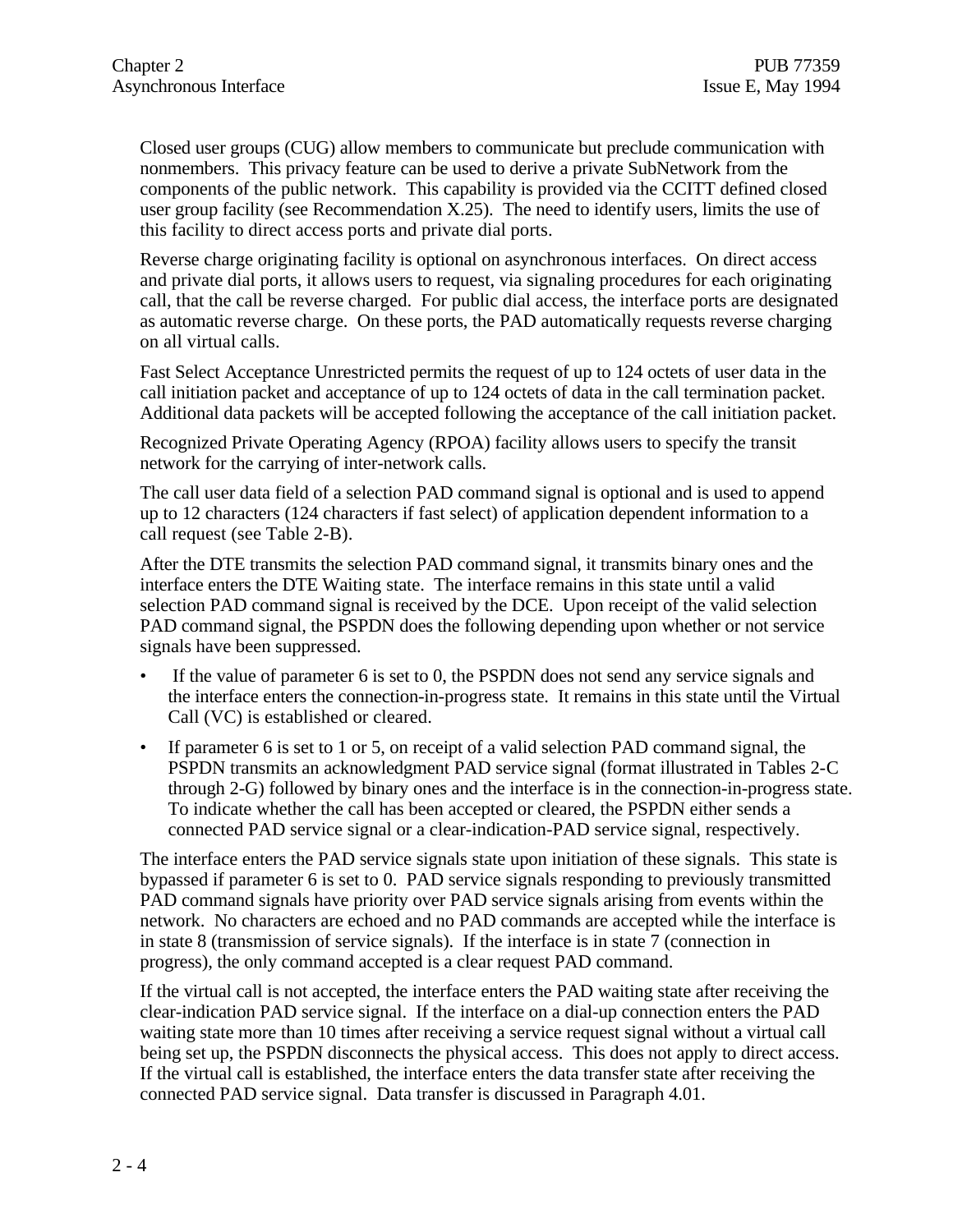Incoming calls are supported according to procedures defined in X.28. The PSPDN indicates only the presence of an incoming call to the DTE when the interface is in the PAD waiting state. The PSPDN does not expect a response from the terminal when a incoming call PAD service signal is sent (see Tables 2-D and 2-F for format). After the terminal receives this signal, the interface immediately enters the data transfer state.

#### **2.3.2 Clearing**

Clearing the virtual call can be initiated by either the DTE or the PSPDN. A DTE can clear a virtual call in one of two ways. The first is to actually disconnect the physical access path (hanging up a dial connection or turning off the terminal). Also, the DTE could clear the call by escaping to the command mode and issuing a clear-request PAD command signal. If a clear request is used and parameter 6 is set to 1 or 5, the PSPDN responds with clear-confirmation PAD service signal. If an invalid clear-request PAD command signal is sent, the PSPDN includes a local procedural error cause in the clear-indication PAD service signal. The format of these signals is given Table 2-C. After transmitting a clear-indication PAD service signal, the interface is in the PAD waiting state and the DTE is allowed a follow-on call. If service signals were suppressed (parameter 6 is set to 0), no follow-on call is allowed and physical access is disconnected when the PSPDN receives the clear request.

The PSPDN initiates virtual call clearing by transmitting a clear-indication PAD service signal to the DTE. After sending the signal, the interface is in the PAD waiting state. The DTE stops sending data when it receives the signal and transmits binary ones. If service signals were suppressed, the interface goes directly to the PAD waiting state without the DTE being notified of call clearing. If the call is to a dial-up port, the PSPDN then clears the dial-up connection.

If physical access is disconnected for any reason, the call attempt or virtual call is cleared by the PSPDN.

#### **2.3.3 Procedures for Setting, Changing and Reading PAD Parameters**

When the interface is in the PAD command state, the DTE may change the values of one or more parameters by sending a set or set-and-read PAD command signal. As illustrated in Table 2-C, the commands include parameter references(s) and values(s). If parameter 6 is set to 1 or 5, the PSPDN responds to a valid set-and-read PAD command by sending a parameter value PAD service signal. This signal indicates the newly set parameters and also indicates any invalid PAD parameters that were requested (invalid parameters are not invoked). The PSPDN responds to a valid set PAD command signal by transmitting an acknowledgment PAD signal. Both service signals are shown in Table 2-C. When parameter 6 is set to 0, the PSPDN accepts and invokes valid parameters without advising the DTE of any invalid parameters or parameter values.

A DTE may inquire about the current values of one or more parameters by transmitting a read PAD command signal (see Table 2-C). The PSPDN responds with a parameter value PAD service signal. If service signals are suppressed, the read command is ignored.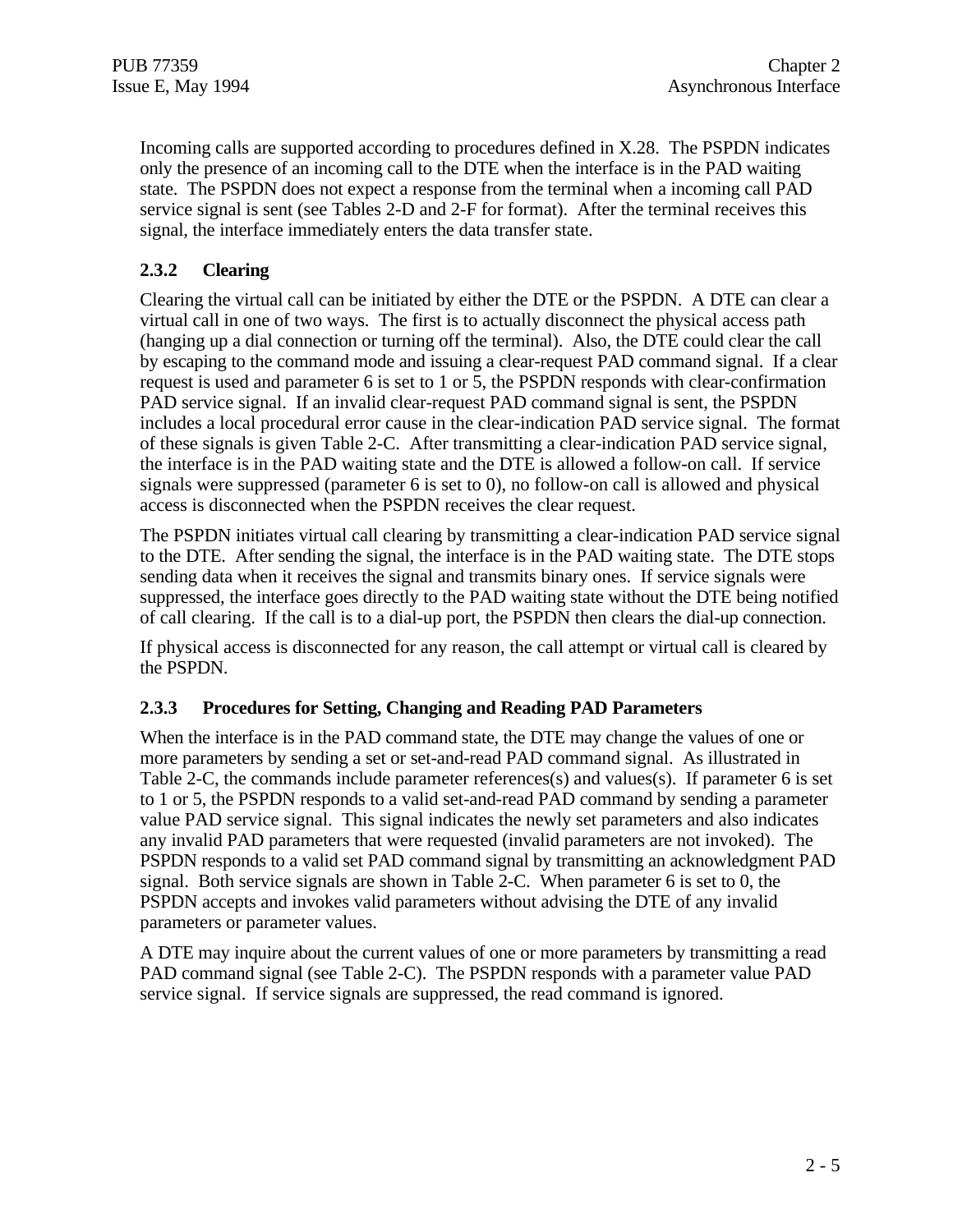#### **2.3.4 Packet Forwarding Conditions**

A packet is forwarded when:

- Enough data to fill a packet has been received.
- A data forwarding character is sent.
- A break signal is transmitted (if parameter 7 is not set to 0).
- A PAD command signal is sent.
- The idle timer delay period is allowed to elapse. The idle time is restarted each time a character is received by the PSPDN. If a character is not received within the specified delay period (set in parameter 4) the packet is forwarded. If the packet cannot be forwarded because of flow control constraints, characters continue being added to the packet until either flow control permits forwarding or the packet is full. This forwarding condition does not apply if parameter 15 is set to 1.
- If none of the above conditions take place, packet forwarding also occurs upon expiration of the maximum assembly times delay period. This timer begins when the first character to be assembled into the packet is received by PSPDN. The value of the time-out, when implemented, is twenty fifths of a second (40 ms).

#### **2.3.5 Reset Procedures**

The DTE resets a virtual call by escaping from the data transfer state and transmitting a reset PAD command signal to the PSPDN. The format of this signal is given in Table 2-C. The PSPDN interprets a break signal as a reset PAD command signal if parameter 7 is set to 2. The PSPDN acknowledges the reset, if parameter 6 is set to 1 or 5 by sending an acknowledgment PAD service signal. If the remote DTE or the network resets the virtual call, the PSPDN sends a reset PAD service signal to the DTE when parameter 6 is set to 1 or 5. This signal indicates whether the reset was caused by the remote DTE, a local procedural error, or network congestion. The format for the reset PAD service signal is illustrated in Tables 2-D and 2-F. If parameter 6 is set to 0, the PSPDN does not inform the DTE or a reset.

#### **2.3.6 Flow Control**

If parameter 5 is set to 1, the PSPDN can flow control the data input from the DTE. When the PSPDN can no longer accept characters from the DTE, it transmits an X-OFF character. When it can receive another character, the PSPDN transmits the X-ON character. A network-defined variable specifies the number of characters the PSPDN continues to accept after the X-OFF has been set. X-ON and X-OFF are used to switch a transmitting device on and off. For this parameter to have any effect, the DTE must recognize standard International Alphabet No. 5 (IA5) X-ON and X-OFF characters and respond to them (i.e., stop input on X-OFF, resume input on X-ON). If the interface is in the data transfer state and parameter 12 is set to 1, the DTE can flow control the PSPDN by using X-ON and X-OFF characters.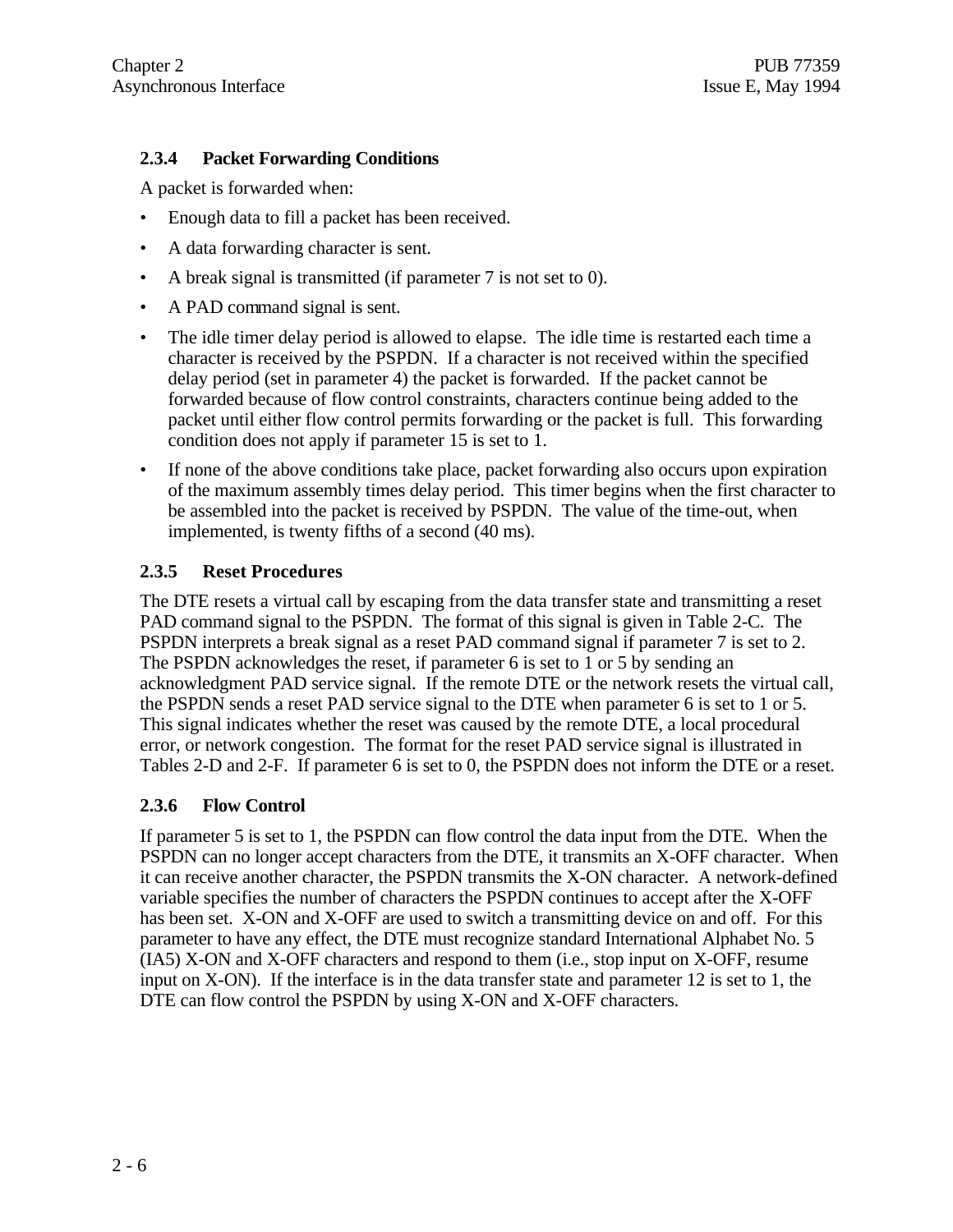#### **2.3.7 Echo**

The value of parameter 2 dictates whether characters are echoed by the PAD or the remote DTE. Typically, they are echoed by the PAD (parameter 2 is set to 1) which reduces the amount of data transmitted between the PAD and the remote DTE. In the data transfer mode, characters to be echoed have priority over data characters waiting to be delivered. Characters that cannot be accepted by the PSPDN, because of flow restrictions, are not echoed.

#### **2.3.8 Procedure on Break**

When a break is entered from the DTE, it results in a physical break on the communications line. This physical occurrence cannot be transmitted over a packet switched network so another means of notifying the remote DTE that a break has occurred is required. The settings for parameter 7 define ways of accomplishing this (see Table 2-A). The setting relies on the remote DTE knowing what to do with the information indicating that break has occurred. Parameter 8 is used in conjunction with parameter 7 being set to 21. It indicates whether data destined for the DTE is being flushed by the PSPDN or is being delivered.

#### **2.3.9 Editing**

The PSPDN provides editing functions for the DTE when parameter 15 is set to 1, so it can edit character input to the PSPDN before it is processed. The editing buffer is at least 128 characters. Editing is always available in the command mode. The three functions provided are character delete, line delete, and line display. The characters used to perform these functions are determined by the settings of parameters 16, 17, 18 and 19 or may be network default characters. Any default character may be overridden by the setting of a parameter. Editing during the data transfer mode is selected by setting parameter 15. If editing is selected, the value of the idle timer (parameter 4) is ignored during data transfer.

#### **2.3.10 Parameter Priority**

This section describes the procedures to resolve a situation where different parameters use the same character as a parameter value [e.g., if both the line delete character and line display character (parameters 17 and 18) are designated as ASCII Character No. 24, CONTROL X].

The asynchronous terminal interface does not check for character duplication, even if duplication occurs while changing parameters. If this situation occurs, the PSPDN performs the function of the parameter with the highest priority among those parameters whose values are duplicated. The following is the priority assignment to parameters that may be duplicated:

| (Highest) | 1. PAD recall character (Parameter 1)      |
|-----------|--------------------------------------------|
|           | 2. PAD command signal delimiter            |
|           | 3. X-ON, X-OFF (Parameter 12)              |
|           | 4. Character delete (Parameter 16)         |
|           | 5. Line display (Parameter 18)             |
|           | 6. Data forwarding character (Parameter 3) |
| (Lowest)  | 7. Line delete (Parameter 17)              |
|           |                                            |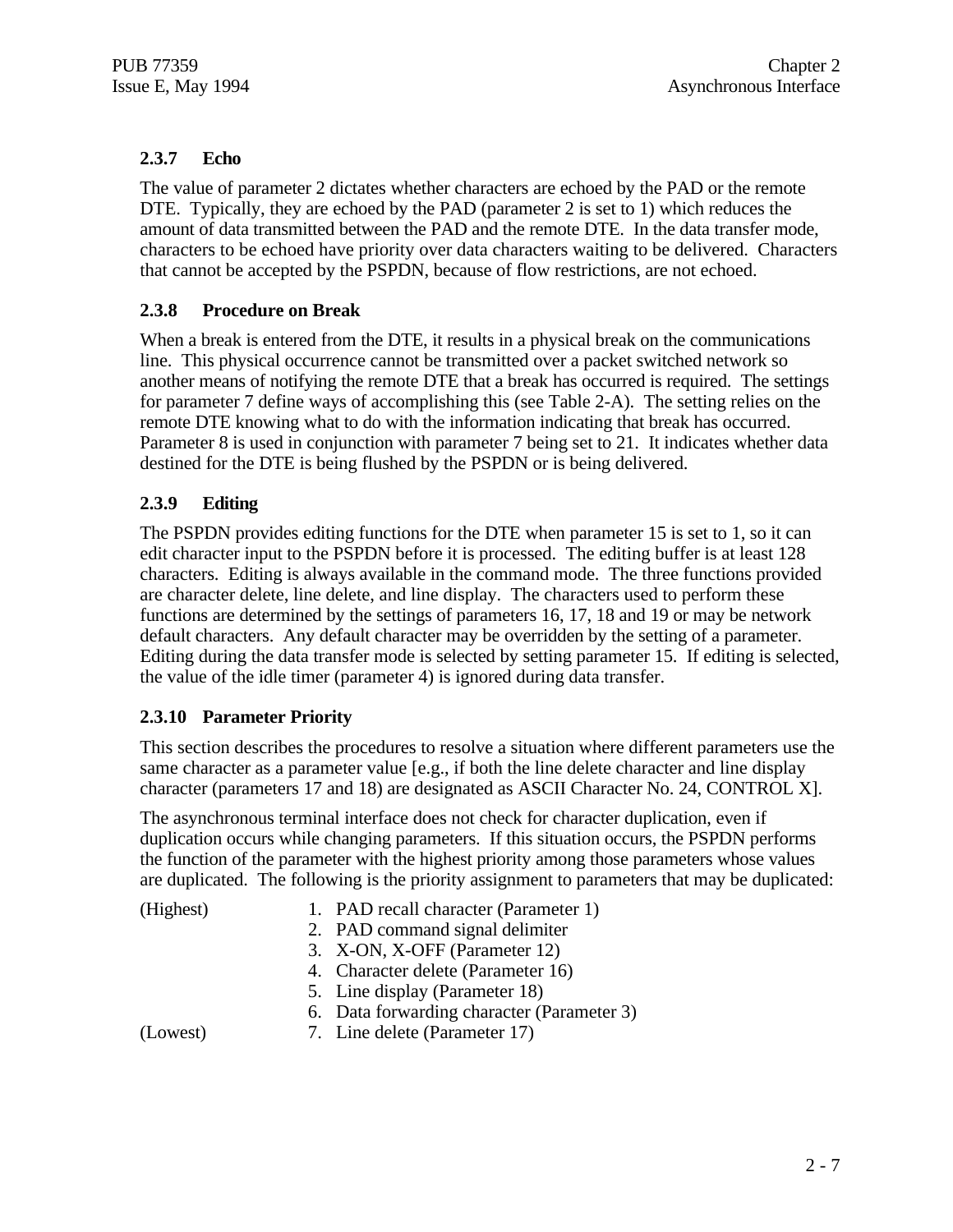#### **2.3.11 PAD Parameter and Call Clearing**

The following condition applies when a call is cleared without being physically disconnected: Upon reception of a clear packet either before or after call set-up, the PSPDN resets the parameters to the values specified in the default profile.

#### **2.4. Procedures for the Exchange of User Data**

#### **2.4.1 Data Transfer State**

The interface enters the data transfer state when the DTE receives the connected PAD service signal. It remains in this state until either an escape to command mode character is sent by the DTE or the virtual call is cleared. Any character sequence, except functional characters specified in the parameters, can be sent from DTE to remote DTE while in the data transfer state. Procedures for sending the 1/0 (DLE) character (when parameter 1 is set to set to 1) are described in the beginning of the following Paragraph.

The DTE can escape from data transfer by sending either an escape character (set in parameter 1) or a break signal (if parameter 7 is set to 8) to the PSPDN. If parameter 6 is set to 5 the PSPDN responds by sending a prompt PAD service signal. Upon receipt of the escape signal, the interface enters the waiting for command state. All data destined for the DTE is delayed until the interface returns to the data transfer state. The next character sent by the DTE is interpreted as follows:

- If the character is  $1/0$  (DLE), the interface returns to the data transfer state and this character is treated as user data.
- If the character is the PAD command delimiter  $(+$  or CR), the PSPDN does not transfer it and the interface returns to the data transfer state.
- If the character is the first letter of a PAD command, the interface enters the PAD command state. This is a packet forwarding condition.

If the complete PAD command is not received within 20 seconds, or an invalid command is sent, the PSPDN responds with a PAD service signal (if service signals are not suppressed) indicating the error. The interface then returns to the data transfer state. Following the transmission of a valid PAD command, the interface goes from the service signals state (bypassed if service signals are suppressed) to either the data transfer state, connection in progress state, or the PAD waiting state, whichever is appropriate (i.e., a valid selection PAD command leads to the connection in progress state). Upon escape from data transfer, the DTE can use any of the following procedures or PAD commands:

- Procedures described in the last paragraph of section 3.2.1 to clear a virtual call.
- Procedures described in Section 2.3.5 to reset a virtual call.
- If parameter 5 is set to 1 or 5, the DTE can check to see if a virtual call exists by sending a status PAD command signal. The PSPDN responds by sending either a call-established or a call-idle PAD service signal. The format of these signals is illustrated in Tables 2-D and 2-F.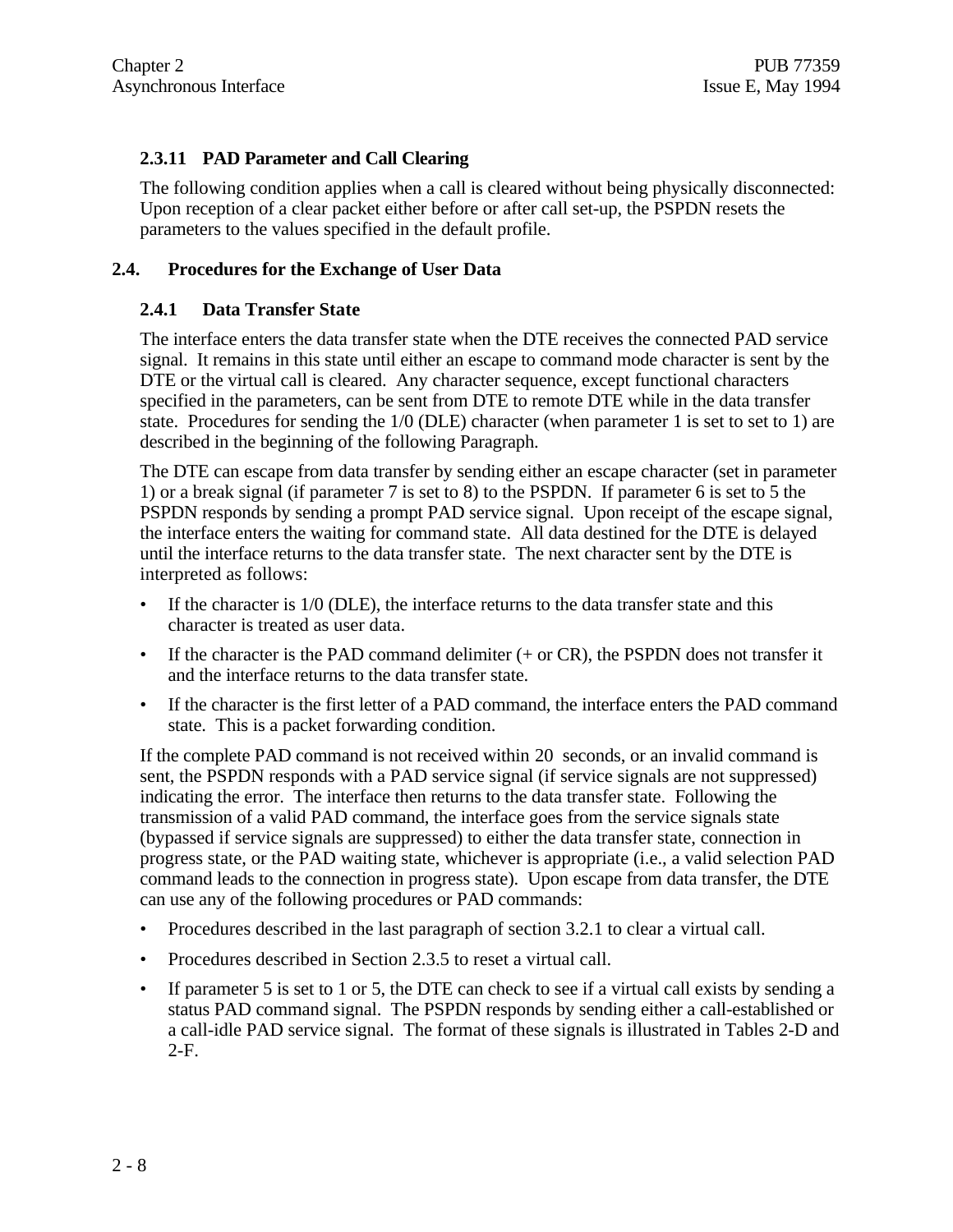- A request that in interrupt packet be sent to the remote DTE by transmitting an interrupt PAD command signal (see Tables 2-D through 2-G) to the PSPDN. If parameter 6 is not set to 0, the PSPDN responds with an acknowledgment PAD service signal.
- The profile selection is: set, set-and-read, and read PAD command signals (see Table  $2-C$ ).

#### **2.4.2 Other Terminal-Dependent Parameters**

The DTE can specify, by means of parameter 9, the number of padding characters to be inserted after each carriage return transmitted or echoed to it. Padding ensures that characters are not printed when the mechanical device (carriage) is being returned to the left margin of the user's display device. The value of parameter 9 indicates how much padding, either nonprinting characters of time fill, is required. This value also specifies the padding inserted after the Line Feed (LF) character of the form effector. Through parameter 10, the DTE can select a line folding option and specify the maximum number of characters that the PSPDN can send to it as single line. After K characters (value of K set in parameter 10) in an output line the PSPDN inserts a format effector and provides appropriate format effector padding (parameter 9). Parameter 13 allows the DTE to specify the action taken by the PSPDN, with respect to line insertion, when it deals with a carriage return data transfer. Parameter 14 specifies whether or not padding is done after a line feed is transmitted to the DTE.

#### **2.5. Interface Procedures (Asynchronous DTE to X.25 DTE)**

#### **2.5.1 General**

This section describes the protocol required in the X.25 Interface Specification to provide interconnection with asynchronous terminals. This protocol is compatible with CCITT Recommendation X.29. For the following description, the asynchronous device is the "local DTE" and the X.25 device is the "remote DTE".

#### **2.5.2 Call Set-Up**

When the local PAD receives a selection PAD command signal from the local DTE (refer to Section 2.3) it maps the information contained in the signal into a call request packet and sends this packet to the remote PAD. The remote PAD in turn sends an incoming call packet to the remote DTE. (For packet formats refer to Recommendation X.25.) The call user data field of an incoming call and call request packet is divided into a protocol identifier field and a call field. The format of the protocol identifier field is illustrated in Exhibit 2-1. The call data field contains any user data that was sent by the local DTE in the selection PAD command signal. A call request may also be initiated by the remote DTE. In this instance, the call user data field is optional and the PSPDN still accepts the call if none is provided.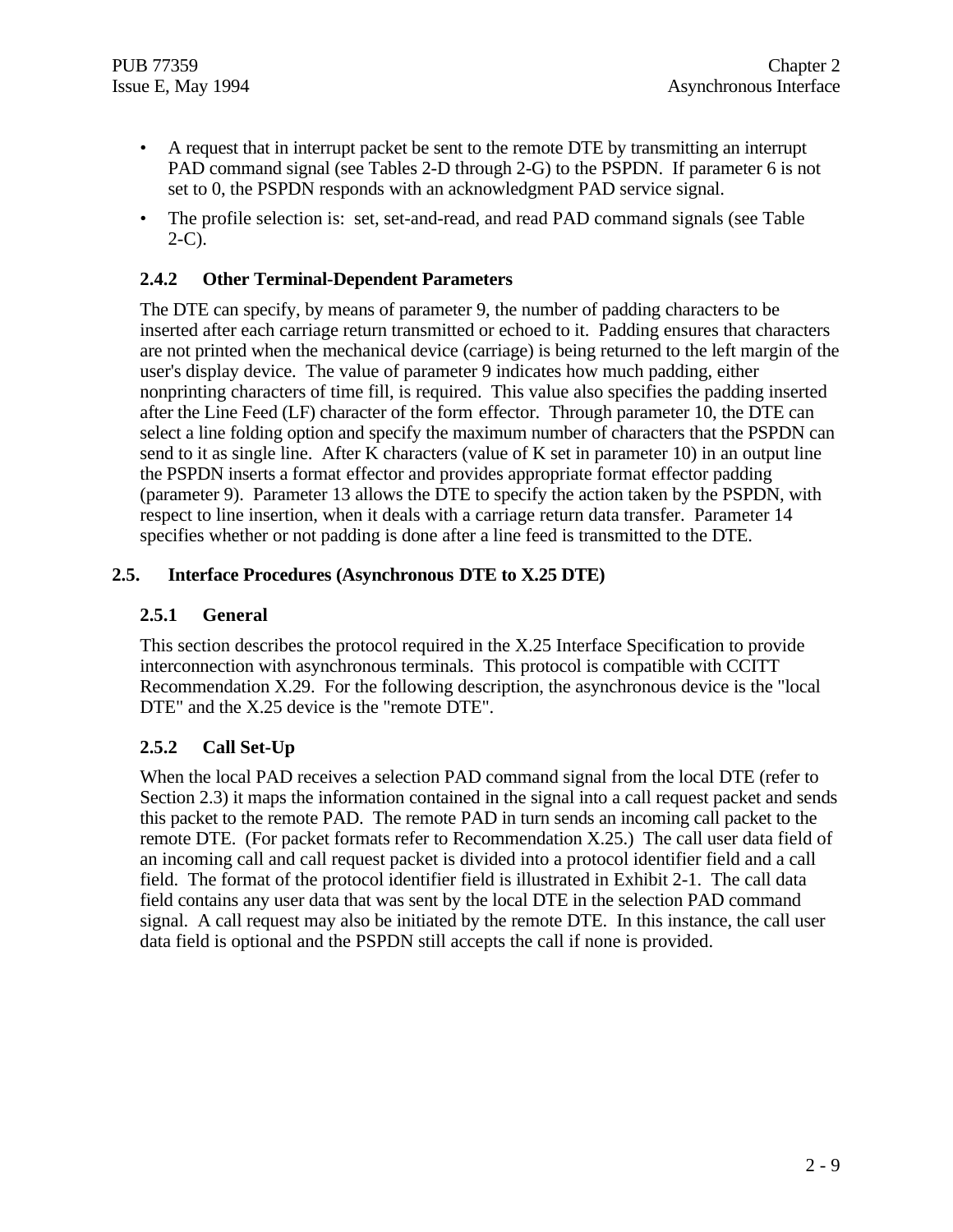#### **2.5.3 Data Transfer**

After the call has been established, the PSPDN and remote DTE can exchange the complete repertory of packet types. The user data fields of DATA packets are used to carry PAD messages and user data. The Qualifier bit (Q-bit) distinguishes user data transfer from PAD messages. DATA packets that contain user data, have the Q-bits set to 0 indicating the data is intended for the local DTE or has originated from the local DTE. DATA packets that contain a PAD message have the Q-bit set to 1; indicating the data is intended for the PAD or has originated from the PAD. The PSPDN sets the D bit to 0 in all transmitted data packets containing user data. The PSPDN takes the following actions when receiving data packets containing user data. If the D bit is set to 1, the PSPDN acknowledges the packet when the data is transmitted to the local DTE. The significance of the acknowledgment, is that the data has been transmitted to the local DTE, but there is not acknowledgment by the local DTE. The PSPDN need not withhold the acknowledgment if the data pack has the D bit set to 0.

#### **2.5.4 PAD Messages**

PAD messages allow the remote DTE to set parameters, read parameters and initiate call clearing from the PAD. PAD messages allow the PSPDN to indicate the value of parameters (in response to a read from the remote DTE), indicate that the terminal sent a break and indicate a remote DTE PAD message in error. All PAD messages contain a control identifier field and a message code field (refer to Exhibit 2-2). Some PAD messages also include a parameter field. The control identifier field (bits 5 through 8 of the first octet) contain all zeros. The message code field (bit 4 Table 2-F) may be one of the following.

- $0$  = Parameters Indication
- $1 =$  Invitation to Clear
- $2 =$  Set Parameters
- $3 =$  Indication of Break
- $4 =$ Read Parameters
- $5 =$  Error
- $6 = Set$ -and-Read Parameters
- 7 = Reselected PAD Message

Successive octets (this does not apply to message types 1 and 5) are interpreted in pairs where the first octet indicates the PAD parameter reference number and the second octet indicates the value of the parameter. The PSPDN supports PAD message lengths of at least 61 octets. This allows for one octet containing the control identifier field and message code, followed by up to 30 parameter fields. If a parameter reference appears more than once in a PAD message, only the last appearance is taken into account. The PSPDN does not set the D bit to 1 when transmitting data packets containing PAD messages.

The PSPDN takes the following actions when receiving data packets containing PAD messages. If the D is set to 1, the PSPDN acknowledges the packet when the command contained in the PAD message has been affected. The significance of the acknowledgment is that the PSPDN has completed the actions specified by the PAD message (command). The PSPDN need not withhold the acknowledgment if the data packet has the D bit set to 0. When the PSPDN receives a set, read or set-and-read PAD message, any data destined to the local DTE is delivered before action is taken in response to the message. Receipt of this PAD message is also a data forwarding condition. The occurrence of a packet forwarding condition does not cause the PSPDN to transmit empty data packets.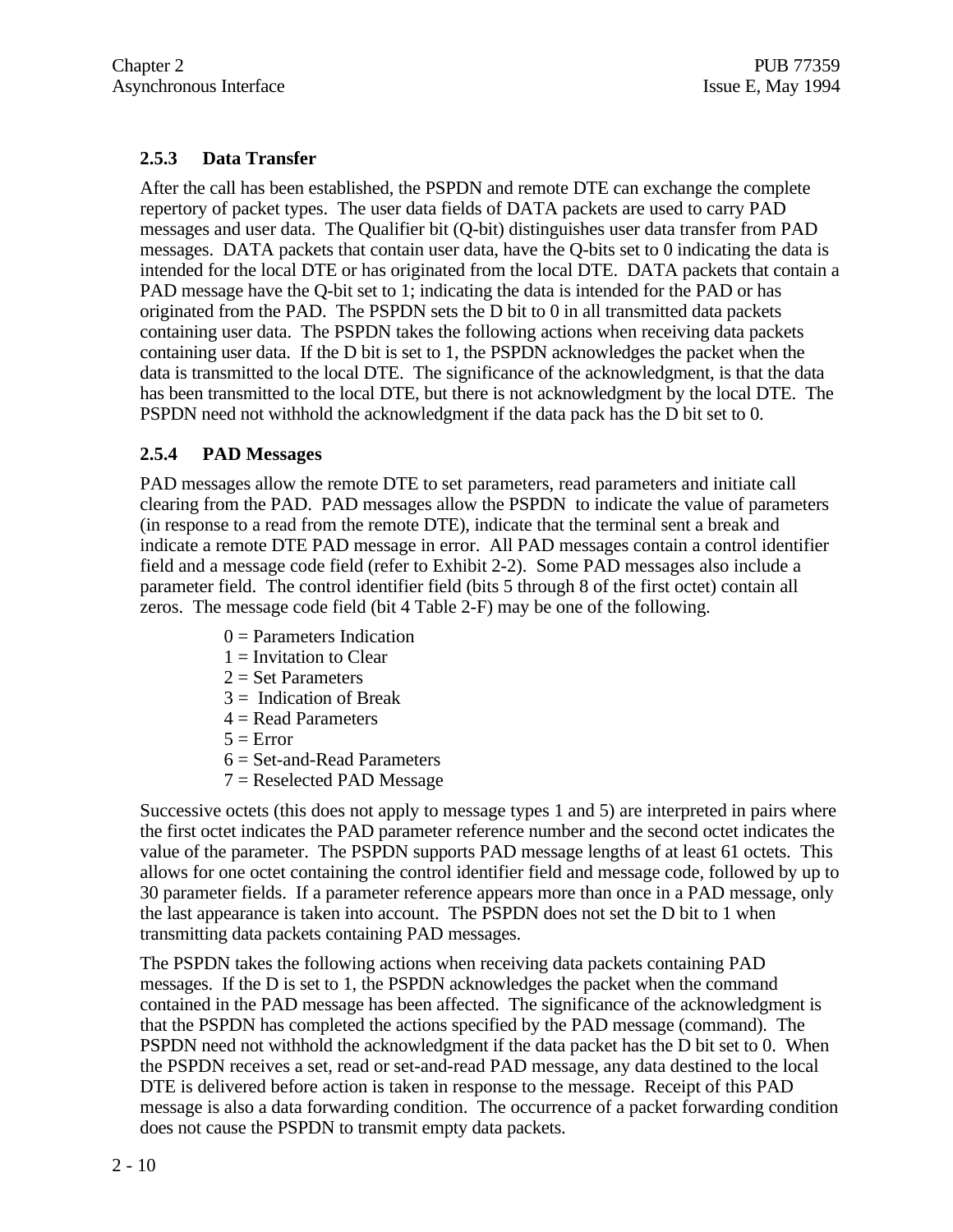The PSPDN responds to a valid read or set-and-read PAD message by making the appropriate parameter modifications and then sending a parameter indication PAD message. The parameter-indication PAD message contains the specified parameter reference numbers and their current values (after modification, if any). A parameter-indication PAD message is not sent in response to a set PAD message. Tables 2-D through 2-G specify the PSPDN'S response to set, read, and set-and-read PAD messages. The parameter field of these PAD messages, when present consists of successive parts of reference fields and value fields; each one octet long (see Exhibit 2-2). Parameter reference numbers are binary coded in bits 1 to 7 of the reference field. The PSPDN ignores bit 8 in all PAD messages it receives and only interprets bits 1 to 7. If bits 1 to 7 contain an invalid parameter reference (see Paragraph 5.04 N) the PSPDN sets bit 8 to 1 in the parameter-indication PAD message to inform the remote DTE of an error. Parameter values are coded in bits 1 to 8 of the parameter value field. The value fields in read PAD messages contain the value 0. In set and set-and-read PAD messages, the value fields contain the requested parameter values. If the preceding reference field has 8 set to 1, the value field indicates the reason for error as given in Tables 2-D through 2-G.

The remote DTE can request that the PAD clear a virtual call be sending it an invitation-toclear PAD message. Upon receipt of this message, the PSPDN sends all previously transmitted data to the local DTE. The PSPDN then sends a clear indication packet to the remote DTE with the clearing cause field of this packet set to "DTE clearing". The invitation to clear PAD message consists of only one octet (control identifier field and message code). This is illustrated in Exhibit 2-4.

The following procedures apply when the local DTE transmits a break and parameter 7 is set to 21. The PSPDN sends an interrupt packet with the user data field set to 0 followed by an indication-of-break PAD message (refer to Exhibit 2-5). The parameter field of this message indicates that parameter 8 is set to 1 (discard output). The remote DTE must send a set or setand-read PAD message, changing the value of parameter 8 to 0 (normal data delivery) before data transmission to the PSPDN and resume. If the PSPDN receives an indication-of-break PAD message from the remote DTE with no parameter field, it transmits a break signal to the local DTE. If the local DTE sends an interrupt PAD command or break signal to the PSPDN and parameter 7 is set to 1, the PSPDN responds by transmitting an interrupt packet with the user data field coded as 0000000l. Procedures for reset are described in CCITT Recommendation X.25. A reset results in parameter 8 being set to 0 (normal data delivery). All other parameters maintain their current values.

If an error occurs in one of the reference/value sets of the parameter field in a set, read, or setand-read PAD message the PSPDN indicates it in the parameter-indication PAD message by setting bit 8 in the reference field to 1. Possible errors include: referencing a parameter that does not exist, trying to set a read-only parameter, and requesting an invalid parameter value. These errors do not affect the processing of any other valid references to PAD parameters. When the PSPDN receives an invalid PAD message, it responds by sending an error PAD message (see Exhibit 2-3). The error PAD message indicates what type of error has occurred and also contains the message code of the invalid PAD message.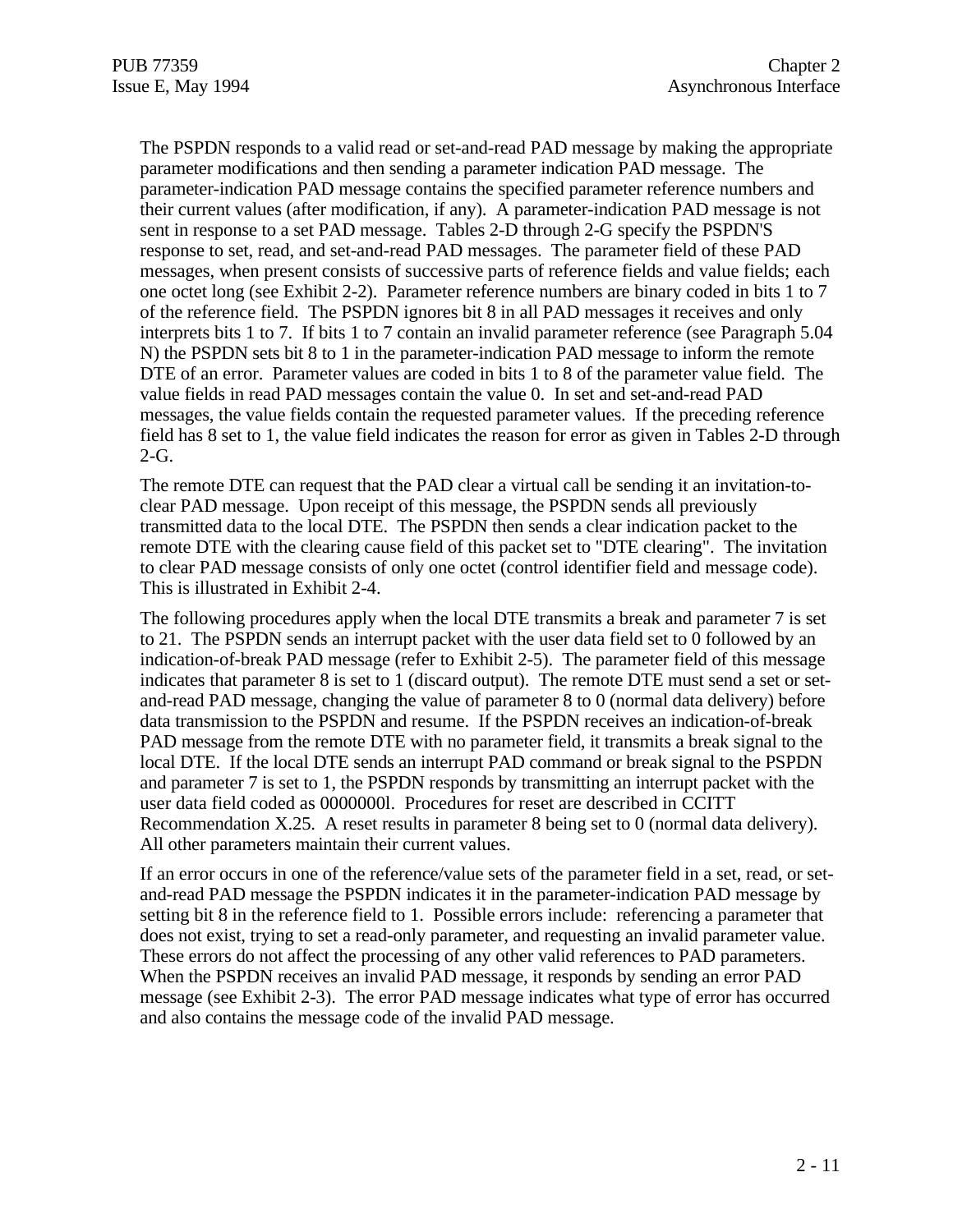#### **2.6. User Facilities**

#### **2.6.1 Incoming Calls Barred**

All the incoming calls for a subscriber are barred. This service is offered by the "one way logical channel" facility which blocks the incoming calls on all logical channels. If this service applies to a subscriber, all the incoming calls from the network will be rejected; but it is possible for this subscriber to generate call requests in the network direction. The data transfer can be handled in both directions; this means the logical channels retain their full-duplex capability.

#### **2.6.2 Outgoing Calls Barred**

All the outgoing calls for a subscriber are barred. This service is offered by the "one way logical channel" facility which blocks the outgoing calls on all logical channels. If this service applies to a subscriber, all the outgoing calls to the network will be rejected; but, is possible for this subscriber to receive incoming calls. The logical channels retain their full-duplex capability.

#### **2.6.3 Closed User Group Facilities**

The Closed User Group (CUG) facilities enables users to form groups with different combinations of restrictions for access from or to users having one or more of these facilities. They are all optional user facilities assigned to the user for an agreed contractual period:

- Closed User Group is a facility in the basic form which enables a user to belong to one or more CUG's.
- Closed User Group with Outgoing Access is a variant to a CUG which also enables the user to make outgoing calls to the open part of the network; other users belonging to the same CUG's do not need the outgoing access possibility.
- Closed User Group with Incoming Access is another variant which allows individual members of a CUG to receive incoming calls either from other CUG's or from other network users.

At the destination node, a validation check about the acceptability of the call is made. The call is forwarded only in the cases when the interlock code received, matches with the interlock codes stored at the destination node associated with the called user, or when a call with outgoing access is to be forwarded to a user which belongs to the open part of the network. In the cases when a call is rejected because of incompatible CUG information, an access barred signal is sent towards the calling user.

**Note**: A call may be rejected for other reasons not related to the CUG facilities.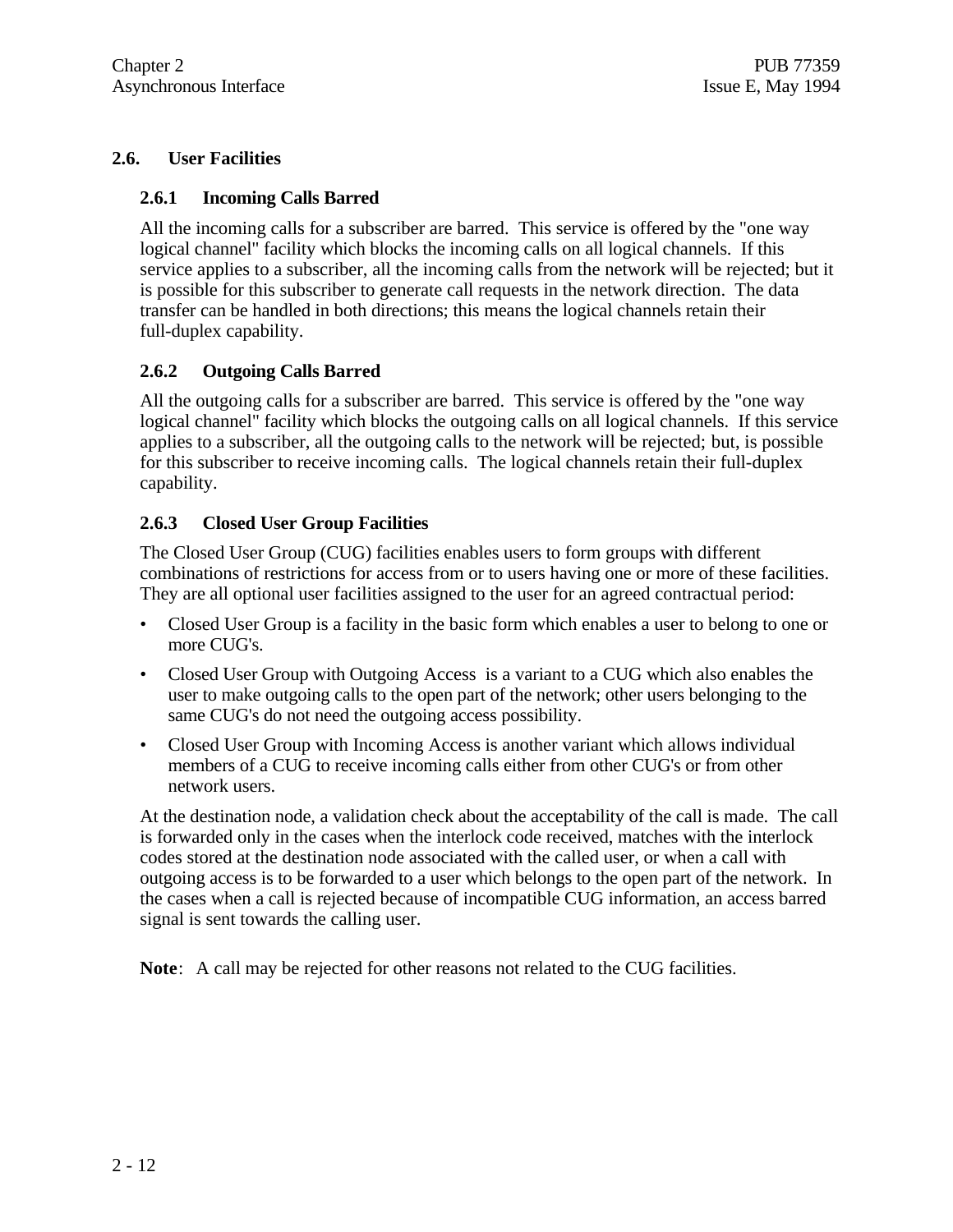A user may belong to one or more CUG's. In the case when a user belongs to more than one CUG, one of these is nominated as the preferential CUG of that user. Each user belonging to at least one CUG, has either the closed use group facility or one or both of the closed use group with outgoing access. The realization of the CUG facilities is based on various validation checks at call set-up; determining whether or not a requested call to or from a user having a CUG facility is allowed. In particular, a validation check is performed by comparison of an interlock code, which is associated with each user belonging to a CUG. Facility registration, including allocation of interlock codes, is controlled by the service order and cannot be controlled by the user.

The DTE/PSPDN interface protocol and the actions at the originating node at call setup from a user belonging to a CUG, depends on whether the user belongs to one or more CUG's and on the combination of CUG facilities that applies. For each CUG that a user belongs to, the interlock code assigned to the CUG is stored, associated with the user at the local node. In the case when a user belongs to more than one CUG, a selection of the CUG concerned and thus of the corresponding interlock code is required at call setup. This selection is made on the following criteria.

- In the case when the calling user makes a facility request including an index identifying a particular CUG, the CUG is selected by the originating node.
- In the case when the calling user makes no facility request identifying a particular CUG, the originating node selects the preferential (or only) CUG.
- Thus no facility request concerning CUG facilities is made by the calling user in the case:
	- When the user belongs to one CUG only.
	- When a user that belongs to more than one CUG makes a call within the preferential CUG.
	- When a user having the closed user group with outgoing access facility makes an outgoing access call.

In the case of a call request where the subscriber enters a selected CUG, the indication of outgoing access is not provided in the call request even when subscribed to. The called DTE must match the same interlock code as specified in the call request or the call will be cleared.

In a Call Setup from a user having the CUG with Outgoing Access Facility the call is regarded as an outgoing access call within the preferential (or only) CUG. The call is set up at the originating node. The CALL REQUEST packet forwarded to the next node includes the interlock code of the preferential (or only) CUG together with an indication that the call is a CUG call for which outgoing access is allowed.

**Note**: With the above procedure, it is not necessary to distinguish at the originating node between a call within a CUG and an outgoing access call.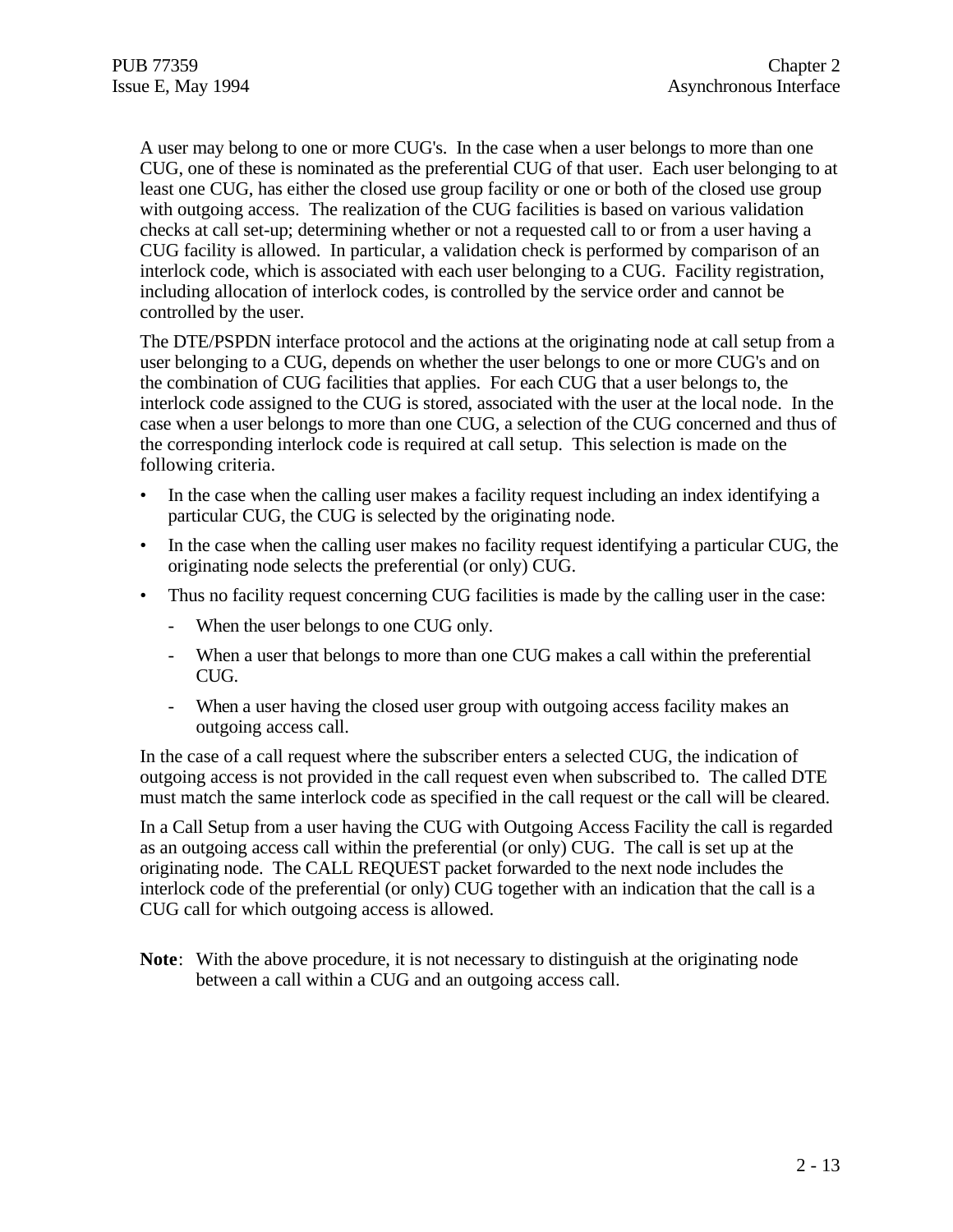For Calls to a User Having the Closed User Group or the Closed User Group with Outgoing Access Facility, an incoming call is accepted only when it is a CUG call; including the case when outgoing access is allowed and correspondence is found between the interlock code received and an interlock code associated with the called user. If all the above conditions are not met, the call is cleared. For CUG Calls to a User Not Belonging to Any CUG the incoming call is only accepted for a CUG call for which outgoing access is allowed. An incoming call without CUG facility is always allowed. With CUG Calls to a User Having the Closed User Group with Incoming Access Allowed Facility, an incoming CUG call is accepted only when it is a CUG call with outgoing access allowed, or correspondence is found between the interlock code received, and an interlock code associated with the called user. For Calls Without CUG Facility an incoming call is accepted only when the called user has no CUG facility or incoming access is allowed.

#### **2.6.4 Reverse Charging**

Reverse charging is an optional user facility that may be requested by the user on a per call basis. This privileges a calling user to request that the call should be charged to the called party. A calling user may request reverse charging by means of a facility request over the DTE/PSPDN interface. The Reverse Charge Option allows for billing of usage charges associated with calls to be billed to another network address.

Customers who select the Reverse Charge Acceptance (Terminating Calls) option will accept the charges for all calls sent to the network address(es) assigned to the customer. In order to receive calls from a dial access customer, this option must be selected.

Fast Select is an optional user facility which may be requested by a DTE for a given virtual call. DTE's can request the fast select facility on a per call basis by means of an appropriate facility request in a call request packet using any logical channel which has been assigned to virtual calls. The Fast Select facility, if requested in a call request packet, allows this packet to contain a call user data field of up to 124 octets. It authorizes the PSPDN to transmit to the DTE, during the DTE waiting state, a call connected or clear indication packet with a called or clear user data field respectively of up to 124 octets.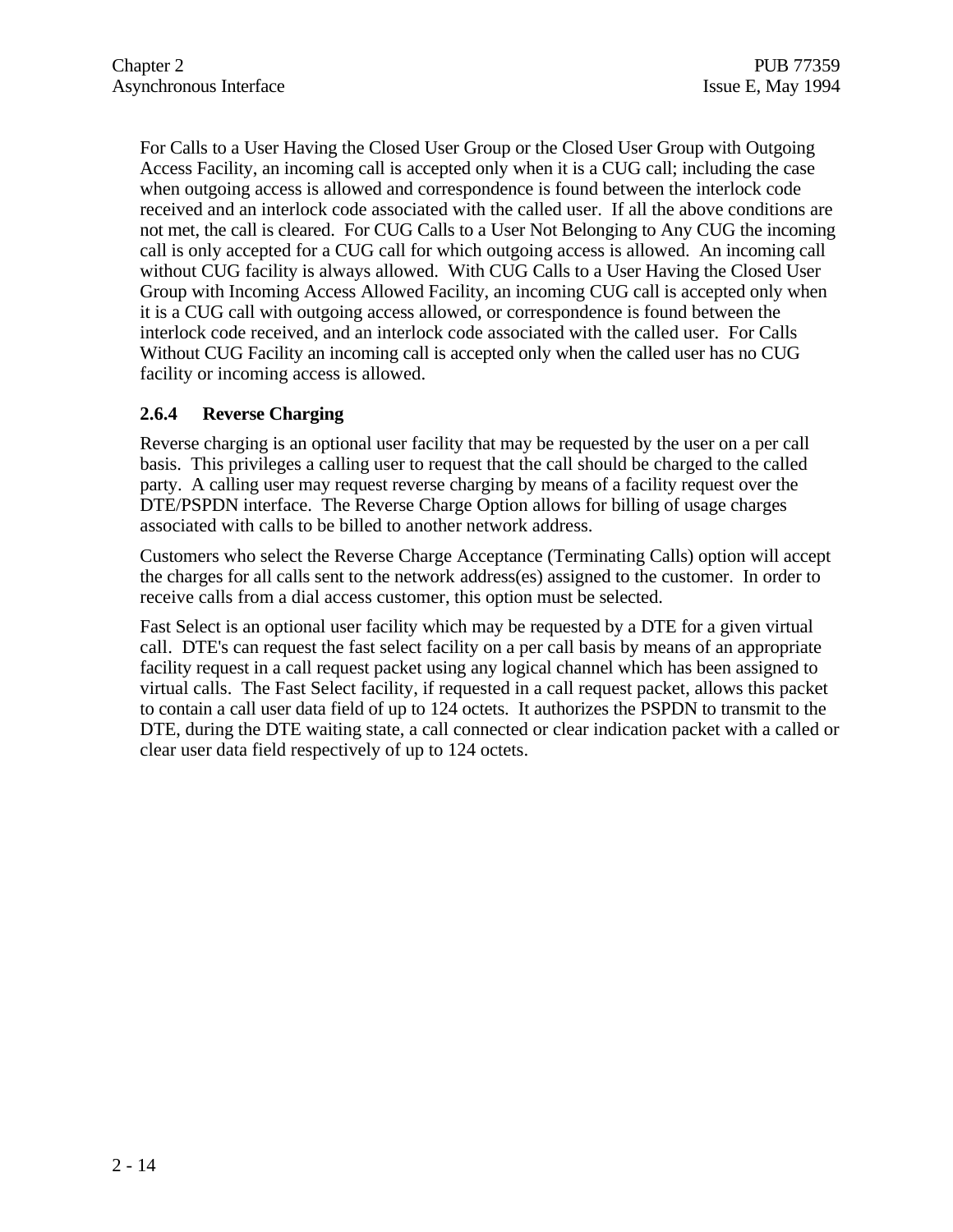| N <sub>O</sub> | <b>PARM</b>       |                                                               |                               | PROFILE NUMBER                                                |                  |                               |                |                   |                   |                                           |
|----------------|-------------------|---------------------------------------------------------------|-------------------------------|---------------------------------------------------------------|------------------|-------------------------------|----------------|-------------------|-------------------|-------------------------------------------|
|                | $\mathbf{1}$      | $\overline{2}$                                                | 3                             | $\overline{4}$                                                | 5                | 6                             | 7              | 90                | 91                | <b>PSPDN USER</b><br><b>FRIENDLY</b>      |
| $\mathbf{1}$   | $\mathbf{1}$      | $\mathbf{1}$                                                  | $\mathbf{0}$                  | $\mathbf{1}$                                                  | $\mathbf{1}$     | $\overline{0}$                | $\mathbf{1}$   | $\mathbf{1}$      | $\overline{0}$    | $\mathbf{1}$                              |
| $\overline{2}$ | $\overline{0}$    | $\theta$                                                      | $\overline{0}$                | $\overline{0}$                                                | 0                | $\overline{0}$                | 1              | 1                 | 0                 | $\mathbf{1}$                              |
| 3              | 126               | 2                                                             | $\theta$                      | 2                                                             | 2                | $\Omega$                      | $\overline{2}$ | 126               | $\Omega$          | 126                                       |
| $\overline{4}$ | $\theta$          | $\Omega$                                                      | 20                            | $\Omega$                                                      | 0                | 4                             | $\Omega$       | $\theta$          | 20                | $\theta$                                  |
| 5              | 1                 | $\Omega$                                                      | $\theta$                      | $\Omega$                                                      | 0                | $\theta$                      | $\theta$       | 1                 | $\overline{0}$    | $\overline{2}$                            |
| 6              | 1                 |                                                               | $\overline{0}$                | 1                                                             |                  | $\overline{0}$                |                | 5                 | $\overline{0}$    | 5                                         |
| 7              | $\overline{2}$    | 21                                                            | $\overline{2}$                | 21                                                            | 2                | $\theta$                      | 21             | $\overline{2}$    | $\overline{2}$    | $\overline{2}$                            |
| 8              | $\overline{0}$    | $\boldsymbol{0}$                                              | $\overline{0}$                | $\theta$                                                      | $\boldsymbol{0}$ | $\theta$                      | $\theta$       | $\overline{0}$    | $\overline{0}$    | $\overline{0}$                            |
| 9              | $\overline{0}$    | 2                                                             | 0                             | $\overline{2}$                                                | 2                | $\Omega$                      | 2              | $\overline{0}$    | 0                 | $\overline{0}$                            |
| 10             | $\theta$          |                                                               | 0                             | $\theta$                                                      | $\theta$         | $\Omega$                      | $\theta$       | $\theta$          | $\Omega$          | $\Omega$                                  |
| 11             |                   |                                                               | Indicates speed of DTE        |                                                               |                  |                               |                |                   |                   |                                           |
| 12             | 1                 | $\theta$                                                      | $\overline{0}$                | $\overline{0}$                                                | 1                | $\overline{0}$                | $\overline{0}$ | $\mathbf{1}$      | $\theta$          | 1                                         |
| 13             | 16                | 4                                                             | 0                             | 16                                                            | 5                | $\Omega$                      | 4              | 16                | $\theta$          | 16                                        |
| 14             | $\theta$          | $\mathbf{0}$                                                  | 0                             | $\theta$                                                      | 0                | 0                             | $\mathbf{0}$   | $\theta$          | $\mathbf{0}$      | $\theta$                                  |
| 15             | $\Omega$          |                                                               | 0                             | 0                                                             |                  | 0                             |                | 0                 |                   | $\mathbf{\Omega}$                         |
| 16             | 127               | 127                                                           | 127                           | 127                                                           | 127              | 127                           | 127            | 127               | 127               | 127                                       |
|                | $\langle$ DEI $>$ |                                                               | $\langle$ DEL> $\langle$ DEL> | $\langle$ DEI $>$                                             |                  | $\langle$ DEL> $\langle$ DEL> | $<$ DEL $>$    | $\langle$ DEI $>$ | $\langle$ DEL $>$ | $<$ DEI $>$                               |
| 17             | 24                | 24                                                            | 24                            | 24                                                            | 24               | 24                            | 24             | 24                | 24                | 24                                        |
|                |                   |                                                               |                               |                                                               |                  |                               |                |                   |                   | $\langle CAN \rangle \langle CAN \rangle$ |
| 18             | 18                | 18                                                            | 18                            | 18                                                            | 18               | 18                            | 18             | 18                | 18                | 18                                        |
|                |                   | $\langle DC2 \rangle \langle DC2 \rangle \langle DC2 \rangle$ |                               | $\langle DC2 \rangle \langle DC2 \rangle \langle DC2 \rangle$ |                  |                               | $\langle$ DC2> | $\langle$ DC2>    | $\langle$ DC2>    | $<$ DC2>                                  |
| 19             | $\overline{2}$    | $\overline{2}$                                                | $\overline{2}$                | $\overline{2}$                                                | $\overline{2}$   | $\overline{2}$                | $\overline{2}$ | 1                 |                   | $\overline{2}$                            |
| 20             | $\overline{0}$    | $\overline{0}$                                                | $\overline{0}$                | $\theta$                                                      | $\theta$         | $\overline{0}$                | $\theta$       | $\Omega$          | $\Omega$          | $\theta$                                  |
| 21             | 0                 | 3                                                             | $\Omega$                      | $\theta$                                                      | 3                | 3                             | 3              | $\theta$          | $\theta$          | $\theta$                                  |
| 22             | 0                 | $\theta$                                                      | 0                             | $\theta$                                                      | 0                | $\theta$                      | $\theta$       | $\overline{0}$    | 0                 | 0                                         |

**Table 2-A** Possible Values and Combinations of Values Of Pad Parameters CCITT Parameter Values For X.3 Standard Profiles (Page 1 of 38)

\_\_\_\_\_\_\_\_\_\_\_\_\_\_\_\_\_\_\_\_\_\_\_\_\_\_\_\_\_\_\_\_\_\_\_\_\_\_\_\_\_\_\_\_\_\_\_\_\_\_\_\_\_\_\_\_\_\_\_\_\_\_\_\_\_\_\_\_\_\_\_\_\_\_\_\_\_

Profile 90 = 1984 CCITT Simple Standard Profile

Profile 91 = 1984 CCITT Simple Standard Transparent

DIGIPAC® uses the PSPDN user friendly profile as the default standard for both dedicated and dial access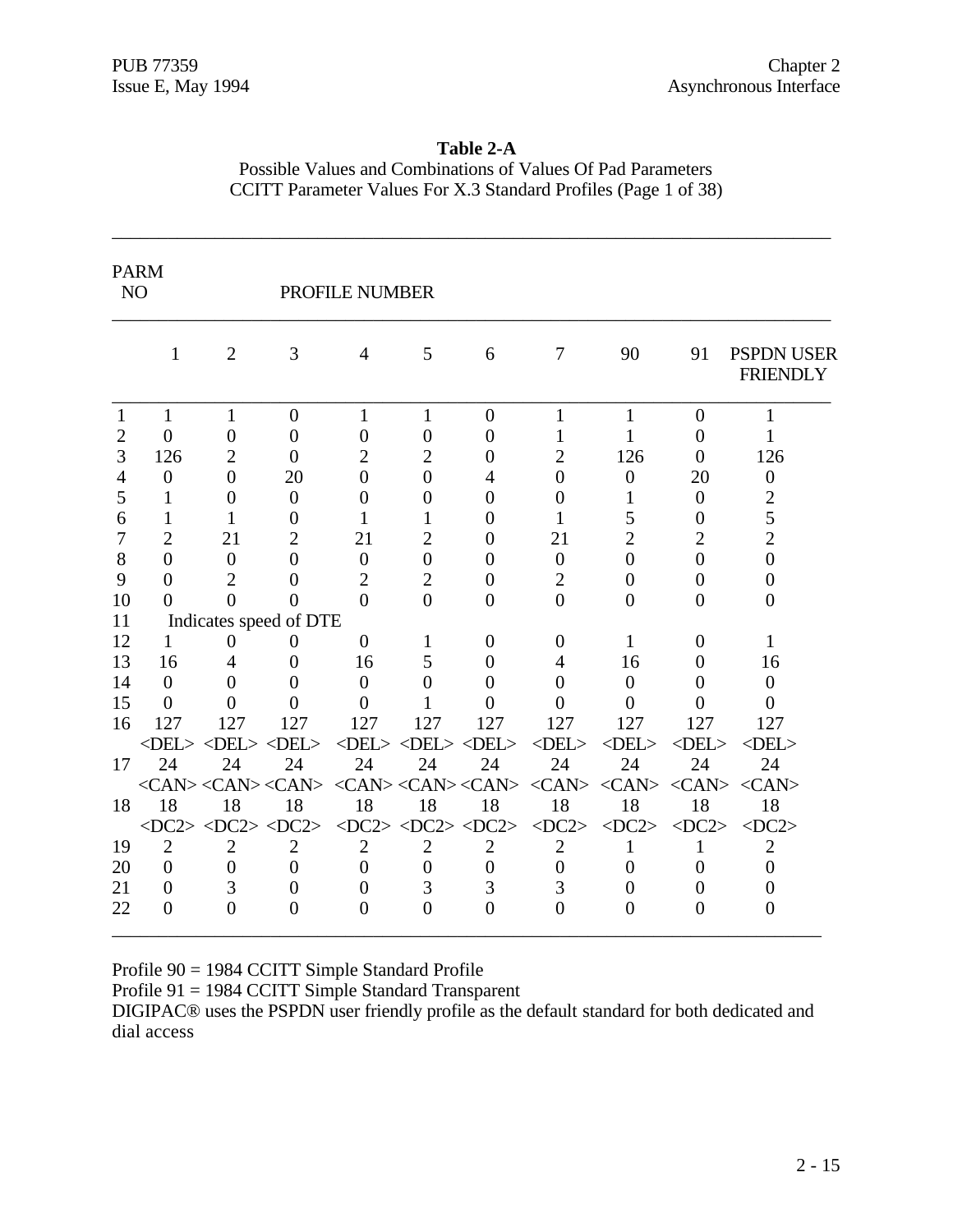| Parameter      |                       |                |                                        |
|----------------|-----------------------|----------------|----------------------------------------|
| Reference      | Parameter             |                |                                        |
|                |                       |                |                                        |
| Number         | Description           | Values         | <b>PAD Parameter Meaning</b>           |
|                |                       |                |                                        |
| $\mathbf{1}$   | PAD recall using a    | $\mathbf{1}$   | <b>Character DLE</b>                   |
|                | character             |                |                                        |
|                |                       |                |                                        |
| $\overline{2}$ | Echo                  | $\Omega$       | No echo                                |
|                |                       |                |                                        |
| 3              | Selection of data     | 126            | All characters in column 0 and 1 and   |
|                | forwarding            |                | character DEL                          |
|                | character(s)          |                |                                        |
|                |                       |                |                                        |
| $\overline{4}$ | Selection of          | $\Omega$       | Value of idle timer in twentieths of a |
|                | idle timer delay      |                | second                                 |
|                |                       |                |                                        |
| 5              | Ancillary device      | $\mathbf{1}$   | Use of X-ON and X-OFF (data transfer)  |
|                | control               |                |                                        |
|                |                       |                |                                        |
| 6              | <b>Control of PAD</b> | 1              | PAD service signals are transmitted in |
|                |                       |                | the standard format                    |
|                | service signals       |                |                                        |
|                | Selection of          |                |                                        |
| $\overline{7}$ |                       | $\overline{2}$ | Reset                                  |
|                | operation of the      |                |                                        |
|                | PAD on receipt of     |                | Interrupt and indication of break      |
|                | break signal from     |                |                                        |
|                | the start-stop mode   |                |                                        |
|                | <b>DTE</b>            |                |                                        |
|                |                       |                |                                        |
| 8              | Discard output        | $\theta$       | Normal data delivery                   |
|                |                       |                |                                        |
| 9              | Padding after         | $\overline{0}$ | No padding after CR (see Note 4)       |
|                | carriage return (CR)  |                |                                        |
|                |                       |                |                                        |
| 10             | Line folding          | $\overline{0}$ | No line folding                        |
|                |                       |                |                                        |

#### **Table 2-A** Possible Values and Combinations of Values of Pad Parameters DIGIPAC® Standard Profile #1 (Page 2 of 38)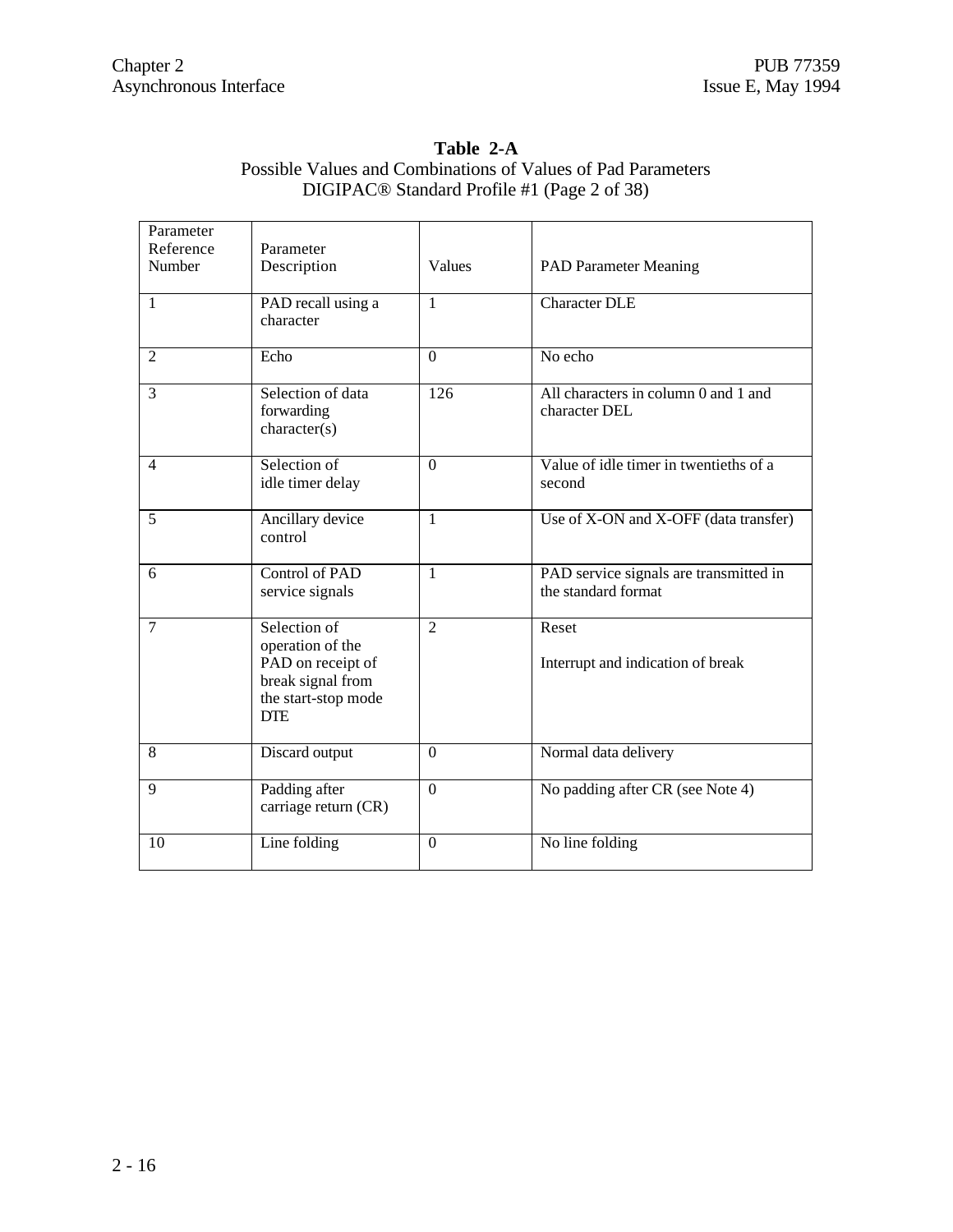| Parameter       |                           |                  |                                             |
|-----------------|---------------------------|------------------|---------------------------------------------|
| Reference       | Parameter                 |                  |                                             |
| Number          | Description               | Values           | <b>PAD Parameter Meaning</b>                |
| 11              | Binary speed of           | $\boldsymbol{0}$ | $110 \text{ bit/s}$                         |
| (read only)     | start-stop mode           | $\mathbf{1}$     | 134.5 bits/s                                |
|                 | <b>DTE</b>                | $\overline{c}$   | 300 bit/s                                   |
|                 |                           | 3                | $1,200$ bit/s                               |
|                 |                           | $\overline{4}$   | $600$ bit/s                                 |
|                 |                           | 5                | $75 \text{ bit/s}$                          |
|                 |                           | 6                | $150 \text{ bit/s}$                         |
|                 |                           | 7                | $1,800$ bit/s                               |
|                 |                           | 8                | $200$ bit/s                                 |
|                 |                           | 9                | $100 \text{ bit/s}$                         |
|                 |                           | 10               | 50 bit/s                                    |
|                 |                           | 11               | 75/1,200 bit/s                              |
|                 |                           | 12               | 2,400 bit/s                                 |
|                 |                           | 13               | 4,800 bit/s                                 |
|                 |                           | 14               | 9,600 bit/s                                 |
|                 |                           | 15               | 19,200 bit/s                                |
|                 |                           | 16               | 48,000 bit/s                                |
|                 |                           | 17               | 56,000 bit/s                                |
|                 |                           | 18               | 64,000 bit/s                                |
| 12              | Flow control of           | $\mathbf{1}$     | Use of X-ON (DC1) and X-OFF                 |
|                 | the PAD                   |                  | (DC3) for flow control                      |
| 13              | Linefeed insertion        | $\overline{5}$   | Insert linefeed after transmission to the   |
|                 | after carriage return     |                  | start-stop mode DTE and after echo of       |
|                 |                           |                  | <b>CR</b>                                   |
|                 |                           | 16               | Insert linefeed to the terminal after a pad |
|                 |                           |                  | generated <cr></cr>                         |
| 14              | Padding after<br>linefeed | $\overline{0}$   | No padding after linefeed                   |
| 16              | Character delete          | 127              | Character 7/15 (DEL)                        |
|                 |                           |                  |                                             |
| 17              | Line delete               | $\overline{24}$  | Character 1/8 (CAN)                         |
| $\overline{18}$ | Line display              | $\overline{18}$  | Character 1/2 (DC2)                         |
| 19              | <b>Editing PAD</b>        | $\overline{2}$   | Editing PAD service signals for display     |
|                 | service signals           |                  | terminals                                   |
| $20\,$          | Echo mask                 | $\boldsymbol{0}$ | No echo mask (all characters echoed)        |
| 21              | Parity treatment          | $\boldsymbol{0}$ | No parity checking or generation            |
| 22              | Page wait                 | $\overline{0}$   | Page wait disabled                          |

#### **Table 2-A** Possible Values and Combinations of Values of Pad Parameters DIGIPAC® Standard Profile #1 (Page 3 of 38)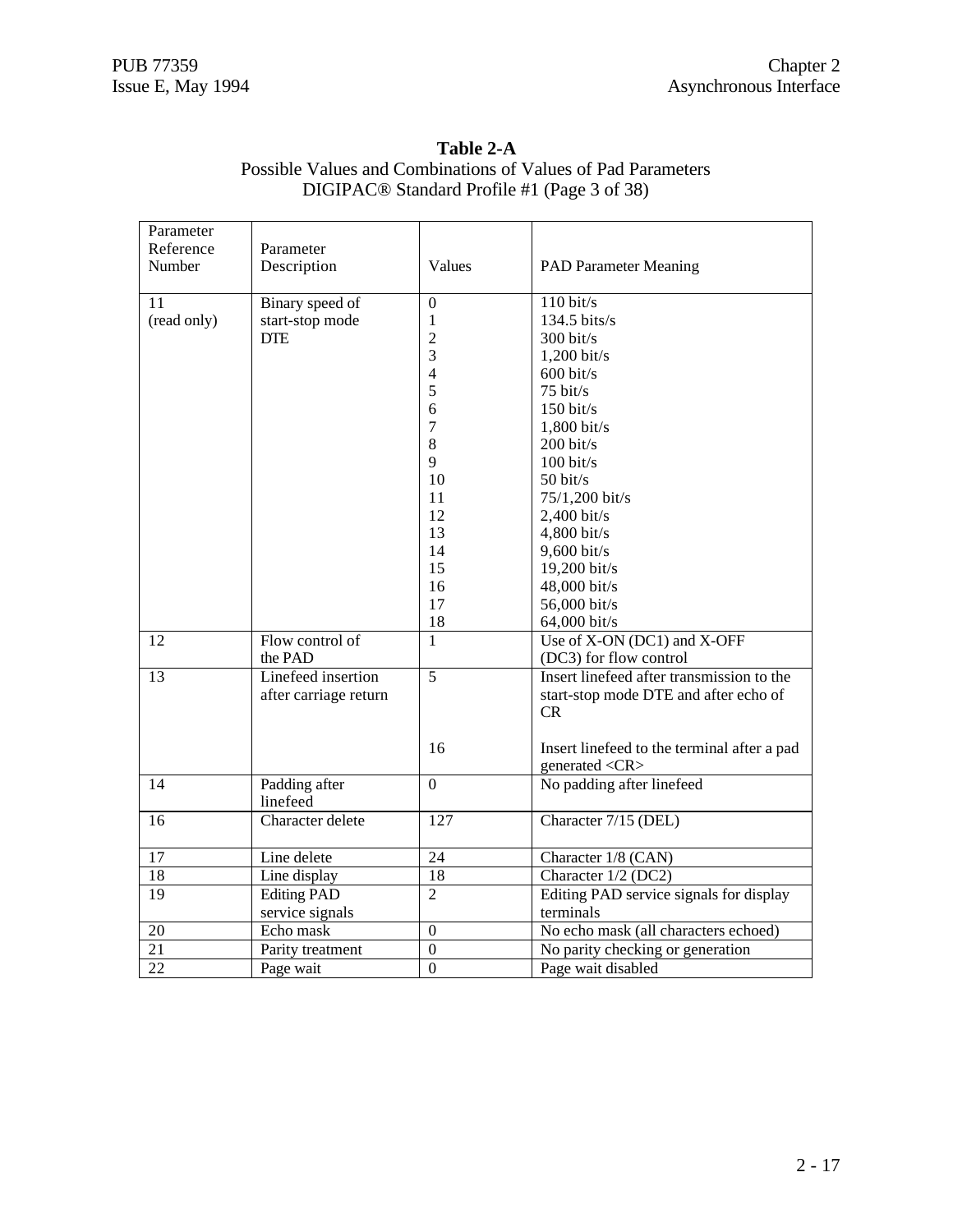| Parameter<br>Reference<br>Number | Parameter<br>Description                                                                                        | Values         | <b>PAD Parameter Meaning</b>                                  |
|----------------------------------|-----------------------------------------------------------------------------------------------------------------|----------------|---------------------------------------------------------------|
| $\mathbf{1}$                     | PAD recall using a<br>character                                                                                 | $\mathbf{1}$   | <b>Character DLE</b>                                          |
| $\overline{2}$                   | Echo                                                                                                            | $\overline{0}$ | Echo                                                          |
| 3                                | Selection of data<br>forwarding<br>character(s)                                                                 | $\overline{2}$ | <b>Character CR</b>                                           |
| $\overline{4}$                   | Selection of<br>idle timer delay                                                                                | $\Omega$       | Value of idle timer in twentieths of a<br>second              |
| 5                                | Ancillary device<br>control                                                                                     | $\overline{0}$ | No use of X-ON (DC1) and<br>$X-OFF(DC3)$                      |
| 6                                | Control of PAD<br>service signals                                                                               | $\mathbf{1}$   | PAD service signals are transmitted in<br>the standard format |
| $7\phantom{.0}$                  | Selection of<br>operation of the<br>PAD on receipt of<br>break signal from<br>the start-stop mode<br><b>DTE</b> | 21             | Discard output, interrupt and indication<br>of break          |
| 8                                | Discard output                                                                                                  | $\mathbf{0}$   | Normal data delivery                                          |
| $\mathbf Q$                      | Padding after<br>carriage return<br>(CR)                                                                        | $\overline{2}$ | Number of padding characters inserted<br>after CR             |
| 10                               | Line folding                                                                                                    | $\mathbf{0}$   | No line folding                                               |

#### **Table 2-A** Possible Values and Combinations of Values of Pad Parameters DIGIPAC® Standard Profile #2 (Page 4 of 38)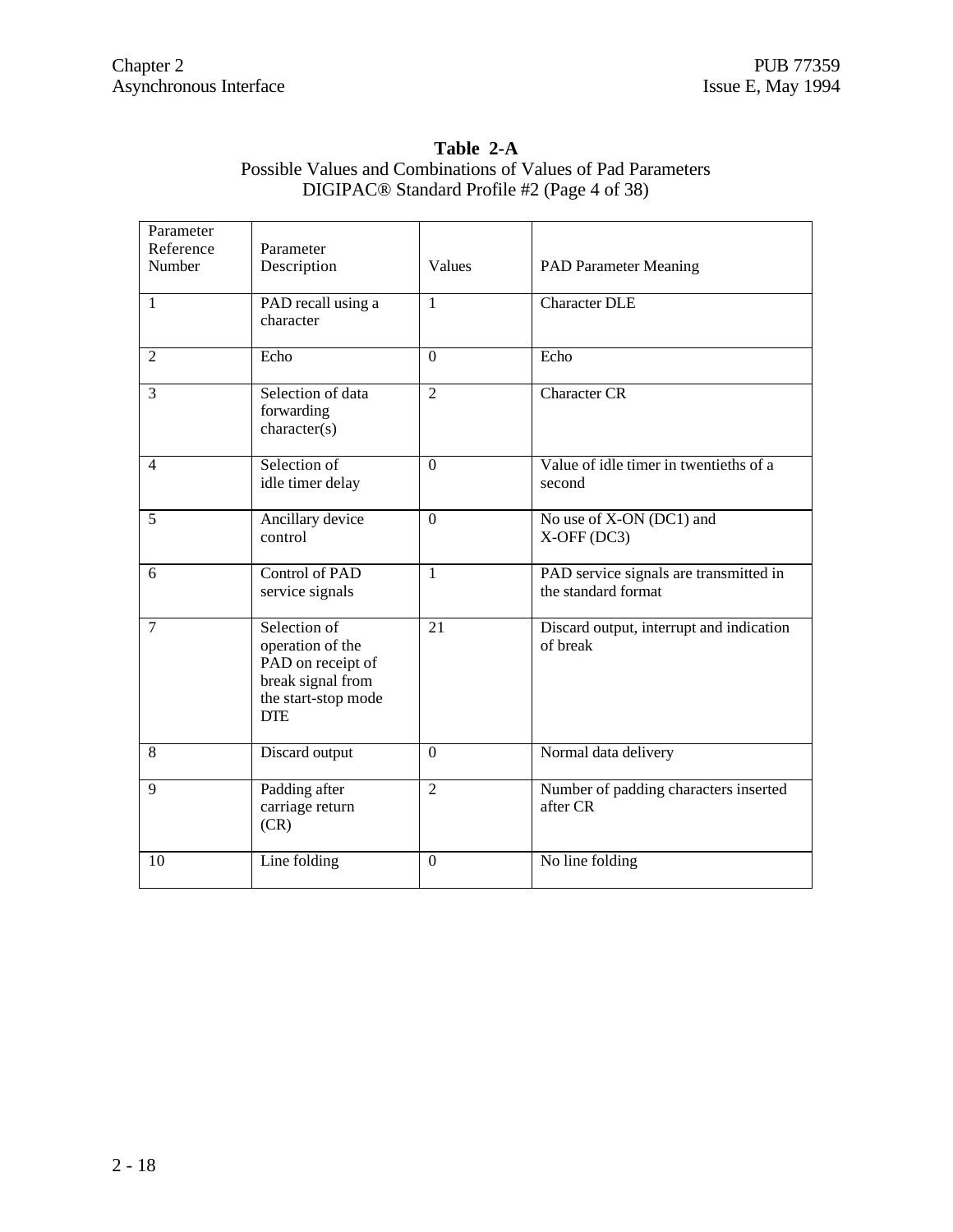| Parameter<br>Reference<br>Number | Parameter<br>Description                         | Values                                                                                                                                                 | <b>PAD Parameter Meaning</b>                                                                                                                                                                                                                                                                                                          |
|----------------------------------|--------------------------------------------------|--------------------------------------------------------------------------------------------------------------------------------------------------------|---------------------------------------------------------------------------------------------------------------------------------------------------------------------------------------------------------------------------------------------------------------------------------------------------------------------------------------|
| 11<br>(read only)                | Binary speed of<br>start-stop mode<br><b>DTE</b> | $\mathbf{0}$<br>1<br>$\overline{2}$<br>3<br>$\overline{4}$<br>5<br>6<br>$\overline{7}$<br>8<br>9<br>10<br>11<br>12<br>13<br>14<br>15<br>16<br>17<br>18 | $110 \text{ bit/s}$<br>134.5 bits/s<br>$300$ bit/s<br>1,200 bit/s<br>$600$ bit/s<br>$75 \text{ bit/s}$<br>$150 \text{ bit/s}$<br>$1,800$ bit/s<br>$200$ bit/s<br>$100 \text{ bit/s}$<br>$50$ bit/s<br>75/1,200 bit/s<br>$2,400$ bit/s<br>$4,800$ bit/s<br>9,600 bit/s<br>19,200 bit/s<br>48,000 bit/s<br>56,000 bit/s<br>64,000 bit/s |
| 12                               | Flow control of<br>the PAD                       | $\overline{0}$                                                                                                                                         | Use of X-ON (DC1) and X-OFF<br>(DC3) for flow control                                                                                                                                                                                                                                                                                 |
| 13                               | Linefeed insertion<br>after carriage return      | $\overline{4}$                                                                                                                                         | Insert linefeed after echo of CR to start-<br>stop mode DTE                                                                                                                                                                                                                                                                           |
| 14                               | Padding after<br>linefeed                        | $\overline{0}$                                                                                                                                         | No padding after linefeed                                                                                                                                                                                                                                                                                                             |
| 15                               | Editing                                          | $\overline{0}$                                                                                                                                         | No use of editing in the data<br>transfer state                                                                                                                                                                                                                                                                                       |
| 16                               | Character delete                                 | 127                                                                                                                                                    | Character 7/15 (DEL)                                                                                                                                                                                                                                                                                                                  |
| 17                               | Line delete                                      | 24                                                                                                                                                     | Character 1/8 (CAN)                                                                                                                                                                                                                                                                                                                   |

#### **Table 2-A** Possible Values and Combinations of Values of Pad Parameters DIGIPAC® Standard Profile #2 (Page 5 of 38)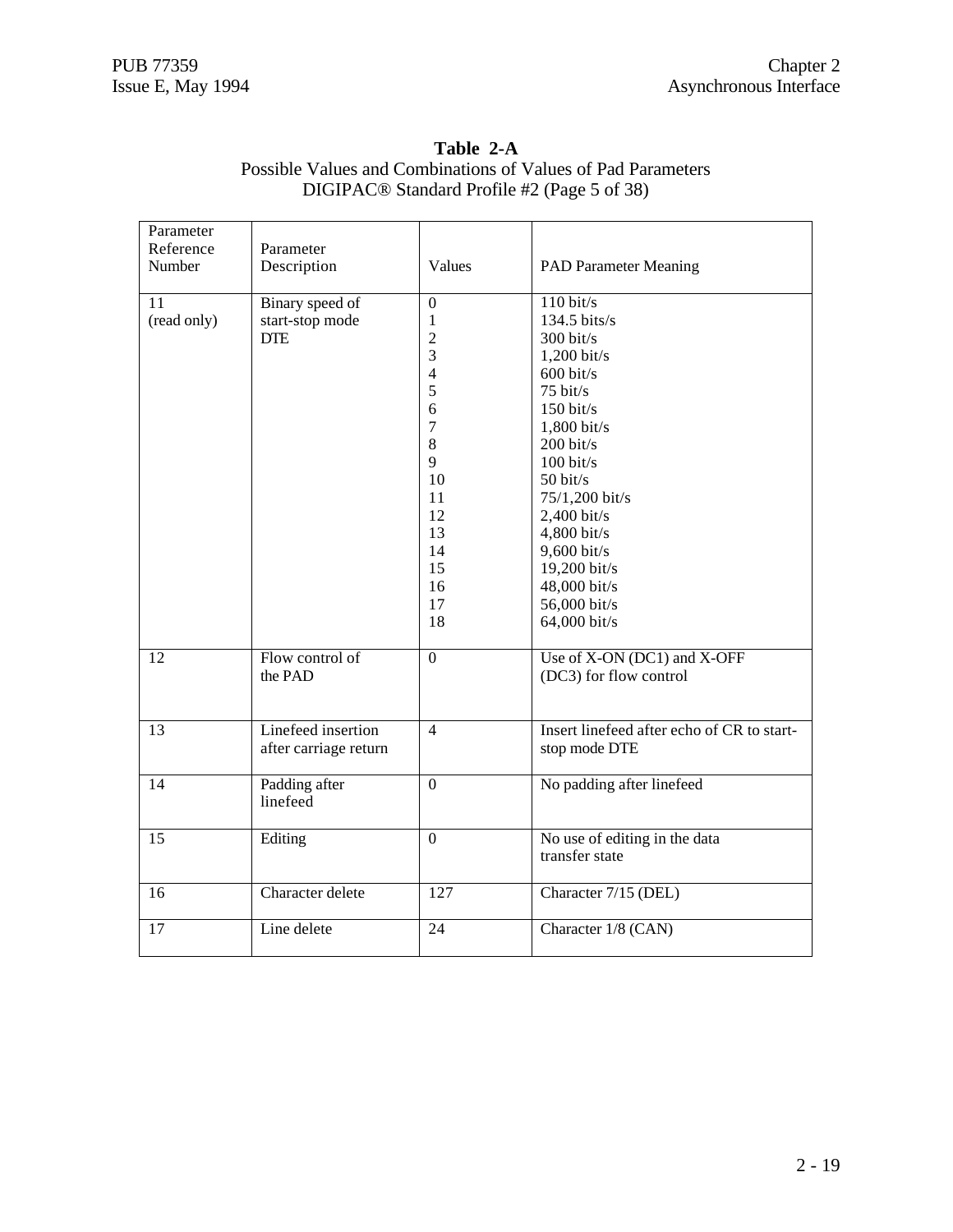#### **Table 2-A** Possible Values and Combinations of Values of Pad Parameters DIGIPAC® Standard Profile #2 (Page 6 of 38)

| Parameter<br>Reference<br>Number | Parameter<br>Description              | Values         | <b>PAD Parameter Meaning</b>                                                                                                                                                                                                |
|----------------------------------|---------------------------------------|----------------|-----------------------------------------------------------------------------------------------------------------------------------------------------------------------------------------------------------------------------|
| 18                               | Line display                          | 18             | Character 1/2 (DC2)                                                                                                                                                                                                         |
| 19                               | <b>Editing PAD</b><br>service signals | $\overline{2}$ | No editing PAD service signals<br>Editing PAD service signals for<br>printing terminals<br>Editing PAD service signals for<br>display terminals<br>Editing PAD service signals using one<br>character from the range of IA5 |
| 20                               | Echo mask                             | $\Omega$       | No echo mask (all characters echoed)                                                                                                                                                                                        |
| 21                               | Parity treatment                      | 3              | Parity checking and parity generation                                                                                                                                                                                       |
| 22                               | Page wait                             | $\mathbf{0}$   | Page wait disabled                                                                                                                                                                                                          |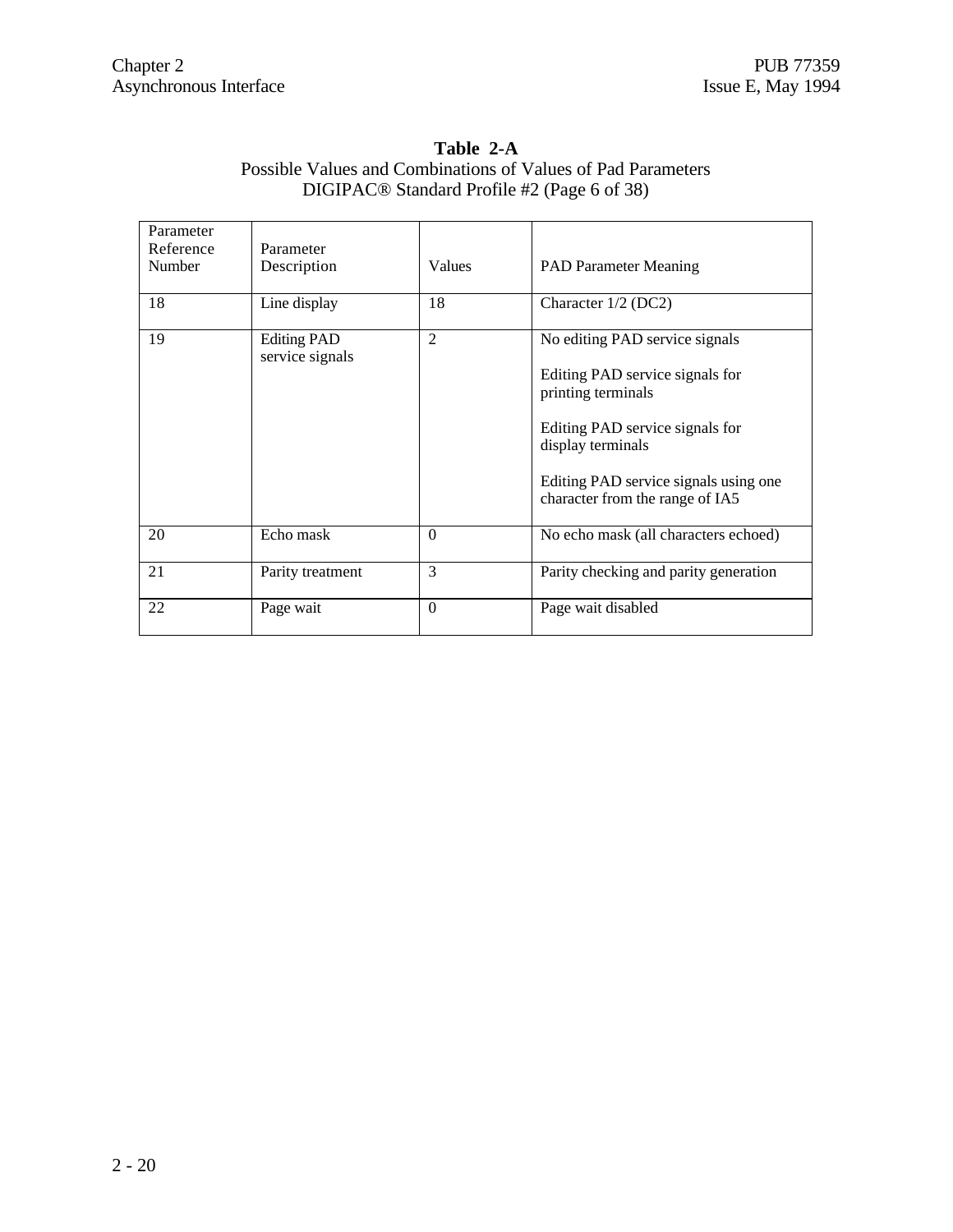| Parameter<br>Reference<br>Number | Parameter<br>Description                                                                                        | Values          | <b>PAD Parameter Meaning</b>                                         |
|----------------------------------|-----------------------------------------------------------------------------------------------------------------|-----------------|----------------------------------------------------------------------|
| $\mathbf{1}$                     | PAD recall using a<br>character                                                                                 | $\overline{0}$  | Not possible                                                         |
| $\overline{2}$                   | Echo                                                                                                            | $\theta$        | No echo                                                              |
| 3                                | Selection of data<br>forwarding<br>character(s)                                                                 | $\overline{0}$  | No data forwarding character(s)                                      |
| 4                                | Selection of<br>idle timer delay                                                                                | $\overline{20}$ | Value of idle timer in twentieths of a<br>second                     |
| 5                                | Ancillary device<br>control                                                                                     | $\Omega$        | No use of X-ON (DC1) and<br>$X-OFF(DC3)$                             |
| 6                                | Control of PAD<br>service signals                                                                               | $\overline{0}$  | No PAD service signals are transmitted<br>to the start-stop mode DTE |
| $\overline{7}$                   | Selection of<br>operation of the<br>PAD on receipt of<br>break signal from<br>the start-stop mode<br><b>DTE</b> | $\overline{2}$  | Reset                                                                |
| 8                                | Discard output                                                                                                  | $\overline{0}$  | Normal data delivery                                                 |
| 9                                | Padding after<br>carriage return<br>(CR)                                                                        | $\Omega$        | No padding after CR                                                  |
| 10                               | Line folding                                                                                                    | $\Omega$        | No line folding                                                      |
|                                  |                                                                                                                 |                 |                                                                      |

#### **Table 2-A** Possible Values and Combinations of Values of Pad Parameters DIGIPAC® Standard Profile #3 (Page 7 of 38)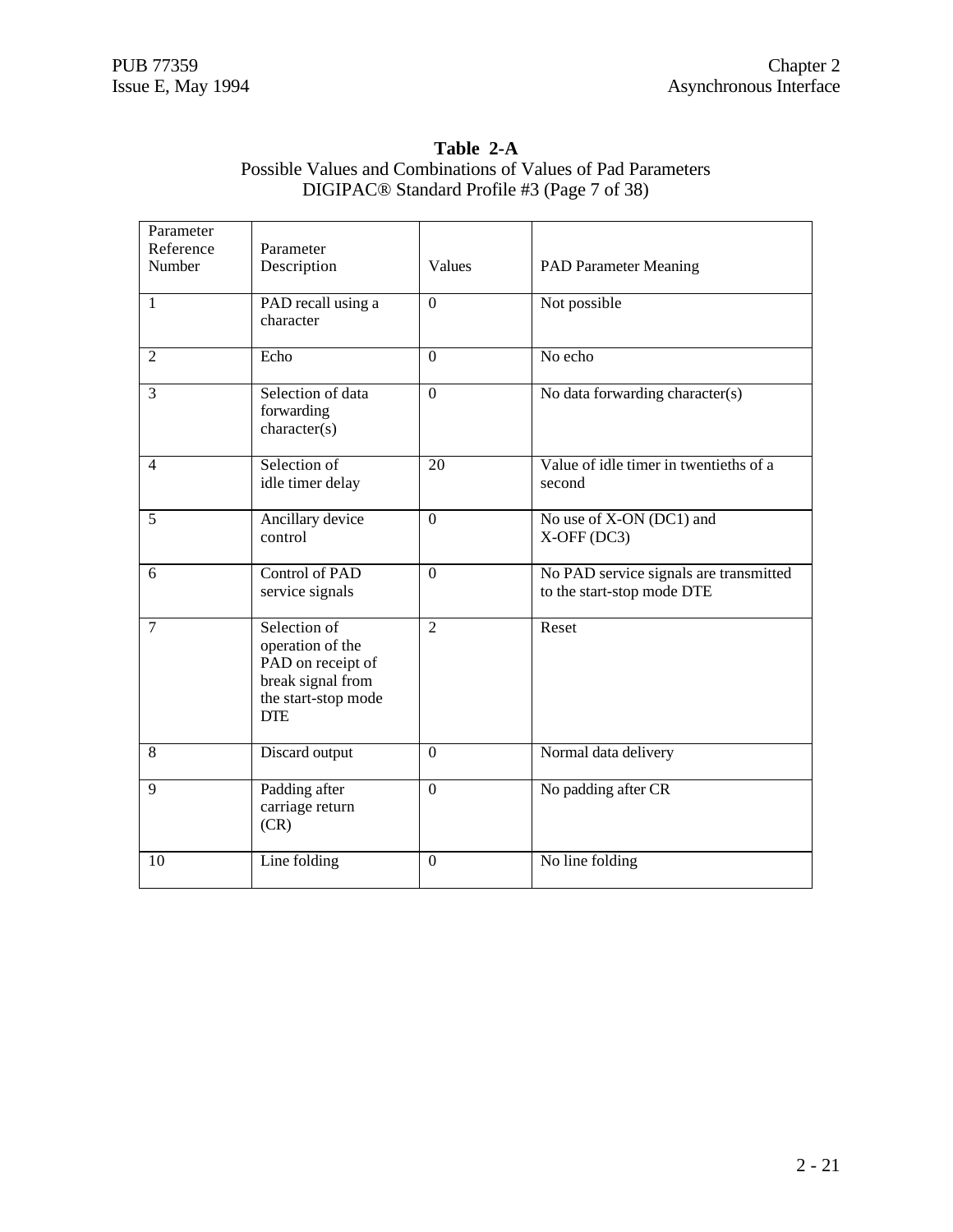| Parameter<br>Reference | Parameter             |                  |                                      |
|------------------------|-----------------------|------------------|--------------------------------------|
| Number                 | Description           | Values           | <b>PAD Parameter Meaning</b>         |
| 11                     | Binary speed of       | $\boldsymbol{0}$ | $110 \text{ bit/s}$                  |
| (read only)            | start-stop mode       | $\mathbf{1}$     | 134.5 bits/s                         |
|                        | <b>DTE</b>            | $\overline{c}$   | $300 \text{ bit/s}$                  |
|                        |                       | 3                | $1,200$ bit/s                        |
|                        |                       | $\overline{4}$   | $600$ bit/s                          |
|                        |                       | 5                | 75 bit/s                             |
|                        |                       | 6                | $150 \text{ bit/s}$                  |
|                        |                       | $\overline{7}$   | $1,800$ bit/s                        |
|                        |                       | 8                | $200$ bit/s                          |
|                        |                       | 9                | $100 \text{ bit/s}$                  |
|                        |                       | 10               | $50 \text{ bit/s}$                   |
|                        |                       | 11               | 75/1,200 bit/s                       |
|                        |                       | 12               | 2,400 bit/s                          |
|                        |                       | 13               | $4,800 \text{ bit/s}$                |
|                        |                       | 14               | 9,600 bit/s                          |
|                        |                       | 15               | 19,200 bit/s                         |
|                        |                       | 16               | 48,000 bit/s                         |
|                        |                       | 17               | 56,000 bit/s                         |
|                        |                       | 18               | 64,000 bit/s                         |
| 12                     | Flow control of       | $\overline{0}$   | No use of X-ON (DC1) and X-OFF       |
|                        | the PAD               |                  | (DC3) for flow control               |
| 13                     | Linefeed insertion    | $\overline{0}$   | No linefeed insertion                |
|                        | after carriage return |                  |                                      |
| 14                     | Padding after         | $\boldsymbol{0}$ | No padding after linefeed            |
|                        | linefeed              |                  |                                      |
| $\overline{15}$        | Editing               | $\boldsymbol{0}$ | No use of editing in the data        |
|                        |                       |                  | transfer state                       |
| 16                     | Character delete      | 127              | Character 7/15 (DEL)                 |
| $17\,$                 | Line delete           | 24               | Character 1/8 (CAN)                  |
| 18                     | Line display          | 18               | Character 1/2 (DC2)                  |
| 19                     | <b>Editing PAD</b>    | $\overline{2}$   | No editing PAD service signals for   |
|                        | service signals       |                  | display terminals                    |
| 20                     | Echo mask             | $\boldsymbol{0}$ | No echo mask (all characters echoed) |
| 21                     | Parity treatment      | $\overline{0}$   | No parity checking or generation     |
| 22                     | Page wait             | $\overline{0}$   | Page wait disabled                   |

#### **Table 2-A** Possible Values and Combinations of Values of Pad Parameters DIGIPAC® Standard Profile #3 (Page 8 of 38)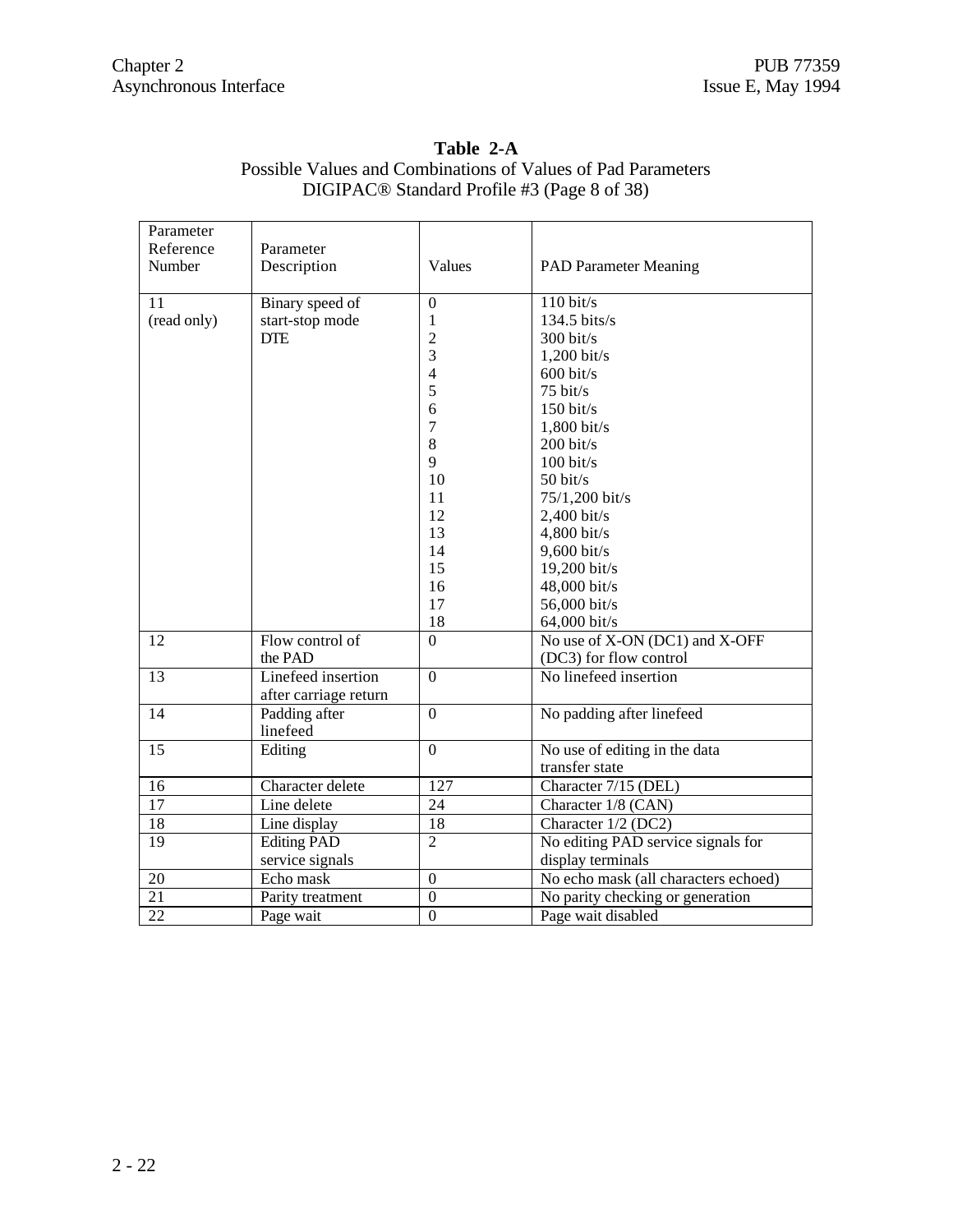| Parameter<br>Reference<br>Number | Parameter<br>Description                                                                                        | Values         | <b>PAD Parameter Meaning</b>                                  |
|----------------------------------|-----------------------------------------------------------------------------------------------------------------|----------------|---------------------------------------------------------------|
| $\mathbf{1}$                     | PAD recall using a<br>character                                                                                 | $\mathbf{1}$   | <b>Character DLE</b>                                          |
| $\overline{2}$                   | Echo                                                                                                            | $\Omega$       | No echo                                                       |
| 3                                | Selection of data<br>forwarding<br>character(s)                                                                 | $\overline{2}$ | <b>Character CR</b>                                           |
| 4                                | Selection of<br>idle timer delay                                                                                | $\Omega$       | Value of idle timer in twentieths of a<br>second              |
| 5                                | Ancillary device<br>control                                                                                     | $\overline{0}$ | No use of X-ON (DC1) and<br>$X-OFF(DC3)$                      |
| 6                                | Control of PAD<br>service signals                                                                               | 1              | PAD service signals are transmitted in<br>the standard format |
| $\overline{7}$                   | Selection of<br>operation of the<br>PAD on receipt of<br>break signal from<br>the start-stop mode<br><b>DTE</b> | 21             | Discard output, interrupt and indication<br>of break          |
| 8                                | Discard output                                                                                                  | $\overline{0}$ | Normal data delivery                                          |
| 9                                | Padding after<br>carriage return<br>(CR)                                                                        | $\overline{2}$ | Number of padding characters inserted<br>after CR             |
| 10                               | Line folding                                                                                                    | $\overline{0}$ | No line folding                                               |

#### **Table 2-A** Possible Values and Combinations of Values of Pad Parameters DIGIPAC® Standard Profile #4 (Page 9 of 38)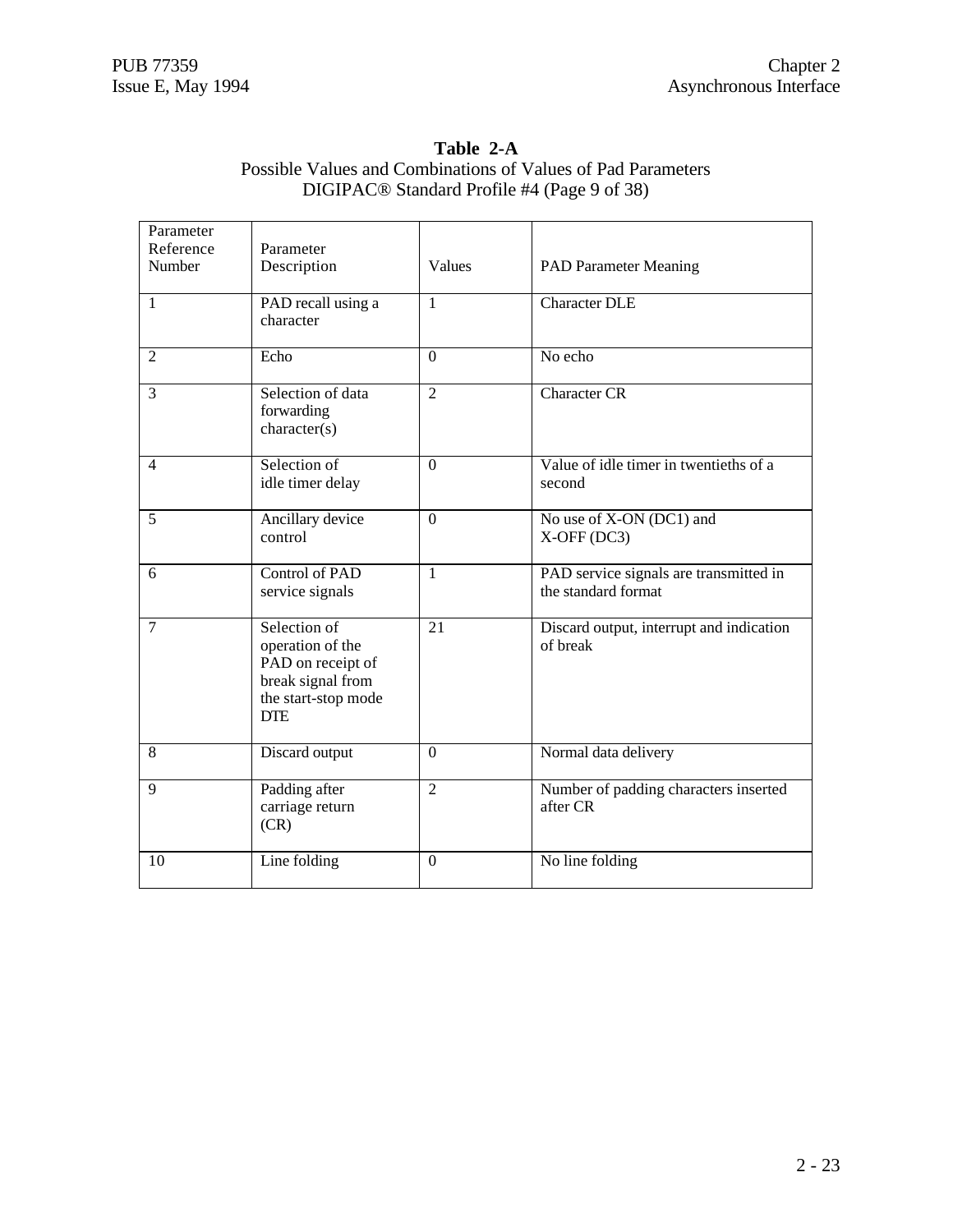| Parameter       |                       |                  |                                           |
|-----------------|-----------------------|------------------|-------------------------------------------|
| Reference       | Parameter             |                  |                                           |
| Number          | Description           | Values           | <b>PAD Parameter Meaning</b>              |
|                 |                       |                  |                                           |
| 11              | Binary speed of       | $\overline{0}$   | $110 \text{ bit/s}$                       |
| (read only)     | start-stop mode       | $\mathbf{1}$     | 134.5 bits/s                              |
|                 | <b>DTE</b>            | $\overline{c}$   | 300 bit/s                                 |
|                 |                       | $\overline{3}$   | $1,200$ bit/s                             |
|                 |                       | $\overline{4}$   | $600 \frac{\text{bit}}{\text{s}}$         |
|                 |                       | 5                | $75 \text{ bit/s}$                        |
|                 |                       | 6                | $150 \text{ bit/s}$                       |
|                 |                       |                  |                                           |
|                 |                       | 7                | 1,800 bit/s                               |
|                 |                       | 8                | $200$ bit/s                               |
|                 |                       | 9                | $100 \text{ bit/s}$                       |
|                 |                       | 10               | $50$ bit/s                                |
|                 |                       | 11               | 75/1,200 bit/s                            |
|                 |                       | 12               | 2,400 bit/s                               |
|                 |                       | 13               | 4,800 bit/s                               |
|                 |                       | 14               | 9,600 bit/s                               |
|                 |                       | 15               | 19,200 bit/s                              |
|                 |                       | 16               | 48,000 bit/s                              |
|                 |                       | 17               | 56,000 bit/s                              |
|                 |                       | 18               | 64,000 bit/s                              |
|                 |                       |                  |                                           |
| 12              | Flow control of       | $\mathbf{0}$     | No use of X-ON (DC1) and                  |
|                 | the PAD               |                  | X-OFF (DC3) for flow control              |
|                 |                       |                  |                                           |
| $\overline{13}$ | Linefeed insertion    | $\overline{5}$   | Insert linefeed after transmission to the |
|                 | after carriage return |                  | start-stop mode DTE and after echo of     |
|                 |                       |                  | <b>CR</b>                                 |
|                 |                       |                  |                                           |
|                 |                       | 16               | Insert linefeed to the terminal after a   |
|                 |                       |                  | PAD generated (CR)                        |
| 14              | Padding after         | $\mathbf{0}$     | No padding after linefeed                 |
|                 | linefeed              |                  |                                           |
|                 |                       |                  |                                           |
| 15              | Editing               | $\mathbf{0}$     | No use of editing in the data             |
|                 |                       |                  | transfer state                            |
|                 |                       |                  |                                           |
| 16              | Character delete      | $\overline{127}$ | Character 7/15 (DEL)                      |
|                 |                       |                  |                                           |
| 17              | Line delete           | 24               | Character 1/8 (CAN)                       |
|                 |                       |                  |                                           |

#### **Table 2-A** Possible Values and Combinations of Values of Pad Parameters DIGIPAC® Standard Profile #4 (Page 10 of 38)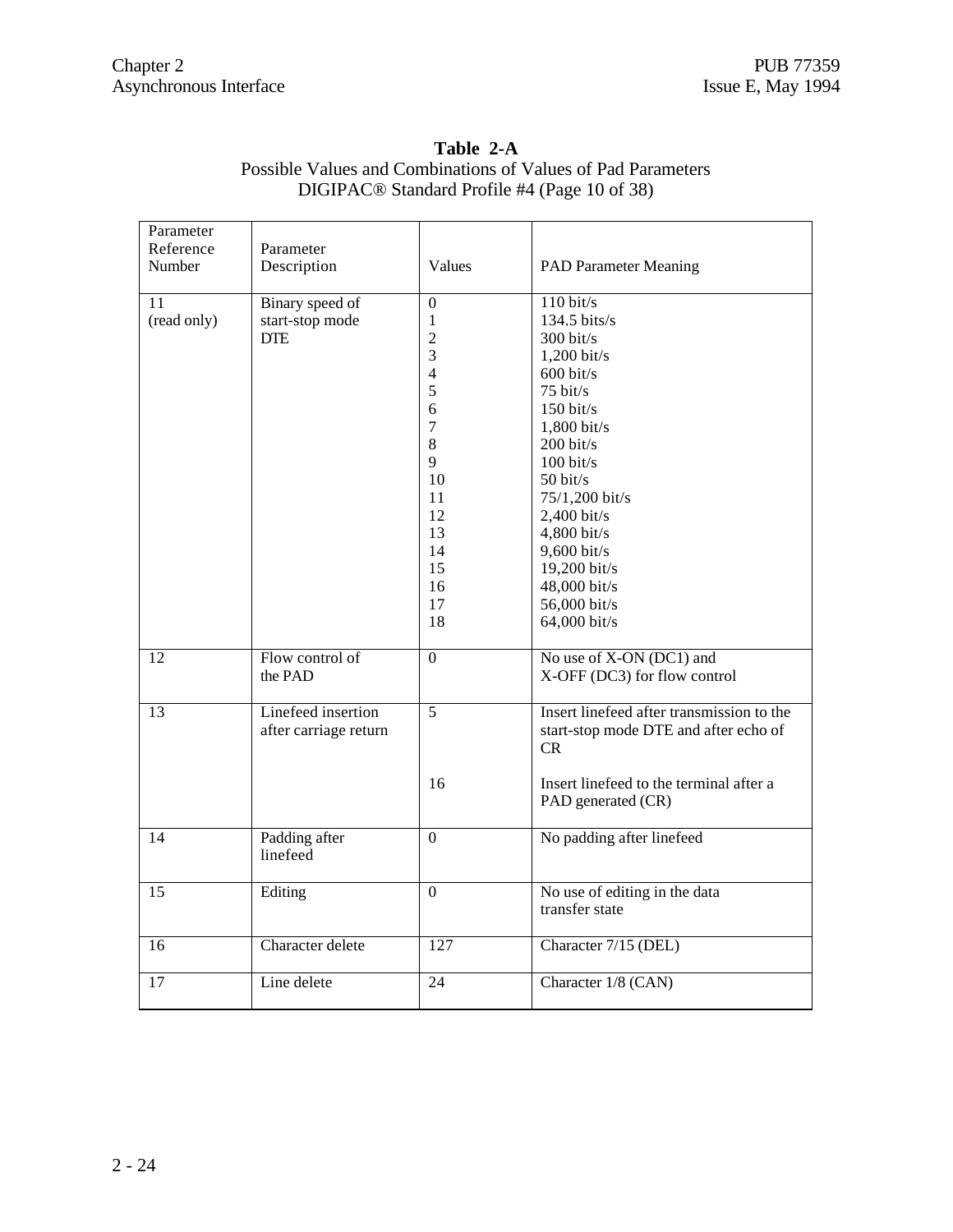| Table 2-A                                                    |
|--------------------------------------------------------------|
| Possible Values and Combinations of Values of Pad Parameters |
| DIGIPAC <sup>®</sup> Standard Profile #4 (Page 11 of 38)     |

| Parameter<br>Reference<br>Number | Parameter<br>Description              | Values         | <b>PAD Parameter Meaning</b>                         |
|----------------------------------|---------------------------------------|----------------|------------------------------------------------------|
| 18                               | Line display                          | 18             | Character $1/2$ (DC2)                                |
| 19                               | <b>Editing PAD</b><br>service signals | $\overline{2}$ | Editing PAD service signals for display<br>terminals |
| 20                               | Echo mask                             | $\Omega$       | No echo mask (all characters echoed)                 |
| 21                               | Parity treatment                      | 3              | No parity checking generation                        |
| 22                               | Page wait                             | $\theta$       | Page wait disabled                                   |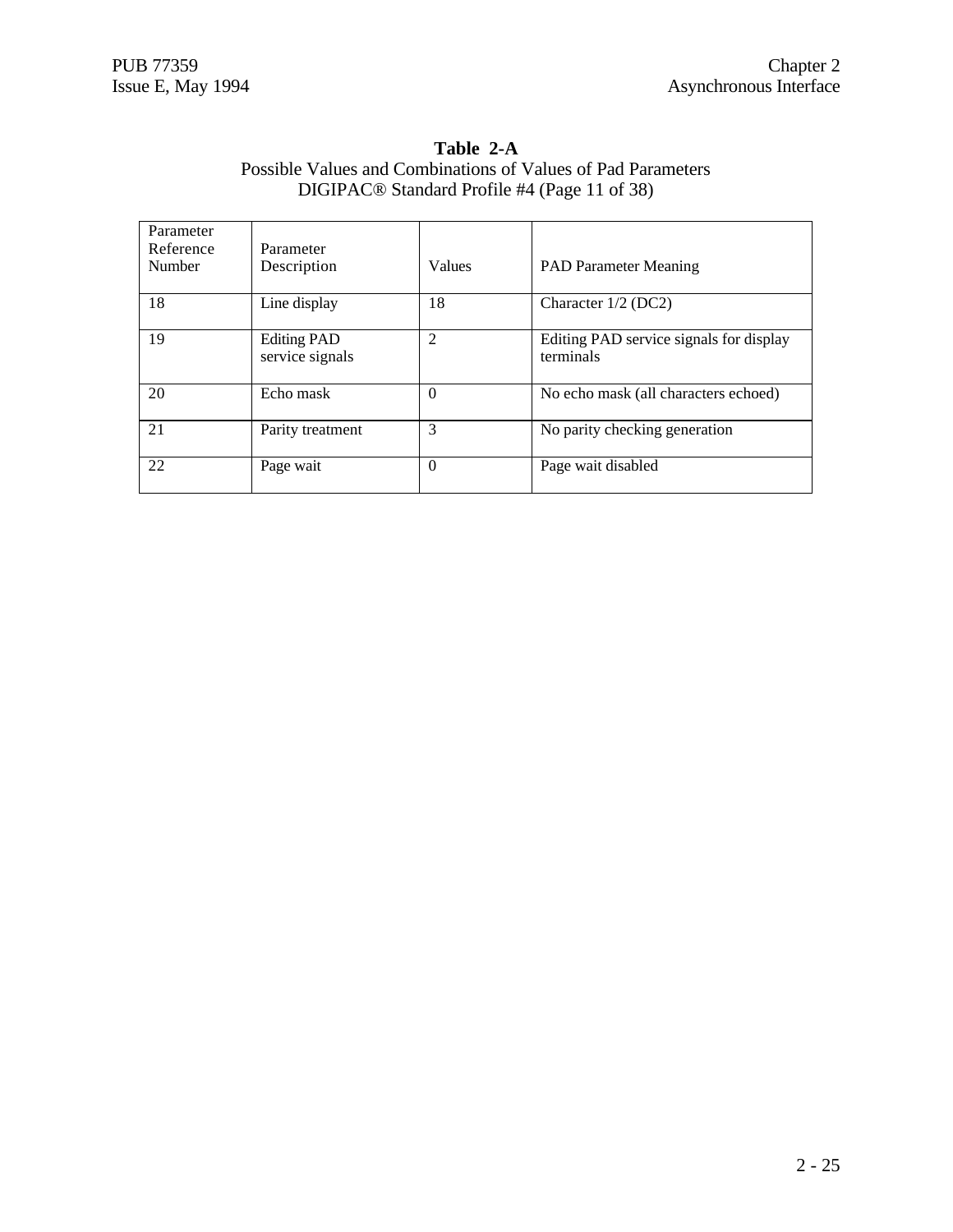| Parameter<br>Reference<br>Number | Parameter<br>Description                                                                                        | Values         | <b>PAD Parameter Meaning</b>                                  |
|----------------------------------|-----------------------------------------------------------------------------------------------------------------|----------------|---------------------------------------------------------------|
| $\mathbf{1}$                     | PAD recall using a<br>character                                                                                 | $\mathbf{1}$   | <b>Character DLE</b>                                          |
| $\overline{2}$                   | Echo                                                                                                            | $\overline{0}$ | No echo                                                       |
| 3                                | Selection of data<br>forwarding<br>character(s)                                                                 | $\overline{2}$ | <b>Character CR</b>                                           |
| $\overline{4}$                   | Selection of<br>idle timer delay                                                                                | $\Omega$       | Value of idle timer in twentieths of a<br>second              |
| 5                                | Ancillary device<br>control                                                                                     | $\overline{0}$ | No use of X-ON (DC1) and<br>$X-OFF(DC3)$                      |
| 6                                | Control of PAD<br>service signals                                                                               | $\mathbf{1}$   | PAD service signals are transmitted in<br>the standard format |
| $7\phantom{.0}$                  | Selection of<br>operation of the<br>PAD on receipt of<br>break signal from<br>the start-stop mode<br><b>DTE</b> | $\overline{2}$ | Reset                                                         |
| 8                                | Discard output                                                                                                  | $\mathbf{0}$   | Normal data delivery                                          |
| 9                                | Padding after<br>carriage return<br>(CR)                                                                        | $\overline{2}$ | Number of padding characters inserted<br>after CR             |
| 10                               | Line folding                                                                                                    | $\mathbf{0}$   | No line folding                                               |

#### **Table 2-A** Possible Values and Combinations of Values of Pad Parameters DIGIPAC® Standard Profile #5 (Page 12 of 38)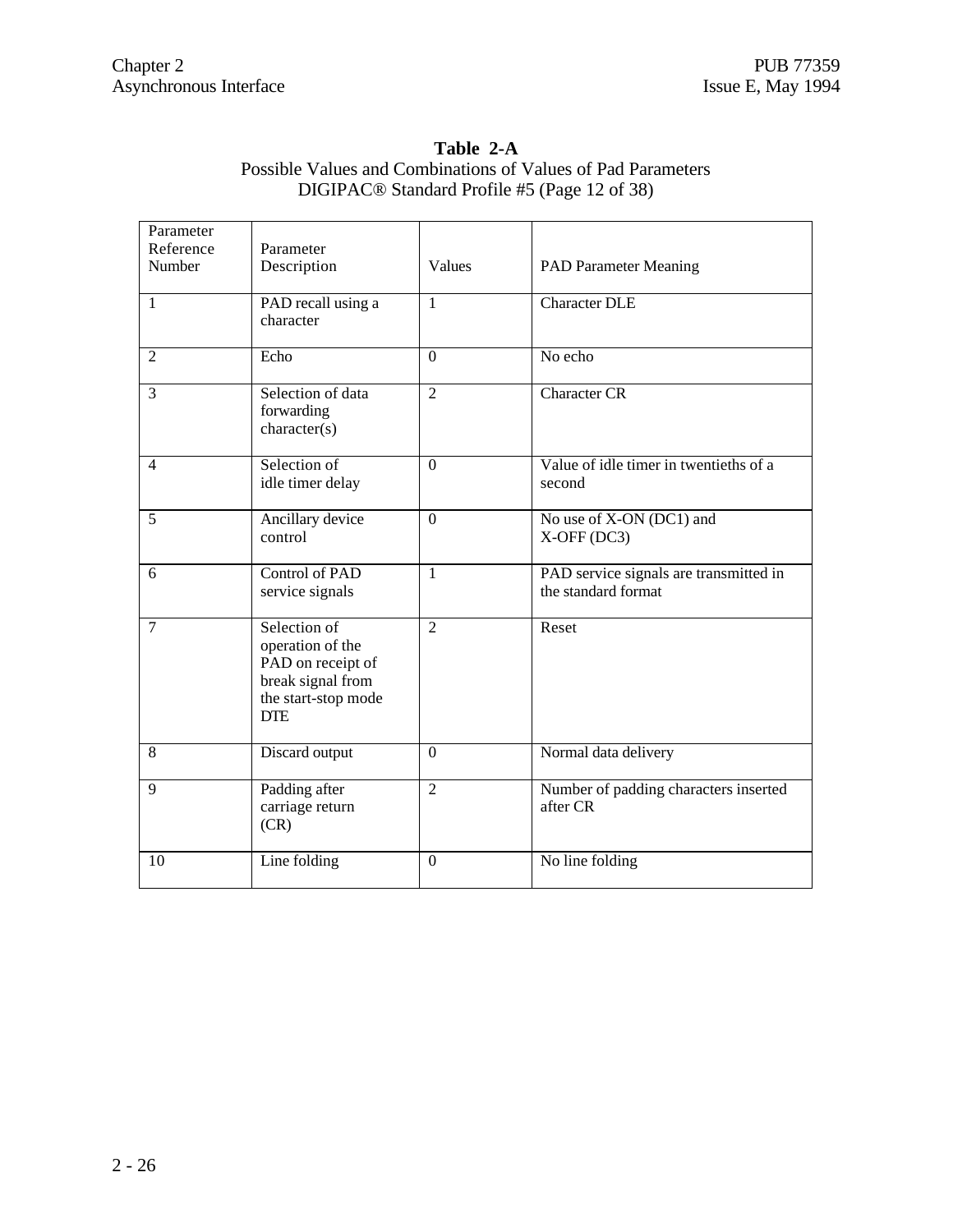| Para               |                          |                  |                                                 |
|--------------------|--------------------------|------------------|-------------------------------------------------|
| meter<br>Reference | Parameter<br>Description | Values           | <b>PAD Parameter Meaning</b>                    |
| Number             |                          |                  |                                                 |
| 11                 | Binary speed of          | $\boldsymbol{0}$ | $110 \text{ bit/s}$                             |
| (read only)        | start-stop mode          | $\mathbf{1}$     | 134.5 bits/s                                    |
|                    | <b>DTE</b>               | $\overline{c}$   | $300 \text{ bit/s}$                             |
|                    |                          | 3                | $1,200$ bit/s                                   |
|                    |                          | $\overline{4}$   | $600 \text{ bit/s}$                             |
|                    |                          | 5                | $75 \text{ bit/s}$                              |
|                    |                          | 6                | $150 \text{ bit/s}$                             |
|                    |                          | 7                | $1,800$ bit/s                                   |
|                    |                          | 8                | $200 \text{ bit/s}$                             |
|                    |                          | 9                | $100 \text{ bit/s}$                             |
|                    |                          | 10               | $50$ bit/s                                      |
|                    |                          | 11               | 75/1,200 bit/s                                  |
|                    |                          | 12               | 2,400 bit/s                                     |
|                    |                          | 13               | 4,800 bit/s                                     |
|                    |                          | 14               | 9,600 bit/s                                     |
|                    |                          | 15               | 19,200 bit/s                                    |
|                    |                          | 16               | 48,000 bit/s                                    |
|                    |                          | 17               | 56,000 bit/s                                    |
|                    |                          | 18               | 64,000 bit/s                                    |
| 12                 | Flow control of          | $\overline{0}$   | No use of X-ON (DC1) and                        |
|                    | the PAD                  |                  | X-OFF (DC3) for flow control                    |
|                    |                          |                  |                                                 |
| 13                 | Linefeed insertion       | $\overline{5}$   | Insert linefeed after transmission to the       |
|                    | after carriage return    |                  | start-stop mode DTE and after echo of           |
|                    |                          |                  | CR                                              |
|                    |                          |                  |                                                 |
| 14                 | Padding after            | $\overline{0}$   | No padding after linefeed                       |
|                    | linefeed                 |                  |                                                 |
|                    |                          | $\overline{1}$   |                                                 |
| 15                 | Editing                  |                  | No use of editing in the data<br>transfer state |
|                    |                          |                  |                                                 |
| 16                 | Character delete         | 127              | Character 7/15 (DEL)                            |
|                    |                          |                  |                                                 |
| 17                 | Line delete              | 24               | Character 1/8 (CAN)                             |
|                    |                          |                  |                                                 |

#### **Table 2-A** Possible Values and Combinations of Values of Pad Parameters DIGIPAC® Standard Profile #5 (Page 13 of 38)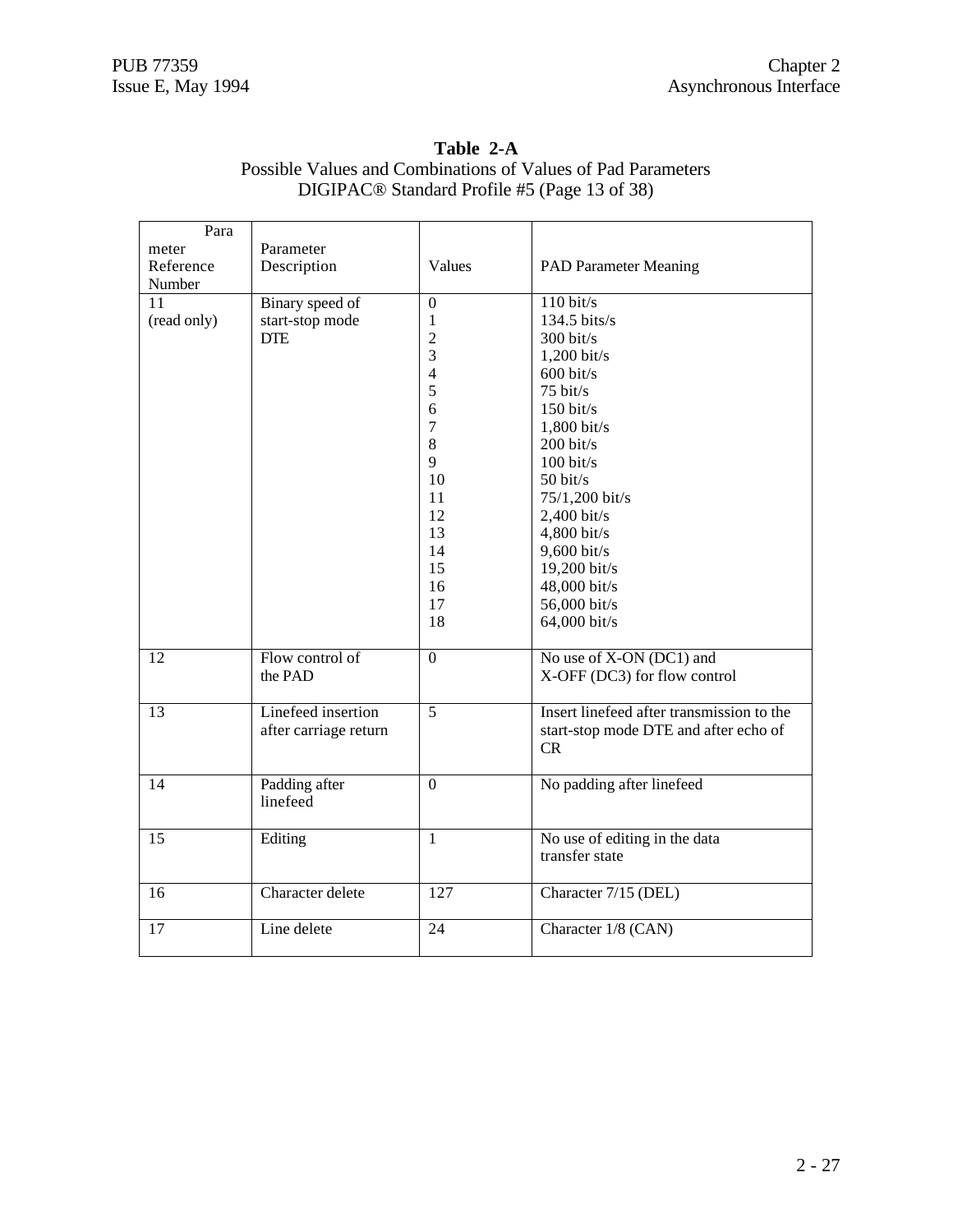#### **Table 2-A** Possible Values and Combinations of Values of Pad Parameters DIGIPAC® Standard Profile #5 (Page 14 of 38)

| Parameter<br>Reference<br>Number | Parameter<br>Description              | Values         | <b>PAD Parameter Meaning</b>                         |
|----------------------------------|---------------------------------------|----------------|------------------------------------------------------|
| 18                               | Line display                          | 18             | Character 1/2 (DC2)                                  |
| 19                               | <b>Editing PAD</b><br>service signals | $\overline{2}$ | Editing PAD service signals for display<br>terminals |
| 20                               | Echo mask                             | $\theta$       | No echo mask (all characters echoed)                 |
| 21                               | Parity treatment                      | 3              | Parity checking and parity generation                |
| 22                               | Page wait                             | $\Omega$       | Page wait disabled                                   |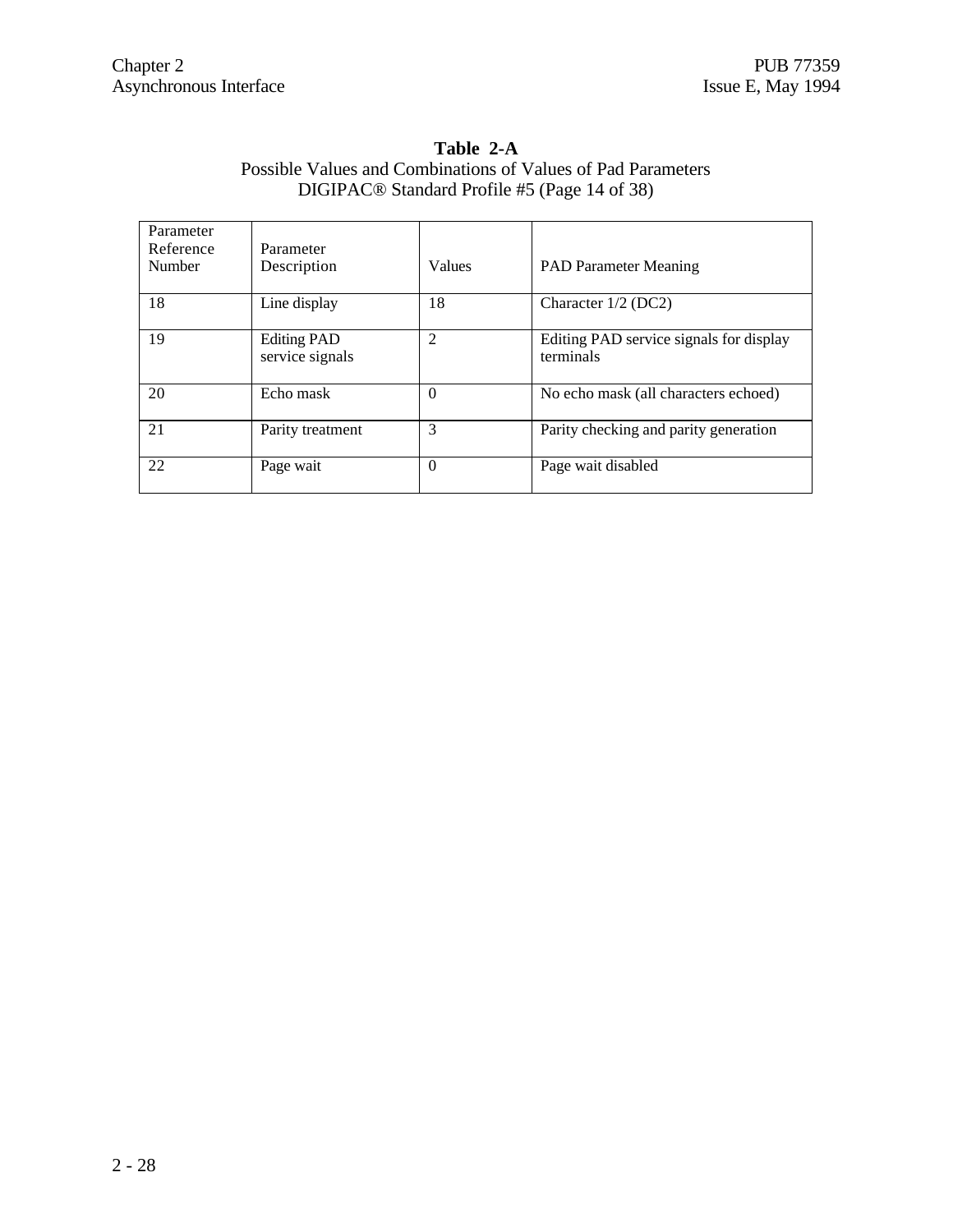| Parameter      |                       |                  |                                        |
|----------------|-----------------------|------------------|----------------------------------------|
| Reference      | Parameter             |                  |                                        |
| Number         | Description           | Values           | <b>PAD Parameter Meaning</b>           |
|                |                       |                  |                                        |
| 1              | PAD recall using a    | $\mathbf{0}$     | Not possible                           |
|                | character             |                  |                                        |
|                |                       |                  |                                        |
|                |                       |                  |                                        |
| $\overline{2}$ | Echo                  | $\Omega$         | No echo                                |
|                |                       |                  |                                        |
| 3              | Selection of data     | $\mathbf{0}$     | No data forwarding character(s)        |
|                | forwarding            |                  |                                        |
|                | character(s)          |                  |                                        |
|                |                       |                  |                                        |
| 4              | Selection of          | $\overline{4}$   | Value of idle timer in twentieths of a |
|                |                       |                  | second                                 |
|                | idle timer delay      |                  |                                        |
|                |                       |                  |                                        |
| 5              | Ancillary device      | $\mathbf{0}$     | No use of X-ON (DC1) and               |
|                | control               |                  | $X-OFF(DC3)$                           |
|                |                       |                  |                                        |
| 6              | <b>Control of PAD</b> | $\boldsymbol{0}$ | No PAD service signals are transmitted |
|                | service signals       |                  | to the start-stop mode DTE             |
|                |                       |                  |                                        |
| 7              | Selection of          | $\mathbf{0}$     | Nothing                                |
|                | operation of the      |                  |                                        |
|                |                       |                  |                                        |
|                | PAD on receipt of     |                  |                                        |
|                | break signal from     |                  |                                        |
|                | the start-stop mode   |                  |                                        |
|                | <b>DTE</b>            |                  |                                        |
|                |                       |                  |                                        |
| 8              | Discard output        | $\overline{0}$   | Normal data delivery                   |
|                |                       |                  |                                        |
| 9              | Padding after         | $\boldsymbol{0}$ | No padding after CR                    |
|                |                       |                  |                                        |
|                | carriage return       |                  |                                        |
|                | (CR)                  |                  |                                        |
|                |                       |                  |                                        |
| 10             | Line folding          | $\theta$         | No line folding                        |
|                |                       |                  |                                        |

#### **Table 2-A** Possible Values and Combinations of Values of Pad Parameters DIGIPAC® Standard Profile #6 (Page 15 of 38)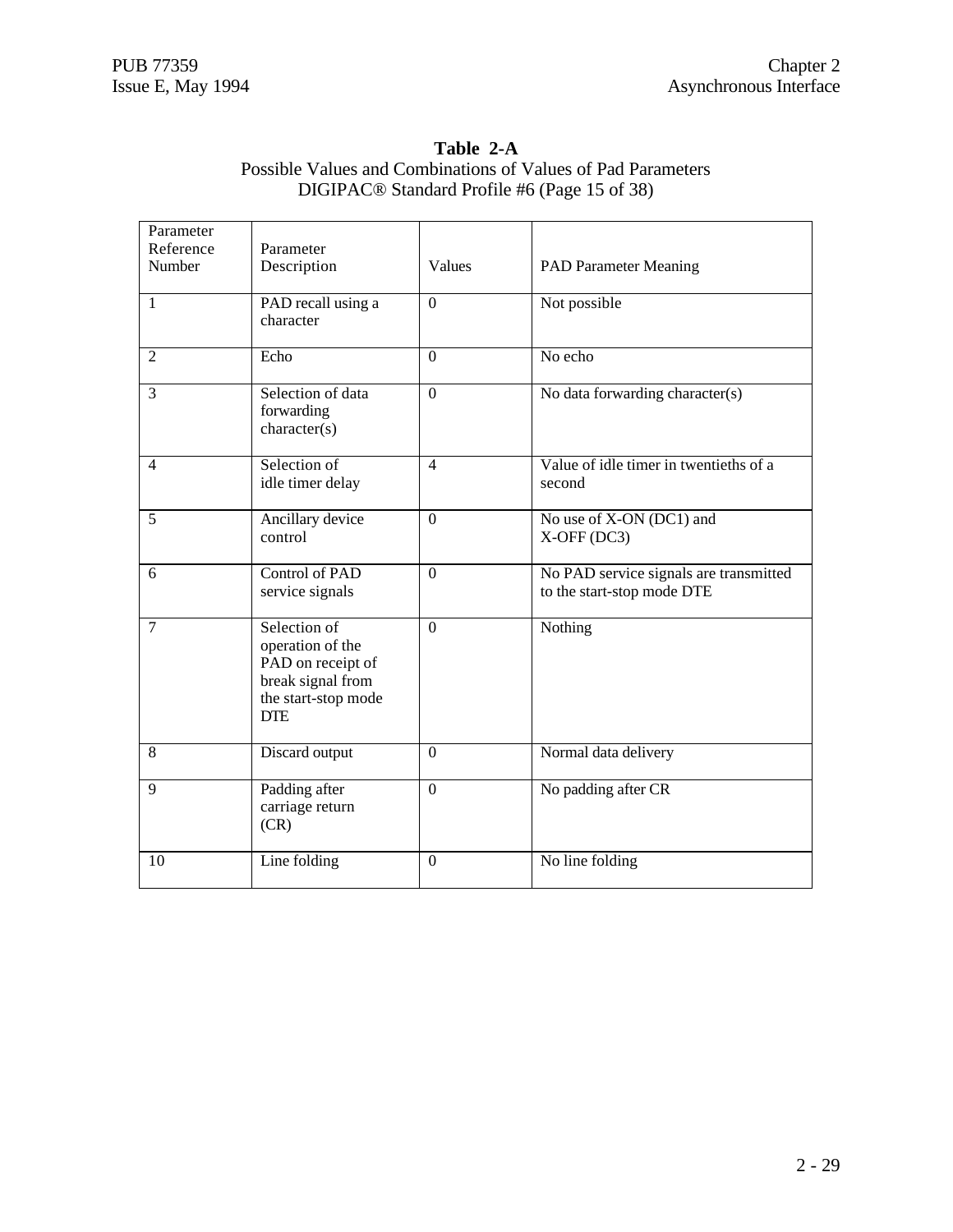| Para        |                       |                  |                               |
|-------------|-----------------------|------------------|-------------------------------|
| meter       | Parameter             |                  |                               |
| Reference   | Description           | Values           | <b>PAD Parameter Meaning</b>  |
| Number      |                       |                  |                               |
| 11          | Binary speed of       | $\boldsymbol{0}$ | $110 \text{ bit/s}$           |
| (read only) | start-stop mode       | $\mathbf 1$      | 134.5 bits/s                  |
|             | <b>DTE</b>            | $\overline{c}$   | $300$ bit/s                   |
|             |                       | 3                | $1,200$ bit/s                 |
|             |                       | $\overline{4}$   | $600$ bit/s                   |
|             |                       | 5                | $75 \text{ bit/s}$            |
|             |                       | 6                | $150$ bit/s                   |
|             |                       | $\overline{7}$   | 1,800 bit/s                   |
|             |                       | 8                | $200$ bit/s                   |
|             |                       | 9                | $100 \text{ bit/s}$           |
|             |                       | 10               | 50 bit/s                      |
|             |                       | 11               | 75/1,200 bit/s                |
|             |                       | 12               | 2,400 bit/s                   |
|             |                       | 13               | 4,800 bit/s                   |
|             |                       | 14               | 9,600 bit/s                   |
|             |                       | 15               | 19,200 bit/s                  |
|             |                       | 16               | 48,000 bit/s                  |
|             |                       | 17               | 56,000 bit/s                  |
|             |                       | 18               | 64,000 bit/s                  |
|             |                       |                  |                               |
| 12          | Flow control of       | $\mathbf{0}$     | No use of X-ON (DC1) and      |
|             | the PAD               |                  | X-OFF (DC3) for flow control  |
|             |                       |                  |                               |
| 13          | Linefeed insertion    | $\mathbf{0}$     | No linefeed insertion         |
|             | after carriage return |                  |                               |
|             |                       |                  |                               |
|             |                       |                  |                               |
| 14          | Padding after         | $\overline{0}$   | No padding after linefeed     |
|             | linefeed              |                  |                               |
|             |                       |                  |                               |
| 15          | Editing               | $\overline{0}$   | No use of editing in the data |
|             |                       |                  | transfer state                |
|             |                       |                  |                               |
| 16          | Character delete      | 127              | Character 7/15 (DEL)          |
|             |                       |                  |                               |
| 17          | Line delete           | $\overline{24}$  | Character 1/8 (CAN)           |
|             |                       |                  |                               |
| 18          | Line display          | <sup>18</sup>    | Character 1/2 (DC2)           |
|             |                       |                  |                               |

#### **Table 2-A** Possible Values and Combinations of Values of Pad Parameters DIGIPAC® Standard Profile #6 (Page 16 of 38)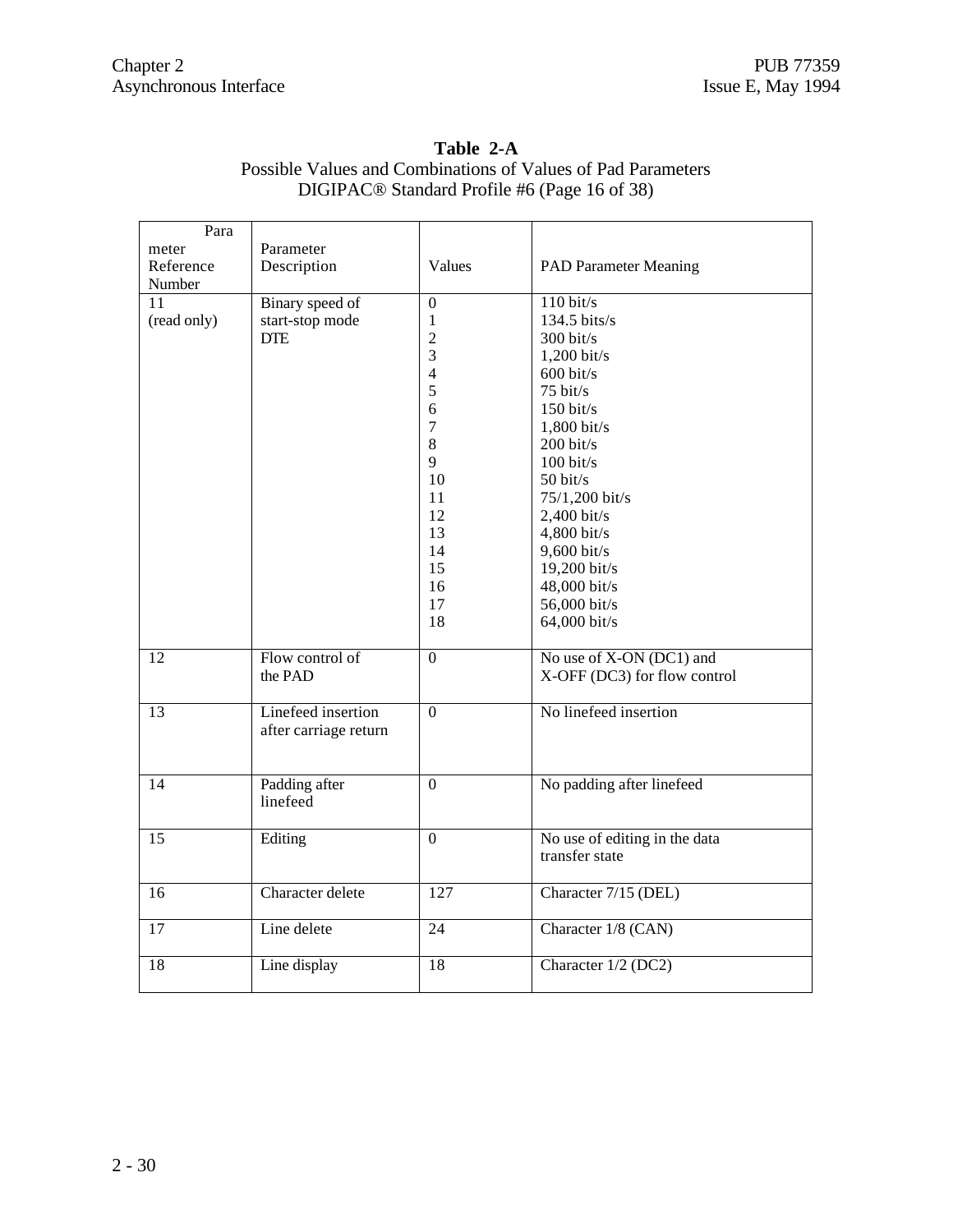#### **Table 2-A** Possible Values and Combinations of Values of Pad Parameters DIGIPAC® Standard Profile #6 (Page 17 of 38)

| Parameter<br>Reference<br>Number | Parameter<br>Description              | Values         | <b>PAD Parameter Meaning</b>                         |
|----------------------------------|---------------------------------------|----------------|------------------------------------------------------|
| 19                               | <b>Editing PAD</b><br>service signals | $\overline{2}$ | Editing PAD service signals for display<br>terminals |
| 20                               | Echo mask                             | $\Omega$       | No echo mask (all characters echoed)                 |
| 21                               | Parity treatment                      | 3              | Parity checking and parity generation                |
| 22                               | Page wait                             | $\theta$       | Page wait disabled                                   |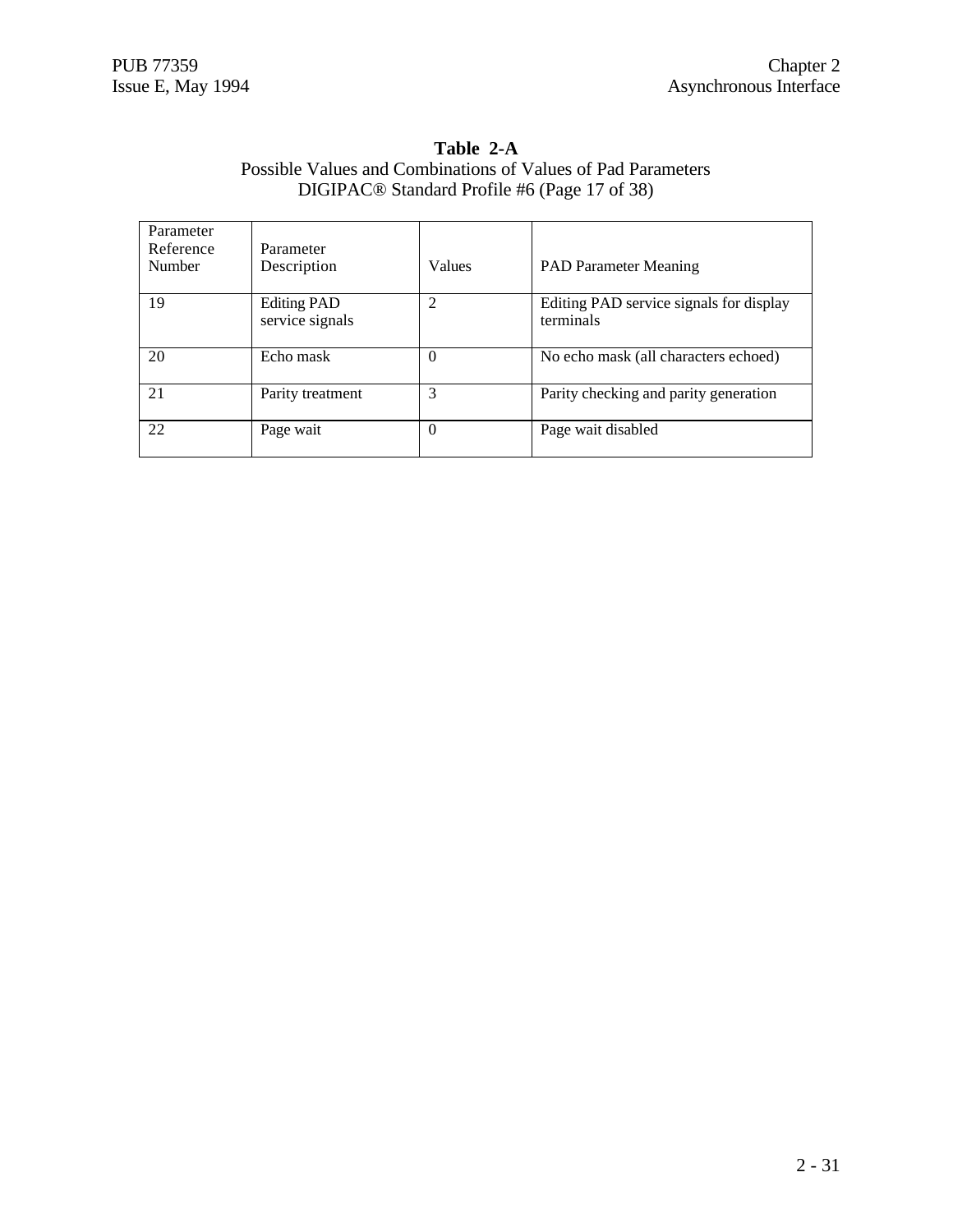| Parameter<br>Reference<br>Number | Parameter<br>Description                                                                                        | Values         | <b>PAD Parameter Meaning</b>                                  |
|----------------------------------|-----------------------------------------------------------------------------------------------------------------|----------------|---------------------------------------------------------------|
| $\mathbf{1}$                     | PAD recall using a<br>character                                                                                 | $\mathbf{1}$   | <b>Character DLE</b>                                          |
| $\overline{2}$                   | Echo                                                                                                            | $\mathbf{1}$   | Echo                                                          |
| 3                                | Selection of data<br>forwarding<br>character(s)                                                                 | $\overline{2}$ | Character CR                                                  |
| $\overline{4}$                   | Selection of<br>idle timer delay                                                                                | $\Omega$       | Value of idle timer in twentieths of a<br>second              |
| 5                                | Ancillary device<br>control                                                                                     | $\overline{0}$ | No use of X-ON (DC1) and<br>$X-OFF(DC3)$                      |
| 6                                | <b>Control of PAD</b><br>service signals                                                                        | $\mathbf{1}$   | PAD service signals are transmitted in<br>the standard format |
| $\tau$                           | Selection of<br>operation of the<br>PAD on receipt of<br>break signal from<br>the start-stop mode<br><b>DTE</b> | 21             | Discard output, interrupt and indication<br>of break          |
| 8                                | Discard output                                                                                                  | $\mathbf{0}$   | Normal data delivery                                          |
| 9                                | Padding after<br>carriage return<br>(CR)                                                                        | $\overline{2}$ | Number of padding characters inserted<br>after CR             |
| 10                               | Line folding                                                                                                    | $\Omega$       | No line folding                                               |

#### **Table 2-A** Possible Values and Combinations of Values of Pad Parameters DIGIPAC® Standard Profile #7 (Page 18 of 38)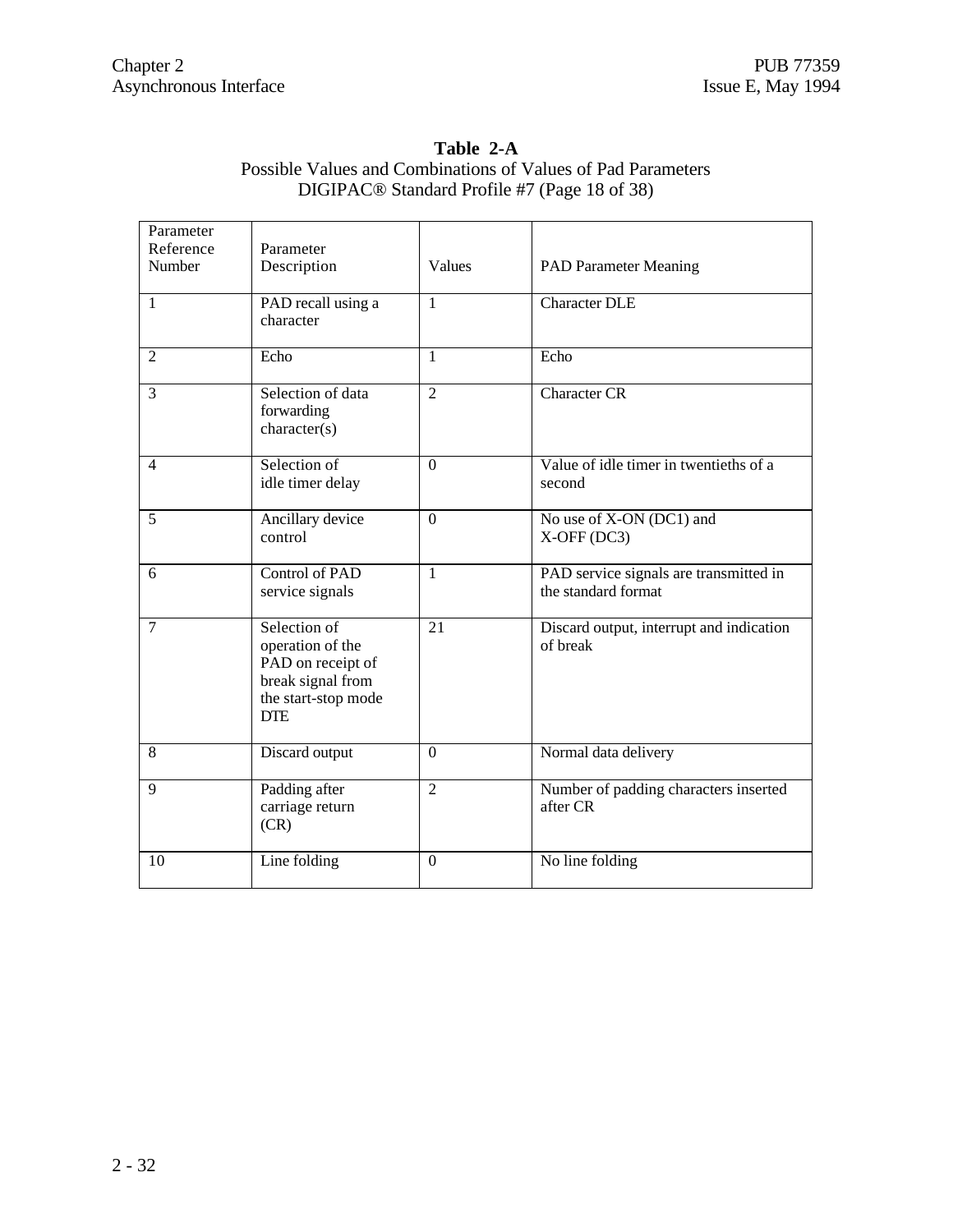| Parameter<br>Reference<br>Number | Parameter<br>Description                         | Values                                                                                                                                                        | <b>PAD Parameter Meaning</b>                                                                                                                                                                                                                                                                                                                |
|----------------------------------|--------------------------------------------------|---------------------------------------------------------------------------------------------------------------------------------------------------------------|---------------------------------------------------------------------------------------------------------------------------------------------------------------------------------------------------------------------------------------------------------------------------------------------------------------------------------------------|
| 11<br>(read only)                | Binary speed of<br>start-stop mode<br><b>DTE</b> | $\Omega$<br>$\mathbf{1}$<br>$\overline{c}$<br>3<br>$\overline{4}$<br>5<br>6<br>$\overline{7}$<br>8<br>9<br>10<br>11<br>12<br>13<br>14<br>15<br>16<br>17<br>18 | $110 \frac{\text{bit}}{\text{s}}$<br>134.5 bits/s<br>$300 \text{ bit/s}$<br>$1,200$ bit/s<br>$600$ bit/s<br>75 bit/s<br>$150 \text{ bit/s}$<br>1,800 bit/s<br>$200$ bit/s<br>$100 \text{ bit/s}$<br>50 bit/s<br>75/1,200 bit/s<br>2,400 bit/s<br>4,800 bit/s<br>9,600 bit/s<br>19,200 bit/s<br>48,000 bit/s<br>56,000 bit/s<br>64,000 bit/s |
| 12                               | Flow control of<br>the PAD                       | $\mathbf{0}$                                                                                                                                                  | No use of X-ON (DC1) and<br>X-OFF (DC3) for flow control                                                                                                                                                                                                                                                                                    |
| 13                               | Linefeed insertion<br>after carriage return      | $\overline{4}$<br>20                                                                                                                                          | Insert linefeed after echo of CR to start-<br>stop mode DTE<br>Insert linefeed to terminal after a CR<br>from terminal                                                                                                                                                                                                                      |
| 14                               | Padding after<br>linefeed                        | $\boldsymbol{0}$                                                                                                                                              | No padding after linefeed                                                                                                                                                                                                                                                                                                                   |

#### **Table 2-A** Possible Values and Combinations of Values of Pad Parameters DIGIPAC® Standard Profile #7 (Page 19 of 38)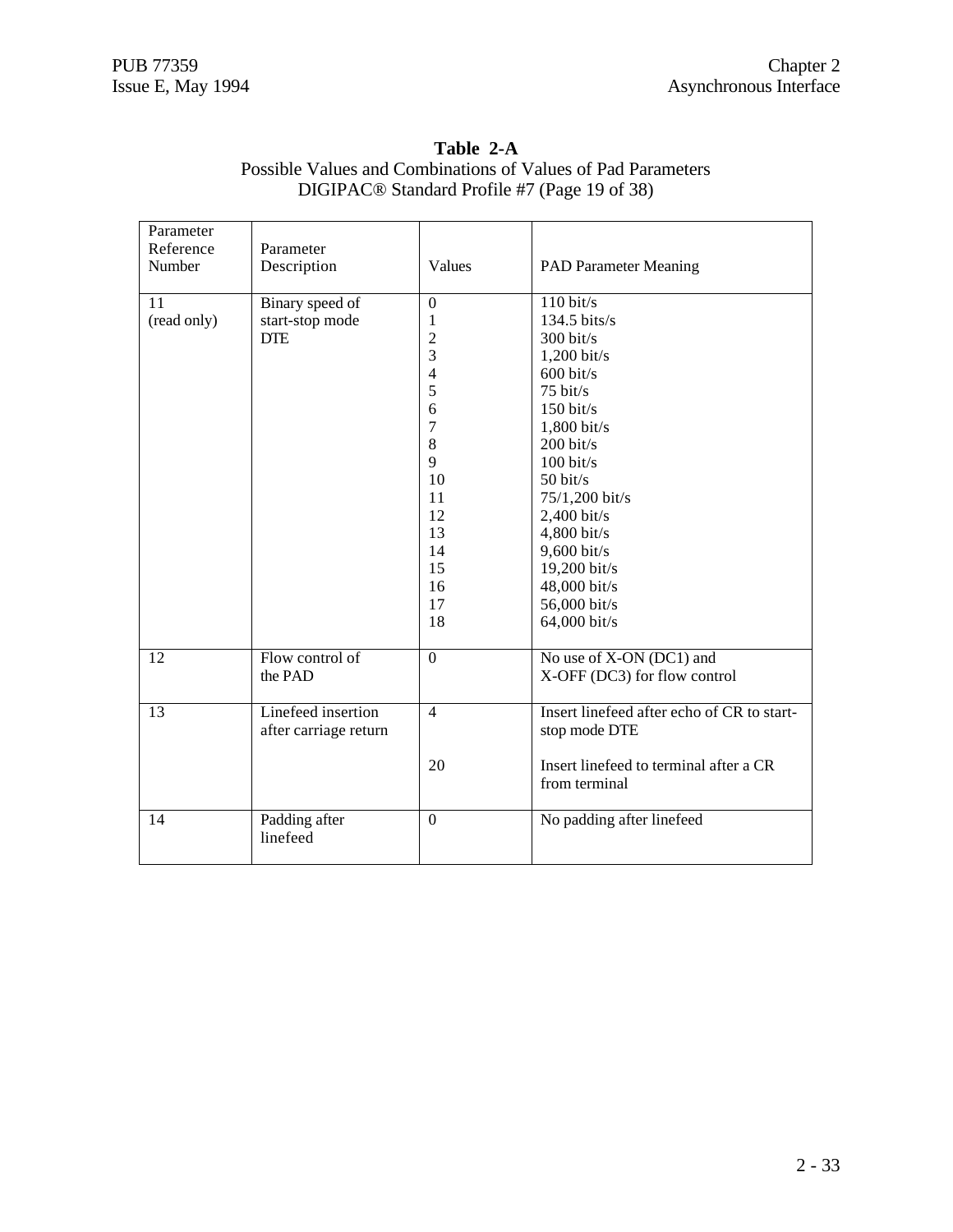| Table 2-A                                                    |  |  |  |  |
|--------------------------------------------------------------|--|--|--|--|
| Possible Values and Combinations of Values of Pad Parameters |  |  |  |  |
| DIGIPAC <sup>®</sup> Standard Profile #7 (Page 20 of 38)     |  |  |  |  |

| Parameter<br>Reference<br>Number | Parameter<br>Description              | Values         | <b>PAD Parameter Meaning</b>                         |
|----------------------------------|---------------------------------------|----------------|------------------------------------------------------|
| 15<br>(see note 5)               | Editing                               | $\Omega$       | No use of editing in the data<br>transfer state      |
| 16                               | Character delete                      | 127            | Character 7/15 (DEL)                                 |
| 17                               | Line delete                           | 24             | Character 1/8 (CAN)                                  |
| 18                               | Line display                          | 18             | Character 1/2 (DC2)                                  |
| 19                               | <b>Editing PAD</b><br>service signals | $\overline{2}$ | Editing PAD service signals for display<br>terminals |
| 20                               | Echo mask                             | $\Omega$       | No echo mask (all characters echoed)                 |
| 21                               | Parity treatment                      | 3              | Parity checking and parity generation                |
| 22                               | Page wait                             | $\Omega$       | Page wait disabled                                   |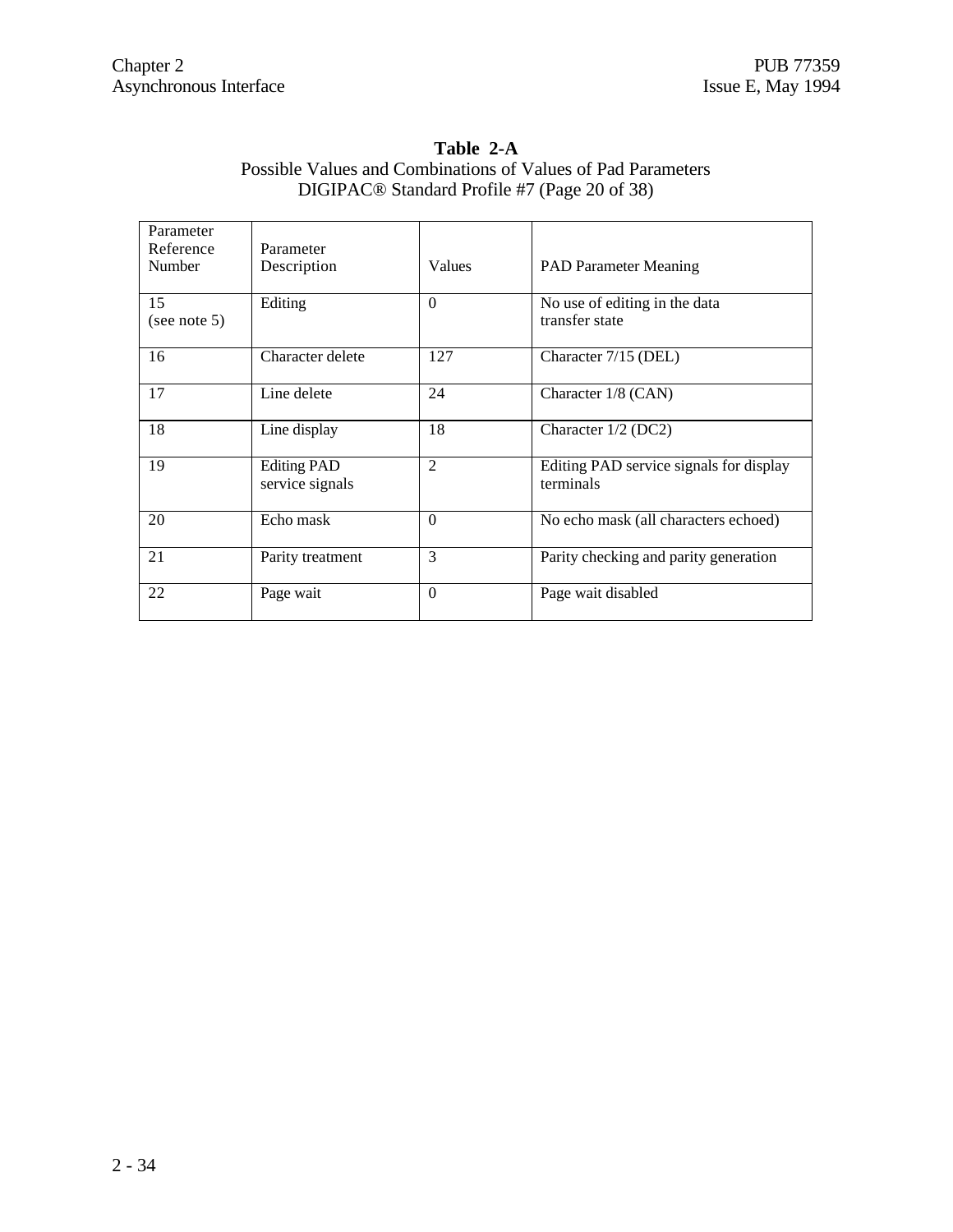| Table 2-A                                                    |  |  |  |
|--------------------------------------------------------------|--|--|--|
| Possible Values and Combinations of Values of Pad Parameters |  |  |  |
| DIGIPAC <sup>®</sup> Standard Profile #90 (Page 21 of 38)    |  |  |  |

| Parameter |                       |                |                                                  |
|-----------|-----------------------|----------------|--------------------------------------------------|
| Reference | Parameter             |                |                                                  |
| Number    | Description           | Values         | <b>PAD Parameter Meaning</b>                     |
|           |                       |                |                                                  |
| 1         | PAD recall using a    | $\mathbf{1}$   | <b>Character DLE</b>                             |
|           | character             |                |                                                  |
|           |                       | $\mathbf{1}$   | Echo                                             |
| 2         | Echo                  |                |                                                  |
| 3         | Selection of data     | 126            | All characters in column O and 1 and             |
|           | forwarding            |                | character DEL                                    |
|           | character(s)          |                |                                                  |
|           |                       |                |                                                  |
| 4         | Selection of          | $\Omega$       | Value of idle timer in twentieths of a<br>second |
|           | idle timer delay      |                |                                                  |
| 5         | Ancillary device      | $\mathbf{1}$   | Use of X-ON and X-OFF (data transfer)            |
|           | control               |                |                                                  |
|           |                       |                |                                                  |
| 6         | <b>Control of PAD</b> | 5              | PSPDN user friendly format                       |
|           | service signals       |                |                                                  |
| 7         | Selection of          | $\overline{2}$ | Reset                                            |
|           | operation of the      |                |                                                  |
|           | PAD on receipt of     |                |                                                  |
|           | break signal from     |                |                                                  |
|           | the start-stop mode   |                |                                                  |
|           | <b>DTE</b>            |                |                                                  |
| 8         | Discard output        | $\mathbf{0}$   | Normal data delivery                             |
|           |                       |                |                                                  |
| 9         | Padding after         | $\mathbf{0}$   | No padding after $CR$                            |
|           | carriage return       |                |                                                  |
|           | (CR)                  |                |                                                  |
| 10        | Line folding          | $\mathbf{0}$   | No line folding                                  |
|           |                       |                |                                                  |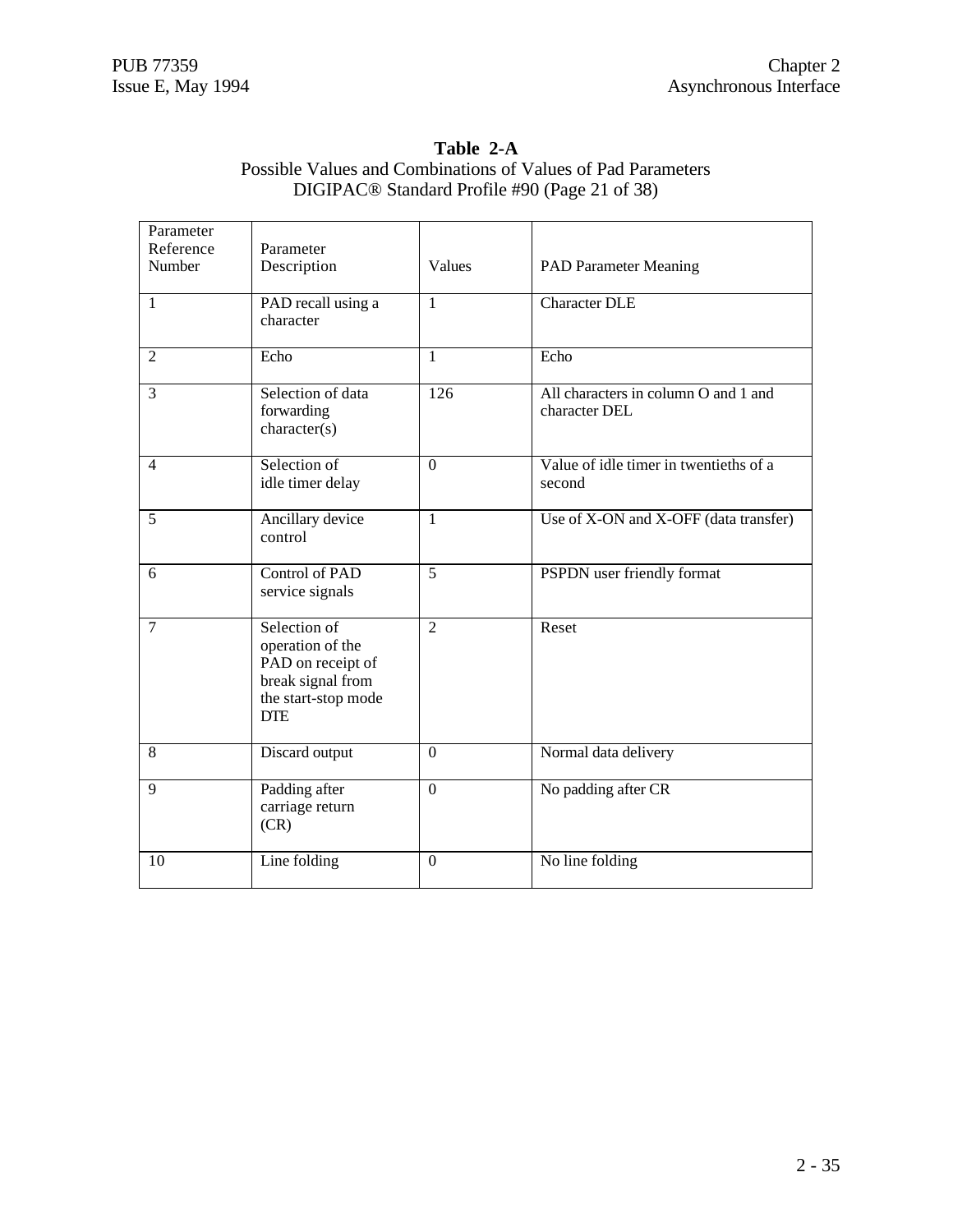| Parameter<br>Reference<br>Number | Parameter<br>Description  | Values           | <b>PAD Parameter Meaning</b>                                |
|----------------------------------|---------------------------|------------------|-------------------------------------------------------------|
| 11                               | Binary speed of           | $\boldsymbol{0}$ | $110 \text{ bit/s}$                                         |
| (read only)                      | start-stop mode           | 1                | $134.5 \text{ bits/s}$                                      |
|                                  | <b>DTE</b>                | $\overline{c}$   | $300$ bit/s                                                 |
|                                  |                           | 3                | $1,200$ bit/s                                               |
|                                  |                           | $\overline{4}$   | $600$ bit/s                                                 |
|                                  |                           | 5                | $75 \text{ bit/s}$                                          |
|                                  |                           | 6                | $150 \text{ bit/s}$                                         |
|                                  |                           | $\overline{7}$   | 1,800 bit/s                                                 |
|                                  |                           | 8                | $200 \frac{bit}{s}$                                         |
|                                  |                           | 9                | $100 \frac{\text{bit}}{\text{s}}$                           |
|                                  |                           | 10               | $50$ bit/s                                                  |
|                                  |                           | 11               | 75/1,200 bit/s                                              |
|                                  |                           | 12               | 2,400 bit/s                                                 |
|                                  |                           | 13               | 4,800 bit/s                                                 |
|                                  |                           | 14               | 9,600 bit/s                                                 |
|                                  |                           | 15               | 19,200 bit/s                                                |
|                                  |                           | 16               | 48,000 bit/s                                                |
|                                  |                           | 17               | 56,000 bit/s                                                |
|                                  |                           | 18               | 64,000 bit/s                                                |
| 12                               | Flow control of           | $\mathbf{1}$     | No use of X-ON (DC1) and                                    |
|                                  | the PAD                   |                  | X-OFF (DC3) for flow control                                |
| 13                               | Linefeed insertion        | $\boldsymbol{0}$ | No linefeed insertion                                       |
|                                  | after carriage return     |                  |                                                             |
|                                  |                           | 16               | Insert linefeed to the terminal after a pad<br>generated CR |
| 14                               | Padding after<br>linefeed | $\boldsymbol{0}$ | No padding after linefeed                                   |

#### **Table 2-A** Possible Values and Combinations of Values of Pad Parameters DIGIPAC® Standard Profile #90 (Page 22 of 38)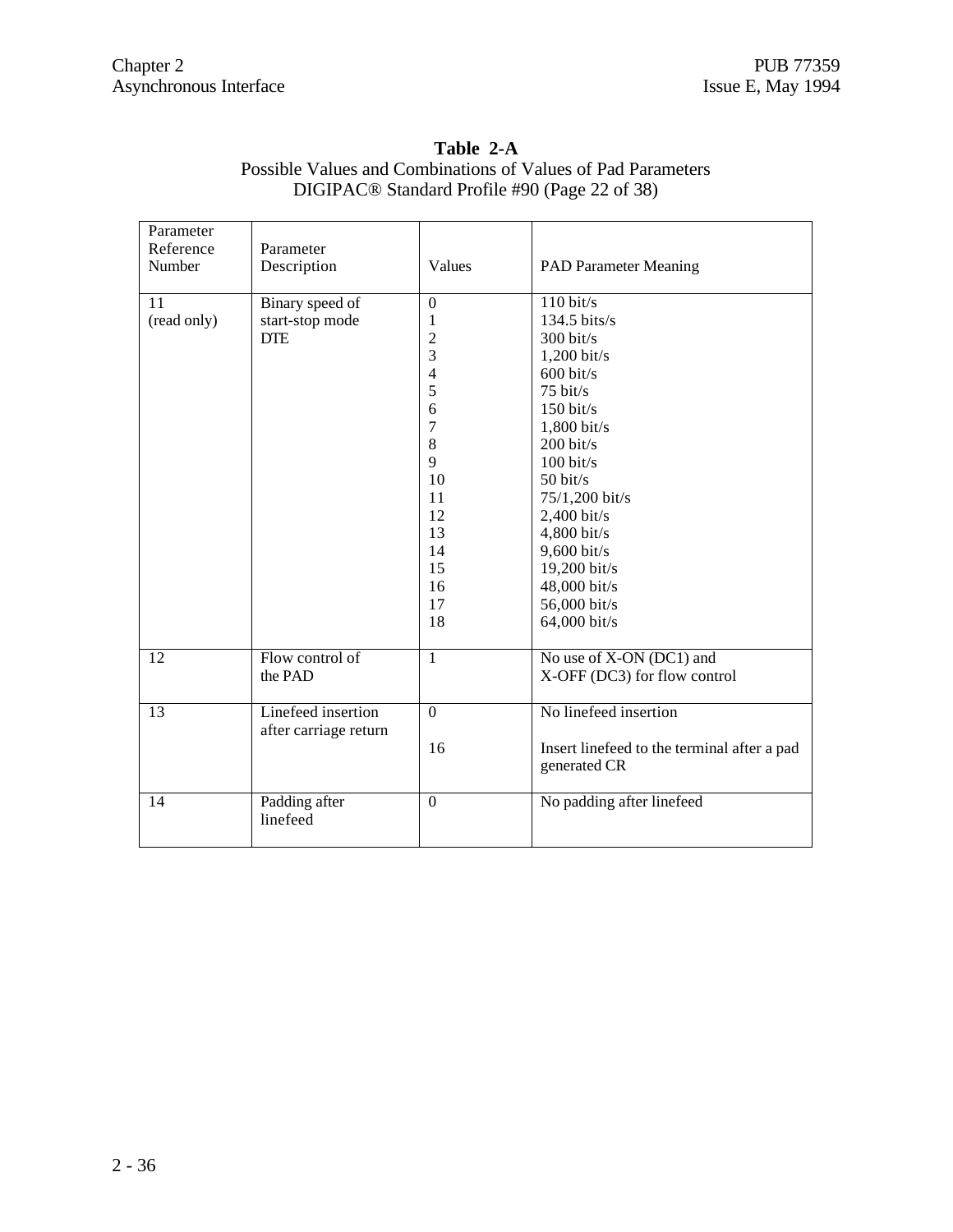#### **Table 2-A** Possible Values and Combinations of Values of Pad Parameters DIGIPAC® Standard Profile #90 (Page 23 of 38)

| Parameter<br>Reference<br>Number | Parameter<br>Description              | Values       | <b>PAD Parameter Meaning</b>                       |
|----------------------------------|---------------------------------------|--------------|----------------------------------------------------|
| 15                               | Editing                               | $\Omega$     | No use of editing in the data<br>transfer state    |
| 16                               | Character delete                      | 127          | Character 7/15 (DEL)                               |
| 17                               | Line delete                           | 24           | Character 1/8 (CAN)                                |
| 18                               | Line display                          | 18           | Character 1/2 (DC2)                                |
| 19                               | <b>Editing PAD</b><br>service signals | $\mathbf{1}$ | Editing PAD service signals for video<br>terminals |
| 20                               | Echo mask                             | $\Omega$     | No echo mask (all characters echoed)               |
| 21                               | Parity treatment                      | $\theta$     | No parity checking generation                      |
| 22                               | Page wait                             | $\Omega$     | Page wait disabled                                 |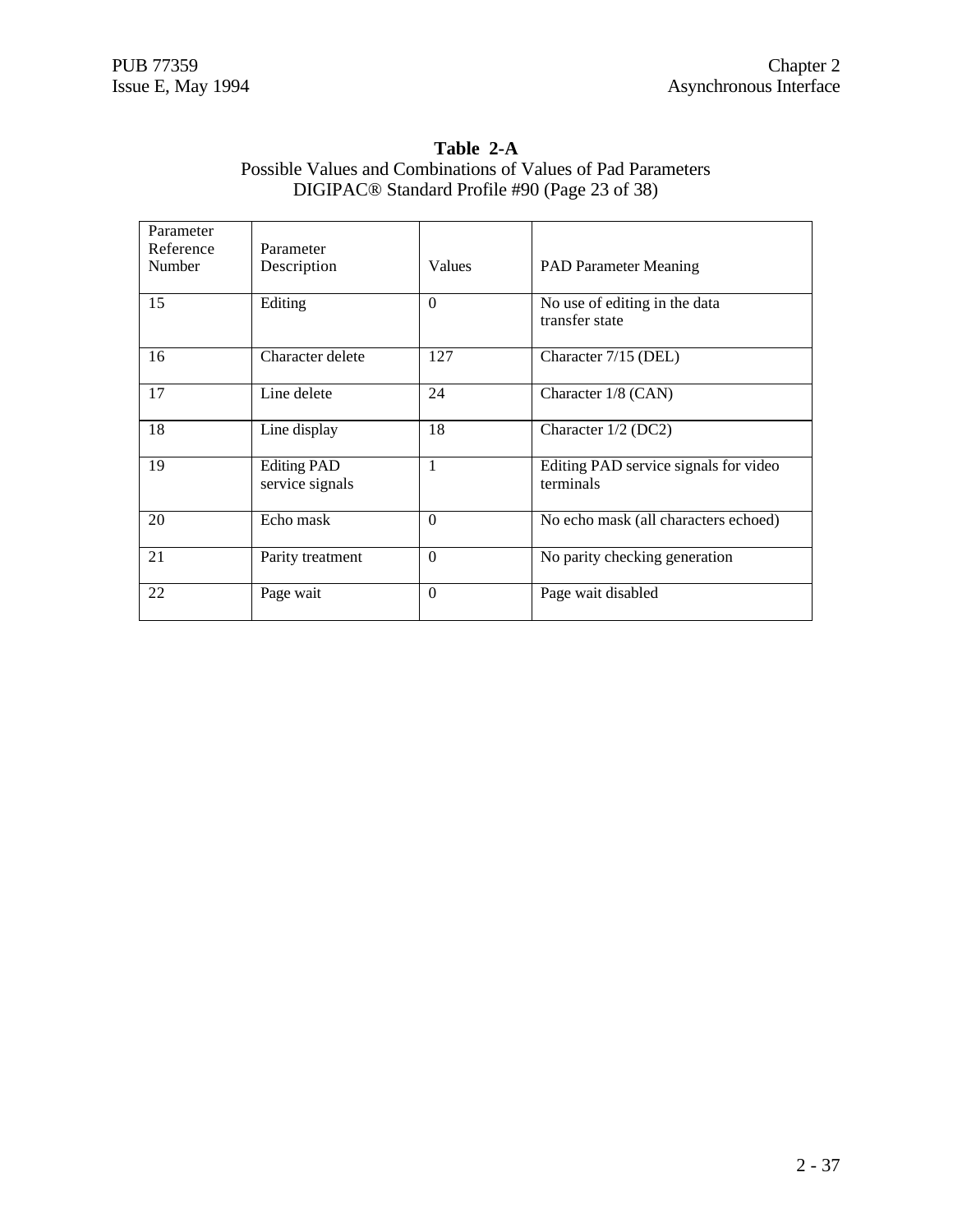#### **Table 2-A** Possible Values and Combinations of Values of Pad Parameters DIGIPAC® Standard Profile #91 (Page 24 of 38)

| Parameter<br>Reference<br>Number | Parameter<br>Description                                                                                        | Values         | <b>PAD Parameter Meaning</b>                                         |
|----------------------------------|-----------------------------------------------------------------------------------------------------------------|----------------|----------------------------------------------------------------------|
| $\mathbf{1}$                     | PAD recall using a<br>character                                                                                 | $\Omega$       | Not possible                                                         |
| $\overline{2}$                   | Echo                                                                                                            | $\Omega$       | No echo                                                              |
| $\overline{3}$                   | Selection of data<br>forwarding<br>character(s)                                                                 | $\theta$       | No data forwarding character(s)                                      |
| $\overline{4}$                   | Selection of<br>idle timer delay                                                                                | 20             | Value of idle timer in twentieths of a<br>second                     |
| 5                                | Ancillary device<br>control                                                                                     | $\Omega$       | Use of X-ON (DC1) and X-OFF (DC3)                                    |
| 6                                | <b>Control of PAD</b><br>service signals                                                                        | $\mathbf{0}$   | No PAD service signals are transmitted<br>to the start-stop mode DTE |
| $\tau$                           | Selection of<br>operation of the<br>PAD on receipt of<br>break signal from<br>the start-stop mode<br><b>DTE</b> | $\overline{2}$ | Reset                                                                |
| 8                                | Discard output                                                                                                  | $\Omega$       | Normal data delivery                                                 |
| 9                                | Padding after<br>carriage return<br>(CR)                                                                        | $\overline{0}$ | No padding after CR                                                  |
| 10                               | Line folding                                                                                                    | $\overline{0}$ | No line folding                                                      |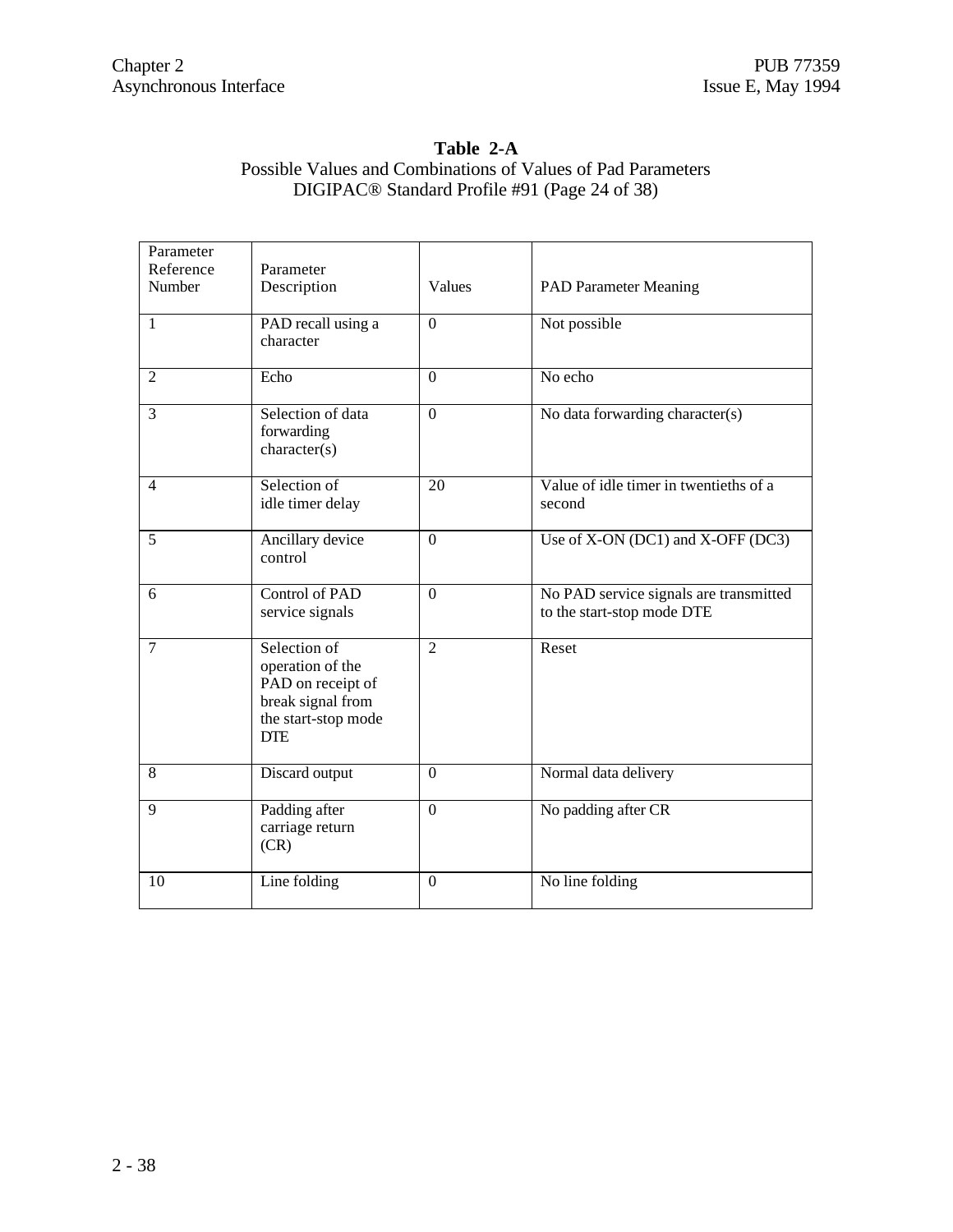| Parameter<br>Reference<br>Number | Parameter<br>Description     | Values           | <b>PAD Parameter Meaning</b>             |
|----------------------------------|------------------------------|------------------|------------------------------------------|
| 11                               | Binary speed of              | $\boldsymbol{0}$ | $110 \text{ bit/s}$                      |
| (read only)                      | start-stop mode              | $\mathbf{1}$     | 134.5 bits/s                             |
|                                  | <b>DTE</b>                   | $\overline{c}$   | $300$ bit/s                              |
|                                  |                              | 3                | $1,200$ bit/s                            |
|                                  |                              | $\overline{4}$   | $600$ bit/s                              |
|                                  |                              | 5                | $75 \text{ bit/s}$                       |
|                                  |                              | 6                | $150$ bit/s                              |
|                                  |                              | $\overline{7}$   | $1,800$ bit/s                            |
|                                  |                              | 8                | $200$ bit/s                              |
|                                  |                              | 9                | $100 \text{ bit/s}$                      |
|                                  |                              | 10               | $50 \text{ bit/s}$                       |
|                                  |                              | 11               | 75/1,200 bit/s                           |
|                                  |                              | 12               | $2,400$ bit/s                            |
|                                  |                              | 13               | $4,800$ bit/s                            |
|                                  |                              | 14               | $9,600$ bit/s                            |
|                                  |                              | 15               | 19,200 bit/s                             |
|                                  |                              | 16               | 48,000 bit/s                             |
|                                  |                              | 17               | 56,000 bit/s                             |
|                                  |                              | 18               | 64,000 bit/s                             |
| 12                               | Flow control $\overline{of}$ | $\overline{0}$   | No use of X-ON (DC1) and                 |
|                                  | the PAD                      |                  | X-OFF (DC3) for flow control             |
| 13                               | Linefeed insertion           | $\overline{0}$   | No linefeed insertion                    |
|                                  | after carriage return        |                  |                                          |
| 14                               | Padding after                | $\boldsymbol{0}$ | No padding after linefeed                |
|                                  | linefeed                     |                  |                                          |
| 15                               | Editing                      | $\overline{0}$   | No use of editing in the data            |
|                                  |                              |                  | transfer state                           |
| 16                               | Character delete             | 127              | Character 7/15 (DEL)                     |
| 17                               | Line delete                  | 24               | Character 1/8 (CAN)                      |
| $18\,$                           | Line display                 | 18               | Character 1/2 (DC2)                      |
| 19                               | <b>Editing PAD</b>           | $\mathbf{1}$     | Editing PAD service signals for printing |
|                                  | service signals              |                  | terminals                                |
| 20                               | Echo mask                    | $\boldsymbol{0}$ | No echo mask (all characters echoed)     |
| 21                               | Parity treatment             | $\boldsymbol{0}$ | No parity checking or generation         |
| $\overline{22}$                  | Page wait                    | $\overline{0}$   | Page wait disabled                       |

#### **Table 2-A** Possible Values and Combinations of Values of Pad Parameters DIGIPAC® Standard Profile #91 (Page 25 of 38)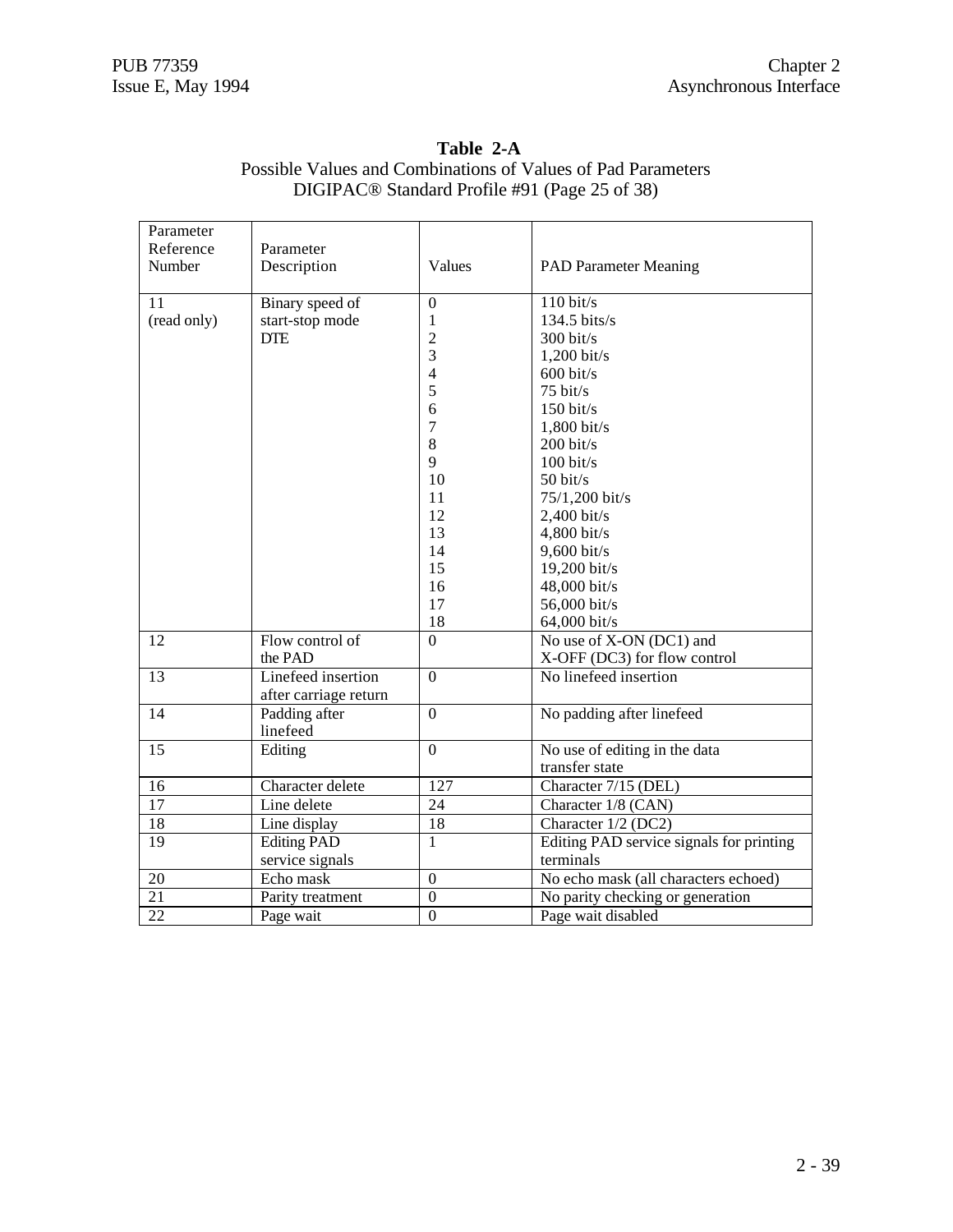# **Table 2-A**

## Possible Values and Combinations of Values of Pad Parameters PSPDN User Friendly Profile DIGIPAC® Default Standard For Dedicated and Dial Access (Page 26 of 38)

| Parameter<br>Reference<br>Number | Parameter<br>Description                                                                                        | Values         | <b>PAD Parameter Meaning</b>                                                                       |
|----------------------------------|-----------------------------------------------------------------------------------------------------------------|----------------|----------------------------------------------------------------------------------------------------|
| $\mathbf{1}$                     | PAD recall using a<br>character                                                                                 | $\mathbf{1}$   | <b>Character DLE</b>                                                                               |
| $\overline{2}$                   | Echo                                                                                                            | $\mathbf{1}$   | Echo                                                                                               |
| 3                                | Selection of data<br>forwarding<br>character(s)                                                                 | 126            | All characters in column 0 and 1 and<br>character DEL                                              |
| $\overline{4}$                   | Selection of<br>idle timer delay                                                                                | $\theta$       | Value of idle timer in twentieths of a<br>second                                                   |
| 5                                | Ancillary device<br>control                                                                                     | $\overline{2}$ | Use of X-ON and X-OFF (data transfer)                                                              |
| 6                                | Control of PAD<br>service signals                                                                               | 5              | PAD service signals and the prompt PAD<br>service signal are transmitted in the<br>standard format |
| 7                                | Selection of<br>operation of the<br>PAD on receipt of<br>break signal from<br>the start-stop mode<br><b>DTE</b> | $\mathfrak{D}$ | Reset                                                                                              |
| 8                                | Discard output                                                                                                  | $\mathbf{0}$   | Normal data delivery                                                                               |
| 9                                | Padding after<br>carriage return<br>(CR)                                                                        | $\mathbf{0}$   | No padding after CR                                                                                |
| 10                               | Line folding                                                                                                    | $\Omega$       | No line folding                                                                                    |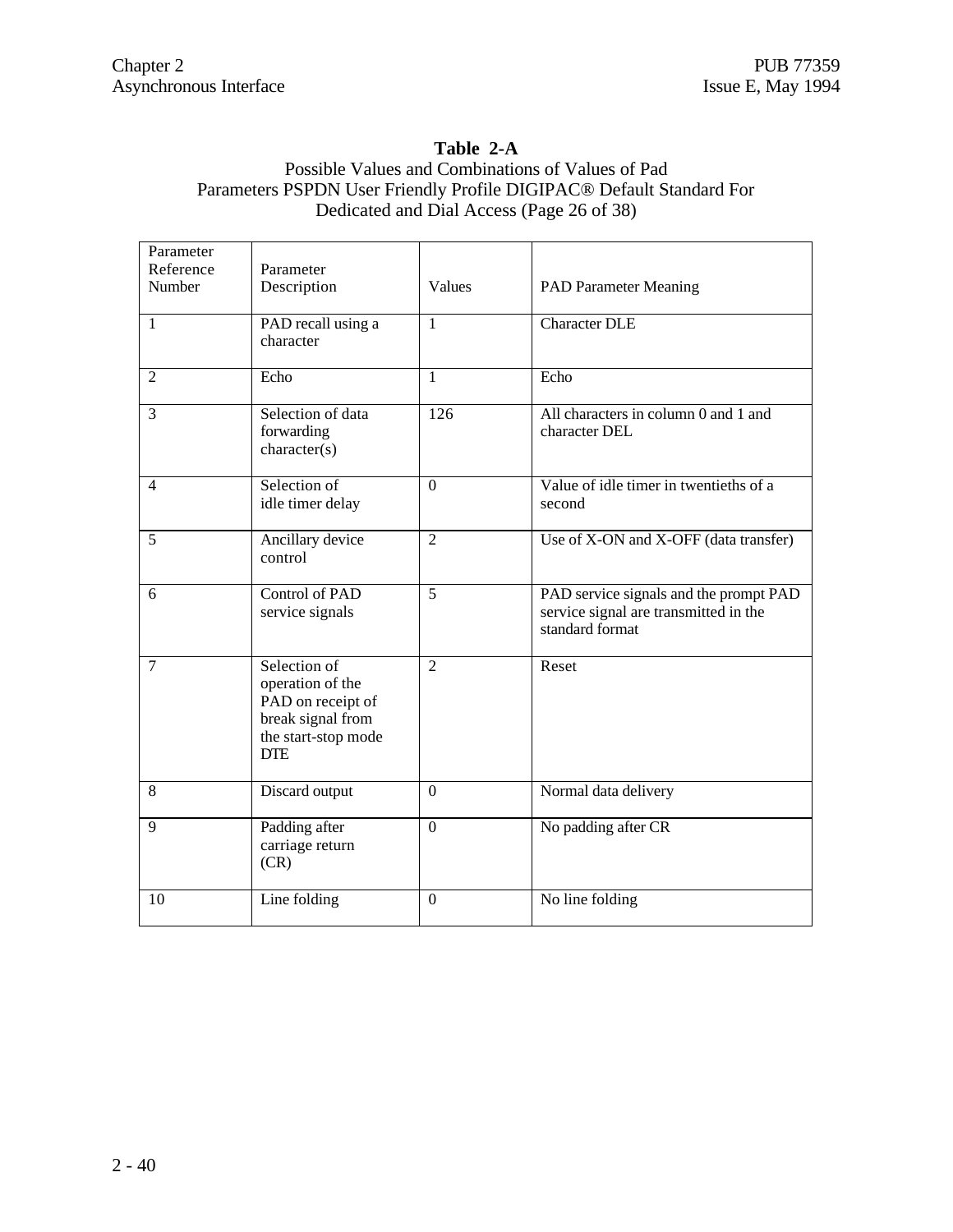# **Table 2-A**

## Possible Values and Combinations of Values of Pad Parameters PSPDN User Friendly Profile DIGIPAC® Default Standard For Dedicated and Dial Access (Page 27 of 38)

| Parameter<br>Reference<br>Number | Parameter<br>Description                    | Values           | <b>PAD Parameter Meaning</b>            |
|----------------------------------|---------------------------------------------|------------------|-----------------------------------------|
| 11                               | Binary speed of                             | $\boldsymbol{0}$ | $110 \text{ bit/s}$                     |
| (read only)                      | start-stop mode                             | 1                | $134.5$ bits/s                          |
|                                  | <b>DTE</b>                                  | $\overline{c}$   | $300$ bit/s                             |
|                                  |                                             | $\overline{3}$   | $1,200 \text{ bit/s}$                   |
|                                  |                                             | $\overline{4}$   | $600$ bit/s                             |
|                                  |                                             | 5                | $75 \text{ bit/s}$                      |
|                                  |                                             | 6                | $150 \text{ bit/s}$                     |
|                                  |                                             | $\overline{7}$   | $1,800$ bit/s                           |
|                                  |                                             | 8                | $200$ bit/s                             |
|                                  |                                             | 9                | $100 \frac{\text{bit}}{\text{s}}$       |
|                                  |                                             | 10               | $50$ bit/s                              |
|                                  |                                             | 11               | 75/1,200 bit/s                          |
|                                  |                                             | 12               | 2,400 bit/s                             |
|                                  |                                             | 13               | $4,800 \text{ bit/s}$                   |
|                                  |                                             | 14               | $9,600$ bit/s                           |
|                                  |                                             | 15               | 19,200 bit/s                            |
|                                  |                                             | 16               | 48,000 bit/s                            |
|                                  |                                             | 17               | 56,000 bit/s                            |
|                                  |                                             | 18               | 64,000 bit/s                            |
| 12                               | Flow control of                             | $\mathbf{1}$     | No use of X-ON (DC1) and                |
|                                  | the PAD                                     |                  | X-OFF (DC3) for flow control            |
| 13                               | Linefeed insertion<br>after carriage return | $\boldsymbol{0}$ | No linefeed insertion                   |
|                                  |                                             | 16               | Insert linefeed to the terminal after a |
|                                  |                                             |                  | PAD generated CR                        |
| 14                               | Padding after                               | $\boldsymbol{0}$ | No padding after linefeed               |
|                                  | linefeed                                    |                  |                                         |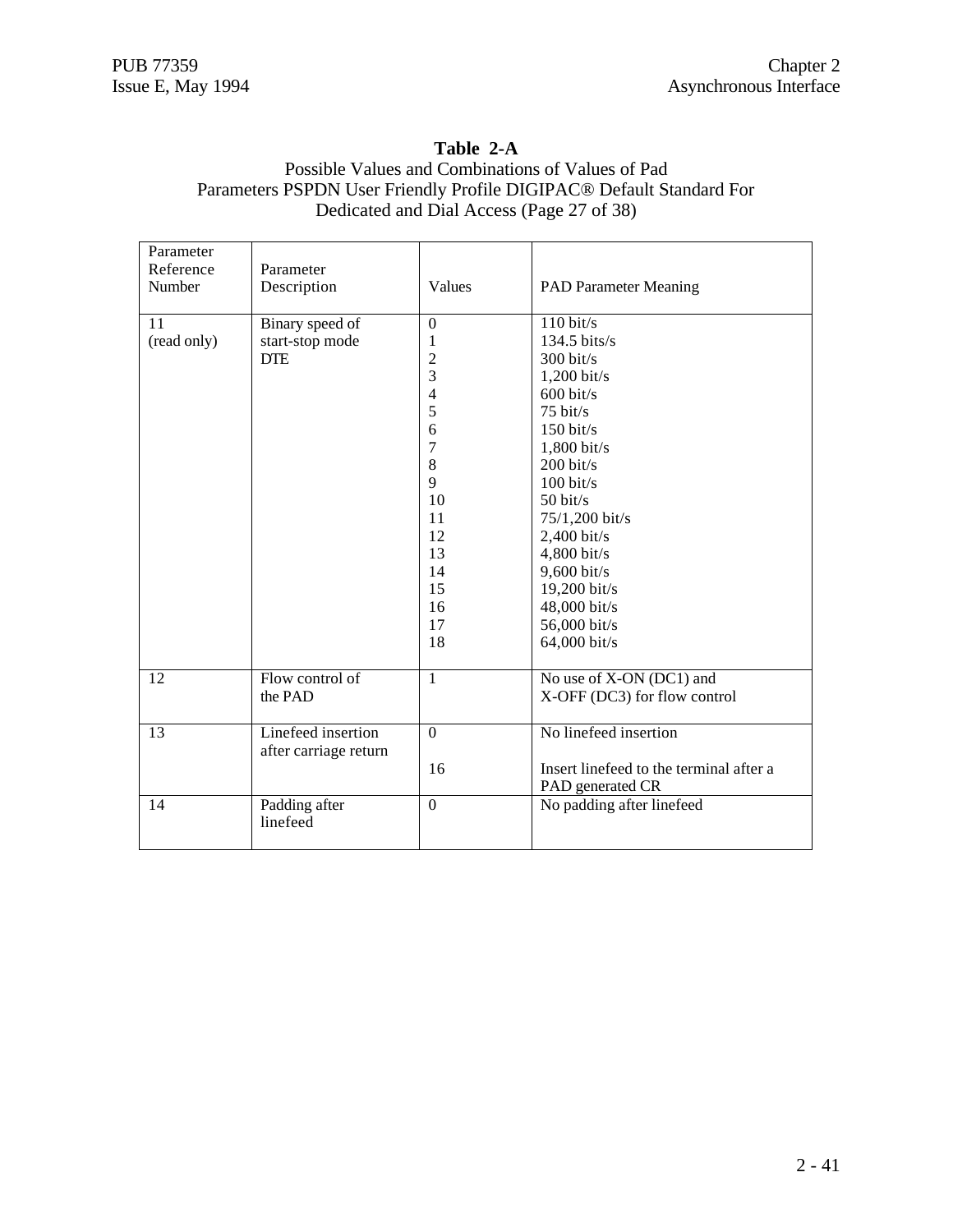# **Table 2-A**

## Possible Values and Combinations of Values of Pad Parameters PSPDN User Friendly Profile DIGIPAC® Default Standard For Dedicated and Dial Access (Page 28 of 38)

| Parameter<br>Reference | Parameter                             |                |                                                    |
|------------------------|---------------------------------------|----------------|----------------------------------------------------|
| Number                 | Description                           | Values         | <b>PAD Parameter Meaning</b>                       |
| 15                     | Editing                               | $\Omega$       | No use of editing in the data<br>transfer state    |
| 16                     | Character delete                      | 127            | Character 7/15 (DEL)                               |
| 17                     | Line delete                           | 24             | Character 1/8 (CAN)                                |
| 18                     | Line display                          | 18             | Character 1/2 (DC2)                                |
| 19                     | <b>Editing PAD</b><br>service signals | $\mathfrak{D}$ | Editing PAD service signals for video<br>terminals |
| 20                     | Echo mask                             | $\Omega$       | No echo mask (all characters echoed)               |
| 21                     | Parity treatment                      | $\theta$       | Parity checking and parity generation              |
| 22                     | Page wait                             | $\theta$       | Page wait disabled                                 |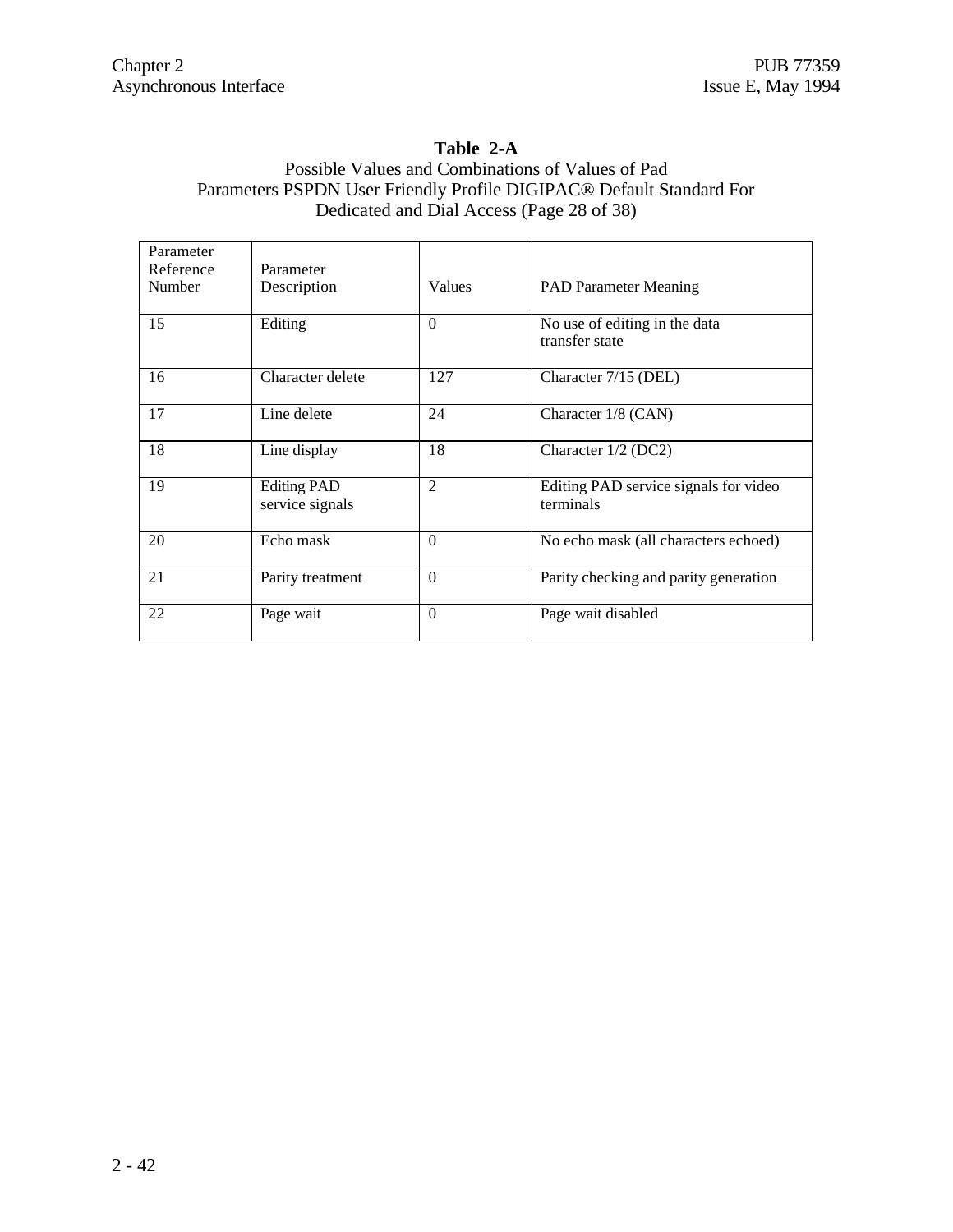### **Table 2-A** Possible Values And Combination Of Values Of Pad Parameters (See Note 1) CCITT X.3 Profile (Page 29 of 38)

| Parameter<br>Reference | Parameter<br>Description            | Selectable possible<br>values |                          | <b>PAD</b> Parameter<br>Meaning                             | Remarks                                              |
|------------------------|-------------------------------------|-------------------------------|--------------------------|-------------------------------------------------------------|------------------------------------------------------|
| Number                 |                                     | Mandatory                     | Optional<br>(see Note 2) |                                                             |                                                      |
| $\mathbf{1}$           | PAD recall                          | $\Omega$                      |                          | Not possible                                                |                                                      |
|                        | using a<br>character                | 1                             |                          | <b>Character DLE</b>                                        |                                                      |
|                        |                                     |                               | 32 to 126                | Possible; using one<br>graphic character<br>defined by user |                                                      |
| $\overline{2}$         | Echo                                | $\mathbf{0}$                  |                          | No echo                                                     |                                                      |
|                        |                                     | 1                             |                          | Echo                                                        |                                                      |
| $\mathfrak{Z}$         | Selection of<br>date                | $\mathbf{0}$                  |                          | No data forwarding<br>character(s)                          |                                                      |
|                        | forwarding<br>character(s)          | $\overline{2}$                |                          | <b>Character CR</b>                                         |                                                      |
|                        |                                     |                               | 6                        | Characters CR, ESC,<br>BEL, ENQ, ACK                        | Value formed by<br>combination $(2+4)$               |
|                        |                                     |                               | 18                       | Characters CR,<br>EQT, ETX                                  | Value formed by<br>combination $(2+16)$              |
|                        |                                     | 126                           |                          | All characters in<br>column 0 and 1 and<br>character DEL    | Value formed by<br>combination<br>$(2+4+8+16+32+64)$ |
| $\overline{4}$         | Selection of<br>idle timer<br>delay | $\overline{0}$<br>20<br>255   | 1 to 19<br>21 to 254     | Value of idle timer in<br>twentieths of a second            | (Note $\overline{3}$ )                               |
| 5                      | Ancillary<br>device<br>control      | $\boldsymbol{0}$              |                          | No use of X-ON (DC1)<br>and X-OFF (DC3)                     |                                                      |
|                        |                                     | 1                             |                          | Use of X-ON and<br>X-OFF (data transfer)                    |                                                      |
|                        |                                     |                               | $\overline{2}$           | Use of X-ON and<br>X-OFF (data transfer<br>and command)     |                                                      |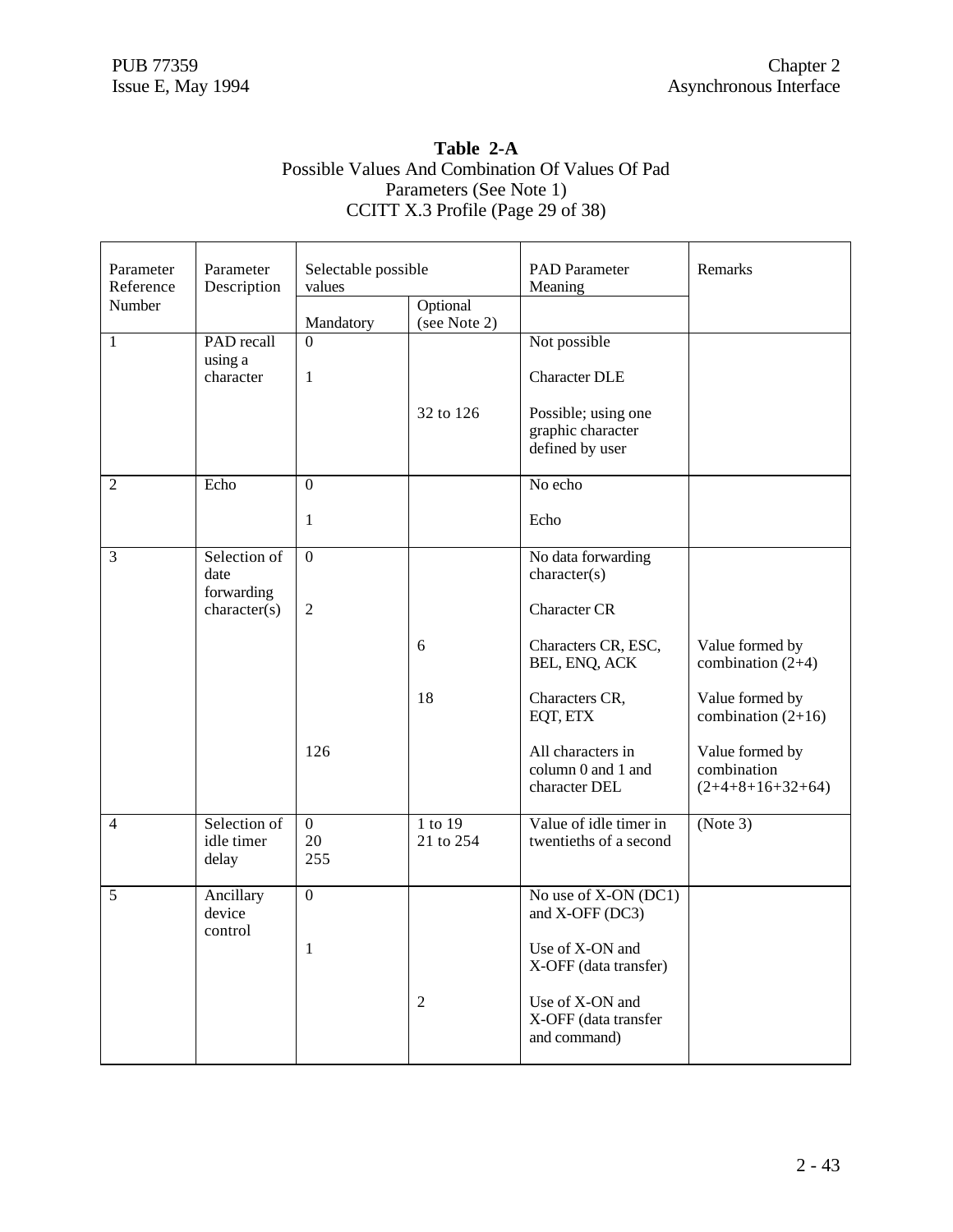$\blacksquare$ 

 $\overline{\mathbf{r}}$ 

### **Table 2-A** Possible Values And Combination Of Values Of Pad Parameters (See Note 1) CCITT X.3 Profile (Page 30 of 38)

| Parameter<br>Reference | Parameter<br>Description                           | Selectable possible<br>values |                          | <b>PAD</b> Parameter<br>Meaning                                                                          | Remarks                                       |
|------------------------|----------------------------------------------------|-------------------------------|--------------------------|----------------------------------------------------------------------------------------------------------|-----------------------------------------------|
| Number                 |                                                    | Mandatory                     | Optional<br>(see Note 2) |                                                                                                          |                                               |
| 6                      | Control of<br>PAD service<br>signals               | $\Omega$                      |                          | No PAD service<br>signals are transmitted<br>to the start-stop mode<br><b>DTE</b>                        |                                               |
|                        |                                                    | 1                             |                          | PAD service signals<br>are transmitted in the<br>standard format                                         |                                               |
|                        |                                                    |                               | 5                        | PAD service signals<br>and the prompt PAD<br>service signal are<br>transmitted in the<br>standard format | Value formed by<br>combination $(1+4)$        |
|                        |                                                    |                               | 8 to 15                  | PAD service signals<br>are transmitted in a<br>network dependent<br>format                               |                                               |
| $\overline{7}$         | Selection<br>of idle<br>operation of               | $\Omega$                      | $\mathbf{1}$             | Nothing<br>Interrupt                                                                                     |                                               |
|                        | the PAD on<br>receipt of                           | $\overline{2}$                |                          | Reset                                                                                                    |                                               |
|                        | break signal<br>from the<br>start-stop<br>mode DTE |                               | 5                        | Interrupt and<br>indication of break                                                                     | Value formed by<br>combination $(1+4)$        |
|                        |                                                    | $8\,$                         |                          | Escape from data<br>transfer state                                                                       |                                               |
|                        |                                                    | 21                            |                          | Discard output,<br>interrupt and indication<br>of break                                                  | Valued formed by<br>combination<br>$(1+4+16)$ |
| 8                      | Discard<br>output                                  | $\overline{0}$                |                          | Normal data delivery                                                                                     |                                               |
|                        |                                                    | 1                             |                          | Discard output                                                                                           |                                               |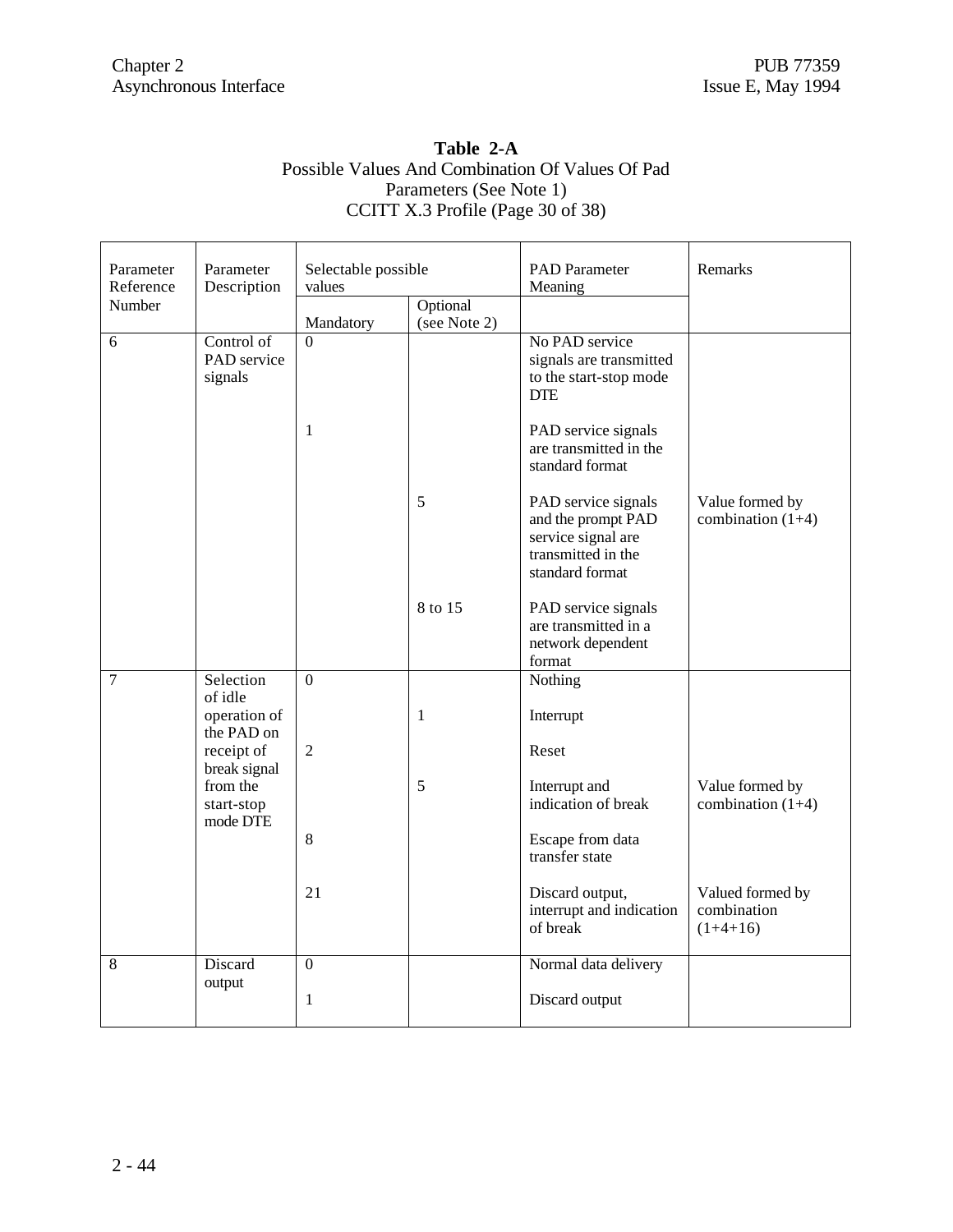### **Table 2-A** Possible Values And Combination Of Values Of Pad Parameters (See Note 1) CCITT X.3 Profile (Page 31 of 38)

| Parameter<br>Reference | Parameter<br>Description                         | Selectable possible<br>values  |                                                                                                                          | <b>PAD</b> Parameter<br>Meaning                                                                                                                                                                                                                                                                                                             | Remarks                                                                                                                                                                                                                                                              |
|------------------------|--------------------------------------------------|--------------------------------|--------------------------------------------------------------------------------------------------------------------------|---------------------------------------------------------------------------------------------------------------------------------------------------------------------------------------------------------------------------------------------------------------------------------------------------------------------------------------------|----------------------------------------------------------------------------------------------------------------------------------------------------------------------------------------------------------------------------------------------------------------------|
| Number                 |                                                  | Mandatory                      | Optional<br>(see Note 2)                                                                                                 |                                                                                                                                                                                                                                                                                                                                             |                                                                                                                                                                                                                                                                      |
| 9                      | Padding<br>after<br>carriage<br>return (CR)      | $\Omega$<br>$1$ to $7$         | 8 to 255                                                                                                                 | No padding after CR<br>(see Note 4)<br>Number of padding<br>characters inserted<br>after CR                                                                                                                                                                                                                                                 |                                                                                                                                                                                                                                                                      |
| 10                     | Line folding                                     | $\Omega$<br>1 to 255           |                                                                                                                          | No line folding<br>Number of graphic<br>characters per line                                                                                                                                                                                                                                                                                 |                                                                                                                                                                                                                                                                      |
| 11                     | <b>Binary</b> speed<br>of start-stop<br>mode DTE | $\mathbf{0}$<br>$\overline{2}$ | 1<br>3<br>$\overline{4}$<br>5<br>6<br>$\overline{7}$<br>$8\,$<br>9<br>10<br>11<br>12<br>13<br>14<br>15<br>16<br>17<br>18 | $110 \text{ bit/s}$<br>134.5 bits/s<br>$300$ bit/s<br>$1,200$ bit/s<br>$600$ bit/s<br>$75 \text{ bit/s}$<br>$150 \text{ bit/s}$<br>1,800 bit/s<br>$200$ bit/s<br>$100 \text{ bit/s}$<br>$50 \text{ bit/s}$<br>75/1,200 bit/s<br>2,400 bit/s<br>4,800 bit/s<br>$9,600$ bit/s<br>19,200 bit/s<br>48,000 bit/s<br>56,000 bit/s<br>64,000 bit/s | The values<br>implemented in<br>individual PAD's<br>depend on the range<br>of DTE data<br>transmission rates<br>which are supported.<br>The allocation of<br>decimal values to all<br>known rates is to<br>avoid revision of the<br>Recommendation in<br>the future. |
| 12                     | Flow control<br>of the PAD                       | $\overline{0}$                 |                                                                                                                          | No USE OF X-ON<br>(DC1) and X-OFF<br>(DC3) for flow control                                                                                                                                                                                                                                                                                 |                                                                                                                                                                                                                                                                      |
|                        |                                                  | 1                              |                                                                                                                          | Use of X-ON (DC1)<br>and X-OFF (DC3) for<br>flow control                                                                                                                                                                                                                                                                                    |                                                                                                                                                                                                                                                                      |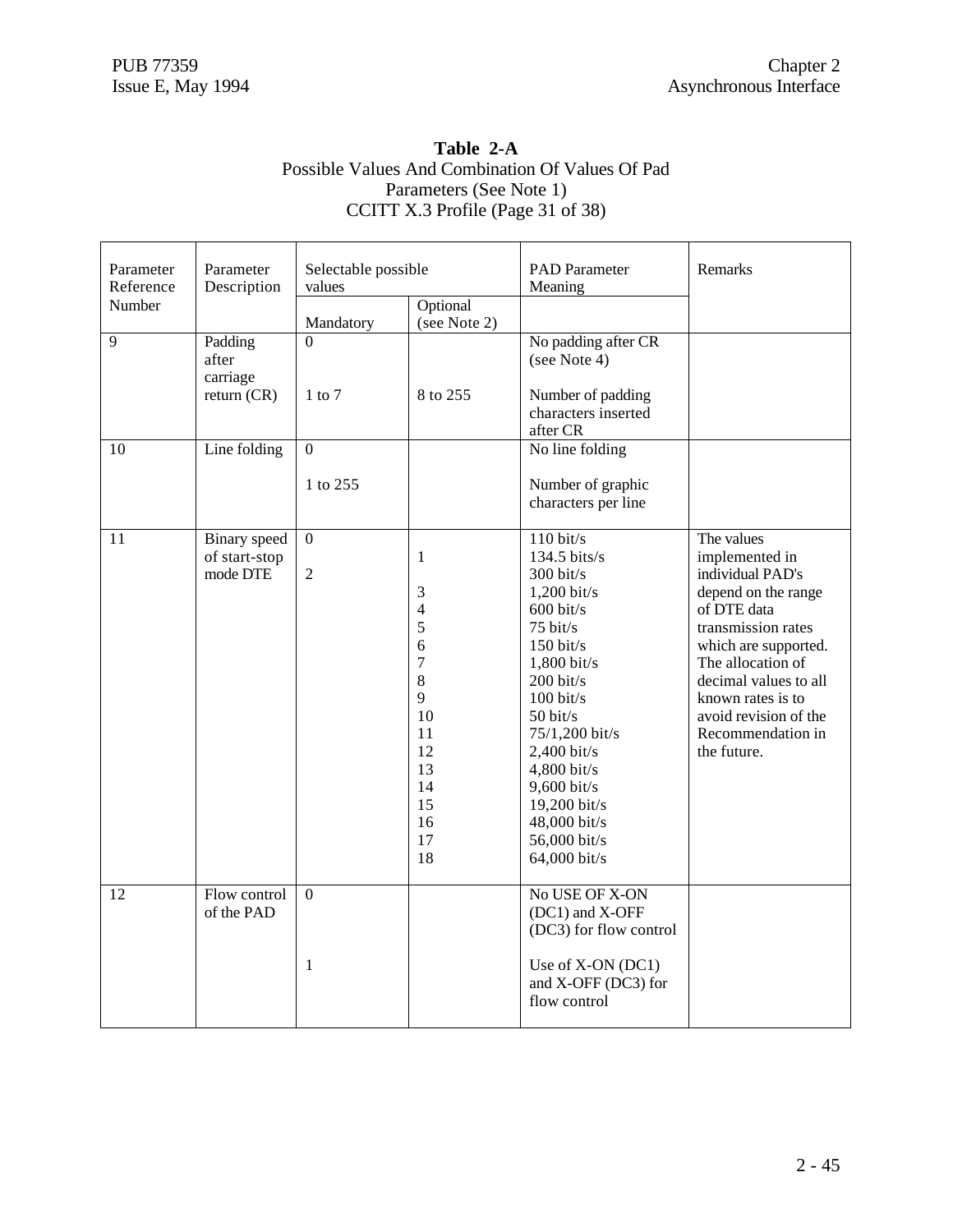| Table 2-A                                        |  |  |  |
|--------------------------------------------------|--|--|--|
| Possible Values And Combination Of Values Of Pad |  |  |  |
| Parameters (See Note 1)                          |  |  |  |
| CCITT X.3 Profile (Page 32 of 38)                |  |  |  |

| Parameter<br>Reference | Parameter<br>Description    | Selectable possible<br>values |                          | <b>PAD</b> Parameter<br>Meaning                                                                                                         | Remarks                                                   |
|------------------------|-----------------------------|-------------------------------|--------------------------|-----------------------------------------------------------------------------------------------------------------------------------------|-----------------------------------------------------------|
| Number                 |                             | Mandatory                     | Optional<br>(see Note 2) |                                                                                                                                         |                                                           |
| 13                     | Linefeed<br>insertion       | $\Omega$                      |                          | No linefeed insertion                                                                                                                   |                                                           |
|                        | after<br>carriage<br>return | 1                             |                          | Insert linefeed after<br>transmission of CR to<br>the start-stop mode<br><b>DTE</b>                                                     |                                                           |
|                        |                             | $\overline{4}$                |                          | Insert linefeed after<br>echo of CR to start-<br>stop mode DTE                                                                          |                                                           |
|                        |                             | 5                             |                          | Insert linefeed after<br>transmission to the<br>start-stop mode DTE<br>and after echo of CR                                             | Combination $(1+4)$                                       |
|                        |                             | 6                             |                          | Insert linefeed in data<br>stream after CR from<br>the start-stop mode<br>DTE and after echo of<br>a CR to the start-stop<br>mode DTE   | Combination $(2+4)$                                       |
|                        |                             | $\overline{7}$                |                          | Insert linefeed in the<br>data stream to and<br>from the start-stop<br>mode DTE and after<br>echo of a CR to the<br>start-stop mode DTE | Combination $(1+2+4)$                                     |
|                        |                             | 126                           | $\boldsymbol{0}$         | No line feed                                                                                                                            |                                                           |
|                        |                             |                               | $\mathbf{1}$             | Insert linefeed to<br>terminal on CR from<br>host                                                                                       | On detecting a CR<br>from the host, insert a<br>linefeed. |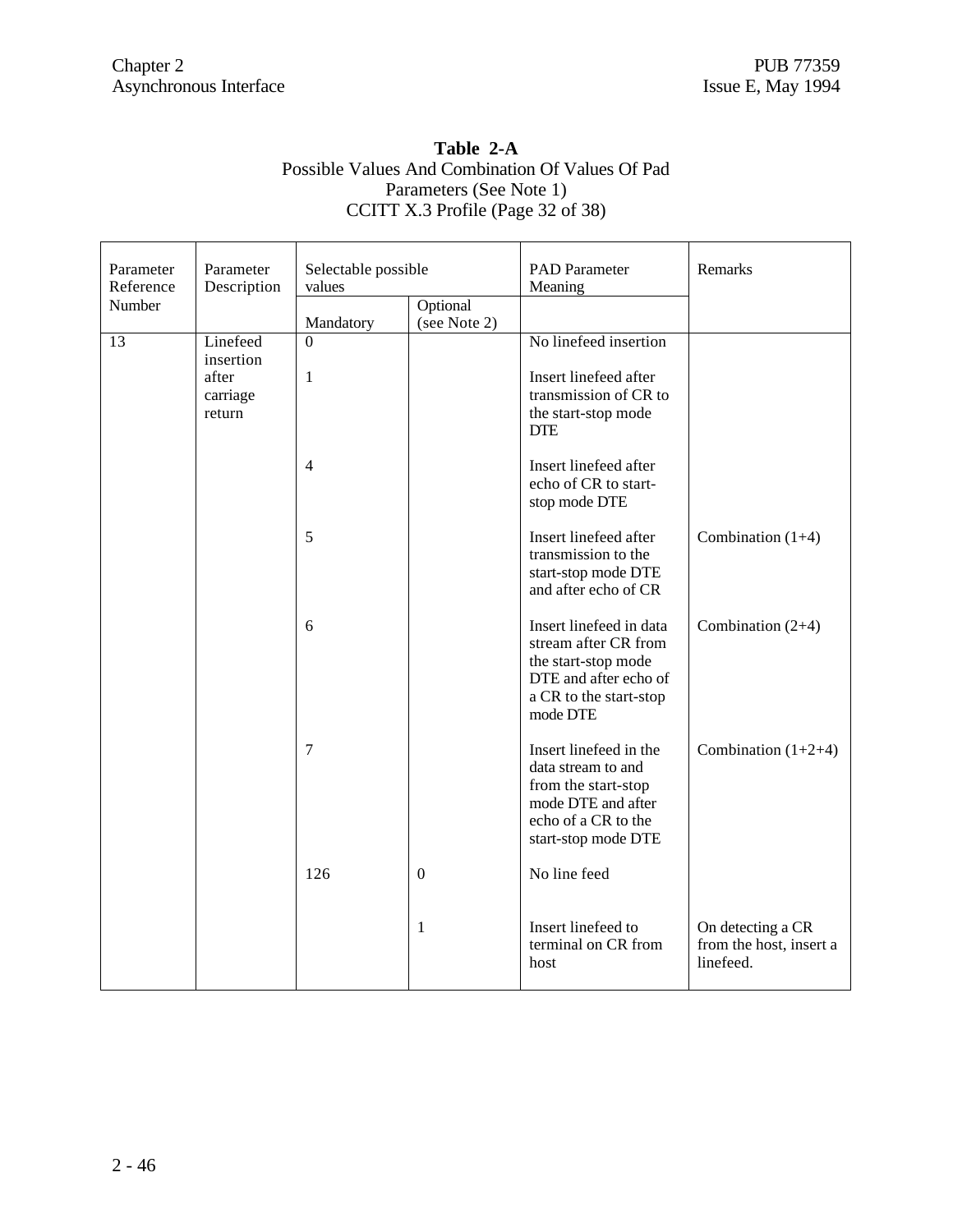| Table 2-A                                        |
|--------------------------------------------------|
| Possible Values And Combination Of Values Of Pad |
| Parameters (See Note 1)                          |
| CCITT X.3 Profile (Page 33 of 38)                |

| Parameter<br>Reference | Parameter<br>Description | Selectable possible<br>values |                          | <b>PAD</b> Parameter<br>Meaning                                                                                         | Remarks                                                                                 |
|------------------------|--------------------------|-------------------------------|--------------------------|-------------------------------------------------------------------------------------------------------------------------|-----------------------------------------------------------------------------------------|
| Number                 |                          | Mandatory                     | Optional<br>(see Note 2) |                                                                                                                         |                                                                                         |
| 13<br>(cont.)          |                          |                               | 4                        | Insert linefeed to the<br>terminal on a CR from<br>terminal or PAD                                                      | On detection of a CR<br>from the terminal or<br>PAD, echoes a<br>linefeed.              |
|                        |                          |                               | 5                        | Insert linefeed to the<br>terminal or CR from<br>PAD, terminal or host                                                  | On detection of a CR<br>from either the host or<br>terminal, echoes a<br>linefeed.      |
|                        |                          |                               | 6                        | Insert linefeed to the<br>terminal on CR from<br>terminal and insert<br>linefeed in data to host<br>on CR from terminal | On detection of a CR<br>from the terminal, and<br>insert a linefeed in<br>data to host. |
|                        |                          |                               | $\overline{7}$           | Insert linefeed to<br>terminal on CR from<br>PAD, terminal or host<br>or insert linefeed in<br>data to host on CR       | On detection of a CR<br>from either the host or<br>terminal, echoes a<br>linefeed.      |
|                        |                          |                               |                          | from terminal                                                                                                           | On detection of a CR<br>from terminal, inserts<br>linefeed in data to<br>host.          |
|                        |                          |                               | 16                       | Insert linefeed to the<br>terminal after a PAD-<br>generated CR                                                         | When a PAD<br>generates a CR, LF is<br>generated.                                       |
|                        |                          |                               | 17                       | Insert linefeed to the<br>terminal after a PAD<br>generated CR or a host<br><b>CR</b>                                   | On detection of CR<br>from a host or a PAD<br>generated CR, echoes<br>a linefeed.       |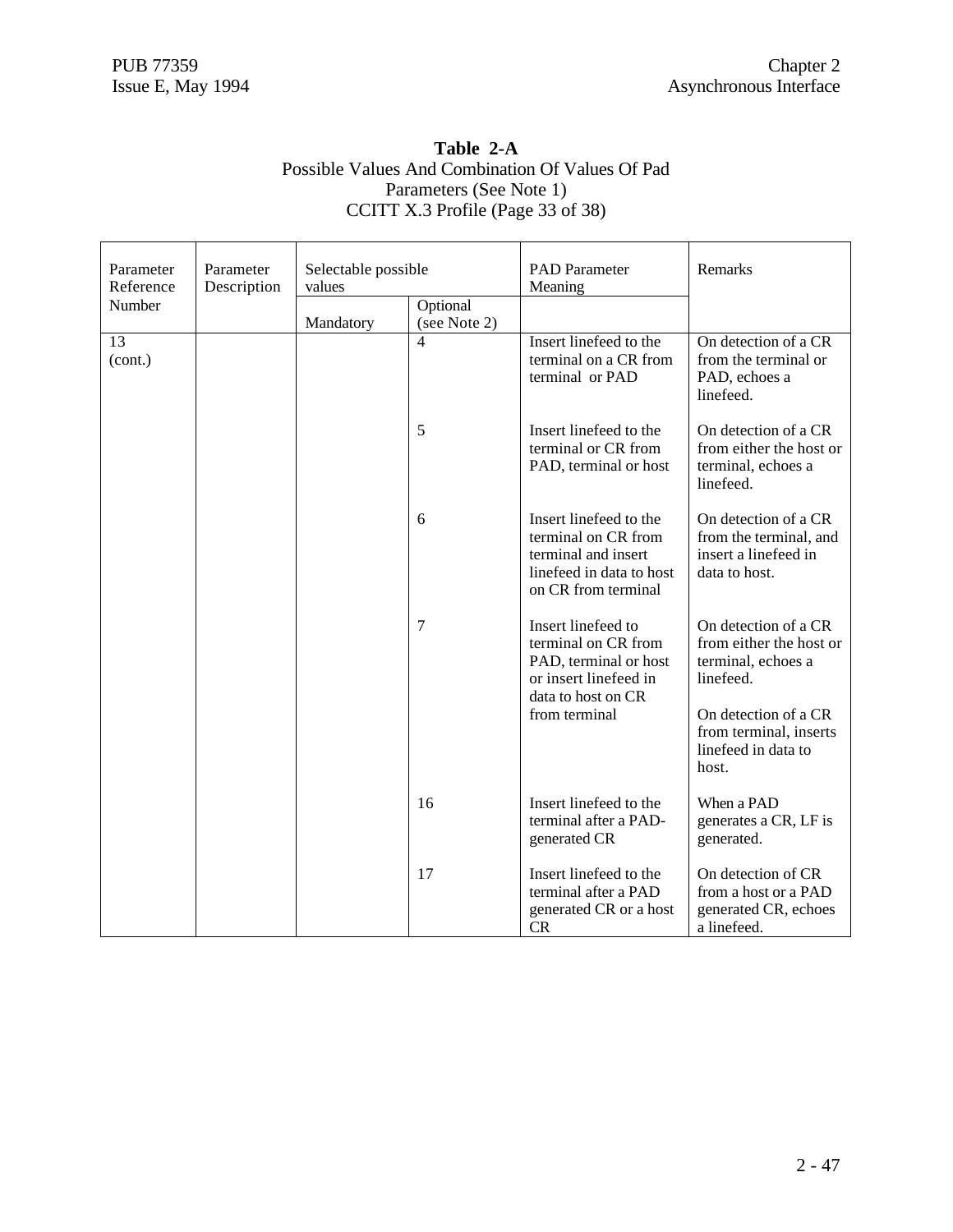$\mathsf{r}$ 

### **Table 2-A** Possible Values And Combination Of Values Of Pad Parameters (See Note 1) CCITT X.3 Profile (Page 34 of 38)

| Parameter<br>Reference | Parameter<br>Description     | Selectable possible<br>values |                          | <b>PAD</b> Parameter<br>Meaning                                                                                              | Remarks                                                                                                                                                                  |
|------------------------|------------------------------|-------------------------------|--------------------------|------------------------------------------------------------------------------------------------------------------------------|--------------------------------------------------------------------------------------------------------------------------------------------------------------------------|
| Number                 |                              | Mandatory                     | Optional<br>(see Note 2) |                                                                                                                              |                                                                                                                                                                          |
| 13<br>(cont.)          |                              |                               | 20                       | Insert linefeed to<br>terminal after a CR<br>from terminal                                                                   | On detection of a CR<br>from the terminal,<br>echoes a linefeed                                                                                                          |
|                        |                              |                               | 21                       | Insert linefeed to<br>terminal on CR from<br>terminal or host                                                                | On detection of a CR<br>from either the term-<br>inal or host, echoes a<br>linefeed.                                                                                     |
|                        |                              |                               | 22                       | Insert linefeed to<br>terminal on CR from<br>terminal. Insert line-<br>feed in data to host on<br>CR from terminal<br>or PAD | On detection of a CR<br>from terminal or PAD,<br>echoes a linefeed. On<br>detection of a CR in<br>data from terminal,<br>inserts a linefeed in<br>data to host.          |
|                        |                              |                               | 23                       | Insert linefeed to<br>terminal on CR from<br>terminal or host. Insert<br>linefeed in data to<br>host on CR from<br>terminal  | On detection of a CR<br>from terminal, PAD or<br>host, echoes a line-<br>feed. On detection of<br>CR in data from<br>terminal, inserts a<br>linefeed in data to<br>host. |
| 14                     | Padding<br>after<br>linefeed | $\overline{0}$                |                          | No padding after<br>linefeed                                                                                                 | NOTE: Applies only<br>to data transfer state.                                                                                                                            |
|                        |                              | $1 \text{ to } 7$             | 8 to 255                 | Number of padding<br>characters inserted<br>after linefeed                                                                   |                                                                                                                                                                          |
| 15<br>(See<br>Note 5)  | Editing                      | $\overline{0}$                |                          | No use of editing in the<br>data transfer state                                                                              |                                                                                                                                                                          |
|                        |                              | 1                             |                          | Use of editing in the<br>data transfer state                                                                                 |                                                                                                                                                                          |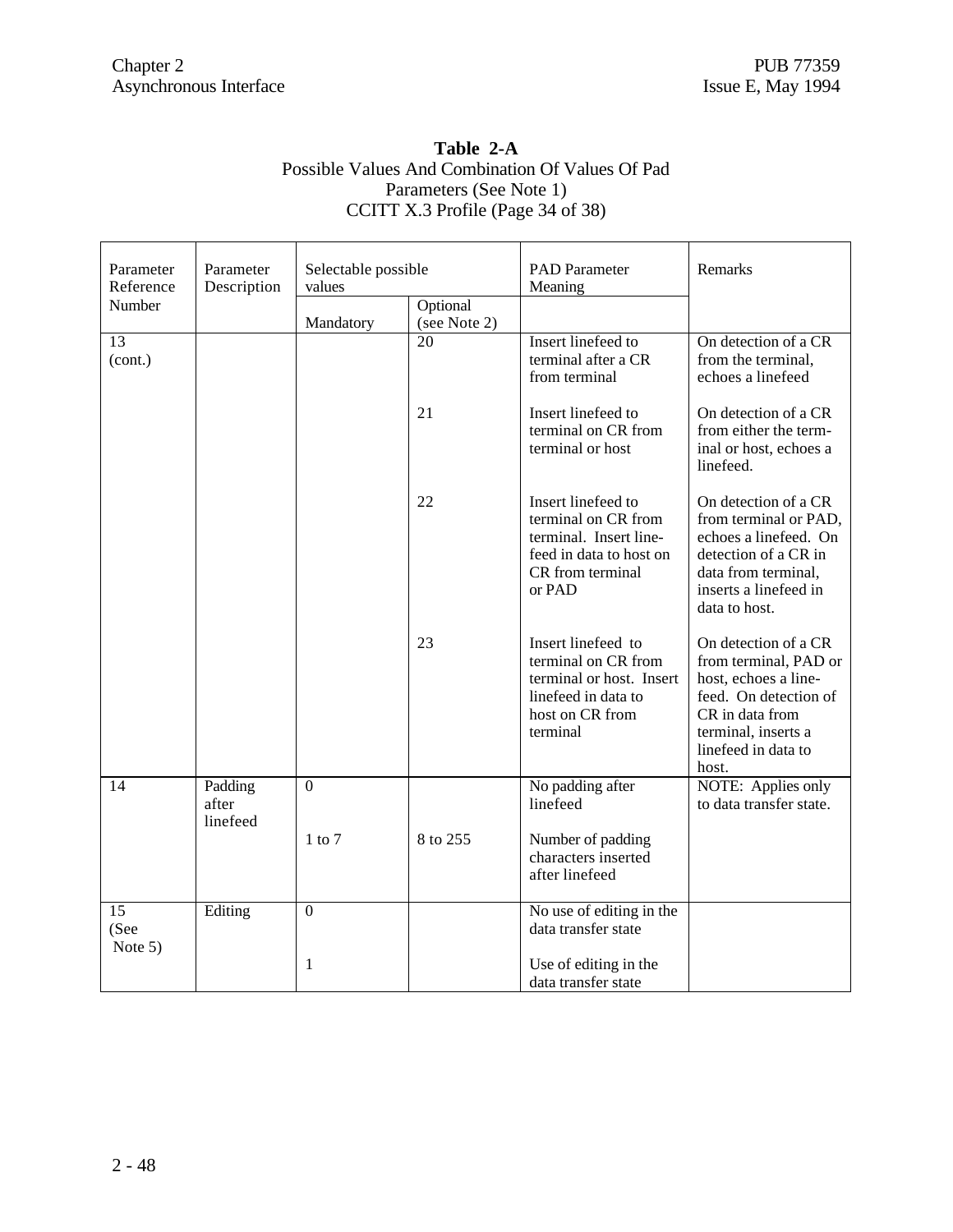### **Table 2-A** Possible Values And Combination Of Values Of Pad Parameters (See Note 1) CCITT X.3 Profile (Page 35 of 38)

| Parameter       | Parameter          | Selectable possible |                | <b>PAD</b> Parameter       | Remarks |
|-----------------|--------------------|---------------------|----------------|----------------------------|---------|
| Reference       | Description        | values              |                | Meaning                    |         |
| Number          |                    |                     | Optional       |                            |         |
|                 |                    | Mandatory           | (see Note 2)   |                            |         |
| 16              | Character          |                     | 0 to 126       | One character from         |         |
| (See            | delete             |                     |                | range of IA5               |         |
| Note 5)         |                    | 127                 |                |                            |         |
|                 |                    |                     |                | Character 7/15 (DEL)       |         |
| 17              | Line delete        |                     | $0$ to 23      | One character from         |         |
| (See            |                    |                     |                | IA <sub>5</sub>            |         |
| Note 5)         |                    | 24                  |                |                            |         |
|                 |                    |                     |                | Character 1/8 (CAN)        |         |
|                 |                    |                     | 25 to 127      | One character from         |         |
|                 |                    |                     |                | range of IA5               |         |
|                 |                    |                     |                |                            |         |
| 18              | Line display       |                     | $0$ to $17$    | One character from         |         |
| (See            |                    |                     |                | range of IA5               |         |
| Note 5)         |                    |                     |                |                            |         |
|                 |                    | 18                  |                | Character 1/2 (DC2)        |         |
|                 |                    |                     | 19 to 127      | One character from         |         |
|                 |                    |                     |                | IA <sub>5</sub>            |         |
|                 |                    |                     |                |                            |         |
| 19              | <b>Editing PAD</b> |                     | $\overline{0}$ | No editing PAD ser-        |         |
| (See<br>Note 5) | service<br>signals |                     |                | vice signals               |         |
|                 |                    | 1                   |                | <b>Editing PAD service</b> |         |
|                 |                    |                     |                | signals for printing       |         |
|                 |                    |                     |                | terminals                  |         |
|                 |                    |                     |                |                            |         |
|                 |                    | $\overline{2}$      |                | <b>Editing PAD service</b> |         |
|                 |                    |                     |                | signals for display        |         |
|                 |                    |                     |                | terminals                  |         |
|                 |                    | 8                   |                | <b>Editing PAD service</b> |         |
|                 |                    | 32 to 126           |                | signals using one          |         |
|                 |                    |                     |                | character from the         |         |
|                 |                    |                     |                | range of IA5               |         |
|                 |                    |                     |                |                            |         |
|                 |                    |                     |                |                            |         |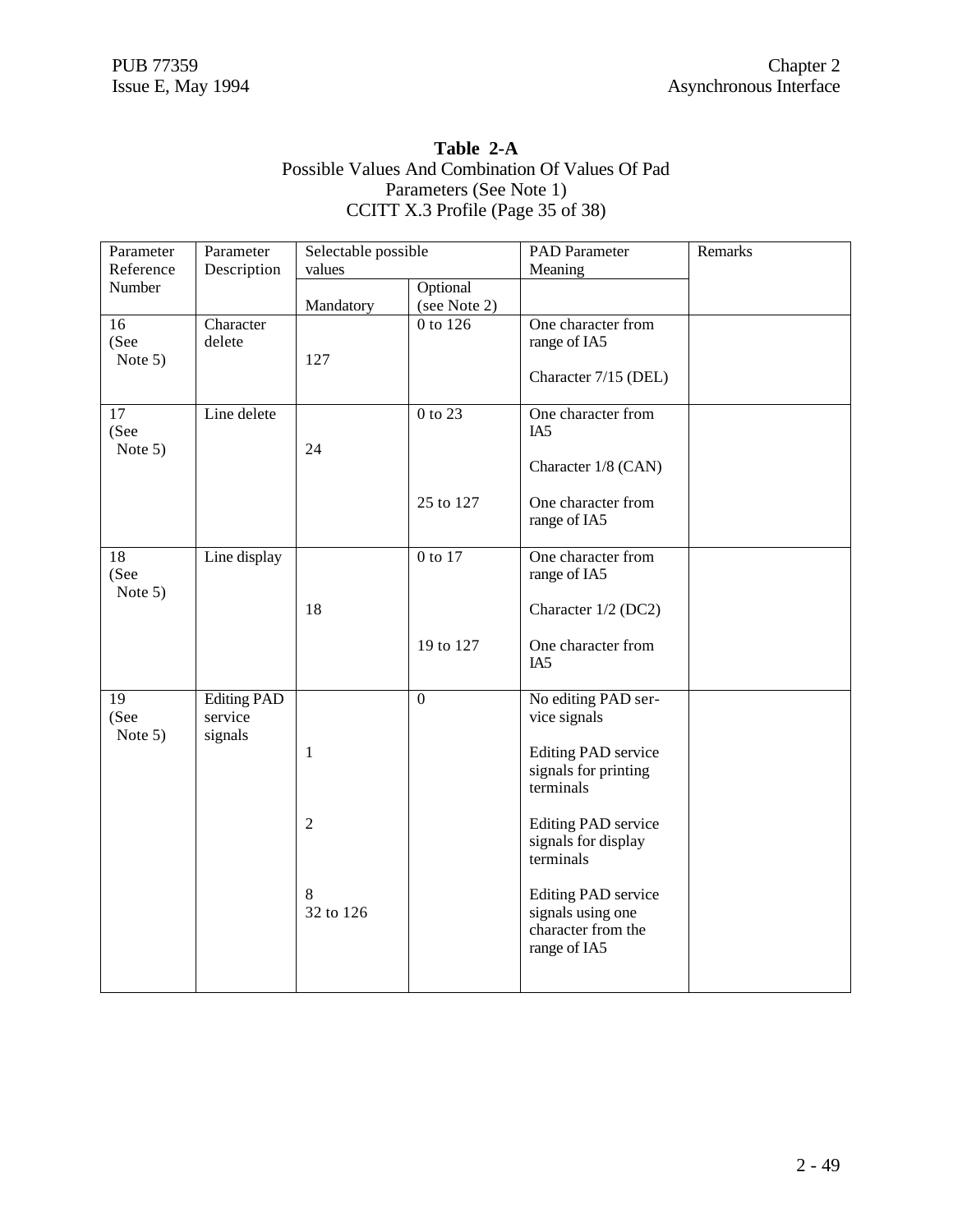### **Table 2-A** Possible Values And Combination Of Values Of Pad Parameters (See Note 1) CCITT X.3 Profile (Page 36 of 38)

| Parameter  | Parameter   | Selectable possible |              | <b>PAD</b> Parameter  | Remarks              |
|------------|-------------|---------------------|--------------|-----------------------|----------------------|
| Reference  | Description | values              |              | Meaning               |                      |
| Number     |             |                     | Optional     |                       |                      |
|            |             | Mandatory           | (see Note 2) |                       |                      |
| 20         | Echo Mask   | $\Omega$            |              | No echo mask (all     |                      |
| (See Notes |             |                     |              | characters echoed)    |                      |
| 6 and 7)   |             |                     |              |                       |                      |
|            |             |                     | 1            | No echo of CR         |                      |
|            |             |                     | $\sqrt{2}$   | No echo of LF         |                      |
|            |             |                     |              | No echo of VT, HT, FF |                      |
|            |             |                     |              | No echo of BEL, BS    |                      |
|            |             |                     |              | No echo of ACK,       | Values may be formed |
|            |             |                     |              | NAK, STX, SOH,        | by combination of    |
|            |             |                     |              | EOT, ETB, ETX         | basic values.        |
| 20         |             |                     | 64           | No echo of editing    |                      |
| (cont.)    |             |                     |              | characters as desig-  |                      |
|            |             |                     |              | nated by Parameters   |                      |
|            |             |                     |              | 16, 17 and 18         |                      |
|            |             |                     | 128          | No echo of all other  |                      |
|            |             |                     |              | characters in columns |                      |
|            |             |                     |              | 0 and 1 not mentioned |                      |
|            |             |                     |              | above and DEL         |                      |
| 21         | Parity      | $\boldsymbol{0}$    |              | No parity checking    |                      |
|            | treatment   |                     |              | or generation         |                      |
|            |             |                     |              |                       |                      |
|            |             |                     | 1            | Parity checking       |                      |
|            |             |                     | $\sqrt{2}$   | Parity generation     |                      |
|            |             |                     | 3            | Parity checking and   | Value formed by      |
|            |             |                     |              | parity generation     | combination $(1+2)$  |
| 22         | Page wait   | $\mathbf{0}$        |              | Page wait disabled    |                      |
|            |             |                     | 1 to 22      | Number of line feed   |                      |
|            |             |                     |              | characters considered |                      |
|            |             |                     |              | by the PAD for the    |                      |
|            |             | 23                  |              | page wait function    |                      |
|            |             |                     |              |                       |                      |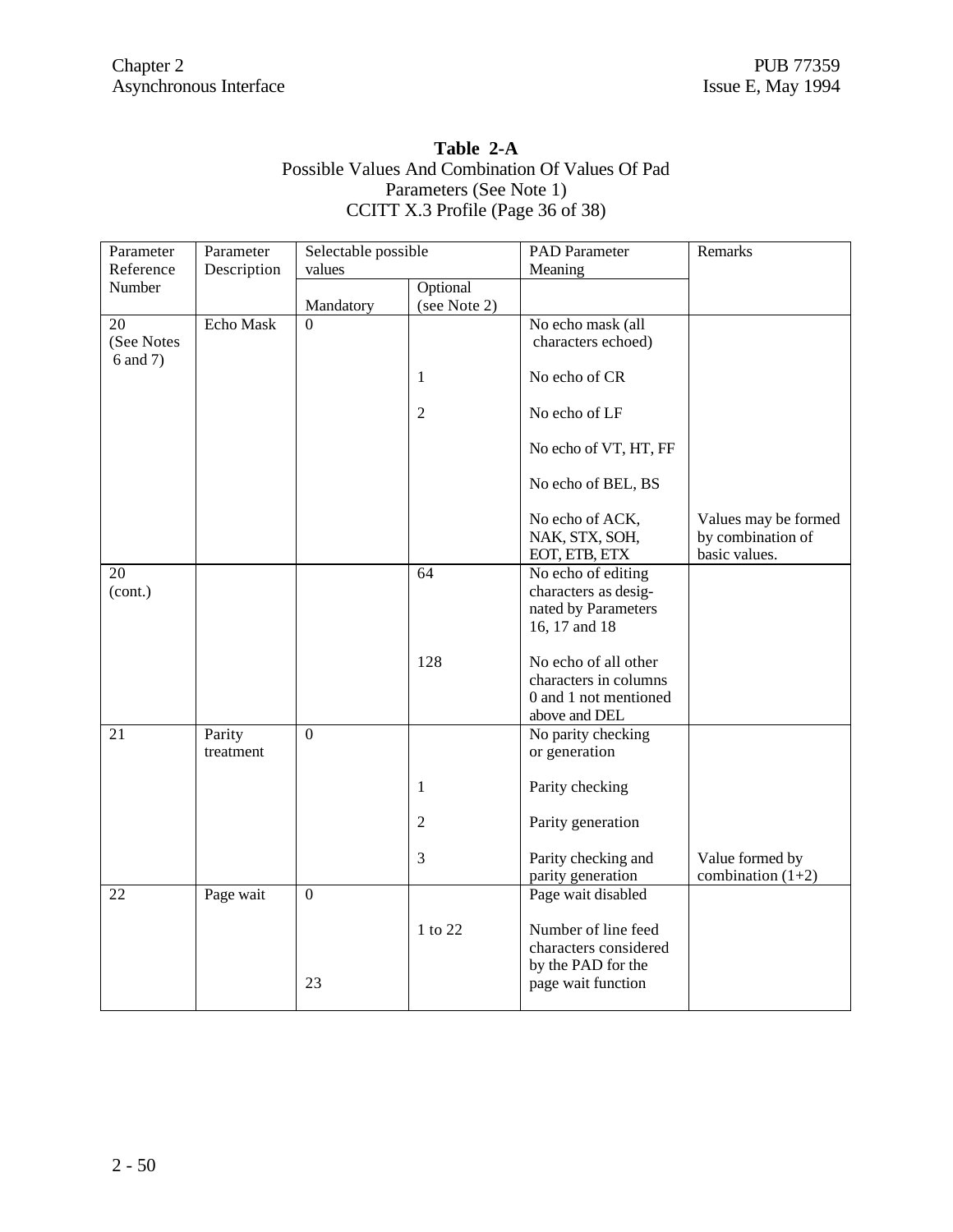#### **Table 2-A** Possible Values And Combination Of Values Of Pad Parameters (See Note 1) CCITT X.3 Profile (Page 37 of 38

#### NOTES:

- 1. Other values and possible combination of values are for further study.
- 2. These parameter values provide additional user facilities not necessarily provided in all PAD's.
- 3. Some PAD implementations may not offer all possible values of idle time delay within the possible range. In such cases, where the value selected is not available, the PAD assumes the next higher value available.
- 4. There is no padding after CR except that PAD service signals contain a number of padding characters according to the data signaling rate of the start-stop mode DTE.
- 5. When parameter 15 is implemented, the values of parameters 16, 17 and 18 are either default values or are selected from the optional range shown. The editing function is provided during the PAD command state whether parameter 15 is implemented or not. If parameters 16, 17, and 18 are implemented, the editing characters and editing PAD service signals during the PAD command state are defined by the appropriate values of these parameters. If parameters 16, 17, and 18 are not implemented, default values for the functions of these parameters are applicable to the "PAD command" state.
- 6. This parameter does not apply if parameter 2 is set to zero.
- 7. If parameter 5 or 12 is set to a nonzero value, then the X-ON and X-OFF characters are not echoed.
- 8. ADDITIONAL PAD PARAMETERS
	- P118 CHARACTER DELETE RANGE 0 -127 DESCRIPTION: Specifies a 7-bit ASCII value representing ITI delete character. Corresponds to PAD parameters 16 and 118.
	- P119 LINE DELETE RANGE 0 - 127 DESCRIPTION: Specifies a line delete, which overrides the standard default. Corresponds to PAD parameters 17 and 119.
	- P120 LINE DISPLAY RANGE 0 - 127 DESCRIPTION: Specifies a line display. Corresponds to PAD parameter 120.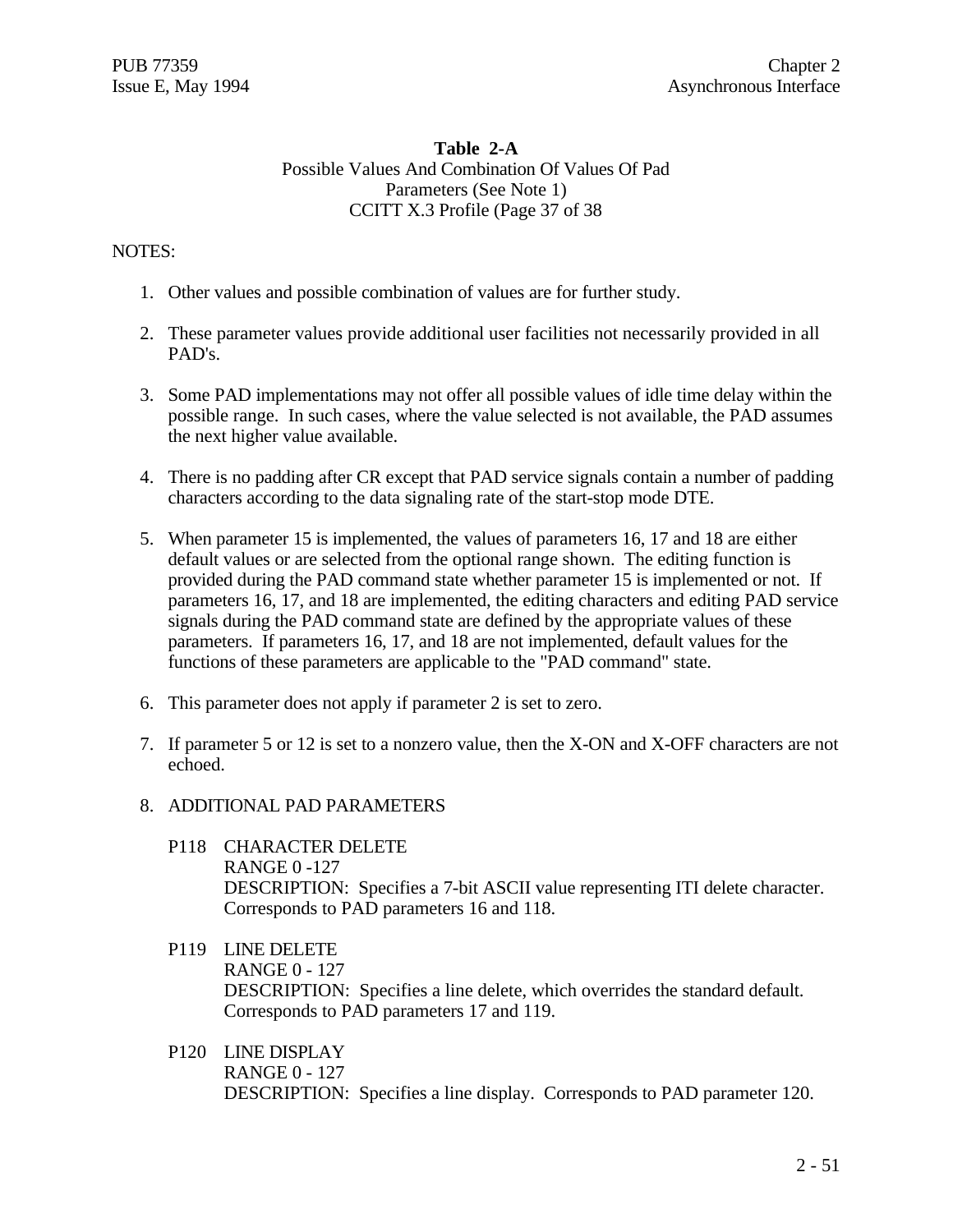#### **Table 2-A** Possible Values And Combination Of Values Of Pad Parameters (See Note 1) CCITT X.3 Profile (Page 38 of 38)

#### NOTES: (cont.)

- 8. ADDITIONAL PAD PARAMETERS (cont.)
	- P121 DATA FORWARD CHARACTER RANGE 0 - 127 DESCRIPTION: Specifies a data forwarding character. An entry of 0 signals no additional data forwarding characters. Corresponds to PAD parameter 121.
	- P122 DATA FORWARD CHARACTER 2 RANGE 0 - 127 DESCRIPTION: Specifies a data forwarding character. An entry of 0 signals no additional data forwarding characters. Corresponds to PAD parameter 122.
	- P123 PARITY TREATMENT RANGE 0, 1, 2, 3 DESCRIPTION: Specifies whether or not the PAD checks the parity of characters received from the DTE and whether the PAD generates parity for characters sent to the DTE.
	- P125 OUT PENDING TIMER RANGE 0 - 255 DESCRIPTION: Specifies the length of time that terminal output can be blocked (in sec units). Corresponds to PAD parameter 125.  $0 = Not possible$  $1 =$ Character <DLE> 32 to 126 = Escape character is the specified ASCII character.
	- P126 LINEFEED INSERTION RANGE 0, 1, 4, 5, 6, 7, 16, 17, 20, 21, 22, 23 DESCRIPTION: Specifies the insertion of <LF> after every <CR>. Corresponds to PAD parameter 13 and 126.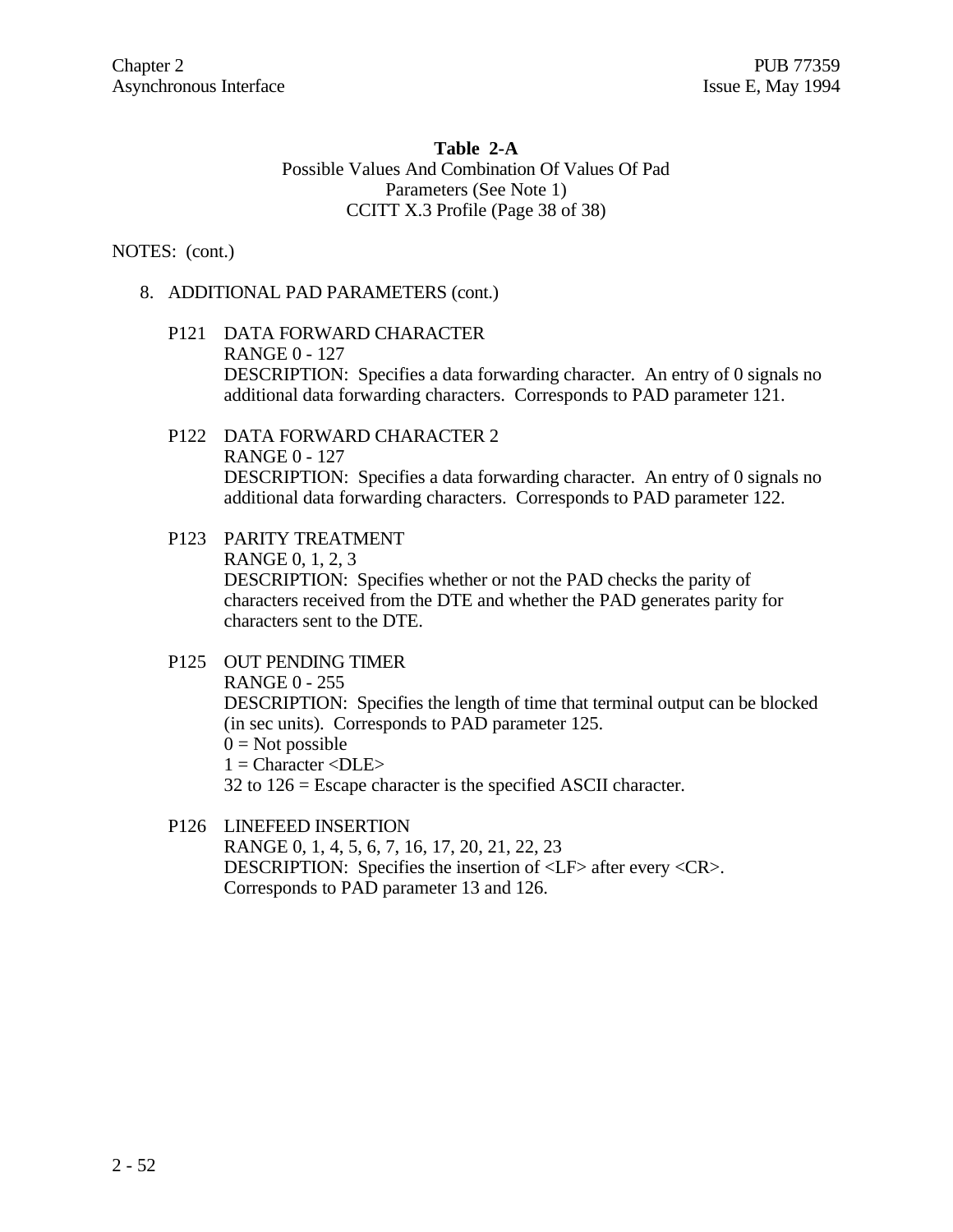#### **Table 2-B**

#### Format of Call Selection Command

Function: To establish a virtual connection through the network (see note 1 for NUI command).

| Format $(2)$ :  |                                                                                                                                                                                                                                                                                | $[NF][R][CUG[T(ropa)]Addr,cr>$                                                                                                                                                                                                                                                                                                                                                                                                                                                                                                                         |
|-----------------|--------------------------------------------------------------------------------------------------------------------------------------------------------------------------------------------------------------------------------------------------------------------------------|--------------------------------------------------------------------------------------------------------------------------------------------------------------------------------------------------------------------------------------------------------------------------------------------------------------------------------------------------------------------------------------------------------------------------------------------------------------------------------------------------------------------------------------------------------|
| Explanation:    | $\Box$<br>$\mathbf{R}$<br><b>CUG</b><br>T and the set of the set of the set of the set of the set of the set of the set of the set of the set of the set of the set of the set of the set of the set of the set of the set of the set of the set of the set of the set<br>Addr | - Optional facility<br>NF - Non-restricted fast select call<br>- Reverse-charge call<br>- Closed user group<br>- Transit network selection<br>- 5 to 14 digits called data network address - X.121<br><b>OR</b><br>ISDN Packet address in the following format:<br>$1+0+C C+N(S)N$                                                                                                                                                                                                                                                                     |
|                 | $<$ cug $>$<br>$<$ rpoa $>$<br>$<$ cr $>$                                                                                                                                                                                                                                      | Where<br>$=$ Prefix Digit<br>$\begin{matrix} 0 \end{matrix}$<br>$=$ Escape Code<br>$CC = Country Code (1 for North America)$<br>$N(S)N = National Significant Number$<br>(NPA+NXX+XXXX for North America)<br>- Closed user group index number<br>- 4 digit Recognized Private Operating Agency indicator (3)<br>$\langle$ user data> - 1 to 12 characters without fast select indication<br>- 1 to 124 characters with non-restricted fast select indication<br>- User data must immediately follow the comma<br>- Command delimiter (carriage return) |
| $\lambda$ IOTEC |                                                                                                                                                                                                                                                                                |                                                                                                                                                                                                                                                                                                                                                                                                                                                                                                                                                        |

#### NOTES:

1. A NUI may be required on direct or private dial ports. If required, the NUI commands must be entered as follows prior to entering the call selection command state.

Format: NUI nui password

NUI - is 6 character Network User Identifier

PASSWORD - The password is requested on a separate line after the NUI command is entered. The password is 'blotted' by the Access Module so that is cannot be read, for security reasons.

- 2. All items should be separated by a single blank with the exception of the user data field which must immediately follow the comma.
- 3. The 4 digits of the RPOA should be the DNIC of the desired transit network.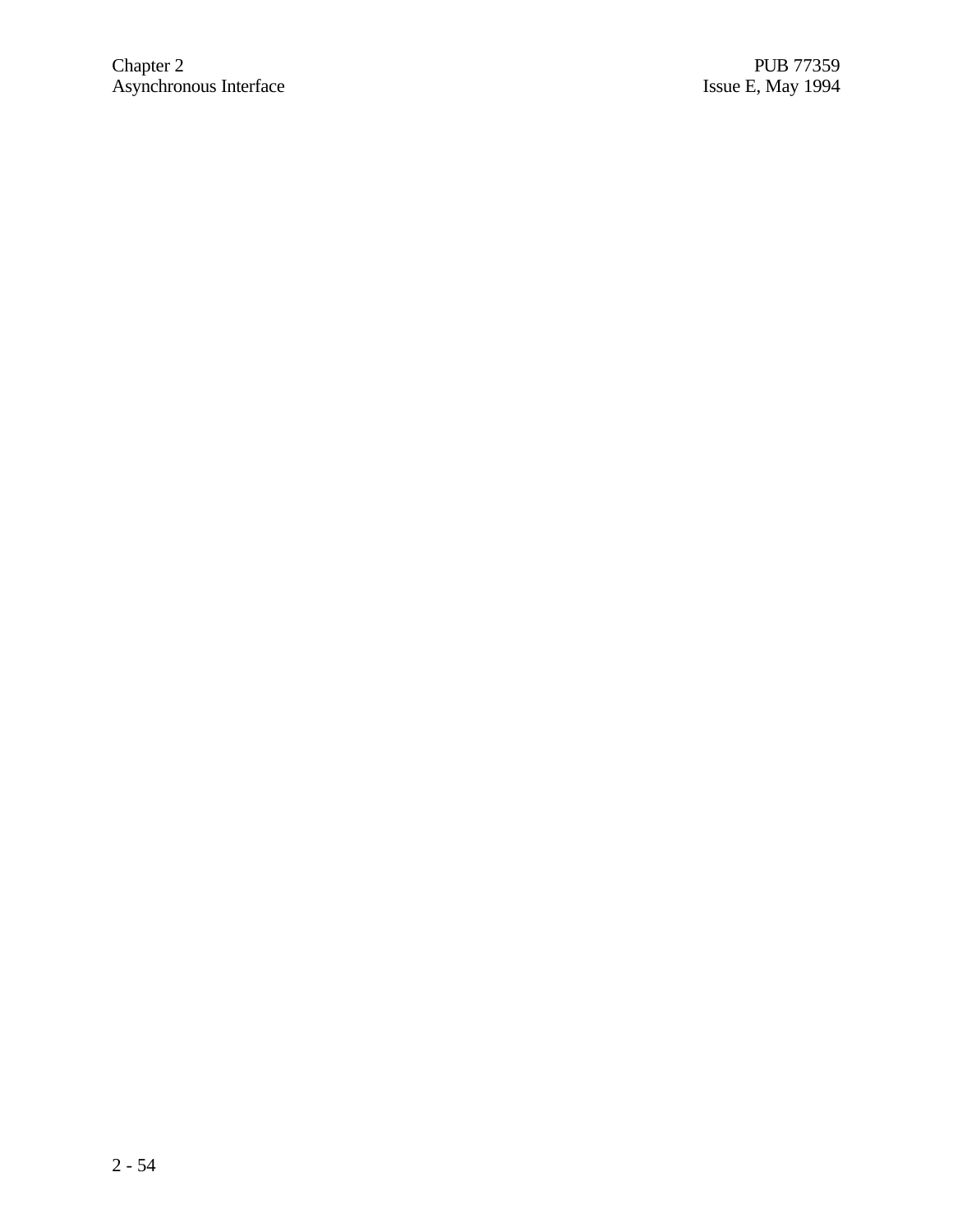#### **Table 2-C** DIGIPAC® Pad Command Signals

The enter the PAD command state, the control key should be depressed and held while the P key is depressed.

| Explanation: |                | - Optional field  |
|--------------|----------------|-------------------|
|              | N <sub>0</sub> | - Number          |
|              | Val            | - Value           |
|              | $\cdot$        | - etc.            |
|              | <cr></cr>      | - carriage return |

| <b>FUNCTION</b>                  | DIGIPAC® FORMAT                          |        |
|----------------------------------|------------------------------------------|--------|
| <b>Read PAD Parameter Values</b> | PAR? [No,] [No,] < cr >                  | Note 1 |
| <b>Set PAD Parameter Values</b>  | SET [No:Val,] [No:Val,] $\ldots$ < cr >  | Note 2 |
| Set/Read PAD Parameter Values    | SET? [No:Val,] [No:Val,] $\ldots$ < cr > | Note 2 |
| Set Profile number               | Prof $No < cr$                           | Note 3 |
| <b>Clear Request</b>             | CLR < cr>                                |        |
| Virtual Circuit Status Request   | $STAT < c$ r $>$                         |        |
| Reset a Virtual Call             | RESET < cr                               |        |
| Send an Interrupt Pack           | INT < cr                                 |        |
| <b>Status</b>                    | <b>STAT</b>                              |        |

NOTES:

- 1. All parameters are read if no reference number is specified.
- 2. If no reference number is specified, all parameters are reset to default values.
- 3. Profile numbers are 1-7, 90, and 91. DIGIPAC® network parameters values for all profiles are shown in Table 2-A.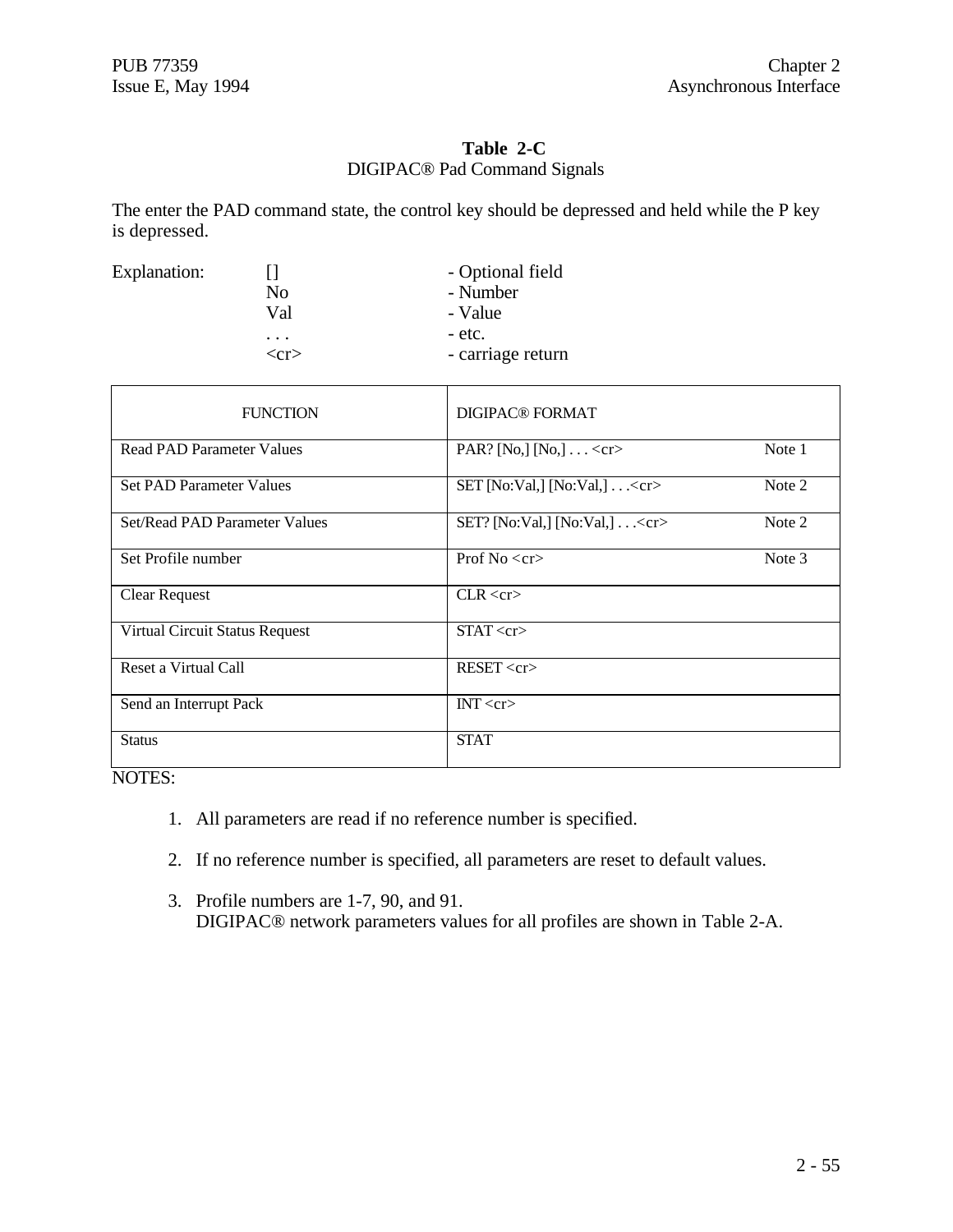#### **Table 2-D** Explanation of DIGIPAC® Network Messages (Page 1 of 4)

# NOTE:

The network generated messages listed in this table may appear at any time. All are preceded by the network identification; DIGIPAC®. All may be followed by a PAD prompt if Parameter 6 is set to 5, and the PAD is ready to accept a terminal command.

| <b>MESSAGE</b>                                        | <b>EXPLANATION</b>                                                                                         |  |
|-------------------------------------------------------|------------------------------------------------------------------------------------------------------------|--|
| 1. Clear indication                                   |                                                                                                            |  |
| 1.1 CALL CLEARED-DESTINATION NOT<br><b>RESPONDING</b> | Destination is either not acknowledging the<br>request to connect or is not in operation.                  |  |
| 1.2 CALL CLEARED-ACCESS<br><b>BARRED</b>              | The network has blocked the call because of a<br>closed user group violation.                              |  |
| 1.3 CALL CLEARED-ADDRESS NOT IN<br><b>SERVICE</b>     | The network address in the call request identifies<br>a non-existent address.                              |  |
| 1.4 CALL CLEARED-COLLECT CALL<br><b>REFUSED</b>       | The destination does not accept charges (e.g.,<br>from public dial ports).                                 |  |
| 1.5 CALL CLEARED-REMOTE<br>PROCEDURE ERROR            | A network protocol error has occurred.                                                                     |  |
| 1.6 CALL CLEARED-REMOTE<br>PROCEDURE ERROR            | A destination protocol error has occurred.                                                                 |  |
| 1.7 CALL CLEARED-LOCAL DIRECTIVE                      | A virtual circuit has been cleared in response to a<br>clear request packet from the terminal.             |  |
| 1.8 CALL CLEARED-REMOTE REQUEST                       | A virtual circuit has been cleared in response to<br>an invitation from the destination to clear the call. |  |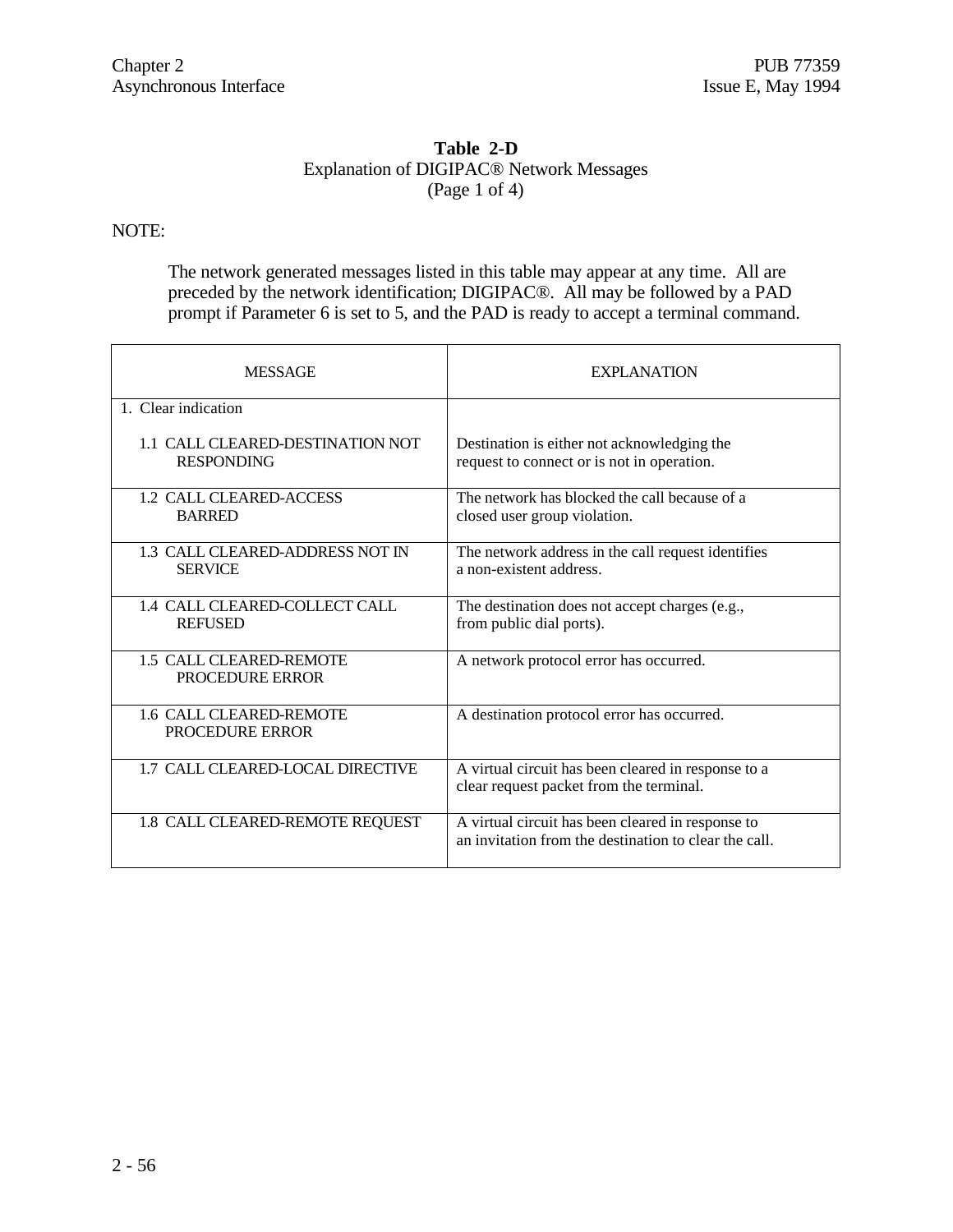| Table 2-D                                                  |
|------------------------------------------------------------|
| <b>Explanation of DIGIPAC<sup>®</sup> Network Messages</b> |
| (Page 2 of 4)                                              |

| <b>MESSAGE</b> |                                                  | <b>EXPLANATION</b>                                                                                                                                                                                   |
|----------------|--------------------------------------------------|------------------------------------------------------------------------------------------------------------------------------------------------------------------------------------------------------|
|                | 1. Clear indication (cont.)                      |                                                                                                                                                                                                      |
| 1.9            | <b>CALL CLEARED-DESTINATION BUSY</b>             | Destination cannot accept another call.                                                                                                                                                              |
| 1.10           | CALL CLEARED-INCOMPATIBLE<br><b>CALL OPTIONS</b> | Call request includes facilities not available at the<br>destination, or incompatible with it.                                                                                                       |
| 1.10           | CALL CLEARED-TEMPORARY<br>NETWORK PROBLEM        | A network problem has occurred.                                                                                                                                                                      |
| 1.12           | CALL CLEARED-INCOMPATIBLE<br><b>DESTINATION</b>  | A virtual circuit has been cleared because source<br>and destination have incompatible packet (line)<br>size or throughput class. On PVC's the message<br>can mean two masters are trying to connect |
|                | 2. Reset Indication                              |                                                                                                                                                                                                      |
| 2.1            | RESET-TEMPORARY NETWORK<br><b>PROBLEM</b>        | A network problem has occurred on the<br>connection.                                                                                                                                                 |
| 2.2            | RESET-DESTINATION NOT<br><b>RESPONDING</b>       | The destination end of a PVC is not<br>responding; the access line, or the destination<br>itself is down.                                                                                            |
| 2.3            | RESET-LOCAL PROCEDURE ERROR                      | The virtual circuit has been reset because of a<br>network protocol error.                                                                                                                           |
| 2.4            | RESET-REMOTE PROCEDURE<br><b>ERROR</b>           | A virtual circuit has been reset because of a<br>destination protocol error.                                                                                                                         |
| 2.5            | <b>RESET-LOCAL DIRECTIVE</b>                     | The network response to a reset command from<br>the terminal.                                                                                                                                        |
| 2.6            | <b>RESET-BY DESTINATION</b>                      | The destination has reset the virtual circuit; data<br>may have been lost.                                                                                                                           |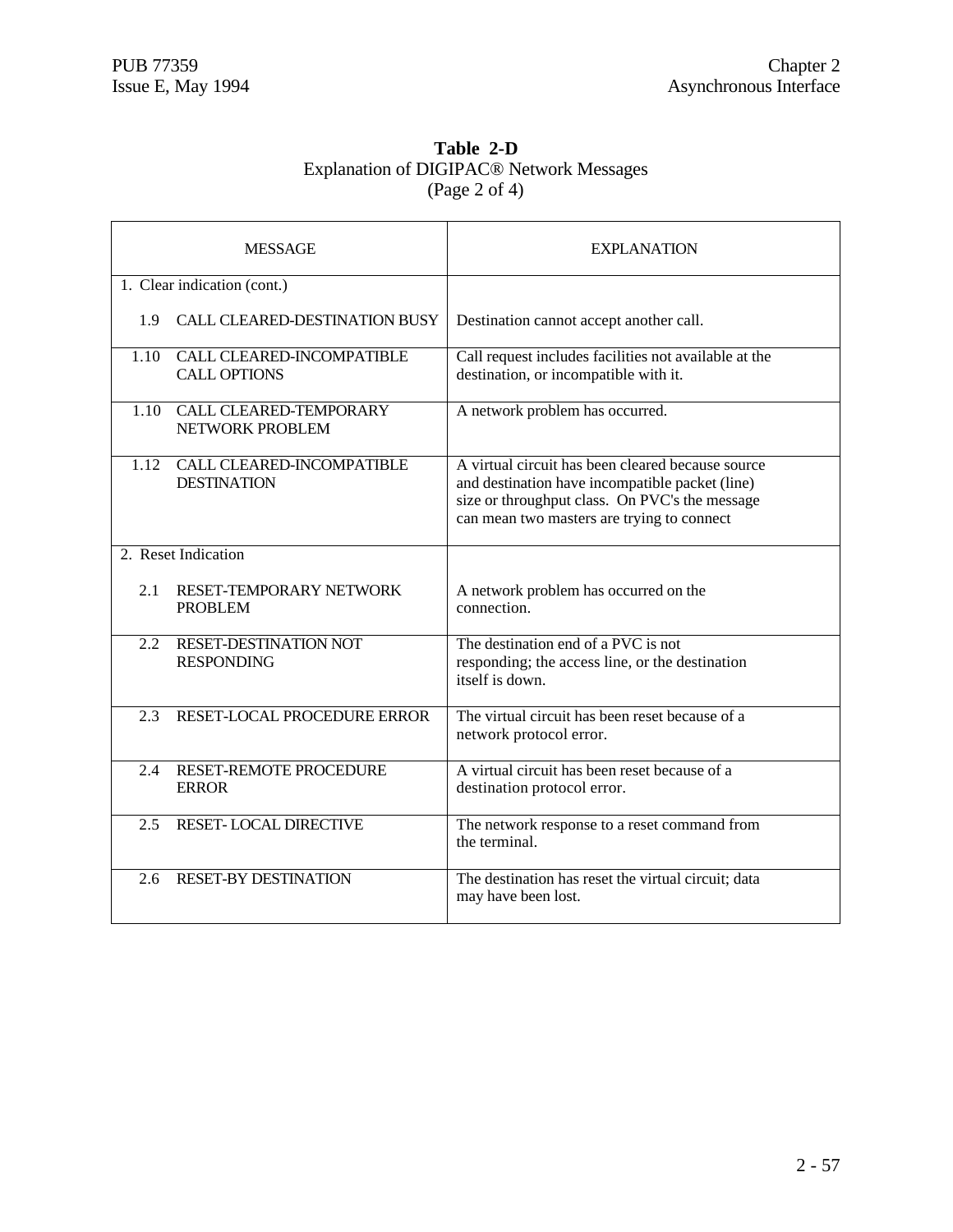<u> 1980 - Johann Barbara, martxa amerikan per</u>

| Table 2-D                                                  |
|------------------------------------------------------------|
| <b>Explanation of DIGIPAC<sup>®</sup> Network Messages</b> |
| (Page $3$ of $4$ )                                         |
|                                                            |
|                                                            |

| <b>MESSAGE</b>                                                                                                                         | <b>EXPLANATION</b>                                                                                                                                                               |
|----------------------------------------------------------------------------------------------------------------------------------------|----------------------------------------------------------------------------------------------------------------------------------------------------------------------------------|
| 3. General                                                                                                                             |                                                                                                                                                                                  |
| 3.1<br><b>XXXXXXXX</b>                                                                                                                 | Part of the herald message, indicating that the<br>terminal, address xxxxxxxx, is connected to the<br>network.                                                                   |
| 3.2<br>[P/N] xxxxxxxx - YYYYYYYYY 111                                                                                                  | The herald message for PVC, showing that your<br>terminal (address xxxxxxxx) is connected to the<br>network and the host (address YYYYYYYY)<br>through logical channel 111.      |
| <b>INVALID ADDRESS or MORE</b><br>3.3<br>THAN 12 CHARACTERS or<br>COMMA REQUIRED BEFORE<br>DATA CHARACTERS INVALID LINE<br><b>SIZE</b> | Each of these messages indicates an error in the<br>call request.                                                                                                                |
| 3.4 CLOSED USER GROUP ERROR                                                                                                            | Error in the call request command.<br>CUG requested is invalid.                                                                                                                  |
| 3.5<br>SERVICE OPTION NOT SUBSCRIBED                                                                                                   | Error in the call request command, attempted to<br>use nonsubscribed service option.                                                                                             |
| CALLED BY [P/N] [R] [I] YYYYYYYY<br>3.6                                                                                                | A host or terminal (address YYYYYYYY) has<br>called your terminal; P or N specifies the grade of<br>service; R specifies reverse charging; I specifies<br>an international call. |
| 3.7<br>CALL CONNECTED TO dna<br>TO dna HUNTED<br>TO dna BACKED UP<br>TO dna BACKED UP AND HUNTED                                       | A SVC between your terminal and the destination<br>has been established.                                                                                                         |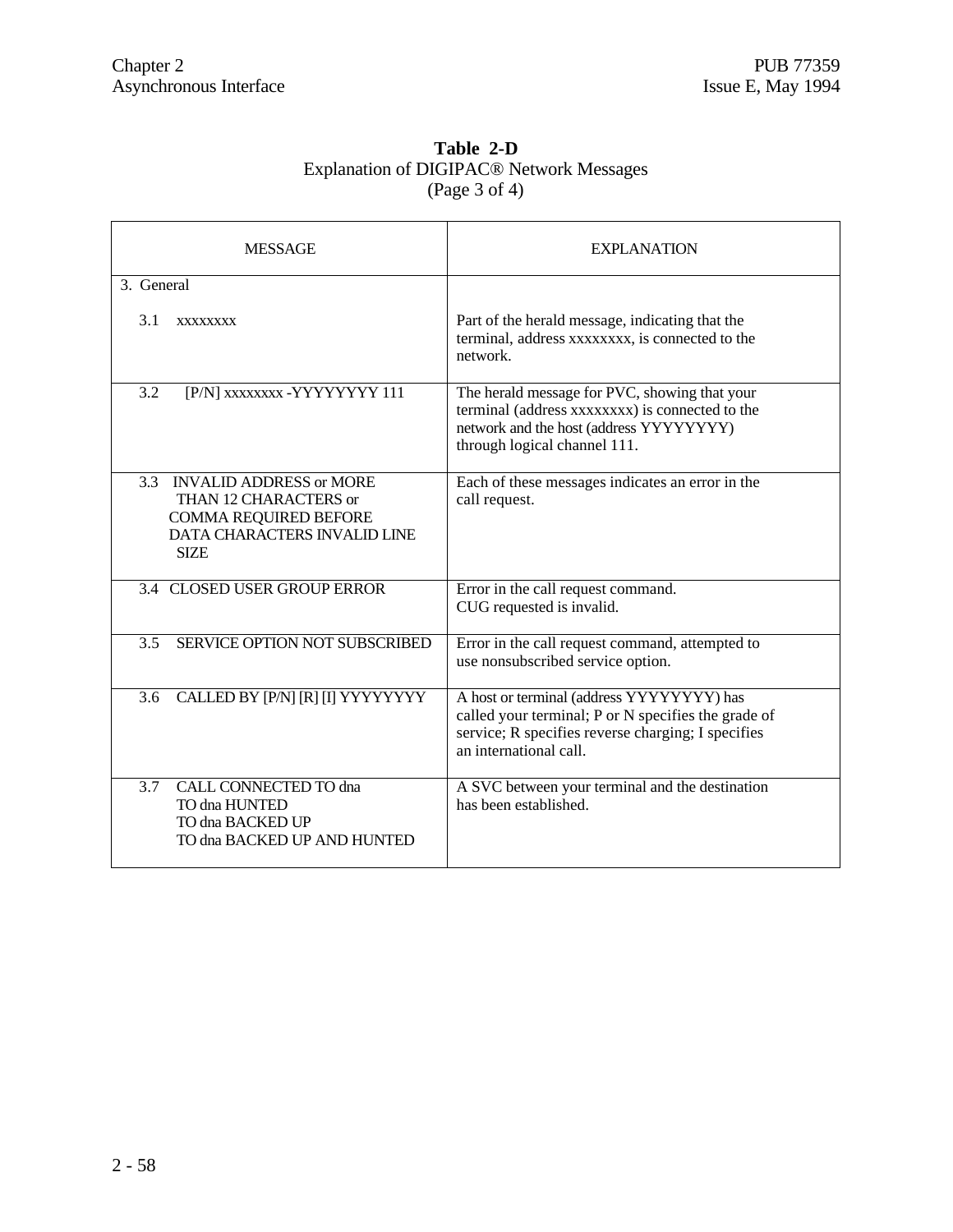$\overline{\mathbf{u}}$ 

<u> 1980 - Johann Barbara, martxa a</u>

#### **Table 2-D** Explanation of DIGIPAC® Network Messages (Page 4 of 4)

| MESSAGE                                                    | <b>EXPLANATION</b>                                                                                                                                                                                                        |
|------------------------------------------------------------|---------------------------------------------------------------------------------------------------------------------------------------------------------------------------------------------------------------------------|
| 3.8 RE-ENTER                                               | a) A transmission error has occurred in the<br>current input line.                                                                                                                                                        |
|                                                            | b) If the message occurs during a call request,<br>the terminal is set to the wrong parity.                                                                                                                               |
| 3.9 INPUT DATA LOST                                        | A transmission error has occurred; part of the<br>current input line has already been sent.                                                                                                                               |
| <b>3.10 PARITY ERROR</b>                                   | Parity error in the current input line from a<br>terminal operating in echo mode. The character<br>in error is not echoed.                                                                                                |
| 3.11 INPUT ERROR                                           | A network problem due to overruns.                                                                                                                                                                                        |
| 3.12 PVC DISCONTINUED-TEMPORARY<br>NETWORK PROBLEM         | A network problem is preventing the requested<br>call from continuing.                                                                                                                                                    |
| 3.13 PVC DISCONTINUED-DESTINATION<br><b>NOT RESPONDING</b> | Either the access line to the destination, or the<br>destination itself is down.                                                                                                                                          |
| 3.14 PVC DISCONTINUED-REMOTE<br><b>REQUEST</b>             | The destination has asked that the circuit be<br>discontinued.                                                                                                                                                            |
| 3.15 INVALID COMMAND                                       | A syntax error in the command.                                                                                                                                                                                            |
| 3.16 COMMAND NOT ALLOWED                                   | The command although syntactically correct,<br>cannot be implemented due to the ITI state, or<br>because it violates or conflicts with the service<br>options; e.g., a call request when a SVC is<br>already established. |
| 3.17 EXCESS USER DATA                                      | When making a non-fast select call, too much<br>user data $(>12$ characters) was sent.<br>When making a fast select call, too much user<br>data ( $> 124$ characters) was sent.                                           |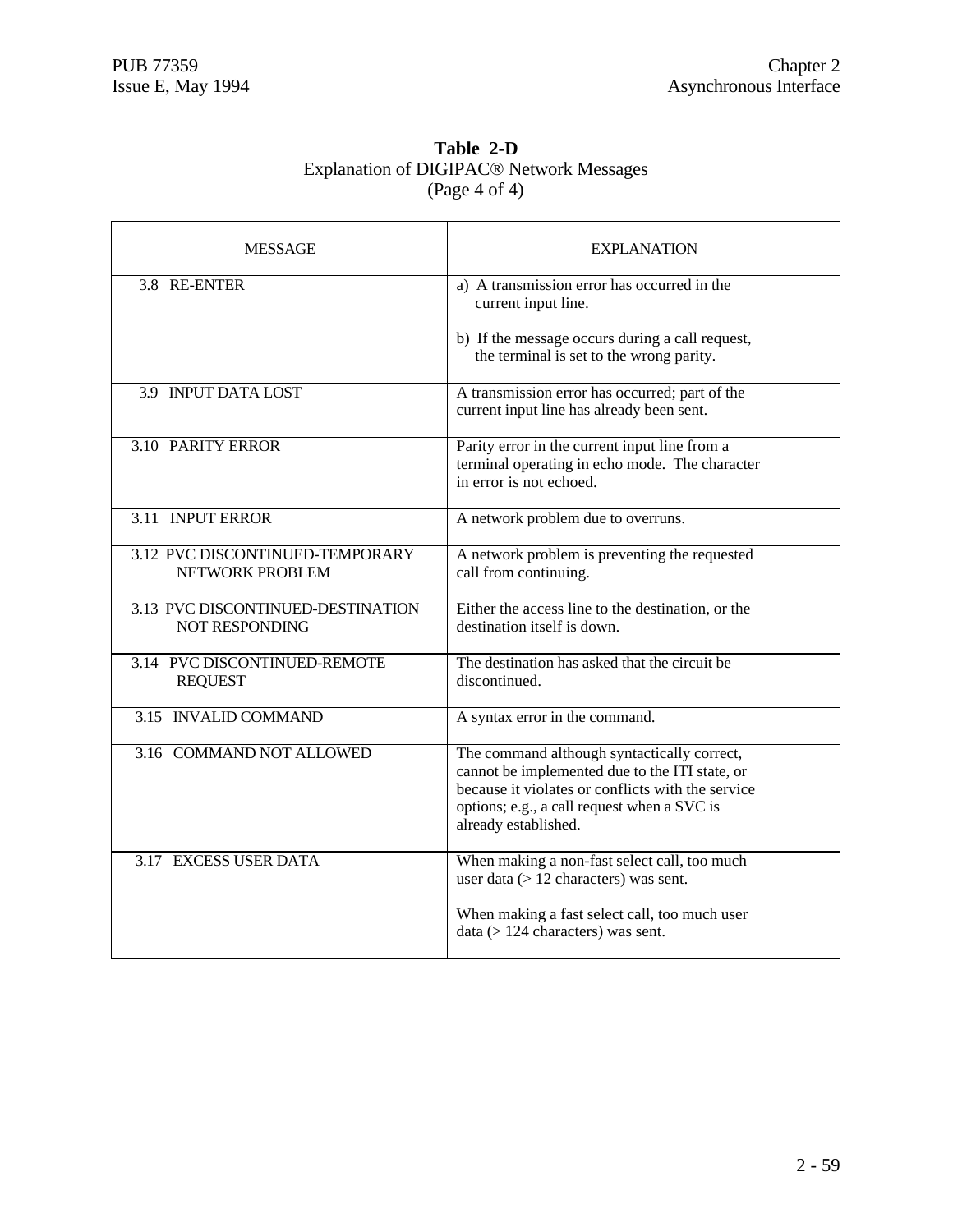| PAD MESSAGE<br>RECEIVED BY THE PAD |                                                           | <b>ACTION UPON</b><br><b>PAD PARAMETERS</b>                                                                                                            | <b>CORRESPONDING</b><br>PARAMETER INDICATION<br>PAD MESSAGE<br><b>TRANSMITTED TO THE</b><br>PACKET MODE DTE |
|------------------------------------|-----------------------------------------------------------|--------------------------------------------------------------------------------------------------------------------------------------------------------|-------------------------------------------------------------------------------------------------------------|
| <b>TYPE</b>                        | PARAMETER FIELD                                           |                                                                                                                                                        |                                                                                                             |
| Set                                | None                                                      | Reset all implemented Recommendation<br>X.3 parameters to their initial values<br>corresponding to the initial profile                                 | None                                                                                                        |
|                                    | List of selected<br>parameters with the<br>desire values  | Set the selected parameters to the given<br>values:<br>a) if no error is encountered<br>b) if the PAD fails to modify<br>the values of some parameters | a) None<br>b) List of these invalid<br>parameters (see Note)                                                |
| Set-                               | None                                                      | Reset all implemented Recommendation<br>X.3 parameters to their initial values<br>corresponding to the initial profile                                 | List all implemented<br>recommendation X.3<br>parameters and their initial<br>values                        |
| and<br>Read                        | List of selected<br>parameters with the<br>desired values | Set the selected parameters to the given<br>values                                                                                                     | List these parameters with<br>their new current values (see<br>Note)                                        |
| Read                               | None                                                      | None                                                                                                                                                   | List implemented<br>Recommendation X.3<br>parameters with their current<br>values                           |
|                                    | List of selected<br>parameters                            | None                                                                                                                                                   | List of these parameters with<br>their current values (see<br>Note)                                         |

## **Table 2-E** Pad Messages Transmitted by the Pad in Response to Set, Set-and-Read, and Read Pad Messages

# NOTE:

If any of the parameters contain an error, then the error bit is set and the parameter value field is coded as described in Table 2-G.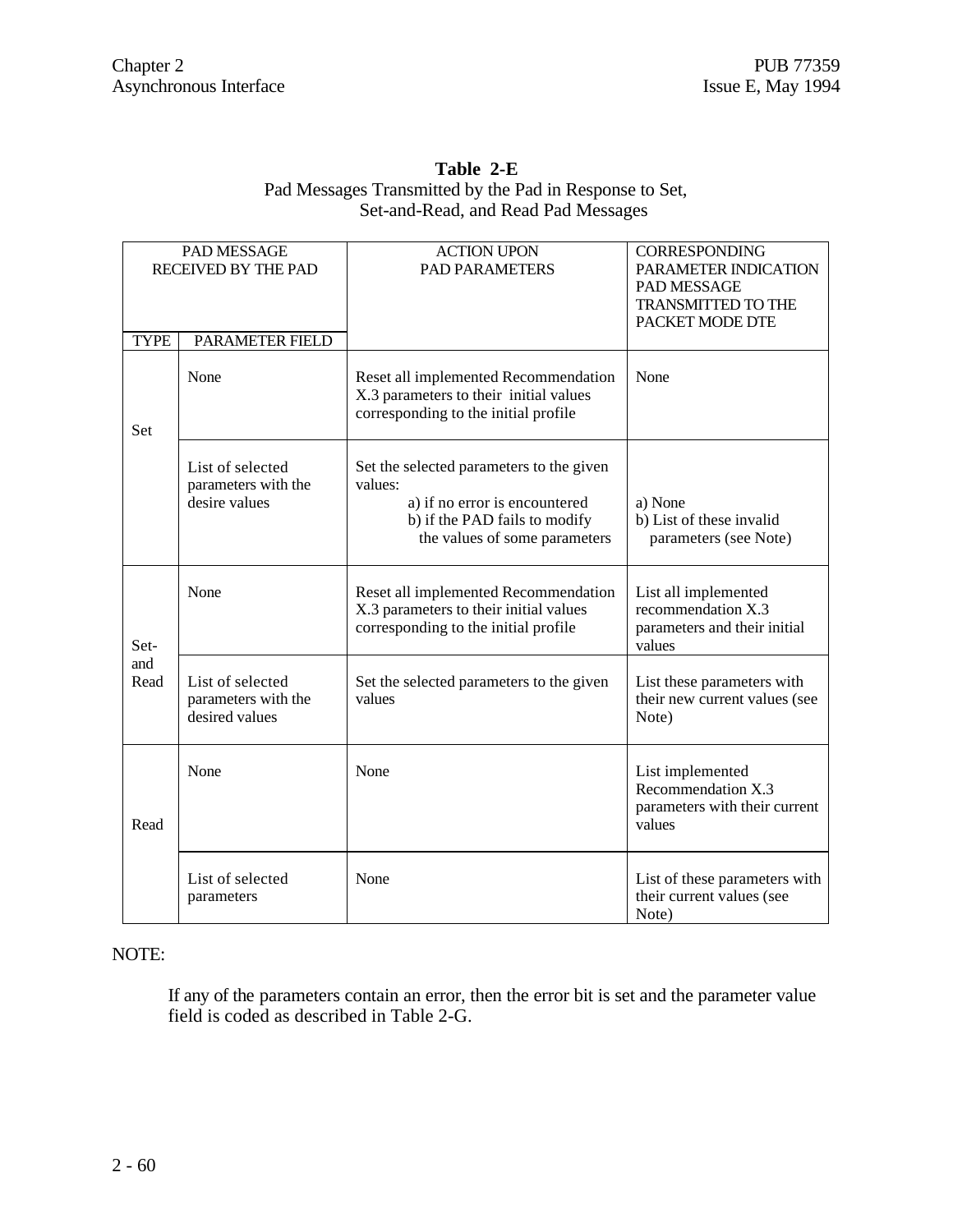| Table 2-F                                  |
|--------------------------------------------|
| Type and Coding of OCTET 1 of Pad Messages |

| TYPF                                        |             | Message Code |  |  |
|---------------------------------------------|-------------|--------------|--|--|
|                                             | <b>Bits</b> |              |  |  |
| Set PAD message<br>.                        |             | 0            |  |  |
| Read PAD message                            |             |              |  |  |
| Set-and-Read PAD message<br>$\cdot$ $\cdot$ |             | $\theta$     |  |  |
| Parameter indication PAD message<br>.       |             | $\cup$       |  |  |
| Invitation to clear PAD message<br>.        |             | $\theta$     |  |  |
| Indication of break PAD message<br>.        |             |              |  |  |
| <b>Reselection PAD message</b><br>.         |             |              |  |  |
| Error PAD message<br>.                      |             |              |  |  |

Ref. 1984 CCITT X.29 4.4.2

NOTE: The possibility of extending the message code field is for further study.

| <b>ERROR TYPE</b>                                                                    |          | Parameter Value Field Code |          |          |                |                |                |          |                |  |
|--------------------------------------------------------------------------------------|----------|----------------------------|----------|----------|----------------|----------------|----------------|----------|----------------|--|
|                                                                                      |          |                            | Decimal  |          |                |                |                |          |                |  |
|                                                                                      | 8        | 7                          | 6        | 5        | $\overline{4}$ | 3              | 2              | 1        |                |  |
| No additional information.                                                           | $\theta$ | $\Omega$                   | $\Omega$ | $\Omega$ | $\Omega$       | $\overline{0}$ | $\theta$       | $\Omega$ | $\Omega$       |  |
| The parameter reference does not<br>exist or has not been implemented<br>in the PAD. | $\Omega$ | $\Omega$                   | $\Omega$ | $\theta$ | $\Omega$       | $\Omega$       | $\theta$       |          |                |  |
| The parameter value is invalid or<br>has not been implemented in the<br>PAD.         | $\Omega$ | $\theta$                   | $\theta$ |          | $0 \quad 0$    | $\overline{0}$ | $\overline{1}$ | $\Omega$ | $\mathfrak{D}$ |  |
| The parameter value cannot                                                           |          |                            |          |          |                |                |                |          |                |  |
|                                                                                      | $\Omega$ | $\Omega$                   | $\Omega$ |          | $0 \quad 0$    | $\overline{0}$ |                |          | 3              |  |
| The parameter is read only.                                                          | $\Omega$ | $\Omega$                   | $\Omega$ | $\Omega$ | $\Omega$       | $\mathbf{1}$   | $\Omega$       | $\Omega$ | 4              |  |
| The parameter follows an invalid<br>parameter separator.                             | $\Omega$ | $\Omega$                   | $\Omega$ | $\Omega$ | $\Omega$       | 1              | $\Omega$       |          | 5              |  |

**Table 2-G** Coding of Parameter Value Field in Case of Error

Ref. 1984 CCITT X.29 4.4.5.3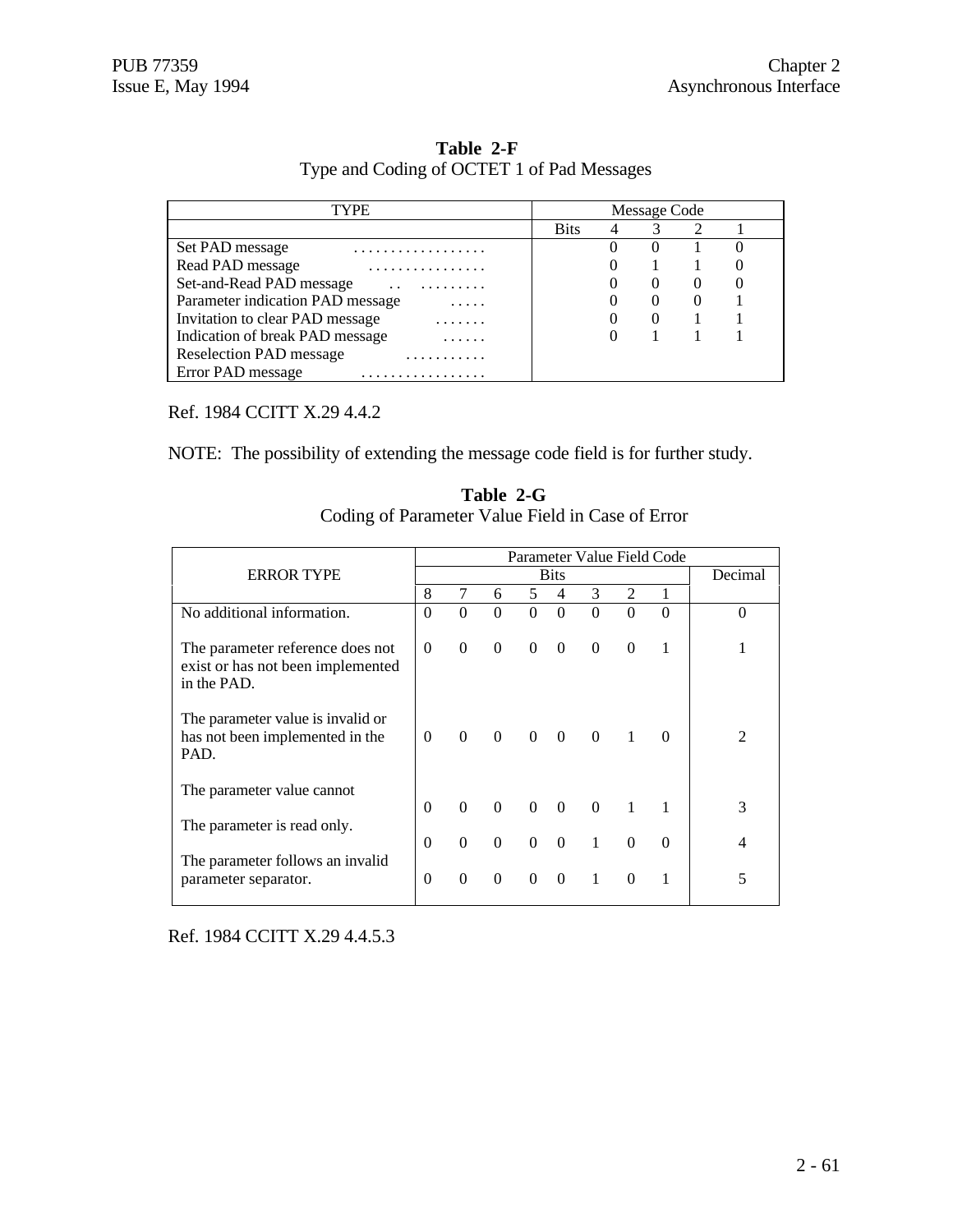| Case        | Meaning                                                                                                 | Coding      |          |                |                                     |                |                |                |                                       |                |  |
|-------------|---------------------------------------------------------------------------------------------------------|-------------|----------|----------------|-------------------------------------|----------------|----------------|----------------|---------------------------------------|----------------|--|
|             |                                                                                                         | <b>Bits</b> | 8        | $\tau$         | 6                                   | $\mathfrak{S}$ | $4 \quad$      | 3 <sup>7</sup> | $\overline{2}$                        | $\overline{1}$ |  |
| a           | Received PAD message<br>contained less than eight<br>bits                                               |             | $\Omega$ | $\overline{0}$ | $\mathbf{0}$                        | $\overline{0}$ | $\overline{0}$ | $\overline{0}$ | $\theta$                              | $\Omega$       |  |
| b           | Unrecognized message code in<br>received PAD<br>message                                                 |             |          |                | $0 \t 0 \t 0 \t 0 \t 0 \t 0 \t 0$   |                |                |                |                                       | $\overline{1}$ |  |
| $\mathbf c$ | Parameter field format of<br>received PAD message was<br>incorrect or incompatible<br>with message code |             | $\Omega$ |                |                                     |                |                |                | 0 0 0 0 0 1 0                         |                |  |
| $\mathbf d$ | Received PAD message<br>did not contain an integral<br>number of octets                                 |             | $\Omega$ |                | $0 \quad 0 \quad 0 \quad 0 \quad 0$ |                |                |                | $\begin{array}{cc} 1 & 1 \end{array}$ |                |  |
| e           | Received parameter<br>indication PAD message<br>was unsolicited                                         |             | $\Omega$ | $\Omega$       | $0 \quad 0 \quad 0 \quad 1$         |                |                |                | $\overline{0}$                        | $\Omega$       |  |
| $\mathbf f$ | Received PAD message<br>was too long                                                                    |             | $\Omega$ |                | $0 \t 0 \t 0 \t 1$                  |                |                |                | $\Omega$                              | $\overline{1}$ |  |

**Table 2-H** Coding and Meaning of OCTET 2 of Error Pad Message

Ref. 1984 CCITT X.29 4.4.6.1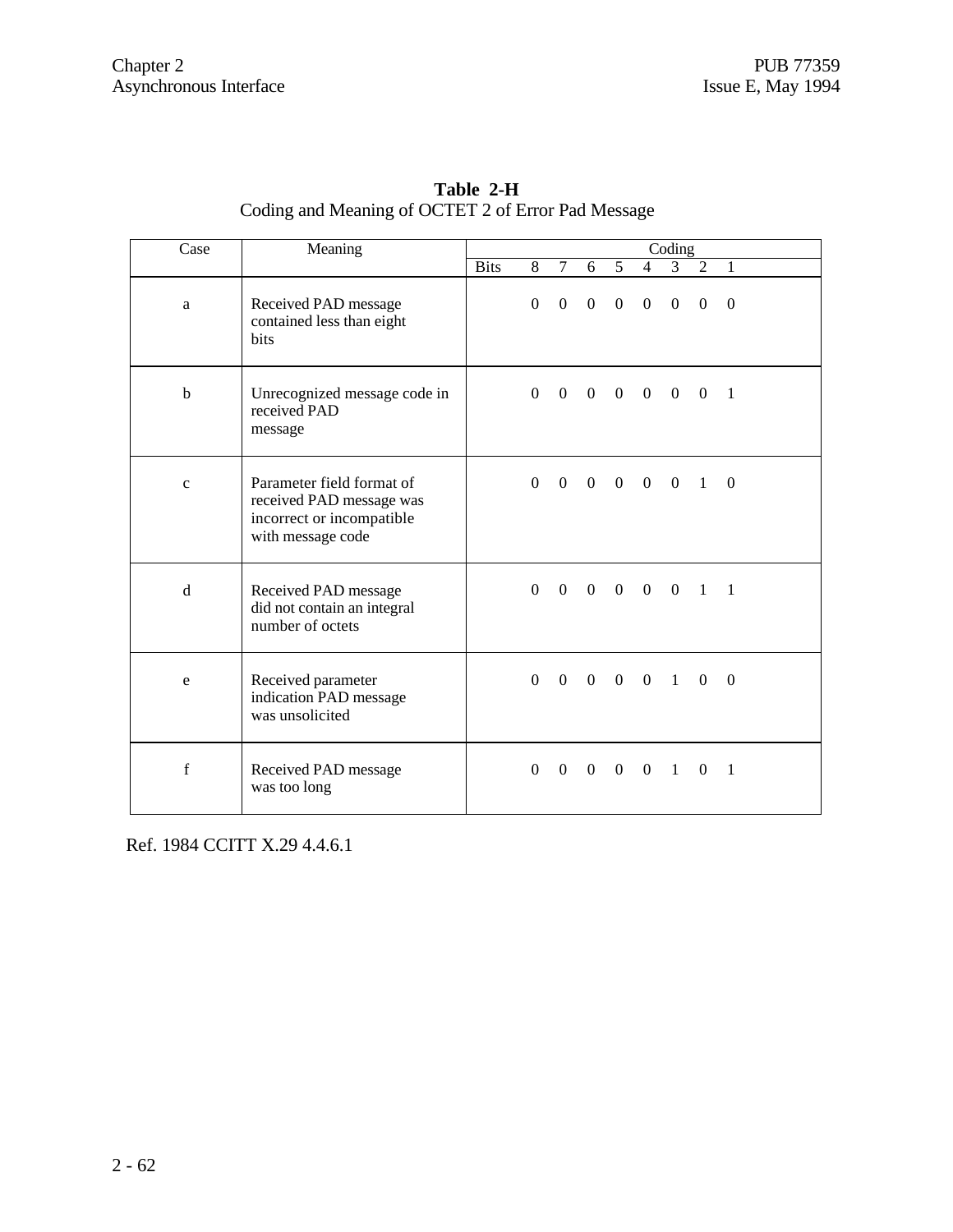## **Table 2-I** Summary of Asynchronous PDN Standard (Default) Interface Attributes

| <b>Direct Access</b>  | RS232-C: Up to $9.6$ kbps                                                                           |
|-----------------------|-----------------------------------------------------------------------------------------------------|
| Dial Access           | 212A - Compatible Interface: 300 to 1200 bps                                                        |
| Character Set         | ANSI X3.4                                                                                           |
| <b>Editing Buffer</b> | At least 128 octets                                                                                 |
| Signaling             | X.28 commands and service signals. User friendly<br>formats                                         |
| Parameters            | CCITT X.3 parameters 1-22                                                                           |
| Profiles              | CCITT simple standard profile<br>CCITT transparent standard profile<br><b>PSPDN Default Profile</b> |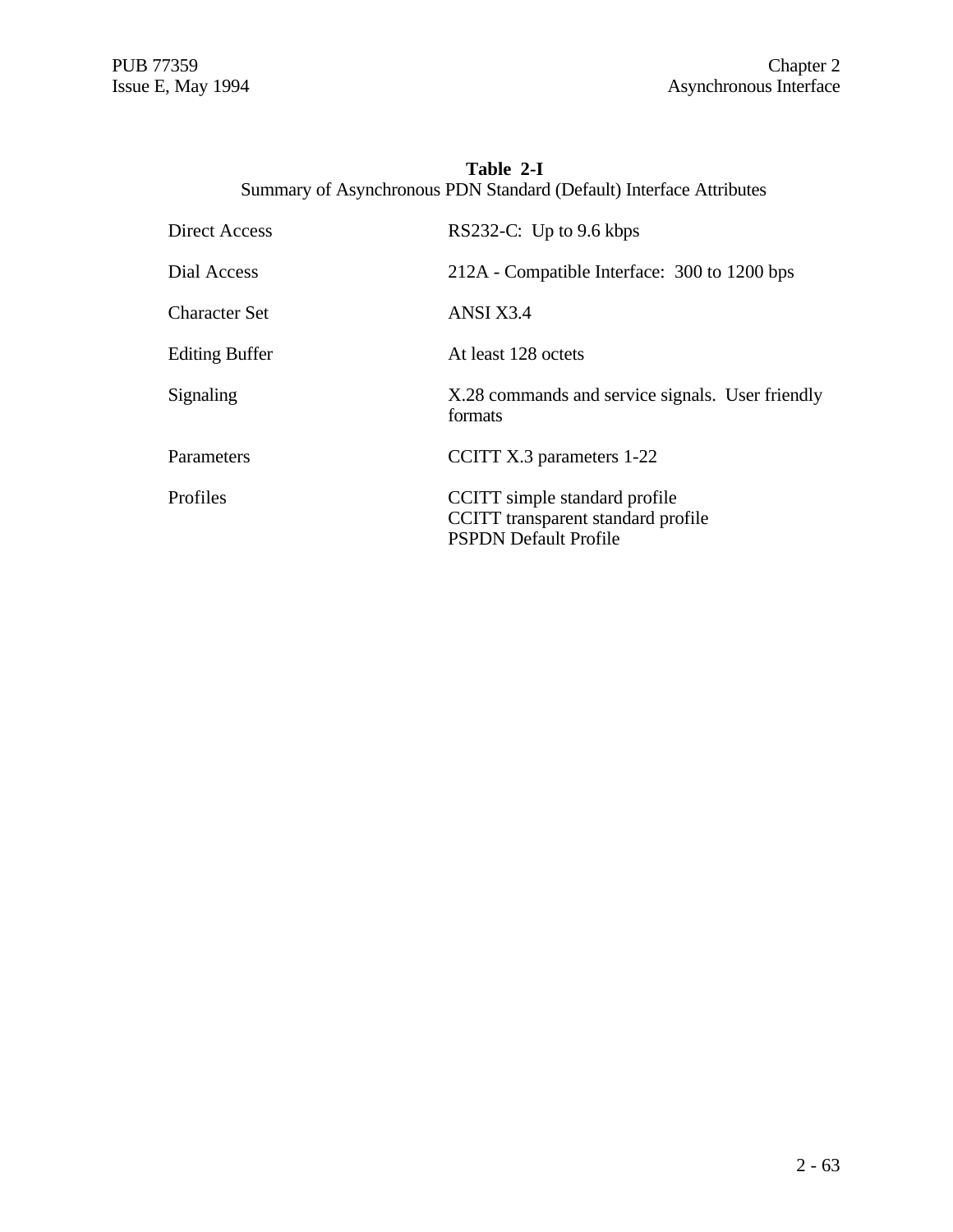

4<N<16 Octets or 128 if Fast Select

Ref. 1984 CCITT X.29 Paragraph 4.2

**Exhibit 2-1** Call User Data Field Format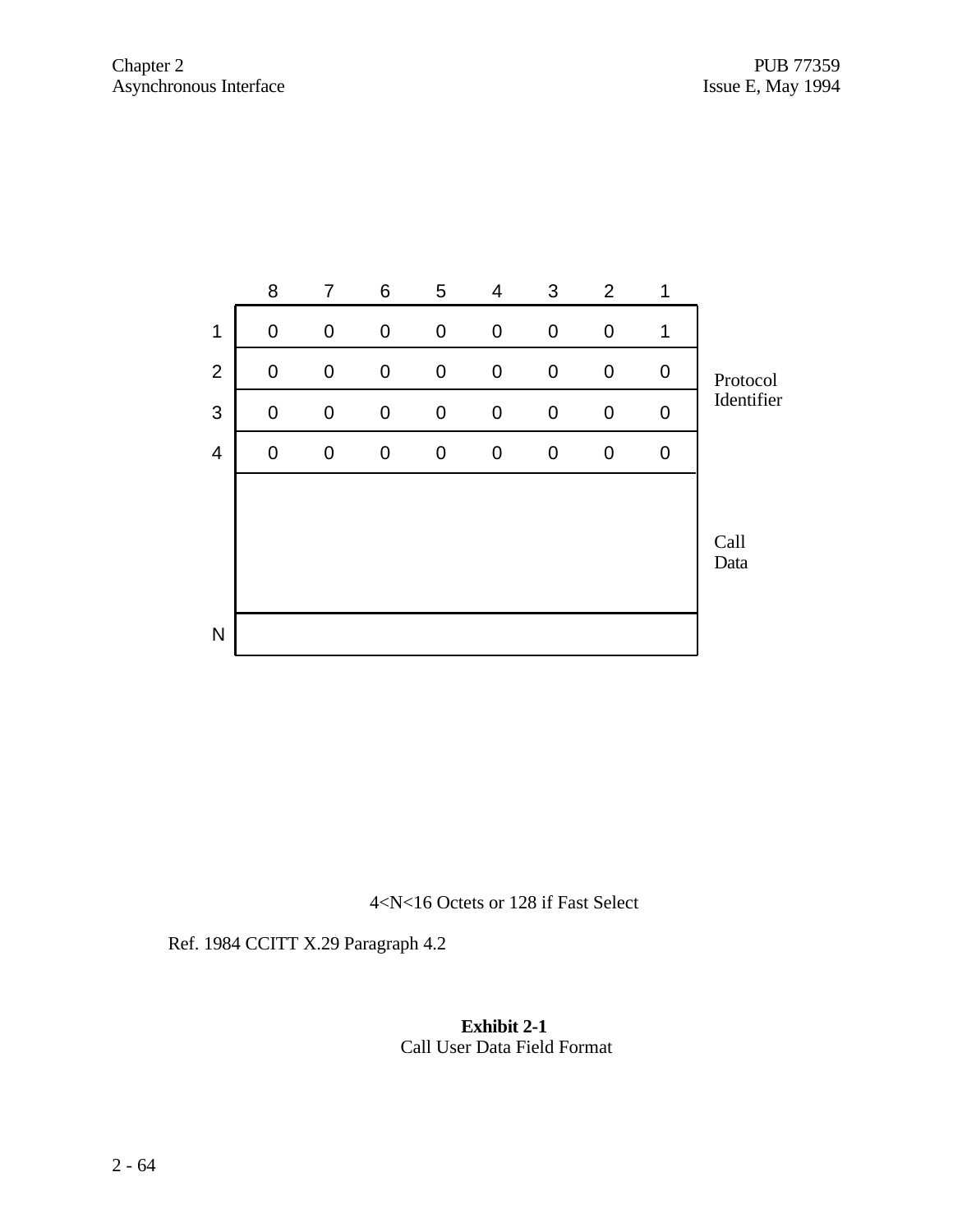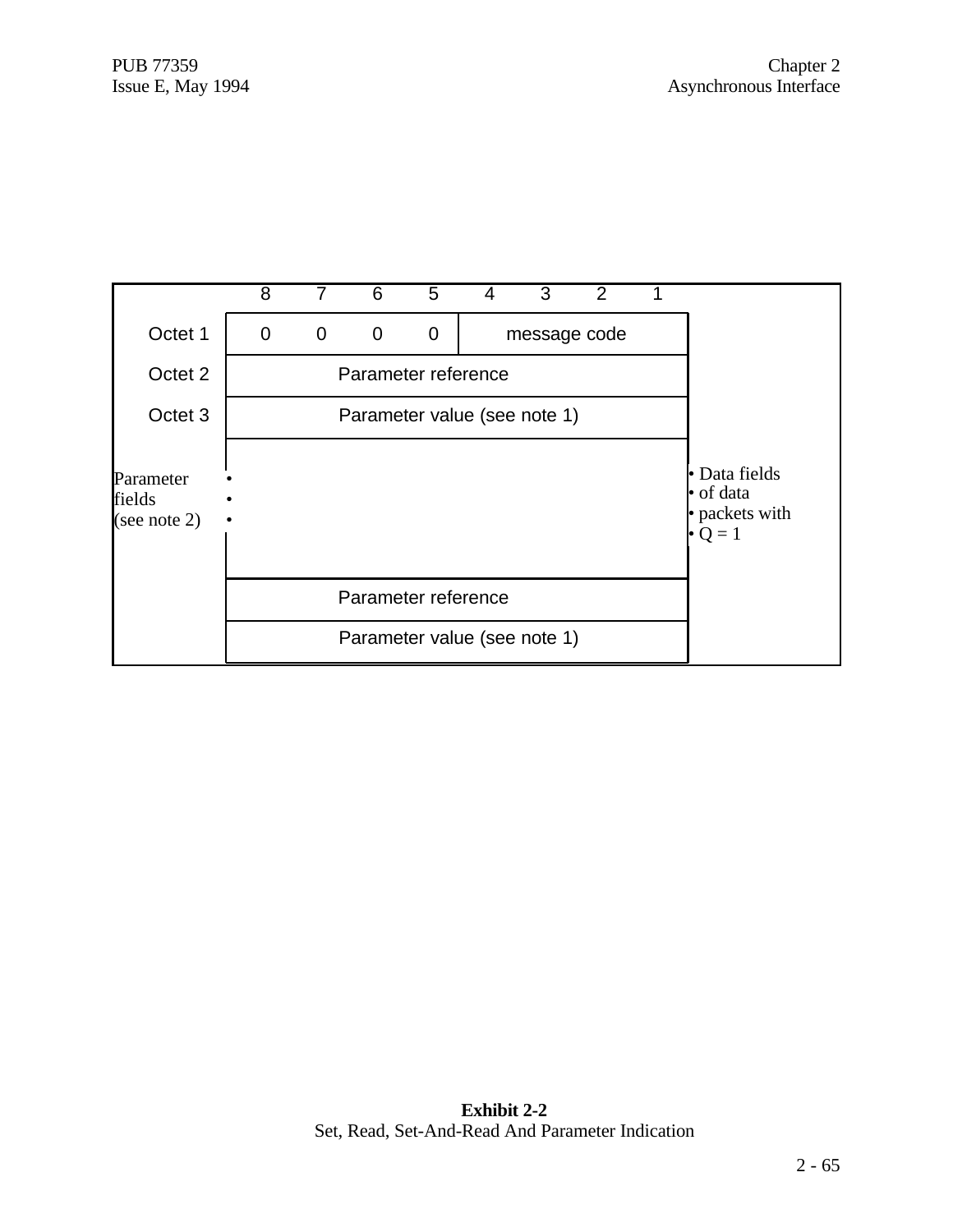# Pad Message Format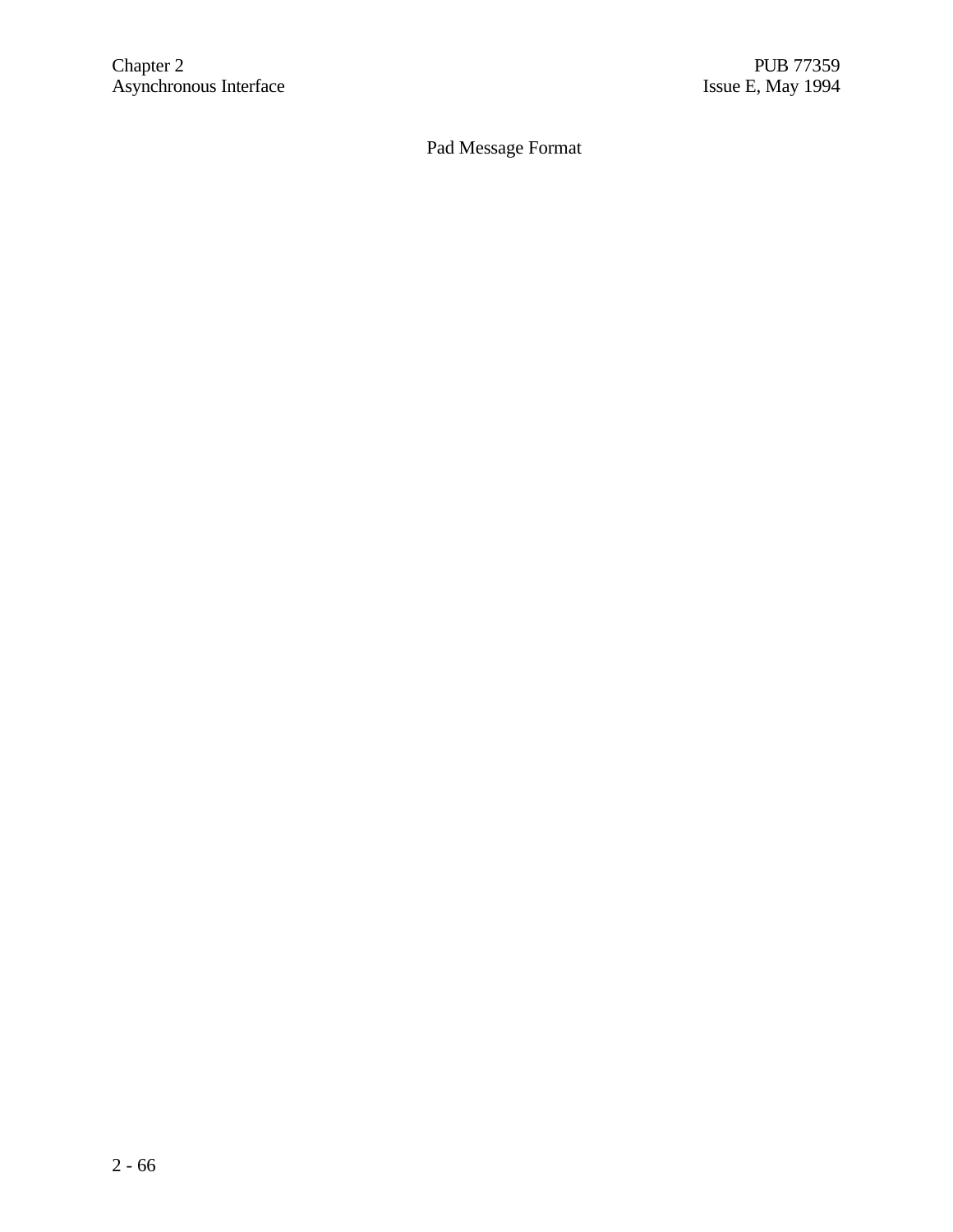

Note: Does not occur for error type 00000000

Reference 1984 CCITT X.29 Paragraph 4.4.6



**Exhibit 2-3** Error Pad Message Format

Reference 1984 CCITT X.29 Paragraph 4.4.8

**Exhibit 2-4** Invitation To Clear Pad Message Format



Reference 1984 CCITT X.29 Paragraph 4.4.7

**Exhibit 2-5** Indication of Break Pad Message Format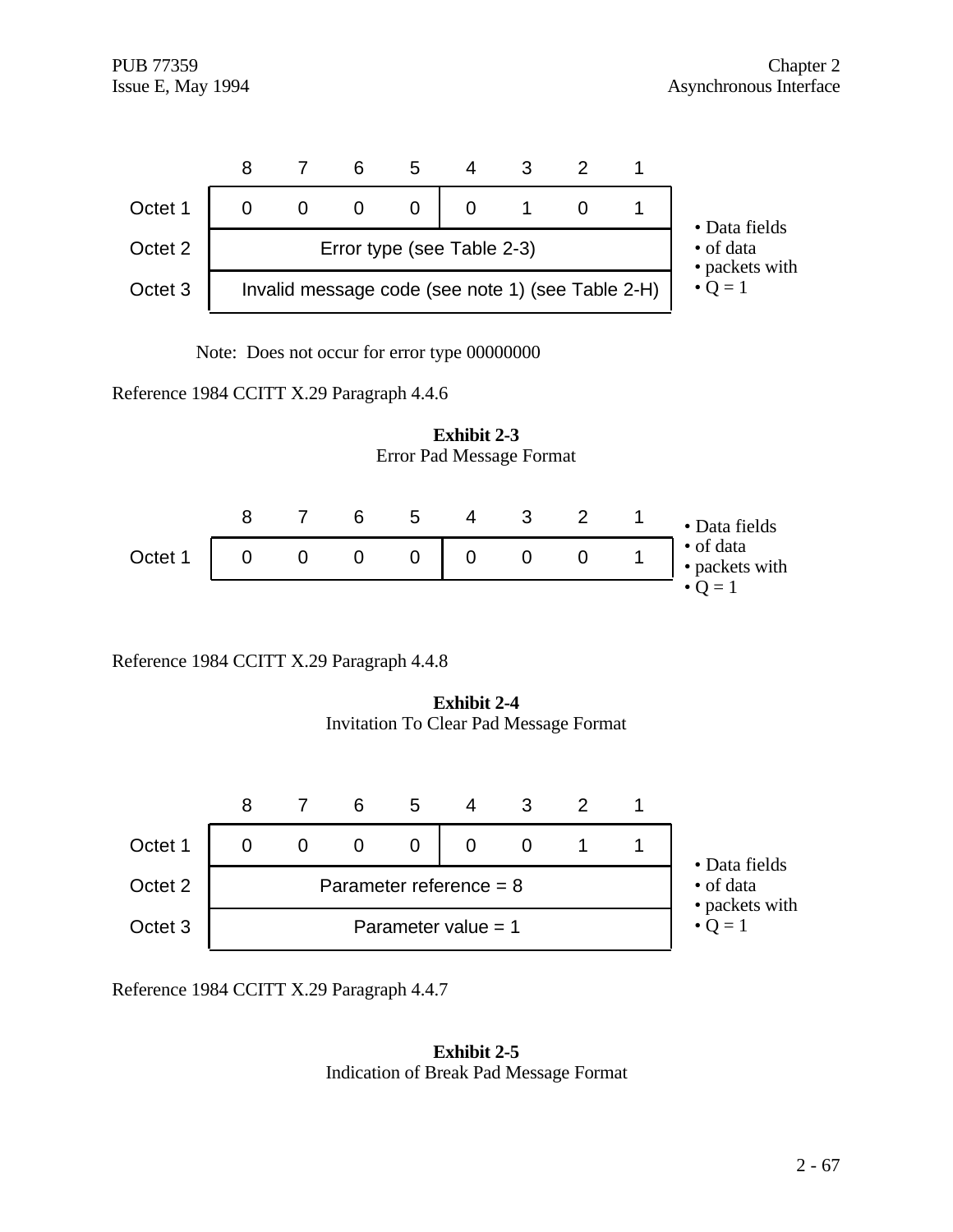# **CONTENTS**

| <b>Chapter and Section</b> |     |  |  |  |
|----------------------------|-----|--|--|--|
| 3.                         |     |  |  |  |
|                            | 31  |  |  |  |
|                            | 3.2 |  |  |  |
|                            | 3.3 |  |  |  |
|                            | 3.4 |  |  |  |
|                            | 3.5 |  |  |  |
|                            | 3.6 |  |  |  |
|                            | 3.7 |  |  |  |
|                            |     |  |  |  |

# **Tables**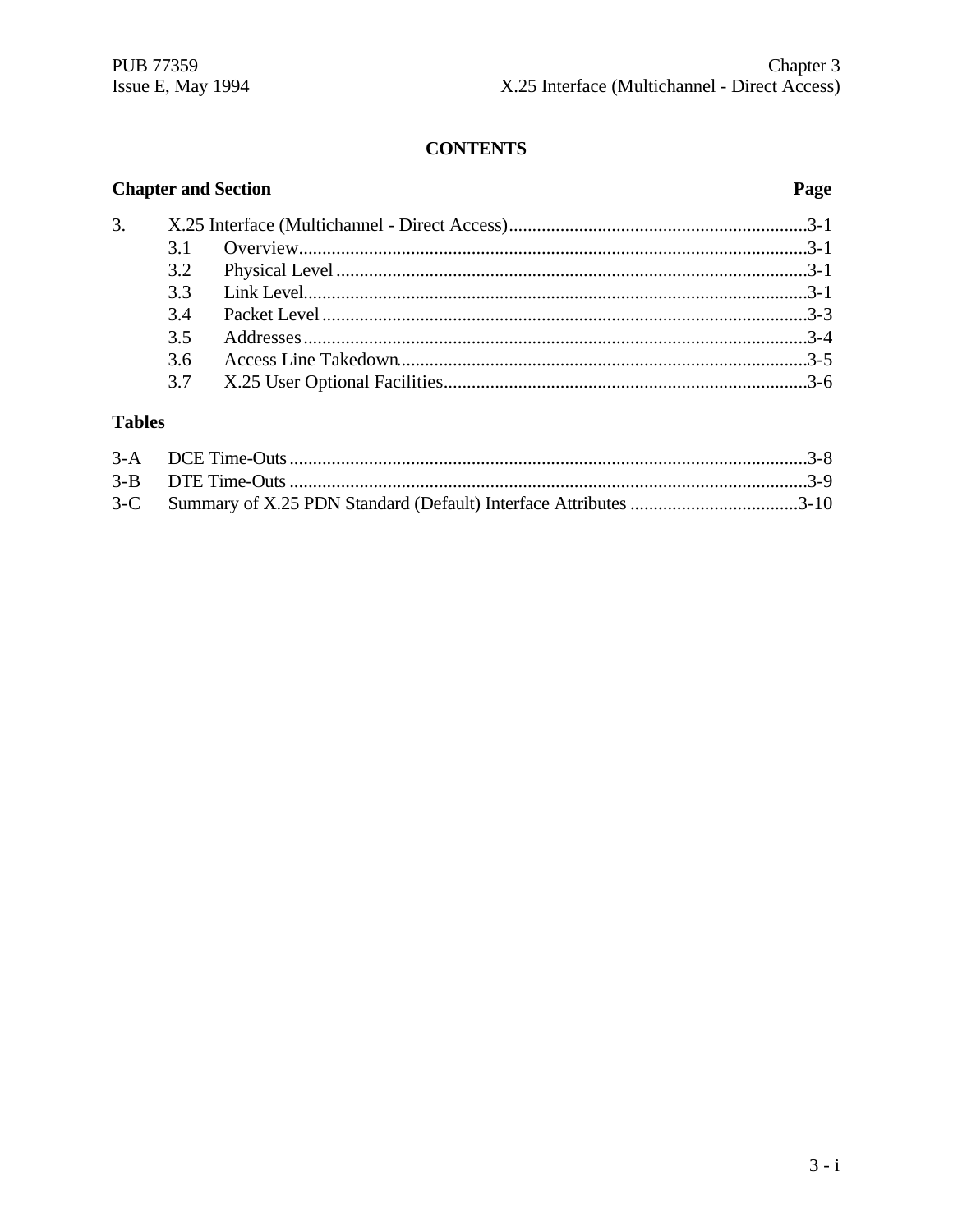#### **3. X.25 Interface (Multichannel-Direct Access)**

#### **3.1 Overview**

This Chapter describes the service provided by the X.25 Interface of the PSPDN. The interface (based on CCITT Recommendation X.25) defines the interface between DTE and DCE for terminals or hosts operating in the packet mode on PSPDN. The X.25 interface supports Virtual Calls (VC) and Permanent Virtual Calls (PVC). The interface also supports Reverse Charging and Closed User Groups. The interface specifications for communications between an X.25 host and an asynchronous DTE is specified in Chapter 2, Section 2.5 - Interface Procedures (Asynchronous DTE to X.25 DTE). These specifications are based on CCITT Recommendation X.29.

#### **3.2 Physical Level**

The X.25 interface is available at data rates of 2400 bps to 9600 bps using a voice grade data channel or digital data channel; and a 56kb/s using a digital data channel (see Table 3-C). Details on the physical interfaces available on DIGIPAC® are found in Chapter 8.

**Note** The following link and packet level specification items refer to parts of the 1980 and 1984 CCITT Recommendation X.25. Information is also provided on system parameter options (see Tables 3-A, 3-B and 3-C).

### **3.3 Link Level**

#### **3.3.1 System Parameters (see Table 3-C)**

The link level access protocol controls data transmission across the access link. Both information and control are transferred across the access link in transmission units called frames. The period of Timer T1, at the end of which re transmission of a frame may be initiated, will take into account whether T1 is started at the beginning or the end of the transmission of a frame. The period of Timer T1 is agreed for a period of time with the OTC, and may be set in increments of 5.3ms. The value of DCE Timer T1 for the DIGIPAC® network is between 0 and 15 seconds (default value equals 3 seconds).

Proper operation of the procedure requires that timer T1 must be greater than the maximum time between transmission of frames (SABM, DISC, I or supervisory commands) and the reception of the corresponding frame returned as an answer to this frame (UA, DM or acknowledging frame). Therefore, the DTE or DCE receiver should not delay the response or acknowledging frame returned to the above frame by more than a value T2 less than T1 where T2 is a parameter. The DCE will not delay the response or acknowledging frame returned to a command by more than T2. T2 should take into account the round trip propagation delay of the access line plus processing time in the DTE. The value of T2 for DIGIPAC® will not exceed 0.4 seconds. DIGIPAC® will not delay the response to a received frame by more than 0.3 seconds; this includes 0.1 seconds for the worst case round trip propagation for an access line.

The range of values for the number (N2) of attempts made by the DTE to complete the successful transmission of a frame to the PSPDN is from 1 to 20. The maximum number of bits (NI) in the Information field of an I frame or Test Frame should not exceed 2104 bits (level 3 Normal Mode). The number (k) of sequentially numbered I frames that the DTE and PSPDN may have outstanding (i.e., unacknowledged) at any given time is a system parameter. For Modulo 8, this number is from 1 to 7 and shall be agreed with the OTC. The value of k may be different for each direction of transmission. (For extended service, Modulo 128, you can have  $k = 1$  to 127 outstanding packets.)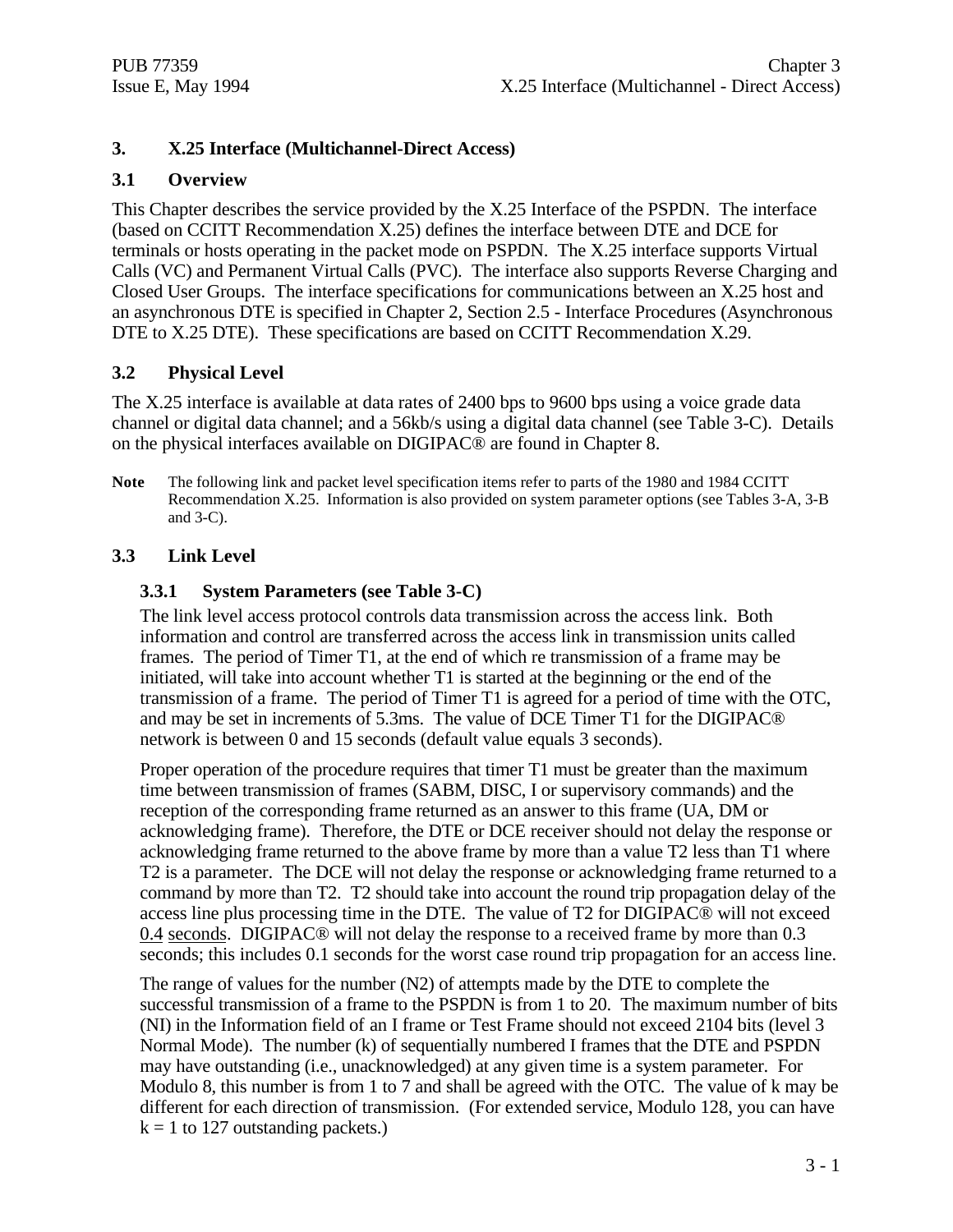# **3.3.2 Timer Recovery**

DIGIPAC® supports timer recovery procedures specified in 1984 CCITT X.25 Paragraph 2.4.5.9.

### **3.3.3 Link Disconnection**

During the information transfer phase, the frame reject condition or the disconnected phase, the DTE shall indicate disconnecting of the link by transmitting a DISC command to the PSPDN. When receiving a DISC command during the information transfer phase or the frame reject condition, the PSPDN will return a UA response to the DTE and enter the disconnected phase. When the PSPDN wishes to disconnect the link, it will send the DISC command with the P bit set to 1 and start Timer T1. Upon reception of the UA or DM response, with F bit set to 1, from the DTE, the PSPDN will stop its Timer T1. Should Timer T1 expire before reception of the UA or DM responses from the DTE, the PSPDN will retransmit the DISC command and restart Timer T1. After transmission of the DISC command N2 times by the PSPDN, recovery action will be initiated.

# **3.3.4 Timer T3 (Idle Channel State)**

Timer T3 (Idle Channel State) is supported on the DIGIPAC® network. This timer is started when no level two activity is detected (no flags sent or received). If the timer expires it will start link recovery actions. The default value of Timer T3 is set to 15 seconds.

In addition, an idle probe timer is implemented. This timer is started when there is no activity on the link (valid frames sent or received.). When the timer expires a command level RR/RNR with the poll bit set will be sent to check the conditions of the link. The default value of this timer is set to 15 seconds.

# **3.3.5 Link Level Addressing**

The address field identifies a frame as either a command or a response. A command frame contains the address of the DCE or DTE to which the command is being sent. A response frame contains the address of the DCE or DTE sending the frame.

Frames containing commands transferred from the DCE to the DTE will contain the address "A" for the single link operation. Frames containing responses transferred from the DCE to the DTE will contain the address B for the single link operation. Frames containing commands transferred from the DTE to the DCE shall contain the address "B" for the single link operation. Frames containing responses transferred from the DTE to the DCE shall contain the address "A" for the single link operation. These addresses are coded as follows:

|                       | Address 1 2 3 4 5 6 7 8 |  |  |  |  |                       |
|-----------------------|-------------------------|--|--|--|--|-----------------------|
| Single link operation | A 1 1 0 0 0 0 0 0 DCE   |  |  |  |  |                       |
|                       |                         |  |  |  |  | B 1 0 0 0 0 0 0 0 DTE |

**Note:** The DCE will discard all frames received with an address other than A or B.

The default link level addressing mode for DIGIPAC® will have DIGIPAC® as the DCE.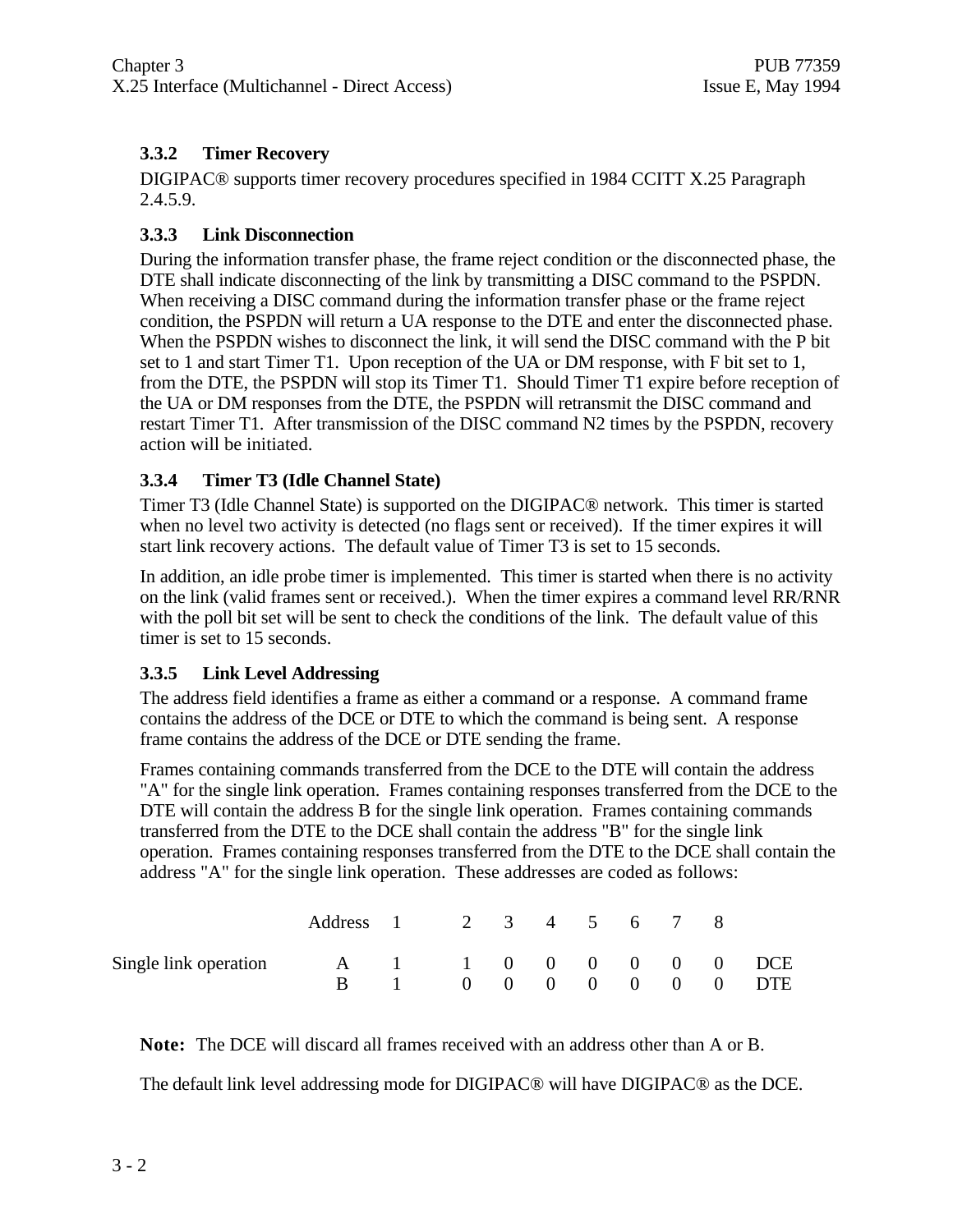# **3.4 Packet Level**

#### **3.4.1 Packet Level Access**

The packet level access protocol provides the interface procedures required to set up, maintain and clear VC's and maintain permanent virtual circuits (PVC's) between DTE's. The packet types, formats and procedures are those given in X.25 for Virtual Call and Permanent Virtual Circuit services (see Tables 3-A, 3-B and 3-C for explanation and values of packet timers and parameters).

#### **3.4.2 Standard Packet Level Attributes**

Packet level interface attributes specified in X.25 include:

- User data field length of 128 octets (optionally 256 octets)
- Packet sequence numbering modulo 8
- Packet level window size of 2

#### **3.4.3 Logical Channels**

Logical channels are identified by a four bit logical channel group number and an eight bit logical channel number. This allows a maximum of 4096 logical channels. Logical channels supported:

| Speed     | Max# |
|-----------|------|
| $2.4$ kbs | 127  |
| 4.8 kbs   | 255  |
| $9.6$ kbs | 511  |
| 56.0 kbs  | 1023 |

DIGIPAC® Logical channels will be assigned per Annex A of 1984 CCITT Recommendation X.25. For each range of logical channels applying to a VC interface, the user must specify the logical channel number. If either the incoming/outgoing calls barred facility applies to an interface, the user must specify the logical channel number range (beginning and end). For permanent virtual circuits, the user much specify the logical channel number for each permanent virtual circuit applying to an interface.

#### **3.4.4 User Data Field Length of Data Packets**

The standard User Data Field Length is 128 octets. However, the User Data field of data packets transmitted by a DTE may contain any number of bits up to the agreed maximum. If the User Data field in a data packet exceeds the locally permitted maximum User Data Field length, then the PSPDN will reset the virtual call or permanent virtual circuit with the resetting cause "local procedure error". Octet aligned (any integral number of octets up to 128 or optional 256) User Data fields are supported.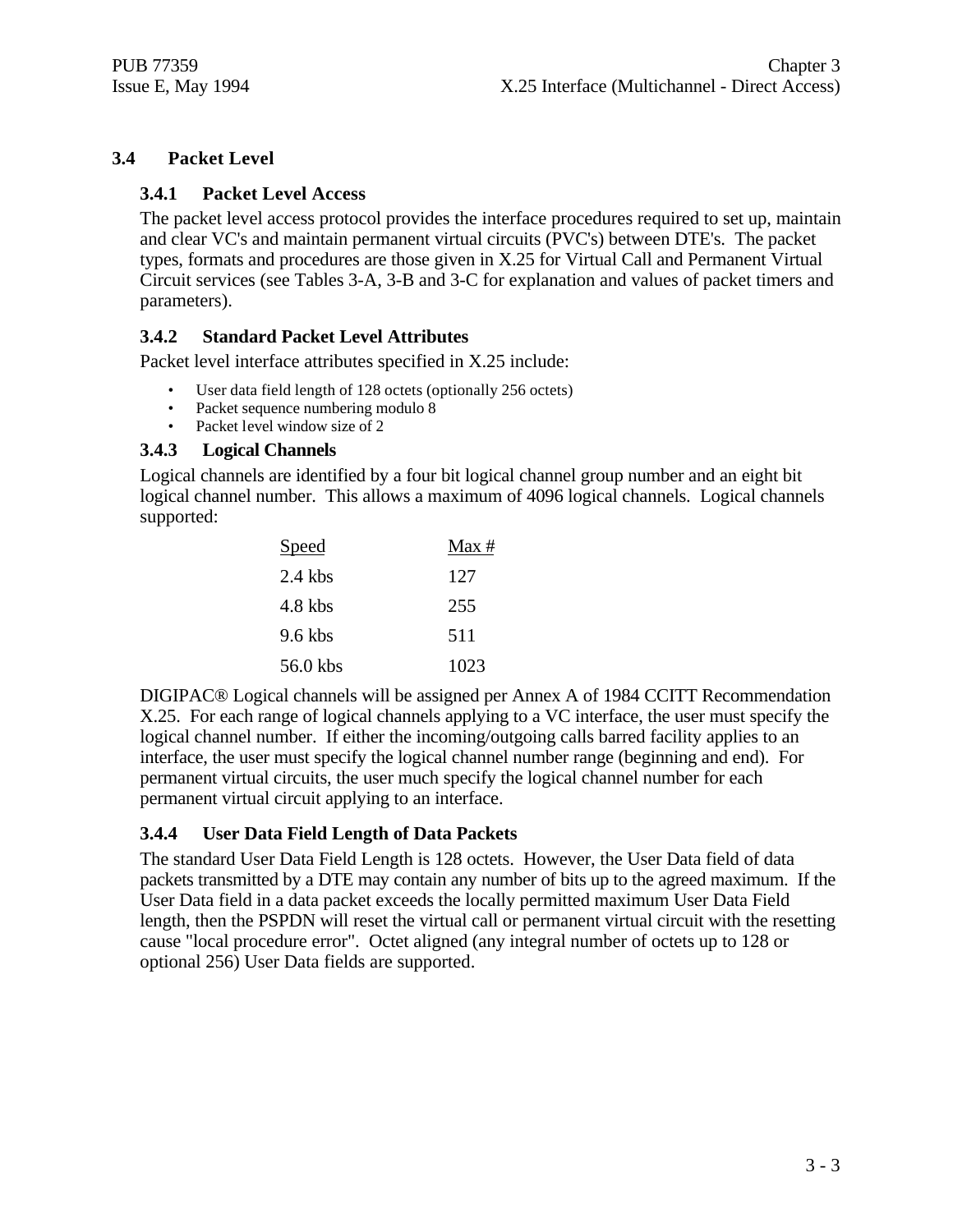# **3.4.5 More Data Mark**

The More Data Mark (M-bit) may only be set to 1 in a full data packet. When it is set to 1 in a full data packet, it indicates that more data is to follow. The network does not perform fragmentation or recombination of packets since the maximum packet length is the same at both ends and equal to 128 octets. The network checks if a data packet with the M-bit set is a full data packet. If not, the PSPDN considers this as a "local procedure error" and will reset the call. A sequence of data packets with every M-bit set to 1 except for the last one will be delivered as a sequence of data packets with the M-bit set to 1 except for the last one, when the original packets have M=1 are full.

# **3.4.6 Qualifier Bit**

The Q-bit is handled transparently on the X.25 interface.

# **3.4.7 Delivery Confirmation**

The delivery confirmation (D-bit) procedures are supported as specified in X.25. The DTE indicates whether it wishes to receive, by means of the packet receive sequence number P (R), and end-to-end acknowledgment (indicated by  $D = 1$ ).

# **3.4.8 Significance of DCE (PSPDN) Clear, Reset, and Restart Confirmation Packets**

DCE (PSPDN) Clear, Reset, and Restart Confirmation packets have local significance. Local significance permits a confirmation packet to be sent as soon as the network has cleared or reset the logical channel, rather than after the remote DTE has confirmed the reset or clear indication.

# **3.4.9 Flow Control Principles**

The network follows the standard flow control principles specified in Section 4.4.1 1984 CCITT X.25.

# **3.4.10 Diagnostic Packet**

Diagnostic Packet is not supported

# **3.4.11 Packet Format**

See CCITT Recommendation X.25.

# **3.5 Addresses**

The network numbering plan for Virtual Call services complies with CCITT Recommendation X.121. Network addresses consist of 10 digits. All 10 digits must be present whenever an address is given in the address field of a packet. It is expected that inter network calls will utilize 14 digits which consist of the network address preceded by a 4 digit DNIC.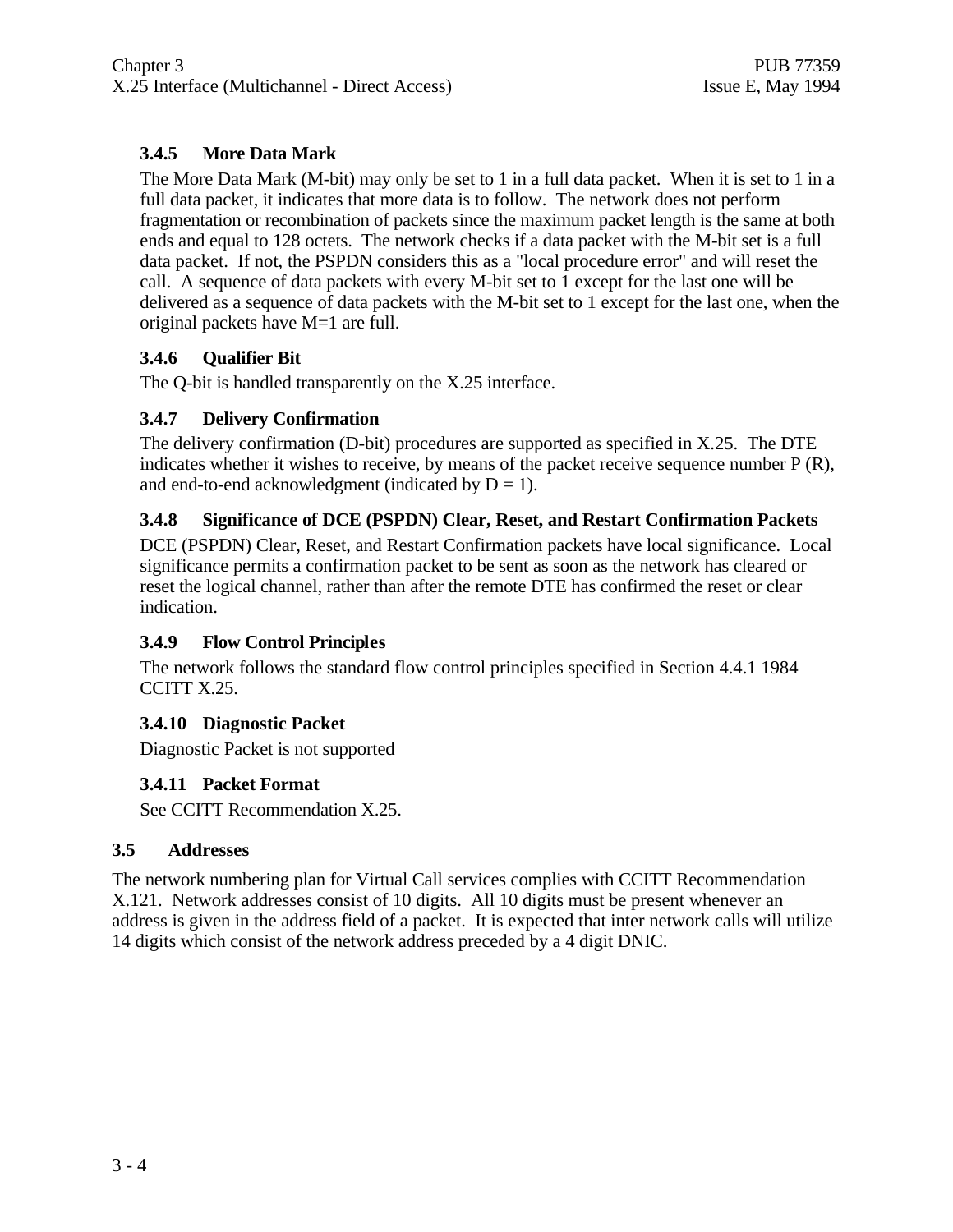For packet calls to and from Integrated Subscriber Digital Networks (ISDN) the address of the ISDN subscribers will be in a format that conforms to TR-TSY-000448, Issue 1, Revision 1, July 1989. For calls to and from ISDNs within the United States the format will be as follows:

#### $1+0+C<sub>C</sub>+N(S)N$

Where

 $1 =$ Prefix Digit

 $0 =$  Escape Code to non-native numbering plan

 $CC = Country Code for North America$ 

 $N(S)N = National Significant Number (NPA+NXX+XXXX)$  for North America)

A multiple line hunt group is a grouping of access lines which can be called by DTE's using a single network address. The incoming calls are distributed across the available lines of the hunt group so that the number of VC on each line are approximately equal. Hunt group sizes of up to sixteen access lines are supported. The hunt group performs an access line selection for an incoming call if there is at least one idle logical channel available for VC's (excluding one-way outgoing logical channels). The hunt group is considered busy when VC's are established on all logical channels available for VC's on all lines in the group.

Once a virtual call is assigned to a particular access line, it is treated as a regular call (e.g., if the access line fails, the virtual call is disconnected). All packets associated with an individual virtual call are routed over the same access line. All access lines in a hunt group are treated as a single administrative unit when virtual call facilities are selected at service order time.

Address screening will be performed by the network on the calling address field of the call request packet from the calling DTE. If there is no address present in the calling address field of the call request packet from the calling DTE the address assigned to the access port will be placed in the calling address field and the call will also proceed. If there is an address in the calling address field of the call request packet from the calling DTE, and that address matches the address assigned to the access port the call will proceed. If there is an address in the calling address field of the call request packet from the calling DTE, and that address does not match the address assigned to the access port the call will be rejected.

#### **3.6 Access Line Takedown**

#### **3.6.1 General**

These capabilities apply to individual access lines, including access lines which are part of a hunt group.

#### **3.6.2 Unconditional Access Line**

A user may place a call to repair and request an unconditional take down of an access line. The line is then taken out of service until the user requests that it be returned to service. The network will take the line out of service by clearing all VC's and resetting all permanent virtual circuits toward the remote DTE's and by initiating the link level disconnect procedure on the local interface. For VC's, a Clear Indication packet will be transmitted to each remote DTE with a cause code of "out of order". For permanent virtual circuits, a Reset Indication packet will be transmitted to each remote DTE with a cause code of "out of order". A DISC command frame will be transmitted to the local DTE.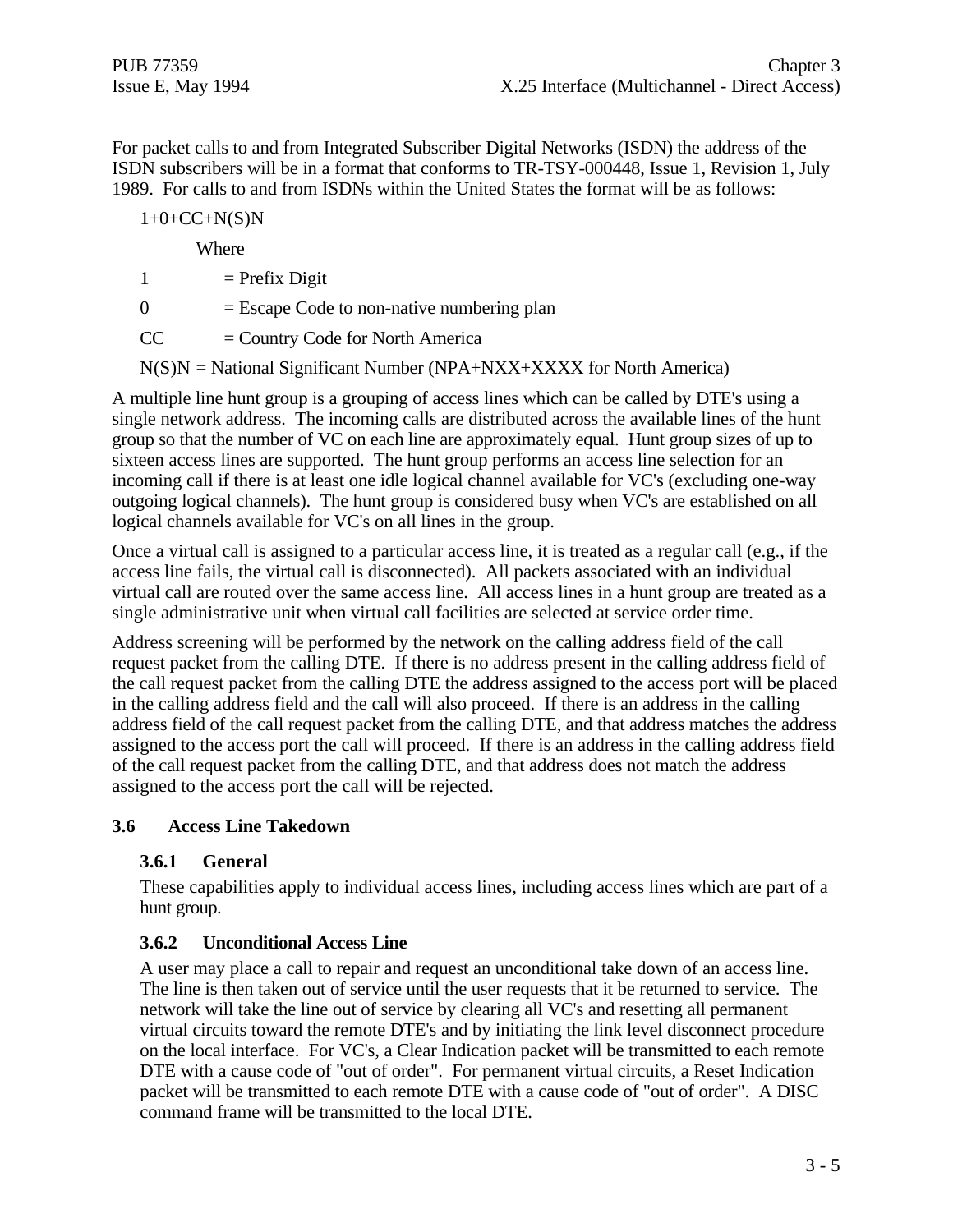# **3.6.3 Conditional Access Line**

This feature allows a user to take an access line gracefully out of service. The user calls, by standard voice telephone, to request a conditional take down of an access line. Based on the user request, action is taken to prevent any new VC's from being set up on the designated access line. Existing virtual call and permanent virtual circuits are unaffected. When the network detects that all VC's have been terminated, the network will take the line out of service by initiating the restart procedure at the interface and then initiating the link level disconnect procedure. The network will transmit a Restart Indication packet to the local DTE with a cause code of "network congestion". For each permanent virtual circuit, the restart procedure results in a Reset Indication packet being sent to the remote DTE with a cause code of "out of order". The line will remain out of service until the user calls and requests its return to service.

### **3.7 X.25 User Optional Facilities**

#### **3.7.1 Permanent Virtual Connections**

The virtual circuit corresponding to the virtual call is a switched connection and the association only lasts for the duration of the call, whereas in a permanent virtual connection, the association is, by definition, a permanent one. To the subscribers who are connected, it resembles a point-to-point leased line and it is therefore unnecessary to go through the call establishment procedure. The permanent virtual connections are set up in the Network Control Center by the operator.

The procedures for the control of packets between the DTE and the PSPDN conform with the virtual call service in the data transfer state. In error conditions the PSPDN indicates a reset with "local procedure error"; the distant DTE is also informed of the reset by a Reset Indication packet with "remote procedure error". If the link level fails, the PVC is set in the "out-of-order" state. After recovery of the link level the PVC is set automatically in the operational state. The operator of the Network Control Center can establish or release a permanent virtual connection by an operator command.

# **3.7.2 Closed User Group Related Facilities**

Closed User Groups (CUG's) provide a mechanism for creating private networks that restrict communication among group members and non-members in various ways. Ordinary CUG's permit members to communicate with each other but preclude communication with nonmembers. CUG's with outgoing access permit members to communicate with each other and to originate calls to subscribers who do not belong to any CUG's or to subscribers who belong to other CUG's with incoming access. Closed User Groups with incoming access permit members to communicate with one another and to receive calls from subscribers who do not belong to any CUG, or from subscribers who belong to other CUG's with outgoing access capability. The Closed User Group facility is designated as essential (E) in X.2. The Closed User Group with outgoing access facility and the Closed User Group with Incoming Access facility are designated as additional (A) in X.2.

#### **3.7.3 Fast Select**

This facility is requested by the DTE on a per call basis in the Call Request packet. It allows the calling DTE to send up to 124 octets of user data in the Call Request packet and receive up to 124 octets of user data from the called DTE in a Call Connected packet or a Clear Indication packet, if issued in direct response to the Call Request packet.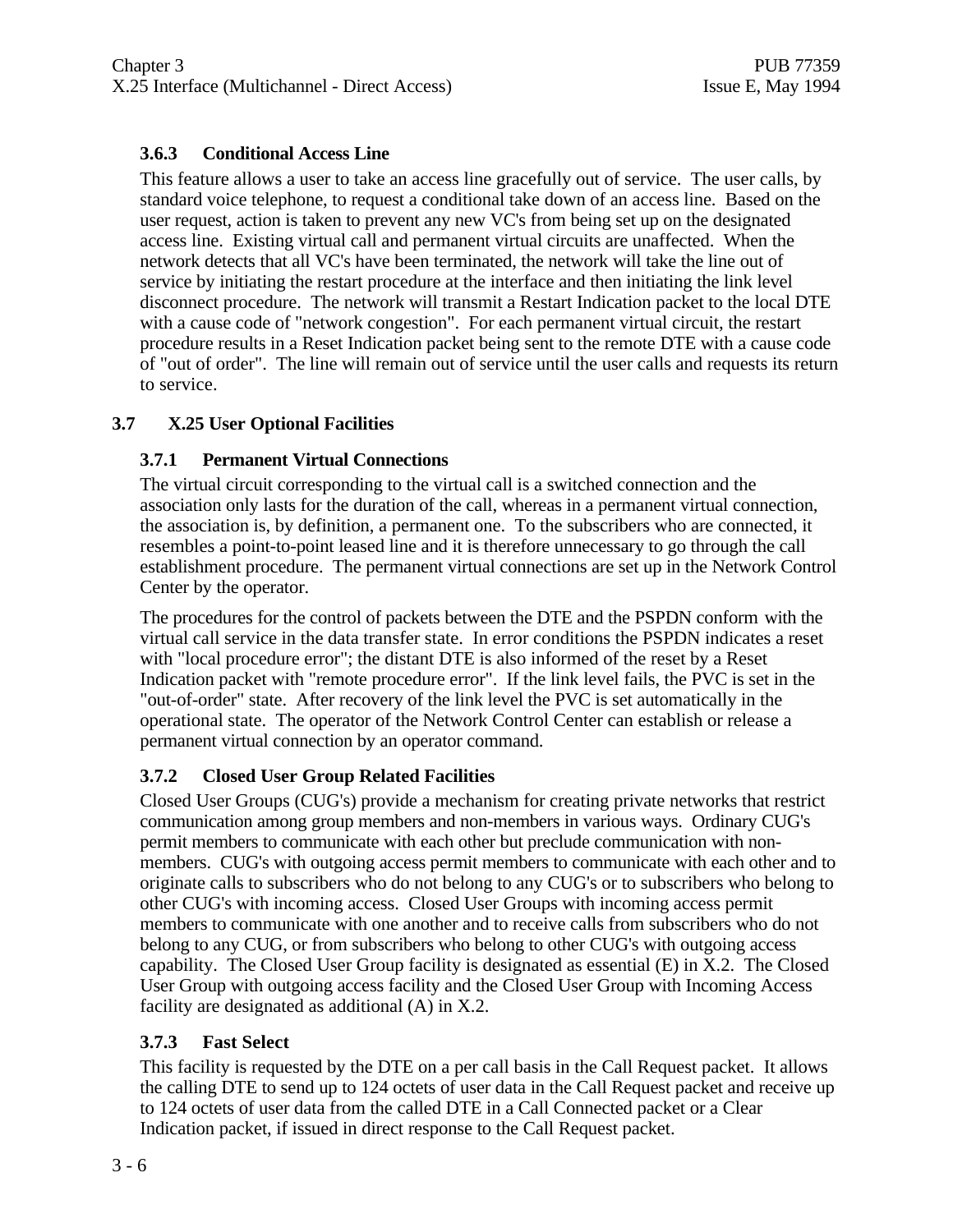#### **3.7.4 Multiple Addresses on Access Line**

DIGIPAC® supports multiple addresses.

#### **3.7.5 Multiple Line Hunt Group**

See Section 3.5.

#### **3.7.6 Reverse Charging**

Reverse charging allows a user to request that the call be charged to the called party.

#### **3.7.7 Reverse Charging Acceptance**

Reverse charging acceptance allows the user to accept charges for all terminating calls to his access line.

### **3.7.8 Throughput Negotiation**

Data throughput class and window negotiation are facilities offered by DIGIPAC® in conformance with CCITT 1980 Recommendations X.25/X.75. Window size for both directions of traffic can be chosen irrespective of the throughput classes used for the requested connection. The facilities are implemented in addition to the existing solution of flow control.

Ports unable to support negotiation can set up connections to ports with negotiation capability and vice versa. Throughput class negotiation is implemented on an end-to-end basis. The negotiated values are installed throughout the network. Window size negotiation has local significance and, if necessary, the destination node can perform window size matching. Throughput class negotiation and window size negotiation are combined. It is not possible to subscribe to one without having subscribed to the other.

# **3.7.9 Network User Identification (NUI)**

The NUI is used to provide secure access to the network. Network User Identification, if subscribed to, will be four (4) numeric characters. The network user address is forwarded to the called party on the calling DT. The network user address is used for billing. The NUI is assigned at subscription time by the Network Control Center (NCC).

#### **3.7.10 Recognized Private Operating Agency (RPOA)**

Recognized Private Operating Agency (RPOA) selection is per virtual call facility. This facility is the signaling mechanism that allows X.25 subscribers to select, at call setup, the transit network through which an inter network call is routed. Only the basic format of the RPOA facility, CCITT 1984, is supported on DIGIPAC®.

Interchange Carrier (IC) Preselection. A user may select a preferred IC at subscription time. If the user does not select an IC during call setup using the RPOA selection facility, this preferred or preselected IC will be used.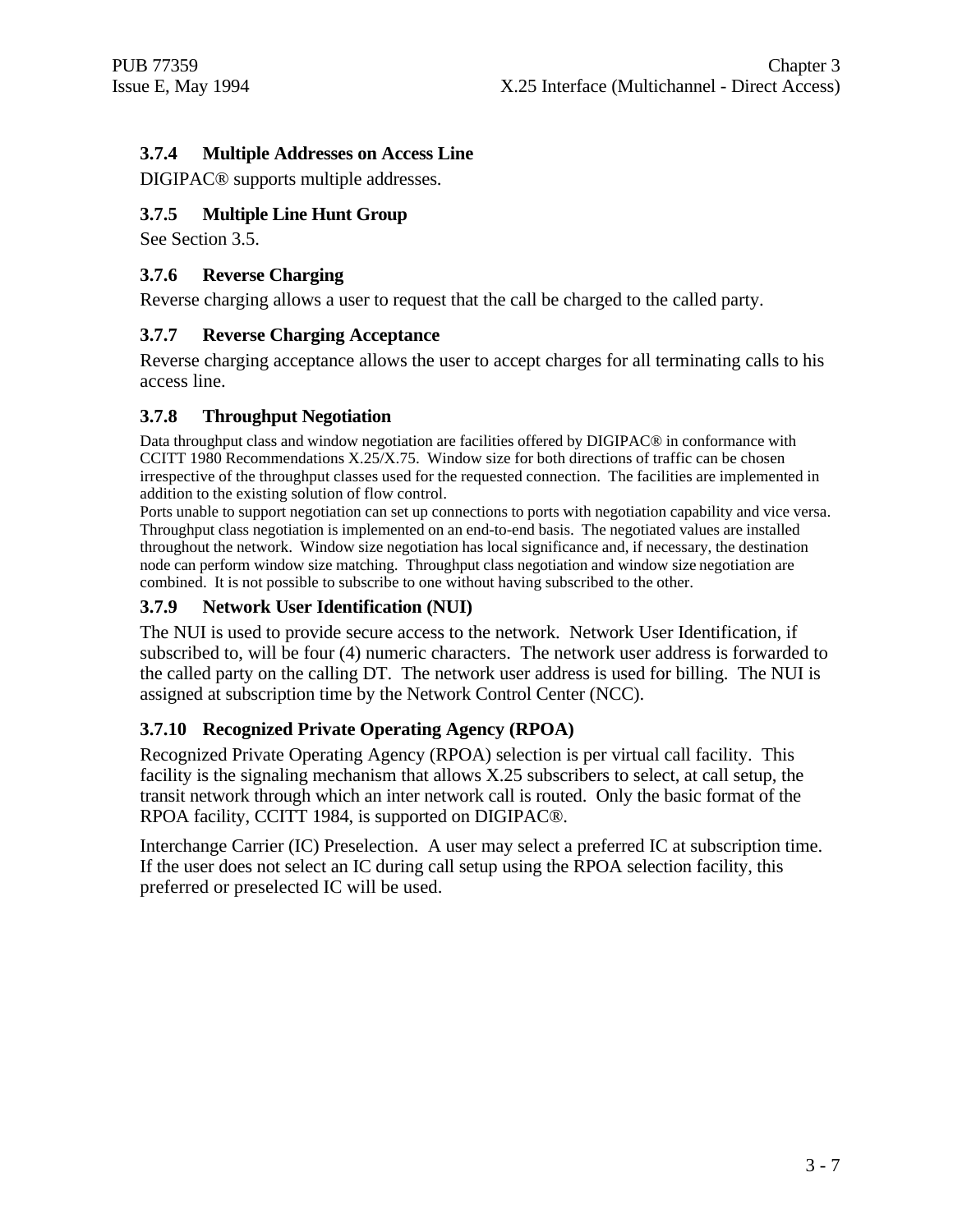| Time-<br>out<br>number | Time-<br>out<br>value | State of the<br>logical<br>channel | Start when                                      | Normally<br>terminated<br>when                                                                       | Actions to be taken<br>when the time-out<br>expires (See Note 1)<br>Local side                                       | Remote side                                                                                                                                           |
|------------------------|-----------------------|------------------------------------|-------------------------------------------------|------------------------------------------------------------------------------------------------------|----------------------------------------------------------------------------------------------------------------------|-------------------------------------------------------------------------------------------------------------------------------------------------------|
| T <sub>10</sub>        | 60s                   | r3                                 | DCE issues<br>a restart<br>indication           | DCE leaves the<br>r3 state (i.e., the<br>restart request is<br>received)                             | DCE re transmits the<br>restart indication and<br>remains in state r3. After<br>n re trans--missions:<br>See Note 2. | For permanent virtual<br>circuits, the remote<br>DTE is informed with<br>RESET and "out of<br>order" after $n(2)$<br>unsuccessful re<br>transmissions |
| <b>T11</b>             | 180s                  | p3                                 | DCE issues<br>an incoming<br>call<br>DCE issues | DCE leaves the<br>p3 state (e.g. the<br>call accepted,<br>clear request or<br>call request)          | DCE enters the p7 state<br>signaling a clear indication<br>(local procedure error)                                   | DCE enters the p7<br>state signaling a clear<br>indication (remote<br>procedure error)                                                                |
| T <sub>12</sub>        | 60s                   | d3                                 | a reset<br>indication                           | DCE leaves the<br>$d3$ state (i.e., the<br>reset<br>confirmation or<br>reset request is<br>received) | DCE re transmits the<br>restart indication and<br>remains in state d3. After<br>n re trans-missions: See<br>Note 3.  | See Note 3                                                                                                                                            |
| T <sub>13</sub>        | 60s                   | p7                                 | DCE issues<br>a clear<br>indication             | DCE leaves the<br>$p7$ state (e.g., the<br>clear<br>confirmation or<br>clear request is<br>received) | DCE re transmits the clear<br>indication and remains in<br>p7. After n re<br>transmissions: See Note 4.              |                                                                                                                                                       |

**Table 3-A** DCE Time-Outs

#### **Notes:**

- 1. The following Notes 2, 3, and 4 describe alternative DCE actions on time-out. The maximum number of retries applying to the following notes is less than or equal to 3. The values of  $n (=3)$  will not necessarily be the same for the clear, reset and restart procedure.
- 2. The DCE will re transmit the RESTART INDICATION at regular intervals of t until a DTE RESTART CONFIRMATION is received or restart collision occurs or a period of  $(n+1)$  t elapses since the first transmission of the RESTART INDICATION. If the reset procedure is not completed within the time-out period, the Restart Time-out Failure (rf) state is entered. In the case of permanent virtual circuits the distant DTE will be informed by a RESET INDICATION packet with the cause "out of order".
- 3. The DCE will transmit the RESET INDICATION at regular intervals of t until a DTE RESET CONFIRMATION is received or a reset collision occurs or a period  $(n+1)$  t elapses since the first transmission of the RESET INDICATION. If the reset procedure is not completed within the time-out period DCE will either:
	- Clear the virtual call with an indication of "out of order". The remote DTE is informed by a clear indication (out of order). or
	- In the case of permanent virtual circuit, the logical channel is placed in the FLOW CONTROL READY state d1. The distant DTE will be informed by a RESET INDICATION packet with the cause "out of order" only if the previous d3 state was not caused by a reset "out of order".
- 4. Alternatively the DCE re transmits a CLEAR INDICATION at regular intervals of t until a DTE CLEAR CONFIRMATION is received or a clear collision occurs or a period  $(n+1)$  t elapses since the first re transmission of the CLEAR INDICATION. If the clear procedure is not completed within the time-out period, the logical channel is placed in the READY state pl.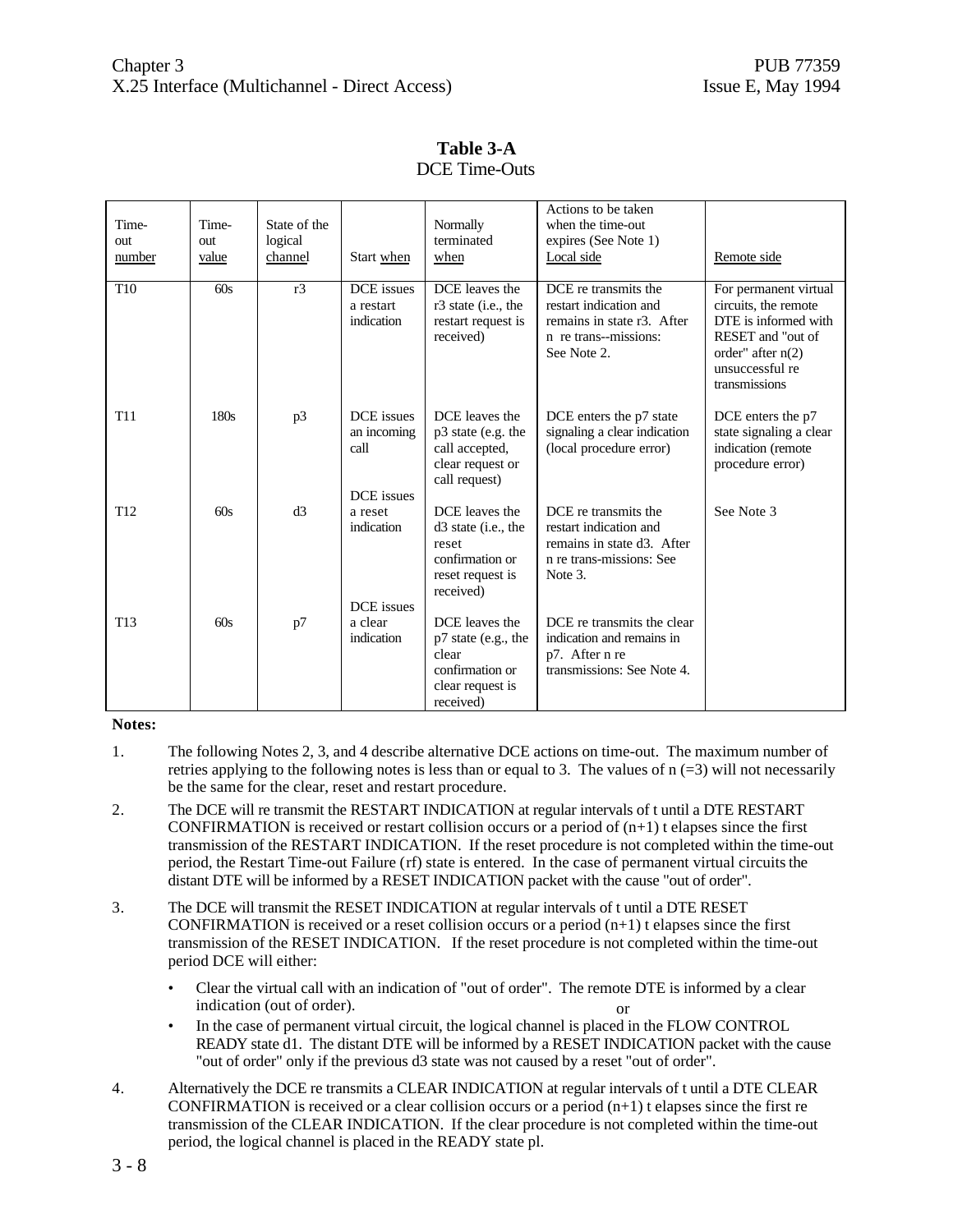**Table 3-B** DTE Time-Outs

| Time-<br>out<br>number | Time-<br>out<br>value | State of the<br>logical<br>channel | Started<br>when                     | Normally<br>terminated<br>when                                                                                   | Preferred action to be taken<br>when time limit expires                                                                                                           |
|------------------------|-----------------------|------------------------------------|-------------------------------------|------------------------------------------------------------------------------------------------------------------|-------------------------------------------------------------------------------------------------------------------------------------------------------------------|
| <b>T20</b>             | 180s                  | r2                                 | DTE issues<br>a restart             | DCE leaves the<br>$r2$ state (i.e., the<br>restart request<br>confirmation or<br>indication is<br>received)      | To re transmits the restart (Note 1)                                                                                                                              |
| T <sub>21</sub>        | 200s                  | p2                                 | DTE issues<br>a call<br>request     | DTE leaves the<br>p2 state (e.g. the<br>call connected.<br>clear indication.<br>or incoming call<br>is received) | To transmit a clear request                                                                                                                                       |
| T <sub>22</sub>        | 180s                  | d2                                 | DTE issues<br>a reset<br>request    | DTE leaves the<br>d2 state (e.g., the<br>reset<br>confirmation or<br>reset indication is<br>received)            | For virtual calls, to re transmit the reset request or to<br>transmit a clear request<br>For permanent virtual circuits to transmit the reset<br>request (Note 2) |
| T23                    | 180s                  | p6                                 | DTE issues<br>a clear<br>indication | DTE leaves the<br>p6 state (e.g., the<br>clear<br>confirmation or<br>clear indication<br>is received)            | To re transmit the clear request (Note 2)                                                                                                                         |

#### **Notes**:

1. After unsuccessful retries, recovery decisions should be taken at higher levels.

2. After unsuccessful retries, the logical channel should be considered out-of-order. The restart procedure should only be invoked for recovery if re initialization of all logical channels is acceptable.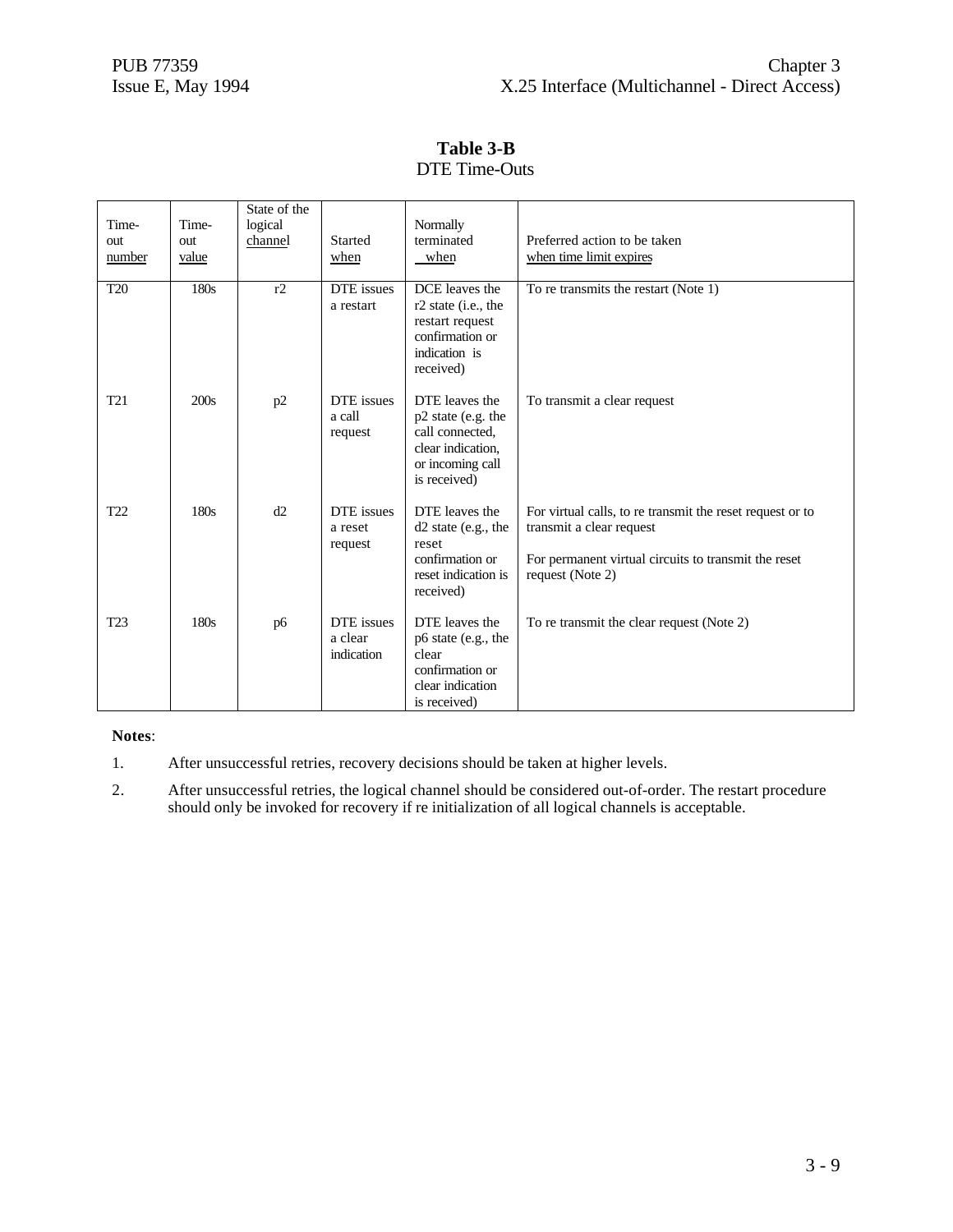# **Table 3-C**

# Summary of X.25 PDN Standard (Default) Interface Attributes

| PHYSICAL LEVEL                        |                                                                                     |
|---------------------------------------|-------------------------------------------------------------------------------------|
| <b>Transmission Rates</b>             | 2.4 to 56 kb/s                                                                      |
| Interface                             | EIA-232 Recommendation for 2.4 to 9.6 kb/s<br>CCITT Recommendation V.35 for 56 kb/s |
| <b>LINK LEVEL</b>                     |                                                                                     |
| Procedure                             | <b>LAPB/SLP</b>                                                                     |
| Parameter K                           | $K = 7$ (Modulo 8)                                                                  |
|                                       | $=127$ (modulo 128)                                                                 |
| Parameter N1                          | 2120 bit (256 octets)                                                               |
| Parameter N <sub>2</sub>              | 10                                                                                  |
| Timer T1                              | 3 Seconds                                                                           |
| Parameter T2                          | 0.4 seconds                                                                         |
| Time T3                               | 15 Seconds                                                                          |
| <b>Frame Address Field Convention</b> |                                                                                     |
| Command                               | 03                                                                                  |
| Response                              | 01                                                                                  |
|                                       |                                                                                     |
| <b>PACKET LEVEL</b>                   |                                                                                     |
| Packet Types                          | All basic packets                                                                   |
| Number of logical channels            |                                                                                     |
| per link (2 way)                      | Default = $10$                                                                      |
|                                       |                                                                                     |
| Packet Size                           | 128 octets                                                                          |
| <b>Packet Window Size</b>             | $W = 2$                                                                             |
| Packet Sequence Numbering             | Modulo 8                                                                            |
| <b>Address Format</b>                 | Inter network: $4$ digit DNIC + 10 digit NTN                                        |
|                                       | Intra-network: 10 digit NTN                                                         |
|                                       | ISDN Addresses: $1+0+C C+N(S)N$                                                     |
|                                       | $=$ Country Code (1 for North America)<br>CC                                        |
|                                       | $N(S)N = National Significant Number$                                               |
| Addresses per Line                    | 1000 maximum                                                                        |
| Lines per Address (Hunt Group)        | 16 maximum                                                                          |
| <b>Access Line Take Down</b>          | <b>Unconditional and Conditional</b>                                                |
| Timer T10                             | 60 Seconds                                                                          |
| Timer T11                             | 180 Seconds                                                                         |
| Timer T12                             | 60 Seconds                                                                          |
| Timer T 13                            | 60 Seconds                                                                          |
|                                       |                                                                                     |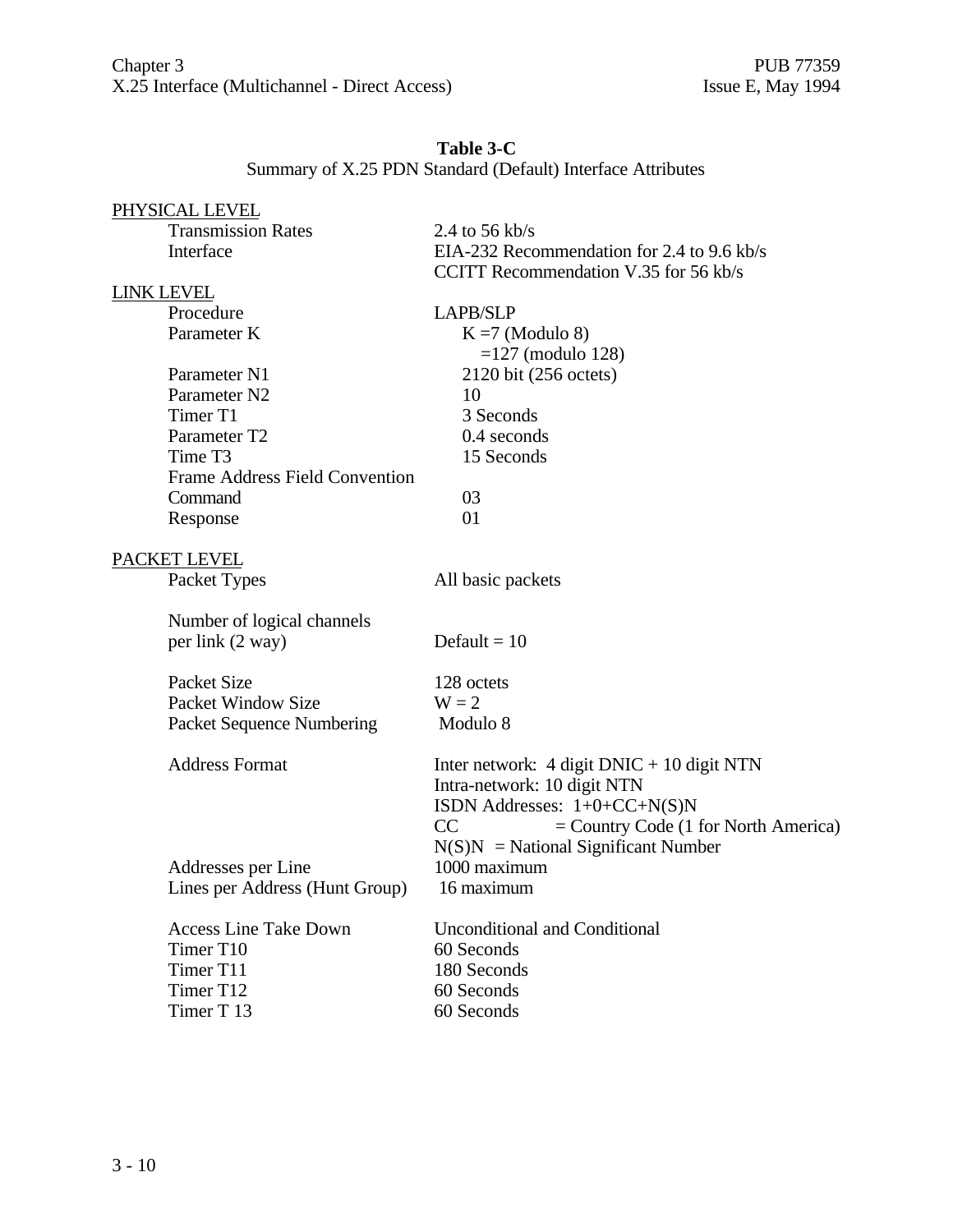### **CONTENTS**

#### **Chapter and Section** Page  $\overline{4}$ . 4.1  $4.2$  $4.3$ 4.4  $4.5$ 4.6 4.7 4.8

### **Figures**

| $4-1$    |                                                                         |  |
|----------|-------------------------------------------------------------------------|--|
| $4 - 2$  |                                                                         |  |
| $4 - 3$  |                                                                         |  |
| $4 - 4$  |                                                                         |  |
| $4 - 5$  |                                                                         |  |
| $4-6$    |                                                                         |  |
| $4 - 7$  |                                                                         |  |
| $4 - 8$  |                                                                         |  |
| 4-9      |                                                                         |  |
| $4 - 10$ |                                                                         |  |
| $4 - 11$ |                                                                         |  |
| $4 - 12$ |                                                                         |  |
| $4 - 13$ |                                                                         |  |
| $4 - 14$ |                                                                         |  |
| $4 - 15$ |                                                                         |  |
| $4-16$   |                                                                         |  |
| $4 - 17$ | 'Incoming' and 'Outgoing' X.75 Interfaces Relative to a BOC Network4-28 |  |
| $4 - 18$ |                                                                         |  |

#### **Tables**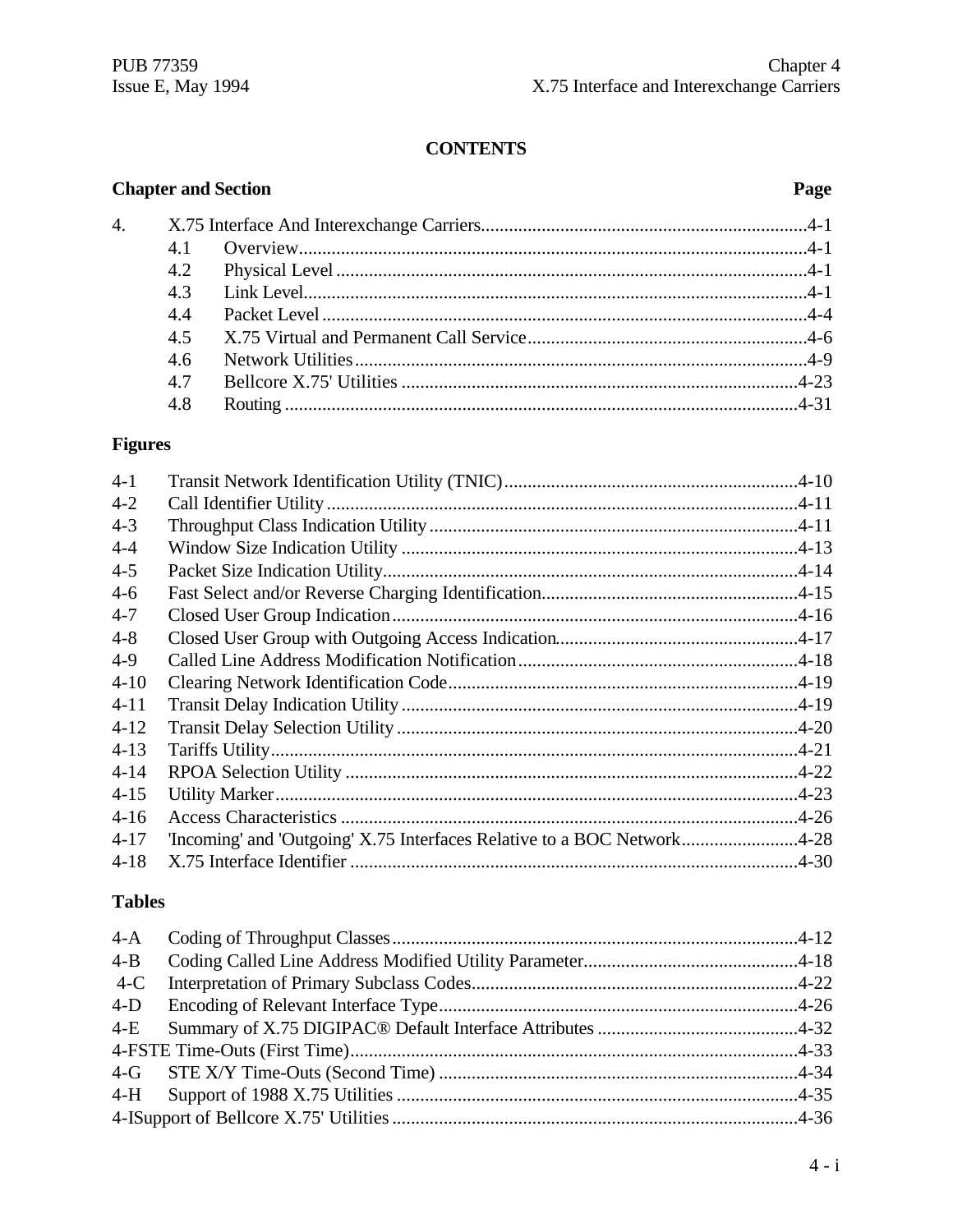#### **4. X.75 Interface and Interexchange Carriers**

#### **4.1 Overview**

This Chapter describes the interface between the Interexchange Carriers (IC) data service providers and the DIGIPAC® Network. In addition this section discusses the support of X.75' between different switch types used in the DIGIPAC® Network as well as the connection between Integrated Services Digital Network (ISDN) and DIGIPAC®. The X.75 IC interface supports Switched Virtual Calls (SVC) and Permanent Virtual Circuits (PVC).

#### **4.2 Physical Level**

The X.75 interface in available at a data rate of 9600 bps using a voice grade data channel or digital data channel; and at 56 Kbps using a digital data channel. The high speed interface of 56 Kbps is provided only by a Public Data Network (PDN) Packet Switching (PS) node. Details on the physical interfaces available on DIGIPAC® are found in Chapter 8.

#### **4.3 Link Level**

### **4.3.1 General**

The link level interface provides point-to-point communication between two end points. The link level protocol procedures provide link initialization and termination, flow control, recovery from procedural error through exception condition reporting and recovery, transparency and frame sequencing and synchronization.

#### **4.3.2 System Parameters (see Table 4-E for Default Parameters)**

**N1** - Maximum number of bits in an I frame - The maximum number of bits in an information frame (excluding flags and 0 bits inserted for transparency). Parameter N1 may not exceed 8192 bits for X.75 links connected to DIGIPAC®.

**k** - Maximum number of outstanding I frames - DIGIPAC® supports a selective window size, parameter k, from 1 to 7 at the Link level. This is compatible with modulo 8 (non-extended) sequence numbering. Optionally, DIGIPAC® supports a window size of 1 to 127 in support of modulo 128 (extended) sequence numbering at the Link level.

**Timer T1** - DIGIPAC<sup>®</sup> supports the Link level timer T1, or acknowledgment timer. This timer is the system parameter at the end of which retransmission of a frame may be initiated. The timer T1 is started at the end of the transmission of a frame. It is used by the network to detect that a transmitted frame was not acknowledged. The value of T1 is greater than the maximum time between transmission of a command frame and the reception of the corresponding frame returned as a response. The range of value for links connected to DIGIPAC® is from 1 to 15 seconds in increments of 1 second.

**Parameter T2** - DIGIPAC<sup>®</sup> supports Link level parameter T2. The period of parameter T2 indicates the amount of time available at the Signaling Terminal Equipment (STE) before the acknowledging frame must be initiated in order to ensure its receipt by the STE prior to Timer T1 running out at the STE (parameter T2 < Timer T1). The DIGIPAC® T2 parameter is set to 200 milliseconds.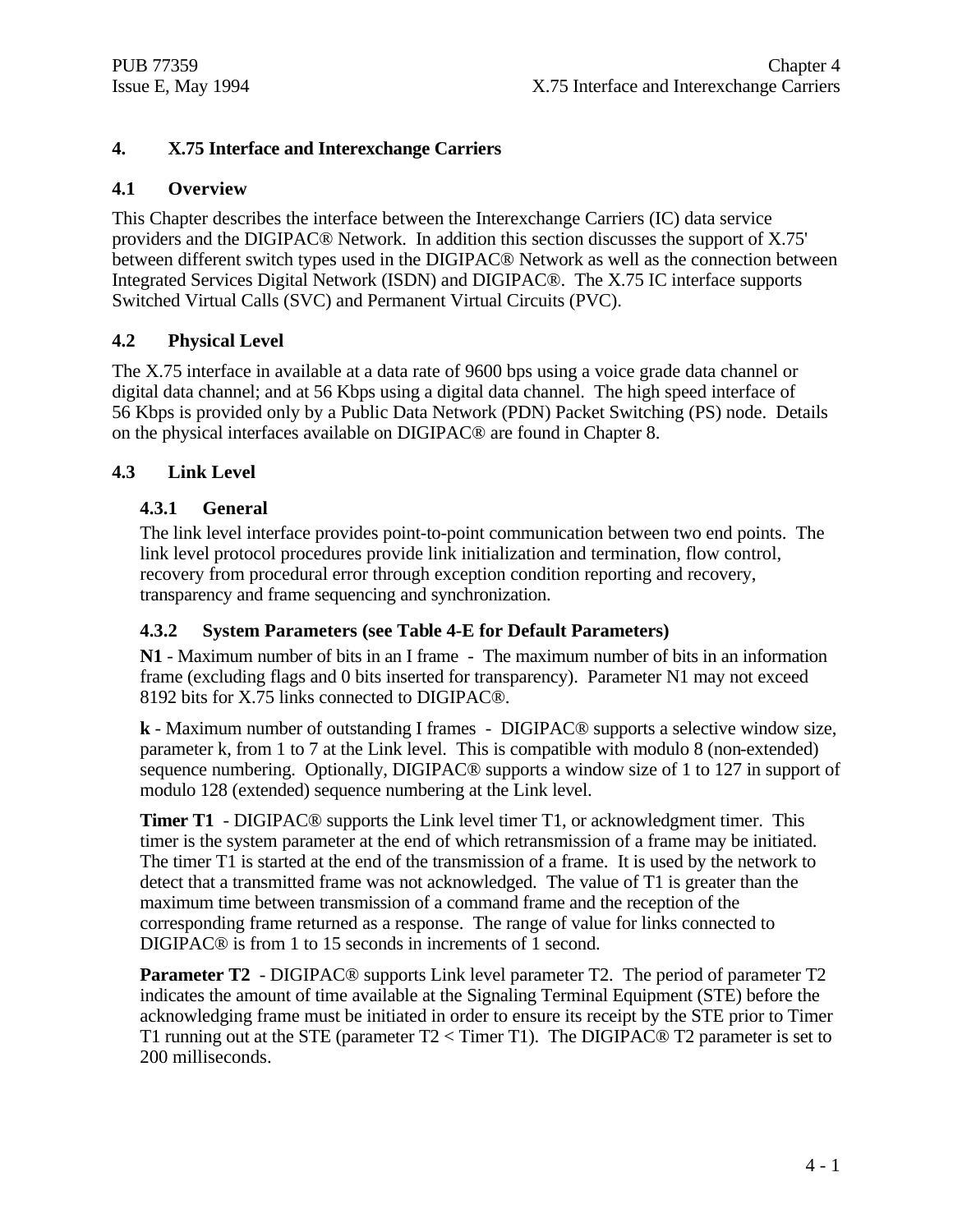**N2** - Maximum number of attempts to complete a transmission - DIGIPAC® supports Link level parameter N2 which is the maximum number of transmissions and retransmissions of a frame following the expiration of Timer T1. After N2 attempts, the network will clear all virtual calls and reset all permanent virtual circuits on that link. On those links connected to DIGIPAC® the range of value for this parameter is 1-15. The default setting of this parameter is 10.

**Timer T3** - DIGIPAC® has the ability to support Timer T3. The period of Timer T3, at the end of which an in indication of an observed excessively long idle channel state condition is passed to the packet level, shall be sufficiently greater than the period of the Timer T1 so that the expiration of T3 provides the desired level of assurance that the link channel is in a non-active, non-operational state, and is in need of link set up before normal link operation can resume. The range of value for this timer is 1 to 655 seconds with a default value of 15 seconds.

#### **4.3.3 Exception Condition Reporting and Recovery**

These are exception conditions in an otherwise normal link level procedure. Exception conditions are those situations which may occur as the result of transmission errors, STE malfunction or operational situations.

Send Sequence Number N(S) Sequence Error Condition

An N(S) sequence error exception condition occurs in the receiver when an I frame is received out of sequence. The receiver does not acknowledge the I frame causing the error, or any I frame which may follow until an I frame with the correct N(S) is received. The Reject (REJ) frame is sent by the receiver of the out of sequence I frame. The STE receiving the REJ initiates sequential retransmission of I frames starting with the I frame indicated by the Receive Sequence Number N(R) obtained in the REJ frame.

• Time-out Recovery

The time-out recovery allows either STE, which transmitted an unacknowledged I frame, to take appropriate action when the system specified timer T1 expires.

When timer T1 expires, the STE enters the time-out recovery condition, transmits an appropriate supervisory frame with the Poll (P) bit set to 1 (poll), and timer T1 reset. If the STE receives a supervisory frame from the other end with the Final (F) bit set to 1  $(final)$ , then the time-out recovery is cleared. This response frame includes  $N(R)$  that identifies where in the numbering cycle I frame retransmission should resume. The STE makes N2 attempts (that includes initial I frame transmission plus subsequent S frame transmission with P bit set to 1) to obtain an acknowledgment from the remote STE. After N2 unsuccessful attempts, the STE will reset the link. If a response is received, but without the F bit set to 1, then the retransmission state is not cleared but the  $N(R)$  of the non-final response is used to update the  $V(S)$  such that the next retransmission may be a different frame with P bit set to 1.

#### **4.3.4 Link Level Frame Structure**

The frame structure as defined in § 2.2 of the 1988 CCITT X.75 Recommendation is supported by DIGIPAC®. The control field of a length of 1 octet is used in support of modulo 8 frame sequencing. The Frame Checking Sequence (FCS) is implemented as described in § 2.2.7 of the 1988 CCITT X.75 Recommendation.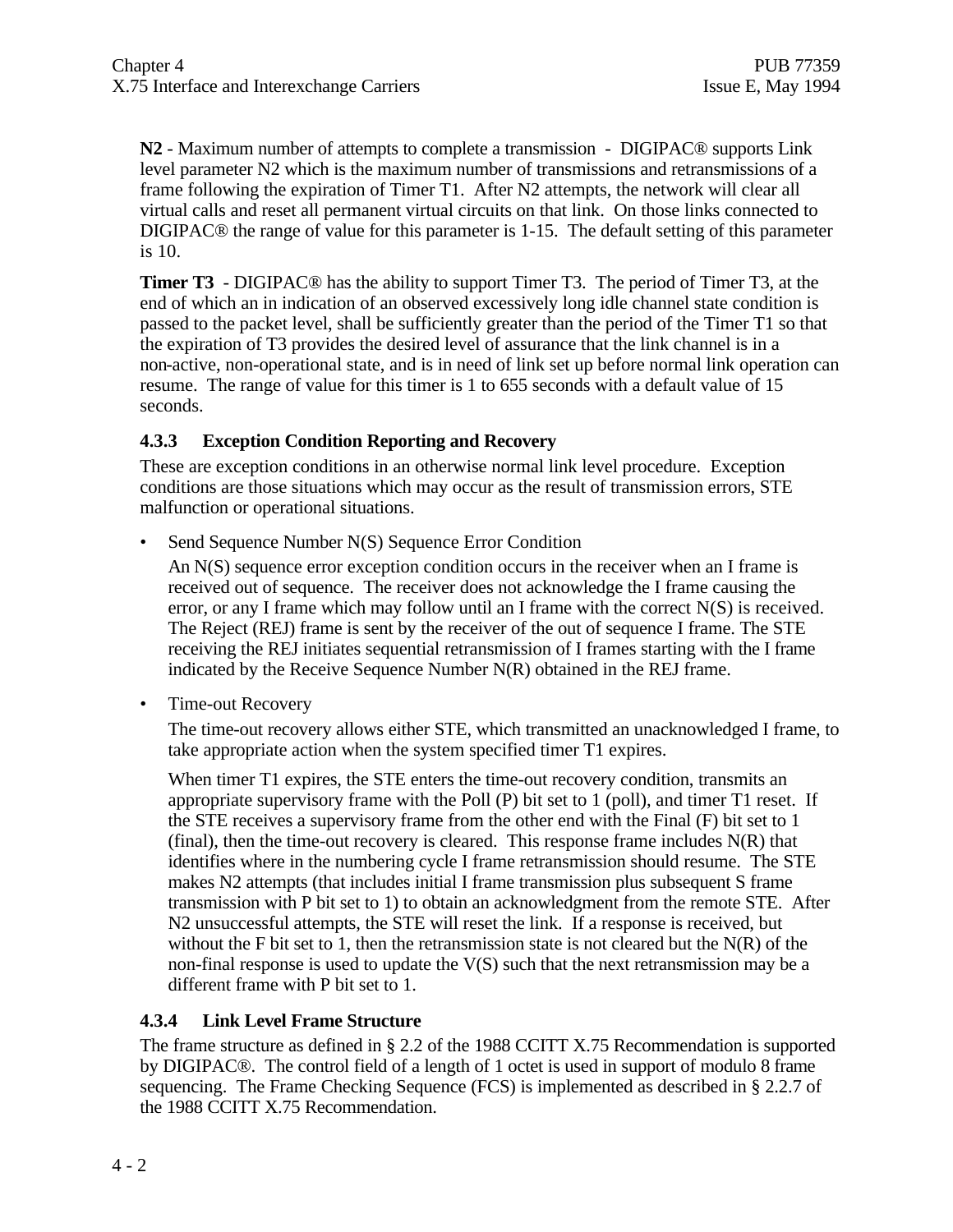#### **4.3.5 Procedures for the Use of the Poll/Final (P/F) Bit**

The uses of the P/F bit are as specified in § 2.4.3 of the 1988 CCITT X.75 Recommendation. The STE will also send the Set Asynchronous Balanced Mode (SABM)/ Set Asynchronous Balanced Mode Extended (SABME) or DISC command with the P bit set to 1. The P bit is also used during time-out recovery as described above

#### **4.3.6 Link Level Procedures**

The link level procedures provided by DIGIPAC® conform to the Single Link Procedure (SLP) described in §§ 2.2 through 2.4 in the 1988 CCITT X.75 Recommendation. SLP is used for data interchange over a single physical circuit between two STE's. The single link procedure is based upon the Link Access Procedure Balanced (LAPB) described in § 2 of Recommendation X.25. The procedure uses the principle and terminology of the High Level Data Link Control (HDLC) procedure specified by the International Organization for Standardization (ISO).

Link Set-Up

Procedures for the set-up of the link level are specified in § 2.4.4.1 of the 1988 CCITT X.75 Recommendation. Either STE may send SABM to initialize the link. The sending STE, in "SABM Sent" state, starts timer T1. If the timer T1 expires as a result of not receiving a valid response to the SABM command, the STE will resend the SABM and restart timer T1. After N2 such attempts, the STE will initiate higher lever recovery action and will enter the disconnected phase. If a valid response Unnumbered Acknowledgment (UA) ) is received, then the link is considered initialized and it enters the information transfer state. If a Disconnected Mode (DM) or DISC (disconnect) is received, then the link enters the disconnected phase.

• Information Transfer Phase

The procedures used during the information transfer phase are as specified in § 2.4.4.2 of the 1988 CCITT X.75 Recommendation. If the SABM command is received in this phase then the STE will reset the link. The busy condition of the receiving STE is defined so that it can save and process some additional I frames which are in transit while the busy STE sends an RNR. When busy condition is cleared, the STE sends a REJ frame or a Receive Ready (RR) frame, with  $N(R)$  set to current Receive State Variable  $V(R)$  which takes into account those I frames which were correctly received during busy condition.

• Link Disconnection

Procedures for link disconnection of the link level are as specified in § 2.4.4.3 of the 1988 CCITT X.75 Recommendation.

• Disconnected Phase

The disconnected phase is implemented as specified in § 2.4.4.4 of the 1988 CCITT X.75 Recommendation. After recovery from an internal temporary malfunction the STE may send a DISC command with the P bet set to 1. In the disconnected phase, the STE may initiate link set-up.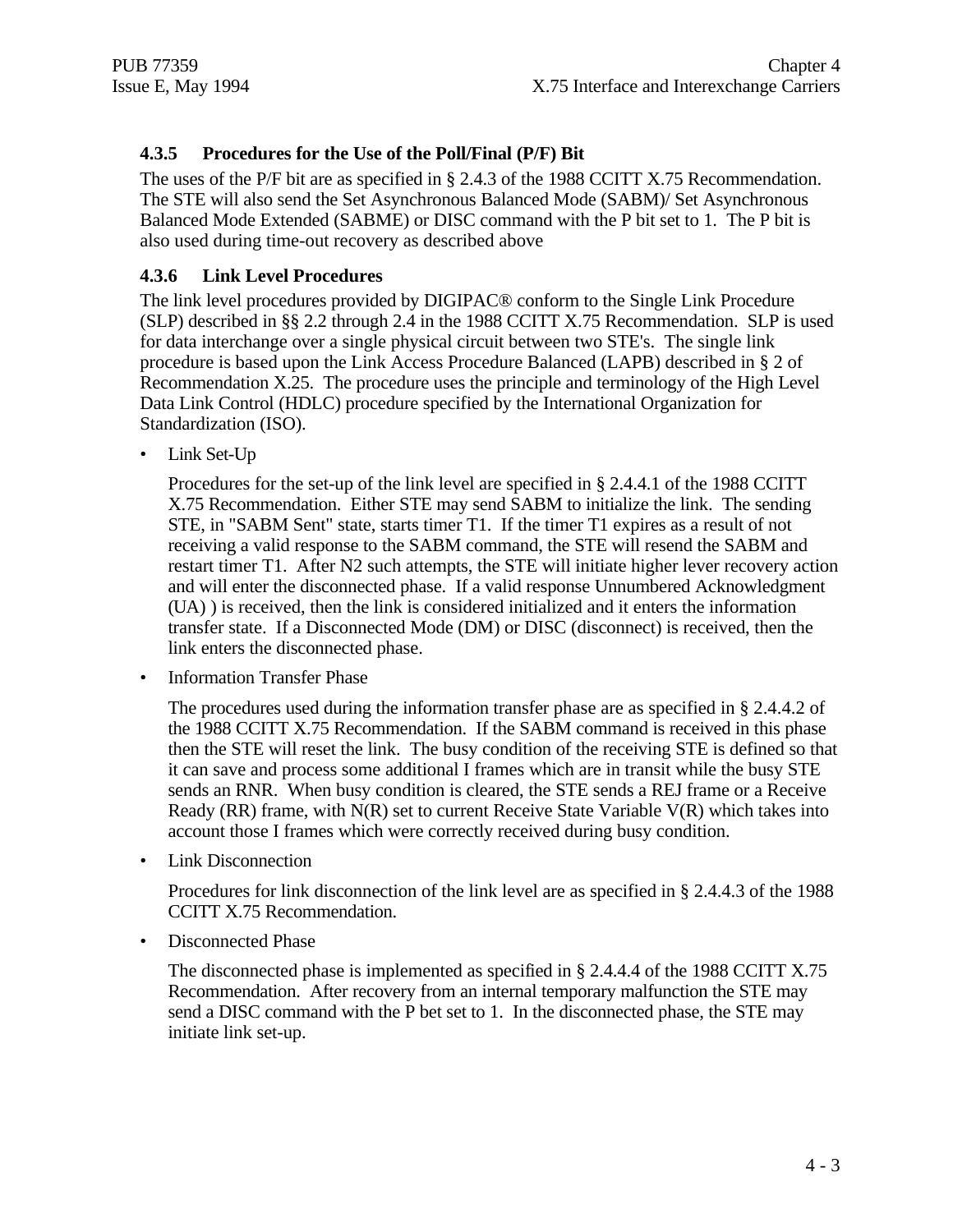# **4.4 Packet Level**

The packet level logical interface is the highest level in X.75 and specifies the manner in which virtual circuits are established, maintained and cleared through the X.75 STE's, as well as how user data and control information are structured into packets for presentation between networks. The X.75 packet level also specifies the manner in which Permanent Virtual Circuits (PVC) are maintained. Basically, there are two types of packets being transferred, data packets and control packets. Data packets are used to transfer data delivered to the network layers from the layer above it or, sometimes, to transfer some parameters and/or management data immediately following connection establishment. Control packets are used to establish and disestablish network connections and to perform flow control, reset, clear and restart functions whenever required. Each packet transferred across the interface is contained within a single link level I frame. That is, the level 3 packet (control or data) is carried as information within the I frame. The limitation on the length of this field is described in Section 4.5.5.

#### **4.4.1 Logical Channels**

The logical channels are used to enable simultaneous Virtual Calls (VC) and/or PVC's. Each VC and PVC is assigned a logical channel group number (0 to 15 inclusive) and a logical channel number (in a range of 1 to 255 inclusive). This permits a total of 4096 logical channels for given X.75 interface. The combined logical channel group number and logical channel numbers are interpreted as a single 12 Bit Logical Channel Number (LCN) field. Logical channel 0 (zero) is reserved for control packets which affect the entire interface (i.e., restart, and diagnostic packets). Thus only 4095 channels are available for assignment. The range of logical channels and logical channel groups available for assignment to VC's or PVC's is agreed bilateral for a period of time. The assignment procedure of logical channels as new PVC's is also agreed bilaterally for a period of time.

DIGIPAC® STE's have the capability to support 1024 logical channels for VC's and PVC's on a 56 Kbps line and 512 logical channels for VC's and PVC's on a 9.6 Kbps line. Each logical channel number has only local significance. That is, the assignment of a logical channel number for a VC through an STE is independent of any other similar assignment of logical channel number at some other X.75 interface, even for the same end-to-end connection. The DIGIPAC® default is 128 logical channels for 56 Kbps lines and 64 logical channels on a 9.6 Kbps line. Due to varying demands on memory, required by different facilities, DIGIPAC® will not simultaneously support 4095 logical channels on any single interface.

#### **4.4.2 Logical Channel States**

The states defined below represent states at the Packet Switched Public Data Network (PSPDN) STE end of the locally selected logical channel and not for the network connection itself. To illustrate, the logical channel may be in Ready (P1) state, which implies that it may be used as the logical channel of a network connection that does not yet exist. In describing these states and in the rest of the document, STE-X refers to the PSPDN STE and STE-Y refers to an IC STE.

- Packet Level Ready State (R1): This is general state for the packet level "machine".
- $\overline{\text{STE-X}}$  Restart Request (R2): This state is entered when the STE-X sends a Restart Request packet (to reinitialize the whole interface).
- STE-Y Restart Request (R3): This state is entered when the STE-Y sends a Restart Request packet (possibly to reinitialize the whole interface).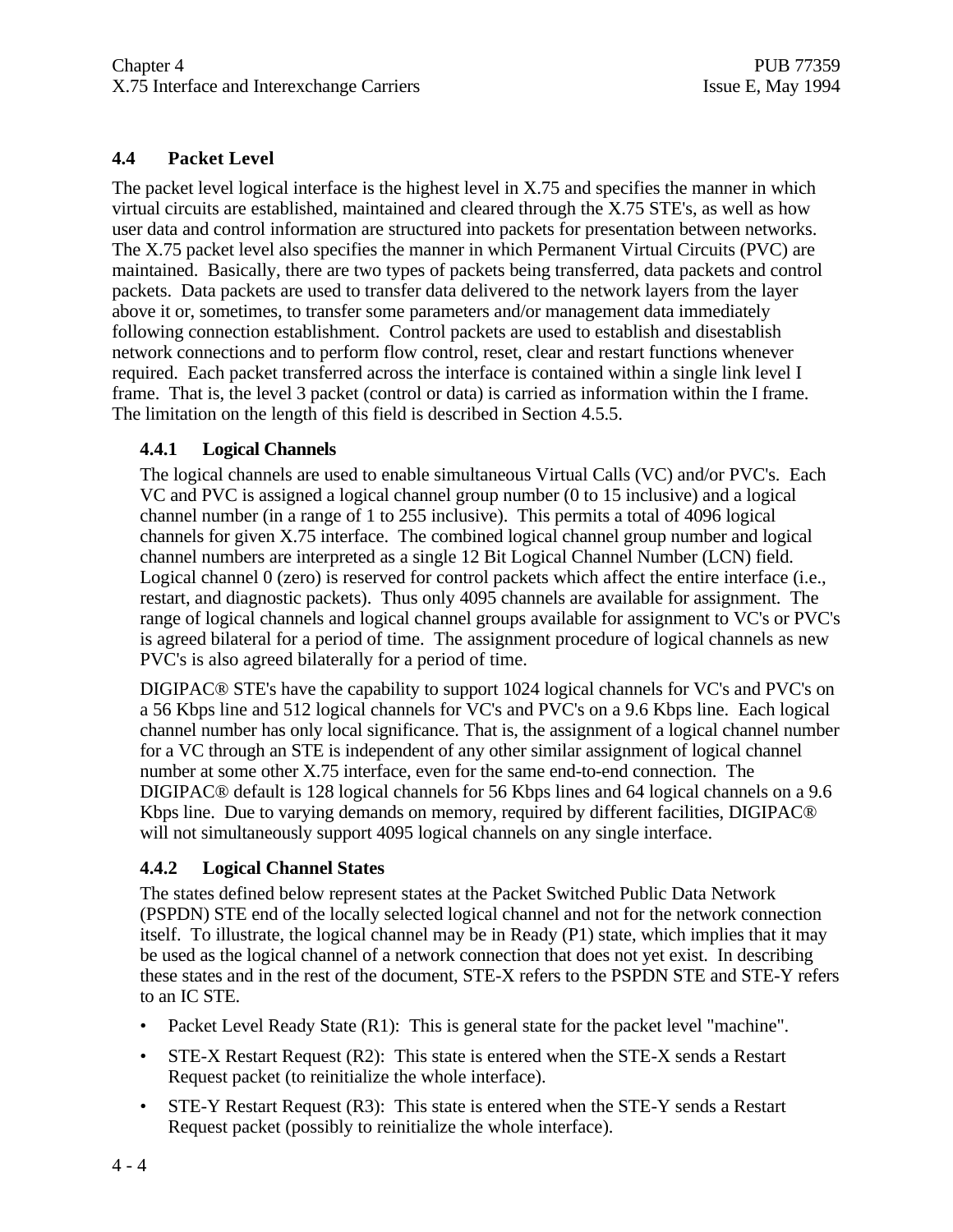- Ready State (P1): If no call or call attempts exist and if call setup is possible, the logical channel is in the Ready state (P1), within the Packet Level Ready state (R1).
- STE-X Call Request (P2): This state is entered when the STE-X sends a Call Request packet and is awaiting a response (either Call Connected or Clear Request) from STE-Y.
- STE-Y Call Request (P3): This state is entered when the STE-Y sends a Call Request packet and is awaiting a response (either Call Connected or Clear Request) from STE-X.
- Data Transfer State (P4): This state is entered after the successful connection establishment procedures; that is, when an STE receives or sends Call Connected in response to a sent or received Call Request. There are three sub-states defined under Data Transfer state (P4):
	- Flow Control Ready (D1): A sub-state during which Data packets, Interrupt packet or flow control packets are permitted. In any other p or r states these packets are not permitted. Four other sub-states are defined within sub-state D1. They are:

• Not Interrupted  $(I1)$ : When STE X/Y is in state D1 and no Interrupt packet has been received.

• STE-X Interrupt Request (I2): When STE-Y has received an Interrupt packet from STE-X and hence cannot accept another interrupt packet but would have no impact on data flow in either direction.

• STE-Y Interrupt Request (I3): When STE-Y has sent an Interrupt packet. In may receive an Interrupt Confirmation (as a response) or an Interrupt packet. Data packets are permitted in this state.

• STE-X and STE-Y Interrupt Request (I4): When both STE's have sent an Interrupt packet. Only valid Interrupts Confirmation, Data or Flow control packets are allowed.

- STE-X Reset Request (D2): A substate of Data Transfer (P4) when a Reset packet, received to reinitialize VC or PVC, is outstanding (to STE-Y).
- STE-Y Reset Request (D3): A substate of Data Transfer (P4) when a Reset packet, sent to reinitialize VC or PVC, is outstanding (to STE-X).
- STE-X Clear Request (P6): A state entered after receiving a Clear Request packet by STE-Y to STE-X.
- STE-Y Clear Request (P7): A state entered after sending a Clear Request Packet by STE-Y to STE-X.

#### **4.4.3 Flow Control Principles**

The interface follows standard flow control principles specified in the CCITT Recommendation X.75. The standard method of packet sequence numbering (modulo 8) along with a window size from 1 through 7 is to be supported by both STE's. Each direction may be negotiated with a different window size on each logical channel. Receive Not Ready (RNR) is not transmitted by the PSPDN STE. However, RNR packets which are received are treated as specified in Section 3.4.1.4 of CCITT Recommendation X.75. The PSPDN only uses  $N(R)$ conveyed in the Receive Ready (RR) packet to imply that all data packet numbers up to and including  $P(R)-1$  were accepted. The RNR packet is not used by the network. The  $N(R)$ conveyed in the data packet is updated to the value sent in the last RR packet.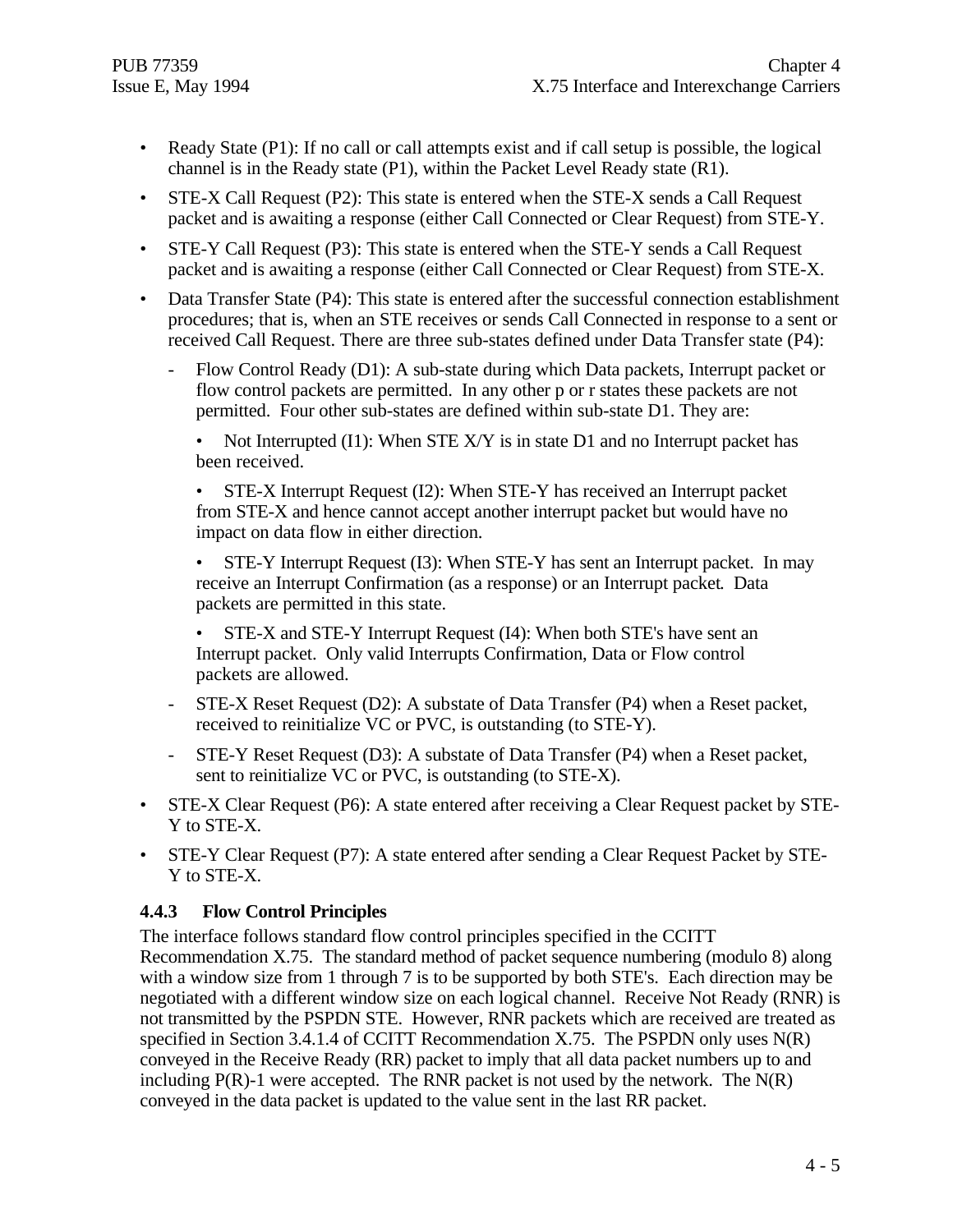#### **4.4.4 Relationship between Levels**

In the event of failure at the link level and the physical level, the link level reinitializes and notifies the packet level of the problem. The packet level, in turn, initiates a restart procedure to reset all the PVC's and clear all the VC's at the STE X/Y interface.

#### **4.5 X.75 Virtual and Permanent Call Service**

#### **4.5.1 General**

This section describes the Virtual and Permanent Call Services provided by the X.75 packet level interface between DIGIPAC® and an IC.

#### **4.5.2 Virtual Call Service**

The X.75 interface provides VC service to facilitate a dynamic establishment of a network (packet level) connection. The virtual call provides the following capabilities:

- Interface initialization and re initialization
- Multiplexing VC's/PVC's on the same link
- Virtual Call Set up, resetting and clearing
- Flow control
- Sequenced data transfer

The following sections define the procedures involved in providing the VC service. Further information about the protocol definitions, packet formats and timers is provided in CCITT Recommendation X.75. All unrecoverable errors must be forwarded to the upper layer.

#### **4.5.3 Call Setup**

This section describes the call setup procedures for a VC over the interface between two STE's (also called the STE-X/STE-Y interface). The procedures apply independently to each logical channel. This implies, where utilities are negotiated on a per call basis, that these utilities also apply independently for each VC and hence each logical channel.

If no call attempt exists and if call setup is possible, the logical channel is in the Ready state (P1), within the Packet Level Ready state (R1). A Call Request packet is sent which specifies a logical channel which is in the Ready State (P1). The logical channel is now in the Call Request state (P2 or P3). A response to the Call Request must be received before the timer T31 expires. If the timer T31 expires then the calling STE will clear the call (see procedure "Call Clearing") with the cause as "network congestion". The default value of timer T31 for X.75 links connected to the DIGIPAC® network is 200 seconds (see Table 4-F). The called STE may accept the call by responding with a Call Connected packet with the same logical channel as in the Call Request packet. The Logical Channel (LC) now enters the Data transfer state (P4). The STE may respond to this call request with a Clear Request packet if it cannot set up the call. The reasons for this includes invalid packet format, call collision, invalid utility field or network congestion. To minimize call collision, in which the STE-X and STE-Y send Call Requests at the same time selecting the same logical channel, the logical channel selected by the STE-X begins with the highest LC number while those selected by the STE-Y begins with the lowest LC number.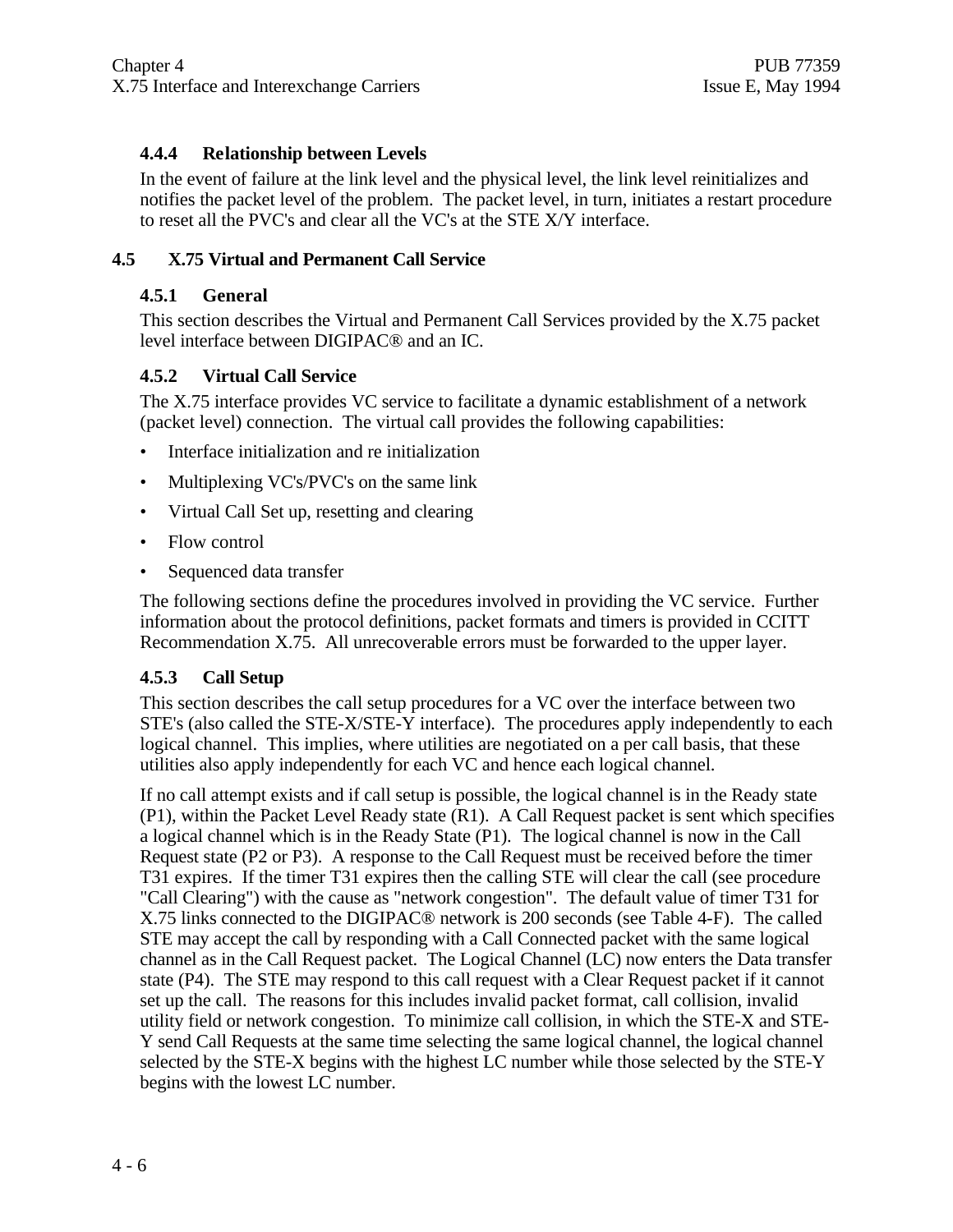# **4.5.4 Call Clearing**

The Call Clearing procedure is used to clear the VC and reinitialize the logical channel to Ready state. The reason for the clearing is coded in the Clearing Cause field of the Clear Request packet. The diagnostic code contains additional information on the reason for the clearing of the call. The contents of these fields will remain unaltered if the origination of the clearing procedure is a remote DTE and not the local X/Y interface, except when the clearing cause field is Network Congestion, in which case the diagnostic code will be as defined in the CCITT Recommendation X.75. The sender of the Call Clear packet waits T33 seconds to receive either the Clear Confirmation or the Clear Request packet from the other end. If T33 expires, the clearing procedure is repeated. If T33 expires again, the clearing procedure will be assumed complete and the logical channel will be placed in Ready (P1) state from the present Clear Request state (P6 or P7). The default value of the T33 timer for X.75 links connected to the DIGIPAC® network is 180 seconds (see Table 4-F).

If a valid response (Clear Confirmation or Clear Request) is received, the logical channel will be placed in the Ready state. This procedure applies only to the local interface and it does not imply clearing of remote DTE. A clear collision puts the logical channel in the Ready (P1) state.

#### **4.5.5 Data Interrupt and Flow Control Packet Transfer**

The data Transfer state is reached after successfully establishing the virtual call across the X.75 interface. The Data Interrupt or flow control packets may be transferred in this state. That is, only in this state would the flow control mechanism described in Section 4.4.3, paragraph 1 apply. Each Data packet transmitted at the X/Y interface in each direction of a VC is sequentially numbered either from 0 to 7 for normal mode (modulo 8) or from 0 to 127 for extended mode (modulo 128). This sequence numbering is common to all logical channels at the  $X/Y$  interface. Procedures for sequencing the data flow are described in § 3.4.1 of the 1988 CCITT X.75 Recommendation. The DIGIPAC® network will only support the normal mode (modulo 8) of packet sequencing.

#### **4.5.6 Addressing**

The DIGIPAC® network is capable of supporting both X.121 and E.164 addressing on X.75 links. The normal mode X.75 link numbering plan will be set to X.121. The X.121 address for Inter-LATA calls will be 14 digits in length (4 digit Data Network Identification Code (DNIC)+ 10 digit NTN). For Intra-network calls, primarily used on X.75', the X.121 address will be 10 digits in length (10 digit NTN). When E.164 addresses appear in a Call Request packet on the X.75 link, they will be preceded by an escape digit of 0 or 9. The remainder of the E.164 number will be intact and consist of the Country Code (1 is the Country Code for North America) and the National Significant Number (in North America this will be NPA +  $NXX + XXXX$ ).

#### **4.5.7 Data Field Length**

The standard maximum data field length is 128 octets and must be provided by all network administrators. In addition, optional maximum data field lengths may be provided on a per call basis through the packet size indication network utility defined in Section 4.6.4. If an STE receives an invalid Data packet, such as one with the data field length exceeding the maximum length allowed, it will reset the VC with network congestion as the cause. Optional data field lengths of 16, 32, 64, 256, 512 and 1024 octets are also supported.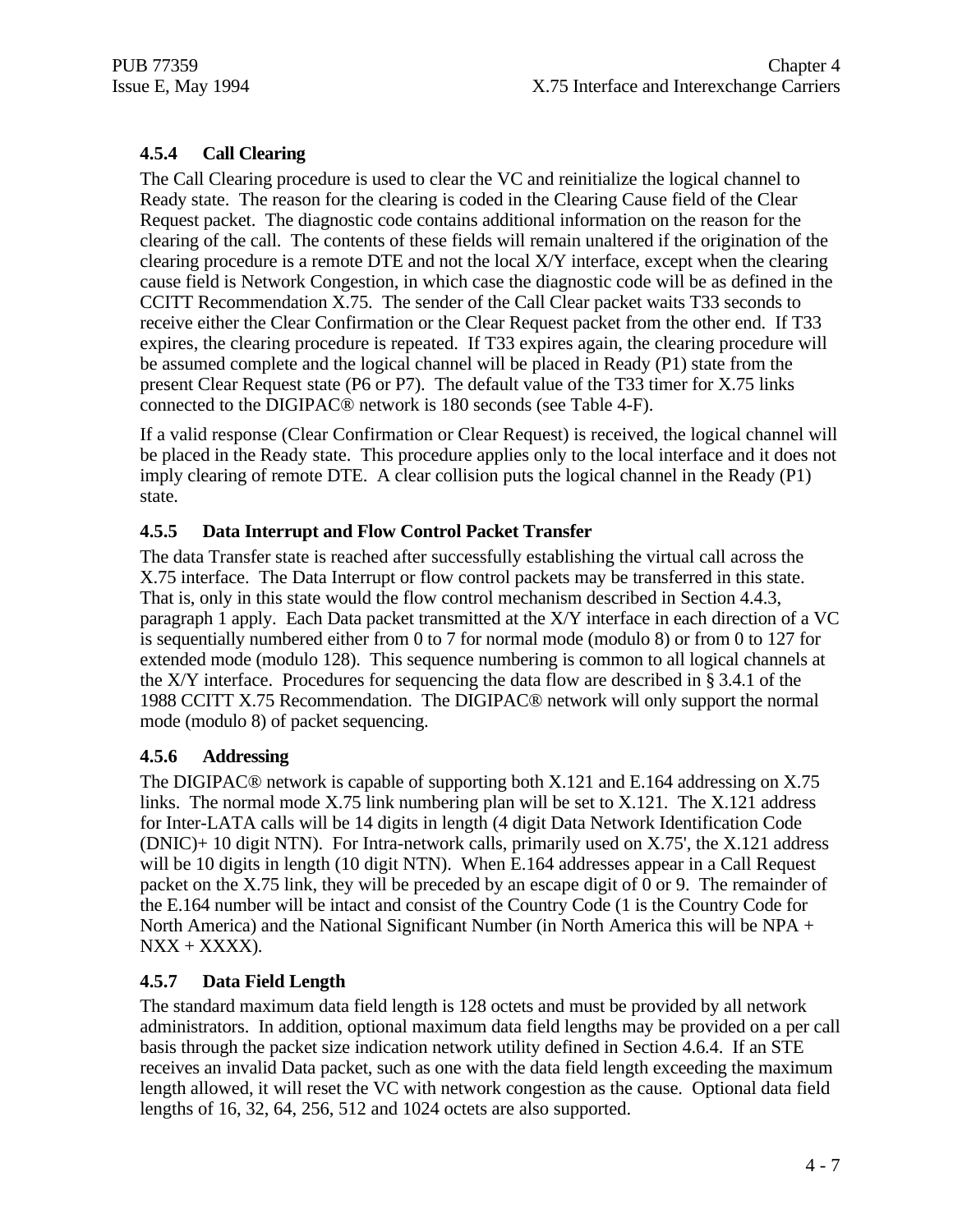# **4.5.8 Delivery Confirmation (D), More Data (M) and Qualifier (Q) Bits**

The Delivery confirmation (D-bit) procedures are supported as specified in the X.75 Recommendation. The required end-to-end acknowledgment is provided by means of the packet receive sequence number P(R). If a remote source Data Terminal Equipment (DTE) sets the D-bit in the Data packet that it sends, the STE also sets the D-bit in the (mapped) Data packet across the X/Y interface and vice versa.

The More Data flag (M-bit) procedures are supported as specified in the X.75 Recommendation. The More Data Bit (M-bit) may only be set to 1 in a full data packet (full means that the data field contains bit numbers of maximum data field length). When it is set to 1, it indicates that more data is to follow. Each complete packet sequence consists of any number (including 0) of full data packets with  $M = 1$  followed by one other packet of any length up to and including the maximum with  $M = 0$ . If a STE receives a packet which is not full but has M-bit set to 1, it will reset the virtual circuit. The resetting cause shall be Network Congestion.

The Qualifier Bit (Q-bit) is handled transparently at the X/Y interface.

#### **4.5.9 Interrupt Procedures**

The interrupt procedure allows a DTE to transmit urgent, expedited data to the remote DTE without following the flow control procedure applying to data packets between the two STE's. The length of the user data field is not checked. The receipt of the interrupt packet is acknowledged by transmitting an interrupt confirmation packet. Only one interrupt may be outstanding at a time. If the STE attempts to issue a second interrupt packet without receiving an acknowledgment for the first one, the receiving STE may either discard this interrupt packet or reset the virtual call of the permanent virtual circuit with the cause network congestion. There is no defined time-out time for interrupt confirmation. The network waits indefinitely for the interrupt confirmation.

#### **4.5.10 Reset Procedures**

The reset procedure is used to reinitialize a VC or a PVC. The STE initiates a reset procedure for several reasons as defined in the CCITT Recommendation X.75. If any other resetting cause is received, the STE will pass this cause unchanged. When a VC at the X/Y interface has just been reset, the window related to each direction of data transmission has a lower window edge equal to 0, and the numbering of the subsequent data packets to cross the X/Y interface for each direction of data transmission will start from 0. When a rest occurs, any previous busy condition, e.g., STE, RNR, will be cleared. Reinitialization involves two distinct actions:

- Place the logical channel in the 'flow control ready' state
- Remove and discard all Data packets in process of being transmitted

When entering Data Transfer (P4) state, the logical channel will be placed in the state D1. One of the other two states within state P4, namely Reset Request (D2 or D3) state, is entered when a Reset Request packet is sent. In any other state the reset procedure is abandoned. In the Reset Request state (D2 and D3) the STE will discard Data, Interrupt, RR and RNR packets.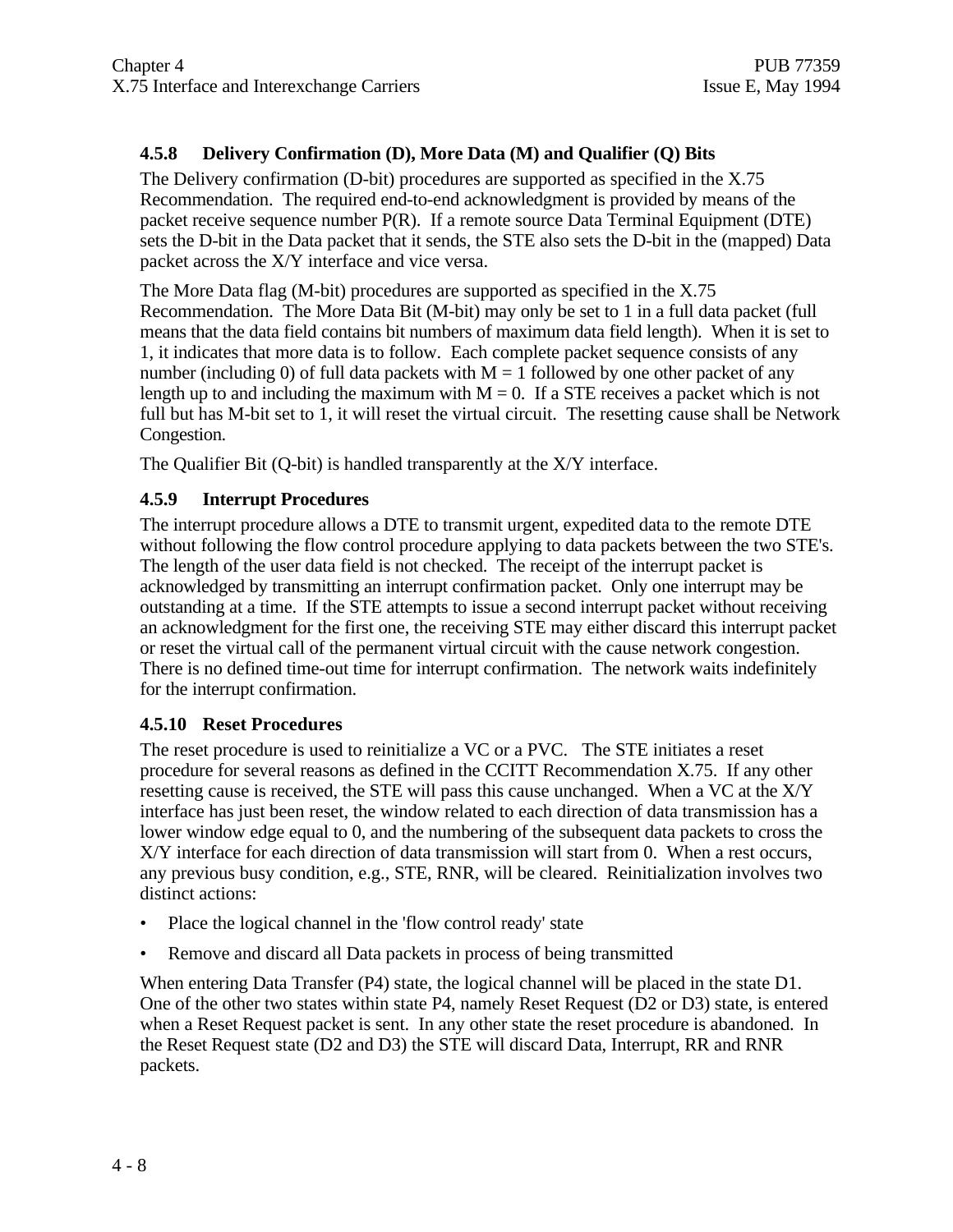When an STE receives a Reset Request packet, it will confirm the reset by transmitting a Reset Confirmation packet before timer T32 expires, where the value of T32 is a system parameter (see Table 4-F). This completes the reset procedure and places the logical channel in Flow Control Ready state (D1). The reset procedure has only local significance. The data discarded in the procedure is recovered at higher level functions of the end systems (see Tables 4-F and G). If T32 expires, then another attempt is made by sending a Reset Request. On the second time-out, the STE initiates clearing procedures (see Table 4-G). The resetting cause field and diagnostic field are as defined in the 1988 CCITT X.75 Recommendation. If a resetting cause other than that defined in the 1988 CCITT X.75 Recommendation is received, the STE will pass it unchanged. If reset collision occurs, the STE's will consider the reset procedure as complete.

#### **4.5.11 Restart Procedure**

Effect of the restart procedure on the PVC will be discussed in this section. The restart procedure is used to reinitialize all logical channels at the STE X/Y interface. This procedure clears all VC's putting the corresponding logical channel into the ready (P1) state. As soon as all VC's are cleared and the corresponding logical channels placed in the ready state, the STE will return a Restart Confirmation packet unless a collision has occurred. All Data, Reset or Interrupt packets will be discarded during restart. If a collision occurs, both STE's will consider the restart as completed.

When the timer T30 expires the first time, another restart request packet has signaled the link, all virtual calls are cleared towards the network and all permanent virtual circuits are reset towards the network. If T30 expires again, the STE enters the packet level ready state (see Tables 4-F and G).

#### **4.5.12 Permanent Virtual Circuit Services**

The X.75 Permanent Virtual Circuit (PVC) service will be supported by the PSPDN STE. It provides the same capabilities as the VC service with the following exceptions:

- There are no call set ups or clearing procedures.
- When restart procedures are invoked, all the PVC's are reset (while all the VC's are cleared) with the cause "network congestion" and then will continue to handle data traffic.
- Certain facility/utility negotiations performed at call set up for VC's are handled through service provisioning for PVC's.

If the network has a temporary inability to handle traffic, the STE will reset the PVC with the cause "network out of order". When the network is again able to handle data traffic, the STE should reset the PVC with the cause "network operational".

#### **4.6 Network Utilities**

This section provides a description of all the X.75 Network utilities supported in the DIGIPAC® network. All of the utilities described here are considered important for the support of services to the customers of DIGIPAC®. These utilities conform to the 1988 CCITT X.75 Recommendation. The words Mandatory and Optional that appear after the title of the utility only apply with respect to compliance to the 1988 CCITT X.75 Recommendation. A complete list of the 1988 X.75 utilities and the degree of support for the utilities can be found in Table 4-H.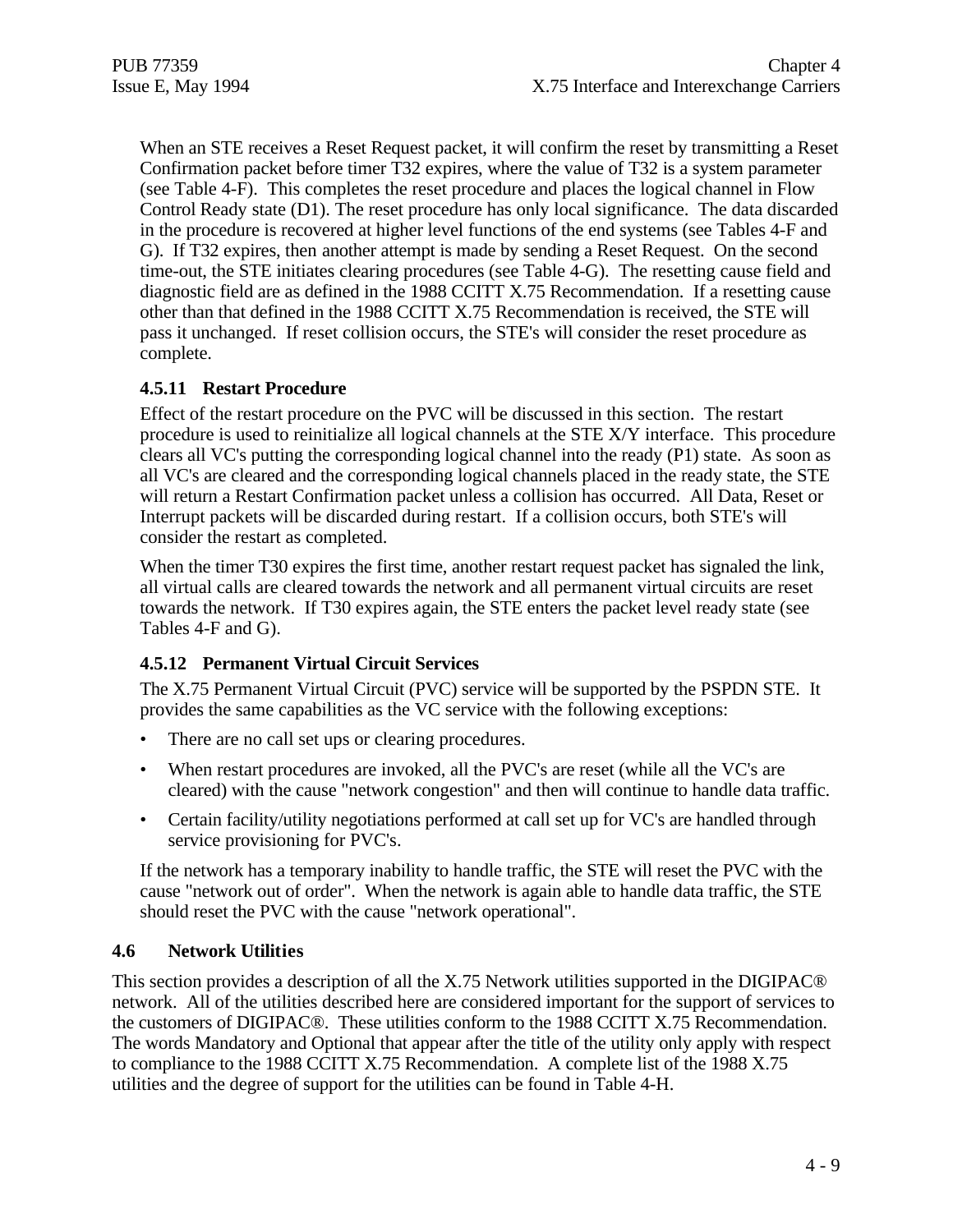X.75 utilities are network administrative signaling mechanisms contained in Call Request, Call Connected packets, and in some instances the Clear Request packet. The network utility field complements the user facility and serves to separate user service signaling from network administrative signaling. The request for a service through an optional user facility may, in certain instances, require the use of a network utility.

#### **4.6.1 Transit Network Identification (Mandatory)**

The *Transit Network Identification* is a network utility used to name the transit network(s) controlling a portion of the virtual circuit. A transit network is identified by its' DNIC. A pictorial representation of the TNIC utility appears in Figure 4-1.



**Figure 4-1** Transit Network Identification Utility (TNIC)

A *Transit Network Identification* is always present in the incoming *call request* packet on an X.75 from an IC or VAN if the call did not originate in the IC or VAN's network. If more than one transit network is involved then more than one transit network will be identified, the order of identification in the network utility field is identical to the order of traversal of transit networks following the path being established from the calling DTE to the destination network. A *Transit Network Identification* is always present for each transit network in the *Call Connected* packet, or the *Clear Request* packet issued as a direct response to the *Call Request* packet.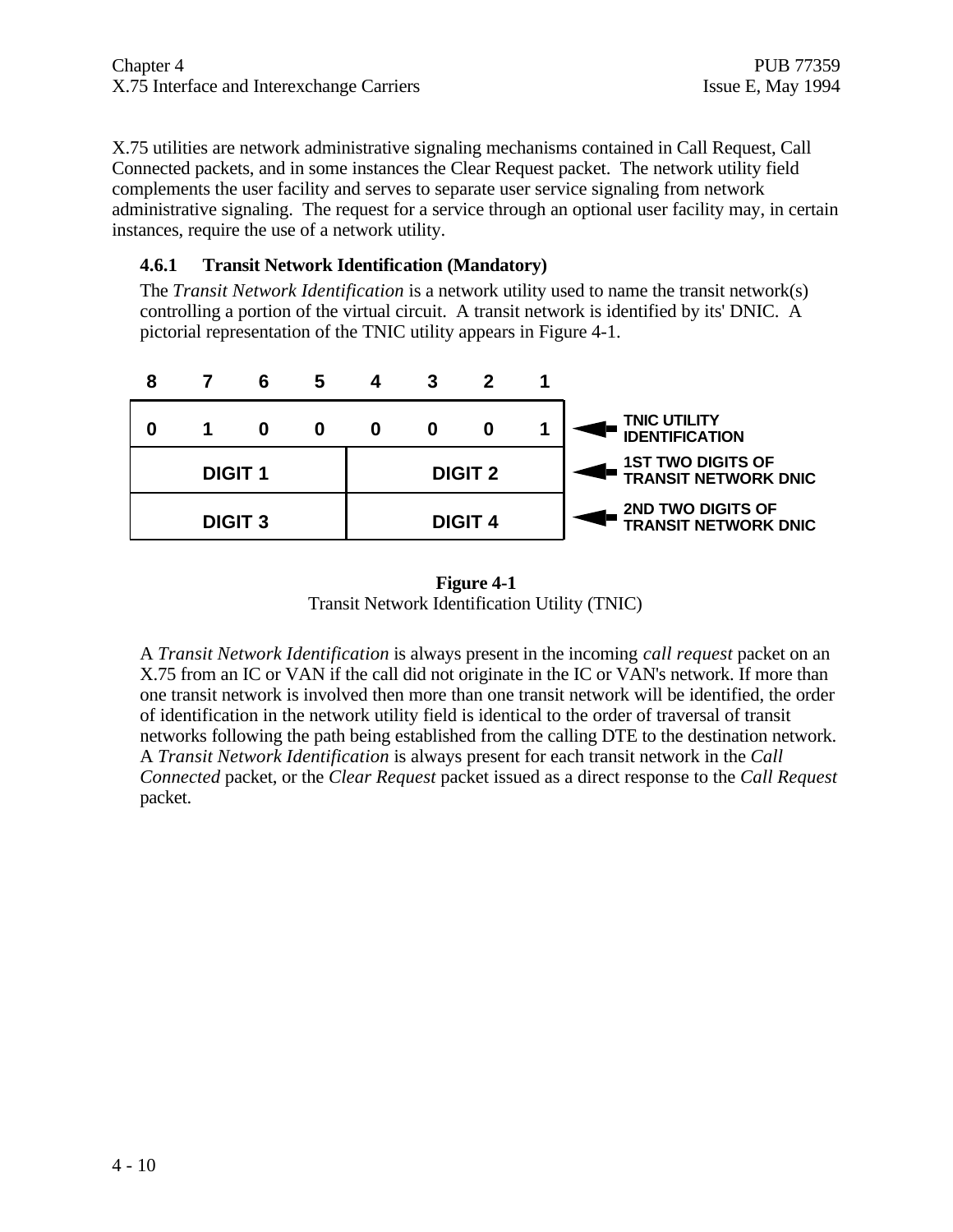#### **4.6.1 Call Identifier (Mandatory)**

The *Call Identifier* is a network utility which is always present in the *Call Request* packet. The *Call Identifier* parameter is established by the originating network and is an identifying name for each virtual circuit established. The *Call Identifier* when used in conjunction with the calling DTE address, uniquely identifies the virtual call. The *Call Identifier* utility is pictured in Figure 4-2.



**Figure 4-2** Call Identifier Utility

#### **4.6.2 Throughput Class Indication (Mandatory)**

The *Throughput Class Indication* is a network utility that can be used by any Signal Terminal Equipment (STE) for specifying the throughput classes applying to that call. A pictorial representation of the *Throughput Class Indication* utility appears in Figure 4-3.

|  | 6            | C |   |             |   |                                                         |
|--|--------------|---|---|-------------|---|---------------------------------------------------------|
|  |              | 0 | 0 |             | 0 | <b>THROUGHPUT CLASS</b><br><b>INDICATION IDENTIFIER</b> |
|  | <b>TCI T</b> |   |   | <b>TCIO</b> |   |                                                         |

**TCI O = THROUGHPUT CLASS INDICATION OF THE ORIGINATION END OF THE VIRTUAL CALL** 

**TCI T = THROUGHPUT CLASS INDICATION OF THE TERMINATING END OF THE VIRTUAL CALL** 

**SEE TABLE 4-A FOR CODING OF THROUGHPUT CLASSES**

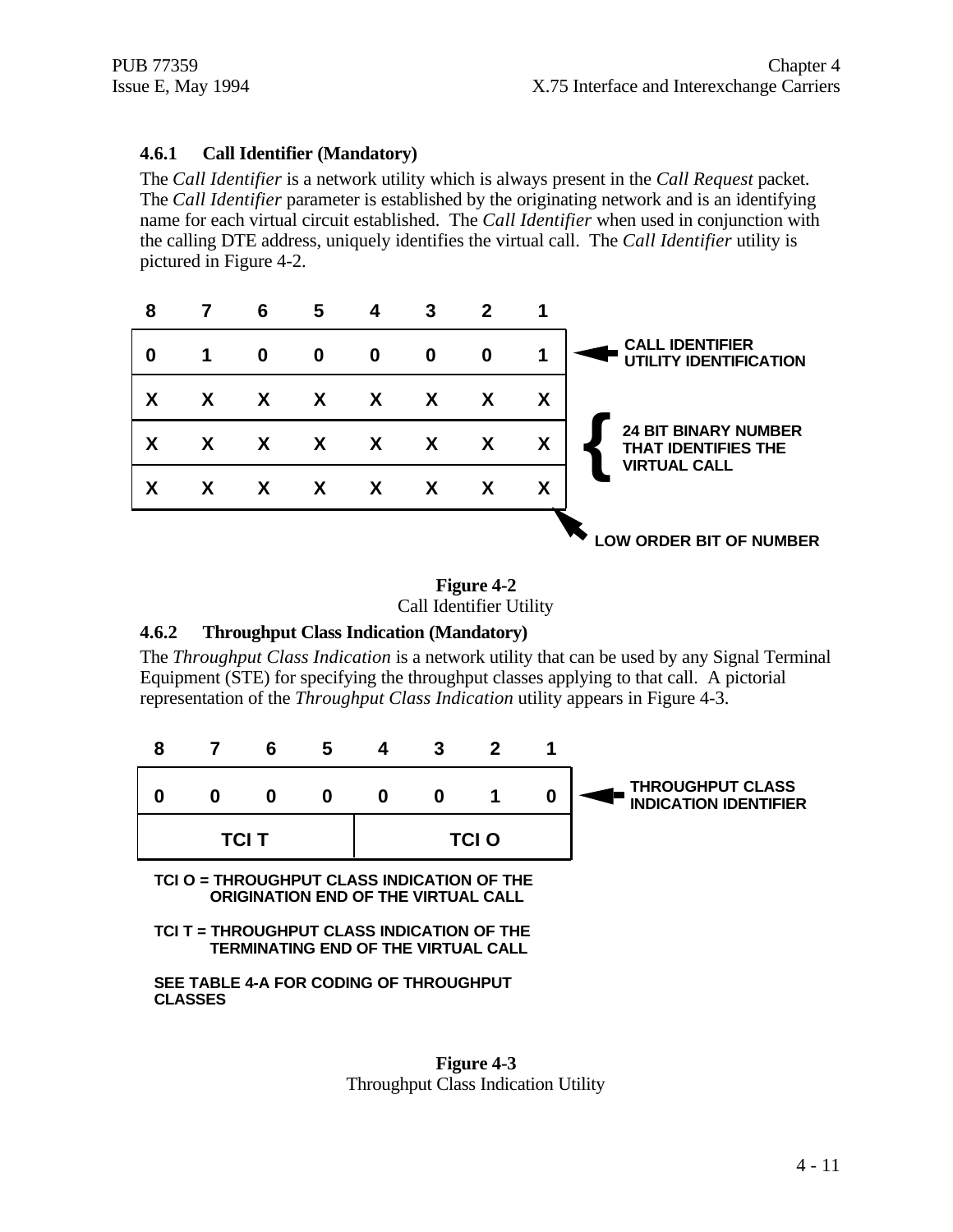The STE associated with the virtual call originating network may request, in the *Throughput Class Indication* utility of the call request packet, the throughput class values selected at the calling DTE/DCE interface. Any transit STE may also request throughput class values, in the *Throughput Class Indication* utility, of the *Call Request* packet. If particular throughput classes are not explicitly requested, the STE is assumed to request the default throughput class values agreed between both Administrators.

The coding of the throughput class that can be found in the *Throughput Class Indication* utility are found in the Table 4-A.

| Bit: 4321 | <b>Throughput Class</b> |
|-----------|-------------------------|
| <b>or</b> | (bit/s)                 |
| Bit: 8765 |                         |
| 0000      | Reserved                |
| 0001      | Reserved                |
| 0010      | Reserved                |
| 0011      | 75                      |
| 0100      | 150                     |
| 0101      | 300                     |
| 0110      | 600                     |
| 0 1 1 1   | 1200                    |
| 1000      | 2400                    |
| 1001      | 4800                    |
| 1010      | 9600                    |
| 1011      | 19200                   |
| 1100      | 48000                   |
| 1101      | 64000                   |
| 1110      | Reserved                |
| 1111      | Reserved                |

#### **Table 4-A** Coding Of Throughput Classes

When the called DTE has accepted the call, the STE associated with the virtual call destination network may confirm the *Throughput Class Indication* utility of the *Call Connected* packet and the throughput class values that finally apply to the virtual call following the negotiation with the called DTE. Any transit STE may also confirm throughput class values in the *Throughput Class Indication* utility of the *Call Connected* packet. The STE should not alter the throughput class values received in a *Call Connected* packet. The *Throughput Class Indication* utility should not be present in the *Clear Request* packet. No Indication of *Throughput Classes* should be present in the user facility of the *Call Request, Call Connected,* and *Clear Request* packets.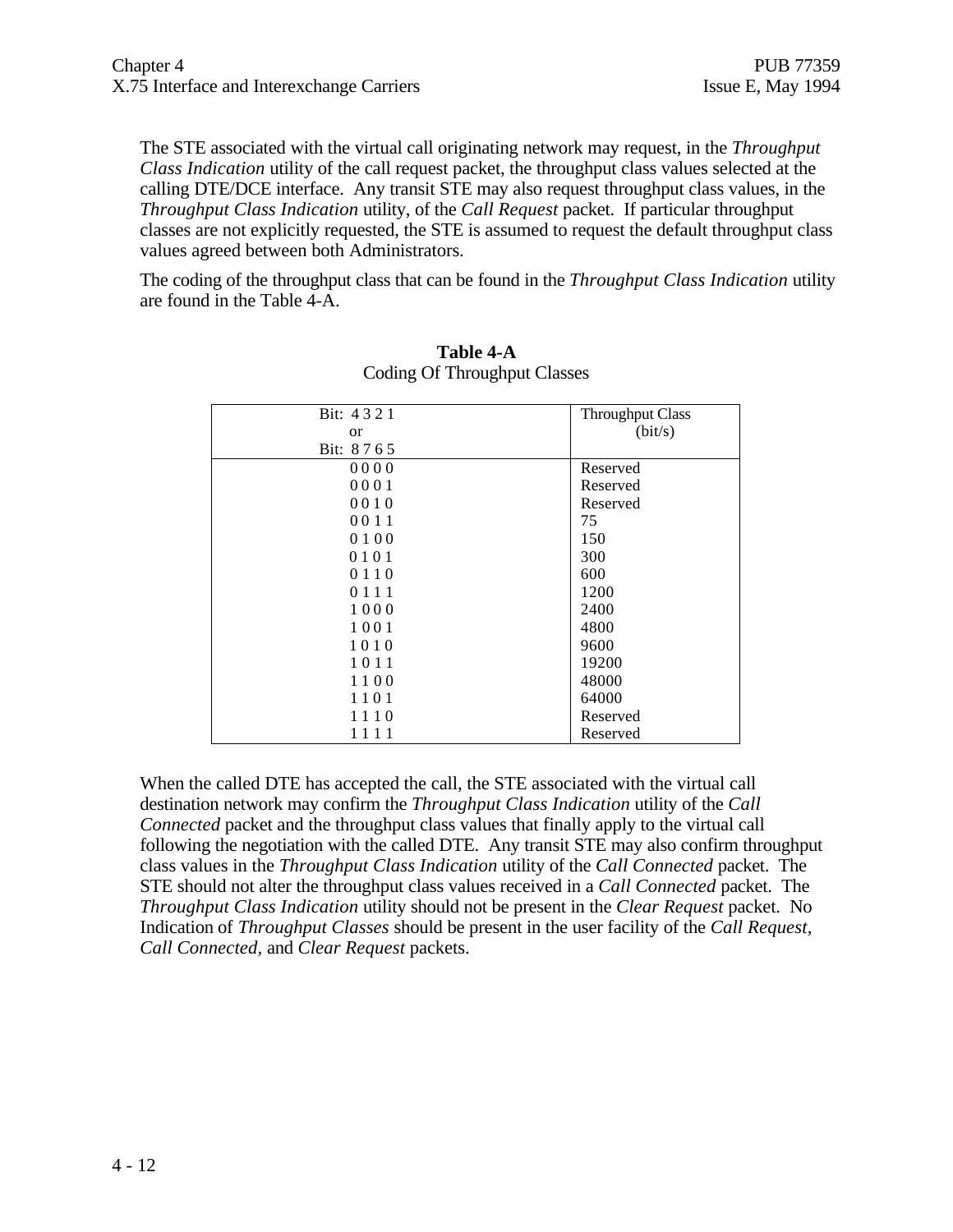#### **4.6.3 Window Size Indication (Mandatory)**

The *Window Size Indication* is a network utility that can be used by any STE for negotiating the window sizes on a specified logical channel at the STE X/Y interface for each direction of transmission. A pictorial representation of the *Window Size Indication* utility appears in Figure 4-4.

|  | 6 | b            |              |              |   |                                              |
|--|---|--------------|--------------|--------------|---|----------------------------------------------|
|  |   |              | 0            |              |   | <b>WINDOW SIZE</b><br><b>IDENTIFIER</b>      |
|  |   | $\mathsf{X}$ | $\mathsf{X}$ | $\mathsf{X}$ |   | <b>WINDOW SIZE FOR<br/>CALLED STE</b>        |
|  |   |              | X            |              | Y | <b>WINDOW SIZE FOR</b><br><b>CALLING STE</b> |

**Figure 4-4** Window Size Indication Utility

When using the *Window Size Indication* utility in the *Call Request* packet, STE-X requests particular window sizes to be used at the STE X/Y interface for that call. If particular window sizes are not explicitly requested, STE-X is assumed to request the default values for that call, that is either the standard value of 2 or other values agreed between both Administrators.

When using the *Window Size Indication* in the *Call Connected* packet, STE-Y confirms the window sizes finally applying at the STE X/Y interface to that call. If particular window sizes are not explicitly confirmed, STE-Y is assumed to confirm the default values as finally applying to that call. Each finally applying value should be in the range from the values requested by STE-X or assumed as a default value to the standard value of 2 (both inclusive). If an STE detects that a value finally applying to that call is out of range, it should clear the call with an indication of "Network congestion". The *Window Size Indication* utility should not be present in the *Clear Request* packet. No Indication of *Window Sizes* should be present in the user facility of the *Call Request, Call Connected,* and *Clear Request* packets.

The window size for the direction of transmission from the called STE is indicated in bits 1 to 7 of the first octet. The window size for the direction of transmission from the calling STE is indicated in bits 1 to 7 of the second octet. Bit 1 is the least significant bit. Bit 8 of each octet is set to 0. Each window size value is binary encoded. The range of window size values allowed at the STE X/Y interface is subject to a bilateral agreement between Administrators. Window sizes of 8 through 127 are only valid for calls employing extended numbering.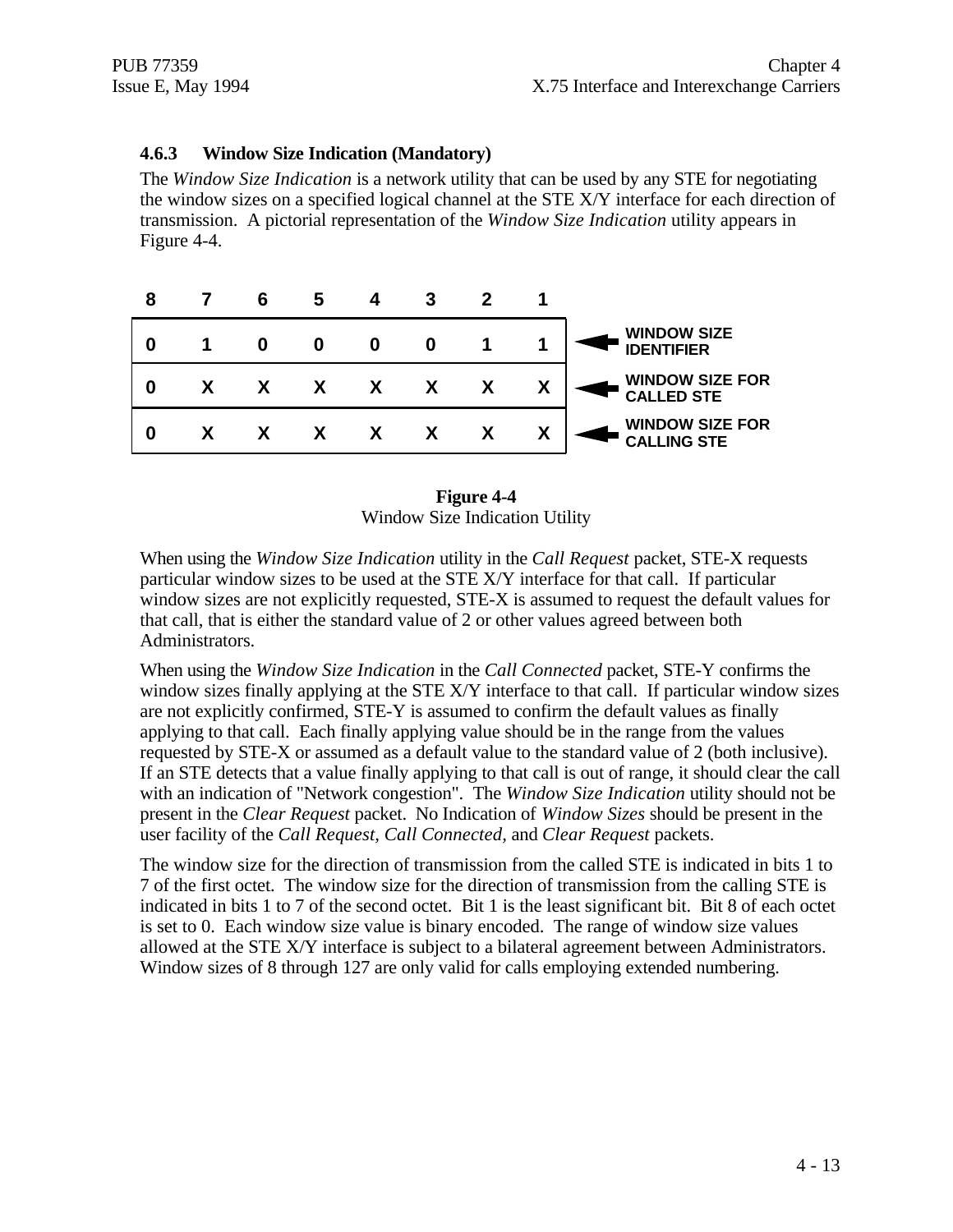#### **4.6.4 Packet Size Indication (Mandatory)**

The *Packet Size Indication* is a network utility that can be used by any STE for negotiating the maximum data field length of *data* packets on a specified logical channel at the STE X/Y interface for each direction of data transmission. A pictorial representation of the *Packet Size Indication* utility appears in Figure 4-5.



### **Figure 4-5**

Packet Size Indication Utility

When using the *Packet Size Indication* utility in the *Call Request* packet, STE-X requests the maximum data field length to be used at the STE X/Y interface for that call. If particular data field lengths are not explicitly requested, STE-X is assumed to request default values for that call, that is either the standard value of 128 octets or other values agreed between both Administrators. When using the *Packet Size Indication* utility in the *Call Connected* packet, STE-Y confirms the data field lengths finally applying at the STE X/Y interface for that call. If particular data field lengths are not explicitly confirmed, STE-Y is assumed to confirm the default values as finally applying to that call. Each finally applying value should be in the range from the value requested by STE-X or assumed as a default value to the standard value of 128 octets (both inclusive). If an STE detects that a value finally applying to that call is out of this range, it should clear the call with an indication of "Network congestion".

The *Packet Size Indication* utility should not be present in the *Clear Request* packet. No indication of packet sizes should be present in the user facility field of the *Call Request, Call Connected* and *Clear Request* packets.

The maximum user data field length for the direction of transmission from the called STE is indicated in bits 1 through 4 of the first octet. The maximum user data field length for the direction of transmission from the calling STE is indicated in bits 1 through 4 of the second octet. Bits 5 through 8 of both octets are unassigned and set to 0. The four bits indicating each maximum user data field length are binary encoded and express the logarithm to base 2 of the maximum number of octets of the field of *data* packets. Bit 1 is the least significant bit. The maximum user data field length values allowed at the STE X/Y interface are subject to a bilateral agreement between Administrators; however all Administrators will allow 128 octets.

# **4.6.5 Fast Select And/Or Reverse Charge Indication (Mandatory)**

The *Fast Select and/or Reverse Charge Indication* utility is a network utility used for indicating that either the *Fast Select* user facility applies to the call or that the *Reverse Charging* user facility applies to the call being established. A pictorial representation of the *Fast Select and/or Reverse Charge Indication* utility is found in Figure 4-6.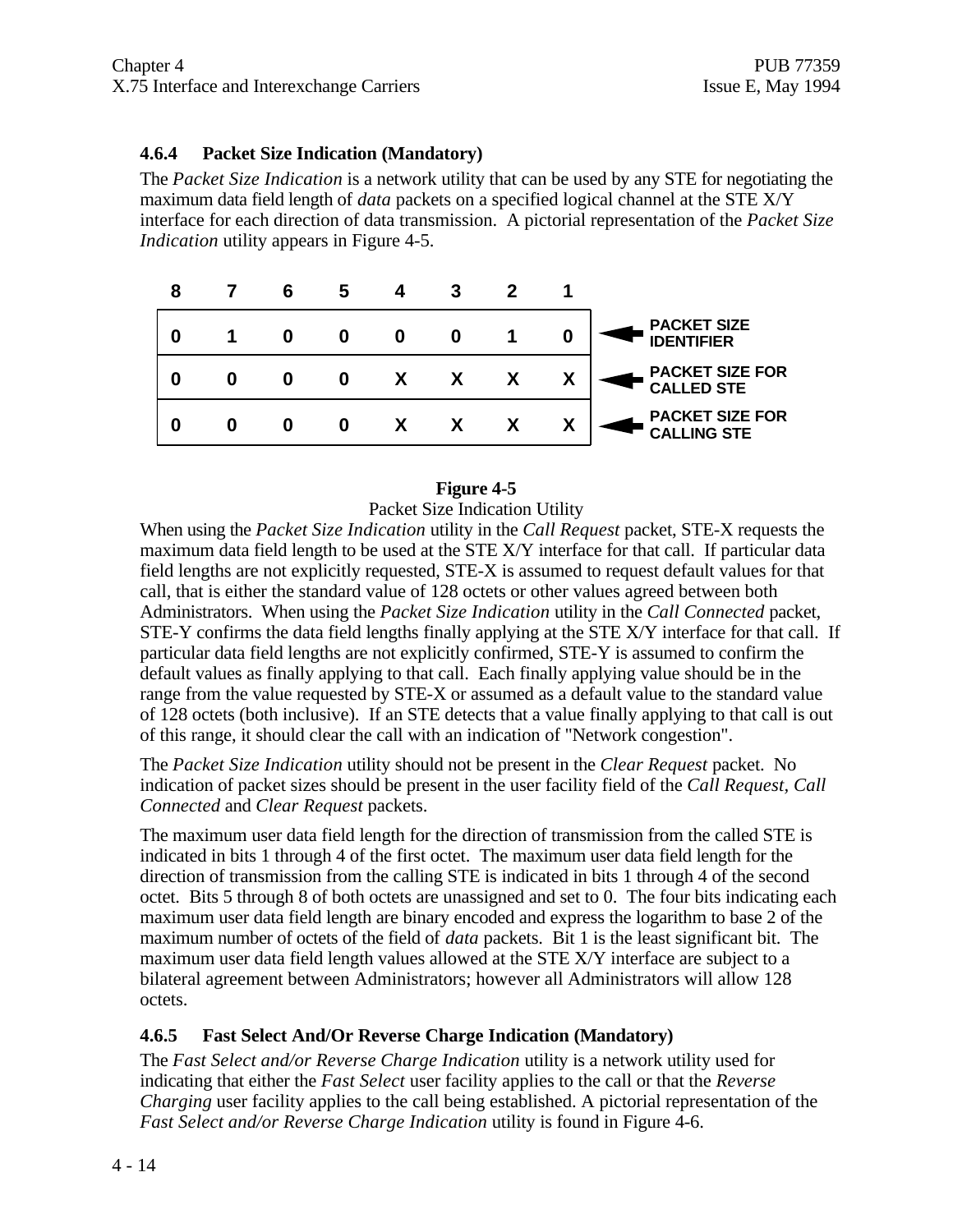



In the case of *Fast Select Indication*, when used in the *Call Request* packet, the STE indicates that the *Fast Select* facility applies to that call and that up to 128 octets of user data is contained at the end of the *Call Request* packet. The *Fast Select Indication* can be either with restriction or no restriction. When restriction is indicated, the only valid response to the *Call Request* packet is a *Clear Request* packet with a clear user data field of up to 128 octets. The responding STE is not allowed to send a *Call Connected* packet. When no restriction is indicated, the responding STE is permitted to respond with a *Call Connected* packet with called user data field of up to 128 octets or at any time a *Clear Request* packet with a clear user data field of up to 128 octets. If the call is connected, the originating STE is authorized to transmit a *Clear Request* packet with a clear user data field of up to 128 octets.

When the *Reverse Charging Indication* utility is used in the *Call Request* packet, STE-X indicates a request for reverse charging to apply to the call. In the absence of the *Reverse Charging Indication* utility, STE-X is assumed not to request reverse charging for that call.

The *Fast Select and/or Reverse Charging Indication* utility should not be present in the *Call Connected* and the *Clear Request* packets. No indication of *Fast Select and/or Reverse Charging* should be present in the user facility field of the *Call Request, Call Connected,* and *Clear Request* packets.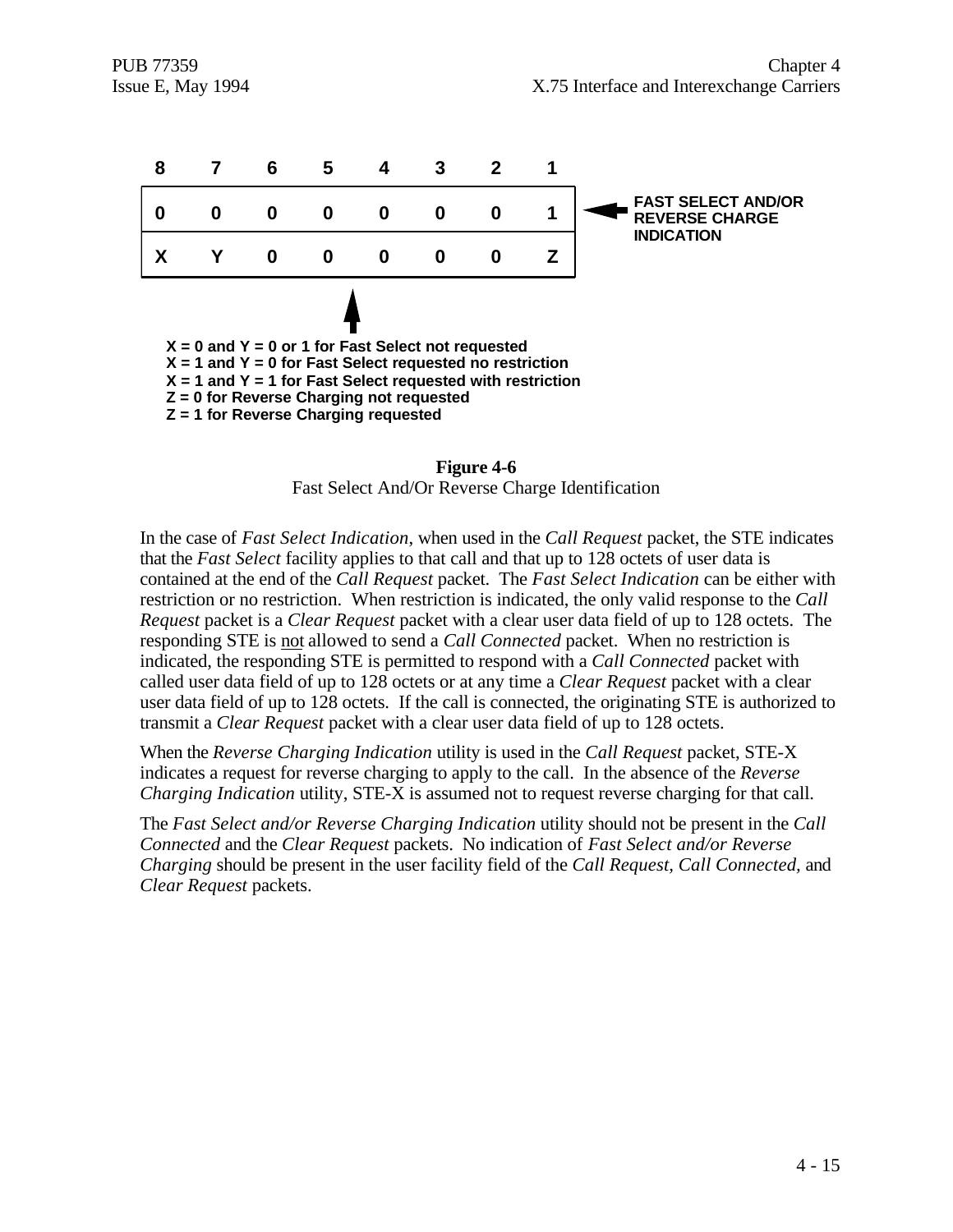#### **4.6.6 Closed User Group Indication (Mandatory)**

The *Closed User Group Indication* is a network utility used for enabling the establishment of virtual calls by DTE's which are members of international closed user groups. A pictorial representation of the *Closed User Group Indication* utility appears in Figure 4-7.



**Figure 4-7** Closed User Group Indication

When using the *Closed User Group Indication* utility in the *Call Request* packet, the STE indicates that the international virtual call is requested on the basis of valid international closed user group membership. The network of the calling DTE supplies the relevant international interlock code. The STE should not alter the closed user group indication received in a *Call Request* packet. Only one of the Closed User Group Indication and the Closed User Group with Outgoing Access Indication utilities may be present in a Call Request packet. No indication of closed user group should be present in the user facility field of the Call Request, Call Connected, and Clear Request packets. The Closed User Group Indication utility should not be present in the Call Connected and Clear Request packets.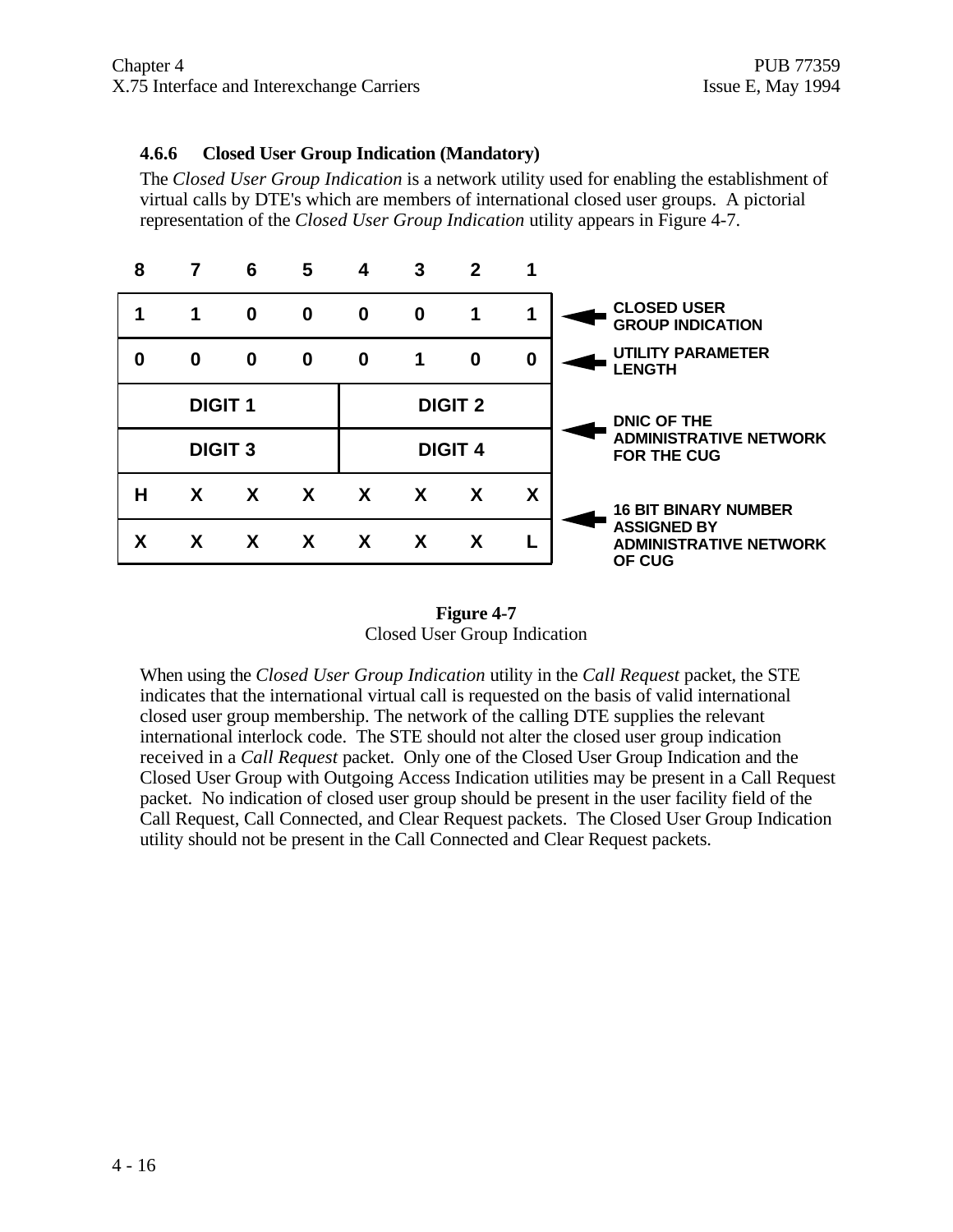#### **4.6.7 Closed User Group With Outgoing Access (Mandatory)**

The *Closed User Group with Outgoing Access Indication* is a network utility used for enabling the establishment of virtual calls by DTE's which are members of international closed user groups. A pictorial representation of the *Closed User Group with Outgoing Access Indication* utility appears in Figure 4-8.

| 8              | 7           | 6 | 5              | 4        | 3              | 2 |                                                     |                                                               |
|----------------|-------------|---|----------------|----------|----------------|---|-----------------------------------------------------|---------------------------------------------------------------|
|                | $\mathbf 1$ | 0 | $\bf{0}$       | $\bf{0}$ | 1              | 1 |                                                     | <b>CLOSED USER</b><br><b>GROUP WITH OA</b>                    |
| 0              | 0           | 0 | 0              | $\bf{0}$ | 1              | 0 | 0                                                   | <b>UTILITY PARAMETER</b><br><b>LENGTH</b>                     |
| <b>DIGIT 1</b> |             |   |                |          | <b>DIGIT 2</b> |   |                                                     | <b>DNIC OF THE</b>                                            |
| <b>DIGIT 3</b> |             |   | <b>DIGIT 4</b> |          |                |   | <b>ADMINISTRATIVE NETWORK</b><br><b>FOR THE CUG</b> |                                                               |
| Н              | X           | X | X              | X        | X              | X | X                                                   | <b>16 BIT BINARY NUMBER</b>                                   |
| χ              | X           | X | X              | X        | X              | X |                                                     | <b>ASSIGNED BY</b><br><b>ADMINISTRATIVE NETWORK</b><br>OF CUG |

**Figure 4-8** Closed User Group With Outgoing Access Indication

When using the *Closed User Group with Outgoing Access Indication* utility in the *Call Request* packet, the STE indicates that the international virtual call is requested on the basis of valid international closed user group membership. In addition the STE signals an associated outgoing access capability. The network of the calling DTE supplies the relevant international interlock code. The STE should not alter the closed user group with outgoing access indication received in a *Call Request* packet. Only one of the *Closed User Group Indication* and the *Closed User Group with Outgoing Access* capability may be present in a *Call Request* packet. The network of the calling DTE supplies the relevant international interlock code. No indication of *Closed User Group with Outgoing Access* should be present in the user facility field of the *Call Request* packets. The *Closed User Group with Outgoing Access* utility should not be present in the *Call Connected* and *Clear Request* packets.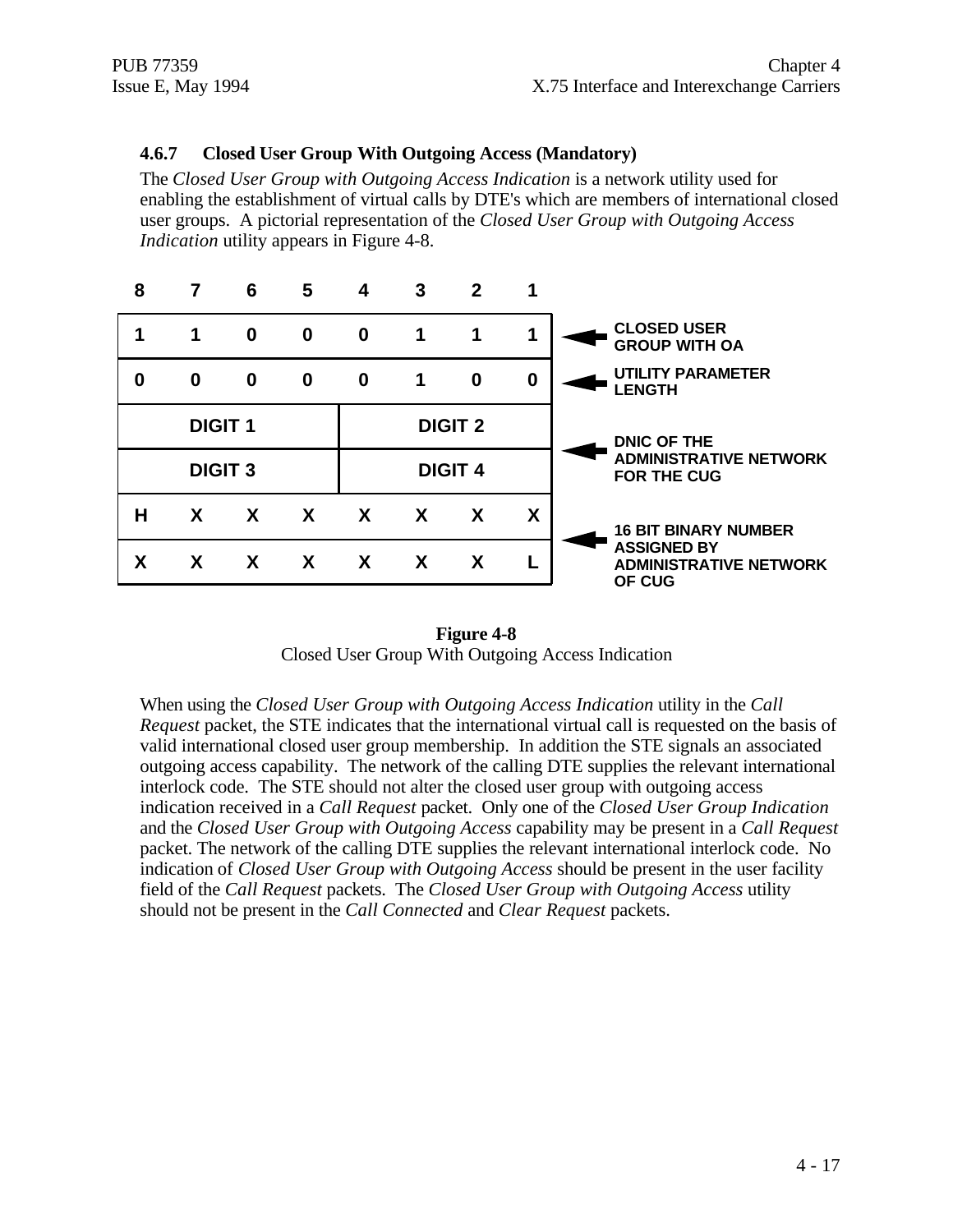#### **4.6.8 Called Line Address Modified Notification (Mandatory)**

The *Called Line Address Modified Notification* is a network utility used for indicating the reasons for the called address in the packet being different from that specified in the *Call Request* packet. A pictorial representation of the *Called Line Address Modified Notification* utility appears in Figure 4-9.



```
SEE TABLE 4-B FOR EXPLANATION OF THESE BITS
```

| <b>Figure 4-9</b>                                    |  |
|------------------------------------------------------|--|
| <b>Called Line Address Modification Notification</b> |  |

Table 4-B shows the coding of the utility parameter for the *Called Line Address Modified Notification* utility. Both the call distribution within a hunt group and the call redirection are limited to the network of the DTE originally called. The *Called Line Address Modified Notification* utility will be present in *Call Connected* packets where the called DTE address is different from that specified in the *Call Request* packets. It will also be present in the *Clear Request* packet where the call is cleared by a different DTE from the one originally called as a direct response to *Call Request* packet. The *Called Line Address Modified Notification* utility should not be present in the *Call Request* packet as well as the *Clear Request* packet sent after the call is connected. No indication of *Called Line Address Modified Notification* should be present in the user facility field of the *Call Request*, *Call Connected* and *Clear Request* packets.

**Table 4-B** Coding Called Line Address Modified Utility Parameter

| 00000111          | Call distribution within a hunt group                                                                   |
|-------------------|---------------------------------------------------------------------------------------------------------|
| 00000001          | Call redirection due to originally called DTE out of order                                              |
| 00001001          | Call redirection due to originally called DTE busy                                                      |
| 00001111          | Call redirection due to prior request from the originally called DTE for<br>systematic call redirection |
| $10X$ X X X X X X | Called DTE originated (see Note 1)                                                                      |
| $11$ X X X X X X  | Call deflection by the originally called DTE (see Note 2)                                               |

#### **Notes:**

- 1. Each X may be independently set to 0 or 1 by the called DTE and is passed transparently.
- 2. The X's are those set by the originally called DTE in the call forwarding selection facility.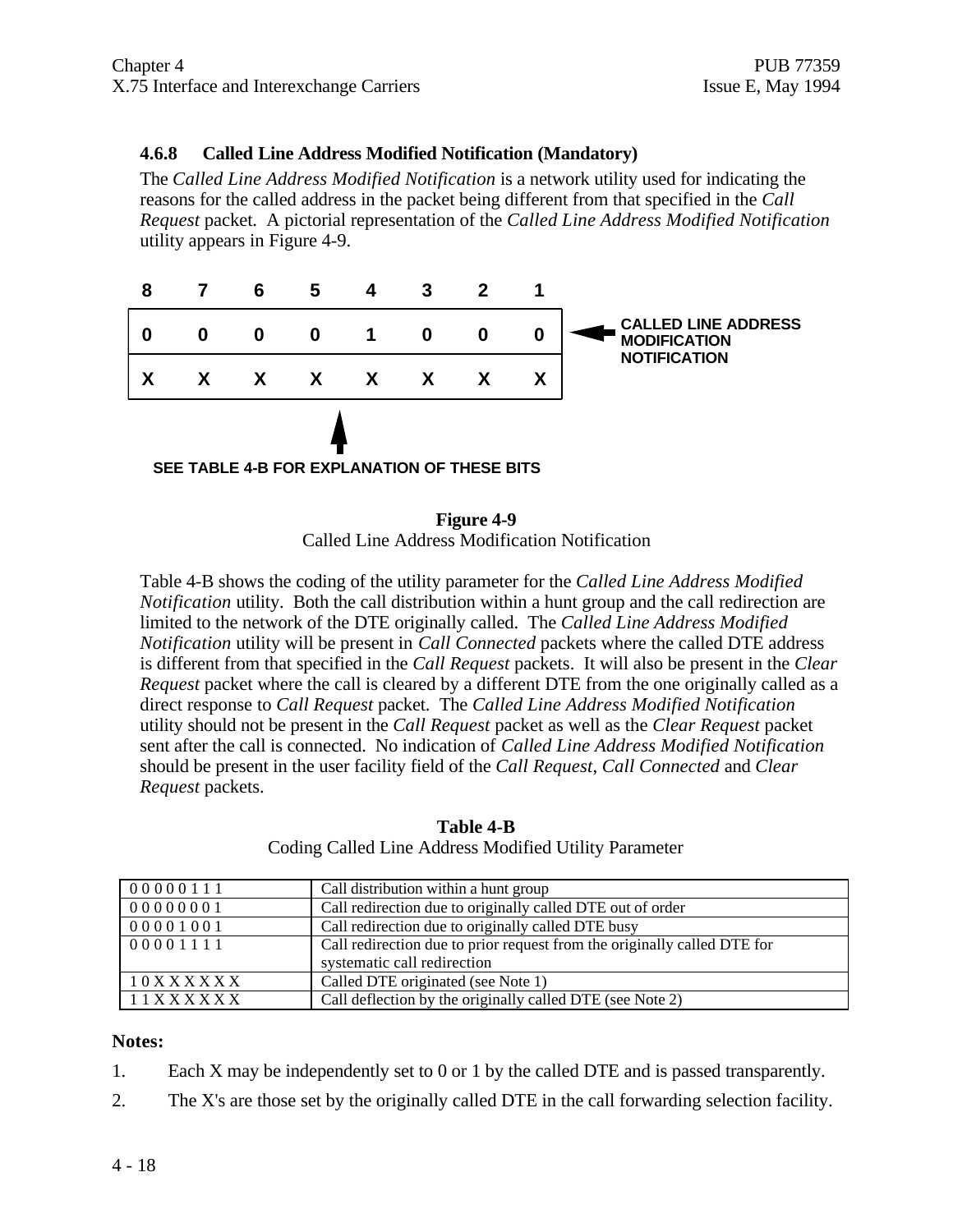#### **4.6.9 Clearing Network Identification Code (Optional)**

The *Clearing Network Identification Code* is a network utility providing additional information on the origin of the *Clear Request* packet and is present only in the *Clear Request* packet issued after the call is connected. A pictorial representation of this utility appears in Figure 4-10.



**Figure 4-10** Clearing Network Identification Code

The network originating the *Clear Request* is identified by the DNIC of the network that is clearing the call. An STE receiving a *Clearing Network Identification Code* will pass this code unchanged whenever applicable.

#### **4.6.10 Transit Delay Indication (Mandatory)**

The *Transit Delay Indication* is a network utility that signals the accumulated expected nominal transit delay of a virtual circuit. It is included in the *Call Request* packet and *Call Connected* packet when a calling DTE has requested a transit delay in the transit delay selection and indication facility. The STE in the originating network will signal a value dependent on the characteristics of the originating network and on the characteristics of the outgoing link (e.g., link speed, satellite or cable). Any outgoing STE in a transit network will add to the value received in the *Transit Delay Indication* utility a value that depends on the characteristics of the network and the outgoing link. A pictorial representation of this utility appears in Figure 4-11.



**Figure 4-11** Transit Delay Indication Utility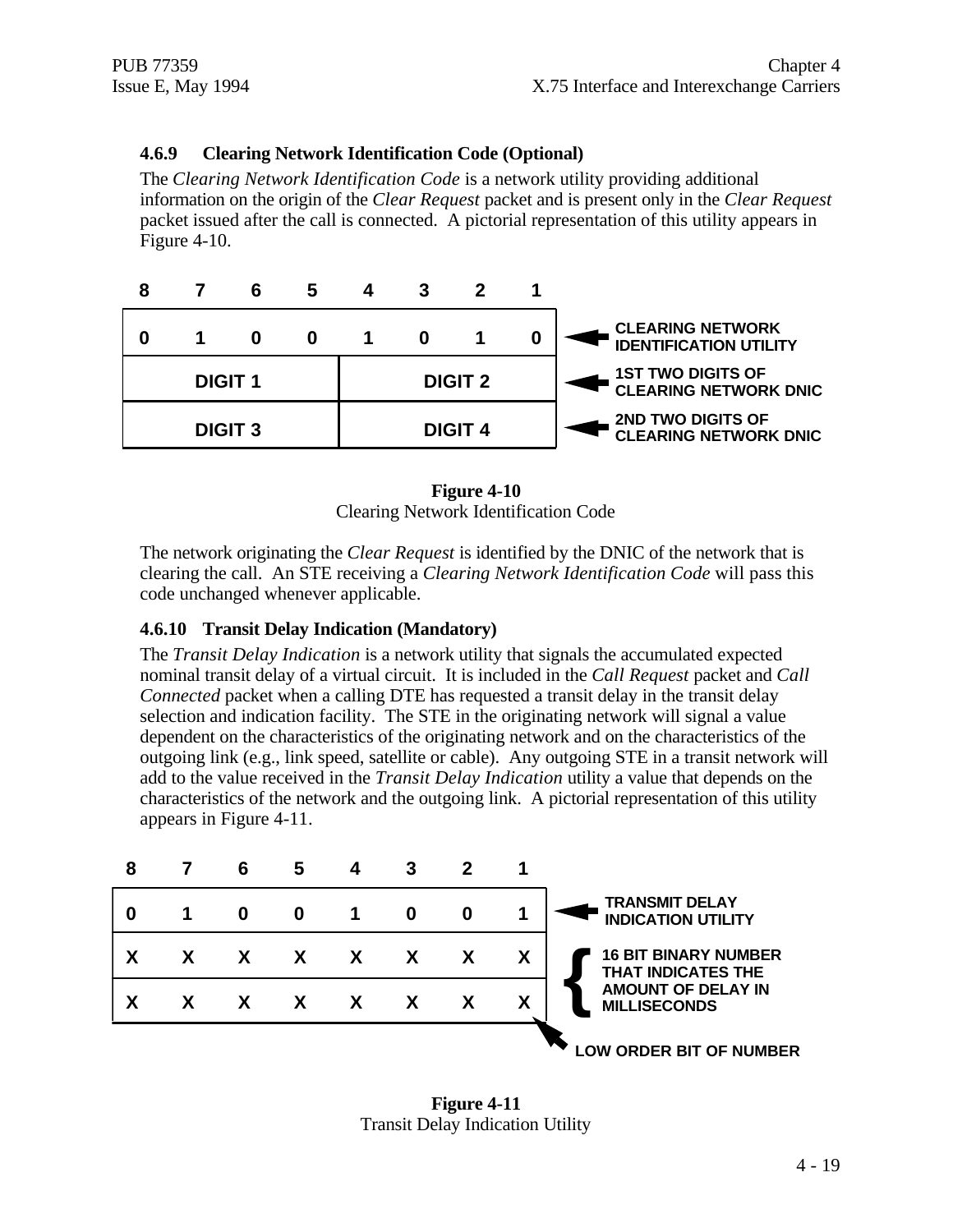The transit delay is defined as  $t_{3c}$  in Recommendation X.135, and is expressed in terms of a mean value. However, the detailed determination of the value is considered as a national matter. If the resulting value of the transit delay exceeds the maximum value that can be signaled in the utility parameter field, all bits of the utility parameter field will be set to "1". The STE will signal the final value of the accumulated expected nominal transit delay transparently in the *Call Connected* packet. For an interim period, when not all networks have yet implemented the transit delay signaling, an STE will not send the *Transit Delay Indication* utility to a network that does not support it. This STE will signal, towards its own network, all 1's in the *Transit Delay Indication* utility parameter field of the *Call Connected* packet. No indication of transit delay selection and indication should be present in the user facility field of the *Call Request*, *Call Connected* and *Clear Request* packets.

### **4.6.11 Transit Delay Selection (Optional)**

The *Transit Delay Selection* utility is a network utility that signals the transit delay requested by the calling DTE in the *Transit Delay Selection and Indication* facility. This utility will be signaled transparently from the originating network to the destination network in the *Call Request* packet. This utility may be used in conjunction with the *Transit Delay Indication* utility for routing purposes. A pictorial representation of this utility appears in Figure 4-12.



**Figure 4-12** Transit Delay Selection Utility

The *Transit Delay Selection* utility should not be present in *Call Connected* or *Clear Request* packets. No indication of *Transit Delay Selection and Indication* should be present in the user facility field of the *Call Request*, *Call Connected* and *Clear Request* packets.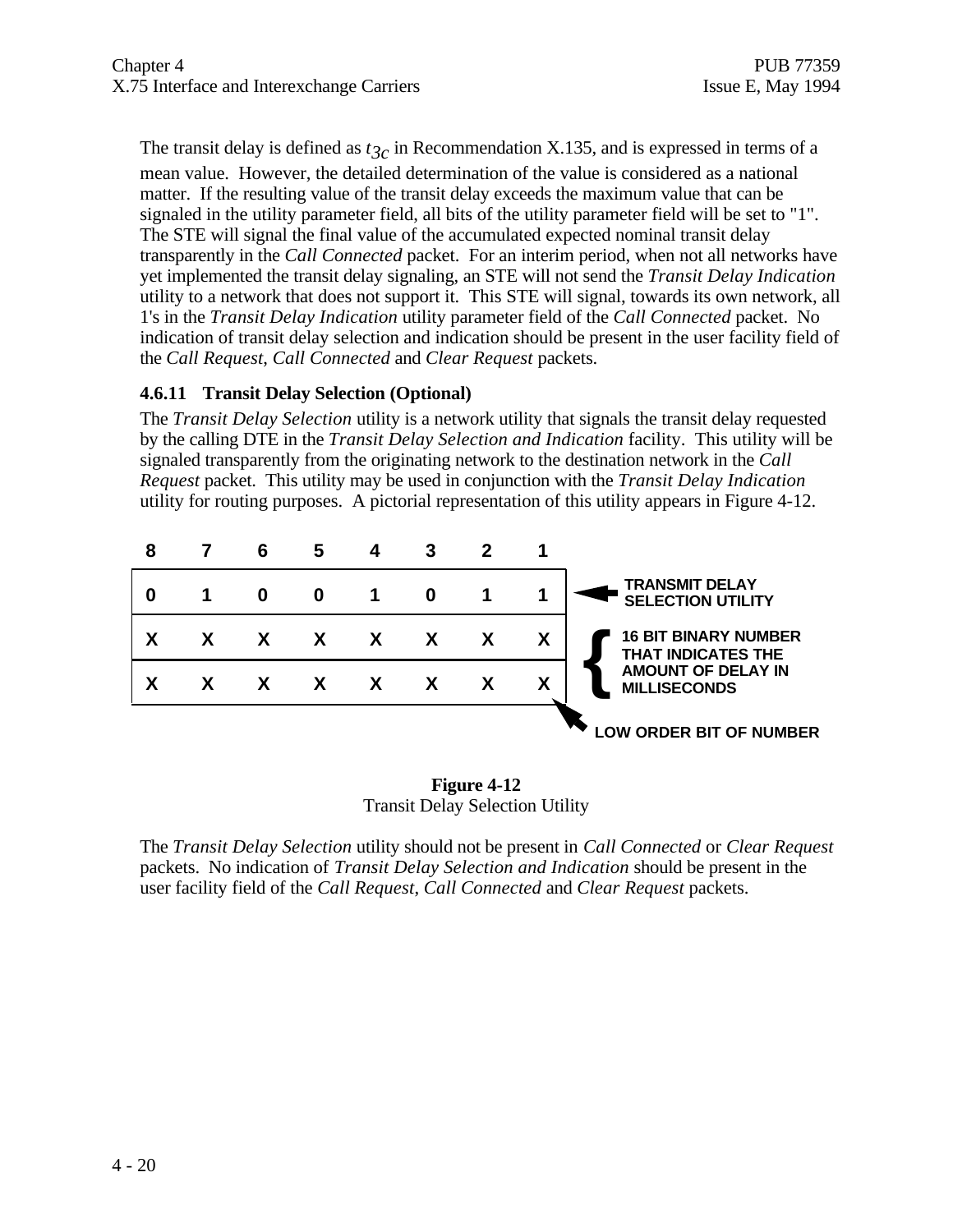#### **4.6.12 Tariffs Utility (Optional)**

The *Tariffs Utility* is a network utility that is used to pass information from one network to one or more other networks participating in the call for the purpose of implementing billing, accounting, or tariff arrangements that may exist among the respective Administrators. A pictorial representation of this utility appears in Figure 4-13.



#### **Figure 4-13**

Tariffs Utility

The *Tariffs Utility* may appear in the *Call Request*, *Call Connected*, and *Clear Request* packets. If this utility appears in the *Call Request* packet, the information it contains relates to the ultimate destination interface or network. The utility may appear in a *Clear Request* packet only if that packet is initiated by the destination DTE or DCE, in direct response to the *Call Request*. The content of this utility is determined by the originating or destination network and does not depend on information passed to the network by a DTE. The primary subclass codes are binary encoded into the upper 5 bits of the utility parameter. The currently assigned codes are found in Table 4-C.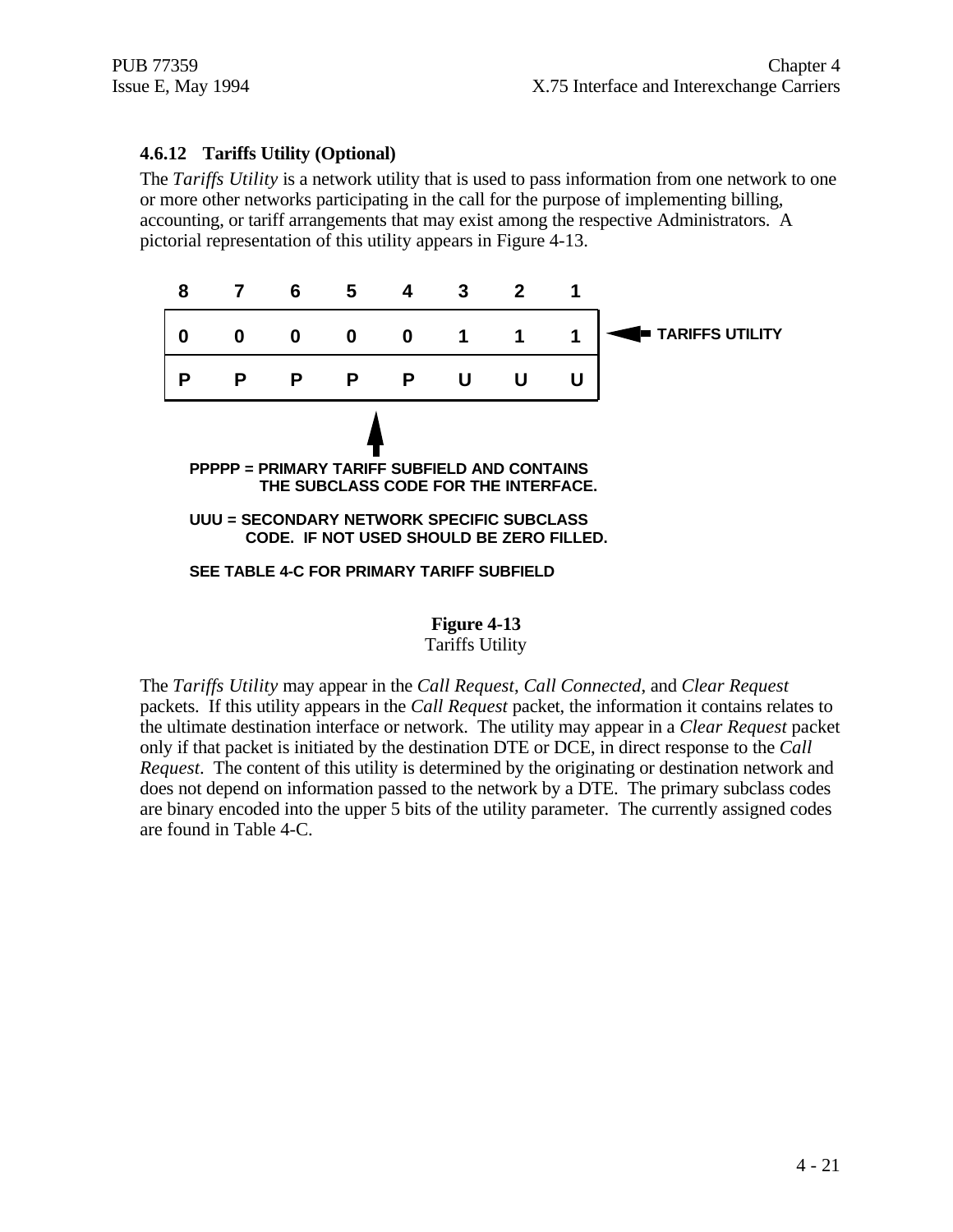| Primary subclass codes | Interface                   |
|------------------------|-----------------------------|
| $\Omega$               | X.25                        |
| 1                      | Switched access X.28        |
| $\overline{2}$         | Dedicated access X.28       |
| 3                      | X.32                        |
| $\overline{4}$         | X.75                        |
| $5 - 15$               | [Reserved] (Note)           |
| 16-30                  | Reserved for national use   |
| 31                     | Unspecified or non-standard |

**Table 4-C** Interpretation Of Primary Subclass Codes

**Note:** It is for further study whether a portion of the reserved range will be used to specify access interfaces associated with ISDN service.

The three bits of the second subfield (UUU) are used to designate a secondary, networkspecific subclass code that has billing, accounting, or tariff significance. The origination/destination network can optionally use this subfield to specify one of up to seven subclass codes, with significance set by the network providing the tariff class code value. If this secondary subfield is not utilized, it should be zero filled. Even if this utility is supported on the STE X/Y interface, it may not be present in a packet for a given virtual call if there is no need to exchange tariff-related information with that packet. No more than one instance of this utility may appear in a packet.

#### **4.6.13 Recognized Private Operating Agency (RPOA) Selection (National)**

*Recognized Private Operating Agency Selection* is a network utility that may be used to name a RPOA transit network within the originating country through which a call is to be routed. In the case of international calls, this utility may indicate an international RPOA in the originating country. A pictorial representation of this utility appears in Figure 4-14.



**Figure 4-14** RPOA Selection Utility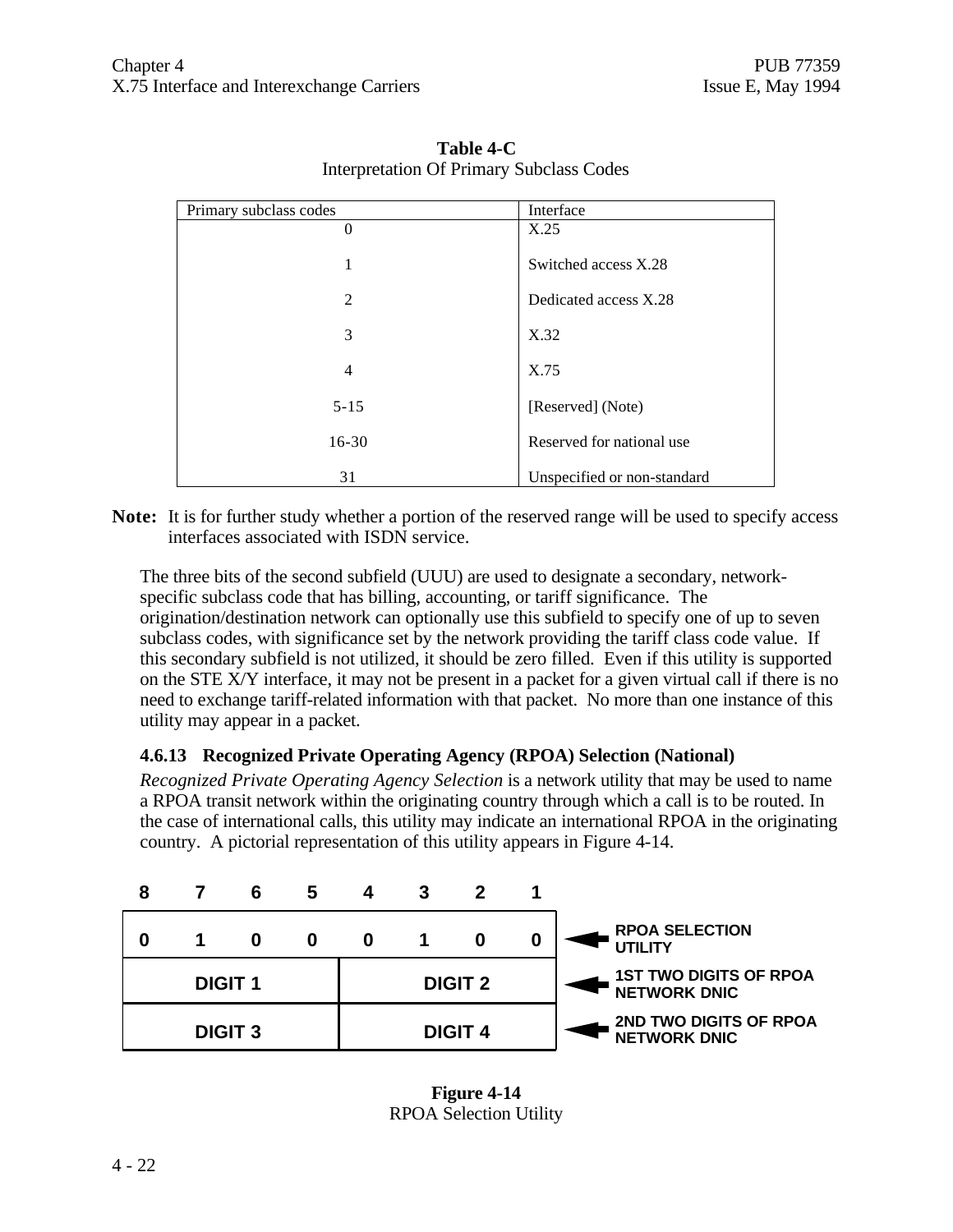This utility can be used to carry a RPOA transit network or ISDN Network Identifier Code (INIC) specified by the calling DTE. When more than one transit network is specified by the calling DTE, a sequence of *RPOA Selection* utilities may be present in the *Call Request* packet. In this case, the order of identification of transit networks by the *RPOA Selection* utilities is identical to the order specified by the calling DTE.

A network receiving a *Call Request* packet containing one or more *RPOA Selection* utilities will route to the next requested network, removing the *RPOA Selection* utility that names the next requested network. If it is not possible to route to the next requested network, the receiving network will clear the call. The *RPOA Selection* utility should not be present in the *Call Connected* and *Clear Request* packets. No indication of the *RPOA Selection* should be present in the user facility field of the *Call Request* packet.

# **4.6.14 Utility Marker (Optional)**

The *Utility Marker* is used to separate international and national X.75 utilities from non-X.75 utilities that may be agreed bilaterally by the Administrators. On an X.75' interface the *Utility Marker* is used to separate the international and national X.75 utilities from the X.75' utilities defined by Bellcore in the Public Packet Switching Network Generic Requirement (PPSNGR). The coding of the utility is two octets of zeros and a pictorial representation of the utility appears in Figure 4-15.



**Figure 4-15** Utility Marker

### **4.7 Bellcore X.75' Utilities**

#### **4.7.1 General**

This section describes the Bellcore X.75' utilities that are supported on the DIGIPAC® network. A complete listing of all of the Bellcore X.75' utilities can be found in Table 4-I. A more complete description of the Bellcore X.75' utilities can be found in the PPSNGR, TR-TSY-000301.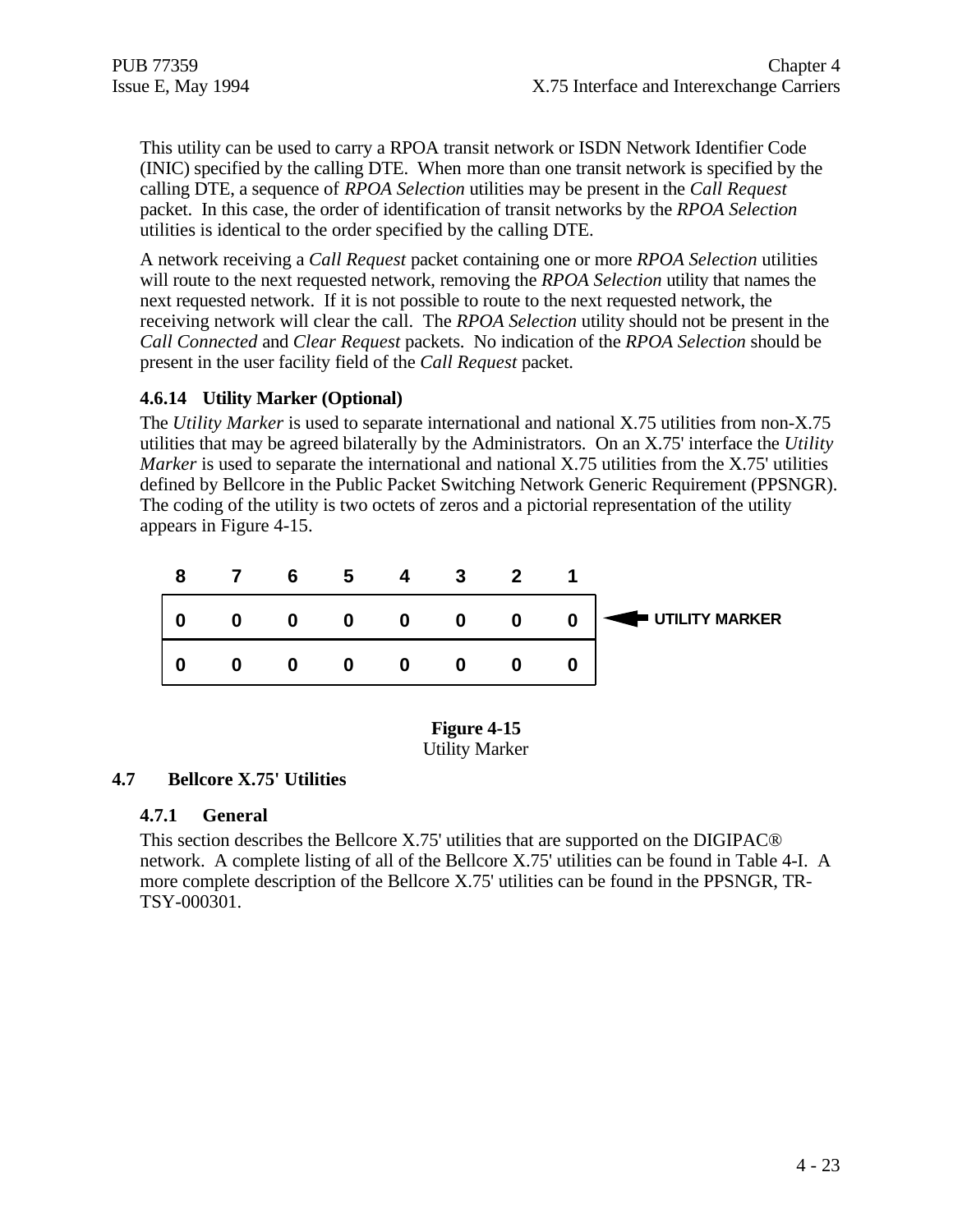# **4.7.2 Access Characteristics (X.75') (Required)**

In a Bell Operating Company (BOC) multi-vendor or PSPDN/ISDN inter-networking environment, a subnetwork responsible for billing a call needs information available in other subnetworks to completely populate the AMA billing records. Such information is passed between subnetworks over X.75' interfaces. Much of the needed information is available as a standard part of the X.75/X.75' protocol (e.g., call identifier and termination cause). However, there are currently two items of information needed to fully populate AMA records that are not passed between subnetworks in the X.75' protocol: access or gateway interface type and sensor identifier. A utility specified for BOC networks, entitled the *Access Characteristics* utility, is introduced to meet this need for X.75' interfaces. The protocol information carried in this utility also provides part of the information needed for implementation of protocol screening in a multi-vendor environment. The X.75' *Access Characteristics* utility is distinct from the CCITT Tariffs utility, although there is a relationship between the two. Both carry information recorded in the AMA records (in different fields), but the *Access Characteristics* information may also be used in real time for protocol screening by the PSPDN's.

The Tariffs utility carries information that applies to an origination or destination access interface and is used exclusively for billing purposes. The *Access Characteristics* utility carries sensor identifier information, in addition to interface characteristics information similar to that carried by the Tariffs utility. The interface characteristics information carried in the first octet of the *Access Characteristics* utility applies to either an access interface (origination or destination) or to an inter-network X.75 interface (incoming or outgoing), whichever is the BOC network boundary for that direction of the call. This difference from the Tariffs utility reflects the fact that protocol screening is based on net protocol conversion from edge to edge within a single network (not access interface to access interface for the complete virtual circuit).

The Tariffs utility is relevant only for inter-network calls. The *Access Characteristics* utility is required only when X.75' interfaces are crossed. For an inter-network call, instances of both utilities may be present across an X.75' interface. The Tariffs utility information would apply to the access interface and *Access Characteristics* utility information would apply to the interface at the edge of the network, which may be the same access interface or an X.75' interface. When X.75' interfaces are present, the *Access Characteristics* utility also serves to pass information concerning the access interface local to the network for mapping into the Tariffs utility at an outgoing X.75 interface. The contents of the Tariffs utility are never mapped into the *Access Characteristics* utility. When the Tariffs utility is received over an incoming X.75 interface, it is passed transparently over any subsequent X.75' interface encountered within that network for that packet.

#### Procedures

• Only a single instance of the *Access Characteristics* utility is permitted in any packet. The presence of the utility is required in all *Call Request* and *Call Connected* packets over X.75' interfaces. The utility is present in the *Clear Request* packets only as specified below.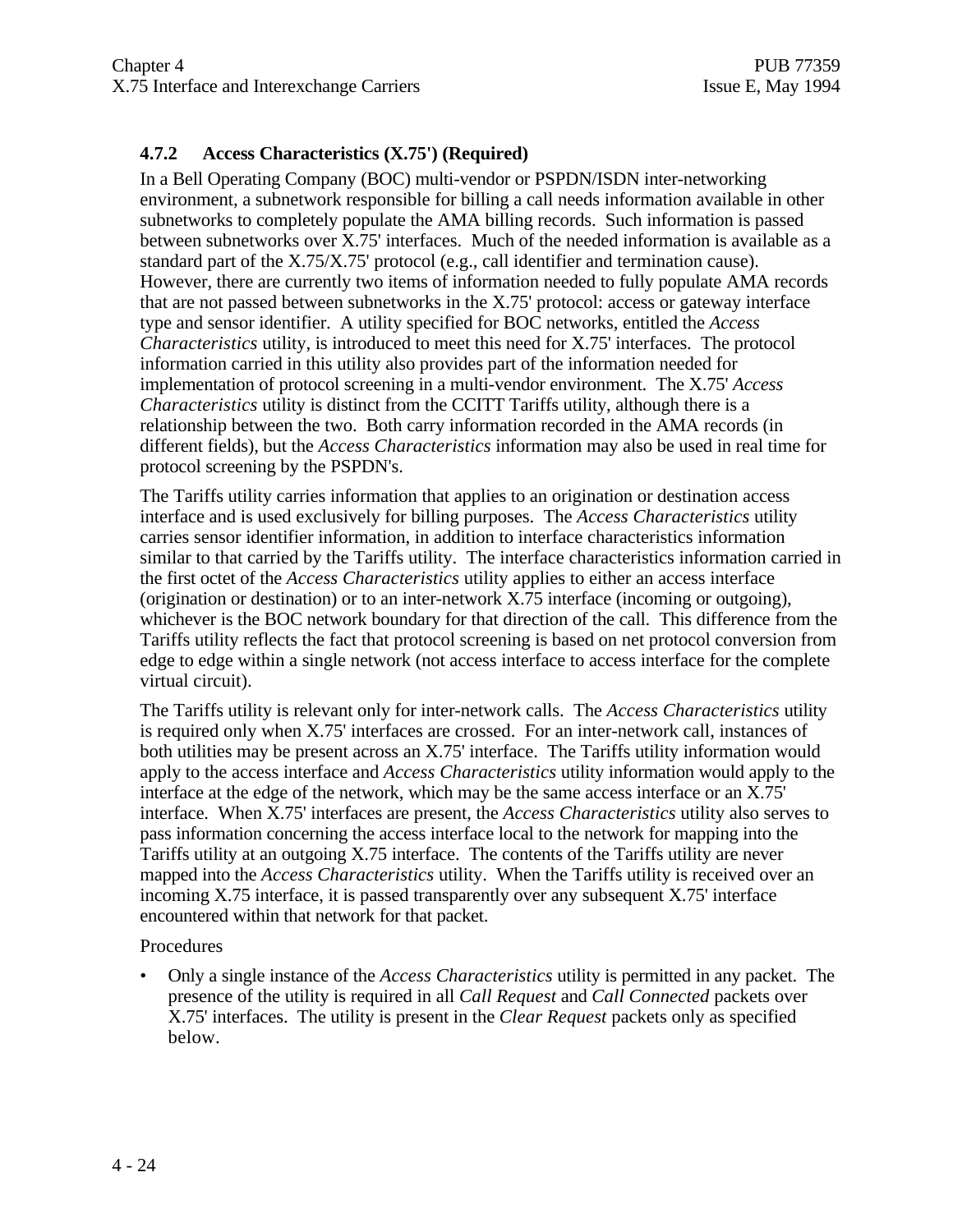- The subnetwork containing the originating access interface or the incoming X.75 internetwork gateway is responsible for inserting the *Access Characteristics* utility in the *Call Request* packet passed over an X.75' interface. All successive X.75' interfaces over which the *Call Request* packet is carried pass this instance with no change. When the *Access Characteristics* utility appears in a *Call Request* packet, the information it carries pertains to the originating access or incoming X.75 gateway interface within the BOC's network.
- The subnetwork containing the destination access interface or outgoing X.75 inter-network gateway is responsible for inserting the *Access Characteristics* utility in the *Call Connected* packet over an X.75' interface. This utility instance is passed without change in the *Call Connected* packet carried over any subsequent X.75' interface. When the *Access Characteristics* utility appears in the *Call Connected* packet, the information it carries pertains to the destination access or outgoing X.75 gateway interface within the BOC's network. The information contained in the utility instance carried in *Call Request* packet is not repeated in the *Call Connected* packet.
- The clearing subnetwork is responsible for first inserting the *Access Characteristics* utility in the *Clear Request* packet over an X.75' interface if the utility is inserted at all. The *Access Characteristics* utility is present in the *Clear Request* packet if and only if all of the following conditions prevail:
	- The *Call Request* packet has already been passed over the outgoing X.75 interface (originating or transit network for an inter-network call) or the Incoming Call packet has already been passed to the destination DTE/CPE (all other cases)
	- The *Call Connected* packet for that call has not previously been passed over the X.75' interface.
- If an undelivered *Call Connected* packet is being replaced by a *Clear Request* packet, the clearing subnetwork transfers the *Access Characteristics* utility, if present, from the *Call Connected* to the *Clear Request* packet, unmodified, if the clearing cause is not of a type that prevents the information in the upstream *Call Connected* packet from being received by the clearing network element. For example, if a Packet Switch (PS)/Packet Handler Function (PHF) clears a call because of a protocol problem (not affecting the presence or validity of the utility) detected in a *Call Connected* packet received across the X.75' interface, the *Access Characteristics* utility received should be included in the resulting *Clear Request* generated. This requirement assures that key items of billing information (the network boundary interface type and sensor identifier) is passed to the AMA recording point so that whatever network services have been rendered up to this point can be successfully billed, if appropriate.
- The *Access Characteristics* utility instance (if present) is passed without change in the *Clear Request* packet carried over any subsequent X.75' interface. The information contained in the utility carried in a *Clear Request* packet pertains to the destination access or outgoing X.75 gateway interface within the BOC's network.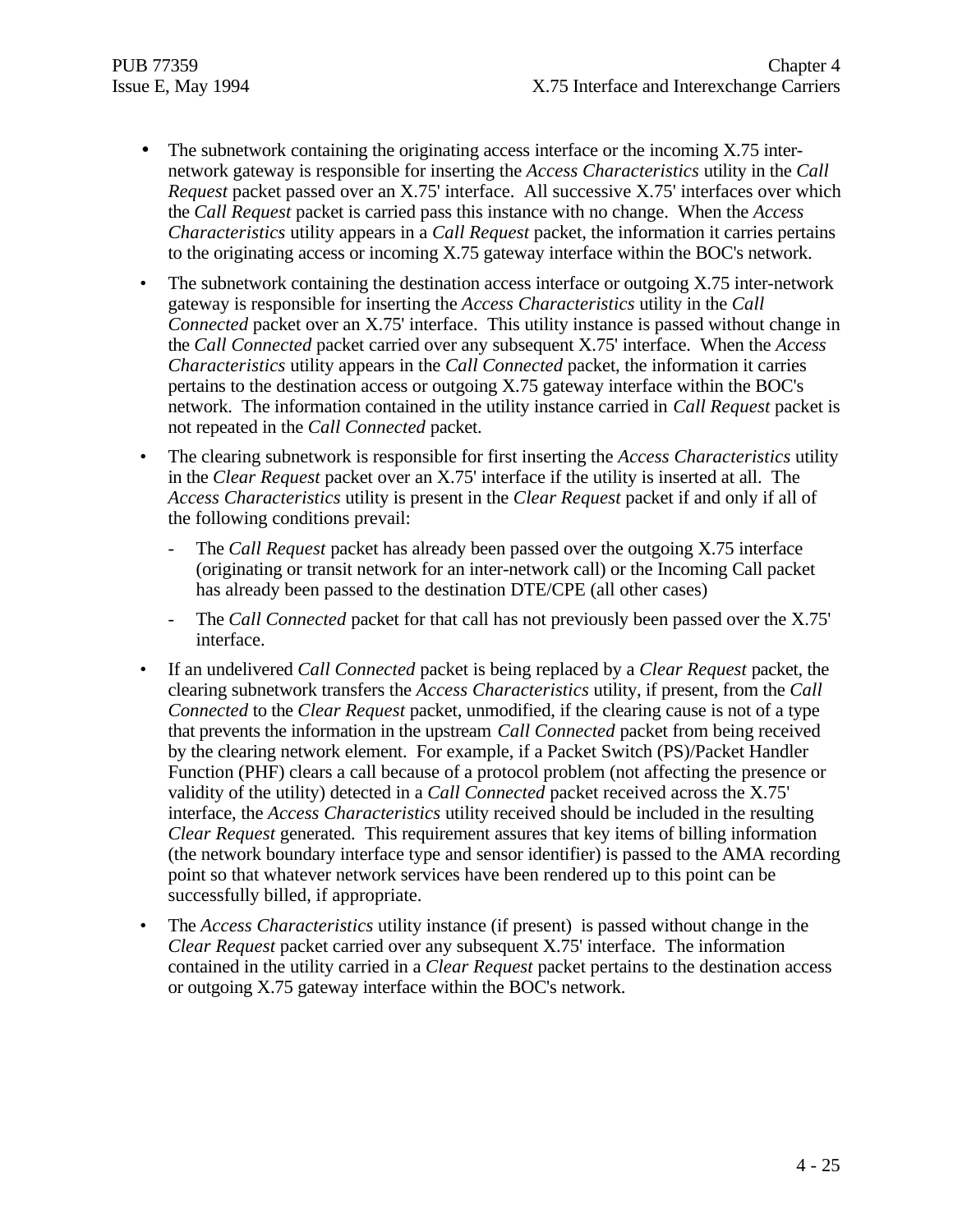### Coding

• The utility code for the class C *Access Characteristics* utility is "10100000" (bit 8 to the left). As a utility specified for BOC networks, it follows the utility marker. The utility instance consists of the utility code and a parameter field of three additional octets, as depicted in Figure 4-16.

| 8 |   | 6 | 5 |   | 3 | 2 | 1 |                                             |
|---|---|---|---|---|---|---|---|---------------------------------------------|
|   | 0 |   | 0 | 0 | 0 | O | 0 | <b>ACCESS</b><br><b>CHARACTERISTICS</b>     |
| Р | Ρ | Р | Ρ | P |   |   | U | <b>INTERFACE TYPE</b><br><b>INFORMATION</b> |
| S | S | S | S | S | S | S | S |                                             |
| S | S | S | S | S | S |   | S | <b>SENSOR IDENTIFIER</b>                    |

**Figure 4-16** Access Characteristics

- The first octet of the parameter field consists of two subfields, encoded in binary. Table 4- D shows the encoding of the PPPPP subfield.
- The relevant interface is the originating access interface or incoming X.75 interface (if call does not originate on the BOC's network) for the *Call Request* packet. The relevant interface is the destination access interface or outgoing X.75 interface [if call is not destined for a Data Terminal Equipment (DTE)/Customer Provided Equipment (CPE) within the BOC's network] for the *Call Connected* or *Clear Request* packets.

| Table 4-D                           |  |
|-------------------------------------|--|
| Encoding Of Relevant Interface Type |  |

| PPPPP | Relevant Interface Type                                             |
|-------|---------------------------------------------------------------------|
| 00000 | $X.25$ (Includes ISDN $X.25$ access <sup>*</sup> )                  |
| 00001 | Dial- $Up X.28$                                                     |
| 00010 | Dedicated X.28                                                      |
| 00011 | X.32 (Includes ISDN circuit-switched access to PSPDN dial-in port*) |
| 00100 | X.75 (Dedicated)                                                    |
| 10000 | Dedicated 3270 Bisynchronous                                        |
| 10001 | Dial-Up 3270 Bisynchronous                                          |
| 10010 | Dedicated 2780/3780 Bisynchronous                                   |
| 10011 | Dial-Up 2780/3780 Bisynchronous                                     |
| 10100 | Dedicated SNA/SDLC                                                  |
| 10101 | Dial-Up SNA/SDLC                                                    |
| 11111 | Unspecified or Nonstandard                                          |
| Other | (Reserved)                                                          |

\*Until CCITT or American National Standards Institute (ANSI) specify distinct ISDN code points for Tariffs utility counterparts.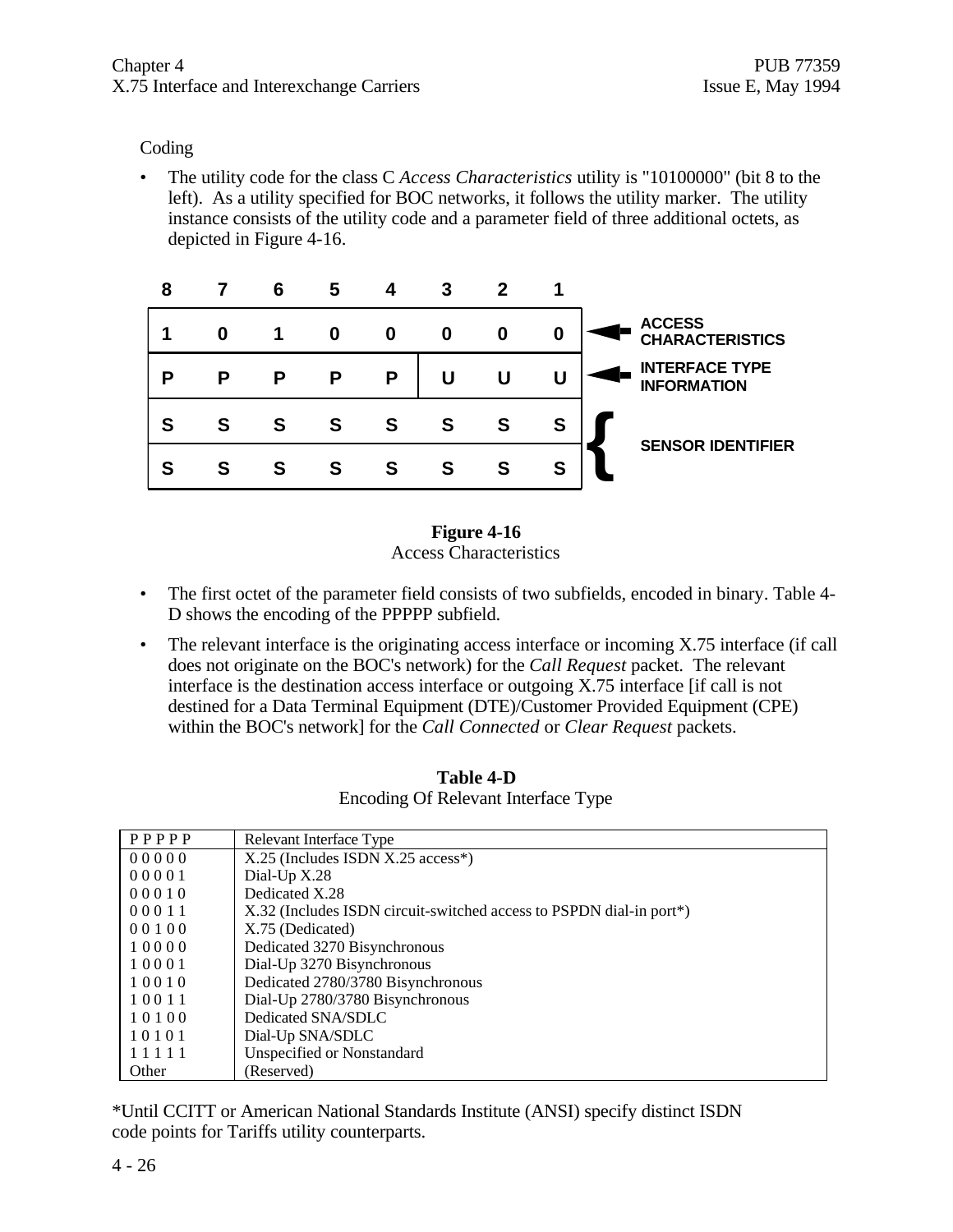- The three bits of the UUU subfield are used to designate a network-specific class code. The source network can optionally use this subfield to specify one of up to seven (significant, non-zero) class codes, with significance set by the network providing the class code value. Each DTE/Data Circuit Terminating Equipment (DCE), CPE/Packet Handler Function (PHF), and X.75 gateway interface is configured with two 3-bit values that can be set by the BOC. The two values corresponding to the two possible modes or directions in which the interface can be operating with respect to call establishment (origination/incoming or destination/outgoing). One of the potential uses for the UUU subfield is subcategorizing the interface type specified in the PPPPP subfield or indicating a network-specific type if the PPPPP value is "Unspecified or Nonstandard." If the optional UUU subfield is not used by the BOC, it should be zero filled.
- The second and third octets of the parameter field contain a 16-bit binary value. Bit 8 of the first of these two octets is the most significant bit and bit 1 of the last octet is the least significant. These 16 "S" bits constitute the sensor identifier assigned by the BOC to the network element associated with access or X.75 gateway interface characterized by the first octet of the parameter field. This field allows the BOC to uniquely identify over 65,000 network elements within the network, using binary encoding. The most significant bit is reserved to distinguish between PSPDN and (Integrated Services Digital Network (ISDN) network elements (0=PSPDN; 1=ISDN). Thus, each network element capable of servicing an access or gateway interface would be configured with a 16-bit sensor identifier that is selected by the BOC, for the purpose of populating this field.
- For additional information concerning the *Access Characteristics* utility consult the PPSNGR, TR-TSY-000301.

# **4.7.3 X.75 Interface Identifier (X.75') (Required)**

For inter-network calls, the AMA billing record includes a unique identifier for each X.75 interface between the BOC network and the connecting network (two such interfaces are present when the BOC network is operating as a transit network). In a BOC multi-vendor or PSPDN/ISDN inter-working environment, the X.75 interface identifier for the outgoing and/or incoming X.75 interface must be passed over any X.75' links between the subnetwork containing the X.75 interface and the subnetwork responsible for creating the Automatic Message Accounting (AMA) record. These conditions correspond to the cases for which the *Access Characteristics* utility specifies X.75 as the protocol for the BOC network boundary interface.

*X.75 Interface Identifier* is a utility specified for BOC packet mode networks and designed to pass the X.75 interface identifying information between subnetworks via X.75' interfaces. When needed, this utility is passed over X.75' interfaces in addition to the *Access Characteristics* utility. The detailed specifications for the *X.75 Interface Identifier* utility follow:

• The PS/PHF should support the *X.75 Interface Identifier* utility for X.75' interfaces. The Access Concentrator (AC) should support the *X.75 Interface Identifier* utility if it is capable of also either directly supporting X.75 interfaces or generating AMA records for calls chargeable to attached DTE's. In the case that an AC is capable of itself generating AMA records, but is not capable of supporting an X.75 interface, the AC need only support the utility for *Call Connected* and *Clear Request* packets.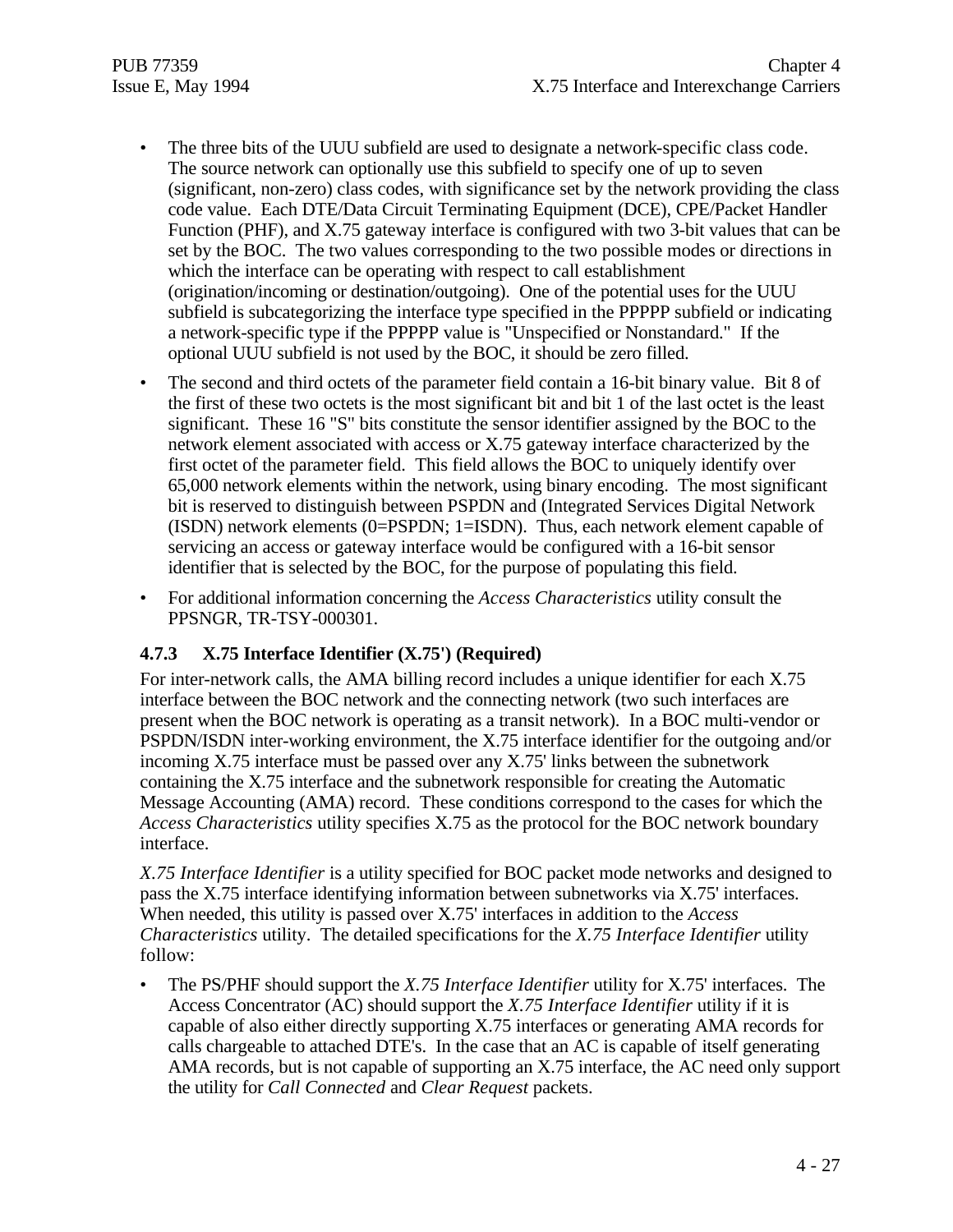#### Chapter 4 PUB 77359 X.75 Interface and Interexchange Carriers Issue E, May 1994

• The procedures, coding, and application for the *X.75 Interface Identifier* utility are as specified below and in subsections 3.5.4.7.1, 3.5.4.7.2, and 3.5.4.7.3 of the PPSNGR (TR-TSY-000301). References to "incoming" and "outgoing" X.75 interfaces below are with respect to the *Call Request* packet path through the network as illustrated in Figure 4-17.



**Figure 4-17** Incoming' and 'outgoing' X.75 Interfaces Relative to a BOC Network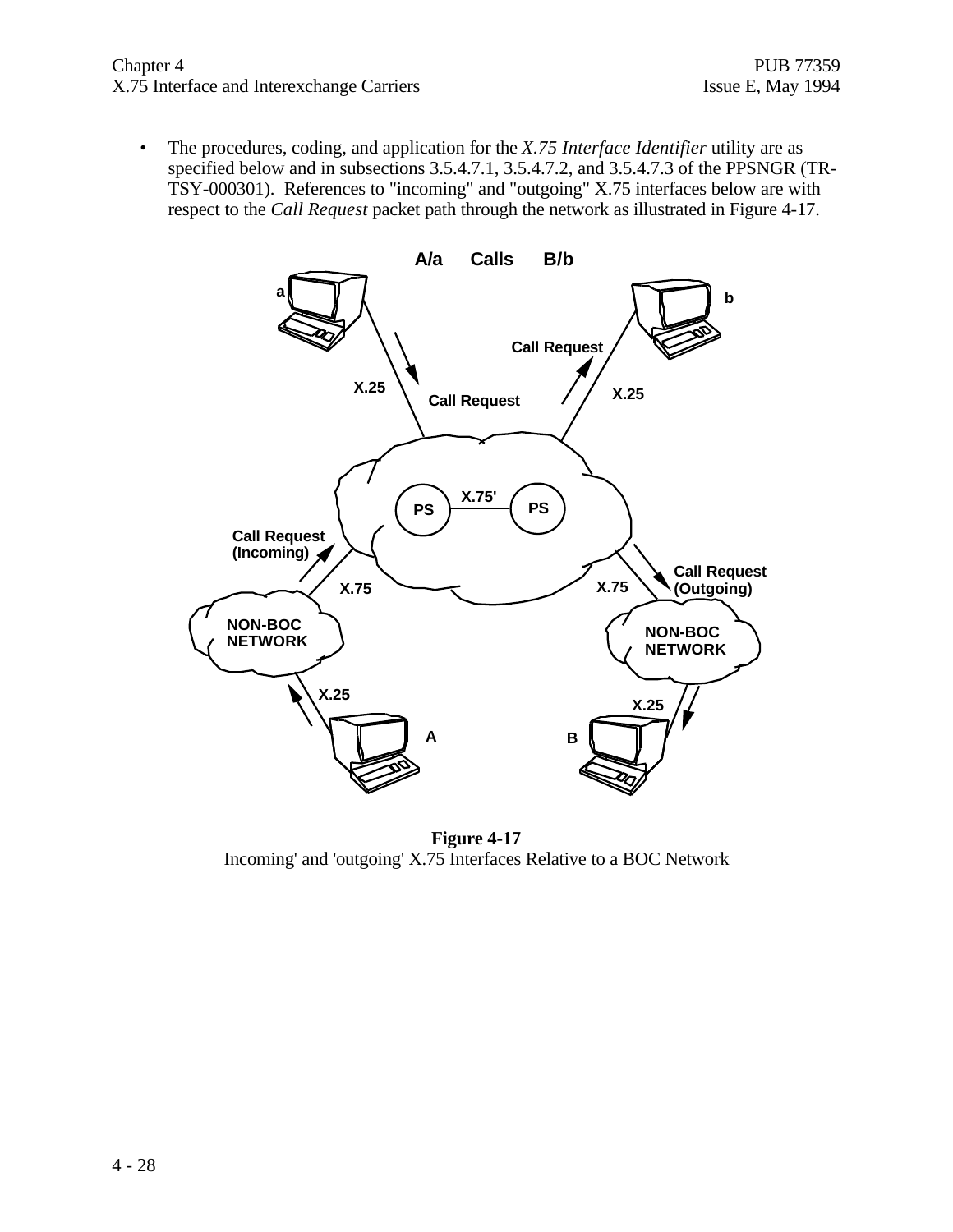### Procedures

- Only a single instance of the *X.75 Interface Identifier* utility is permitted in any packet. The utility appears in a *Call Request* packet passed over an X.75' interface if and only if that *Call Request* entered the BOC network over an incoming X.75 interface (i.e., the "PPPPP" subfield carried in the *Access Characteristics* utility to be passed over the X.75' interface for the packet contains "00100"). The utility appears in a *Call Connected* packet passed over and X.75' interface if and only if that *Call Connected* packet entered the BOC network over and outgoing X.75 interface (i.e., the "PPPPP" subfield carried in the *Access Characteristics* utility to be passed over the X.75' interface for the packet contains "00100"). The same rule applies to the insertion of the utility in a *Clear Request* packet passed over an X.75' interface as applies for a *Call Connected* packet, except that the utility is inserted in the *Clear Request* packet only if both of the following are satisfied:
	- The *Call Request* packet has already been passed over the outgoing X.75 interface for the call.
	- The *Call Connected* packet for the call has not previously been passed over the X.75' interface.
- The subnetwork containing the incoming X.75 inter-network gateway is responsible for inserting the *X.75 Interface Identifier* utility in the *Call Request* packet passed over the X.75' interface. All successive X.75' interfaces over which the *Call Request* packet is carried pass this instance with no change. When the *X.75 Interface Identifier* utility appears in a *Call Request* packet, the information it carries pertains to the incoming X.75 gateway interface within the BOC's network.
- The subnetwork containing the outgoing X.75 inter-network gateway is responsible for inserting the *X.75 Interface Identifier* utility in the *Call Connected* or *Clear Request* packet over an X.75' interface. Once inserted, this utility instance is passed without change in the *Call Connected* or *Clear Request* packet carried over any subsequent X.75' interface. When the *X.75 Interface Identifier* utility appears in a *Call Connected* or *Clear Request* packet, the information it carries pertains to the outgoing X.75 gateway interface within the BOC's network.
- If an undelivered *Call Connected* packet is being replaced by a *Clear Request* packet, the clearing subnetwork transfers the *X.75 Interface Identifier* utility, if present, from the *Call Connected* to the *Clear Request* packet, unmodified, if the clearing cause is not of a type that prevents the information in the upstream *Call Connected* packet from being received by the clearing network element. For example, if a PS/PHF clears a call because of a protocol problem (not affecting the presence or validity of the utility) detected in a *Call Connected* packet received across the X.75' interface, the *X.75 Interface Identifier* utility received should be included in the resulting *Clear Request* generated. This requirement assures that a key item of billing information (the outgoing X.75 interface identifier) is passed to the AMA recording point so that whatever network services have been rendered up to this point can be successfully billed, if appropriate.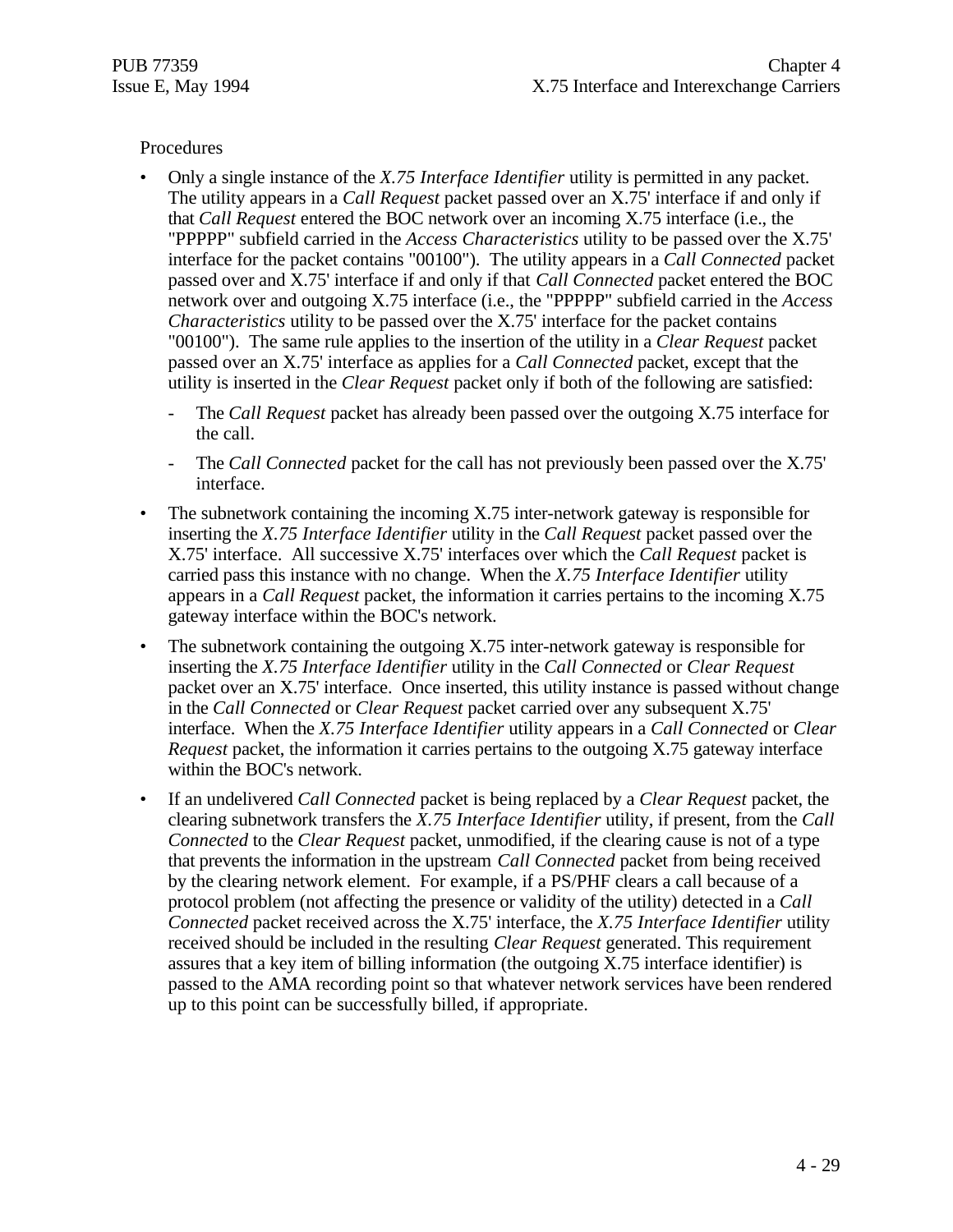#### Coding

• The utility code for the class D *X.75 Interface Identifier* utility is "11100011" (bit 8 to the left). As a utility specified for BOC networks, it follows the utility marker. The utility instance consists of (a) the utility code; (b) a parameter length octet containing "00000110" (bit 8 to the left, specifying 6 octets to follow); and (c) a parameter field of 6 additional octets, encoding an 11-digit X.75 interface identifier in Binary Coded Decimal (BCD). A pictorial representation of the utility appears in Figure 4-18. The most significant digit is encoded in bits 5 through 8 of the first of these octets and the least significant digit is encoded in bits 5 through 8 of the last octet. Bits 1 through 4 of the last octet are not used and are set to all zeros.



# **Figure 4-18**

X.75 Interface Identifier

• The 11-digit X.75 interface identifier carried in this utility is based on the BOC-assigned value configured for the X.75 interface to which this utility instance refers. All values are right-justified within the 11-digit field with leading zeros. No X.75 interface should be configured with a value of all zeros. If Multi Link Procedure (MLP) is supported on the interface, all Single Link Procedures (SLP) belonging to the MLP share a common X.75 interface identifier, which uniquely identifies the MLP. For additional information concerning the *X.75 Interface Identifier* utility consult the PPSNGR, TR-TSY-000301.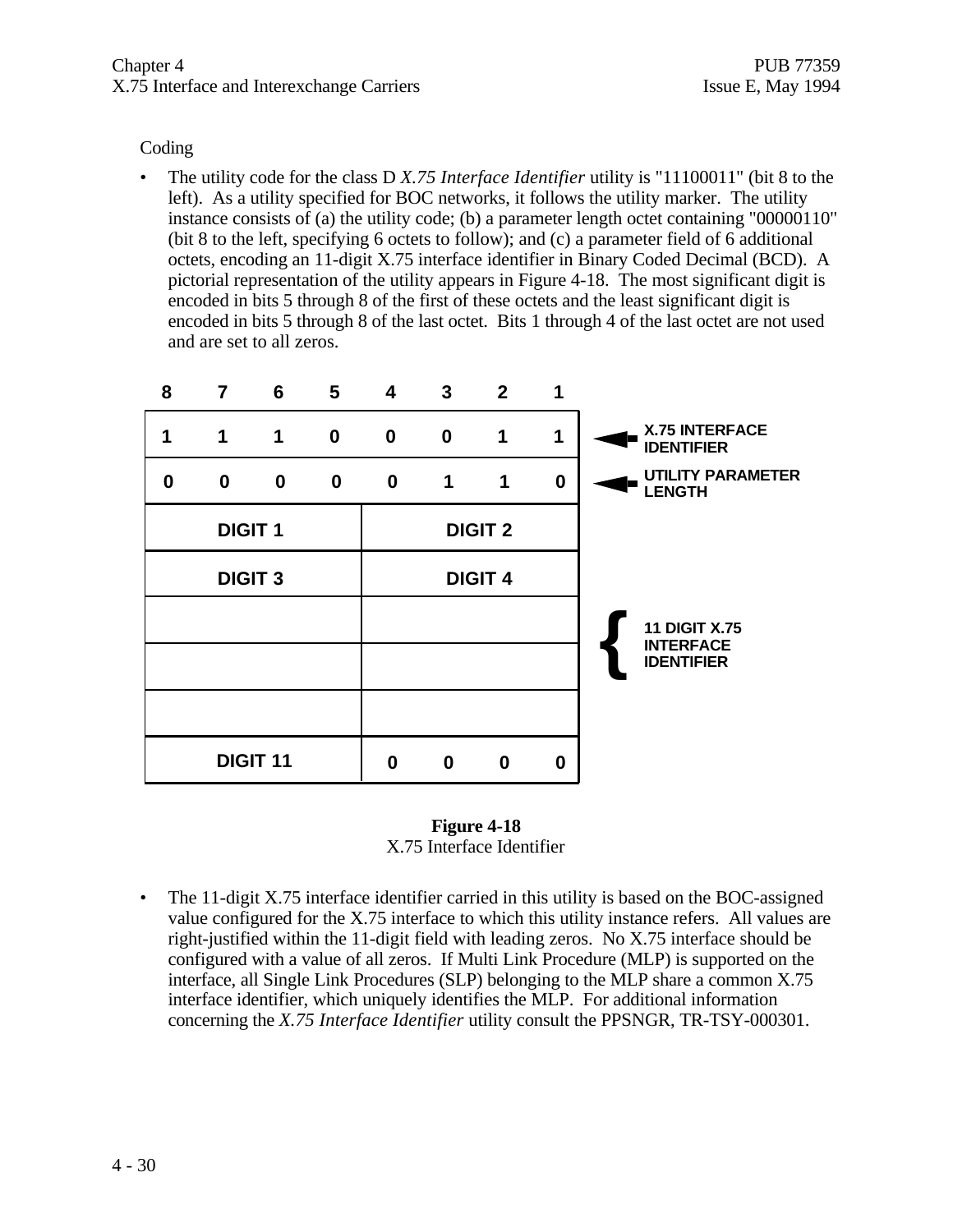# **4.8 Routing**

Packet Switched Public Data Network (PSPDN) Data Terminal Equipment (DTE) to Interexchange Carrier (IC) Data Terminal Equipment (DTE)

• On internetwork calls, the PSPDN DTE enters an address of up to 14 digits for the called DTE that is connected to the IC preceded by the prefix "1". This address consists of a 4-digit DNIC of the destination IC and a DTE address of up to 10 digits. The PSPDN STE strips the prefix "1" and passes the called address to the IC STE at the network interface in a Call Request packet. It also passes the calling address in the same Call Request packet. The IC routes the call based on the address information.

Interexchange Carrier (IC) Data Terminal Equipment (DTE) to Packet Switched Public Data Network (PSPDN) Data Terminal Equipment (DTE)

• Internetwork calls that originate from terminals connected to the IC are routed on the basis of the PSPDN DNIC and the address of the called DTE connected to the PSPDN. The number of digits on this internetwork call is a total of 14, of which the first four digits are the PSPDN DNIC . The IC would use the next three or six digits of the called DTE address to route the call to the appropriate PSPDN gateway (STE). The PSPDN DNIC will be provided by the terminal user at call set up time. The destination DCE (in the PSPDN) may add the prefix "1" to the calling address before it delivers the Incoming Call packet to the DTE.

Packet Switched Public Data Network (PSPDN) Data Terminal Equipment (DTE) to Packet Switched Public Data Network (PSPDN) Data Terminal Equipment (DTE) (Inter-LATA)

• Calls that originate on a PSPDN in one LATA and terminate on a DTE connected to the PSPDN in another LATA would use an IC for inter-LATA communications. The call would be routed by the PSPDN to the selected IC (STE). **THE PSPDN would be included in fields of X.75 call Request packet.** The IC network would then determine the appropriate routing based on either the next three or six digits of the called address and route the call toward the corresponding gateway. The destination PSPDN would then route the call to the appropriate DTE.

Packet Switched Public Data Network (PSPDN) Data Terminal Equipment (DTE) to Integrated Services Digital Network (ISDN) Data Terminal Equipment (DTE) (Inter-LATA)

• Calls that originate on a PSPDN and terminate on a DTE connected to an ISDN in another LATA would use an IC for inter-communications. The call would be routed by the PSPDN to the selected IC (STE). The ISDN E. 164 address,  $CC+N(S)N$  (Country Code + National Significant Number), will be in the called DTE address field of the X.75 Call Request Packet preceded by an escape code of 0 or 9. The IC will route on either the Country Code, for calls beyond North America (CC other than 1), or the first six (6) digits of the National Significant Number (NPA+NXX), for calls within North America ( $CC = 1$ ), toward the corresponding gateway. The destination ISDN and/or PSPDN will route the call to the appropriate DTE.

Integrated Services Digital Network (ISDN) Data Terminal Equipment (DTE) to Integrated Services Digital Network (ISDN) Data Terminal Equipment (DTE) (Inter-LATA)

• Calls that originate on an ISDN and terminate on a DTE connected to an ISDN in another LATA and transit the PSPDN to access the selected IC for inter-communications will be routed in the same manner identified above. Both the called DTE address field and the calling DTE address field in the X.75 Call Request Packet sent by the PSPDN will contain an E.164 address preceded by an escape code of 0 or 9.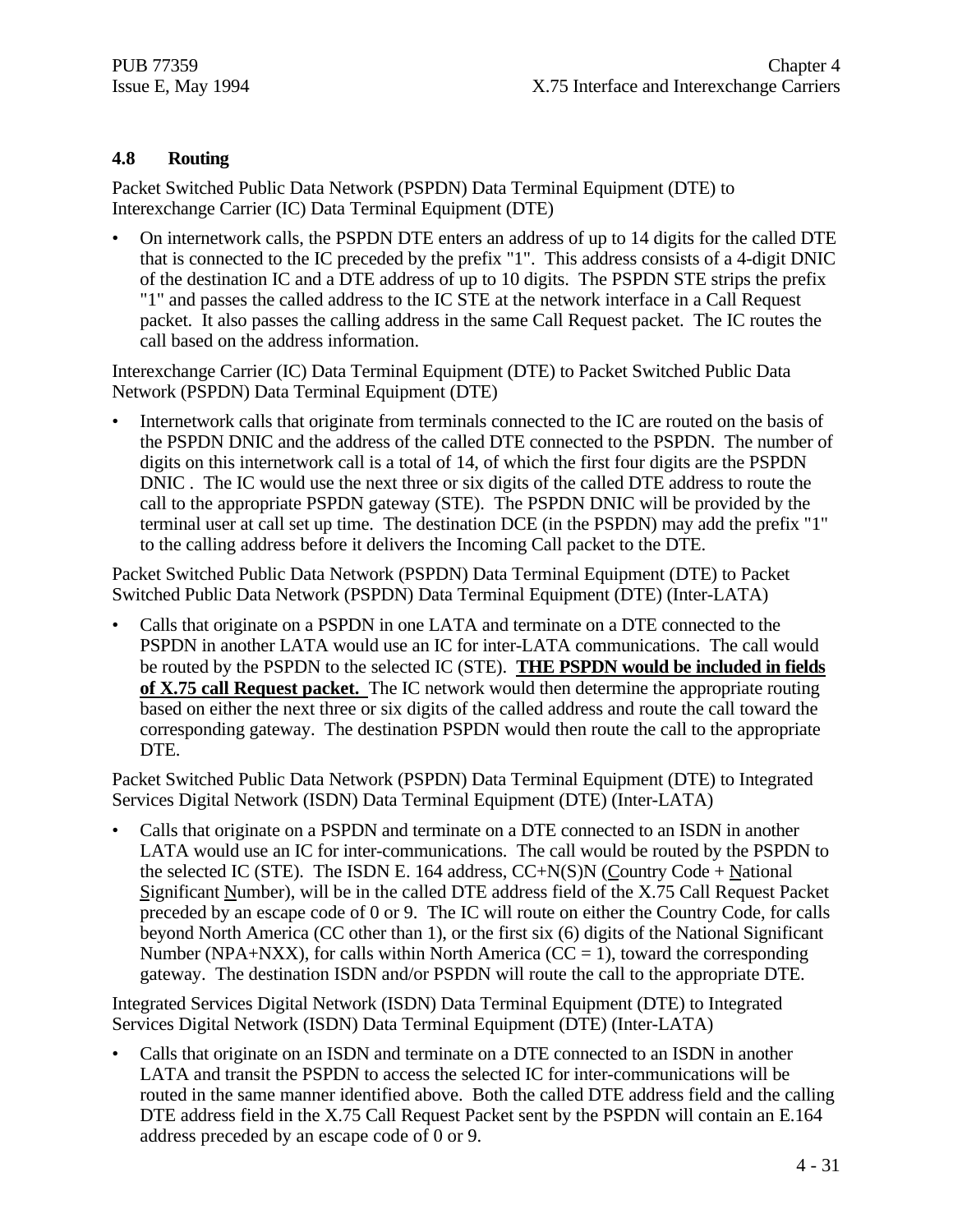• Calls that originate on an ISDN and terminate on a DTE connected to an ISDN in another LATA and where the IC has direct X.75 connection to the ISDN will be routed in the same manner as identified above for ISDN DTE transiting the PSPDN.

| <b>Table 4-E</b>                                                  |
|-------------------------------------------------------------------|
| Summary of X.75 DIGIPAC <sup>®</sup> Default Interface Attributes |

| PHYSICAL LEVEL                        |                                              |
|---------------------------------------|----------------------------------------------|
| <b>Transmission Rates</b>             | 9.6 and 56 Kbps                              |
| <b>Interfaces</b>                     | EIA-232 for 9.6 Kbps                         |
|                                       | CCITT Recommendation V.35 for 56 Kbps        |
| LINK LEVEL                            |                                              |
| Procedure                             | LAPB/SLP                                     |
| Parameter K                           | $K = 7$ (Modulo 8)                           |
| Parameter N1                          | 2096 Bits (256 octets)                       |
| Parameter N2                          | 10                                           |
| Timer T1                              | 3 Seconds                                    |
| Parameter T2                          | 200 milliseconds                             |
| Timer T <sub>3</sub>                  | 15 Seconds                                   |
| <b>Frame Address Field Convention</b> |                                              |
| Command                               | 03                                           |
| Response                              | 01                                           |
| <b>PACKET LEVEL</b>                   |                                              |
| Packet Types                          | <b>All Basic Packets</b>                     |
| Number of logical channels per link   | 128 @ 56 Kbps                                |
|                                       | 64 @ 9.6 Kbps                                |
|                                       | 32 @ 4.8 Kbps                                |
|                                       | 16 @ 2.4 Kbps                                |
| Packet Size                           | 128 octets                                   |
| <b>Packet Window Size</b>             | $\overline{W} = 2$                           |
| Packet Sequence Numbering             | Modulo 8                                     |
| <b>Address Format</b>                 | Inter-network: $4$ digit DNIC + 10 digit NTN |
|                                       | Intra-network: 10 digit NTN                  |
|                                       | ISDN addresses: $0 + CC + N(S)N$             |
|                                       | $CC = Country Code (1 for North America)$    |
|                                       | $N(S)N = National Significant Number$        |
| Packet Level Timers                   |                                              |
| T <sub>30</sub>                       | 180 seconds                                  |
| T31                                   | 200 seconds                                  |
| $\overline{T32}$                      | 180 seconds                                  |
| $\overline{T33}$                      | 180 seconds                                  |

#### 4 - 32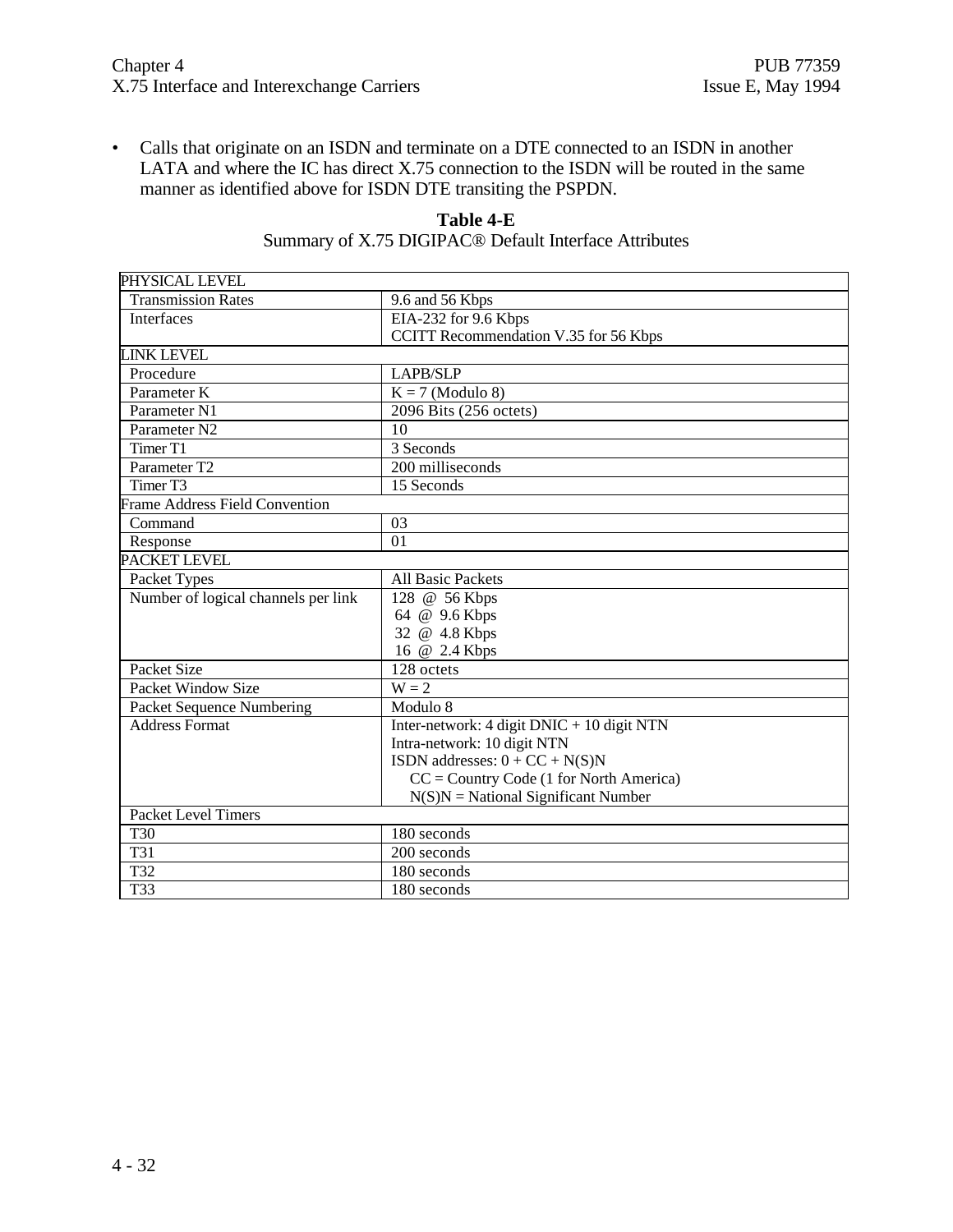| <b>TIMER</b><br><b>NUMBER</b> | TIME-<br><b>OUT</b><br><b>VALUE</b> | <b>STATE OF</b><br><b>LOGICAL</b><br><b>CHANNEL</b> | <b>STARTED</b><br><b>WHEN</b>               | <b>NORMALLY</b><br><b>TERMINATED</b><br><b>WHEN</b>                                                                               | ACTIONS TO TAKEN WHEN THE<br>TIME OUT EXPIRES                                                                                     |                                                                                                                                       |
|-------------------------------|-------------------------------------|-----------------------------------------------------|---------------------------------------------|-----------------------------------------------------------------------------------------------------------------------------------|-----------------------------------------------------------------------------------------------------------------------------------|---------------------------------------------------------------------------------------------------------------------------------------|
|                               |                                     |                                                     |                                             |                                                                                                                                   | <b>TOWARD STE</b><br>X/Y                                                                                                          | <b>TOWARD</b><br><b>NETWORK</b>                                                                                                       |
| T 30                          | 180 sec.                            | r2/r3                                               | STE X/Y issues<br>a restart                 | <b>STE X/Y leaves</b><br>the r2/r3 state (i.e.,<br>a restart<br>confirmation or<br>restart request<br>is received)                | STE X/Y signals<br>a restart request<br>packet (network<br>congestion, #52)<br>again, and<br>restarts time-out<br>T <sub>30</sub> | For permanent<br>virtual circuits, the<br>STE signals a<br>reset request<br>packet (network<br>congestion,<br>#52)                    |
| T31                           | 200 sec.                            | p2/p3                                               | STE X/Y issues<br>a call request<br>packet  | <b>STE X/Y leaves</b><br>the p2/p3 state<br>(e.g., call)<br>connected, clear<br>request or call<br>request packet<br>is received) | STE X/Y enters<br>p6/p7 state signaling<br>a clear<br>request packet<br>(network<br>congestion,<br>#49)                           | STE X/Y signals a<br>clear request packet<br>(network<br>congestion, #49)                                                             |
| T32                           | 180 sec.                            | d2/d3                                               | STE X/Y issues<br>a reset request<br>packet | <b>STE X/Y leaves</b><br>the d2/d3 state<br>(e.g., a reset)<br>confirmation or<br>reset request<br>packet is received)            | STE X/Y signals a<br>reset request packet<br>(network congestion,<br>#51) again and<br>restarts time-out T32                      | Nothing is signaled<br>toward the network.<br>Proper response is<br>to signal reset<br>request packet<br>(network<br>congestion, #51) |
| T33                           | 180 sec.                            | p6/p7                                               | STE X/Y issues<br>a clear<br>request packet | STE X/Y leaves<br>the $p6//p7$ state<br>(e.g., a clear<br>confirmation or<br>clear request<br>packet is received)                 | STE X/Y signals a<br>clear request packet<br>(network congestion,<br>#50) again, and<br>restarts time-out T33                     |                                                                                                                                       |

**Table 4-F** STE time-outs (First Time)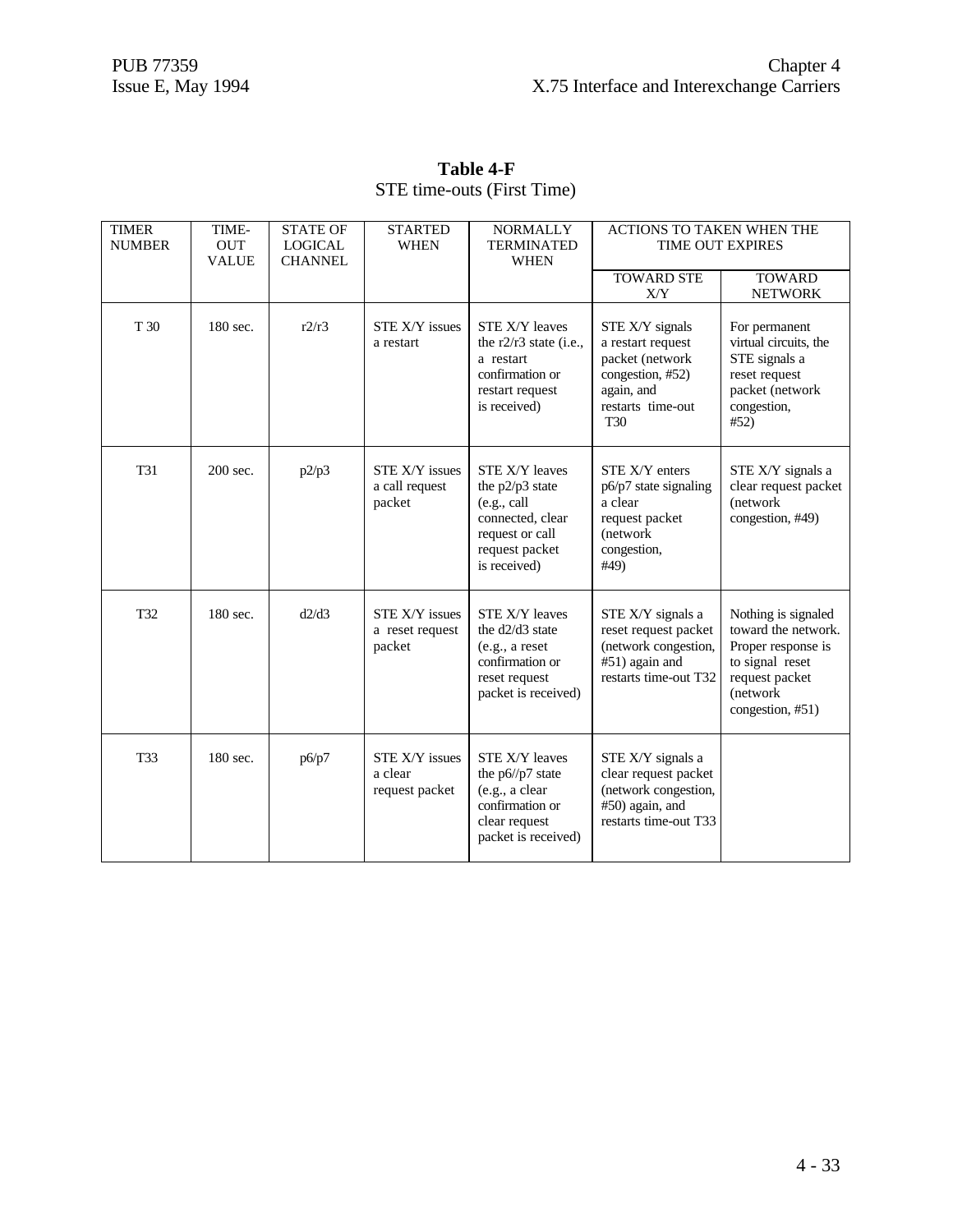| <b>TIME-OUT</b><br><b>NUMBER</b> | ACTIONS TO BE TAKEN THE SECOND TIME THE TIME-OUT EXPIRES<br><b>TOWARD NETWORK</b><br><b>TOWARD STE X/Y</b>                                                                              |                                                                                                                                                                                                   |  |  |
|----------------------------------|-----------------------------------------------------------------------------------------------------------------------------------------------------------------------------------------|---------------------------------------------------------------------------------------------------------------------------------------------------------------------------------------------------|--|--|
|                                  |                                                                                                                                                                                         |                                                                                                                                                                                                   |  |  |
| T30                              | STE X/Y enter the r1 state Note -<br>Further actions may be initiated at higher<br>level                                                                                                | For permanent virtual circuits, STE X/Y<br>signals a reset request packet (network<br>congestion, #52)                                                                                            |  |  |
| T31                              | (Not possible; T31 is not restarted after it has expired)                                                                                                                               |                                                                                                                                                                                                   |  |  |
| T32                              | For virtual calls, STE X/Y enters the<br>$p6/p7$ state signaling a clear request<br>packet (network congestion, #51). For<br>permanent virtual circuits, STE X/Y<br>enters the d1 state | For virtual calls, STE X/Y signals a clear<br>request packet (network congestion,<br>#51). For permanent virtual circuits,<br>STE X/Y signals a reset request packet<br>(network congestion, #51) |  |  |
| T33                              | STE X/Y enters the p1 state.                                                                                                                                                            |                                                                                                                                                                                                   |  |  |

# **Table 4-G** STE X/Y Time-Outs (Second Time)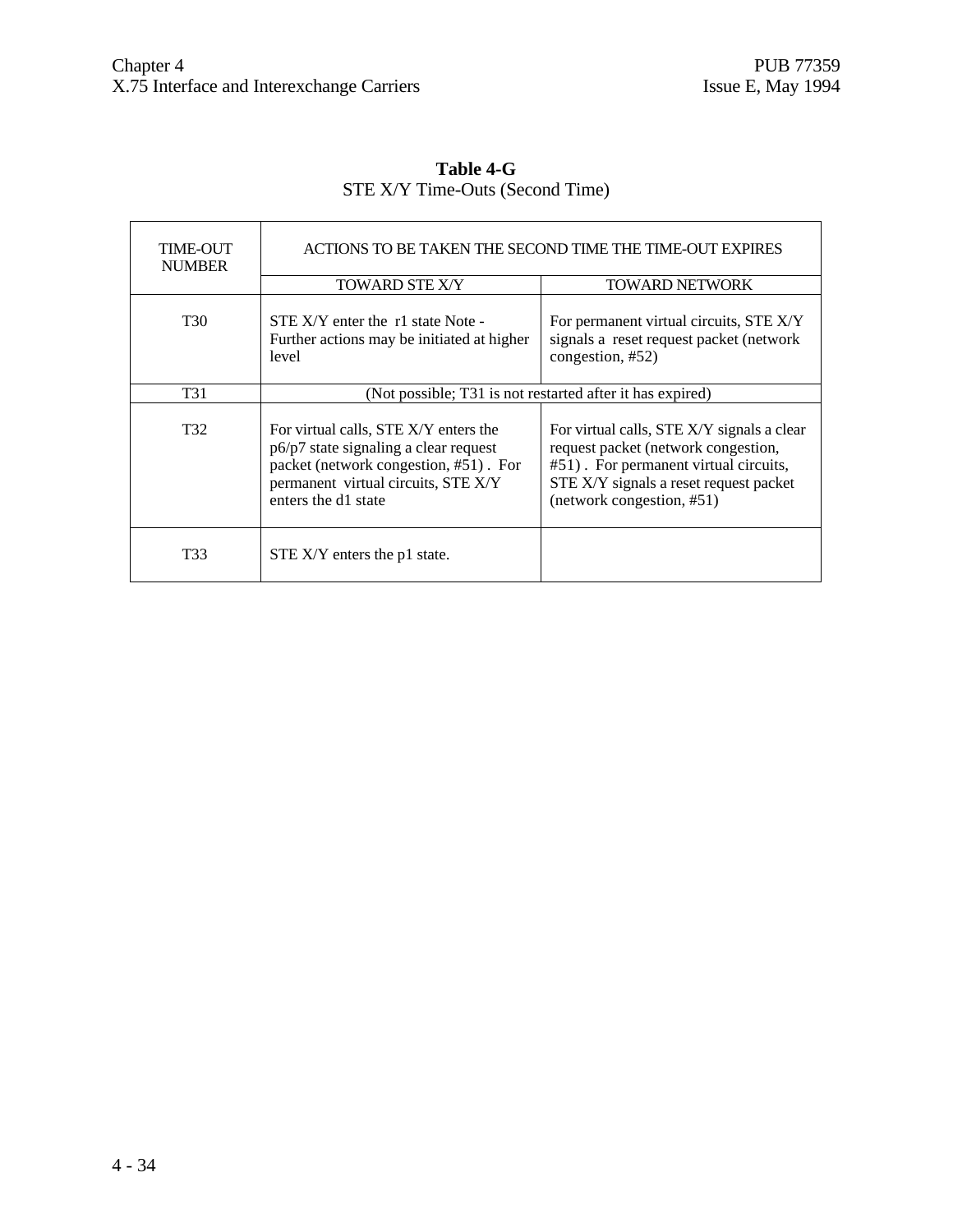| 1988 CCITT X.75 Utilities            |                                                        |                       |  |
|--------------------------------------|--------------------------------------------------------|-----------------------|--|
|                                      |                                                        | Support<br><b>YES</b> |  |
|                                      | <b>Transit Network Identification</b>                  | <b>YES</b>            |  |
| Call Identifier <sup>1</sup>         |                                                        |                       |  |
|                                      | Throughput Class Indication                            | <b>YES</b>            |  |
| Window Size Indication <sup>2</sup>  |                                                        | <b>YES</b>            |  |
| <b>Packet Size Indication</b>        |                                                        | <b>YES</b>            |  |
|                                      | Fast Select and/or Reverse Charge Indication           | <b>YES</b>            |  |
|                                      | <b>Closed User Group Indication</b>                    | <b>YES</b>            |  |
|                                      | Closed User Group with Outgoing Access Indication      | <b>YES</b>            |  |
|                                      | Called Line Address Modified Notification <sup>3</sup> | <b>YES</b>            |  |
| Reasons                              | Call distribution within a hunt group                  | <b>YES</b>            |  |
|                                      | Call redirection due to originally called              | <b>YES</b>            |  |
|                                      | DTE out of order                                       |                       |  |
|                                      | Call redirection due to originally called              | <b>YES</b>            |  |
|                                      | DTE busy                                               |                       |  |
|                                      | Call redirection due to prior request                  | <b>YES</b>            |  |
|                                      | from originally called DTE for                         |                       |  |
|                                      | systematic call redirection                            |                       |  |
|                                      | Called DTE originated                                  | <b>PASSIVE</b>        |  |
|                                      | Call deflection by the originally called               | <b>PASSIVE</b>        |  |
|                                      | <b>DTE</b>                                             |                       |  |
|                                      | <b>Clearing Network Identification Code</b>            | <b>YES</b>            |  |
| <b>Traffic Class Indication</b>      |                                                        | NO                    |  |
| <b>Transit Delay Indication</b>      |                                                        | <b>YES</b>            |  |
| Transit Delay Selection <sup>4</sup> |                                                        | <b>YES</b>            |  |
| Tariffs <sup>5</sup>                 |                                                        | <b>YES</b>            |  |
| <b>NUI</b>                           |                                                        | N <sub>O</sub>        |  |
| 1988 CCITT X.75 Utilities            |                                                        | Support               |  |
| RPOA Selection <sup>6</sup>          |                                                        | <b>YES</b>            |  |
| <b>Utility Marker</b>                |                                                        | <b>YES</b>            |  |

**Table 4-H** Support Of 1988 X.75 Utilities

#### **Notes:**

- 1. Will accept this utility in the Call Connected packet. If present, (and supported on call connected packets from the X.75 gateway, as defined in the X.75 UTILITY envelope) it is conveyed transparently back to the source; otherwise, the X.75 gateway inserts the original call identifier in the call connected packet before sending it through the DIGIPAC® network.
- 2. Because DIGIPAC® only supports modulo 8 packet sequencing the largest value that can be negotiated is seven (7).
- 3. Active support for the first four reasons and passive support for the last reasons for Called Line Address Modified Notification. Active support meaning that the Network can generate as well as pass the reason for Called Line Address Modified Notification. Passive support means that the Network can not generate the reason but will pass the reason transparently over the X.75 gateway.
- 4. Will pass this utility transparently through the X.75 interface in the call request packet.
- 5. Supports both the 1984 and the 1988 version of the utility. If the 1984 interface is specified, the utility will appear after the utility marker and the utility code will be Hex 06.
- 6. Does not support multiple instances of this utility in any packet.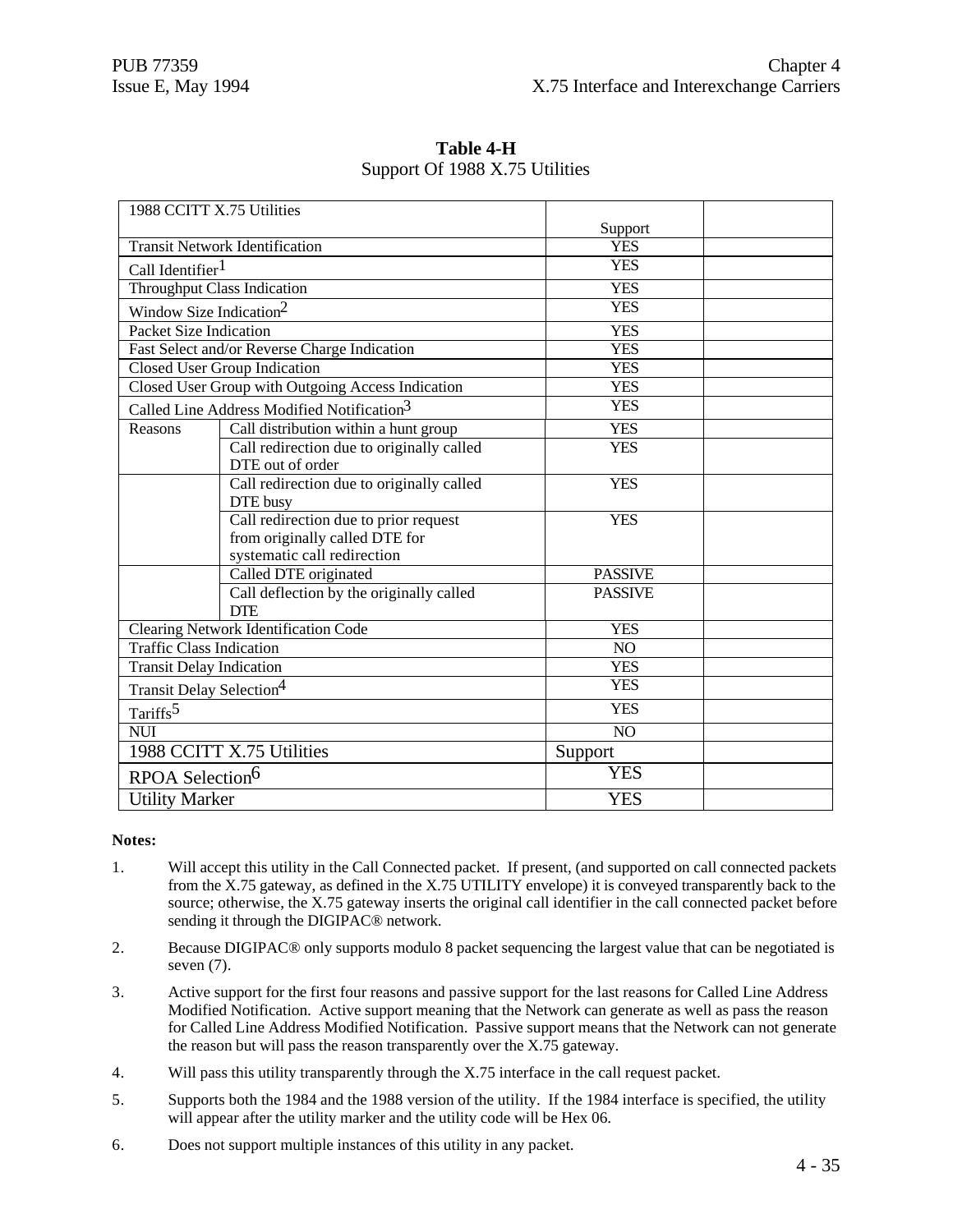| <b>Table 4-I</b>                    |  |
|-------------------------------------|--|
| Support Of Bellcore X.75' Utilities |  |

| Bellcore X.75' Utilities                         | <b>DIGIPAC<sup>®</sup></b> Support |
|--------------------------------------------------|------------------------------------|
| IC Preselection Indication                       | YES                                |
| Call Redirection or Call Deflection Notification | N <sub>O</sub>                     |
| <b>Access Characteristics</b>                    | <b>YES</b>                         |
| <b>Protocol Conversion Permissions</b>           | NO.                                |
| <b>Transit Subnetwork Count</b>                  | N <sub>O</sub>                     |
| Clearing Subnetwork Identification               | NO                                 |
| X.75 Interface Identifier                        | YES                                |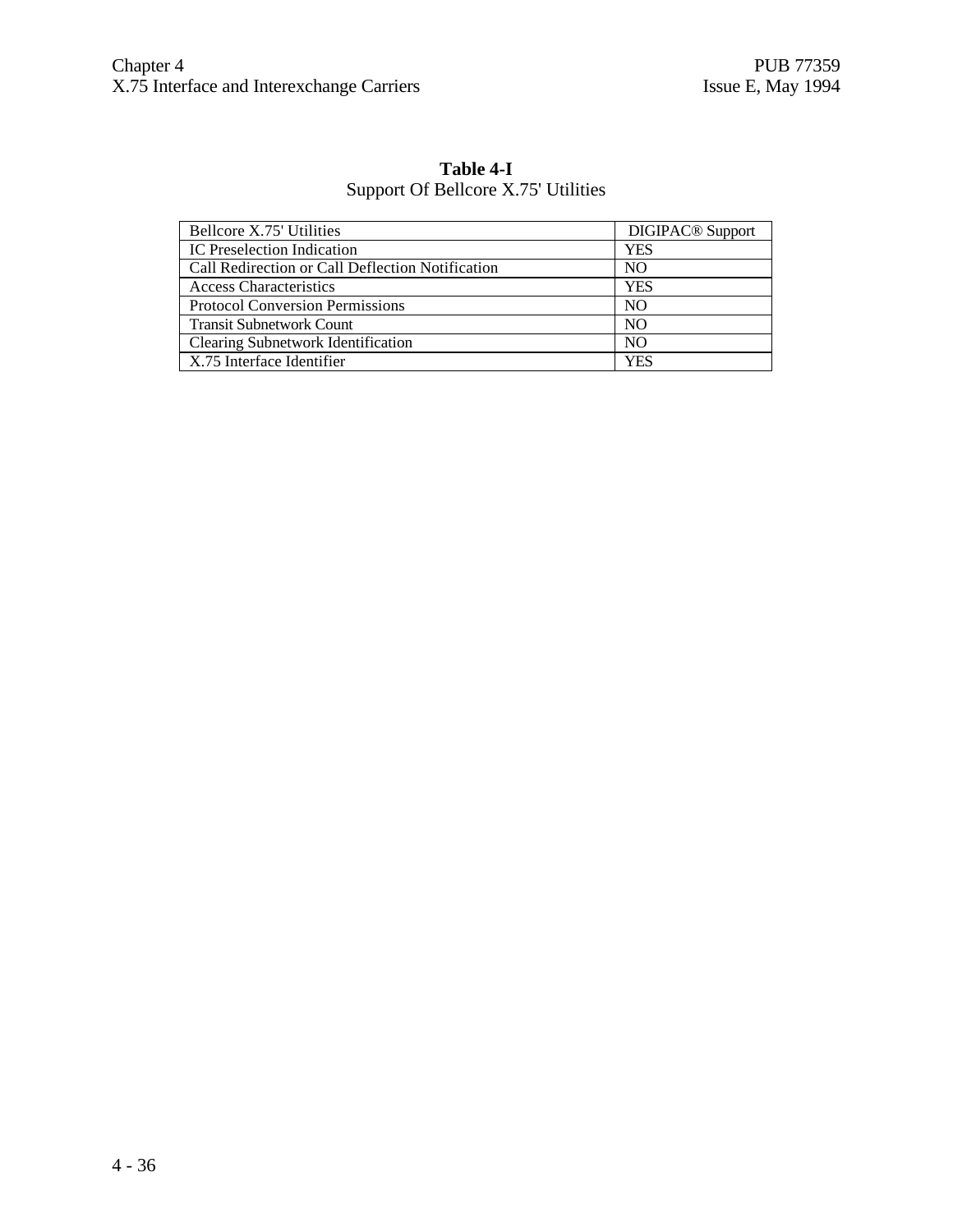# **CONTENTS**

# **Chapter and Section**

# Page

| 5. |     |  |
|----|-----|--|
|    |     |  |
|    | 5.2 |  |
|    | 5.3 |  |
|    | 5.4 |  |
|    | 55  |  |
|    | 5.6 |  |
|    | 57  |  |
|    | 5.8 |  |

# **Tables**

| 5-B Summary of X.32 DIGIPAC <sup>®</sup> Standard (Default) Interface Attributes5-13 |  |
|--------------------------------------------------------------------------------------|--|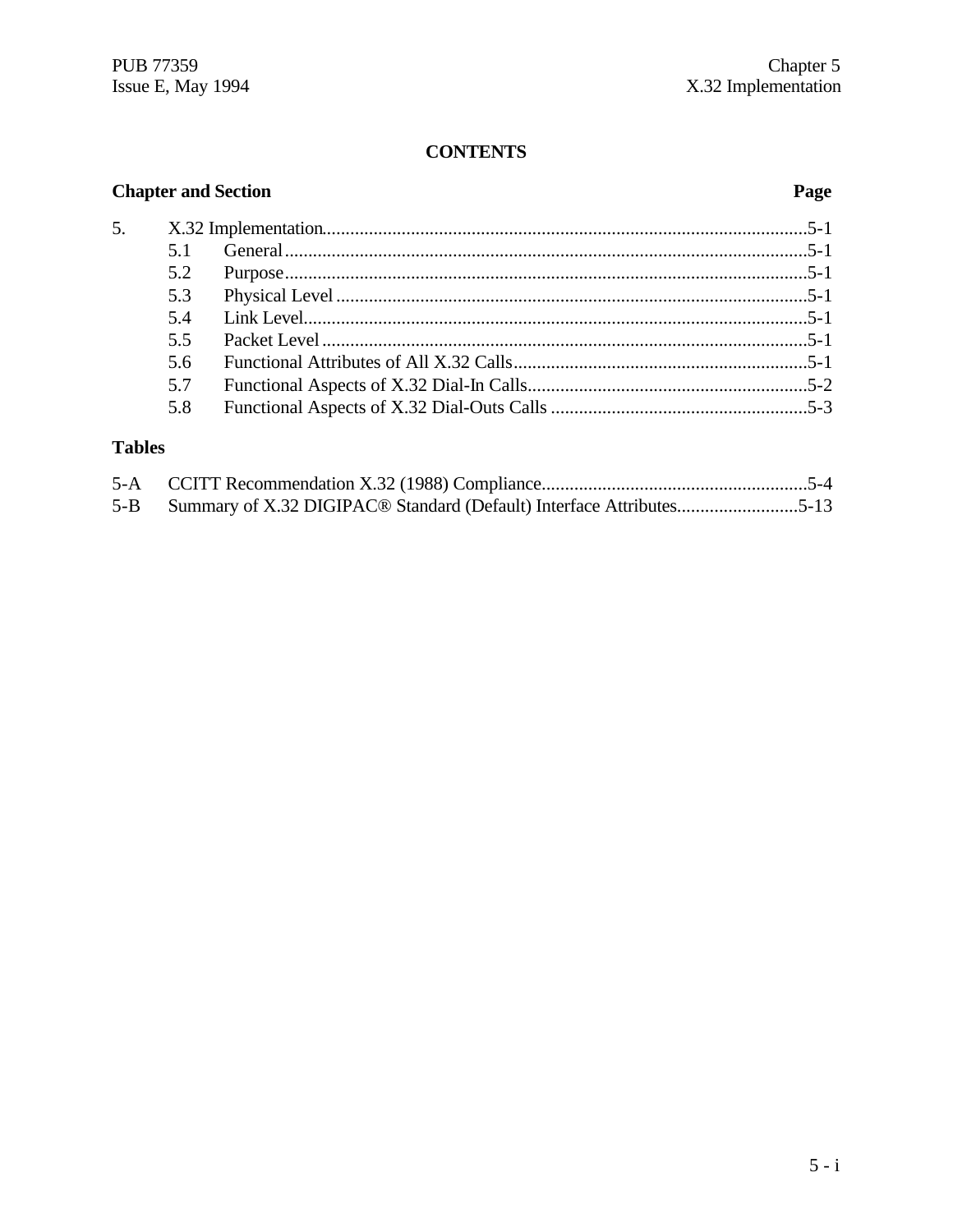# **5. X.32 Implementation**

#### **5.1 General**

This chapter describes the implementation of X.32 dial-in and dial-out service on the DIGIPAC® Network. The implementation of the X.32 service on the DIGIPAC® Network conforms to Consultative Committee on International Telephone and Telegraph (CCITT) Recommendation X.32 (1988) (see Table 5-A for conformance by individual section). The version of X.25 available over these types of connections will conform to CCITT Recommendation X.25 (1984) and is consistent with the information found in Chapter 3 of this publication.

### **5.2 Purpose**

X.32 is a service that provides access to the Packet Switched Public Data Network (PSPDN) by X.25 Data Terminal Equipment (DTE) over a switched access path established through a Public Switched Telephone Network (PSTN) or Circuit Switched Public Data Network (CSPDN). A dial-in by DTE or dial-out by PSPDN is performed to establish the switched access path. Currently the DIGIPAC® Network only provides X.32 service through the Public Switched Telephone Network (PSTN).

### **5.3 Physical Level**

Customers using the X.32 service provided by the U S WEST DIGIPAC® Network will be required to use a modem or modems that conforms to the specifications for 9600 bps - Synchronous - Dial Access found in Chapter 8 of this publication.

#### **5.4 Link Level**

At the link layer, the LAPB link access procedures conform to the procedures found in Chapter 3 of this publication, with additions as noted in Section 5 of CCITT Recommendation X.32 (1988) (see Table 5-A for conformance to Section 5 of CCITT Recommendation X.32). The LAPB procedures found in Chapter 3 of this publication conform to CCITT Recommendation X.25 (1984).

#### **5.5 Packet Level**

The format and procedures at the packet layer conform to those found in Chapter 3 of this publication, with additions as noted in Section 6 of CCITT Recommendation X.32 (1988) (see Table 5-A for conformance to Section 6 of CCITT Recommendation X.32). The packet formats and procedures found in Chapter 3 of this publication conform to CCITT Recommendation X.25 (1984).

#### **5.6 Functional Attributes of All X.32 Calls**

#### **5.6.1 General**

Multiple Logical Channels -DIGIPAC® will support multiple sessions (calls) on an established Public Switched Telephone Network (PSTN) link based on the number of available Logical Channel Numbers (LCN). For all X.32 service available in DIGIPAC® the default value for the number of LCN's will be 10. All of these LCN's will be configured for two way service.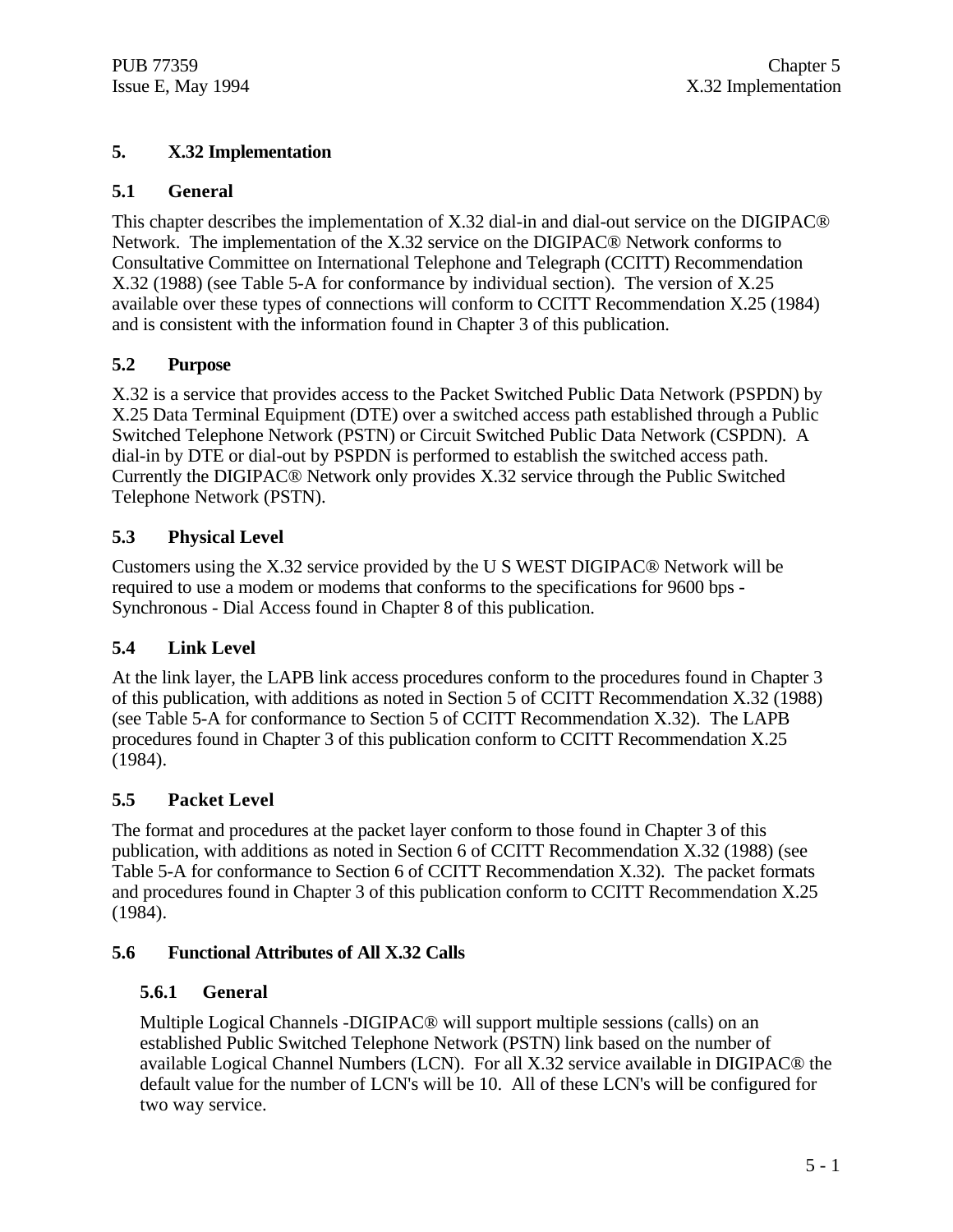# **5.6.2 X.32 Security Feature**

DIGIPAC<sup>®</sup> has the ability to offer two X.32 options at subscription time. Those options are:

- The number of unsuccessful outgoing call requests that a DTE may make.
- The total number of outgoing call requests that a DTE may make.

For the purpose of the first option above, a call request is unsuccessful if a clear indication is received as a direct response to it and the clear cause indicates that the call was not received by the called DTE.

The default setting of threshold for each of the above options will be zero (0). This will turn the threshold off. When the settings for the above thresholds is set to a value other than zero (0), the option is turned on. When one of the thresholds specified is reached, the line becomes refused. The access path will be disconnected if there are no calls established on it. If call(s) are in progress, new call requests are blocked by the PSPDN. When the last call in progress is terminated, the access path is disconnected. The call counters for each of the above options are reset every time an access path is established.

# **5.6.3 Billing of X.25 Calls Established on X.32 Link**

For all Public Dial X.32 service, all X.25 calls that are originated by the DTE on the X.32 link will be Reverse Charged. For all Public Dial X.32 service, all X.25 incoming calls that are intended for the DTE on the X.32 link must be sent paid.

# **5.7 Functional Aspects of X.32 Dial-In Calls**

# **5.7.1 General**

Answering a Dial-in Call - An X.32 dial-in port responds to a dial-in call by establishing the physical connection and bringing up level-2 (link layer). The DTE can then originate X.25 calls using standard X.25 call setup procedures. The DTE may also receive calls from other X.25 DTE's (see Sections 5.6.1 and 5.6.3 for limitations).

# **5.7.2 Calling Addresses for PSTN Dial-in Call**

The PSTN address of the calling DTE is not supplied by the PSTN when a dial-in call is physically established. For this reason, the dial-in port substitutes its own Data Network Address (DNA) into the calling address field of any X.25 call originated by the DTE; this value acts as a "temporary number" as defined in Section 3.1.3.1 of CCITT Recommendation X.32 (1988).

The default for X.32 ports on the DIGIPAC® network will be to not accept a calling address in call request packets received from the DTE that dialed in unless that calling address matches the port address. If the calling address field in the call request packet from the DTE is anything other than null or the address of the port, the call will be rejected.

The temporary number may be used to call the DTE that dialed in; such calls utilize the X.32 port handling the dial-in call and the existing switched access path through the PSTN. Call attempts specifying an X.32 port address will not be setup if there is no established switched connection to a DTE on that port.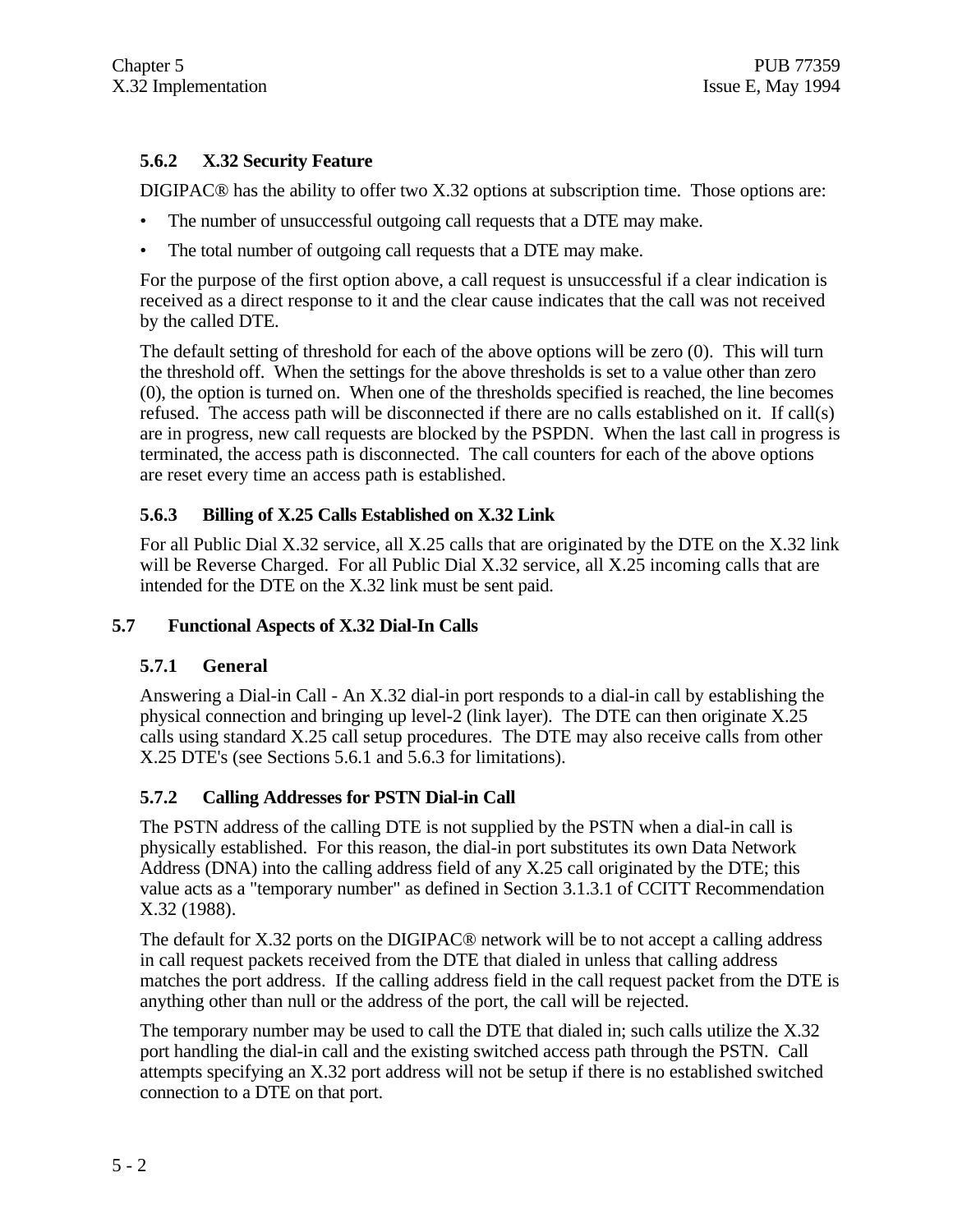## **5.7.3 Permanent Virtual Circuit Support**

Permanent Virtual Circuits (PVC) are supported only for private dial-in ports. When a subscriber establishes an access path to a private dial-in port, any PVC's defined for this port will be reset. DIGIPAC<sup>®</sup> does not support PVC's for X.32 dial-out ports and public X.32 dial-in ports.

#### **5.8 Functional Aspects of X.32 Dial-Out Calls**

#### **5.8.1 Single-Stage Addressing**

Single-Stage addressing for X.32 dial-out calls is supported. The called address field of a call request packet contains the Packet Switched Network (PSN) address being called. The DIGIPAC® network locates an appropriate X.32 dial-out port based on the PSN address and uses service data to delete or insert the appropriate digits for dialing before sending the call request to the port. DIGIPAC® will only accept an E.164 address preceded by the prefix digit 1 and the escape digit 9 for PSTN calls. The actual format of the called address in the call request form the user is as follows:

1+9+1+NPA+NXXXXXXX

 $1$  = Prefix Digit  $9$  = Escape Digit  $1 =$  Country Code (1 = North America) NPA = Number Planning Area (Area Code)  $NXXXXX = 10$  Digit Telephone Number

DIGIPAC® does not currently support X.121 addressing for CSPDN calls.

#### **5.8.2 Long Distance Calls**

For all Public Dial X.32 service, calls placed to PSN addresses that are not within the same Local Access Transport Area (LATA) as the originating DTE will be rejected by the DIGIPAC® network.

#### **5.8.3 Additional Calls to Existing Connections**

Additional calls to an existing connection on an X.32 port will be allowed as long as there is an available LCN on that port.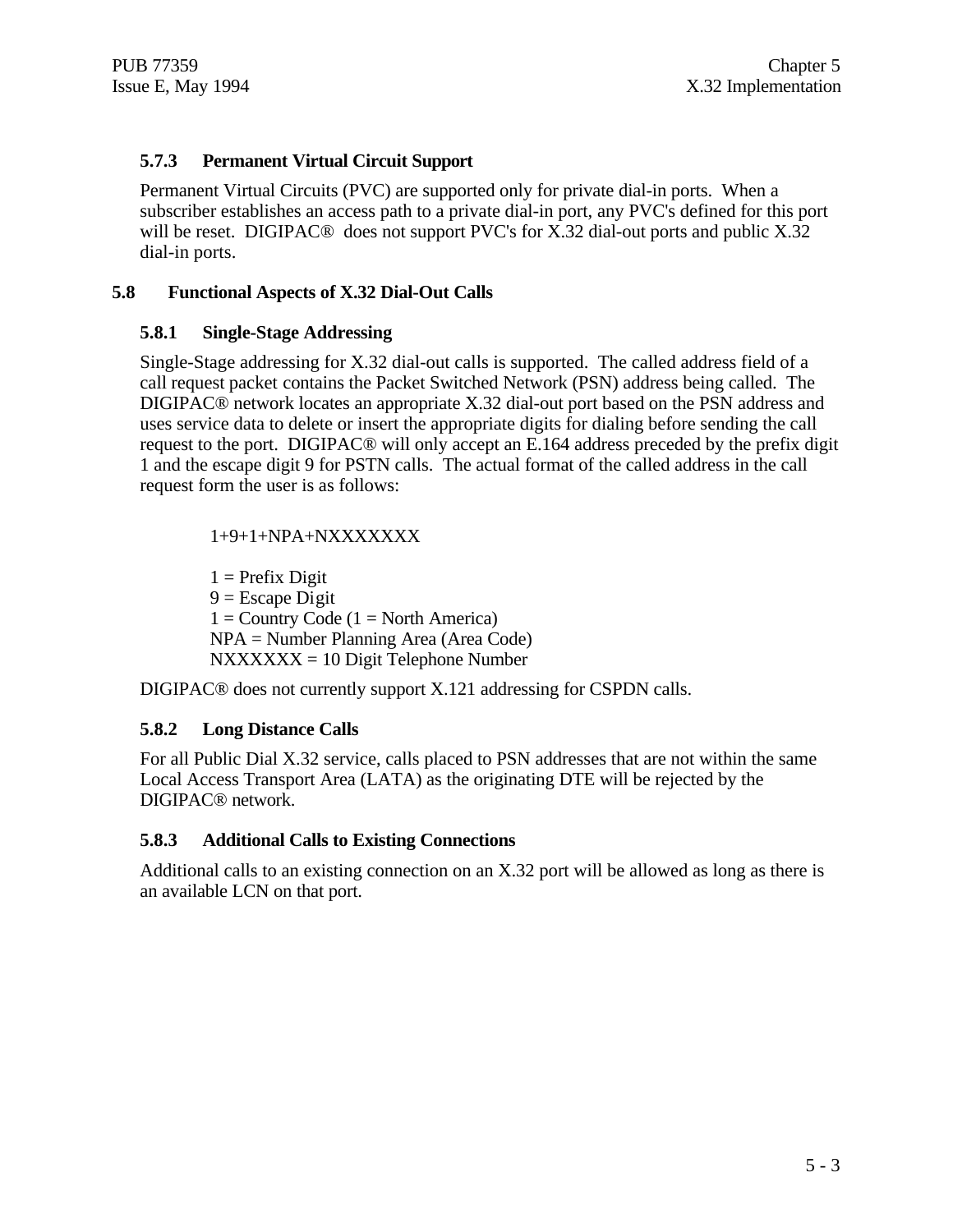#### **Table 5-A**

### CCITT Recommendation X.32 (1988) Compliance (Page 1 of 9)

This table details the compliance of the DIGIPAC® X.32 implementation to CCITT Recommendation X.32 (1988). The DIGIPAC® implementation column is interpreted in the following manner:

Implemented as noted: DIGIPAC® implements this section as specified in the following subsections.

Implemented as specified: DIGIPAC® implements this section as specified by CCITT, clarification's are provided where necessary.

Not implemented: DIGIPAC® does not implement this section.

| <b>CCITT</b><br>Part # | Description                                       | DIGIPAC <sup>®</sup> Implementation.      |
|------------------------|---------------------------------------------------|-------------------------------------------|
| 2                      | Functional aspects                                | Implemented as noted.                     |
| 2.1                    | Dial-in and dial-out considerations               | Implemented as specified.                 |
| 2.2                    | Identification                                    | Implemented as noted.                     |
| 2.2.1                  | Data Terminal Equipment (DTE) identity            | Implemented as specified.                 |
| 2.2.2                  | Data Circuit terminating Equipment (DCE) identity | Not implemented.                          |
| 2.3                    | Service aspects                                   | Implemented as noted.                     |
| 2.3.1                  | Service attributes                                | Implemented as specified.                 |
| 2.3.2                  | DTE services                                      | Implemented as noted.                     |
| 2.3.2.1                | Service for unidentified DTE's                    | Implemented as specified<br>Public.       |
| 2.3.2.2                | Services for identified DTE's                     | Implemented as noted.                     |
| 2.3.2.2.1              | <b>Identified DTE</b> service                     | Implemented as specified<br>Private only. |
| 2.3.2.2.2              | Customized DTE service                            | Not implemented.                          |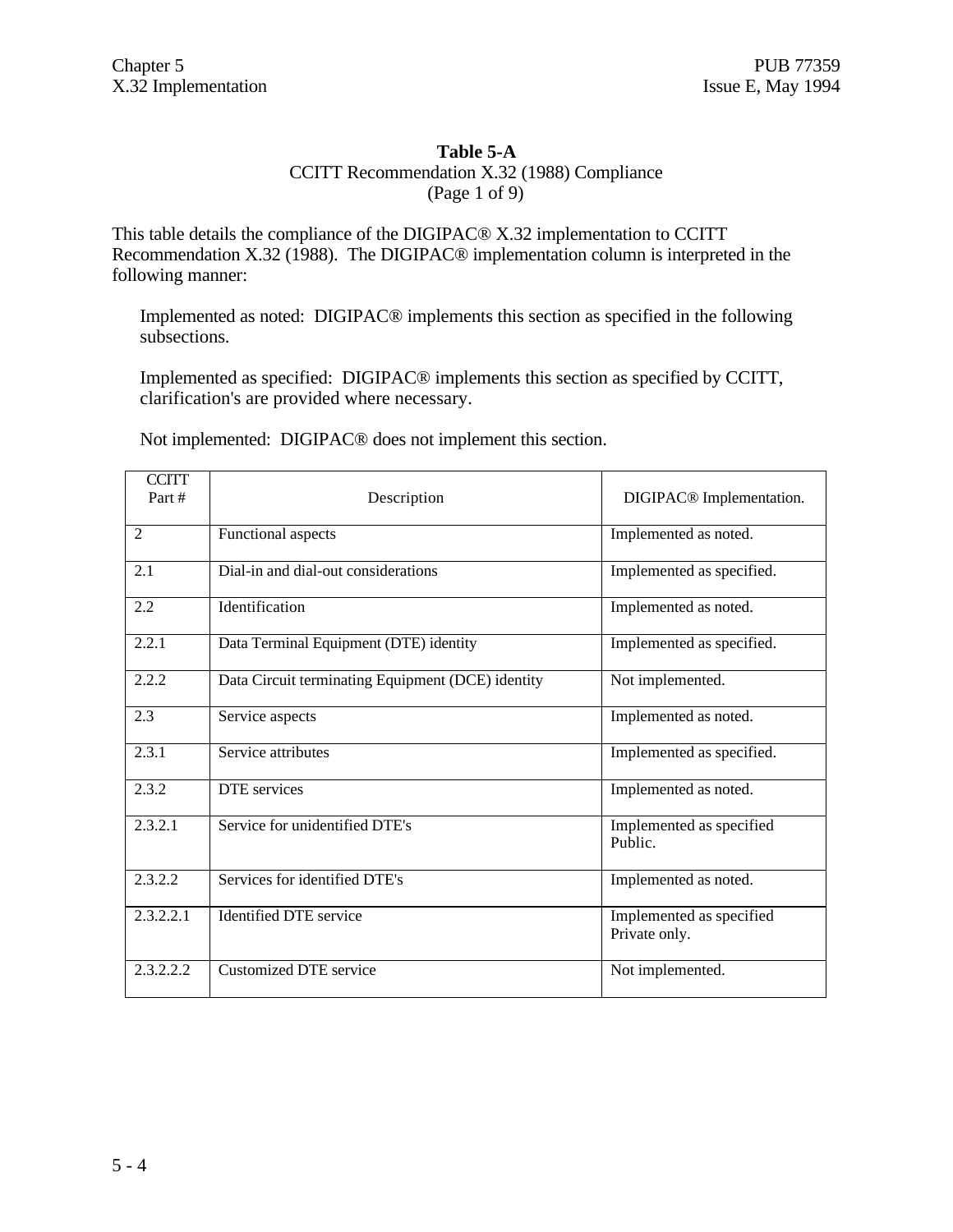# **Table 5-A** CCITT Recommendation X.32 (1988) Compliance (Page 2 of 9)

| <b>CCITT</b><br>Part # | Description                                                                                        | DIGIPAC <sup>®</sup> Implementation                                                                                |
|------------------------|----------------------------------------------------------------------------------------------------|--------------------------------------------------------------------------------------------------------------------|
| 2.4                    | <b>DTE</b> identification methods                                                                  | Implemented as noted.                                                                                              |
| 2.4.1                  | Identification prior to virtual call establishment                                                 | Implemented as noted.                                                                                              |
| 2.4.1.1                | Provided by public switched network                                                                | Implemented as specified for<br>CSPDN access; not<br>implemented for PSTN access.                                  |
| 2.4.1.2                | By means of the link level Exchange Identification (XID)<br>Procedure                              | Not implemented.                                                                                                   |
| 2.4.1.3                | By means of packet level registration procedure                                                    | Not implemented.                                                                                                   |
| 2.4.2                  | Identification per virtual call by means of the NUI facility                                       | Implemented as specified.                                                                                          |
| 2.5                    | DCE identification methods                                                                         | Not implemented.                                                                                                   |
| 2.5.1                  | Identification prior to virtual call establishment                                                 | Not implemented.                                                                                                   |
| 2.5.1.1                | Provided by public switched network                                                                | Not implemented.                                                                                                   |
| 2.5.1.2                | Provided by the link level XID procedure                                                           | Not implemented.                                                                                                   |
| 2.5.1.3                | By means of packed level registration procedure                                                    | Not implemented.                                                                                                   |
| 2.5.2                  | Identification per virtual call                                                                    | Not implemented.                                                                                                   |
| $\overline{2.6}$       | Dial-in by the DTE and dial-out by the Packet<br>Switched Public Data a Network (PSPDN) Operation. | Implemented as specified;<br>DIGIPAC <sup>®</sup> implements both<br>dial-in and dial-out.                         |
| $\overline{2.7}$       | DTE service requirements                                                                           | Implemented as specified.                                                                                          |
| 2.8                    | Duplex and half-duplex operation                                                                   | Implemented as specified;<br>DIGIPAC <sup>®</sup> does not implement<br>the half duplex option for PSTN<br>access. |
| 2.9                    | Identification protocol                                                                            | Not implemented.                                                                                                   |
| 2.10                   | Negotiation of values                                                                              | Not implemented.                                                                                                   |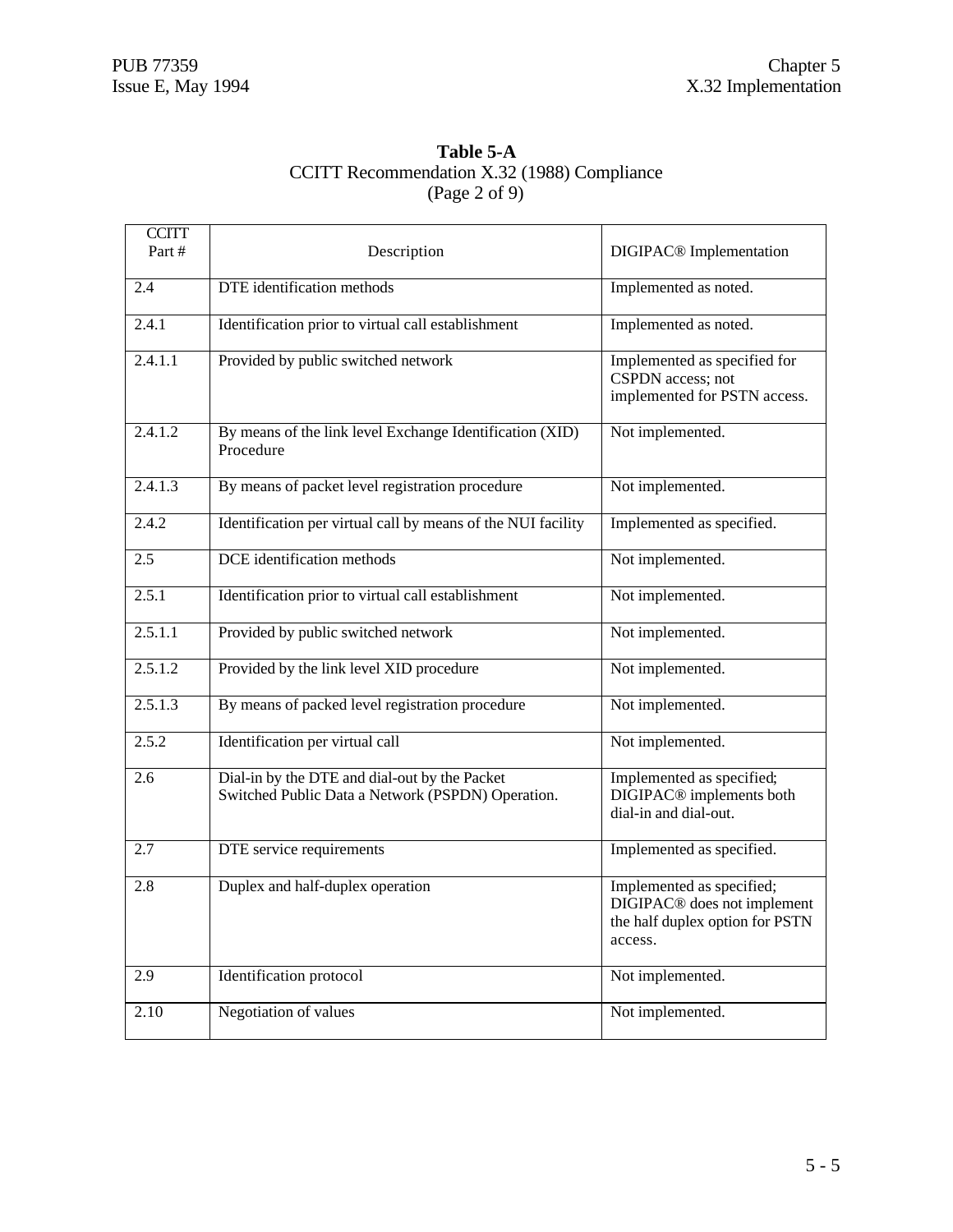# **Table 5-A** CCITT Recommendation X.32 (1988) Compliance (Page 3 of 9)

| <b>CCITT</b><br>Part # | Description                                     | DIGIPAC <sup>®</sup> Implementation                                                                                                                                                                                                                   |
|------------------------|-------------------------------------------------|-------------------------------------------------------------------------------------------------------------------------------------------------------------------------------------------------------------------------------------------------------|
| 3.                     | DTE service descriptions                        | Implemented as noted.                                                                                                                                                                                                                                 |
| 3.1                    | DTE service attributes                          | Implemented as noted.                                                                                                                                                                                                                                 |
| 3.1.1                  | DTE identity                                    | Implemented as specified.                                                                                                                                                                                                                             |
| 3.1.2                  | <b>DTE</b> identification method                | Implemented as specified;<br>DIGIPAC <sup>®</sup> implements the<br>Network User Identifier (NUI)<br>identification method and (for<br>CSPDN access) identification<br>by the public switched network.                                                |
| 3.1.3                  | DTE address                                     | Implemented as noted.                                                                                                                                                                                                                                 |
| 3.1.3.1                | DTE address not provided                        | Implemented as specified.                                                                                                                                                                                                                             |
| 3.1.3.2                | DTE address provided                            | Implemented as specified.                                                                                                                                                                                                                             |
| 3.1.4                  | Registered address                              | Implemented as noted.                                                                                                                                                                                                                                 |
| 3.1.4.1                | Registered address not provided                 | DIGIPAC <sup>®</sup> provides an<br>enhancement which enables<br>multiple logical channels to be<br>provided for dial-out. In this<br>case, dial-out calls are routed to<br>an existing switched connection<br>if the called address fields<br>match. |
| 3.1.4.2                | Registered address provided                     | Implemented as specified.                                                                                                                                                                                                                             |
| 3.1.5                  | Registered Public Switched Network (PSN) number | Implemented as specified.                                                                                                                                                                                                                             |
| 3.1.6                  | X.25 Subscription Set                           | Implemented as noted.                                                                                                                                                                                                                                 |
| 3.1.6.1                | Network default                                 | Implemented as specified. In<br>addition, DIGIPAC <sup>®</sup> provides<br>an enhancement to support<br>multiple logical channels as a<br>network default logical channel<br>assignment.                                                              |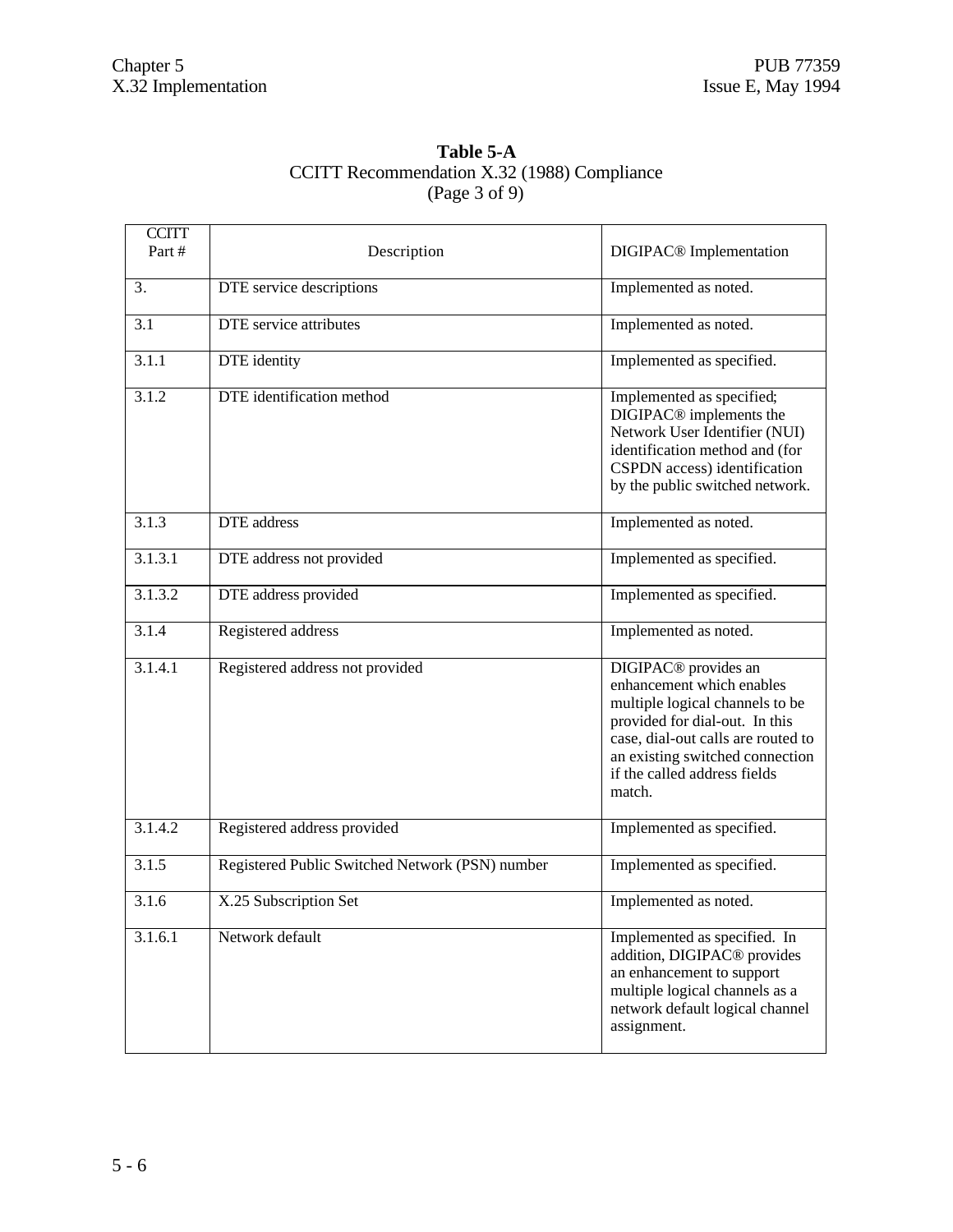# **Table 5-A** CCITT Recommendation X.32 (1988) Compliance (Page 4 of 9)

| <b>CCITT</b><br>Part # | Description                        | DIGIPAC <sup>®</sup> Implementation                                                                                                          |
|------------------------|------------------------------------|----------------------------------------------------------------------------------------------------------------------------------------------|
| 3.1.6.2                | User selectable                    | Implemented as specified.                                                                                                                    |
| 3.1.7                  | Logical channels assignment        | Implemented as noted.                                                                                                                        |
| 3.1.7.1                | Network default                    | Implemented as specified.                                                                                                                    |
| 3.1.7.2                | User selectable                    | Implemented as specified.                                                                                                                    |
| 3.1.8                  | Dial-out-by-the-PSPDN availability | Implemented as noted.                                                                                                                        |
| 3.1.8.1                | Network default                    | Implemented as specified;<br>DIGIPAC <sup>®</sup> provides dial-out as<br>the network default.                                               |
| 3.1.8.2                | User selectable                    | Implemented as specified.                                                                                                                    |
| 3.1.9                  | Dial-out Access Type               | Implemented as noted.                                                                                                                        |
| 3.1.9.1                | Network default                    | Implemented as specified.                                                                                                                    |
| 3.1.9.2                | User selectable                    | Implemented as specified:<br>DIGIPAC <sup>®</sup> implements modem<br>selection by registered address<br>or by a non-CCITT DOAS<br>facility. |
| 3.1.10                 | X.32 Optional User Facilities      | Not implemented.                                                                                                                             |
| 3.1.11                 | DCE identify presentation          | Not implemented.                                                                                                                             |
| 3.1.12                 | Link level address assignment      | Implemented as noted;<br>DIGIPAC <sup>®</sup> dynamically<br>matches the addressing used by<br>the remote DTE.                               |
| 3.1.12.1               | Network default                    | Implemented to match any.                                                                                                                    |
| 3.1.12.2               | <b>User Selectable</b>             | Implemented to match any.                                                                                                                    |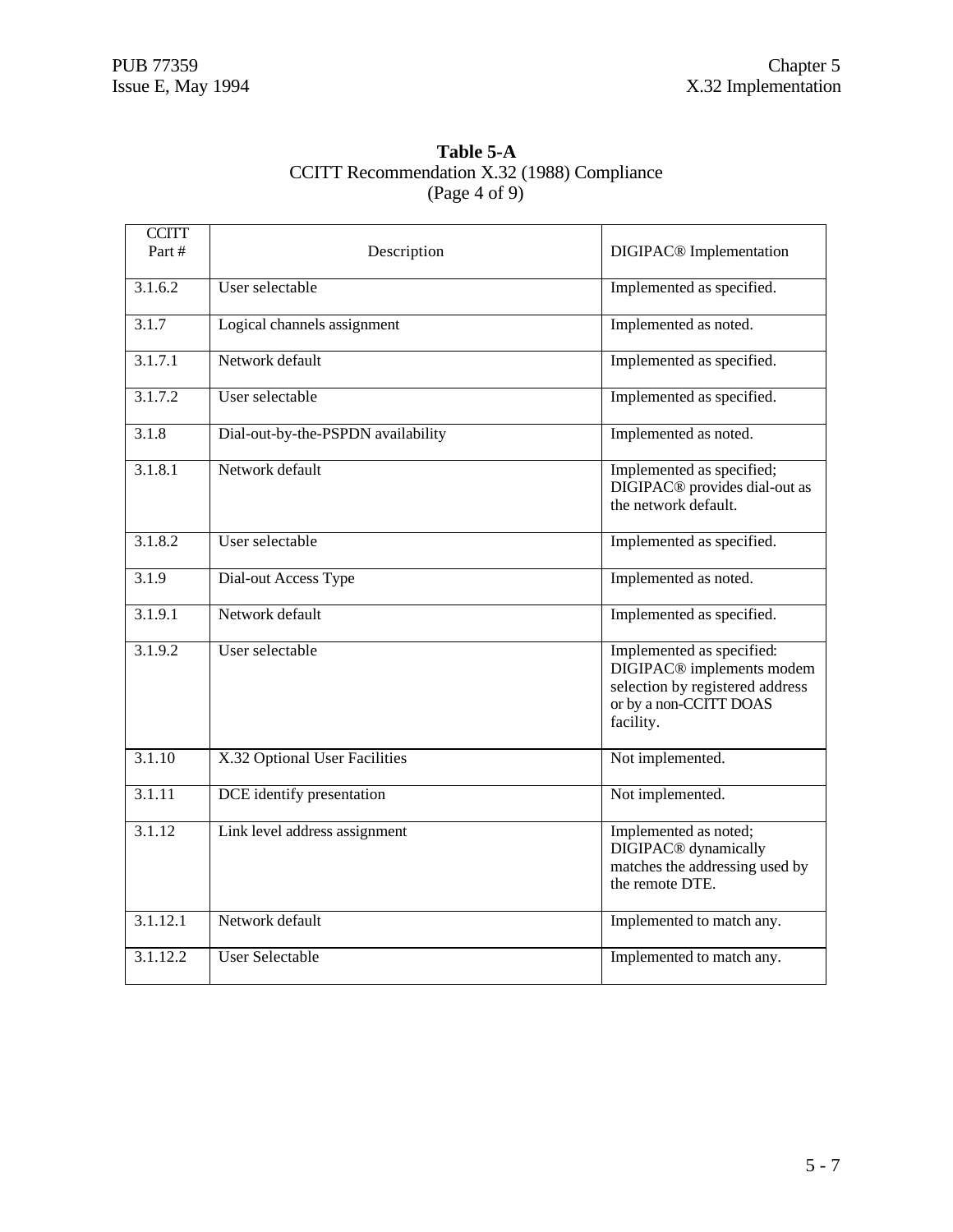| Table 5-A                                   |
|---------------------------------------------|
| CCITT Recommendation X.32 (1988) Compliance |
| (Page 5 of 9)                               |

| <b>CCITT</b><br>Part# | Description                                             | DIGIPAC <sup>®</sup> Implementation                                                                                                                                                             |
|-----------------------|---------------------------------------------------------|-------------------------------------------------------------------------------------------------------------------------------------------------------------------------------------------------|
| $\overline{3.2}$      | DTE services summary                                    | Implemented as specified.                                                                                                                                                                       |
| 3.3                   | Non-identified DTE service                              | On-line facility registration not<br>implemented. "Avail-RQ"<br>facilities in table $4/X$ .32 are not<br>implemented. DIGIPAC® does<br>not implement "AVAIL-OPT"<br>facilities in table 4/X.32. |
| 3.4                   | <b>Identified DTE</b> service                           | Implemented as specified.                                                                                                                                                                       |
| 3.5                   | <b>Customized DTE service</b>                           | Not implemented.                                                                                                                                                                                |
| $\mathbf{4}$ .        | Interface characteristics (physical level)              | Implemented as noted.                                                                                                                                                                           |
| 4.1                   | X.21 interface                                          | Implemented as noted.                                                                                                                                                                           |
| 4.1.1                 | DTE/DCE physical interface elements.                    | Implemented as specified.                                                                                                                                                                       |
| 4.1.2                 | Alignment of call control characters and error checking | Implemented as specified.                                                                                                                                                                       |
| 4.1.3                 | Procedures for entering operational phases              | Implemented as specified.                                                                                                                                                                       |
| 4.1.4                 | Clearing procedures                                     | Implemented as specified.                                                                                                                                                                       |
| 4.1.5                 | Failure detection principles and test loops             | Implemented as specified.                                                                                                                                                                       |
| 4.1.6                 | Signal element timing                                   | Implemented as specified.                                                                                                                                                                       |
| 4.2                   | X.21bis interface                                       | Not implemented.                                                                                                                                                                                |
| 4.2.1                 | DTE/DCE physical interface elements                     | Not implemented.                                                                                                                                                                                |
| 4.2.2                 | Procedures for entering operational phases              | Not implemented.                                                                                                                                                                                |
| 4.2.3                 | Failure detection and test loops                        | Not implemented.                                                                                                                                                                                |
| 4.2.4                 | Signal element timing                                   | Not implemented.                                                                                                                                                                                |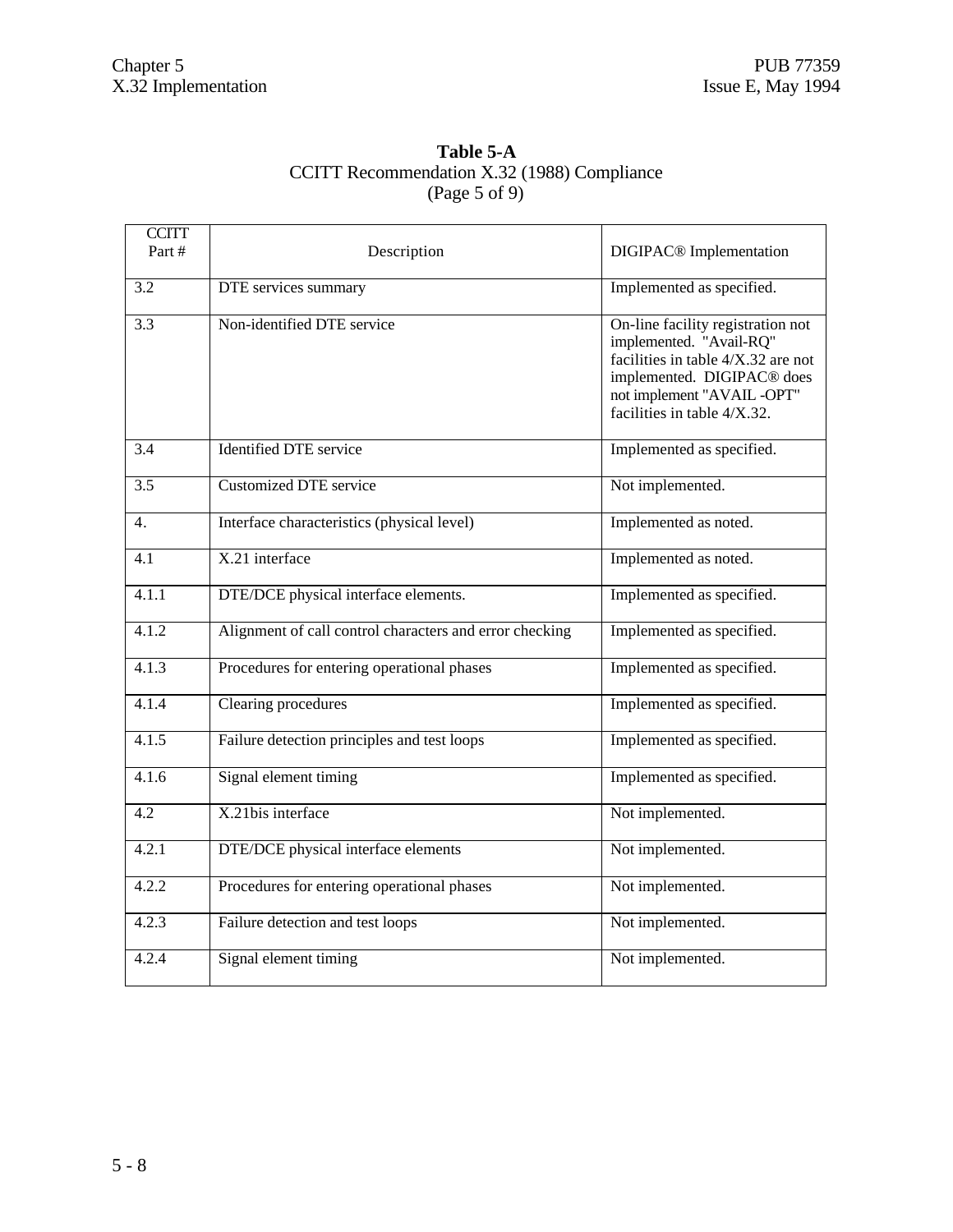| Table 5-A                                   |
|---------------------------------------------|
| CCITT Recommendation X.32 (1988) Compliance |
| (Page 6 of 9)                               |

| <b>CCITT</b><br>Part# | Description                                              | DIGIPAC <sup>®</sup> Implementation                                                                            |
|-----------------------|----------------------------------------------------------|----------------------------------------------------------------------------------------------------------------|
| $\overline{4.3}$      | V-series interface                                       | Implemented as noted.                                                                                          |
| 4.3.1                 | Modem characteristics                                    | Implemented as specified;<br>DIGIPAC <sup>®</sup> supports both<br>V.22bis and V.32 modems.                    |
| 4.3.2                 | Procedures for full duplex operational phases            | Implemented as specified.                                                                                      |
| 4.3.3                 | Procedures for half duplex operational phases            | Not implemented.                                                                                               |
| 4.3.4                 | Origination procedures                                   | Implemented as specified.                                                                                      |
| 4.3.5                 | Answering procedures                                     | Implemented as specified.                                                                                      |
| 4.3.6                 | Disconnecting procedures                                 | Implemented as specified.                                                                                      |
| 4.3.7                 | <b>Test loops</b>                                        | Implemented as specified.                                                                                      |
| $\overline{5}$ .      | Link access procedure across the DTE/DCE interface       | Implemented as noted.                                                                                          |
| 5.1                   | Introduction                                             | Implemented as noted.                                                                                          |
| $\overline{5.1.1}$    | Compatibility with the ISO balanced classes of procedure | Implemented as specified.                                                                                      |
| $\overline{5.1.2}$    | Underlying transmission facility                         | Implemented as noted:<br>DIGIPAC <sup>®</sup> implements only the<br>full duplex option.                       |
| $\overline{5.2}$      | Link level address assignment                            | Implemented as noted:<br>DIGIPAC <sup>®</sup> dynamically<br>matches the addressing used by<br>the remote DTE. |
| $\overline{5.2.1}$    | Depending on switched access call direction              | Implemented.                                                                                                   |
| 5.2.2                 | Depending on roles of equipment as DTE and DCE           | Implemented.                                                                                                   |
| 5.3                   | Use of XID frames                                        | Not implemented.                                                                                               |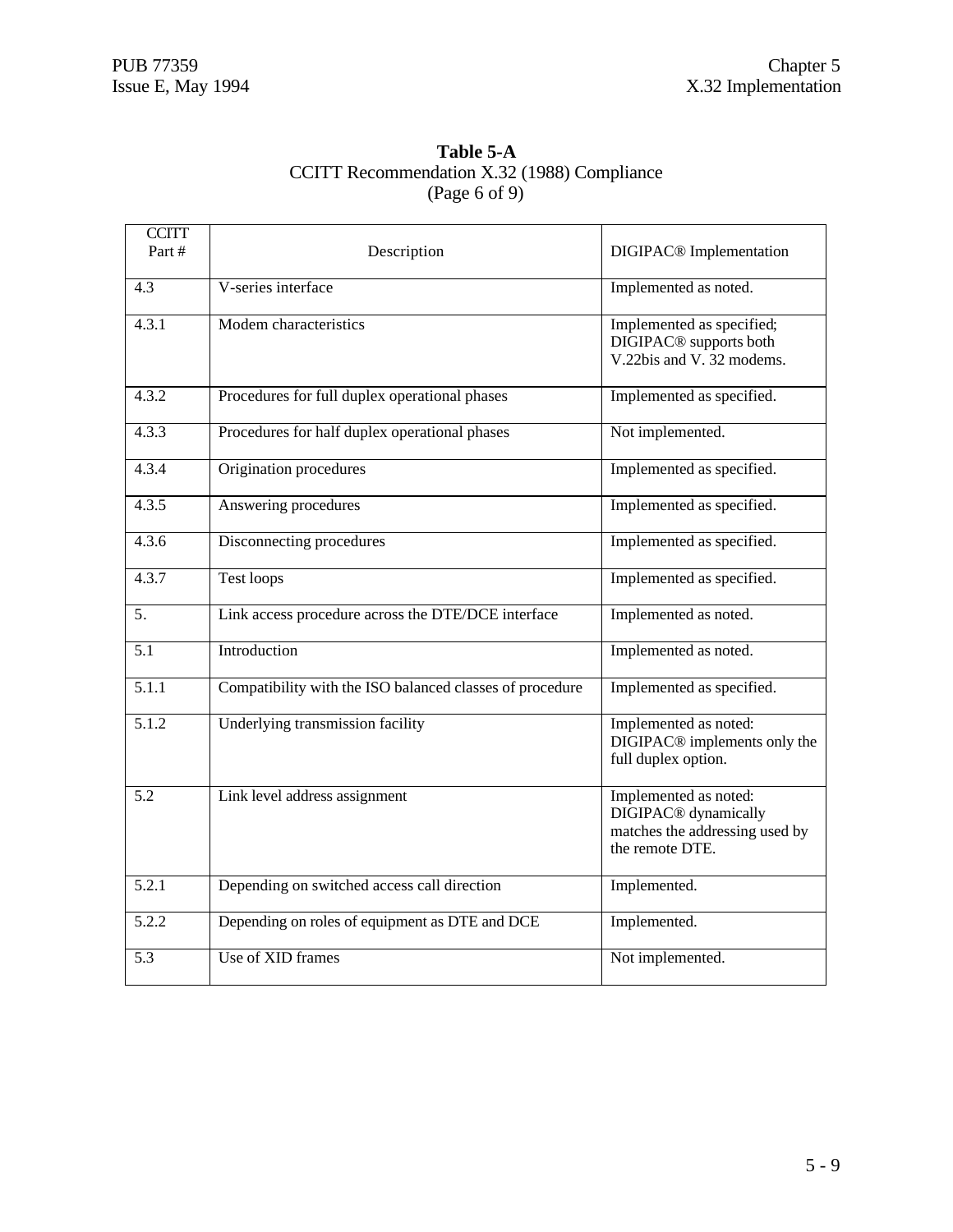# **Table 5-A** CCITT Recommendation X.32 (1988) Compliance (Page 7 of 9)

| <b>CCITT</b><br>Part# | Description                                                                                       | DIGIPAC <sup>®</sup> Implementation |
|-----------------------|---------------------------------------------------------------------------------------------------|-------------------------------------|
| $\overline{5.3.1}$    | General                                                                                           | Not implemented.                    |
| $\overline{5.3.1.1}$  | XID identification command                                                                        | Not implemented.                    |
| $\overline{5.3.1.2}$  | XID response                                                                                      | Not implemented.                    |
| 5.3.2                 | Format of XID frame                                                                               | Not implemented.                    |
| 5.3.3                 | XID procedures for identification and X.32 optional user<br>facilities                            | Not implemented.                    |
| 5.3.3.1               | General                                                                                           | Not implemented.                    |
| $\overline{5.3.3.2}$  | Identification, authentication and selection of X.32<br>optional user facilities using XID frames | Not implemented.                    |
| 5.4                   | Link set-up and disconnection                                                                     | Implemented as noted.               |
| 5.4.1                 | Link set-up                                                                                       | Implemented as specified.           |
| $\overline{5.4.2}$    | Disconnection                                                                                     | Implemented as specified.           |
| 5.5                   | Multilink                                                                                         | Not implemented.                    |
| $\overline{5.6}$ .    | Half-duplex operation                                                                             | Not implemented.                    |
| 5.6.1                 | Right to transmit                                                                                 | Not implemented.                    |
| 5.6.2                 | Level relationship                                                                                | Not implemented.                    |
| 5.6.3                 | <b>State definitions</b>                                                                          | Not implemented.                    |
| 5.6.4                 | Timer XT1                                                                                         | Not implemented.                    |
| 5.6.5                 | Counter XC1                                                                                       | Not implemented.                    |
| 5.6.6                 | State diagram and descriptions                                                                    | Not implemented.                    |
| 5.6.7                 | State definitions expressed in terms applicable to a modem<br>interface                           | Not implemented.                    |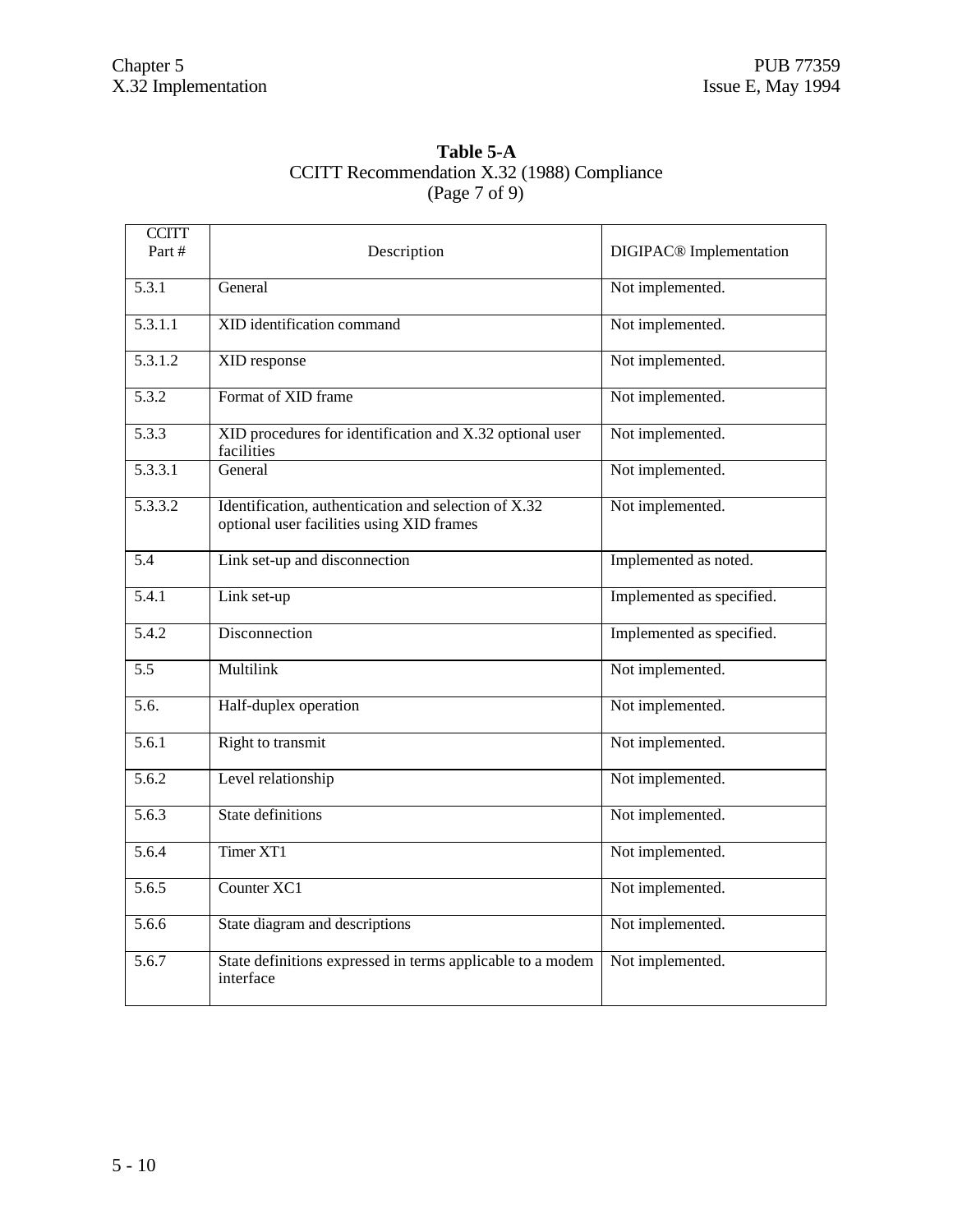| Table 5-A                                   |
|---------------------------------------------|
| CCITT Recommendation X.32 (1988) Compliance |
| (Page $8$ of 9)                             |

| <b>CCITT</b><br>Part# | Description                                                                                                                | DIGIPAC <sup>®</sup> Implementation                                                                |
|-----------------------|----------------------------------------------------------------------------------------------------------------------------|----------------------------------------------------------------------------------------------------|
| 5.6.8                 | Table of transitions between states expressed in terms<br>applicable to a modem interface                                  | Not implemented.                                                                                   |
| 5.6.9                 | Turn around checkpoint retransmission                                                                                      | Not implemented.                                                                                   |
| 5.6.10                | Interworking with a DTE/DCE without turn around<br>checkpoint additional procedures                                        | Not implemented.                                                                                   |
| 6.                    | Packet level                                                                                                               | Implemented as noted.                                                                              |
| 6.1                   | Scope and field of application                                                                                             | Implemented as noted.                                                                              |
| $\overline{6.2}$      | Use of registration packets for identification of DTE<br>and/or DCE and for conveyance of X.32 optional user<br>facilities | Not implemented.                                                                                   |
| $\overline{6.3}$      | Identification and authentication of DTE using the NUI<br>facility in call set-up packet                                   | Implemented as noted.                                                                              |
| 6.3.1                 | NUI override facility                                                                                                      | Not implemented.                                                                                   |
| 6.3.2                 | Operation of the per-call NUI facility                                                                                     | Implemented as specified;<br>DIGIPAC <sup>®</sup> does not implement<br>the NUI override facility. |
| $\overline{7}$ .      | X.32 procedures, formats and facilities                                                                                    | Implemented as noted.                                                                              |
| 7.1                   | Identification protocol                                                                                                    | Not implemented.                                                                                   |
| 7.1.1                 | Protocol elements                                                                                                          | Not implemented.                                                                                   |
| 7.1.2                 | Identification protocol procedure                                                                                          | Not implemented.                                                                                   |
| 7.1.3                 | Identification protocol formats                                                                                            | Not implemented.                                                                                   |
| 7.2                   | Procedures for X.32 optional user facilities                                                                               | Implemented as noted.                                                                              |
| 7.2.1                 | Secure dial-back facility                                                                                                  | Not implemented.                                                                                   |
| 7.2.2                 | Temporary location facility                                                                                                | Not implemented.                                                                                   |
| $\overline{7.3}$      | Coding of the identification protocol elements and X.32<br>facilities                                                      | Not implemented.                                                                                   |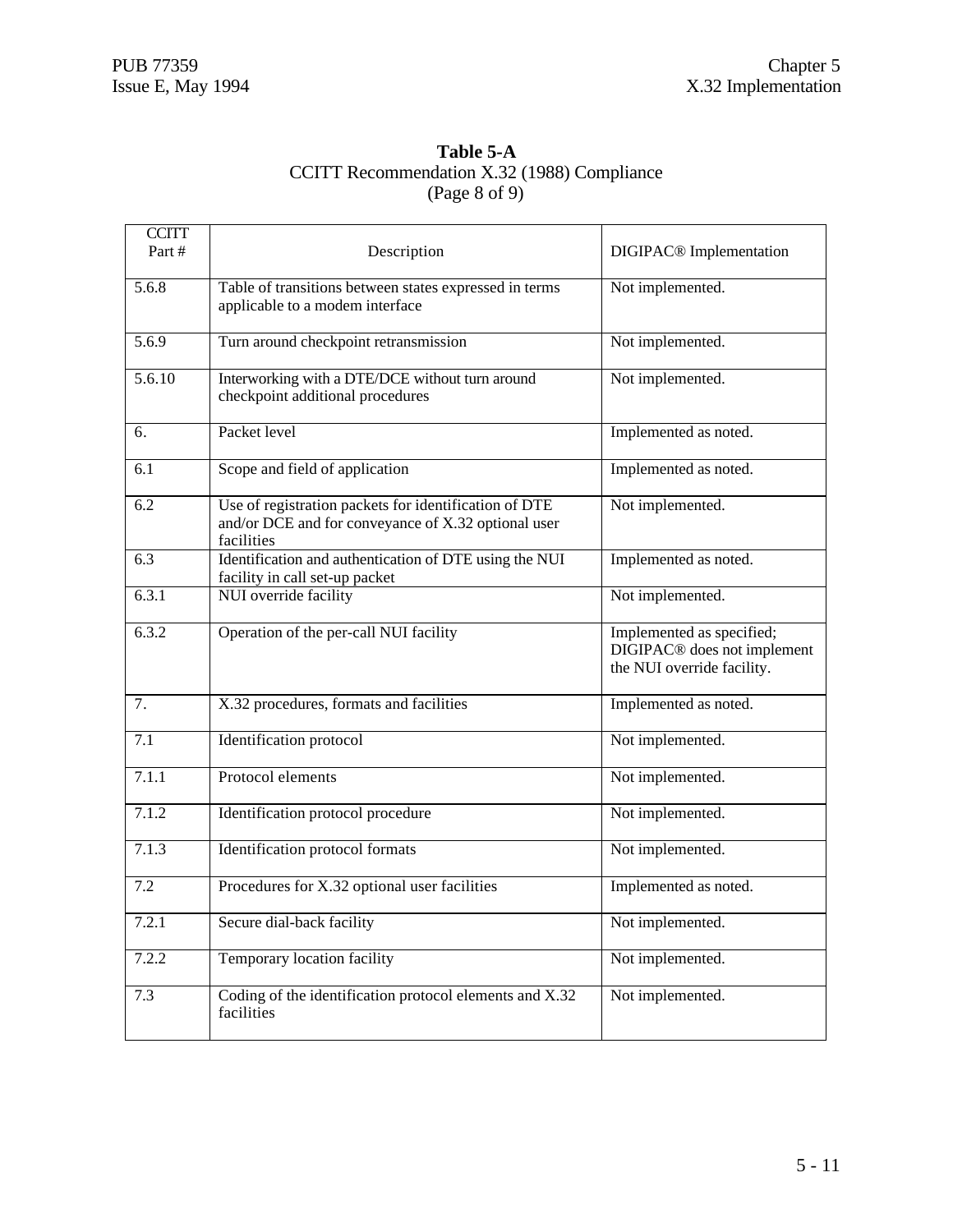| Table 5-A                                   |
|---------------------------------------------|
| CCITT Recommendation X.32 (1988) Compliance |
| (Page 9 of 9)                               |

| <b>CCITT</b><br>Part# | Description                                                                         | DIGIPAC <sup>®</sup> Implementation |  |  |
|-----------------------|-------------------------------------------------------------------------------------|-------------------------------------|--|--|
| 7.3.1                 | General                                                                             | Not implemented.                    |  |  |
| 7.3.2                 | Coding of the identification protocol element and X.32<br>facility code fields      | Not implemented.                    |  |  |
| 7.3.3                 | Coding of the identification protocol element and X.32<br>facility parameter fields | Not implemented.                    |  |  |
| 7.3.3.1               | Identity element                                                                    | Not implemented.                    |  |  |
| 7.3.3.2               | Signature element                                                                   | Not implemented.                    |  |  |
| 7.3.3.3               | Random number element                                                               | Not implemented.                    |  |  |
| 7.3.3.4               | Signed response element                                                             | Not implemented.                    |  |  |
| 7.3.3.5               | Diagnostic element                                                                  | Not implemented.                    |  |  |
| 7.3.3.6               | Temporary location facility                                                         | Not implemented.                    |  |  |
| 7.4                   | Security grade 2 method                                                             | Not implemented.                    |  |  |
| 7.5                   | Timer T14                                                                           | Implemented as specified.           |  |  |
| 7.6                   | Timer T15                                                                           | Not implemented.                    |  |  |

**Note**: Functionalities not implemented are X.32 optional functionalties.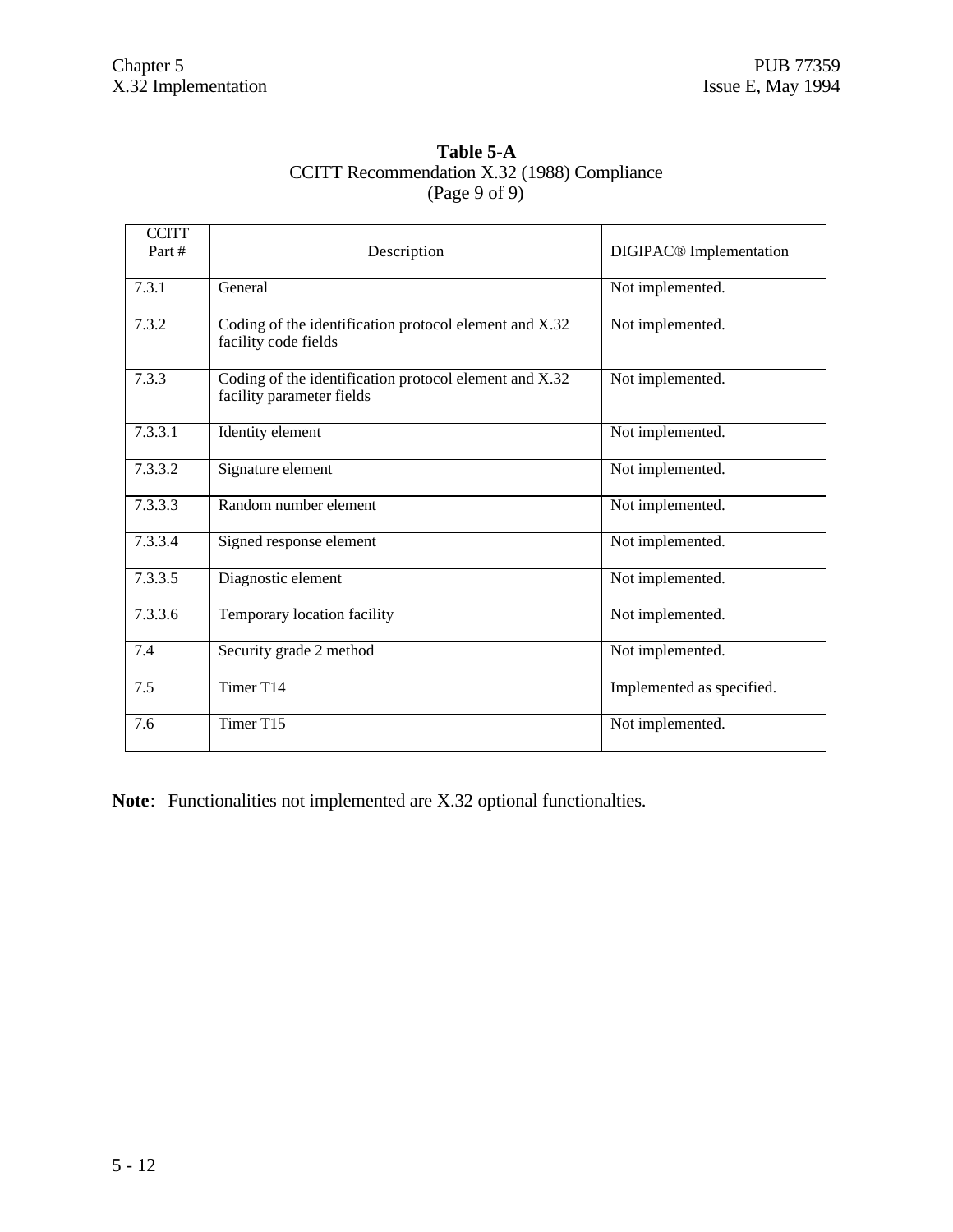# **Table 5-B**

Summary of X.32 DIGIPAC® Standard (Default) Interface Attributes

|                   | PHYSICAL LEVEL                        |                                             |
|-------------------|---------------------------------------|---------------------------------------------|
|                   | <b>Transmission Rates</b>             | $9.6$ kb/s                                  |
|                   | Interface                             | EIA-232 Recommendation for 2.4 to 9.6 kb/s  |
|                   |                                       | V.32 Synchronous Modems                     |
| <b>LINK LEVEL</b> |                                       |                                             |
|                   | Procedure                             | <b>LAPB/SLP</b>                             |
|                   | Parameter K                           | $K = 7$ (Modulo 8)                          |
|                   |                                       | $=127$ (modulo 128)                         |
|                   | Parameter N1                          | 2120 bit (256 octets)                       |
|                   | Parameter N2                          | 10                                          |
|                   | Timer T1                              | 3 Seconds                                   |
|                   | Parameter T2                          | 0.4 seconds                                 |
|                   | Time T <sub>3</sub>                   | 15 Seconds                                  |
|                   | <b>Frame Address Field Convention</b> |                                             |
|                   | Command                               | 03                                          |
|                   | Response                              | 01                                          |
|                   |                                       |                                             |
|                   | PACKET LEVEL                          |                                             |
|                   | Packet Types                          | All basic packets                           |
|                   |                                       |                                             |
|                   | Number of logical channels            |                                             |
|                   | per link (2 way)                      | Default = $10$                              |
|                   |                                       |                                             |
|                   | Packet Size                           | 128 octets                                  |
|                   | <b>Packet Window Size</b>             | $W = 2$                                     |
|                   | <b>Packet Sequence Numbering</b>      | Modulo 8                                    |
|                   |                                       |                                             |
|                   | <b>Address Format</b>                 | Internetwork: $4$ digit DNIC + 10 digit NTN |
|                   |                                       | Intra-network: 10 digit NTN                 |
|                   |                                       | ISDN Addresses: 1+0+CC+N(S)N                |
|                   |                                       | $CC = Country Code (1 for North America)$   |
|                   |                                       | $N(S)N = National Significant Number$       |
|                   |                                       |                                             |
|                   | <b>Access Line Take Down</b>          | <b>Unconditional and Conditional</b>        |
|                   | Timer T10                             | 60 Seconds                                  |
|                   | Timer T11                             | 180 Seconds                                 |
|                   | Timer T12                             | 60 Seconds                                  |
|                   | Timer T13                             | 60 Seconds                                  |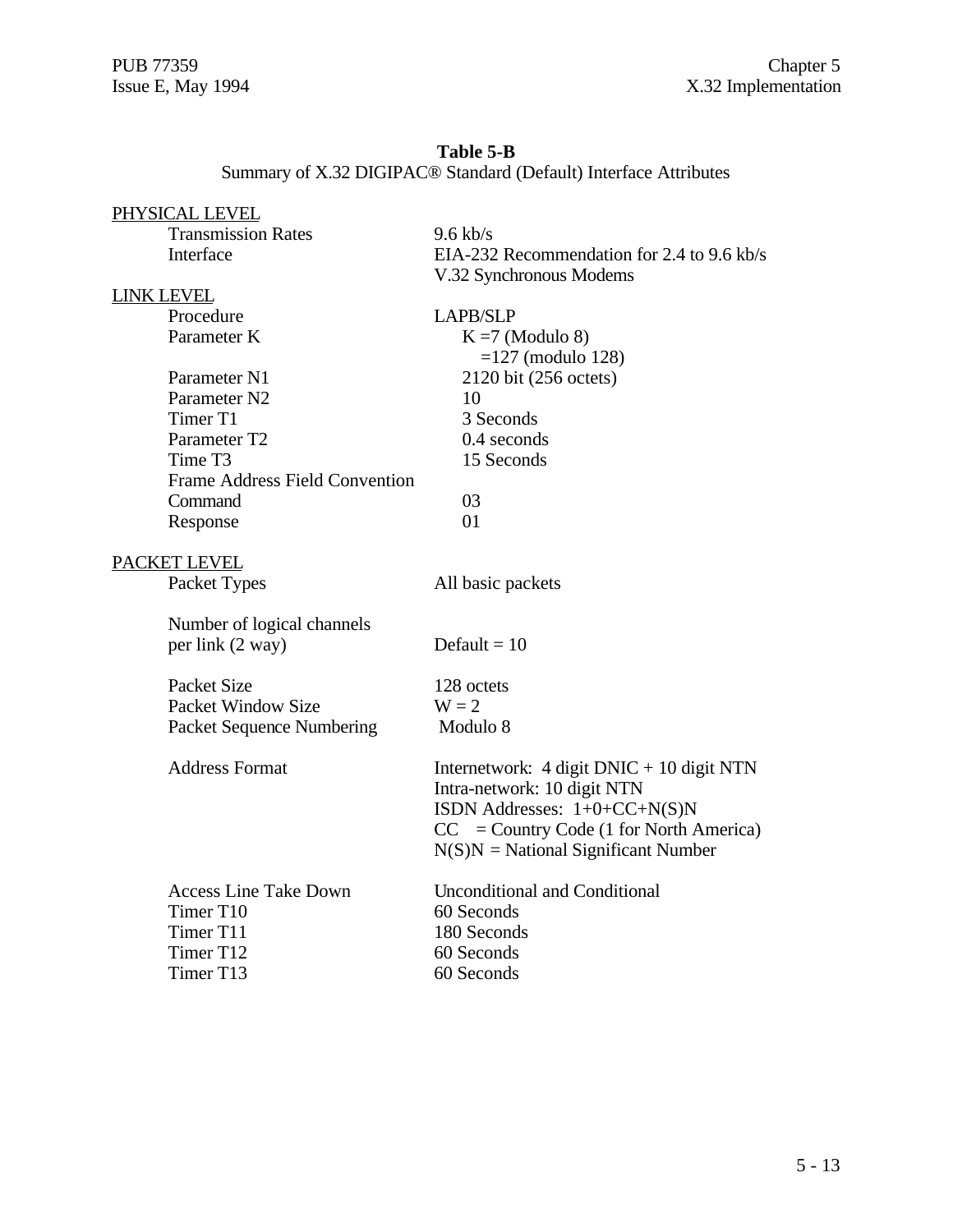# **CONTENTS**

# **Chapter and Section Page**

| 6. |      |  |
|----|------|--|
|    | 6.1  |  |
|    | 6.2  |  |
|    | 6.3  |  |
|    | 6.4  |  |
|    | 6.5  |  |
|    | 6.6  |  |
|    | 6.7  |  |
|    | 6.8  |  |
|    | 6.9  |  |
|    | 6.10 |  |
|    | 6.11 |  |

# **Figures**

| 6-1 An Overview of the Transaction Switching and Transport Service Architecture6-2 |  |
|------------------------------------------------------------------------------------|--|
|                                                                                    |  |
|                                                                                    |  |
|                                                                                    |  |
|                                                                                    |  |
|                                                                                    |  |
|                                                                                    |  |
| 6-8 Range of the Longitudinal Redundancy                                           |  |
|                                                                                    |  |
|                                                                                    |  |
|                                                                                    |  |
|                                                                                    |  |
|                                                                                    |  |

# **Tables**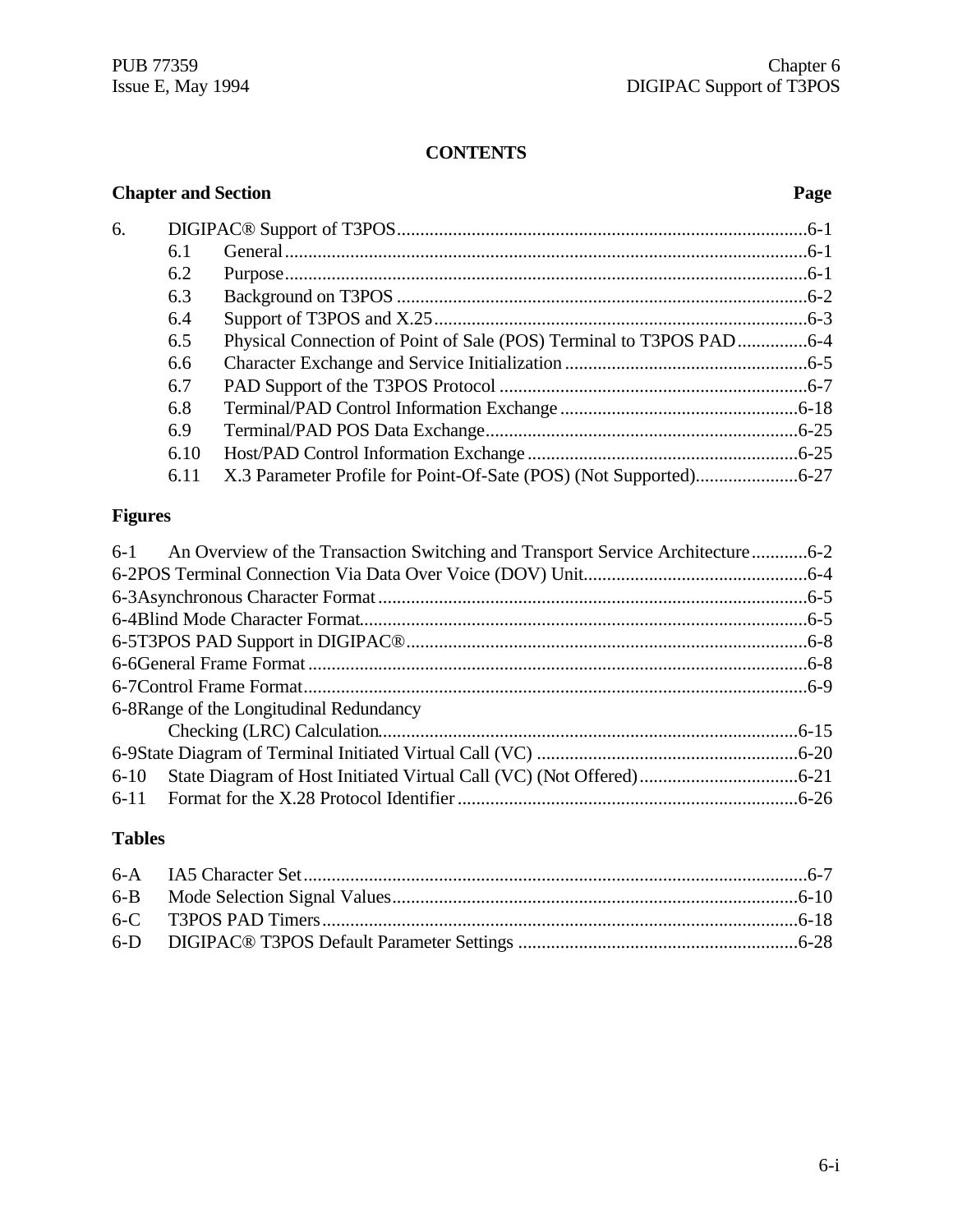# **6. DIGIPAC' Support of T3POS**

#### **6.1 General**

This Chapter describes the implementation of  $T3POS<sup>1</sup>$  protocol on the DIGIPAC Network. The T3POS PAD function will be provided by U S WEST as part of the POS TurboChargeSM service. Where there are differences in the operation of the U S WEST T3POS PAD function and the T3POS Standard it will be noted in the text. In addition, the phrase Not Offered will be used to mean the following:

• **Not Offered** indicates that the U S WEST T3POS PAD does not provide the function described and therefore the function is not offered to subscribers of the POS TurboCharge<sup>SM</sup> service.

#### **6.2 Purpose**

T3POS is a transaction switching and transport protocol that has been designed to provide Point of Sale (POS) equipment already in place, as well as future POS terminals, with efficient and economical transaction switching and transport service over an X.25-based packet network. T3POS is based on de facto standard protocols in the credit card industry that were developed by VISA International and link level control procedures obtained from the International Standards Organization (ISO).

Transaction switching and transport refers to X.25-based packet network support of reliable, real time receipt, routing and delivery of a transaction to and from a customer's premises and an Information Service Provider (ISP) (see Figure 6-1). Two types of transactions: credit authorization and data capture, each using a slightly different application layer protocol that is transparent to the packet network, are relevant to this discussion of T3POS. Credit authorization transactions are random events typically involving a message transmitted by a POS terminal and a response from an authorizing host system, after which the line is disconnected. Data capture transactions are events that involve a sizable amount of information transmitted from the terminal to the host and a response from the host system. Data capture typically takes place at the end of a business day. T3POS has been developed to give an X.25-based packet network, the flexibility to meet compatibility and performance requirements for both credit authorization and data capture transactions. A T3POS Packet Assembler/Disassembler (PAD) permits POS terminal equipment to communicate with Information Service Providers (ISP) via Virtual Circuits (VC) supported by the X.25-based packet network. The T3POS PAD converts character-oriented frames arriving from a POS terminal to a format that is capable of being carried over a packet network VC.

1The name T3POS is a pseudo-acronym derived from the term Transaction Processing Protocol for Point -of Sale.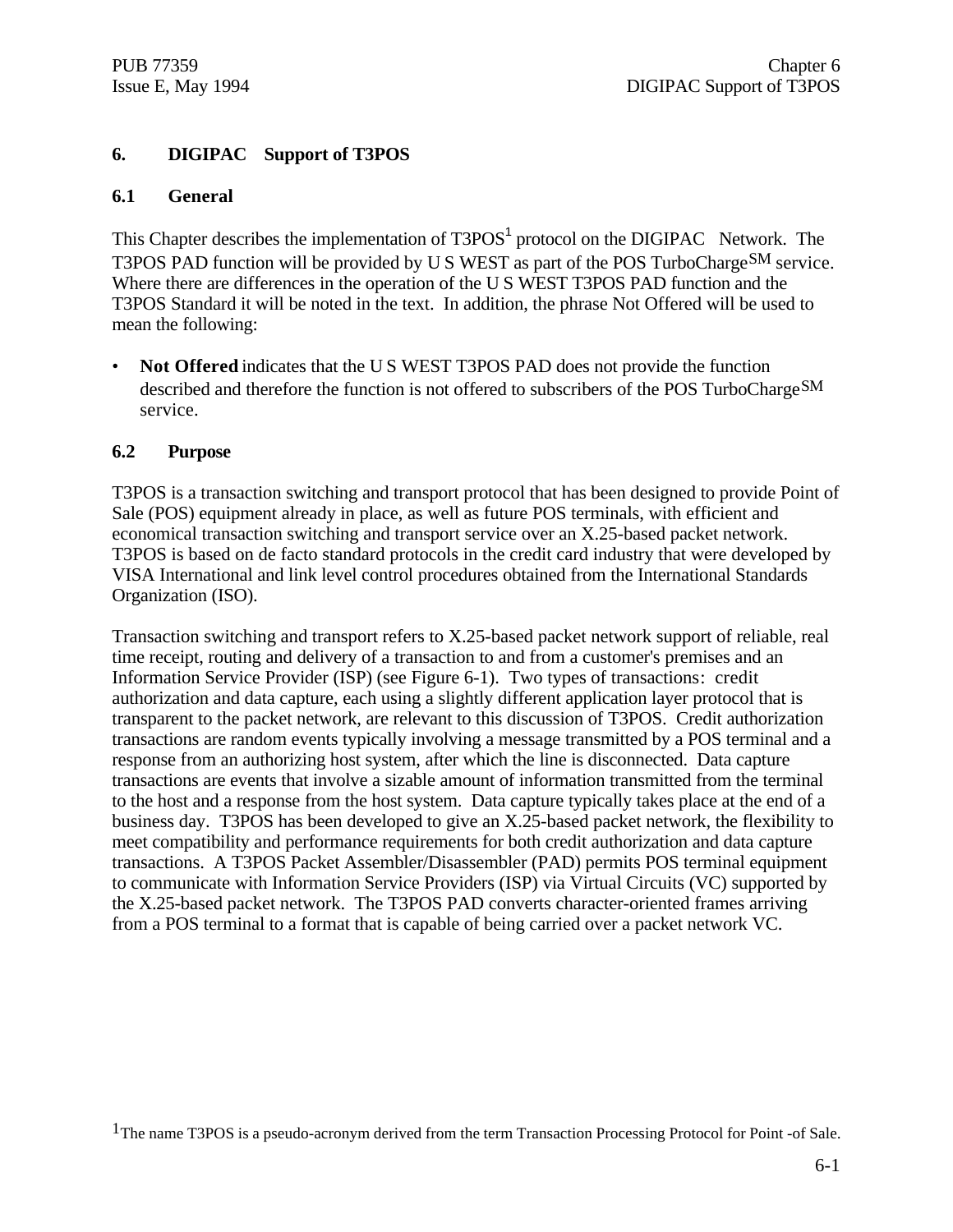

#### **Figure 6-1** An Overview of the Transaction Switching and Transport Service Architecture

# **6.3 Background on T3POS**

T3POS is a transaction switching and transport protocol based on VISA USA's de facto standard credit authorization and data capture protocols. T3POS is also based on the International Standards Organization's (ISO) Basic Mode Control Procedures for Data Communication Systems (ISO 1745). T3POS supports information transfer across a data link that is monitored by link control procedures, where some control characters are given a particular meaning according to the transmission phase (e.g., call establishment, data transfer, and call clearing). All necessary control information passing from the POS terminal to the PAD is carried over the link by discrete control characters selected from an internationally standardized character set. Although not internationally standardized like ISO 1745, VISA USA's authorization and data capture link level protocols are a significant factor in transaction switching and transport because of the extent of their use and the size of the embedded base of compatible equipment. For specific background information on the VISA protocols and ISO basic control procedures, refer to the following documents:

- Second Generation Authorization Terminal Link Level Protocol, Volume 3, VISA USA, September 1990.
- Information Processing -- Basic Mode Control Procedures for Data Communication Systems (ISO 1745).
- Basic Mode Control Procedures -- Conversational Information Message Transfer, ISO 2629, International Standards Organization, 1st Ed., 1973.
- Basic Mode Control Procedures -- Complements, ISO 2628, International Standards Organization, 1st Ed., 1973.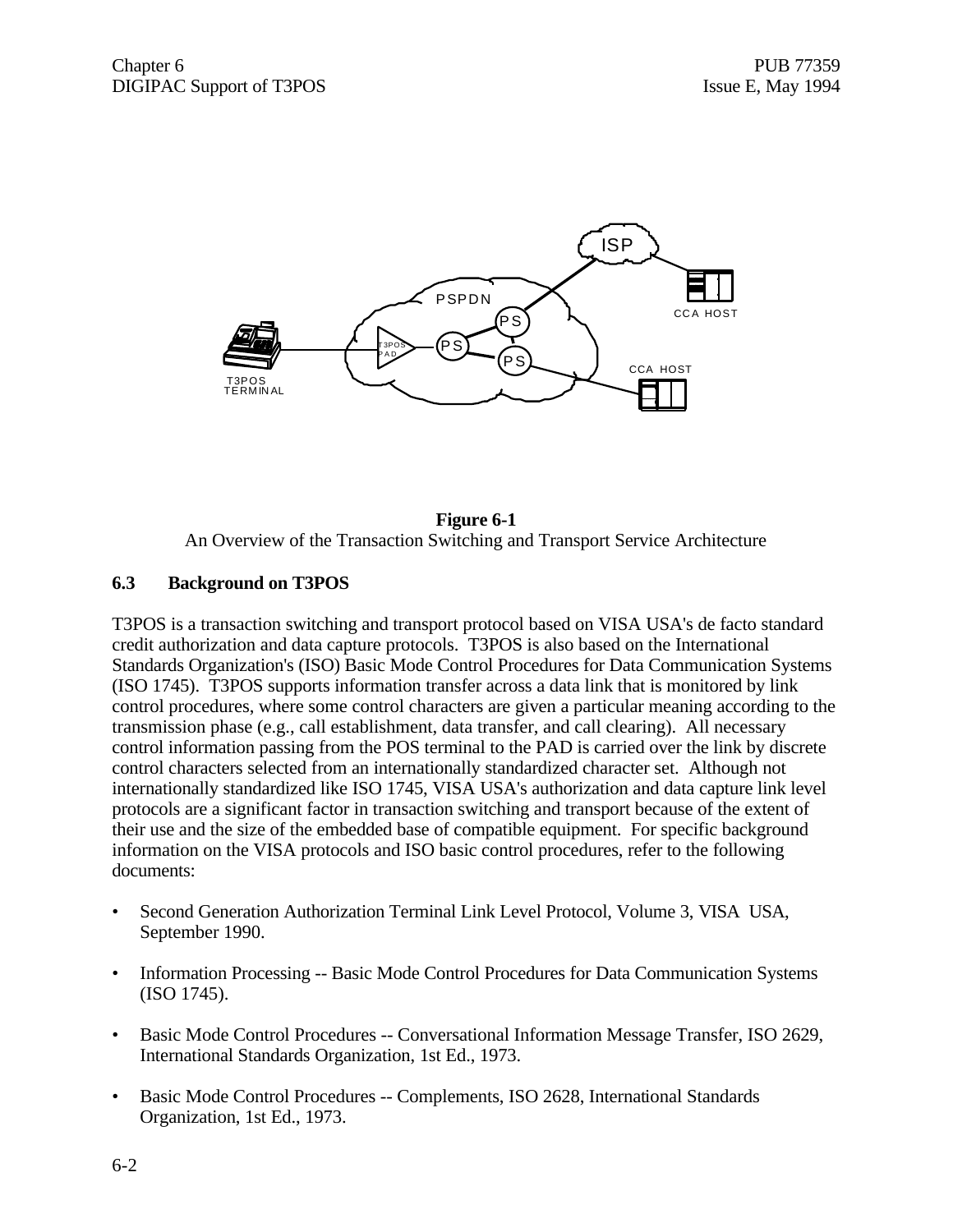Note that the references to the VISA International documents are intended to apply to the packet network access control procedures for POS terminal transactions to any ISP or Credit Card Association (CCA), as long as the ISP or CCA conforms to the applicable interface and protocol specifications.

### **6.4 Support of T3POS and X.25**

T3POS operates in three basic modes that provide different types of POS terminals with access to an X.25-based packet switched network that provides transaction switching and transport.

- Transparent Mode -- This mode enables the use of existing credit authorization and data capture link level protocols (e.g., VISA 2) with minimal modifications to the POS terminal and without any modifications to the ISP/CCA host system software. This mode requires that the PAD monitor the data stream to perform a limited set of link level procedures at the PAD/terminal interface. The PAD provides protocol conversion between the POS terminal and the host in a way that makes the protocol differences associated with the packet network unrecognizable to both the POS terminal and the ISP/CCA host system.
- Local Mode -- This mode eliminates the transfer of supervisory frames (e.g., ACK and NAK) across the X.25-based packet network. In this mode, the PAD assumes full responsibility for issuing supervisory frames to the POS terminal while information frames only are passed across the packet network. Modifications to the CCA host system software are required in order to function in the absence of supervisory frames.
- Blind Mode **(Not Offered)** -- This mode enables interworking with terminal equipment that supports unique protocols (e.g., X.28 asynchronous terminals) and proprietary message formats. When the PAD enters this mode typically upon receipt of an opening frame containing a special signal used for mode selection, it "blindly" passes all characters received from the POS terminal and the ISP without regard for the protocol or parity. Calls must be cleared by the ISP since the PAD can not interpret the user's call clear command (i.e., the DLE, EOT sequence) in the data stream. Since in Blind mode the PAD would be unable to recognize an opening frame, Blind mode is not to be used as the default mode of operation.

T3POS modes only apply for the duration of the virtual call. The PAD enters the appropriate mode after the opening frame has been processed. The following is a list of benefits offered by the T3POS protocol:

- Transparent mode enables a T3POS PAD to operate with a large number of existing POS terminals and host systems requiring minimal modifications to their communications software.
- Longitudinal Redundancy Check (LRC) generation and validation is used in opening message validation and in Local mode to provide local error recovery procedures. Current asynchronous interfaces based on X.3, X.28 and X.29 do not support such reliability.
- When operating in Local mode, a T3POS PAD eliminates the need to transmit particular T3POS protocol elements (e.g., ACK, NAK, etc.) across the packet network. Operating in this mode not only reduces the number of packets that must traverse the packet network -- which may lower the cost -- but also may reduce the total transaction time.
- Blind mode (**not offered**) provides a T3POS PAD with both data and protocol transparency to operate with X.28 or a proprietary POS terminal-to-host protocol.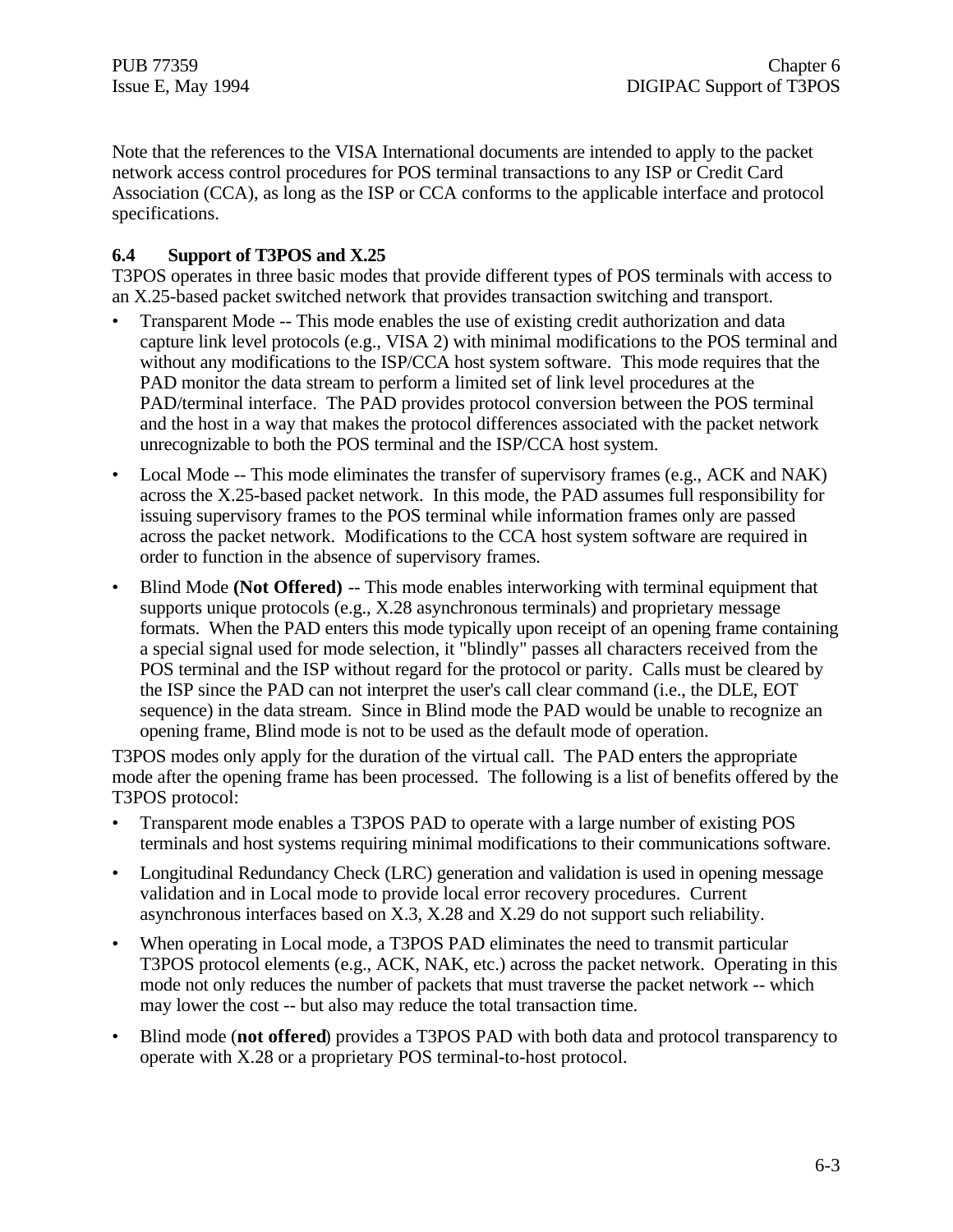• T3POS results in fewer PAD requirements than the traditional X.3 PAD. Although it must support the capabilities of the X.3 PAD that are associated with packet assembly and disassembly, a T3POS PAD is not required to support all PAD command signals and PAD service signals that are supported by an X.3 PAD.

### **6.5 Physical Connection of the POS TurboChargeSM Service Terminal to T3POS Pad**

- **• Data Over Voice (Supported)**: The most common method of connection to the DIGIPAC network will be by way of a Data Over Voice (DOV) connection. This DOV connection enables the user to simultaneously use their telephone connection to the U S WEST voice network for both voice communications as well as POS transactions. The details of that DOV interface are beyond the scope of this document but may be found in U S WEST Technical Publication 77331, "Digital Data Over Voice Digital Access Arrangements, Network Interface Specifications". A pictorial representation of this method can be seen in Figure 6-2.
- **• Direct Asynchronous Access (Not Offered)**: Point of Sale (POS) terminals may be connected to the DIGIPAC network by any direct access asynchronous method detailed in Chapter 8 of this document. However, this will most likely not be the most common method of connection to DIGIPAC and is not offered at this time. The default method for this type of connection to DIGIPAC would be using the direct access asynchronous 2400/1200 bit/s connection detailed in Chapter 8, Section 8.4.3 of this document.



**Figure 6-2** POS Terminal Connection via Data Over Voice (DOV) Unit

**• Dial Access (Not Offered)**: The third method of access, may be by a dialed access to a 950- XXXX telephone number. In this method the customer places a call to a 950-XXXX number that has been provided to them by the CCA. This call will in turn connected to the T3POS PAD in the DIGIPAC Network or another PSPDN.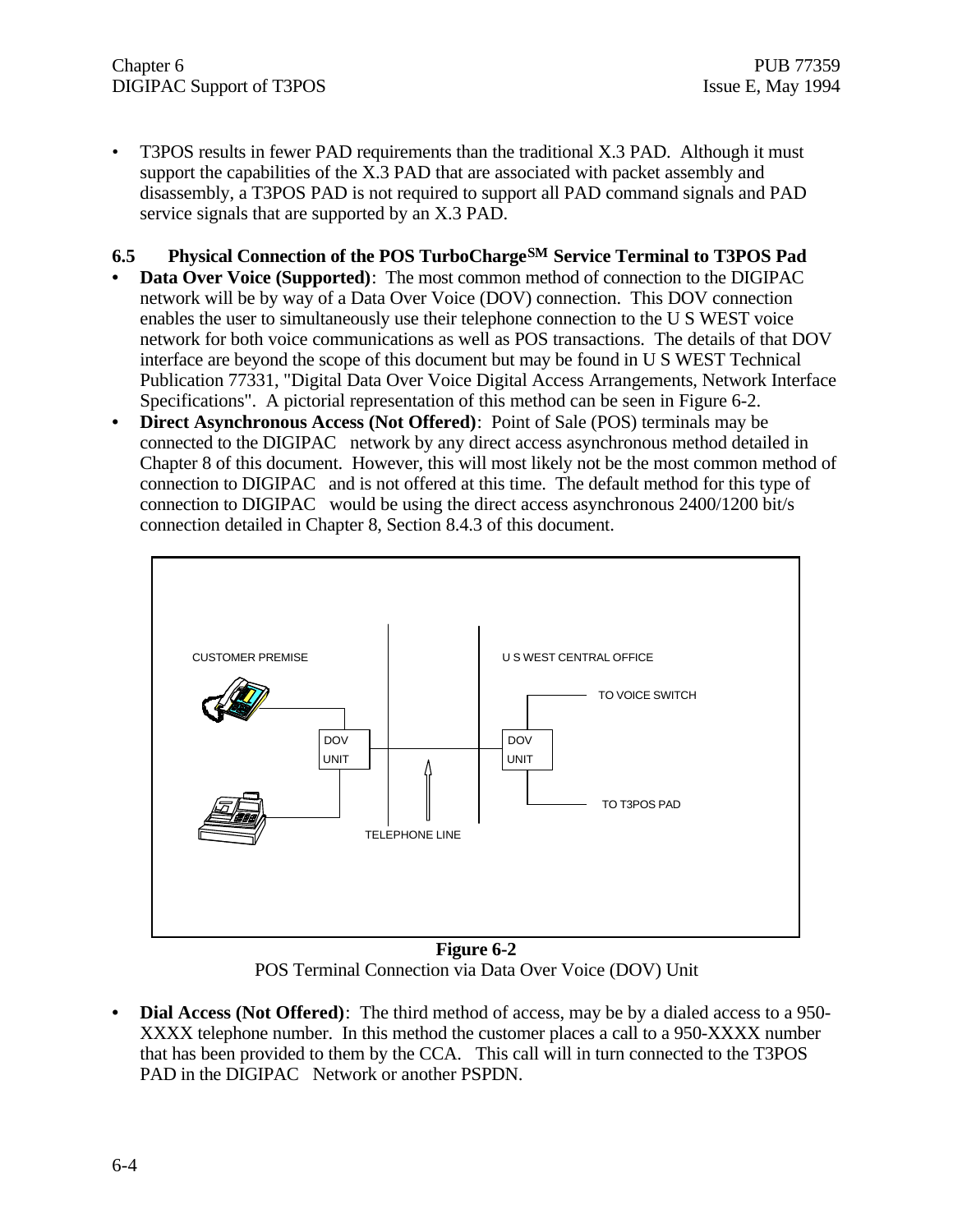#### **6.6 Character Exchange and Service Initialization**

#### **6.6.1 T3POS Character Set**

The DIGIPAC T3POS PAD is capable of transmitting and receiving characters in accordance with International Alphabet No. 5 (IA5) as described in CCITT Recommendation T.50, 1988, which is very similar to the character set defined by ANSI X3.4, "American National Standard Code for Information Interchange". A T3POS PAD engaged in asynchronous transmission will transmit and accept a transmission character that consists of one start bit, followed by 7 data bits, followed by a parity bit, and ending with one stop bit (see Figure 6-3). The data bit sequence is transmitted from the least significant bit to the most significant bit (i.e., the low-order bit is in the bit 1 position).



**Figure 6-3** Asynchronous Character Format

The parity bit is generated in accordance with ISO 1177, Information Processing --Character structure for start/stop and synchronous transmission, 2nd Ed., 1985, which states that the character parity sense will be odd in synchronous transmission and even in asynchronous transmission. The parity will be set by DIGIPAC at subscription time. The parity of the characters transmitted by the PAD to the host will be the same as the parity received from the POS terminal. The IA5 character set contains 128 coded characters divided into both control and graphic characters as shown in Table 6-A. The Blind Mode character format is defined as 8 bit data with no parity bit as shown in Figure 6-4.



**Figure 6-4** Blind Mode Character Format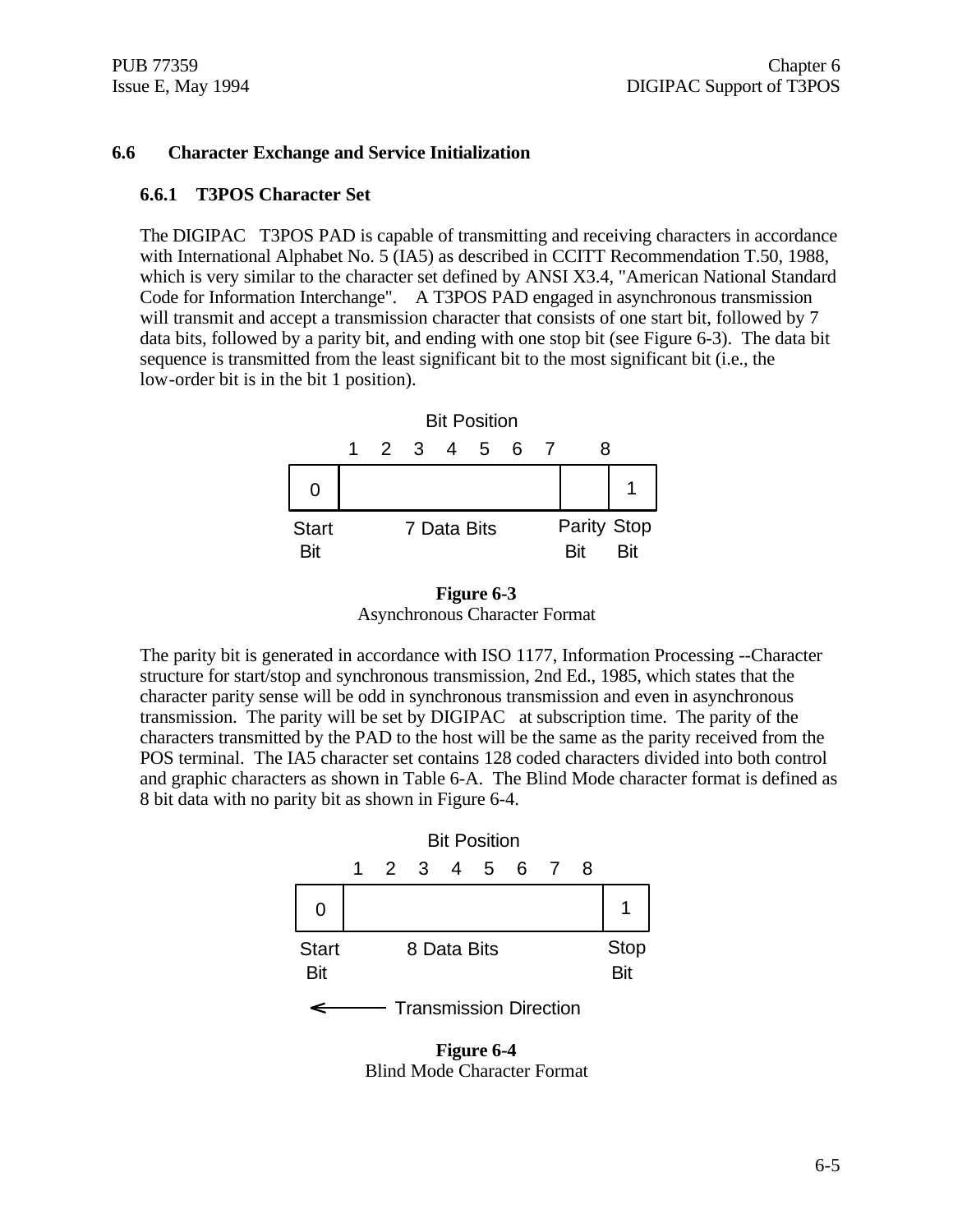Control characters are derived from the first two columns of the IA5 character set. Specifically, the subset of control characters are those that appear in the 6-bit codes defined in Table 1 of ISO 646, Information Processing -- ISO 7-bit coded character set for information interchange, International Standards Organization, 2nd Ed., 1983; which are all supported by IA5. User data should consist of all characters in the third through the eighth columns of the IA5 character set, but may also include all control characters except the ETB (End of Block) and ETX (End of Text) control characters, which are designated as special T3POS frame delimiters.

|            |   | <b>Control Characters</b> |                      | Displayable Characters   |                |                |              |              |                       |
|------------|---|---------------------------|----------------------|--------------------------|----------------|----------------|--------------|--------------|-----------------------|
|            |   | $\Omega$                  | $\overline{0}$       | $\overline{0}$           | $\mathbf{0}$   | 1              | 1            | 1            | 1                     |
| 7          |   | $\overline{0}$            | 0                    | 1                        | 1              | $\overline{0}$ | $\theta$     | 1            |                       |
| <b>BIT</b> |   | $\Omega$                  | 1                    | $\theta$                 | 1              | $\Omega$       | 1            | $\Omega$     | 1                     |
| 6          |   |                           |                      |                          |                |                |              |              |                       |
| 4321       | 5 |                           |                      |                          |                |                |              |              |                       |
| 0000       |   | $NUL / \land @$           | $DLE / \Delta P$     | <b>SP</b>                | $\mathbf{0}$   | $\omega$       | P            | $\sim$       | p                     |
| 0001       |   | SOH / A                   | DC1 / 0              | Ţ                        | 1              | A              | Q            | a            | q                     |
| 0010       |   | STX / 4B                  | DC2 / <sup>2</sup> R | $\mathbf{u}$             | $\overline{2}$ | B              | $\mathbb{R}$ | $\mathbf b$  | $\mathbf{r}$          |
| 0011       |   | ETX / ^C                  | DC3 / 5              | #                        | 3              | $\mathsf{C}$   | S            | $\mathbf{C}$ | S                     |
| 0100       |   | EOT / <sub>1</sub> D      | $DC4 / \Lambda T$    | \$                       | $\overline{4}$ | D              | T            | d            | t                     |
| 0101       |   | ENQ / 2E                  | NAK / ^U             | $\%$                     | 5              | E              | U            | e            | u                     |
| 0110       |   | $ACK / \sqrt{F}$          | $SYN / \sqrt{V}$     | &                        | 6              | F              | V            | f            | $\mathbf{V}$          |
| 0111       |   | BEL / ^G                  | ETB / ^W             | $\mathbf{r}$             | 7              | G              | W            | g            | W                     |
| 1000       |   | BS / <sub>1</sub>         | CAN / <sup>N</sup> X |                          | 8              | H              | X            | h            | $\mathbf{X}$          |
| 1001       |   | HT / 1                    | $EM / \gamma Y$      |                          | 9              | I              | Y            | $\mathbf{i}$ | y                     |
| 1010       |   | IF / AI                   | SUB / 2Z             | $\ast$                   | $\ddot{\cdot}$ | J              | Z            |              | z                     |
| 1011       |   | $VT /^{\wedge}K$          | $ESC / \gamma$       | $+$                      | ٠<br>,         | K              |              | $\mathbf k$  |                       |
| 1100       |   | FF / M                    | $FS / \gamma$        | $\cdot$                  | $\,<\,$        | $\mathbf{L}$   |              |              |                       |
| 1101       |   | CR / M                    | $GS / \Delta$        | $\overline{\phantom{a}}$ | $=$            | M              |              | m            |                       |
| 1110       |   | SO / N                    | RS / M               | $\cdot$                  | $\geq$         | N              | $\wedge$     | n            | $\tilde{\phantom{a}}$ |
| 1111       |   | $SI / \gamma O$           | US $/^{\wedge}$      |                          | $\overline{?}$ | $\Omega$       |              | $\mathbf{o}$ | <b>DEL</b>            |

| Table 6-A         |  |
|-------------------|--|
| IA5 Character Set |  |

# **6.6.2 T3POS Frame Definitions**

T3POS frames fall into two categories: information frames and supervisory frames. While supervisory frames are typically made up of a single control character, information frames are made up of a sequence of characters. The control characters are used either to define the nature of an information frame (i.e., an opening frame or a general frame) or to convey call control functions in the form of a supervisory frame. When control characters are received by a T3POS PAD, they instruct the PAD to take specific action. Some T3POS control characters must not be misconstrued as user data. In particular, the ETB and ETX control characters must not be included in the Message field because the PAD will treat them as Message field delimiters. The CPE must be capable of ensuring that appropriate control characters appear in the Control and Message fields of a T3POS frame.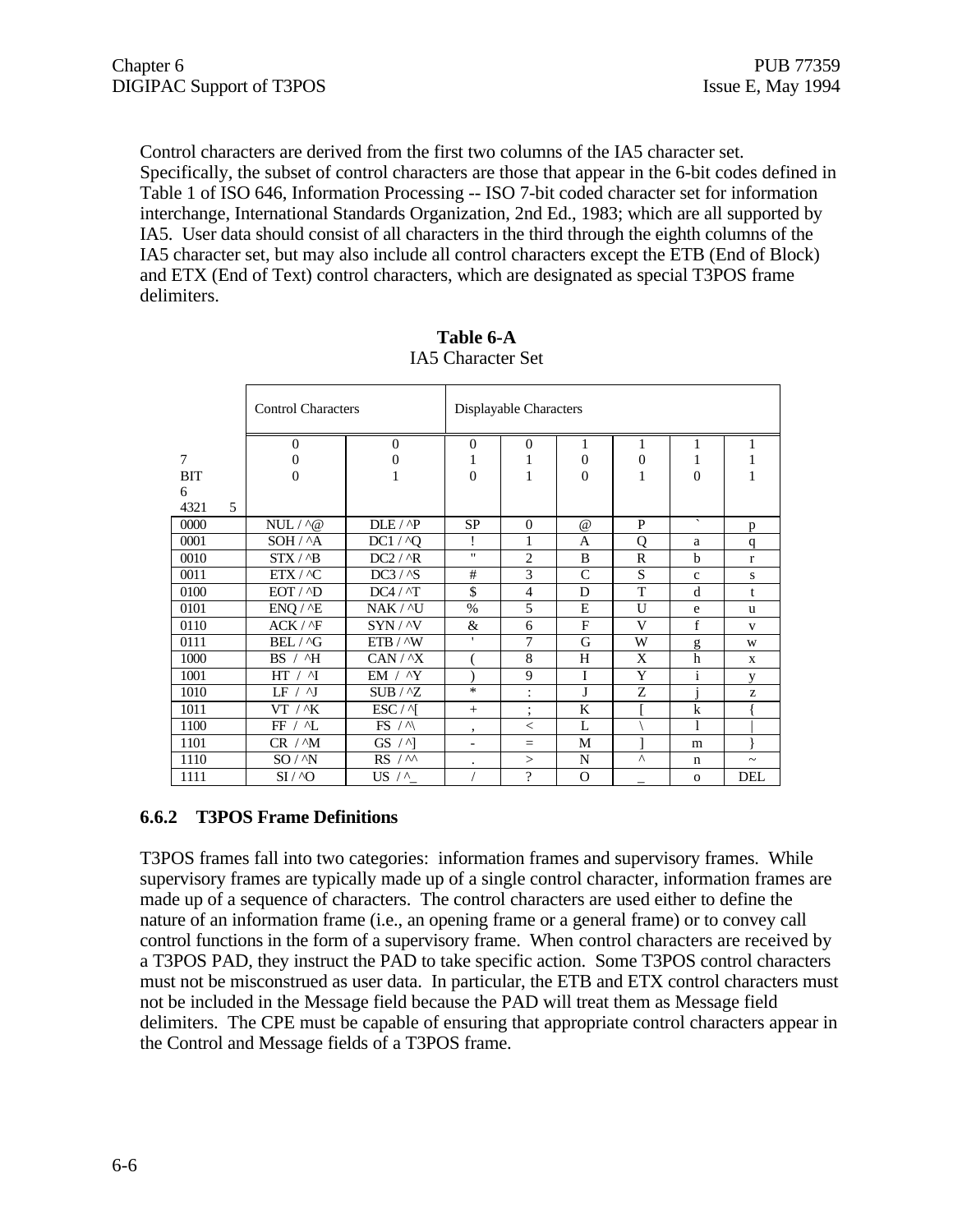### **6.7 PAD Support of the T3POS Protocol**

T3POS is a character-oriented transaction switching and transport protocol designed to provide efficient credit authorization and data capture via an X.25-based packet switched network. T3POS is used for data interchange between a POS terminal and a PSPDN Access Concentrator (AC) over a single information path. Described in terms of the Open Systems Interconnection (OSI) Reference Model, T3POS on the terminal-to-PAD interface may be viewed as a Data Link layer protocol, supporting such functions as error correction, flow control, and information delimitation. T3POS also specifies timing procedures, which reflect customer requirements that must be met to ensure consistent and reliable service operation.



**Figure 6-5** T3POS PAD Support of DIGIPAC

Figure 6-5 illustrates a POS terminal accessing an ISP via DIGIPAC using the T3POS protocol. The access portion -- from the POS terminal to DIGIPAC -- shows T3POS operating over the local loop. At the PAD, a T3POS-formatted frame is encapsulated in an X.25 packet and passed to a Packet Switch (PS) over an internal protocol, X.25 or X.75' interface. The X.25 packet destined for the ISP exits DIGIPAC over an X.25 or X.75 interface. Like most OSI Data Link layer protocols, T3POS operates independently of the Physical layer, enabling operation over several transport alternatives.

#### **6.7.1 Frame Structures**

• Information Frames

In Local and Transparent modes, a T3POS PAD receives and transmits POS messages in information frames conforming to the General Frame format in Figure 6-6. In the General Frame format, the STX (Start of Text) character preceding the POS message is defined as the opening character. The ETX/ETB character following the Message field and preceding the LRC is defined as the Message field delimiter. In Blind mode, the format of the customer information is unrecognized by the PAD, and the T3POS PAD receives and transmits information according to the guidelines of the particular Blind mode protocol.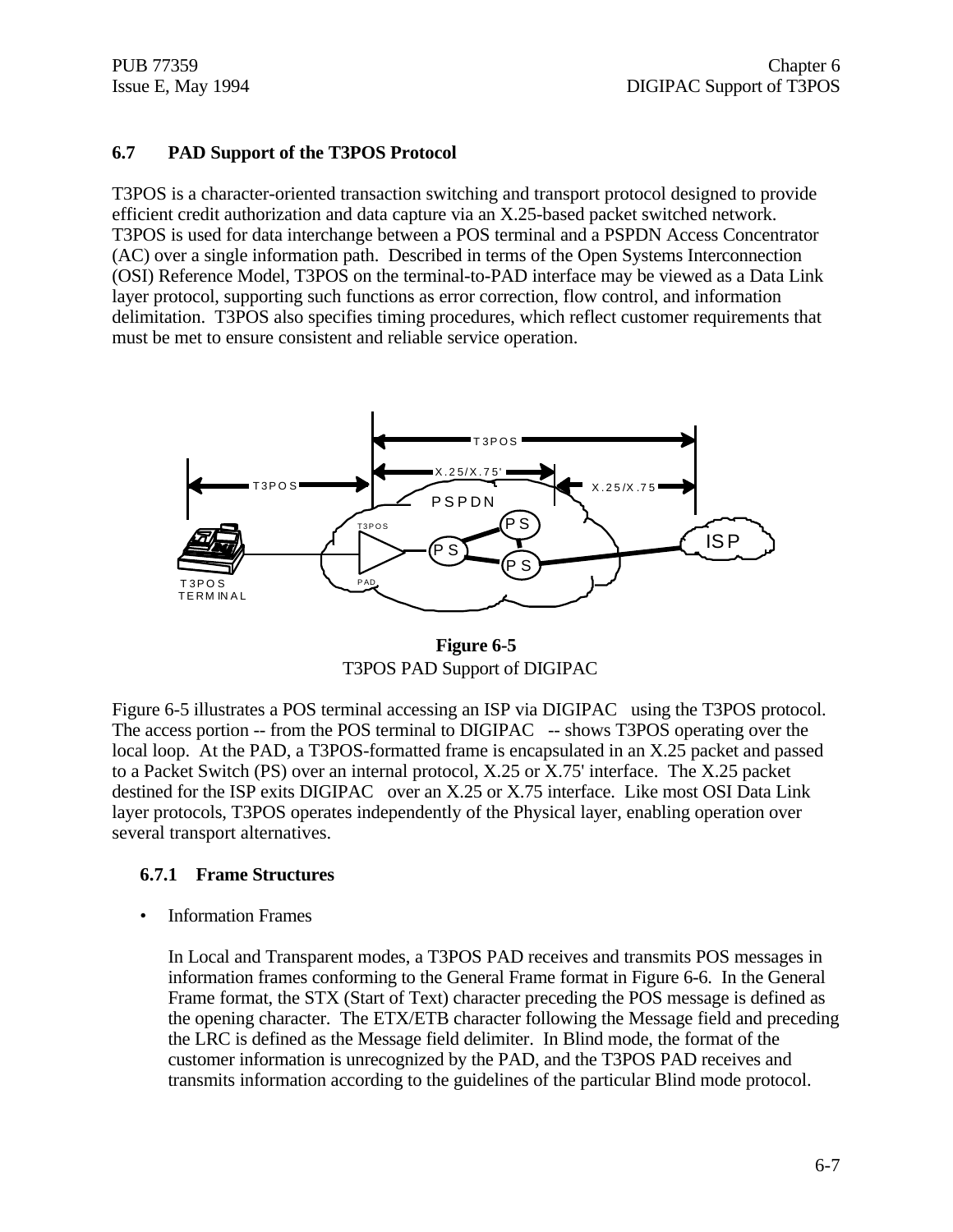|                                    | character |         | 1 character        | 1 character |
|------------------------------------|-----------|---------|--------------------|-------------|
| Order of character<br>transmission | STX       | Message | ETX,<br><b>ETB</b> | ∟RC∶        |

**Figure 6-6** General Frame Format

In the Control Frame format (Figure 6-7), the SOH (Start of Header) character preceding the Control field is defined as the *opening* character. The Control field is followed by a frame in the General format. That is, the Message field is preceded by an STX character and followed by an ETX/ETB character and an LRC character. The frames shown in Figures 6-6 and 6-7 do not include the bits that may be inserted for transmission timing (i.e., start and stop bits).

|                                    | character  |         | character  |         | 1 character        | character |
|------------------------------------|------------|---------|------------|---------|--------------------|-----------|
| Order of character<br>transmission | <b>SOH</b> | Control | <b>STX</b> | Message | ETX.<br><b>ETB</b> | LRC       |

**Figure 6-7** Control Frame Format

- Definition of an Opening Frame

An **opening frame** is defined as an information frame in either the General Frame format or the Control Frame format that is received immediately after a DLE, EOT sequence has been transmitted to the POS terminal from the PAD or received from the POS terminal by the PAD (i.e., the first information frame received from the terminal or host after a VC has been cleared).

#### - STX and ETX/ETB Delimiters

The STX character is used to indicate the start of the Message field and the end of the Control field, if present. The ETX character is used to indicate the end of the Message field and the end of a T3POS frame or a sequence of T3POS frames. In cases where a POS message must be broken up into multiple frames, the ETB character is used to indicate the end of one message block. The ETB characters are used instead of ETX for as long as the T3POS frame sequence is continued. The ETX and ETB characters are not only used to delimit a sequence of T3POS frames, but also they are used in conjunction with the LRC character as data forwarding characters. When ETX or ETB is received at the end of a T3POS frame, the PAD places the frames including the LRC in X.25 packets and forwards them.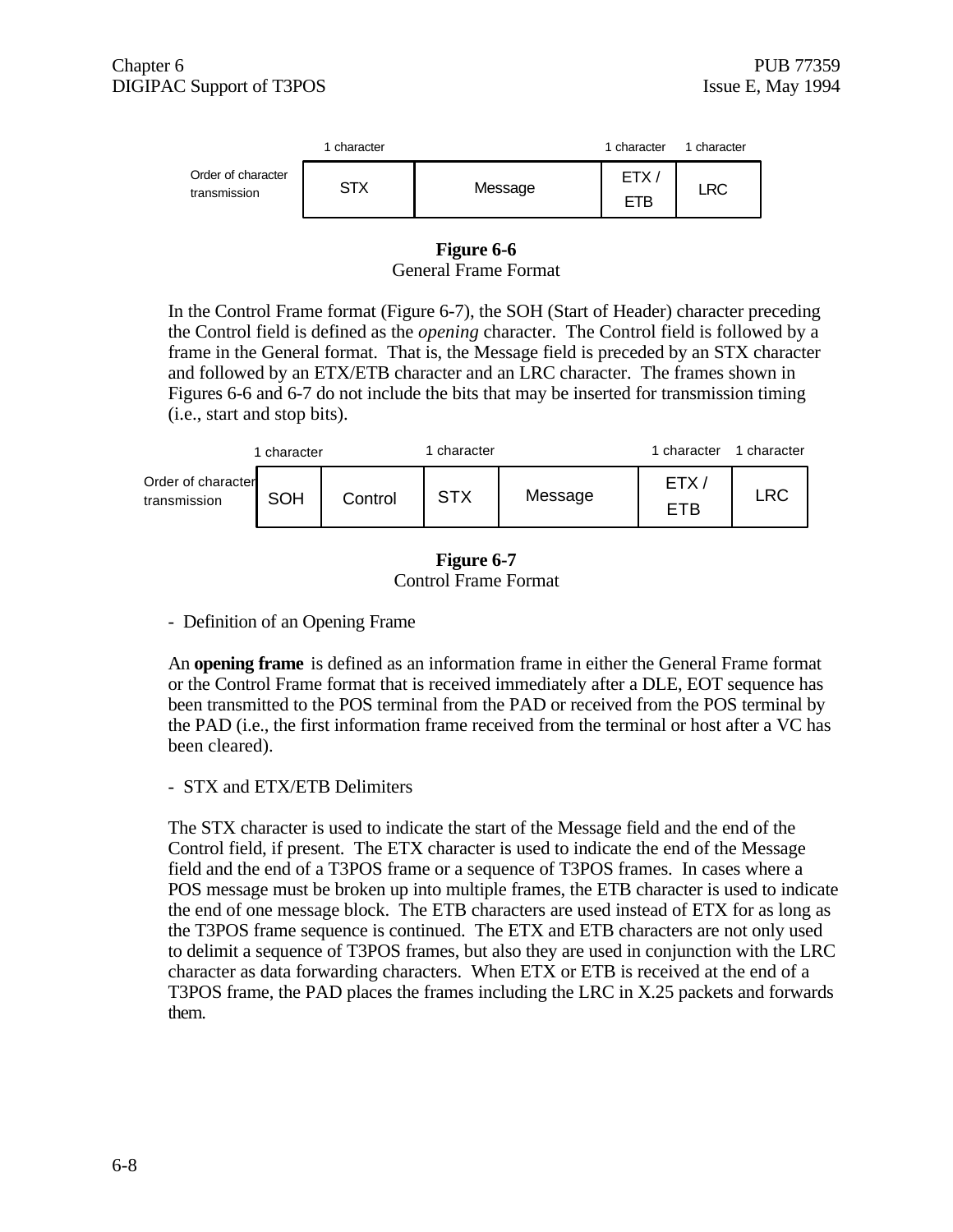Following the STX, all characters in columns 0 to 7 of IA5, with the exception of the ETB and ETX control characters, will be recognized by the PAD as forming part of the Message field. The PAD will always recognize the first ETX or ETB character as the Message field delimiter. In addition, the T3POS PAD used by U S WEST will not allow SOH, STX, EOT, ENQ, ACK, NAK, DEL, DC1, DC2, SYN, and BEL characters in the message field in the local mode and will clear the call.

- Message Field

The Message field of an information frame follows the STX character and precedes the ETX or ETB character. The PAD assumes that the Message field is an integral multiple of 8 bits. It is recommended that the PAD support data frames of 256 octets, and the DIGIPAC network will set the default packet size to 256 octets (see Table 6-D for all DIGIPAC defaults). The length of the Message field of an opening information frame should be at most 237 characters. The length of the Message field of a general information frame should be at most 253 characters. The maximum length of the Message field should not preclude PAD support for larger Message fields.

- Control Field

When the Control field is present in an opening frame, the SOH character is used to indicate the beginning of a frame, and the STX character appears at the end of the Control field. The Control field is intended to serve two purposes: POS terminal selection of a T3POS mode of operation and, optionally, signaling of call establishment data, such as a called address, a Fast Select facility request, or a Recognized Private Operating Agency (RPOA). The format for the Control field is as follows:

<Control field> ::= <Mode Selection signal>[X28 *selection PAD command signal*]

When the Control field is present, it should contain the Mode Selection signal as a minimum. However, DIGIPAC will accept an empty control field and assume that the terminal is requesting a call using the defaults set at subscription time. The Mode Selection signal is a single character in length and is used to signal the T3POS mode of operation. The Mode Selection signal also supports two other values used to indicate that the Control field contains network management data or that the terminal is an X.28 terminal. Table 6-B shows the Mode Selection signal values.

| T <sub>3</sub> PO <sub>S</sub> | IA5       |                                                          |
|--------------------------------|-----------|----------------------------------------------------------|
| Mode                           | Character | Description                                              |
|                                | 2/1       | Request for Transparent Mode                             |
| Space                          | 2/0       | <b>Request for Local Mode</b>                            |
| #                              | 2/3       | <b>Request for Blind Mode</b>                            |
| $\%$                           | 2/5       | Request Contains Network Management Data (Not Supported) |
|                                | 4/10      | X.28 Terminal Indicator (Not Supported)                  |

**Table 6-B** Mode Selection Signal Values

The X.28 *selection PAD command signal* is an optional part of the Control field that allows for the signaling of call establishment data. The format of the X.28 *selection PAD command signal* will be as follows: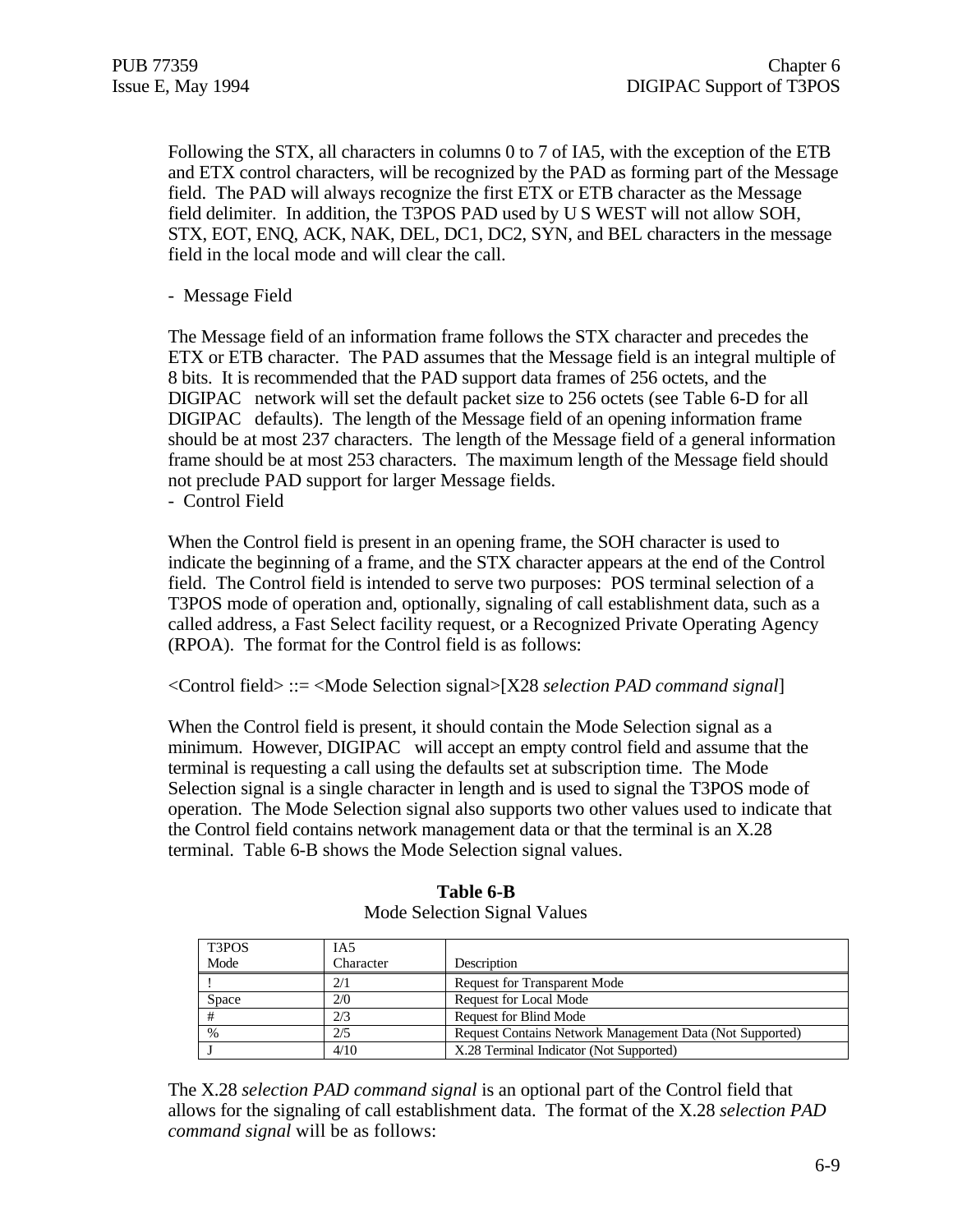$\langle X.28 \rangle$  selection PAD command signal>::= {fax {, fax-} dna { $\langle D/P \rangle$  user data}

**Fax = facility request** The facility request is one or more of the following:

 **= unrestricted fast select facility** 

**T<rpoa>** = RPOA transit facility

**<rpoa>** = Data Network Identification Code (DNIC) of the RPOA

**N<nui>** = NUI facility (Not Offered)

 $\langle \text{nu} \rangle$  = NUI string

**dna** = X.121 network address or mnemonic name of the destination host

**user data** = up to 12 characters, for a regular call, or 124 characters for a fast select call. The characters are alpha-numeric separated from the network address by a P (Password) or a D (Data) character.

For details of the format(s) for the X.28 *selection PAD command signal,* refer to CCITT X.28, Section 3.5.15.

A terminal that supports the full set of CCITT X.28 commands and service signals may inform the PAD of such using the X.28 Terminal Indicator code (IA5 character 4/10). The PAD may optionally recognize this code and commence to operate in accordance with the entire CCITT X.28 capabilities. "J" mode is intended to allow the X.28 terminal the benefit of other applications (i.e., electronic mail) by modifying the X.3 parameters. DIGIPAC does not currently support the "J" mode of operation.

The Control field may also contain network management information. The minimum length of the Control field should be at least 16 characters. Further specification of the Control field when network management information is present is under consideration. Therefore, DIGIPAC does not support network management information in the control field.

• Supervisory Frames

With the exception of the DLE, EOT and the DLE, EOT, ENQ sequences, the supervisory frames consist of one control character from IA5 columns zero (0) and one (1). The following is a list describing the use of the IA5 control characters by the T3POS protocol:

- ACK

The Acknowledgment character (IA5 character 0/6) is used by the PAD -- when in Local mode -- to indicate to a POS terminal that the information frame it transmitted has been received correctly. The ACK character returned to the POS terminal after the receipt of the opening frame will be delayed until the PAD is able to send the first data packet to the host. That delay is based on whether or not the PAD is configured to wait for an ENQ character before the first data packet can be delivered to the host.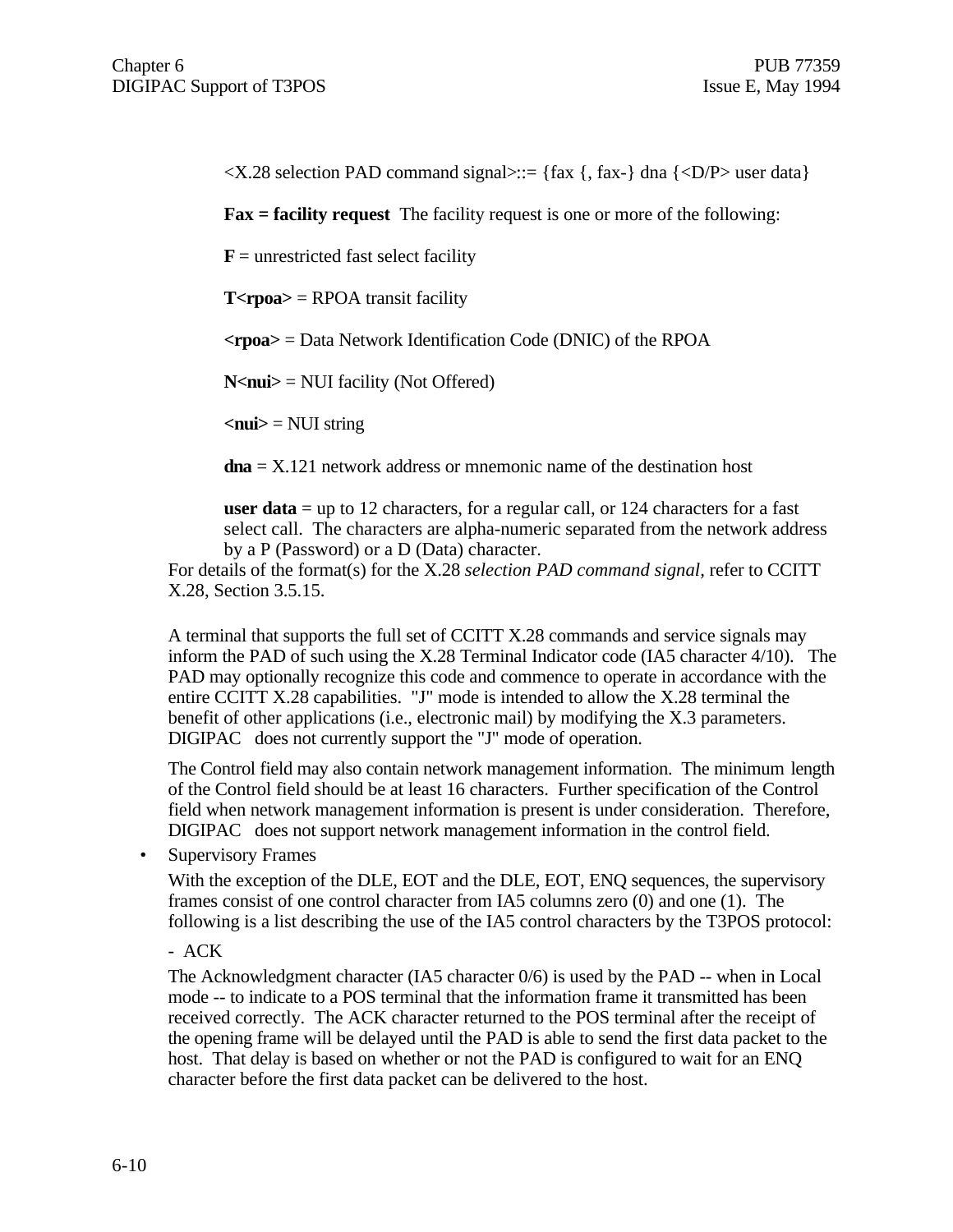## - NAK

The Negative AcKnowledgment character (IA5 character 1/5) is used by the PAD --when in Local mode -- to indicate to the POS terminal that the command or frame was received with a LRC error.

- SYN

The SYNchronous idle character (IA5 character 1/6) is used by the PAD or the POS terminal -- in all three modes -- to extend response timers applicable across the interface between POS terminal and the PAD. There is no limit on the number of SYN characters that are transmitted or received by the PAD. In Transparent and Blind modes, the PAD does not transmit SYN characters to the POS terminal after the first ACK received in response to the opening frame.

- ENQ

The ENQuiry character (IA5 character  $0/5$ ) may be used by a remote host system as an invitation to transmit or by the PAD or terminal to request retransmission. It may also be used to request retransmission of a protocol element when an expected response or a complete frame has not been received within a specified time interval. The use of the ENQ character by the host system as an invitation to transmit is optional. In addition, the PAD uses the ENQ character as the character to inform the POS terminal that it has detected a parity error on the information last received.

## - DLE, EOT

The DLE, EOT sequence (IA5 characters 1/0 and 0/4, respectively) is used by the PAD when in all modes to indicate to the POS terminal that the virtual call has been cleared. It is also used by the POS terminal to command that a virtual call be disconnected. The DLE, EOT sequence should always appear before an opening frame is received from the POS terminal unless a DLE, EOT sequence has just been transmitted by the PAD.

## - DLE, EOT, ENQ **(NOT OFFERED)**

Otherwise known as the SELECT sequence, it is used by the PAD to indicate to a POS terminal that a host initiated call is being attempted. The SELECT sequence is intended to avoid collisions that might otherwise occur if the POS terminal were transmitting a frame while a host initiated call was in progress. In the event that such a collision has occurred, the network virtual call should be cleared and the POS terminal should be given priority. It is assumed that the terminal would restart transmission of the frame upon receipt of the SELECT sequence.

In addition to the supervisory frames mentioned above, the following is a list of supervisor frames that may be used in the transparent mode. These frames will not be generated by the T3POS PAD.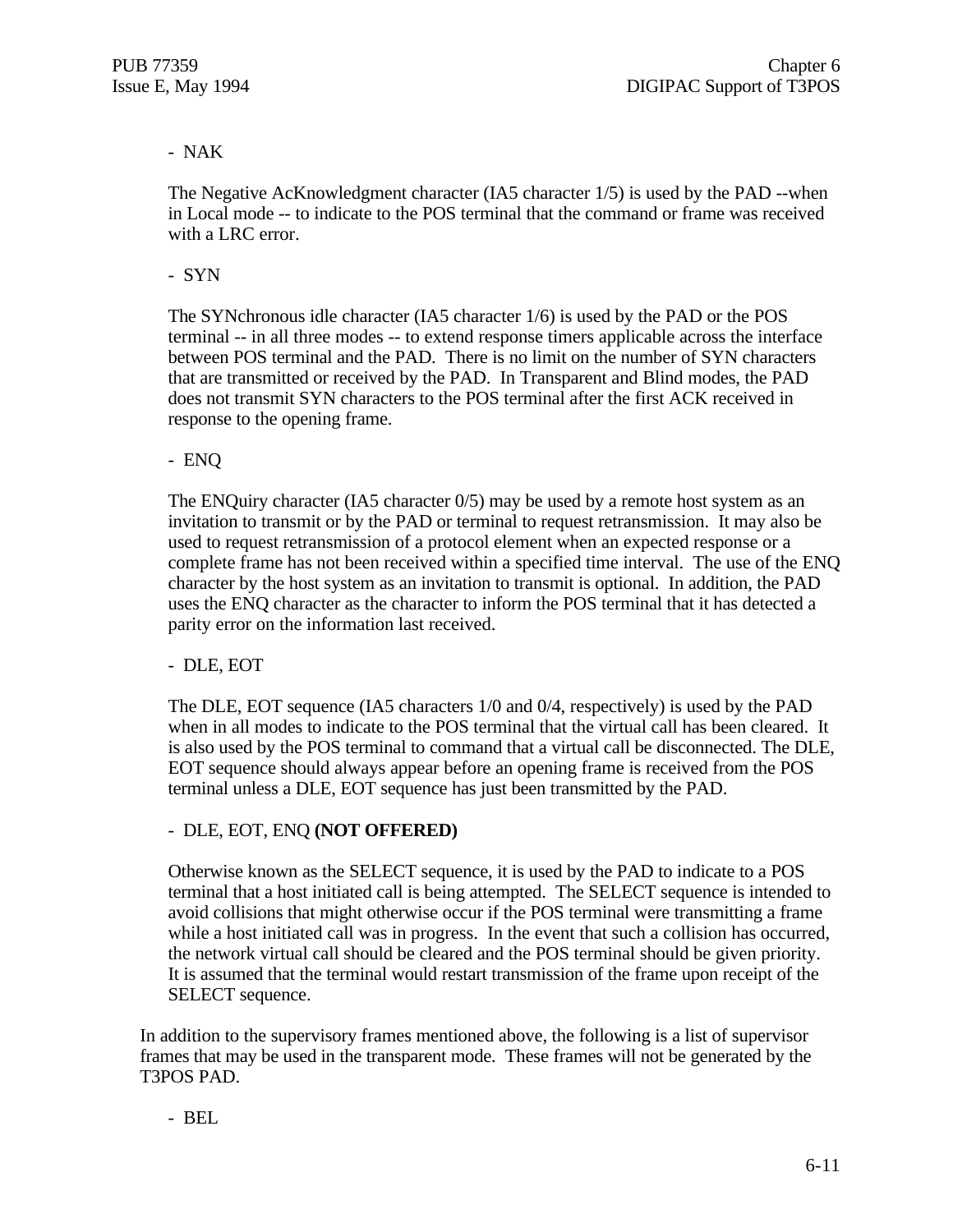BELl Character (IA5 character 0/7) Positive Acknowledgment - This character is sent by a receiver to indicate to the sender of a message that the message has been received error free. This character is not generated by the PAD.

- DC1

DC1 WACK Character (IA5 character 1/1) - This character is used by the host to expand the delay period on the DTE side while it is waiting for a response. This character is not generated by the PAD.

- DC2

DC2 WAIT Character (IA5 character 1/2) - This character is used by the host to expand the delay period on the DTE side while it is waiting for a response. This character is not generated by the PAD.

## **6.7.2 Frame Procedures**

• T3POS PAD Functions

The T3POS PAD service performs X.25 functions on behalf of the POS terminal. A T3POS PAD extends beyond some of the capabilities of the traditional PAD and eliminates the need for others. Many of the basic functions of the traditional PAD are necessary for the operation of a T3POS PAD, such as X.25 VC control, packet assembly, and PAD/host control information exchange. The functions that extend beyond the traditional PAD are those that are associated with support of the T3POS protocol elements. The new T3POS PAD must go beyond such basic functions and support capabilities such as opening frame validation, LRC and poll stripping.

Among the capabilities eliminated are almost the entire set of X.28 command and service signals. The T3POS PAD is not required to support any of the X.28 service signals. Also, the majority of the X.28 command signals are not required for a T3POS PAD. In addition, POS terminals with connections to a T3POS PAD typically do not require the Service Request Signal (SRS) or the network herald. In most cases, the physical connection is established and the line speed is normally set at subscription time. The default for T3POS service on DIGIPAC will be 2400 bit/s (see Table 6-D for all DIGIPAC defaults).

The following list contains brief explanations of the additional functions supported by a T3POS PAD:

#### **- Opening Frame Validation -**

The PAD performs parity and LRC on the opening frame before attempting to establish a VC. The PAD performs local error recovery procedures until a valid opening frame is received.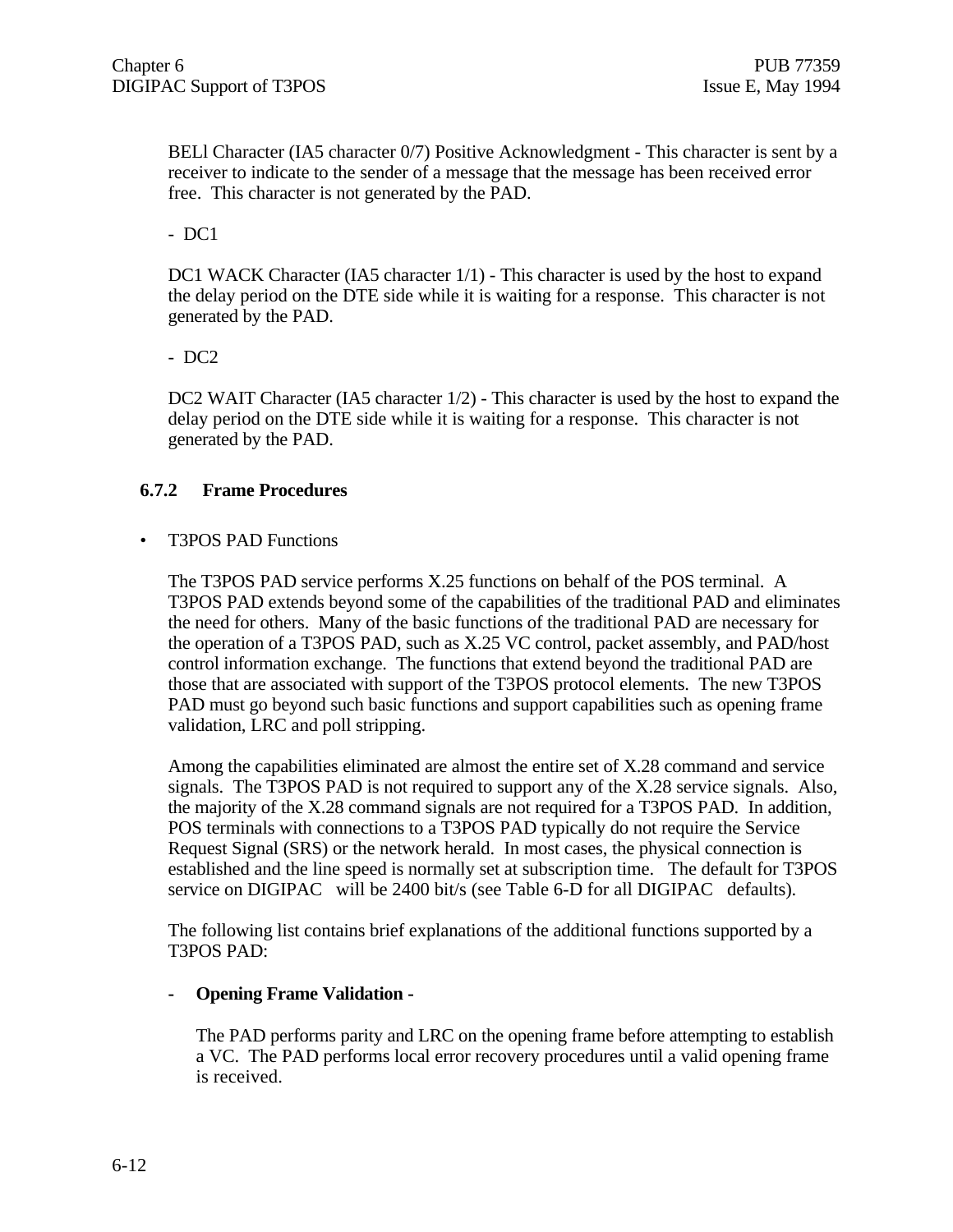## **- Frame Header Stripping -**

The PAD removes the Control field from the T3POS frame and performs the appropriate functions. Virtual Calls (VC) are initiated based on the header information contained in the opening frame, or using the Direct Call information provided at subscription time. The header information is recognized by its starting and ending characters. The header information contains mode selection, and optionally the called address, and any X.28 facility request signals.

#### **- Longitudinal Redundancy Checking (LRC) /Generation -**

The PAD ensures accurate receipt of a T3POS opening frame by detecting an invalid LRC or a parity error. When an error is detected, the PAD responds with a NAK (IA5 character 1/5) to request retransmission. The PAD checks opening frames in the Control frame format for an LRC or parity error and generates a new LRC after stripping the Control field. The PAD checks opening frames in the General frame format but does not generate a new LRC. In Local mode, the PAD continues to check for LRC or parity errors in subsequent frames. Once transparent and Blind (not offered) modes are entered, the PAD only checks the opening frame for an LRC or parity errors and transparently passes subsequent frames without checking for LRC or parity errors.

#### **- Host Poll Stripping -**

The DIGIPAC T3POS PAD supports two options for ENQ (host polling) stripping:

- l) receipt of ENQ with backup timer T3 or
- 2) No ENQ.

If option 1 is used, after the host system accepts the incoming call packet, it may respond by polling the PAD with an ENQ (IA5 character 0/5), which the PAD must remove and not transmit to the POS terminal. Upon receipt of the first ENQ immediately following the call confirm packet, the PAD enters the Data Transfer state. If timer T3 expires before the receipt of the ENQ from the host then the PAD will enter the data transfer state and send the first data packet to the host.

If option 2 is used and no ENQ is supported, the PAD enters the data transfer state immediately after receiving the call confirm packet from the host system.

#### **- Time-out Prevention (using SYN characters) -**

The PAD transmits a SYN (IA5 character  $1/6$ ) to the POS terminal to prevent a timeout. By transmitting the SYN, the PAD is able to extend the POS terminal's delay period. Extending the delay period may be necessary for two reasons:

l) The PAD is waiting for a response from the host system or

2) The PAD's receive buffer is occupied.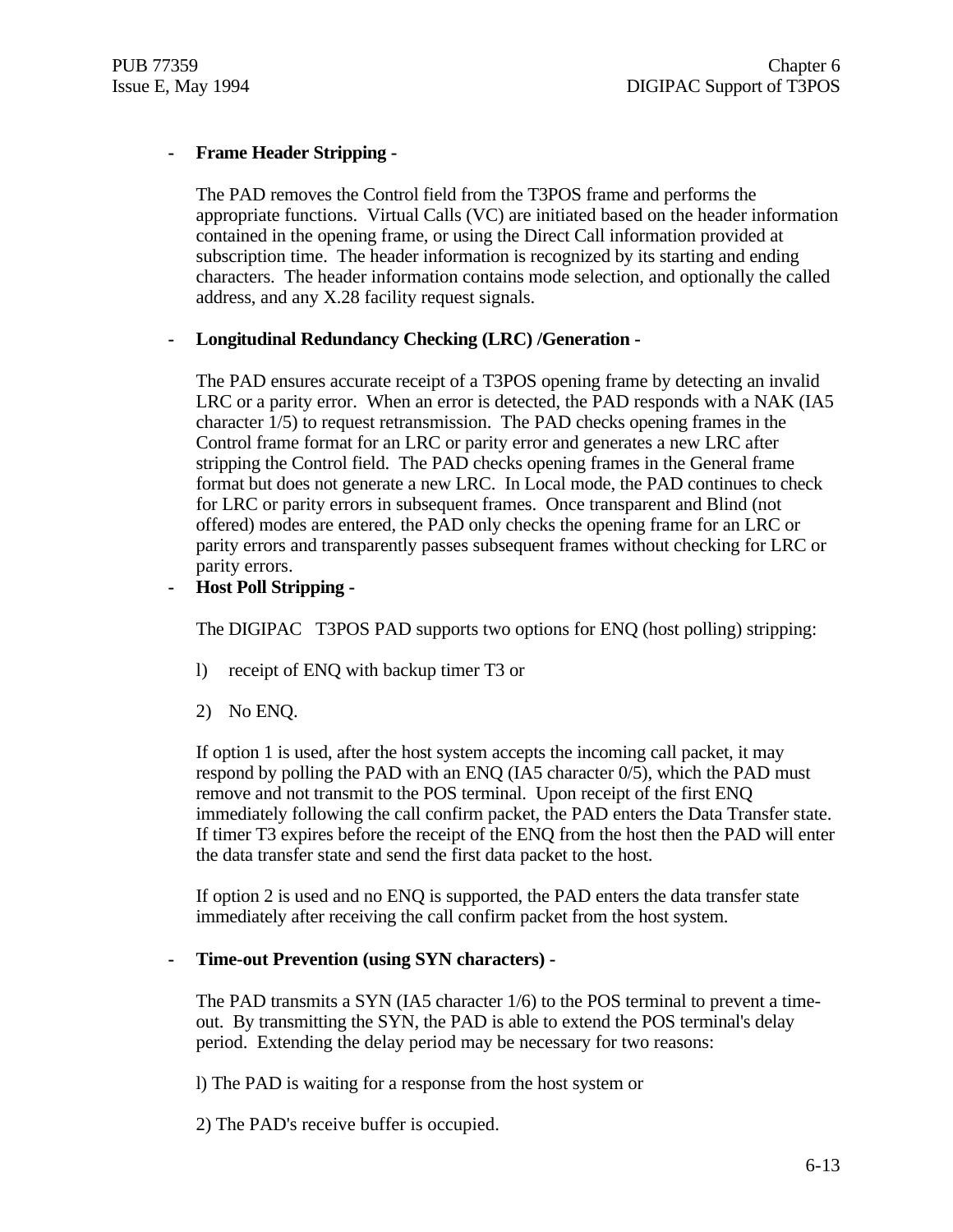When appropriate, the POS terminal issues SYN characters according to a timer that will be less than the PAD's SYN-to-SYN timer in Table 6-C.

#### **- Data Transfer with Content Monitoring -**

The POS terminal may clear the call by transmitting a special character sequence. In Local and Transparent modes, the PAD monitors the data stream for a DLE, EOT (IA5 characters 1/0 and 0/4) sequence from the POS terminal. When the DLE, EOT sequence is recognized, the PAD transmits a clear request packet to the host system. Content monitoring procedures do not apply when the PAD is operating in Blind mode.

#### **- Call Clear Indication (using the DLE, EOT sequence) -**

The PAD uses an DLE, EOT (IA5 characters 1/0 and 0/4) to indicate to the POS terminal that a VC has been disconnected.

As mentioned above, a T3POS Control frame contains a Control field in which optional X.28 facility request signals may be present. Some of these optional facilities allow ISP routing (based on the Recognized Private Operating Agency's Data Network Identification Code), Fast Select calls without restrictions on the response, and Network User Identification (NUI) calls.

• Longitudinal Redundancy Checking (LRC)

Information frames contain a LRC character. The LRC character is attached to the end of the information frame to allow the PAD to detect errors in a frame received from a POS terminal. When the PAD examines the LRC character and an LRC error is detected, the PAD requests that the POS terminal retransmit the frame by transmitting a NAK character indicating a negative acknowledgment. The LRC character is composed of seven data bits and one parity bit and is performed in accordance with ISO 1155, Information Processing - - Use of longitudinal parity to detect errors in information messages, International Standards Organization, 2nd Ed., 1978.

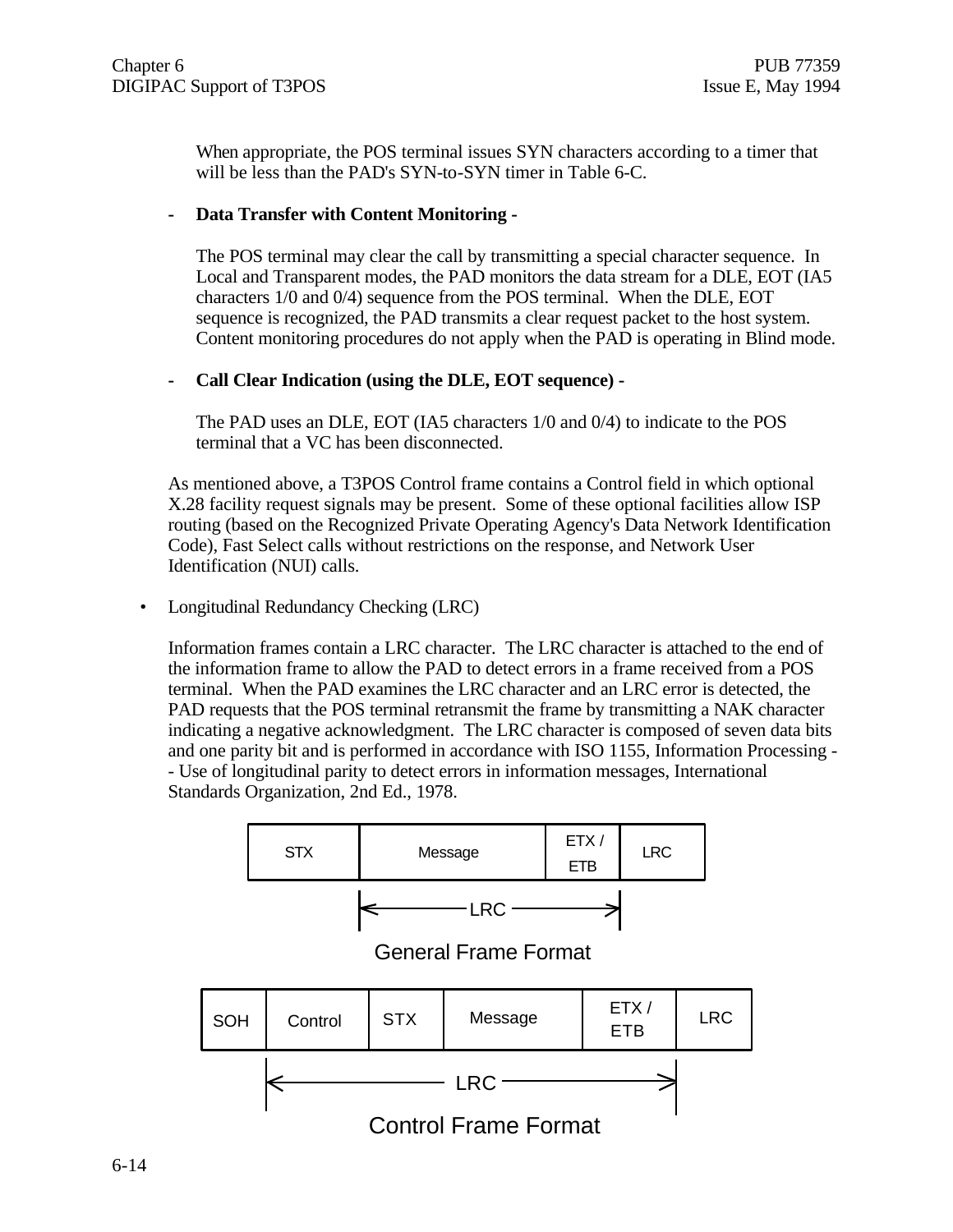#### **Figure 6-8**

Range of the Longitudinal Redundancy Checking (LRC) Calculation

Each of the first seven bits of the LRC character shall be the modulo 2 binary sum (i.e., XOR) of every element in the same bit 1 to bit 7 column of successive characters in the transmitted T3POS frame. The longitudinal parity of each column of the T3POS frame, including the LRC character, is even. The sense of parity bit of the LRC character is the same as for the information characters (i.e., odd for synchronous transmission, even for asynchronous transmission). The summation to obtain the LRC character is initiated by the receipt of the SOH or STX character. Summation then begins with the next character and ends with either an ETX or ETB character as shown in Figure 6-8. The LRC character immediately follows the ETX or ETB character in the frame. When an STX character is received after the LRC summation has begun (upon receipt of an SOH character), then the STX character is included in the LRC summation.

When the PAD removes the Control field from a Control frame, it generates a new LRC character for the frame before it is packetized and transmitted to the host. The PAD checks the opening frame for an LRC or parity error and generates a new LRC after stripping the Control field. In Local mode, the PAD continues to check for LRC or parity errors in all subsequent frames. Upon entering Transparent and Blind (**NOT OFFERED**) modes, the PAD checks the opening frame for an LRC or parity errors and transparently passes subsequent frames without checking for LRC or parity errors.

• Transmission Considerations

All octets of a T3POS frame shall be transmitted with the low-order bit first (for example, the first bit of the sequence number that is transmitted shall have the weight 20). The LRC character is transmitted and received commencing with the summation of the first column, which is found in bit position 1 of the LRC character.

• Error Recovery Procedures

The DIGIPAC T3POS PAD supports two limit counters. These limit counters are called ENQ retry limit and NAK retry limit. The default value of each of these counters is 3 (see Table 6-D for all DIGIPAC defaults). If the PAD has to send 3 successive ENQ or NAK characters to the POS terminal the PAD will send the DLE, EOT sequence to the POS terminal. The following paragraphs describe how these counters are used during various phases of a call.

Since the opening frame may include a Control field that contains critical information (e.g., T3POS mode, called address, etc.), local error recovery procedures are supported to ensure that the opening frame is error free. When the opening frame is received, in either the Local or Transparent Mode, the PAD examines the opening frame for parity errors and an LRC error. The PAD takes the following action on the opening frame:

- If the U S WEST T3POS PAD detects a parity error in the opening frame, it will transmit an ENQ character to the POS terminal.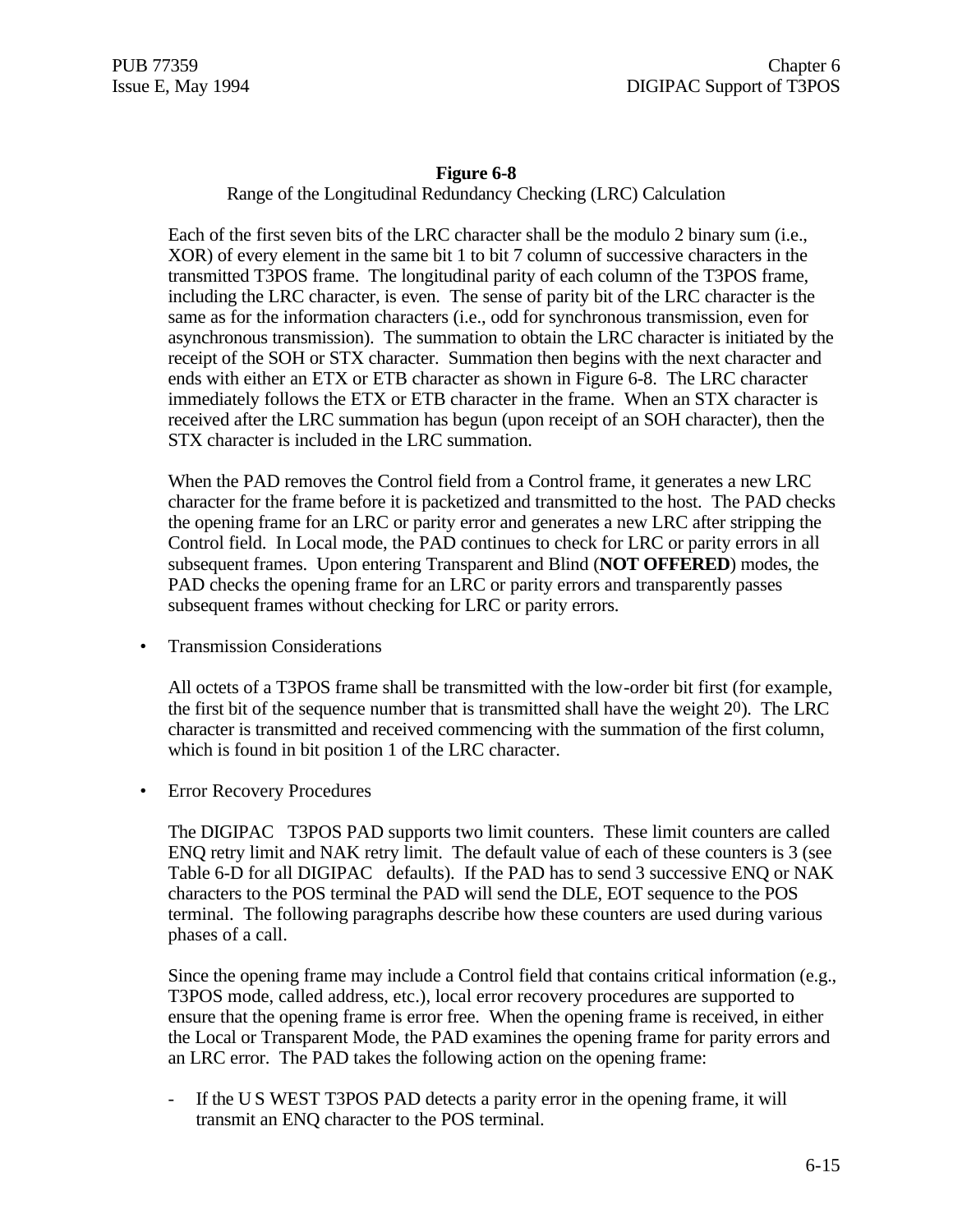- If the U S WEST T3POS PAD detects a LRC error in the opening frame, it will transmit a NAK character to the POS terminal.
- If the U S WEST T3POS PAD receives n successive opening frames in error (default n  $=$  3), due to either a parity or LRC error, it will send DLE, EOT to the terminal and disconnect the switched access connection if one exists.

In Local mode, the PAD is responsible for managing all error recovery procedures over the interface to the POS terminal. Thus in Local mode, error recovery procedures are applied to both opening frames and non-opening frames. If the PAD detects a parity error in an information frame it transmits an ENQ character to the POS terminal. If the U S WEST T3POS PAD detects an LRC error in an information frame, it transmits a NAK character to the POS terminal. If the PAD receives three (3) successive frames in error, it will clear the virtual call. Moreover, if a NAK is transmitted to the POS terminal and the terminal does not respond with retransmission of a frame or a character within T4 seconds (see Table 6-C), the PAD will issue an ENQ character. If three successive ENQ characters are sent to the POS terminal by the PAD the call will be cleared.

In Transparent mode, sole responsibility for link error recovery is given to the endpoints. Therefore in this mode, following the Call Establishment state, all time-out error recovery procedures are performed by the POS terminal and the host without the PAD's involvement.

Supervisory Frame Errors

- SYN's, ACK's and other supervisory frames received by the PAD from the POS terminal may be received with a parity error. In Local mode, if the PAD receives a supervisory frame from the POS terminal with a parity error, it will transmit an ENQ to request retransmission of the supervisory frame. If the PAD receives three (3) successive supervisory frames in error, it will clear the virtual call. In Transparent mode, all characters received after the first frame that are in error will be forwarded to the host based on the Character-to-character timer (Tl).

Timer Support

- In association with the T3POS PAD functions, the PAD must also support new timers. Table 6-C contains the T3POS PAD timers that are recommended for all modes of operation. Currently DIGIPAC only supports the first six (6) timers.
- Depending on the current T3POS implementation by a particular supplier, the name of the timer or the number of timers used to perform the same function of a given timer may vary. However, for discussion purposes, timers discussed in this document will be based on the timer definitions in Table 6-C.
- The factors that these timers take into account include:

1) the transmission time of the acknowledging frame

2) the propagation time over the access data link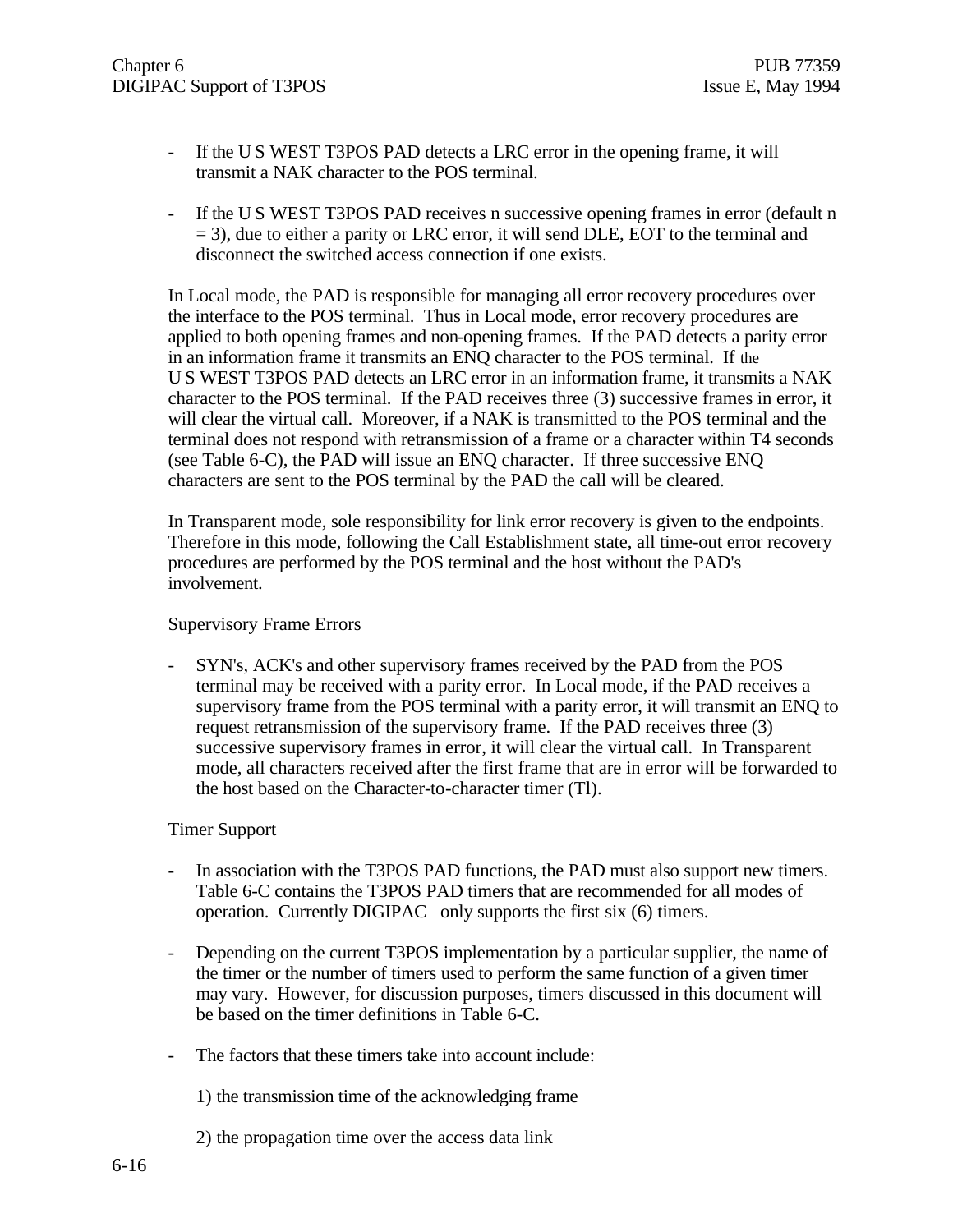3) the estimated processing times at the host and POS terminal and

4) the time to complete the transmission of the frame(s) in the PAD transmit queue.

| <b>Timer Number</b>           | <b>Timer Name</b>                | <b>Interface State</b>                                                               | Started by                                              | Terminated by                                                                                                      | Action taken<br>when time-out<br>expires                                     | Default value |
|-------------------------------|----------------------------------|--------------------------------------------------------------------------------------|---------------------------------------------------------|--------------------------------------------------------------------------------------------------------------------|------------------------------------------------------------------------------|---------------|
| T1                            | Character-to-<br>character timer | PAD Command<br>and Data<br>Transfer                                                  | Any character<br>received from<br>POS terminal          | Next character<br>received from<br>POS terminal                                                                    | PAD issues an<br>ENQ character<br>to POS<br>Terminal                         | .05 sec.      |
| T <sub>2</sub>                | SYN-to-SYN<br>timer              | Call<br>Establishment.<br>PAD Command.<br><b>ENQ Waiting</b><br>and Data<br>Transfer | <b>SYN</b><br>transmitted to<br>POS terminal            | Response from<br>Host is<br>received (Note:<br>this timer may<br>be reset by a<br><b>SYN</b> from POS<br>terminal) | PAD issues a<br>SYN character<br>to POS terminal                             | 4 sec.        |
| T <sub>3</sub>                | ENO timer                        | <b>ENQ Waiting</b>                                                                   | X.25 Call<br>Confirm packet<br>is received from<br>Host | ENQ is received<br>from the Host                                                                                   | PAD continues<br>as though ENQ<br>was received<br>from Host                  | $0$ sec.      |
| T <sub>4</sub>                | NAK timer                        | <b>PAD Command</b><br>and Data<br>Transfer                                           | NAK or ENO is<br>transmitted to<br>POS terminal         | Retransmitted<br>frame or<br>character is<br>received                                                              | PAD issues an<br><b>ENQ</b> character                                        | 4 sec.        |
| <b>T5</b>                     | DLE, EOT timer                   | Data Transfer                                                                        | ACK is<br>received from<br>POS terminal                 | Receipt of a<br>frame from<br>terminal or data<br>packet from<br>Host                                              | PAD issues an<br>DLE, EOT,<br>clears the call,<br>and goes to<br>PAD waiting | 4 sec.        |
| T <sub>6</sub>                | <b>Blind Mode</b><br>timer       | Data Transfer<br>(Blind mode<br>only)                                                | Data is<br>transmitted to a<br>Host or POS<br>terminal  | Receipt of a<br>frame from<br>terminal or data<br>packet from<br>Host                                              | PAD issues an<br>DLE, EOT,<br>clears the call,<br>and goes to<br>PAD waiting | $2.5$ mins.   |
| T <sub>7</sub><br>Not Offered | Frame Arrival<br>timer           | <b>PAD Waiting</b>                                                                   | PAD enters the<br><b>PAD Waiting</b><br>state           | The first<br>character of a<br>frame is<br>received                                                                | PAD issues an<br>DLE, EOT and<br>disconnects<br>switched<br>connections      | $>60$ sec.    |

**Table 6-C** T3POS PAD Timers

\* The T5 timer is not mandatory for leased line-type connections.

#### **6.8 Terminal/PAD Control Information Exchange**

#### **6.8.1 Virtual Call (VC) Control**

The state diagrams in Figures 6-9 and 6-10 represent the states of operation of a T3POS PAD that supports all three modes of operation as well as host initiated calls. Since DIGIPAC does not support the Blind mode the leg of the figure for Blind mode operation does not apply. These figures, along with the following text, explain the actions taken by the T3POS PAD for VC control.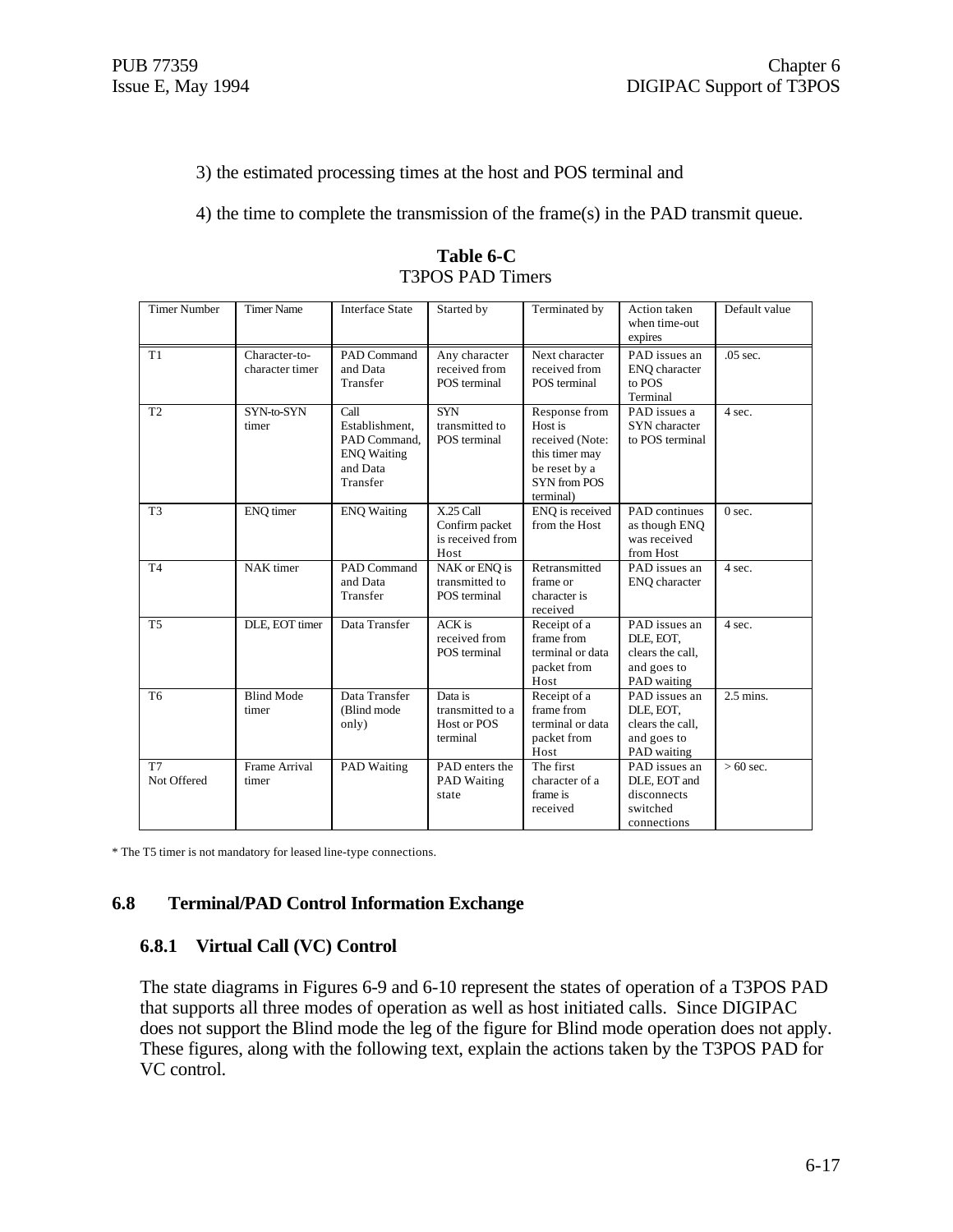## **6.8.2 Active Link and PAD Waiting States**

When the physical transport mechanism has established a physical connection, the POS terminal and the PAD are in the Active Link state. The physical connection may be established using a switched (not offered) or a lease line-type connection. The PAD will transition from the Active Link state to the PAD Waiting state when the access information path is established. Either the host **(not offered)** or POS terminal may transmit an opening frame when the PAD is in the PAD Waiting state. The point at which the access information path is established depends on the transport mechanism used to establish the physical connection. For leased line operation the PAD is always in the PAD Waiting state when no call is in progress.

## **6.8.3 PAD Command State**

In the PAD Command state, more timers than any other state are used to detect procedural failures and to avoid excessive use of network resources. Timers Tl, T2, and T4 apply when in the PAD Command state. On receipt of the first character of an opening frame, the PAD enters the PAD Command state. The PAD will remain in this state until receipt of the ETX or ETB delimiter. While in the PAD Command state, the PAD ensures correct receipt of each character and of the entire frame from the POS terminal. In addition, the PAD determines its T3POS operating mode from either the Mode Selection signal in the Control field or from its default information. The PAD may also obtain call set-up information from the Control field.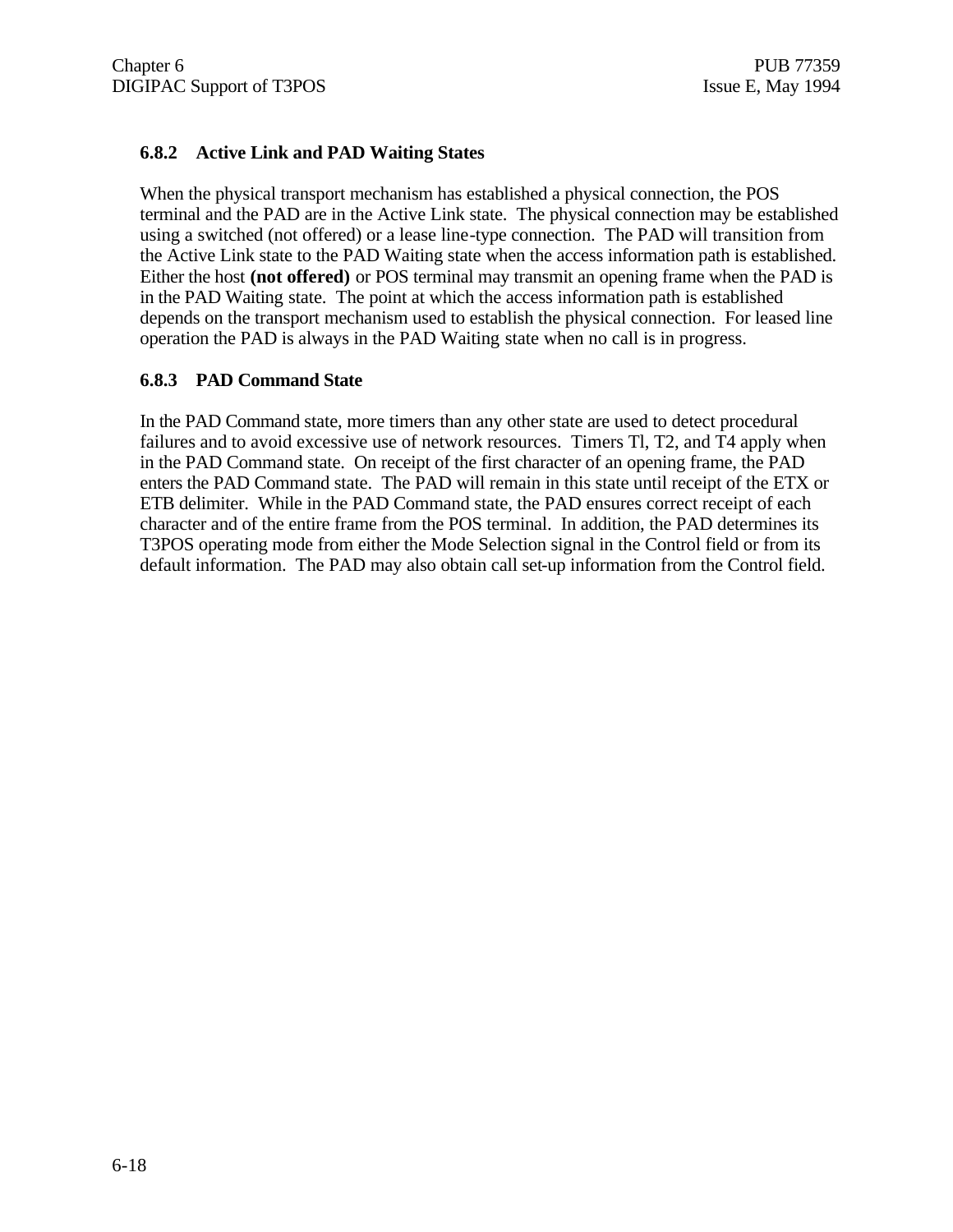

**Figure 6-9** State Diagram of Terminal Initiated Virtual Call (VC)

- Note 1: PAD will enter this state N times before disconnecting.
- Note 2: PAD may issue SYN characters to indicate that the call is still connecting.
- Note 3: If ENQ is supported, PAD must wait for receipt T3 timer expiration before transitioning to *Data Transfer* state.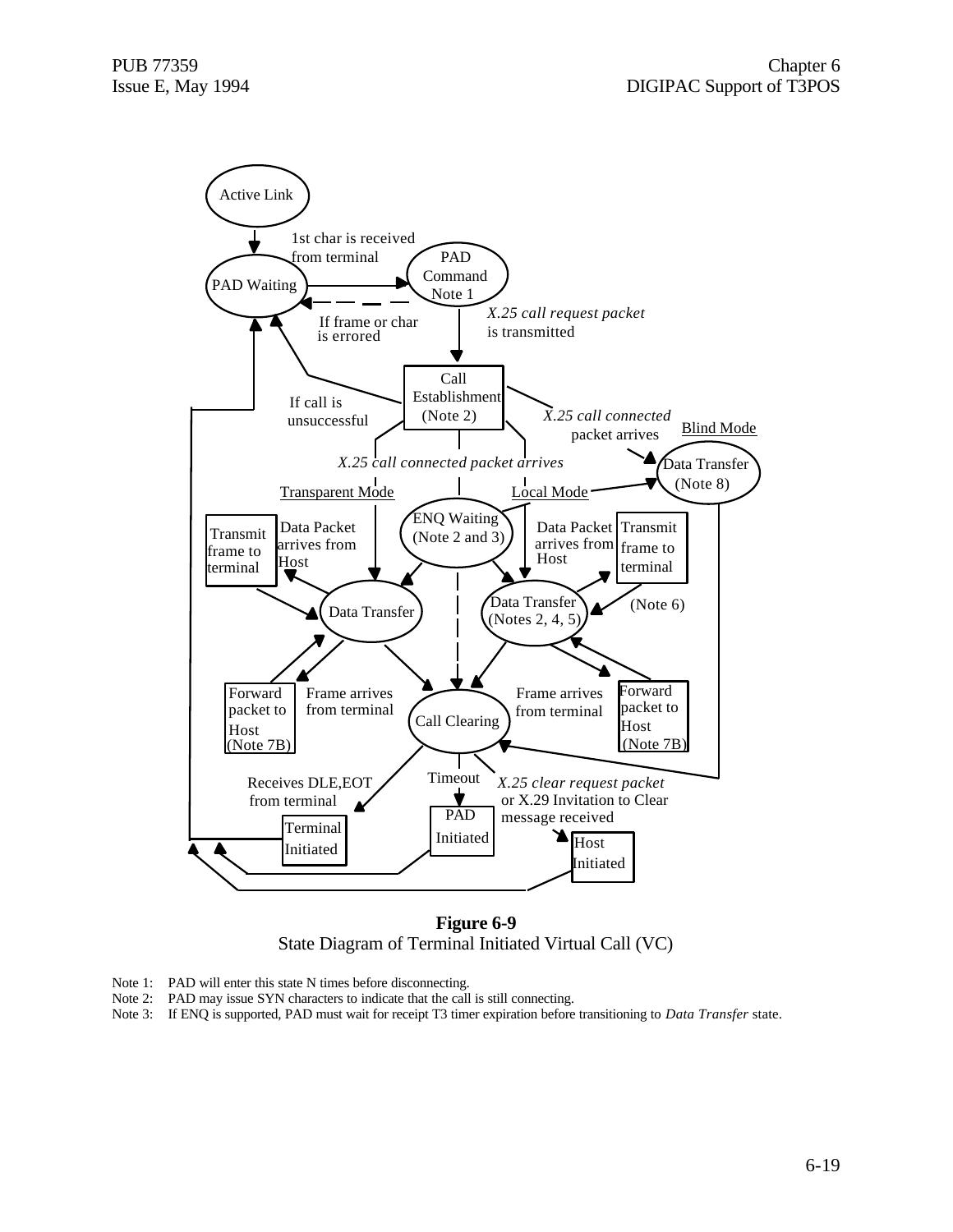

#### **Figure 6-10** State Diagram of Host Initiated virtual Call (VC) (NOT OFFERED)

Note 4: PAD issues SYN characters when receive buffer is occupied.

Note 5: After forwarding data packet, ACK is immediately issued to terminal.

Note 6: Before forwarding more data to the terminal, and ACK must be received from terminal.

Note 7a: The first frame transmitted to the terminal may contain a Control field with the Mode selection facility request signal.

Note 7b: For the opening frame only, the PAD generates a new LRC before forwarding data packet to Host.

Note 8: An ACK is immediately transmitted to POS terminal following receipt of *call connected* packet.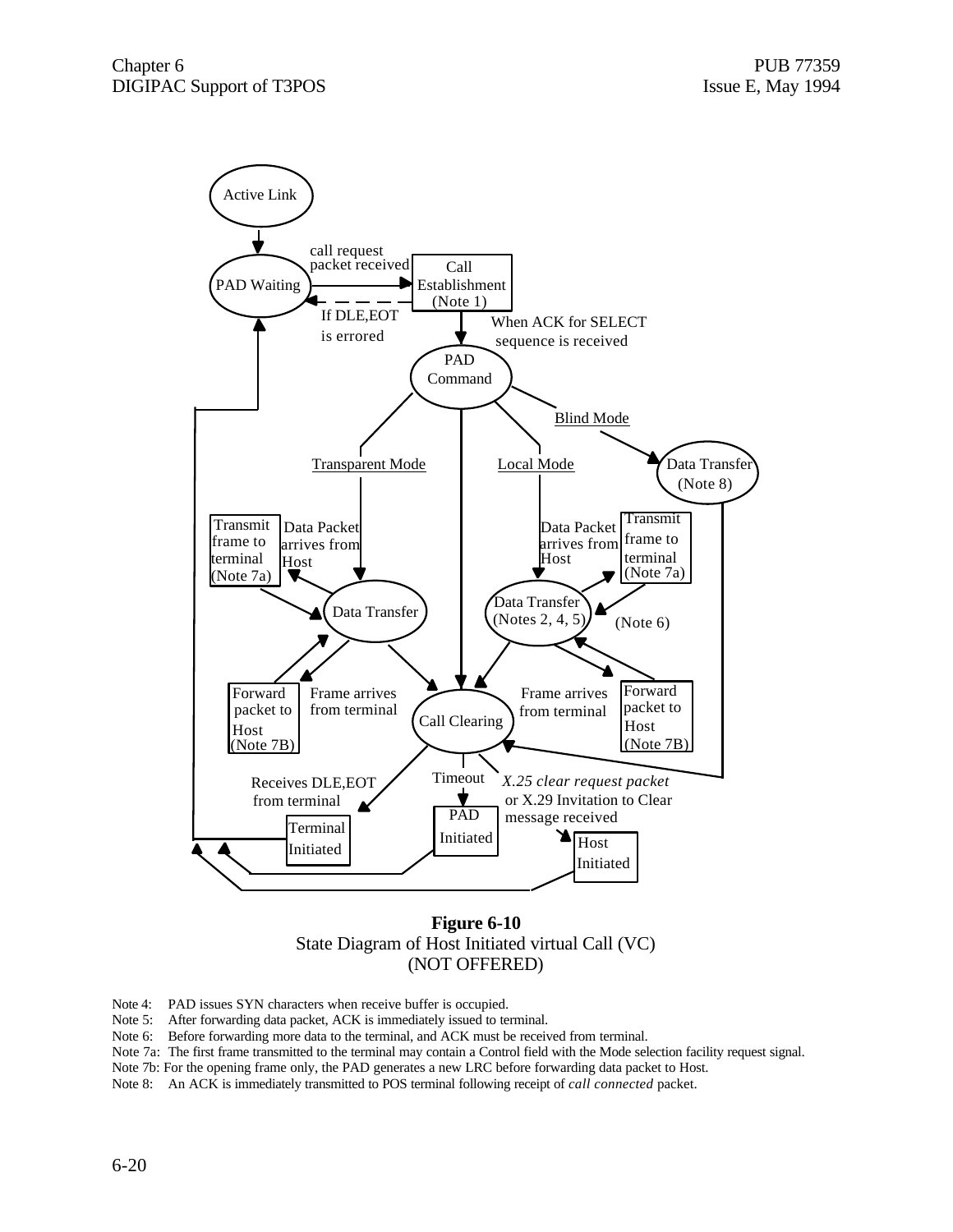## **6.8.4 Call Establishment State**

Upon receipt of a valid opening frame, the PAD enters the Call Establishment state. In the Call Establishment state the PAD attempts to set up a VC in accordance with the call establishment procedures in X.25, X.75' or an internal protocol. In the Call Establishment state, the PAD issues SYN characters when appropriate and a DLE, EOT if an error condition occurs. When in this state, the PAD does not accept any additional opening frames. A frame will be recognized by the PAD as an opening frame if a DLE, EOT preceded the frame (see Section 6.7.1 - Frame Structure, Definition of an Opening Frame).

When the PAD correctly receives an opening frame, the PAD starts the initial time-out prevention timer and waits T2 seconds before issuing the first SYN character. Subsequent time-out prevention timers are governed by the SYN-to-SYN timer, which starts when a SYN character is transmitted to the POS terminal. Both the initial time-out prevention timer and the SYN-to-SYN timer are terminated by PAD transmission of a supervisory or information frame to the POS terminal. The PAD will forward all information frames received before the previous frame was acknowledged. The initial time-out prevention timer and the SYN-to-SYN timer are only applicable in the PAD Command, Call Establishment, and ENQ Waiting states. Specifically, in Transparent mode, the SYN-to-SYN timer will only be applicable until the first ACK is received from the host -- if terminal initiated -- or the terminal -- if host initiated. In Local mode, the SYN-to-SYN timer is always applicable. The default value for T2 will be 4 seconds (see Table 6-D for all DIGIPAC defaults).

### Terminal Initiated

• The Control field information in an opening frame may be used by the POS terminal to initiate VC establishment. Call set-up information may be received in the Control field along with the T3POS Mode Selection signal.

## PAD Initiated

• The DIGIPAC T3POS PAD supports PAD initiated calls on interfaces with POS equipment using the Direct Call capability. The Direct Call capability is an optional subscription time service that prevents the user from having to signal the T3POS mode of operation, the called address, and the optional facilities on each call requested. At subscription time, default mode selection is obtained from the customer and the customer interface is configured accordingly. When the opening frame in the General frame format is received, the PAD automatically generates a call request packet containing call set-up information previously subscribed to by the user. The first four (4) octets of call user data in the call request packet are Hex 01000000. If the PAD receives an opening frame that contains information other than that given at subscription time, the information contained in the Control field will override that associated with the Direct Call capability.

## Host Initiated **(Not Offered)**

• The Control field information present in an opening frame received from the host in the first data packet may be used by the host to establish a virtual circuit. Under normal conditions, upon receipt of a call request packet, the PAD transmits a call confirm packet to the host and transmits a SELECT sequence (i.e., DLE, EOT, ENQ) to the terminal to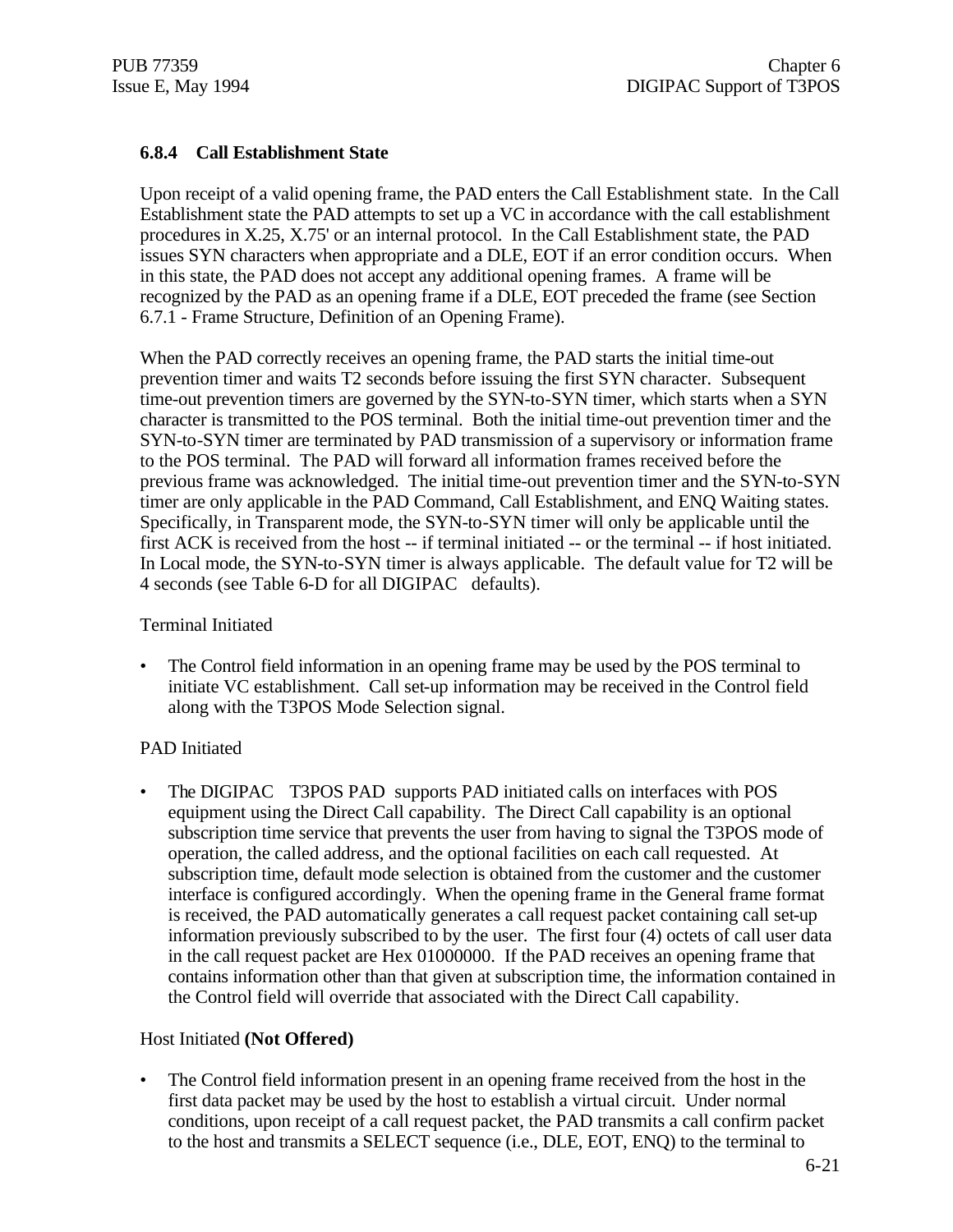indicate that a host initiated virtual call has been initiated, and transmits an opening frame to the POS terminal indicating the T3POS mode of operation. If the Mode Selection signal is not present in the first frame received from the host, the PAD should operate in its default Mode, which is set at subscription time.

## **6.8.5 Call Clearing**

The clearing of a VC may be initiated by either the POS terminal, the remote host system, or the PAD. The PAD commences with call clearing procedures as a result of a timer that has expired, error recovery, or a physical connection that has been lost. In addition, the PAD will recognize a clear request signal (i.e., DLE, EOT sequence) from the terminal and a clear request packet from host system and, following receipt of either, the PAD will proceed with call clearing procedures. Upon receipt of a clear request packet, the PAD transmits a clear indication signal to the POS terminal. The PAD will use the DLE, EOT sequence to indicate to the terminal that a virtual call has been cleared.

If a call attempt is unsuccessful for any reason other than a host initiated clear, the PAD indicates this to the terminal by means of a DLE, EOT sequence. After transmission of the DLE, EOT sequence, the PAD enters the PAD Waiting state.

## Terminal Initiated

• A POS terminal can clear a VC by issuing a clear request command signal in the form of the DLE, EOT sequence, which is recognized by the PAD in both Transparent and Local modes. The PAD responds by transmitting a clear request packet to the host. The use of the DLE, EOT sequence as a command is only applicable in those states that are visited subsequent to the Call Establishment state.

## PAD Initiated

• Clearing of a VC by the PAD may result from one of three possible conditions. The first condition is if the PAD receives three (3) successive frames in error the PAD will clear the call. The second condition is based on the PAD detecting loss of the physical access link on either the terminal or network side. If the link on the terminal side has failed, the PAD transmits a clear request packet to the host. If the link on the network side fails, the PAD issues a DLE, EOT sequence to the terminal to indicate that the call has been cleared. The third condition applies to the local mode only. If the PAD receives anything other than data frames from the host or terminal attempts to send anything other than data frames to the host (i.e., unexpected frames), the call will be cleared.

## Host Initiated

• Upon receipt of an X.29 invitation to clear message or an X.25 clear request packet from the host, the PAD will commence with its VC clearing procedures in accordance with their respective CCITT Recommendations. The X.29 invitation to clear message is the desirable host initiated virtual call clearing method. The PAD will send a clear indication signal (i.e., DLE, EOT) to the terminal and respond to the host with a clear indication packet in accordance with the clearing procedures in the Bellcore PPSNGR. The PAD will issue a DLE, EOT sequence to the terminal in all modes.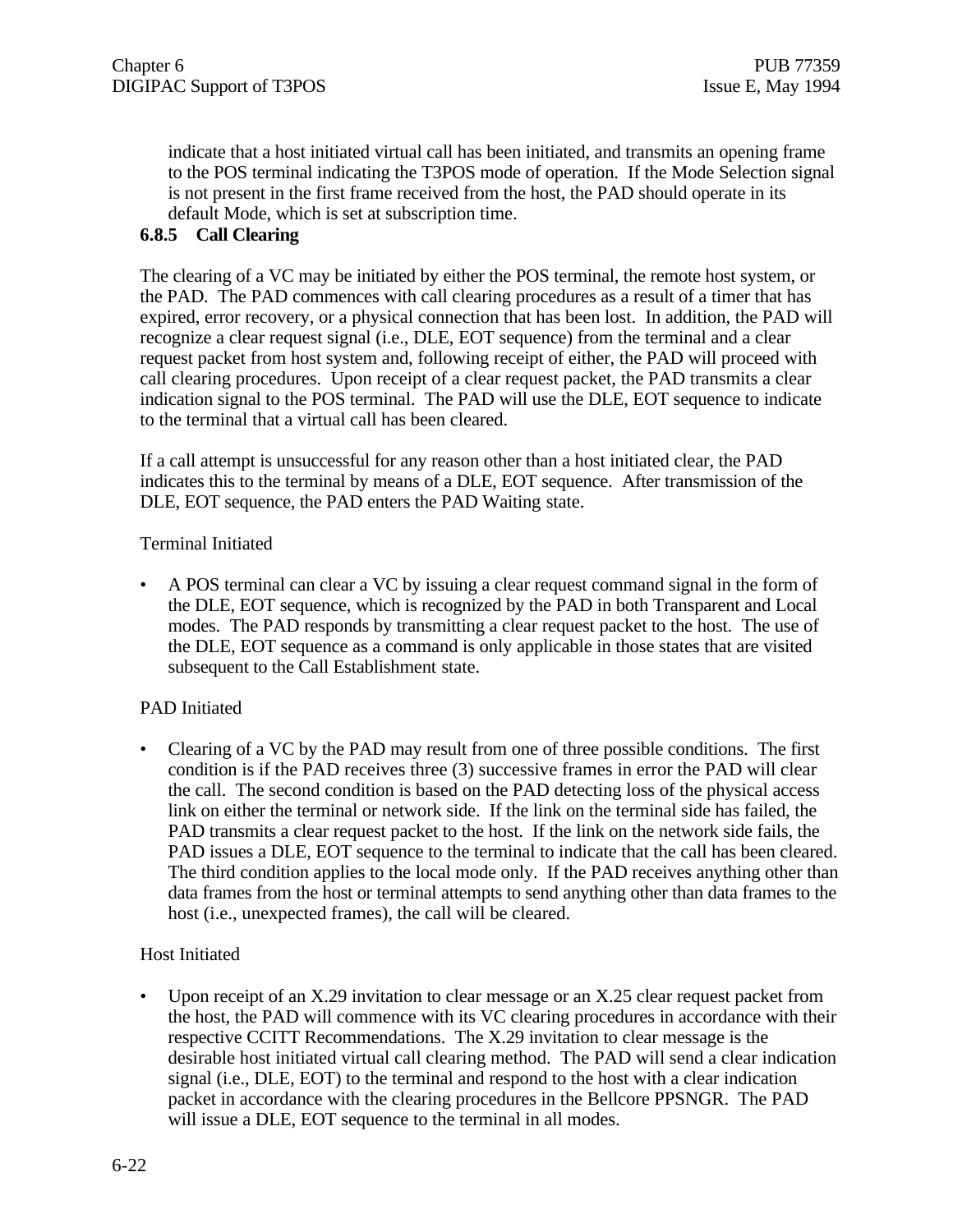For the Fault Conditions listed below the inentified actions will be taken

• Failure to Receive an Opening Frame -

This condition only applies to non-leased line connections to the PAD and uses timer T7. DIGIPAC does not currently offer timer T7 or non-leased line types of connections.

• Failure to Establish a Virtual Call (VC) -

If the VC is unsuccessful, the PAD transmits a DLE, EOT character to the terminal.

• Invalid Clear Request from Terminal -

If the PAD receives a DLE, EOT sequence from the terminal while in the PAD Waiting state, no response to the terminal will be transmitted.

• Invalid Control Field -

If the PAD receives an invalid Control field from the POS terminal, the PAD will transmit a DLE, EOT sequence to the terminal and enter the PAD Waiting state.

• Maximum Packet Size Exceeded -

If the PAD determines that the maximum packet size has been exceeded, it will transmit multiple packets in accordance with the M (more) bit procedures in CCITT X.25, Section 4.3.4.

A reset may occur at any time following the completion of call establishment procedures, initiated by the PAD, host, or network, Upon receiving a reset, the PAD or host must confirm it. Upon detection of a reset, the U S WEST T3POS PAD sends a clear request to the host and a DLE, EOT sequence to the terminal to terminate the session.

Additionally, the function of the interrupt packet is undefined in this protocol. However, if an interrupt packet is received by the PAD or host, it is confirmed via an interrupt confirmation packet.

#### **6.8.6 Procedures for Changing T3POS Modes**

The DIGIPAC PAD supports a settable T3POS Mode Selection parameter that governs the PAD's default mode of operation (see Table 6-D for all DIGIPAC defaults). A default mode can reduce average call set-up time since mode selection on a per call basis may require frequent T3POS mode parameter changes. Selection of a Mode Selection parameter value on a per call basis may be performed by the POS terminal. As stated in Section 6.7.1 - Frame Structure, Control Field, a POS terminal may change the T3POS PAD's mode of operation using the Control field of an opening frame.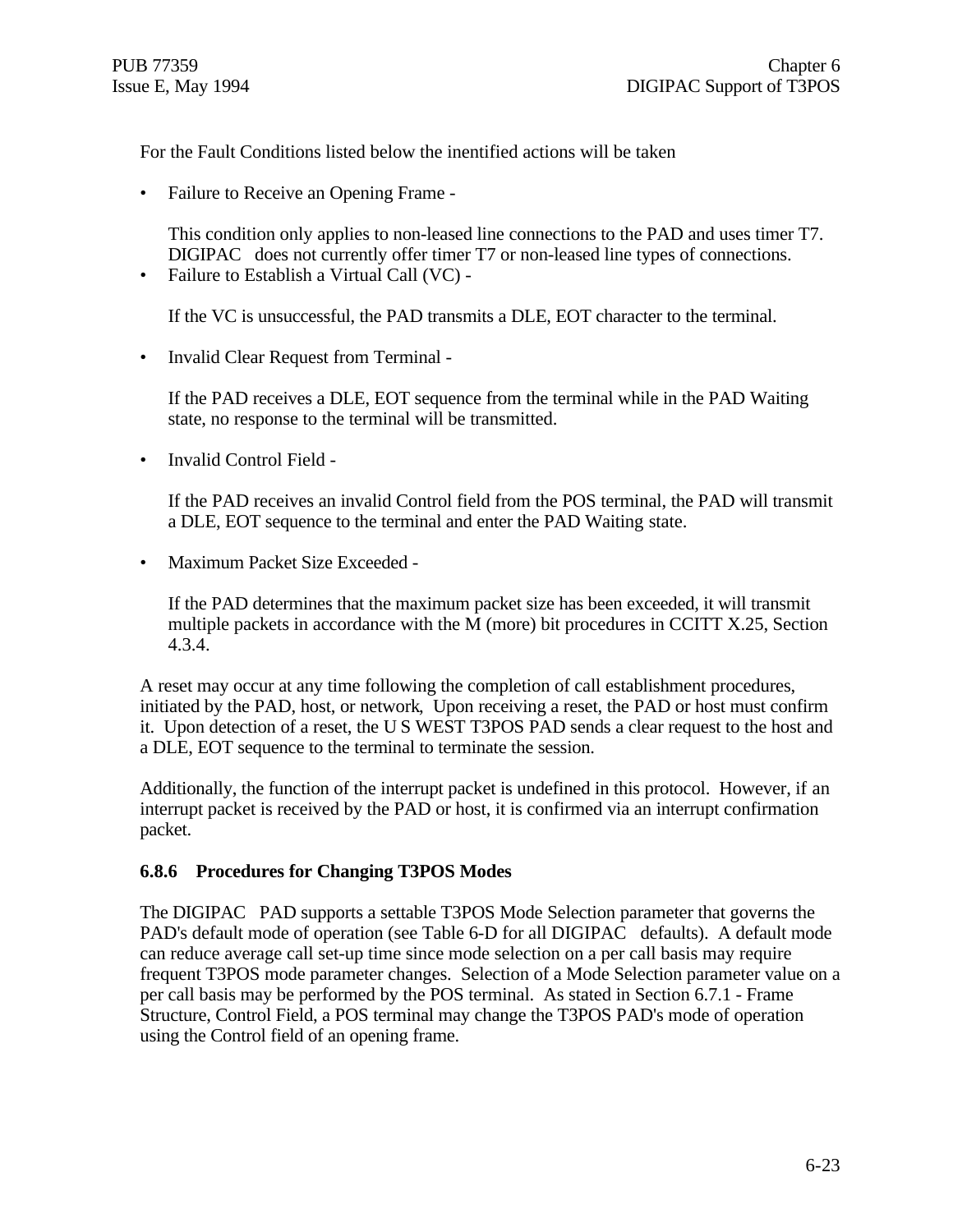Mode change procedures may be used before entering the Call Establishment state and after entering the PAD Waiting state. Mode changes will not be possible after the PAD has entered the Call Establishment state. The PAD's Mode Selection parameter will support the flexibility to default to either of two T3POS modes of operation, local or transparent (see Table 6-D for all DIGIPAC defaults). The PAD responds to an opening frame containing a valid Mode Selection signal by issuing a positive acknowledgment (i.e., an ACK or a response message) to the POS terminal. Regardless of the operating mode, if the information in the Control field is invalid (i.e., invalid mode selection signal), the PAD will transmit a DLE, EOT and wait for retransmission of the entire opening frame, valid information in the rest of the frame notwithstanding. The format of the Control field is defined in Section 6.7.1 - Frame Structure, Control Field.

## **6.9 Terminal/PAD POS Data Exchange**

The procedures described in this section apply during the Data Transfer state of the PAD interface to the POS terminal.

## **6.9.1 Data Transfer State**

After receipt of the call connected packet, the PAD will enter the Data Transfer state of either Transparent, Local or Blind (**not offered**) mode, depending on the T3POS Mode Selection parameter. The PAD will remain in the Data Transfer state until the VC is cleared by the PAD, the terminal, or the host as described in Section 6.8.5. Characters received from an asynchronous POS terminal are defined as consisting of all the bits received between, but not including, the start and stop bits. Data received by the PAD for delivery to the POS terminal will be treated as contiguous octets. If the PAD is in Local mode, then after the entire opening frame is received and transmitted to the host, the PAD will immediately transmit an ACK to the POS terminal. In addition, in Local and Transparent mode the PAD will monitor the data stream for a DLE, EOT sequence from the POS terminal, and upon receipt, the PAD will clear the call. DLE, EOT monitoring is applicable in Transparent and Local modes only.

## **6.9.2 Data Forwarding Conditions**

The conditions in which the PAD commences with the forwarding of a data packet are as follows. In Local and Transparent mode, the ETX/ETB and the LRC combination of characters are used to indicate to the PAD that a frame has ended and the information will be forwarded. The ETX/ETB and the LRC combination of characters are included in the data field of the packet before the packet is forwarded. If the PAD determines that the maximum packet size has been exceeded, it will transmit multiple packets in accordance with the M (more) bit procedures in CCITT X.25, Section 4.3.4. In all modes, the Character-to-character timer (Tl) expiring results in a data packet being forwarded to the host for the PAD. The data forwarding for particular control characters when the PAD is operating in Transparent mode is supported to improve transaction time. In Transparent mode, immediate data forwarding results from receipt of the ENQ, ACK, NAK, BEL, DCl, DC2, and EOT characters in the PAD.

## **6.9.3 PAD Transmission of X-ON/X-OFF Characters (Not Supported)**

PAD transmission of the X-ON/X-OFF characters is under consideration and is not supported in DIGIPAC .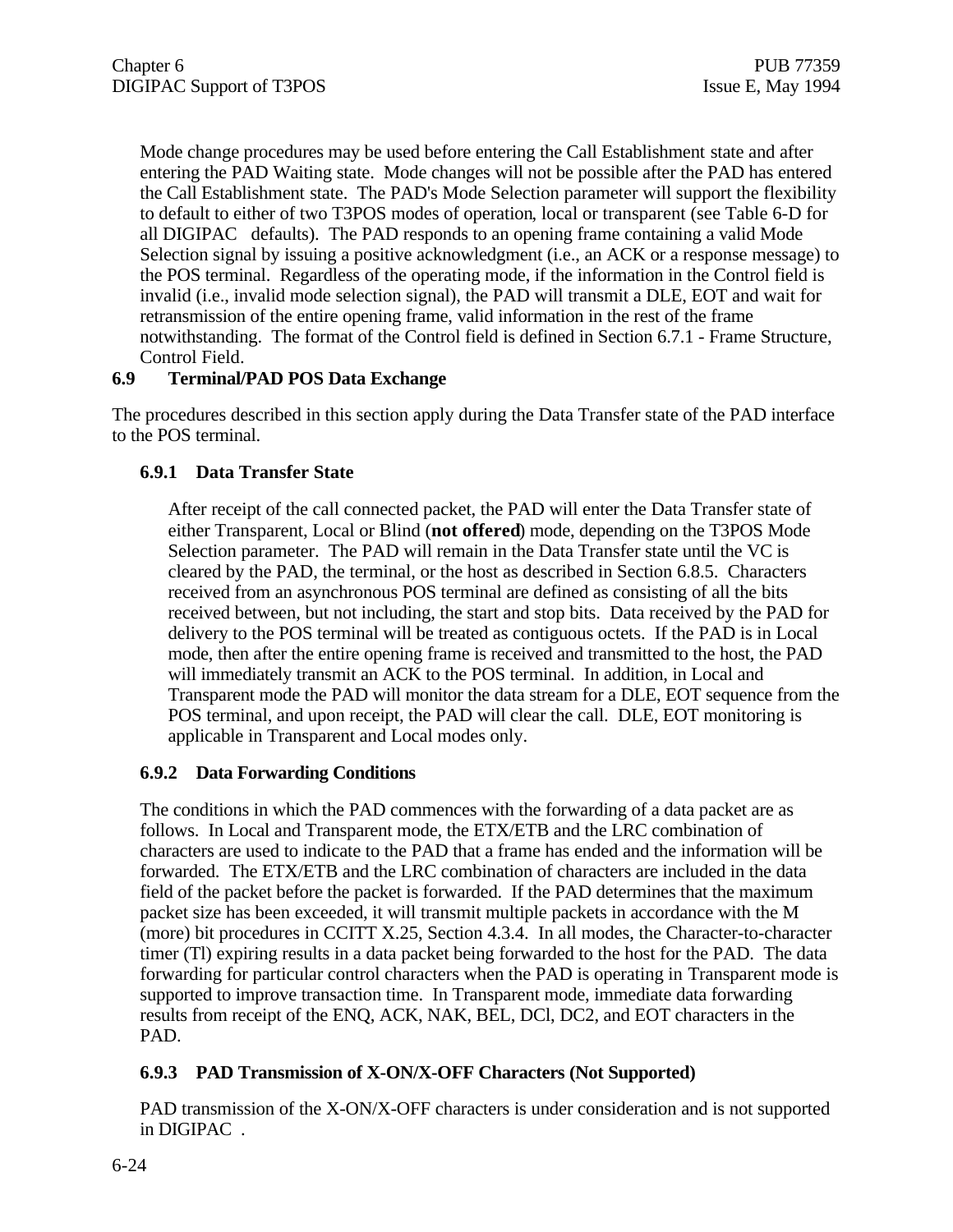#### **6.10 Host/PAD Control Information Exchange**

When a PAD receives an opening frame from a POS terminal, it maps the information contained in the Control field, if present, into a call request packet and sends the packet to the host. The PAD will only act on the optional X.28 call selection information if it is present. The mode selection signal will not be mapped into the call user data field of the call request packet.

If no Control field in present in the opening frame, the PAD will use the default call setup information determined at subscription time.

#### **6.10.1 Protocol Identification (Unique T3POS Identifier Not Supported)**

PAD support for a unique Protocol Identifier for T3POS is optional and not supported by U S WEST. However, the protocol identifier for X.28 protocol will be placed in the first four (4) octets of the Call User Data field of the call request packet that is sent to the host. The format for the protocol identifier field will be as shown in Figure 6-11.



**Figure 6-11** Format for the X.28 Protocol Identifier

#### **6.10.2 Mode Signaling**

U S WEST does not currently offer Mode Signaling between the PAD and the Host. The information contained the following paragraphs describes how Mode Signaling may work if and when it is supported in the future.

A T3POS PAD must be able to inform the ISP/CCA host of the mode in which it is operating; conversely, a host must be able to inform the PAD of the mode in which it is operating. There are two locations in which the PAD may support the Mode Selection facility request signal: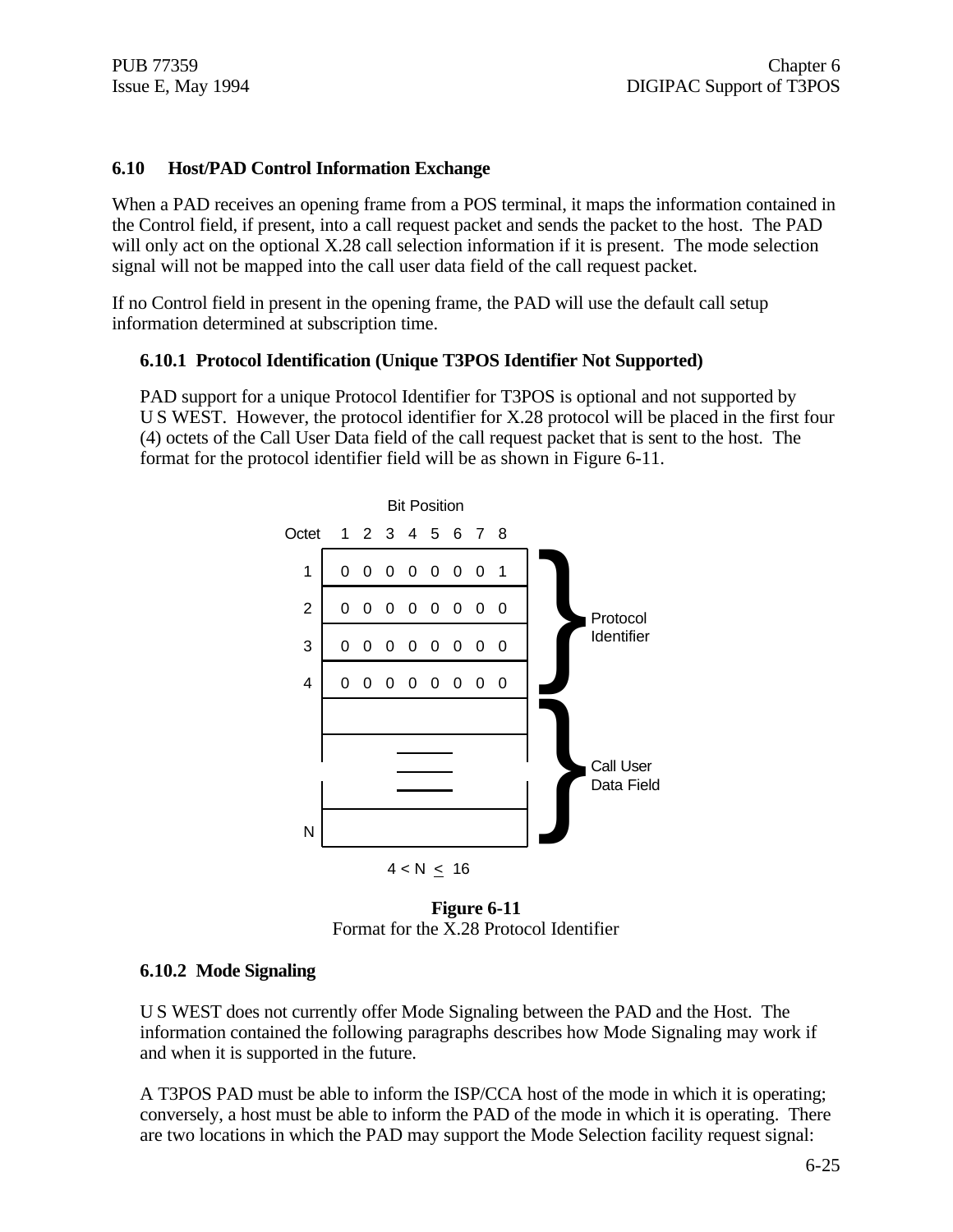- the User Data field of a data packet (mandatory) or
- the Call User Data field of a call request packet (optional).

With the User Data field approach, the first data packet is used to transmit the Mode Selection signal. When the VC is terminal initiated and a frame arrives from a POS terminal in the Control frame format, the PAD maps the Mode Selection signal into the User Data field of the first data packet that is forwarded. Correspondingly, when the VC is host initiated and the first data packet arrives from the host, the PAD will be able to identify the Mode Selection signal of an opening frame in the User Data field.

Mode signaling may optionally be performed using the Call User Data field of the X.25 call request packet. When a VC is initiated from either the host or the PAD, the called party may optionally be informed of the T3POS mode selected by using the Call User Data (CUD) field of a call request packet. If the CUD field is used as the signaling mechanism, the Mode Selection signal need not be present in the Control field of an opening frame. The PAD transmits and recognizes the Mode Selection signal in the fifth octet of the Call User Data field, immediately following the Protocol Identifier (octets 1 to 4). If no Mode Selection signal is present in an opening frame from the terminal or in the CUD field from the host, the PAD will use its default mode setting for mode signaling. When the Mode Selection signal is obtained from the Control field of an opening frame (whether from the terminal or the host), the PAD will adjust its operation accordingly. If no Control field is present in the opening frame, the PAD will operate in its default mode (i.e., the PAD will use the call setup information provided at subscription time).

#### **6.10.3 ENQ Character Support**

The DIGIPAC T3POS PAD supports two options for the ENQ character. With option 1, the PAD waits for receipt of an ENQ from the host system prior to transmitting the opening frame. This option makes use of the ENQ timer (T3 -- will be set to a value of 1.5 seconds for this option), which transfers the PAD into the Data Transfer state if no ENQ is received within the T3 time period. With option 2, the PAD immediately transitions to the Data Transfer state upon receipt of a call connected packet from the host system without waiting for an ENQ character.

#### **6.11 X.3 Parameter Profile for Point-of-Sale (POS) (Not Supported)**

For interfaces with POS terminal equipment, there is a set of defined values of X.3 PAD parameters known as the POS Standard Profile. This profile may be assigned to the POS terminal PAD interface at subscription time. With the exception of parameters 4, 11 and 21, the value of all X.3 parameters that make up the POS Standard Profile will be set to zero. In all modes, the value of parameter 4 will be set to 1 at subscription time. In all modes, the value of parameter 11 (line speed) will be set appropriately at subscription time. In Local mode, the value of parameter 21 will be set to 3. In Transparent and Blind (not offered) modes, the value of parameter 21 will be set to zero. DIGIPAC does not support this profile because in the current implementations all X.3 parameters are ignored or implied based on line configuration.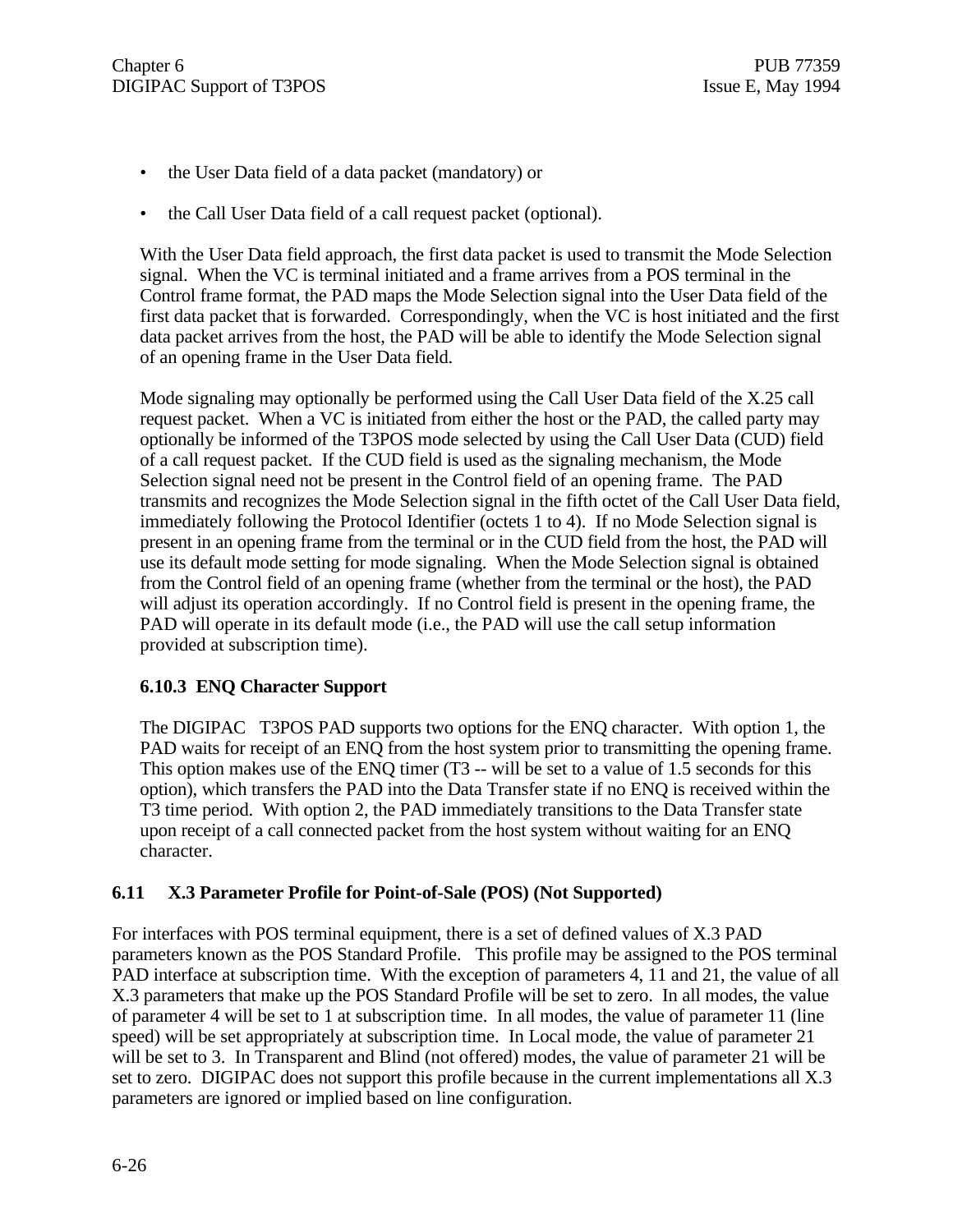| <b>PARAMETER</b>       |                | DEFAULT SETTING |              |
|------------------------|----------------|-----------------|--------------|
| Mode of Operation      |                | Local           |              |
| Link Speed             |                | $2400$ bit/s    |              |
| Packet Size            |                | 256 Octets      |              |
| <b>ENQ Limit</b>       |                | 3               |              |
| <b>NAK Limit</b>       |                | 3               |              |
| <b>Timers</b>          | T1             | .05 Seconds     |              |
|                        | T <sub>2</sub> | 4 Seconds       |              |
|                        | T <sub>3</sub> | 0 Seconds       | No ENQ       |
|                        |                | 1.5 Seconds     | Wait for ENO |
|                        | T <sub>4</sub> | 4 Seconds       |              |
|                        | T5             | 4 Seconds       |              |
|                        | T6             | 2.5 Minutes     |              |
| Wait for ENQ from HOST |                | N <sub>o</sub>  |              |
| Direct Call            |                | On              |              |

## **Table 6-D** DIGIPAC T3POS Default Parameter Settings

 1 The name T3POS is a pseudo-acronym derived from the term Transaction Processing Protocol for Point-Of-Sale.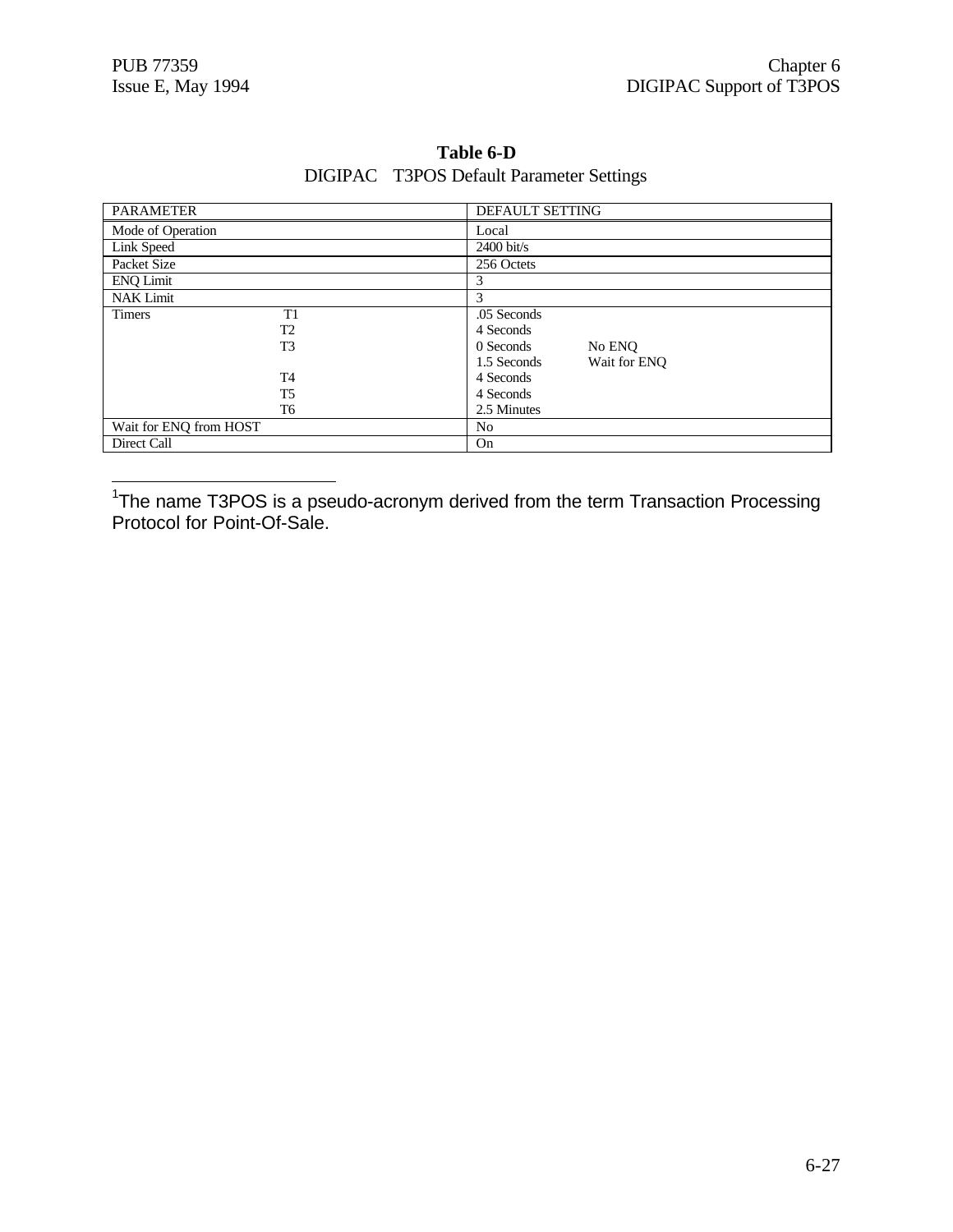# **CONTENTS**

|               | <b>Chapter and Section</b> |  |  |
|---------------|----------------------------|--|--|
|               |                            |  |  |
|               |                            |  |  |
| <b>Tables</b> |                            |  |  |
|               |                            |  |  |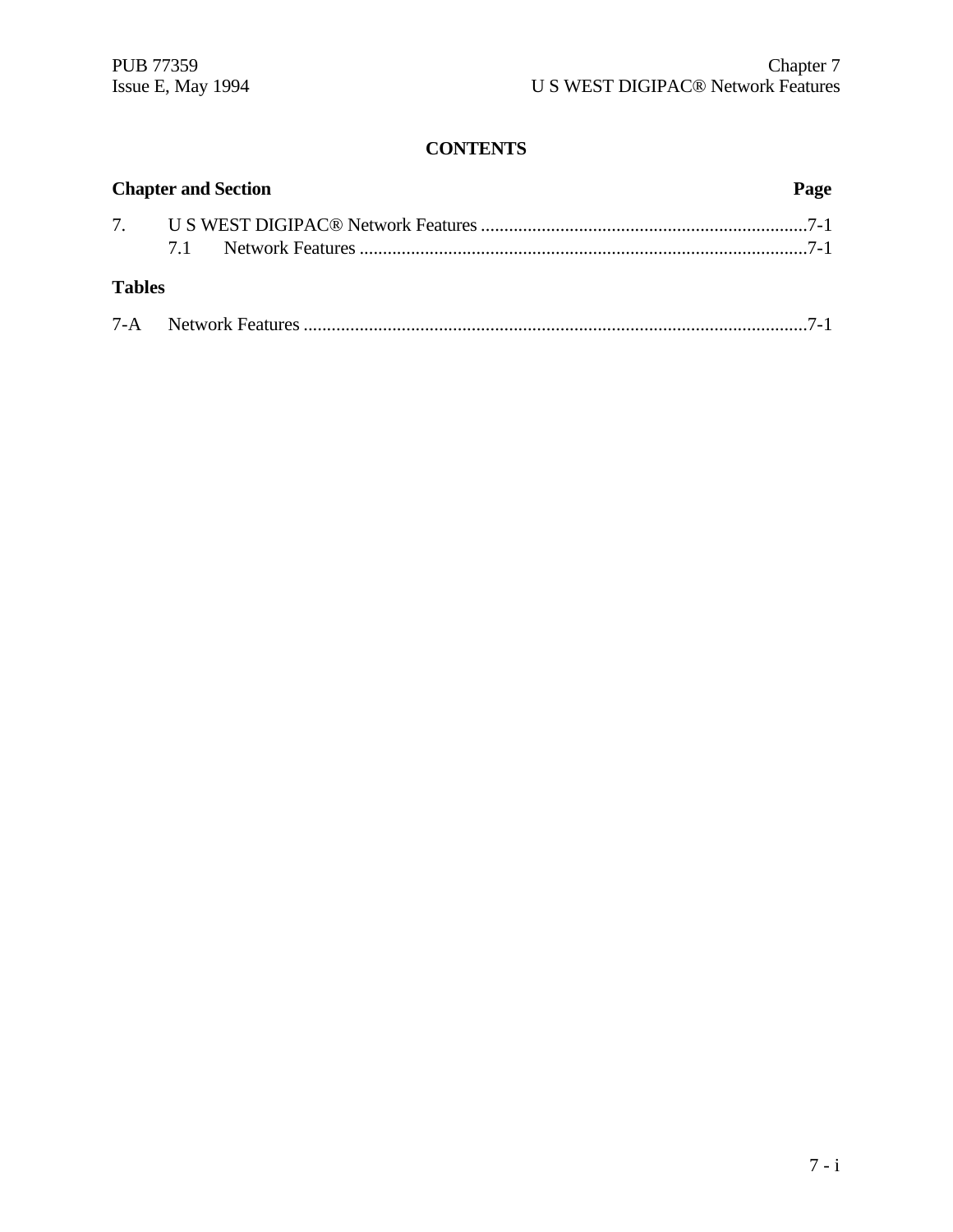# **7. U S WEST DIGIPAC® Network Features**

## **7.1 Network Features**

Please reference the following Table 7-A

KEY: S - Supported; NS - Not Supported; NA - Not Applicable

## **Table 7-A**

Network Features (Page 1 of 2)

| <b>FEATURE</b>                                | <b>ASYNCHRONOUS</b> | X.25        | X.75        |
|-----------------------------------------------|---------------------|-------------|-------------|
|                                               |                     |             |             |
| Extended Packet Sequence Numbering Modulo 128 | NA.                 | S           | S           |
| <b>Nonstandard Default Window Sizes</b>       | <b>NA</b>           | ${\bf S}$   | S           |
| Default throughput Classes Assignment         | S                   | $\mathbf S$ | <b>NA</b>   |
| <b>Incoming Calls Barred</b>                  | S                   | S           | ${\bf S}$   |
| <b>Outgoing Calls Barred</b>                  | S                   | S           | S           |
| One-way Logical Channel Outgoing              | S                   | S           | <b>NA</b>   |
| One-way Logical Channel Incoming              | S                   | S           | <b>NA</b>   |
| <b>Closed User Group</b>                      | S                   | S           | ${\bf S}$   |
| <b>CUG</b> with Outgoing Access               | S                   | S           | S           |
| CUG with Incoming Access                      | ${\bf S}$           | S           | <b>NA</b>   |
| Incoming Calls Barred Within a CUG            | S                   | S           | <b>NA</b>   |
| Outgoing Calls Barred Within a CUG            | S                   | S           | <b>NA</b>   |
| <b>Reverse Charging</b>                       | S                   | S           | ${\bf S}$   |
| <b>Reverse Charging Acceptance</b>            | S                   | S           | $\mathbf S$ |
| <b>RPOA Selection</b>                         | S                   | S           | S           |
| <b>Nonstandard Default Packet Sizes</b>       | S                   | S           | S           |
| Multiple Circuits to the same DTE             | <b>NA</b>           | S           | <b>NA</b>   |
| Flow Control Parameter Negotiation            | S                   | S           | ${\bf S}$   |
| <b>Throughput Class Negotiation</b>           | S                   | S           | S           |
| <b>Fast Select</b>                            | ${\bf S}$           | S           | S           |
| <b>Fast Select Acceptance</b>                 | S                   | S           | NA          |
| <b>Closed User Group Selection</b>            | S                   | S           | S           |
| <b>Local Charging Prevention</b>              | S                   | S           | <b>NA</b>   |
| Network User Identification                   | S                   | S           | <b>NS</b>   |
| Charging Information                          | S                   | S           | <b>NA</b>   |
| Multi-Line Hunt Group                         | S                   | S           | <b>NA</b>   |
| <b>Call Redirection</b>                       | ${\bf S}$           | ${\bf S}$   | <b>NA</b>   |
| Call Line Address Modification Notification   | S                   | S           | <b>NS</b>   |
| <b>Call Redirection Notification</b>          | S                   | S           | <b>NA</b>   |
| Direct Call                                   | S                   | NA          | <b>NA</b>   |
| Packet Retransmission                         | <b>NS</b>           | <b>NS</b>   | <b>NS</b>   |
| <b>Bilateral Closed User Group</b>            | <b>NS</b>           | <b>NS</b>   | <b>NS</b>   |
|                                               |                     |             |             |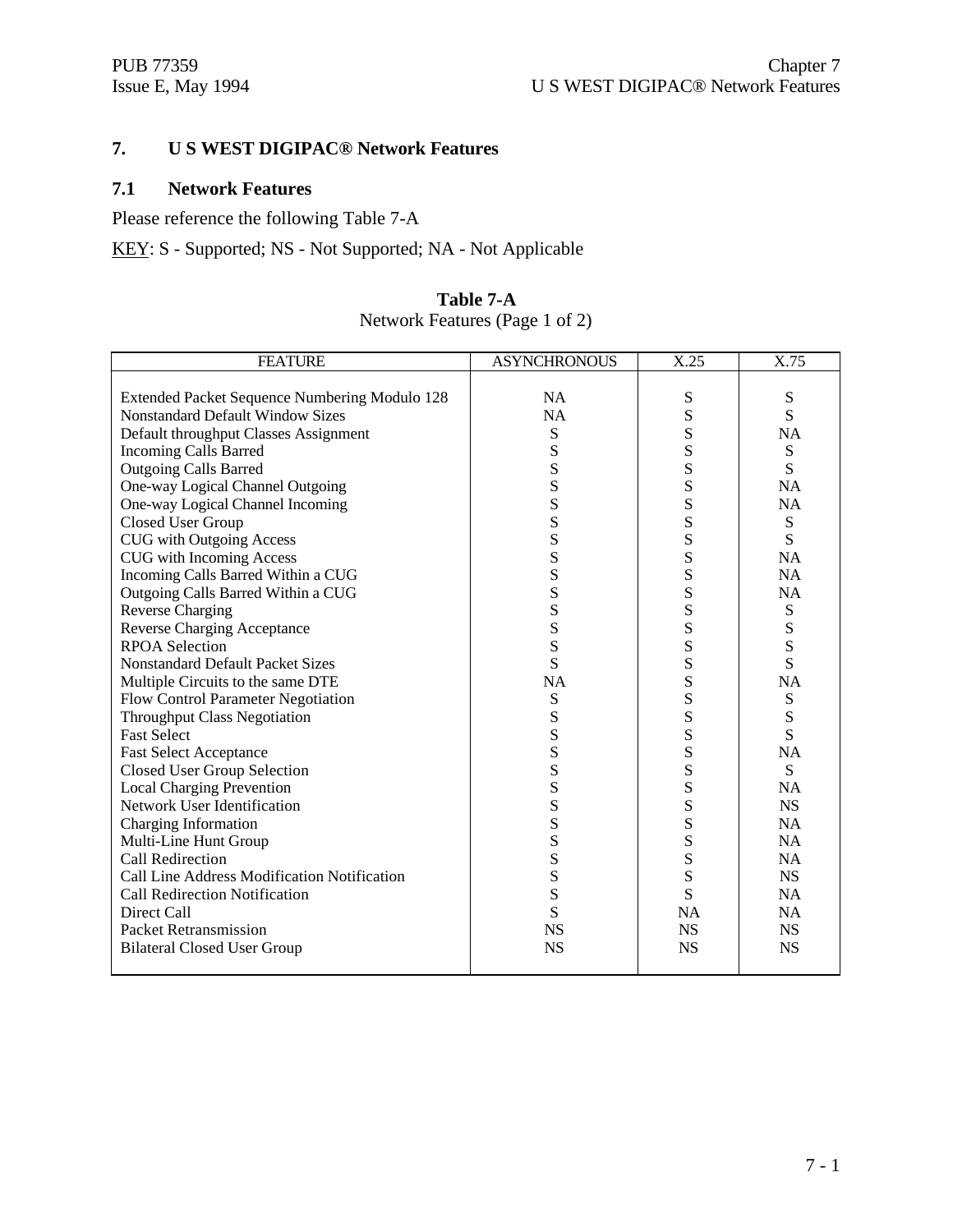| <b>FEATURE</b>                                    | <b>ASYNCHRONOUS</b> | X.25      | X.75      |
|---------------------------------------------------|---------------------|-----------|-----------|
|                                                   |                     |           |           |
| Window Size Indication                            | <b>NA</b>           | <b>NA</b> | S         |
| <b>Utility Marker</b>                             | <b>NA</b>           | NA        | S         |
| <b>Bilateral CUG with Outgoing Access</b>         | NS                  | <b>NS</b> | <b>NS</b> |
| On-line Facility Registration                     | <b>NS</b>           | <b>NS</b> | <b>NS</b> |
| Multiple Trunks with the Same Address             | ${\bf S}$           | S         | S         |
| <b>Abbreviated Address Calling</b>                | ${\bf S}$           | <b>NA</b> | <b>NA</b> |
| <b>Setting Values of PAD Parameters</b>           | ${\bf S}$           | <b>NA</b> | <b>NA</b> |
| Reading Values of PAD Parameters                  | S                   | <b>NA</b> | <b>NA</b> |
| Automatic Detection of: Data Rate Code and        |                     |           |           |
| <b>Operational Characteristics</b>                | S                   | <b>NA</b> | <b>NA</b> |
| <b>PAD</b> Recall                                 | S                   | <b>NA</b> | <b>NA</b> |
| Echo                                              | ${\bf S}$           | <b>NA</b> | <b>NA</b> |
| Selection of Data Forwarding Signal               | S                   | <b>NA</b> | <b>NA</b> |
| Selection of Idle Time Delay                      | S                   | <b>NA</b> | <b>NA</b> |
| <b>Ancillary Device Control</b>                   | S                   | NA        | NA        |
| Suppression of PAD Service Signals                | S                   | <b>NA</b> | NA        |
| Selection of Operation of PAD on Receipt of Break | S                   | <b>NA</b> | NA        |
| <b>Discard Output</b>                             | S                   | <b>NA</b> | <b>NA</b> |
| Padding After Carriage Return                     | S                   | NA        | NA        |
| Line Folding                                      | S                   | <b>NA</b> | <b>NA</b> |
| <b>Binary Speed (Read Only)</b>                   | ${\bf S}$           | <b>NA</b> | NA        |
| Flow Control of PAD by Start-Stop Mode DTE        | S                   | <b>NA</b> | NA        |
| Linefeed Insertion                                | S                   | NA        | NA        |
| <b>Linefeed Padding</b>                           | S                   | NA        | NA        |
| <b>Editing Functions</b>                          | S                   | <b>NA</b> | <b>NA</b> |
| <b>Parity Functions</b>                           | S                   | NA        | NA        |
| <b>Standard Profile Selections</b>                | S                   | ${\bf S}$ | <b>NA</b> |
| <b>Permanent Virtual Circuits</b>                 | S                   | S         | S         |
| D-bit Modification                                | <b>NS</b>           | <b>NS</b> | <b>NS</b> |
| Transmit Delay Selection and Notification         | <b>NS</b>           | <b>NS</b> | <b>NS</b> |
| <b>Bilateral CUG Selection</b>                    | <b>NS</b>           | <b>NS</b> | <b>NS</b> |
| <b>Transit Network Identification</b>             | <b>NA</b>           | <b>NA</b> | ${\bf S}$ |
| Call Identifier                                   | NA                  | NA        | S         |
|                                                   |                     |           |           |

**Table 7-A** Network Features (Page 2 of 2)

**Note:** Network features supported may change with updated tariff filings.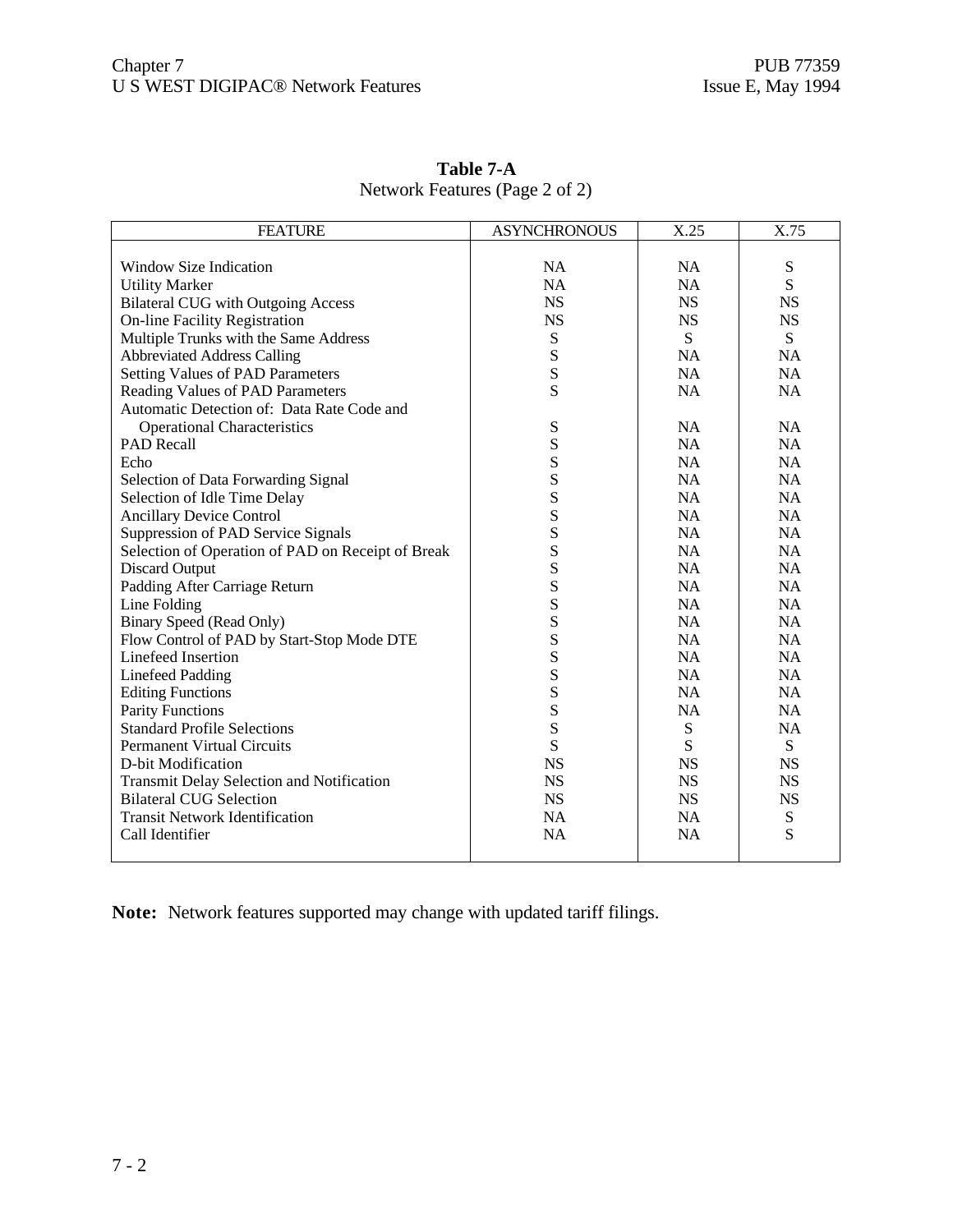# **CONTENTS**

| <b>Chapter and Section</b><br>Page |  |  |
|------------------------------------|--|--|
|                                    |  |  |
|                                    |  |  |
|                                    |  |  |
| 83                                 |  |  |
| 8.4                                |  |  |

## **Tables**

| $8-A$   |                                                                     |           |
|---------|---------------------------------------------------------------------|-----------|
| $8 - B$ | Dial Access - Asynchronous - 2400/1200 bps CCITT Recommendation     |           |
|         |                                                                     |           |
| $8-C$   | Dial Access - Asynchronous - 9600 bps CCITT Recommendation V.32     |           |
|         |                                                                     |           |
| $8-D$   | Dial Access - Synchronous - 9600 bps CCITT Recommendation V.32      |           |
|         |                                                                     |           |
| 8-E     | Direct Access - Asynchronous - 2400/1200 bps CCITT Recommendation   |           |
|         |                                                                     |           |
|         |                                                                     |           |
| $8-G$   |                                                                     |           |
| 8-H     | Direct Access - Synchronous - 4800 bps CCITT Recommendation V.27 or |           |
|         |                                                                     | $.8 - 20$ |
|         | 8-IDirect Access - Synchronous - 9600 bps CCITT Recommendation V.32 |           |
|         |                                                                     |           |
|         | 8-JDirect Access - Synchronous - 9600 bps CCITT Recommendation V.29 |           |
|         |                                                                     | $.8 - 24$ |
| 8-K     | Direct Access - Synchronous - 2400/4800/9600 bps Digital - CSU/DSU  |           |
|         |                                                                     |           |
|         | 8-LDirect Access - Synchronous - 56000 bps Digital - CSU/DSU        |           |
|         |                                                                     |           |
| $8-M$   |                                                                     |           |
| $8-N$   |                                                                     |           |
| $8-O$   |                                                                     |           |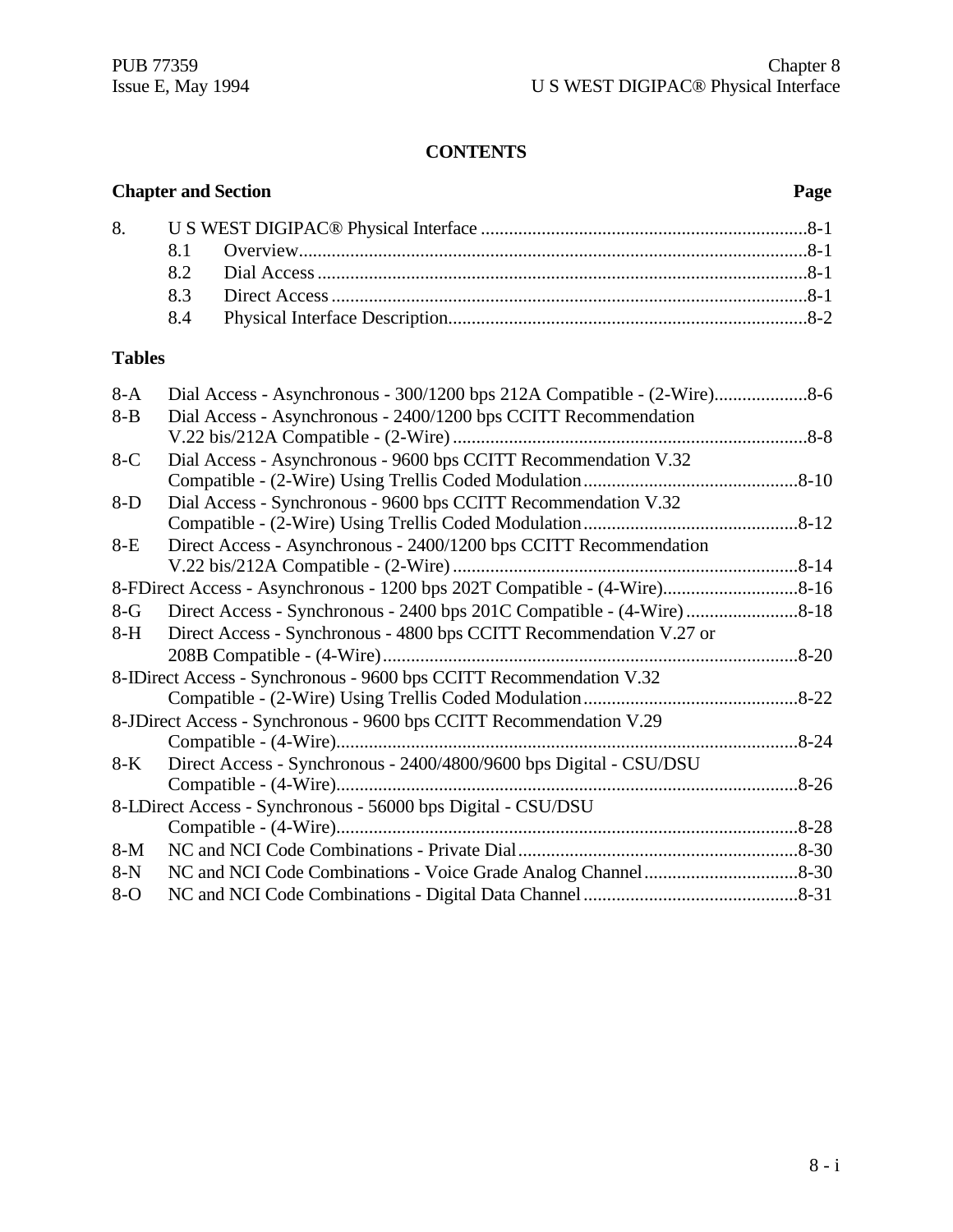## **8. U S WEST DIGIPAC® Physical Interface**

### **8.1 Overview**

This Chapter describes the physical interface with the DIGIPAC® Network. Descriptions for the Line, Modem, Data Service Unit (DSU) and DIGIPAC® Network port are addressed. In this document, Modem is used generically to identify either an analog data Modem or a digital data DSU. Modems attached to the DIGIPAC® Network must be compatible with the description shown for each type of service. If not compatible, the customer provided modem will not be able to communicate with the associated DIGIPAC® modem located in the Central Office (CO).

Tables 8-A through 8-L specify the options for the modem types required to accommodate the available DIGIPAC® services. These tables provide a description of each selected option and whether the option is required or recommended for the customer. The options are intended to be generic to a given modem. The customer provided modem may have different technology or text to describe each option; with fewer or more options than addressed. Tables 8-M through 8-0 list compatible Network Channel (NC) and Network Channel Interface (NCI) code combinations to assist the customer with NC and NCI selections.

A glossary section is provided behind the GLOSSARY tab to assist the customer in understanding the terminology used in this section. Your U S WEST Communications, Inc. Marketing Representative may be contacted for assistance with questions and for further clarification.

## **8.2 Dial Access**

DIGIPAC® supports dial access ports that provide a full duplex interface, from 300 to 9600 bps. Refer to Chapter 4 for available interfaces and protocols. DIGIPAC® Public dial access ports are configured as auto reverse charge.

The DIGIPAC® Network modem and customer provided modem use an autobaud procedure to detect and implement the channel data rate. The user initiates the session by entering a service request as specified in Chapter 2, paragraph 2.2.1 and Tables 2-B or 2-C; this enables the DIGIPAC® dial port autobaud detection.

After a disconnect in the physical level by either the user or the network, the network modem prevents subsequent connections to dial port until after the user's session is cleared. This requirement prevents another user from being connected to this port and thus, being connected to the previous session.

## **8.3 Direct Access**

DIGIPAC® supports direct access ports that provide a full duplex interface, from 1200 to 56000 bps. Refer to Chapter 4 for available interfaces and protocols. Modem transmission interfaces for analog voice grade data channels are supported for 1200 bps, 2400, bps, 4800 bps and 9600 bps. Modem transmission interfaces for digital data channels are supported for 2400 bps, 4800 bps, 9600 bps and 56000 bps.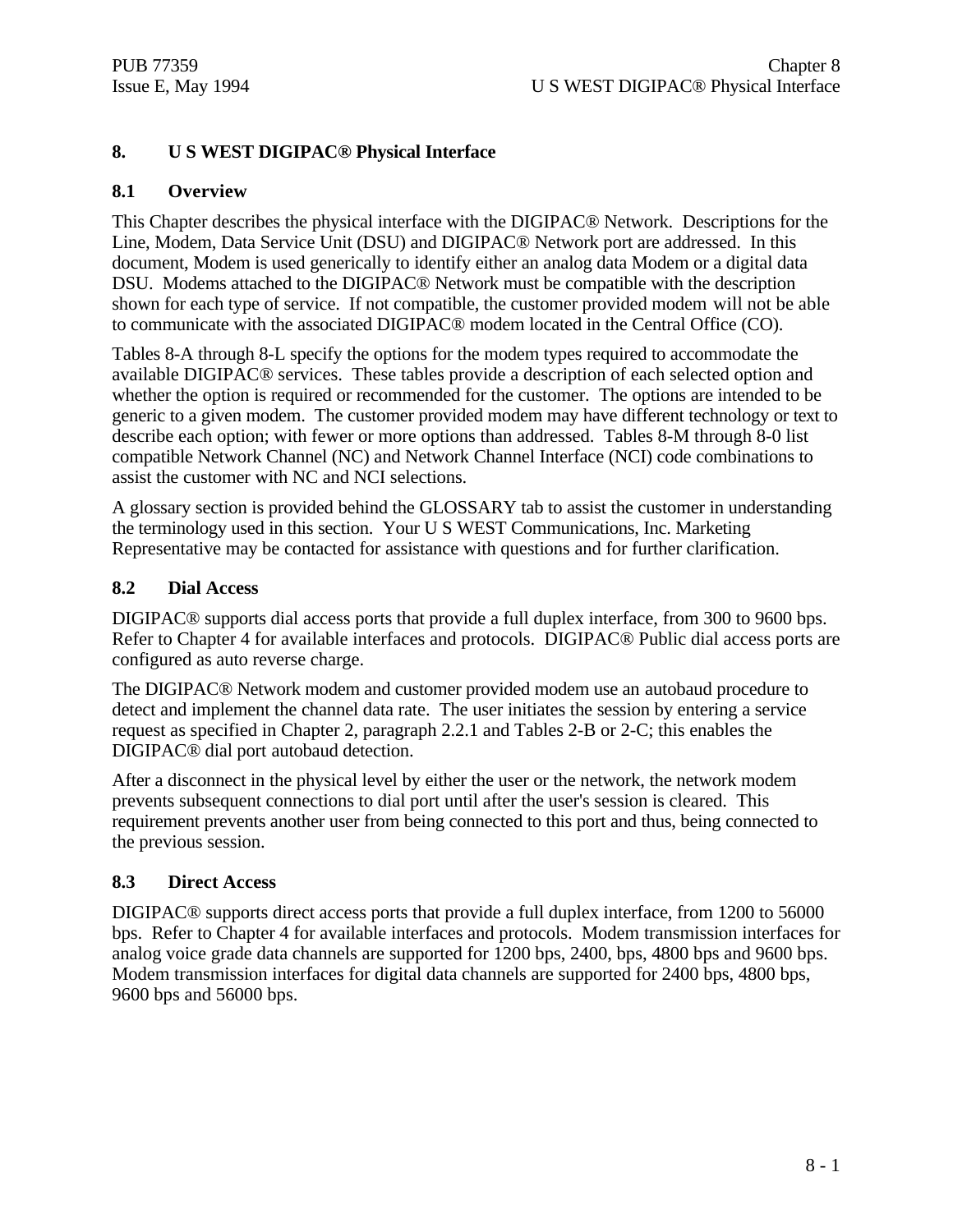#### **8.4 Physical Interface Description**

#### **8.4.1 Dial Access - Asynchronous Analog**

• Dial Access - Asynchronous - 300/1200 bps

Line: 2-Wire; Business/Residence; 1 party

Modem: 212A compatible; Full duplex operation

Interface specifications and operation in accordance with United States Telephone Association (USTA) document TA20, "Compatibility Criteria for Data Set 212A", September 1977.

See Table 8-A for options

Port: EIA RS-232-C; recommended EIA-232-D

• Dial Access - Asynchronous - 2400/1200 bps

Line: 2-Wire; Business/Residence; 1 party

Modem: CCITT V.22 bis/212A compatible; Full duplex operation

Interface specifications and operation in accordance with CCITT Recommendation V.22 bis - 1988 "2400 Bits Per Second Duplex Modem Using The Frequency Division Technique Standardized For Use On The General Switched Telephone Network and On Point-To-Point 2-Wire Leased Telephone-Type Circuits".

Optional CCITT V.42 error correction for 2400 bps

Error correction procedures in compliance with CCITT Recommendation V.42 - 1988 "Error Correction Procedures For Using Asynchronous To Synchronous Conversion" specifications for LAP-M and MNP® 4.

See Table 8-B for options

Port: EIA RS-232-C; recommended EIA-232-D

- Dial Access Asynchronous 9600 bps
	- Line: 2-Wire; Business/Residence; 1 party

Modem: CCITT V.32 compatible using Trellis Coded Modulation scheme

Interface specifications and operation in accordance with CCITT Recommendation V.32 - 1988 "A Family Of 2-Wire Modems Operating At Data Signaling Rates Of Up To 9600 bit/s For Use On The General Switched Telephone Network And On Leased Telephone-Type Circuits".

Optional CCITT V.42 error correction

Error correction procedures in compliance with CCITT Recommendation V.42 - 1988 "Error Correction Procedures For DCEsUsing Asynchronous To Synchronous Conversion" specifications for LAP-M and MNP® 4.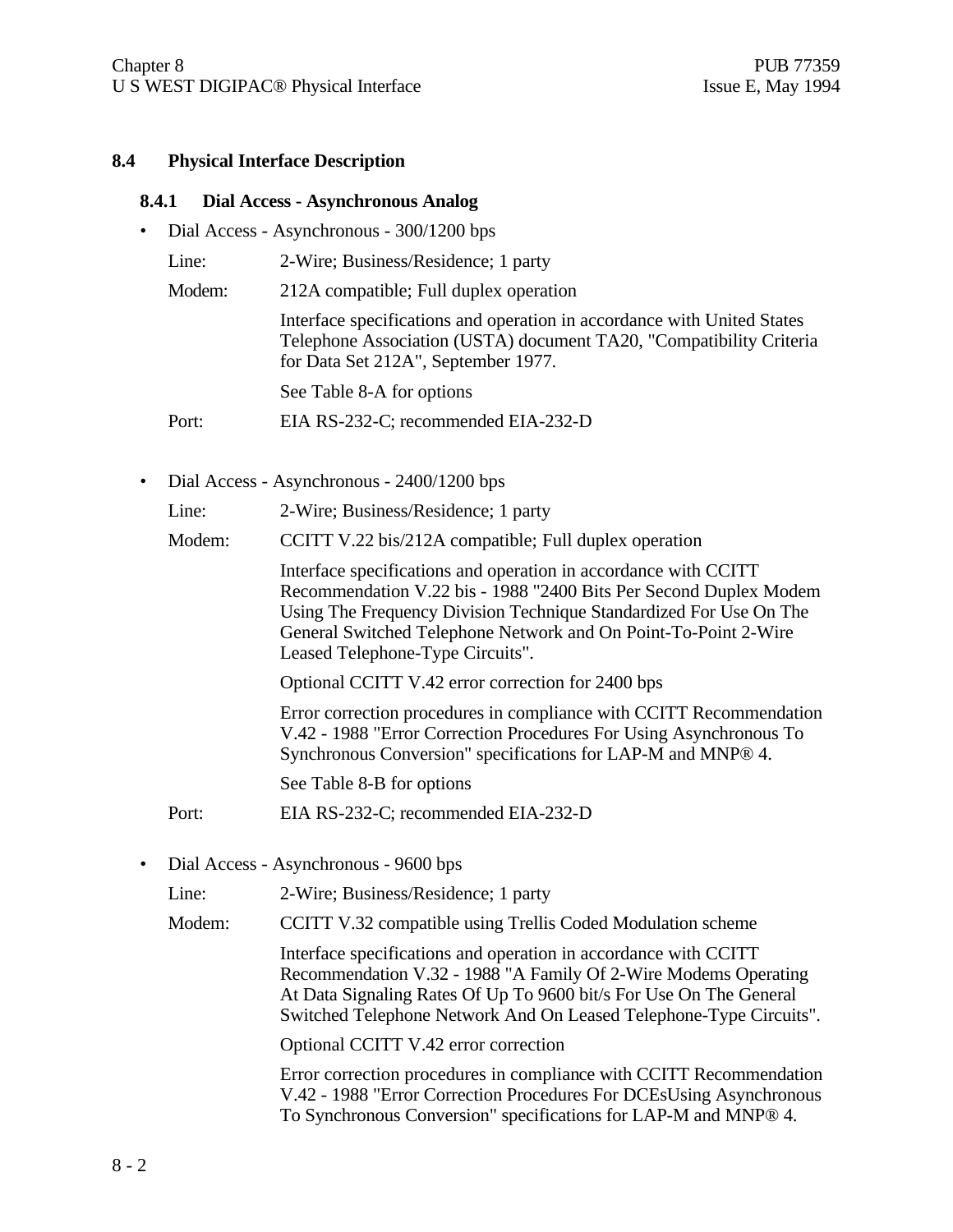See Table 8-C for options

#### Port: EIA RS-232-D; (CCITT V.24/V.28/V.54)

#### **8.4.2 Dial Access - Synchronous Analog**

- Dial Access Synchronous 9600 bps
	- Line: 2-Wire; Business/Residence; 1 party
	- Modem: CCITT V.32 compatible using Trellis Coded Modulation scheme

Interface specifications and operation in accordance with CCITT Recommendation V.32 - 1988 "A Family Of 2-Wire Modems Operating At Data Signaling Rates Of Up To 9600 bit/s For Use On The General Switched Telephone Network And One Leased Telephone-Type Circuits".

See Table 8-D for options

Port: EIA RS-232-D; (CCITT V.24/V.28/V.54)

#### **8.4.3 Direct Access - Asynchronous Analog**

- Direct Access Asynchronous 2400/1200 bps
	- Line: 2-Wire; Two-point voice grade data channel
	- Modem: CCITT V.22 bis/212A compatible; Full duplex operation

Interface specifications and operation in accordance with CCITT Recommendation V.22 bis - 1988 "2400 Bits Per Second Duplex Modem Using The Frequency Division Technique Standardized For Use On The Leased Telephone-Type Circuits"

Optional CCITT V.42 error correction for 2400 bps

Error correction procedures in compliance with CCITT Recommendation V.42 - 1988 "Error Correction Procedures For Using Asynchronous to Synchronous Conversion" specification for LAP-M and MNP® 4

See Table 8-E for options

- Port: EIA RS-232-C; recommended EIA-232-D
- Direct Access Asynchronous 1200 bps

Line: 4-Wire; Two-point voice grade data channel

- Modem: 202T compatible; Full duplex operation
	- See Table 8-F for options
- Port: EIA RS-232-C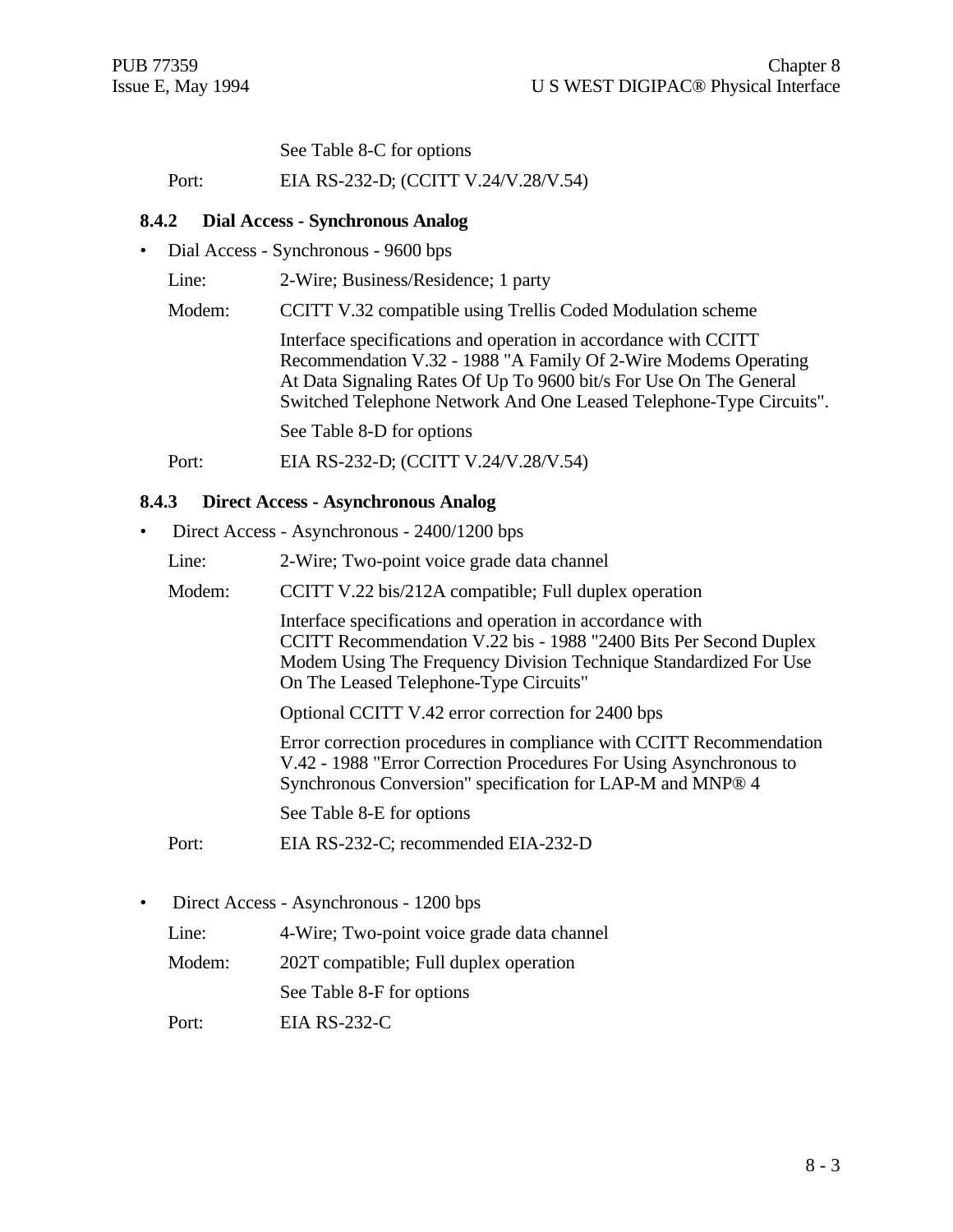# **8.4.4 Direct Access - Synchronous Analog**

| $\bullet$ |        | Direct Access - Synchronous - 2400 bps                                                                                                                                                                           |
|-----------|--------|------------------------------------------------------------------------------------------------------------------------------------------------------------------------------------------------------------------|
|           | Line:  | 4-Wire; Two-point voice grade data channel                                                                                                                                                                       |
|           | Modem: | 201C compatible; Full duplex operation                                                                                                                                                                           |
|           |        | See Table 8-G for options                                                                                                                                                                                        |
|           | Port:  | EIA RS-232-C; recommended EIA-232-D                                                                                                                                                                              |
| $\bullet$ |        | Direct Access - Synchronous - 4800 bps                                                                                                                                                                           |
|           | Line:  | 4-Wire; Two-point voice grade data channel                                                                                                                                                                       |
|           | Modem: | 208B compatible; Full duplex operation                                                                                                                                                                           |
|           |        | See Table 8-H for options                                                                                                                                                                                        |
|           | Modem: | CCITT V.27 bis compatible; Full duplex operation                                                                                                                                                                 |
|           |        | Interface specifications and operation in accordance with CCITT<br>Recommendation V.27 - 1988 " 4800 Bits Per Second Modem With<br>Manual Equalizer Standardized For Use One Leased Telephone-Type<br>Circuits". |
|           |        | See Table 8-H for options                                                                                                                                                                                        |
|           | Port:  | EIA RS-232-C; recommended EIA-232-D                                                                                                                                                                              |
| $\bullet$ |        | Direct Access - Synchronous - 9600 bps                                                                                                                                                                           |
|           | Line:  | 2-Wire; Two-point voice grade data channel                                                                                                                                                                       |
|           | Modem: | CCITT V.32 compatible using Trellis Coded Modulation scheme                                                                                                                                                      |
|           |        | Interface specifications and operation in accordance with CCITT<br>Recommendation V.32 - 1988 "A Family of 2-Wire Modems Operating                                                                               |
|           |        | At Data Signaling Rates Of Up To 9600 bit/s For Use One The General<br>Switched Telephone Network And On Leased Telephone - Type Circuits"                                                                       |
|           |        | See Table 8-I for options                                                                                                                                                                                        |
|           | Port:  | EIA RS-232-D; (CCITT V.24/V.28/V.54)                                                                                                                                                                             |
| ٠         |        | Direct Access - Synchronous - 9600 bps                                                                                                                                                                           |
|           | Line:  | 4-Wire; Two-point voice grade data channel                                                                                                                                                                       |
|           | Modem: | CCITT V.29 compatible; full duplex operation                                                                                                                                                                     |
|           |        | Interface specifications and operation in accordance with CCITT<br>Recommendation V.29 - 1988 "9600 Bits Per Second Modem For Use On<br>Point-To-Point 4-Wire Leased Telephone - Type Circuits"                  |
|           |        | See Table 8-J for options                                                                                                                                                                                        |

Port: EIA RS-232-C; recommended EIA-232-D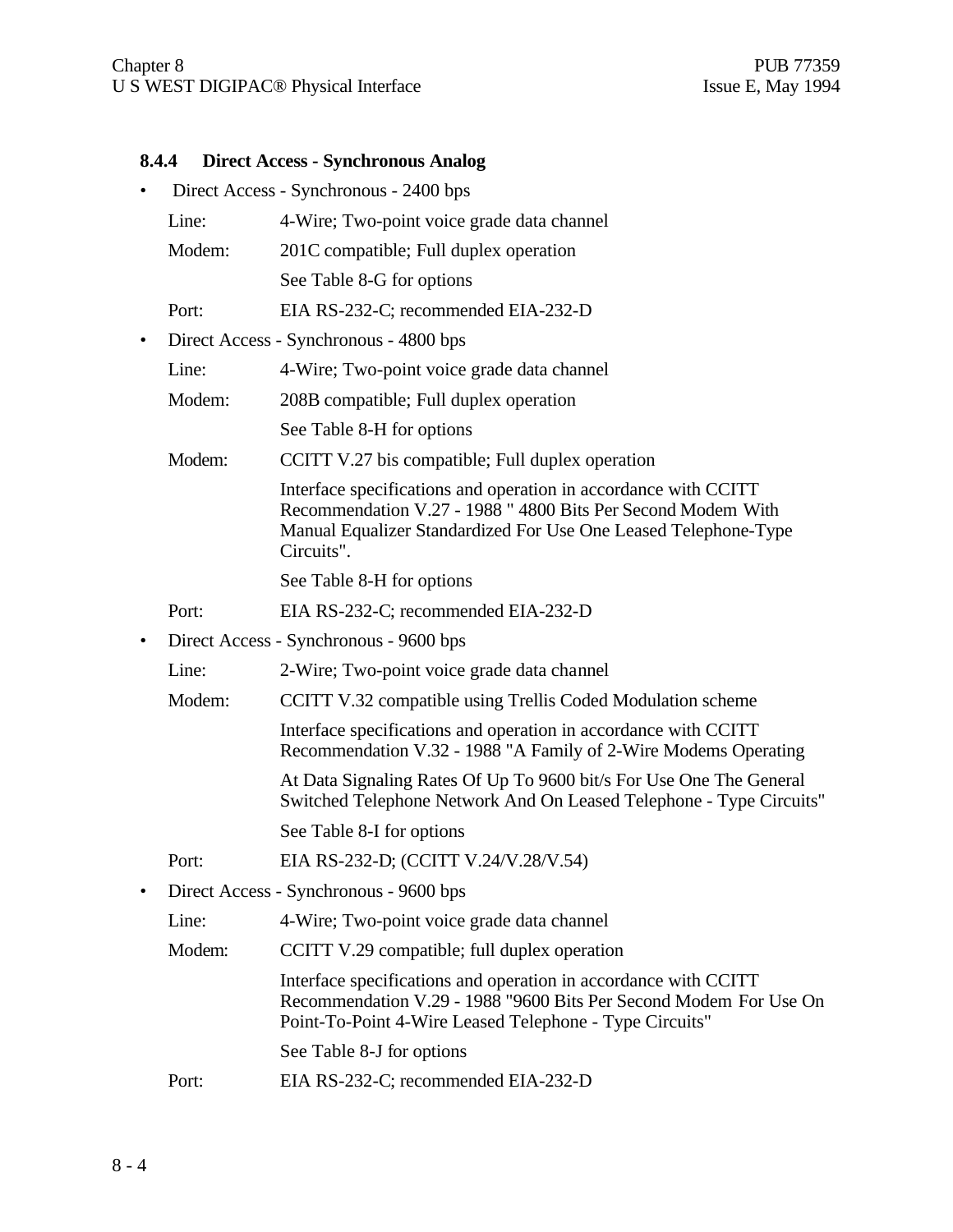#### **8.4.5 Direct Access - Synchronous Digital**

- Direct Access Synchronous 2400 bps, 4800 bps, 9600 bps
	- Line: 4-Wire; Dedicated digital channel
	- Modem: DSU/CSU compatible

Interface specifications and operation in accordance with Pre-divestiture PUB 41021 "Digital Data System - Channel Interface Specifications", March 1973, with Addendum, October 1981; and AT&T PUB 62310, "Digital Data System Channel Interface Specification", September 1983.

See Table 8-K for options

Port: EIA RS-232-C; recommended EIA-232-D

• Direct Access - Synchronous - 56000 bps

Line: 4-Wire; Dedicated digital channel

Modem: DSU/CSU compatible

Interface specifications and operation in accordance with Pre-divestiture PUB 41021 "Digital Data System - Channel Interface Specifications", March 1973, with Addendum, October 1981; and AT&T PUB 62310, "Digital Data System Channel Interface Specification", September 1983.

See Table 8-L for options

Port: CCITT V.35 WITH V.54 recommended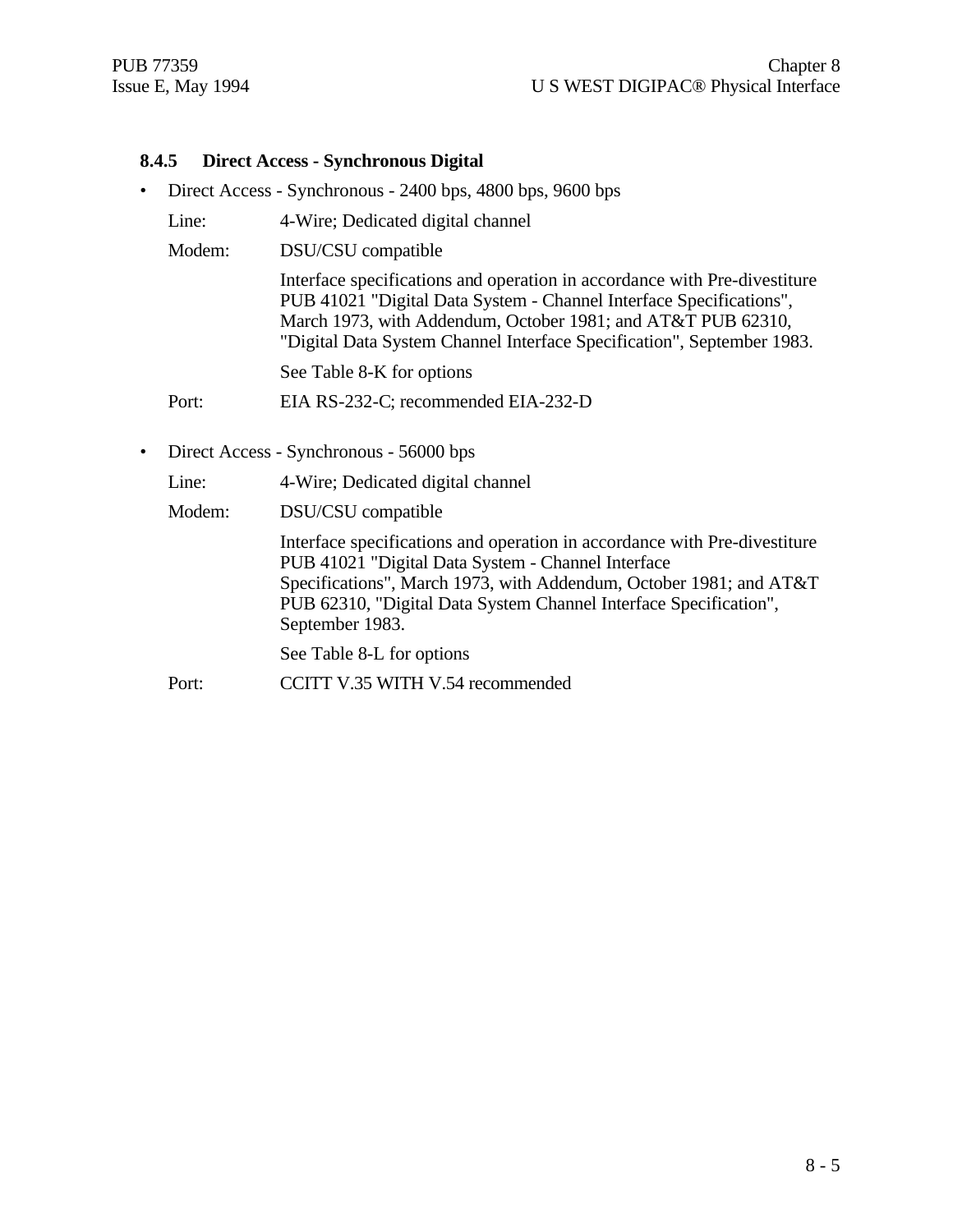$\mathbf{r}$ 

## **Table 8-A** Dial Access - Asynchronous - 300/1200 bps 212A Compatible - (2-Wire) (Page 1 of 2)

|                | REQUIRED MODEM OPTIONS (DIGIPAC® and CUSTOMER)                                                                                                             |
|----------------|------------------------------------------------------------------------------------------------------------------------------------------------------------|
| 1 <sub>1</sub> | Switched network operation.                                                                                                                                |
| 2.             | Communication protocol: 212A recommendations for 1200 bps operation.                                                                                       |
| 3.             | Asynchronous operation.                                                                                                                                    |
| 4.             | Data rate: 1200 bps/300 bps (Dual/Autobaud operation).                                                                                                     |
| 5.             | Character length: 10 bits per character including start and stop bits.                                                                                     |
| 6.             | Transmit signal level: -9.0 dBm (Permissive).                                                                                                              |
| 7.             | Line impedance: 600 ohms.                                                                                                                                  |
| 8.             | Controlled transmit carrier; dependent on the ON and OFF transition of DTE interface signal Request To<br>Send.                                            |
| 9.             | Received Line Signal Detector (CF) functions normally, that is, turns on and off in response to<br>the on and off transition of received carrier.          |
| 10.            | Data Terminal Ready (CD) is transitive. An OFF transition causes the modem to disconnect<br>the data connection (go on-hook) and disable auto answer.      |
| 11.            | Loss of carrier disconnect, enabled. Modem will terminate data connection when loss of received carrier<br>is detected for more than approximately 350 ms. |
| 12.            | DTE control of data rate via the CH lead (pin 23), disabled. Terminal cannot control modem data rate.                                                      |
| 13.            | Send space disconnect, enabled. Transmits approximately 4 seconds of spaces at end of call to disconnect<br>remote modem.                                  |
| 14.            | Receive space disconnect, enabled. Modem disconnects upon receiving approximately 1.6 seconds of<br>space signal from remote modem.                        |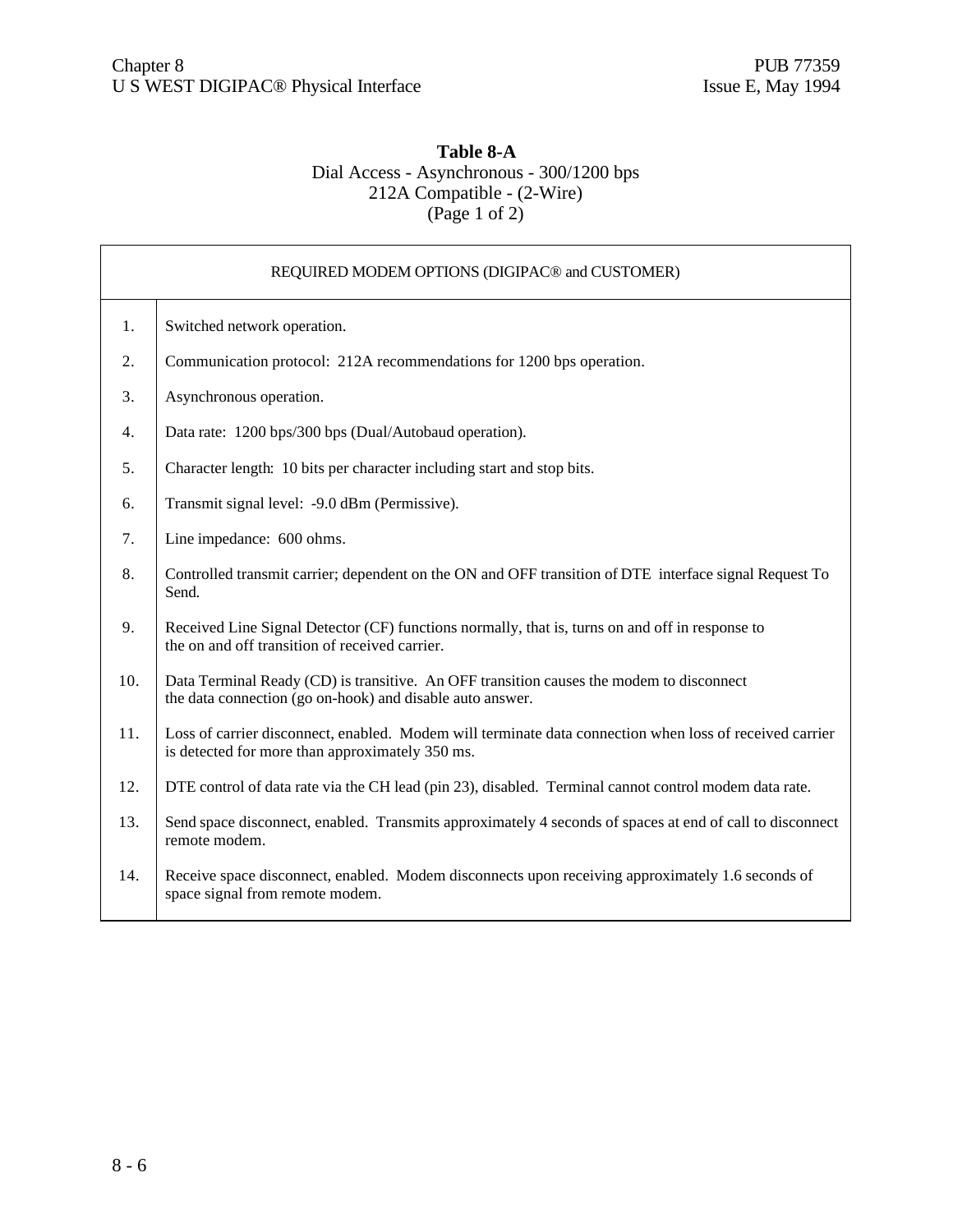## **Table 8-A** Dial Access - Asynchronous - 300/1200 bps 212A Compatible - (2-Wire)  $\frac{1}{2}$  (Page 2 of 2)

| DIGIPAC® MODEM OPTIONS |                                                                                                                                                                                 |  |
|------------------------|---------------------------------------------------------------------------------------------------------------------------------------------------------------------------------|--|
| 1.                     | Clear To Send lead (CB) forced OFF when Received Line Signal Detector (CF) goes OFF. CB lead is<br>common to CF lead.                                                           |  |
| 2.                     | Ring indicator lead (CE), pin 22, is on during ringing only.                                                                                                                    |  |
| 3.                     | Automatic answering, enabled. Calls are answered by modem.                                                                                                                      |  |
| 4.                     | Operates as an Answer/Originate modem.                                                                                                                                          |  |
| 5.                     | Data rate indicator to DTE via the CI lead (pin 12), disabled. CI lead (pin 12) not a functional DIGIPAC <sup>®</sup><br>port interface lead.                                   |  |
| 6.                     | Data Set Ready (CC lead, pin 6) forced ON during Analog Loopback test, or continuously.                                                                                         |  |
| 7.                     | DTE control of Analog Loopback via the LL lead, enabled and assigned to pin 18.                                                                                                 |  |
| 8.                     | Modem goes off-hook (busy) when an Analog Loopback test is invoked.                                                                                                             |  |
| 9.                     | DTE control of Remote Digital Loopback via pin 21, enabled.                                                                                                                     |  |
| 10.                    | Enable modem's ability to respond to Remote Digital Loopback (RDL) signal from remote modem. The<br>modem responds to a digital loopback signal generated by the far end modem. |  |
| 11.                    | Test mode indication to DTE via the TM lead (pin 25), enabled.                                                                                                                  |  |
| 12.                    | Signal quality abort, disabled. Modem does not disconnect and hang up when the received signal quality<br>deteriorates.                                                         |  |
| 13.                    | Frame and signal grounds separated by 100 ohms.                                                                                                                                 |  |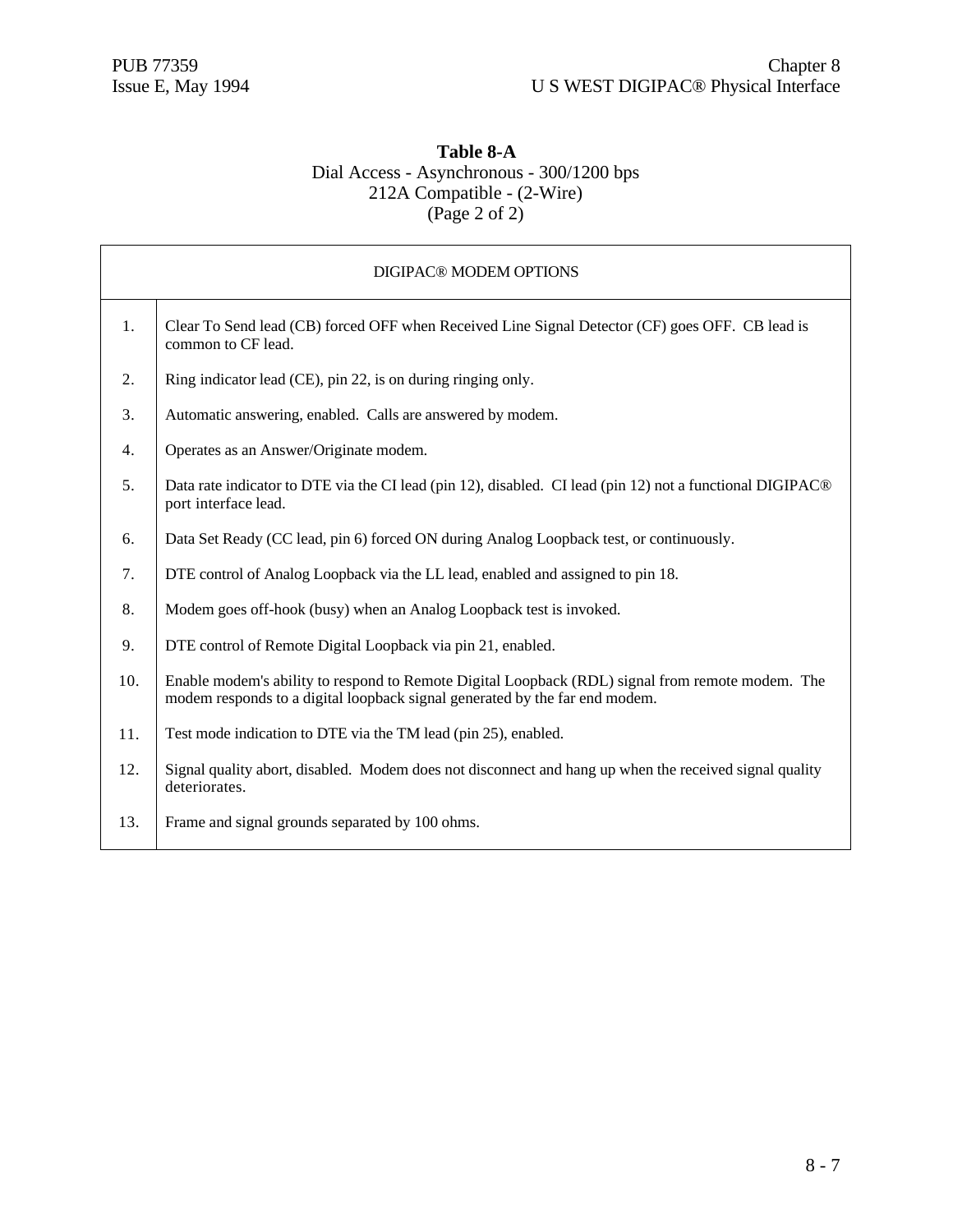## **Table 8-B** Dial Access - Asynchronous - 2400/1200 bps CCITT Recommendation V.22 bis/212A Compaatible - (2-Wire) (Page 1 of 2)

| REQUIRED MODEM OPTIONS (DIGIPAC® and CUSTOMER) |                                                                                                                                                            |
|------------------------------------------------|------------------------------------------------------------------------------------------------------------------------------------------------------------|
| 1.                                             | Switched network operation.                                                                                                                                |
| 2.                                             | Communication protocol compatibility:<br>CCITT for 2400 bps<br>212A for 1200 bps                                                                           |
| 3.                                             | Asynchronous operation.                                                                                                                                    |
| 4.                                             | Data rate 2400bps; Autobaud: 2400 bps/1200 bps.                                                                                                            |
| 5.                                             | Character length: 10 bits per character including start and stop bits.                                                                                     |
| 6.                                             | Transmit signal level: -9.0 dBm (Permissive).                                                                                                              |
| 7.                                             | Line impedance: 600 ohms.                                                                                                                                  |
| 8.                                             | Controlled transmit carrier; dependent on the ON and OFF transition of DTE interface signal Request To<br>Send.                                            |
| 9.                                             | Received Line Signal Detector (CF) functions normally, that is, turns on and off in response to the on and<br>off transition of received carrier.          |
| 10.                                            | Data Terminal Ready (CD) is transitive. An OFF transition causes the modem to disconnect the data<br>connection (go on-hook) and disable auto answer.      |
| 11.                                            | Loss of carrier disconnect, enabled. Modem will terminate data connection when loss of received carrier<br>is detected for more than approximately 350 ms. |
| 12.                                            | DTE control of data rate via the CH lead (pin 23), disabled. Terminal cannot control modem data rate.                                                      |
| 13.                                            | Send space disconnect, enabled. Transmits approximately 4 seconds of spaces at end of call to disconnect<br>remote modem.                                  |
| 14.                                            | Receive space disconnect, enabled. Modem disconnects upon receiving approximately 1.6 seconds of<br>space signal from remote modem.                        |
| 15.                                            | Optional Error Correction Procedures per CCITT Recommendation V.42, enabled according to service<br>requested.                                             |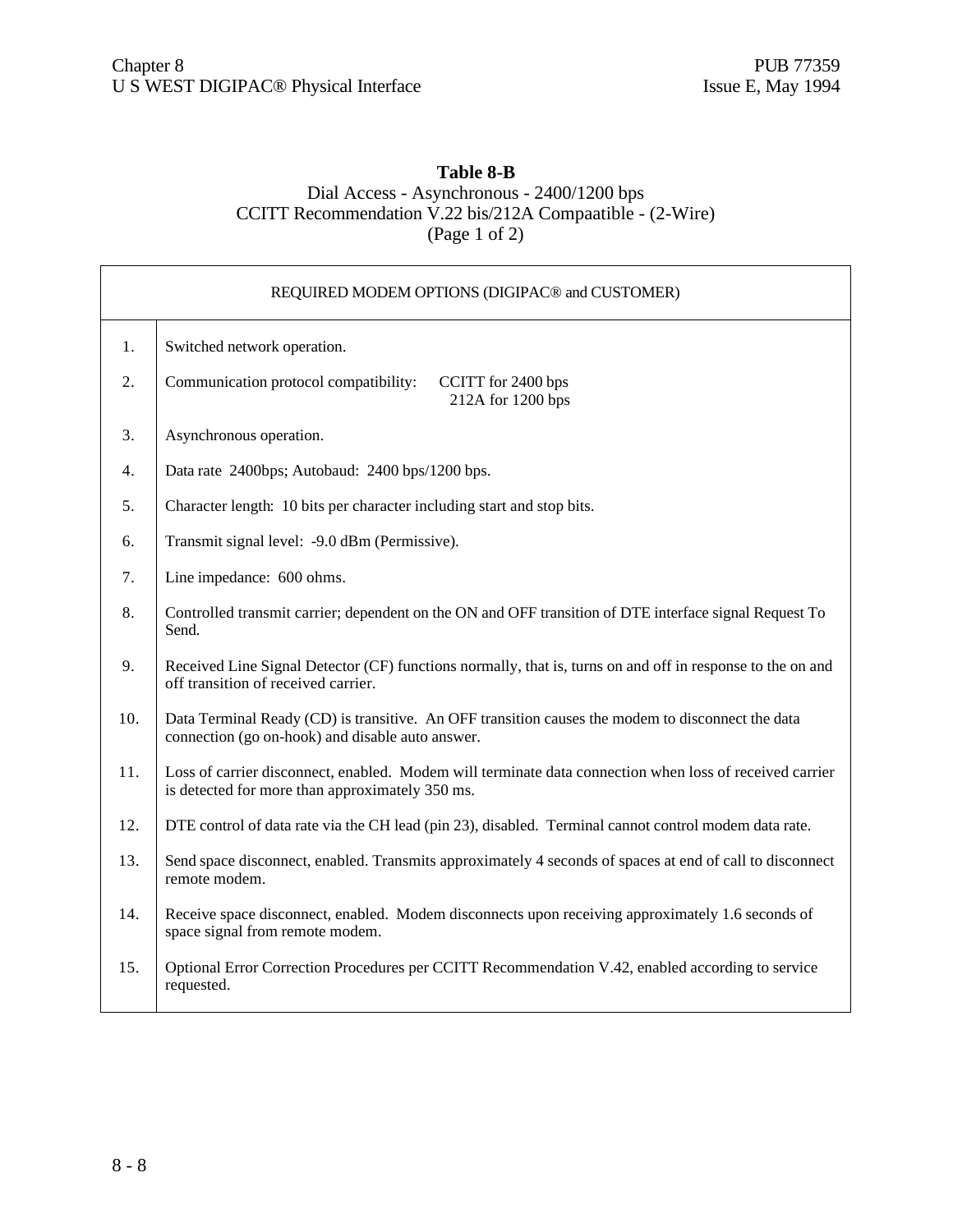## **Table 8-B**

## Dial Access - Asynchronous - 2400/1200 bps CCITT Recommendation V.22 bis/212A Compaatible - (2-Wire) (Page 2 of 2)

| DIGIPAC® MODEM OPTIONS |                                                                                                                                                                                 |  |
|------------------------|---------------------------------------------------------------------------------------------------------------------------------------------------------------------------------|--|
| 1.                     | Clear To Send lead (CB) forced OFF when Received Line Signal Detector (CF) goes OFF. CB lead is<br>common to CF lead.                                                           |  |
| 2.                     | Ring indicator lead (CE), pin 22, is on during ringing only.                                                                                                                    |  |
| 3.                     | Automatic answering, enabled. Calls are answered by modem.                                                                                                                      |  |
| 4.                     | Operates an Answer/Originate modem.                                                                                                                                             |  |
| 5.                     | Data rate indicator to DTE via the CI lead (pin 12), disabled. CI lead (pin 12) not a functional DIGIPAC <sup>®</sup><br>port interface lead.                                   |  |
| 6.                     | Data Set Ready (CC lead, pin 6) forced ON during Analog Loopback test, or continuously.                                                                                         |  |
| 7.                     | DTE control of Analog Loopback via the LL lead, enabled and assigned to pin 18.                                                                                                 |  |
| 8.                     | Modem goes off-hood (busy) when a Analog Loopback test is invoked.                                                                                                              |  |
| 9.                     | DTE control of Remote Digital Loopback via pin 21, enabled.                                                                                                                     |  |
| 10.                    | Enable modem's ability to respond to Remote Digital Loopback (RDL) signal from remote modem. The<br>modem responds to a digital loopback signal generated by the far end modem. |  |
| 11.                    | Test mode indication to DTE via the TM lead (pin 25), enabled.                                                                                                                  |  |
| 12.                    | Signal quality abort, disabled. Modem does not disconnect and hang up when the received signal quality<br>deteriorates.                                                         |  |
| 13.                    | Frame and signal grounds separated by 100 ohms.                                                                                                                                 |  |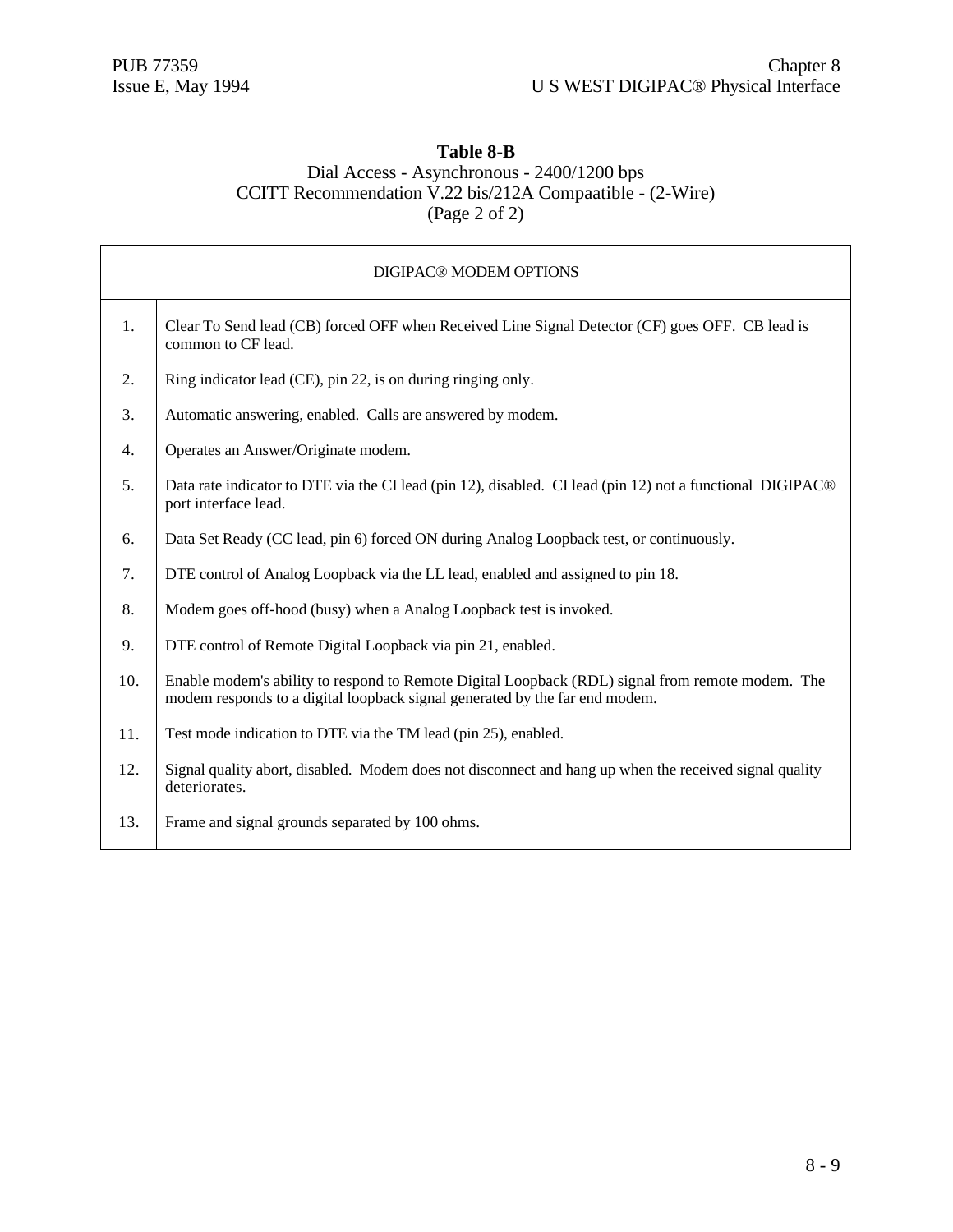## **Table 8-C** Dial Access - Asynchronous - 9600 bps CCITT RRecommendation V.32 Compatible - (2-Wire) Using Trellis Coded Modulation (Page 1 of 2)

| Required Modem Options (Digipac® And Customer) |                                                                                                                                   |  |
|------------------------------------------------|-----------------------------------------------------------------------------------------------------------------------------------|--|
| 1.                                             | Communication Protocol Compatibility: Ccitt                                                                                       |  |
| 2.                                             | Switched Network Operation.                                                                                                       |  |
| 3.                                             | Data Transmission: Asynchronous Operation.                                                                                        |  |
| 4.                                             | Trellis Coded Modulation, Enabled.                                                                                                |  |
| 5.                                             | Data Rate: 9600 Bps                                                                                                               |  |
| 6.                                             | Character Length: 10 Bits Per Character Including Start And Stop Bits                                                             |  |
| 7.                                             | Transmit Signal Level: -9.0 dBm - Permissive.                                                                                     |  |
| 8.                                             | Constant Transmit Carrier. Carrier Stays On Independent Of Rts From The Dte.                                                      |  |
| 9.                                             | Line Independance: 600 Ohms.                                                                                                      |  |
| 10.                                            | Send Space Disconnect, Enabled. Transmits 2 To 4 Seconds Of Spaces At End Of Call To Disconnect<br>Remote Modem.                  |  |
| 11.                                            | Receive Space Disconnect, Enabled. Modem Disconnects Upon Receiving Approximately 2 Seconds Of<br>Space Signal From Remote Modem. |  |
| 12.                                            | Loss Of Carrier Disconnect, Disabled. Modem Will Maintain Data Connection When Loss Of Received<br>Carrier Is Detected.           |  |
| 13.                                            | Optional Error Correction Procedures Per Ccitt Recommendation V.42, Enabled According To Service<br>Requested.                    |  |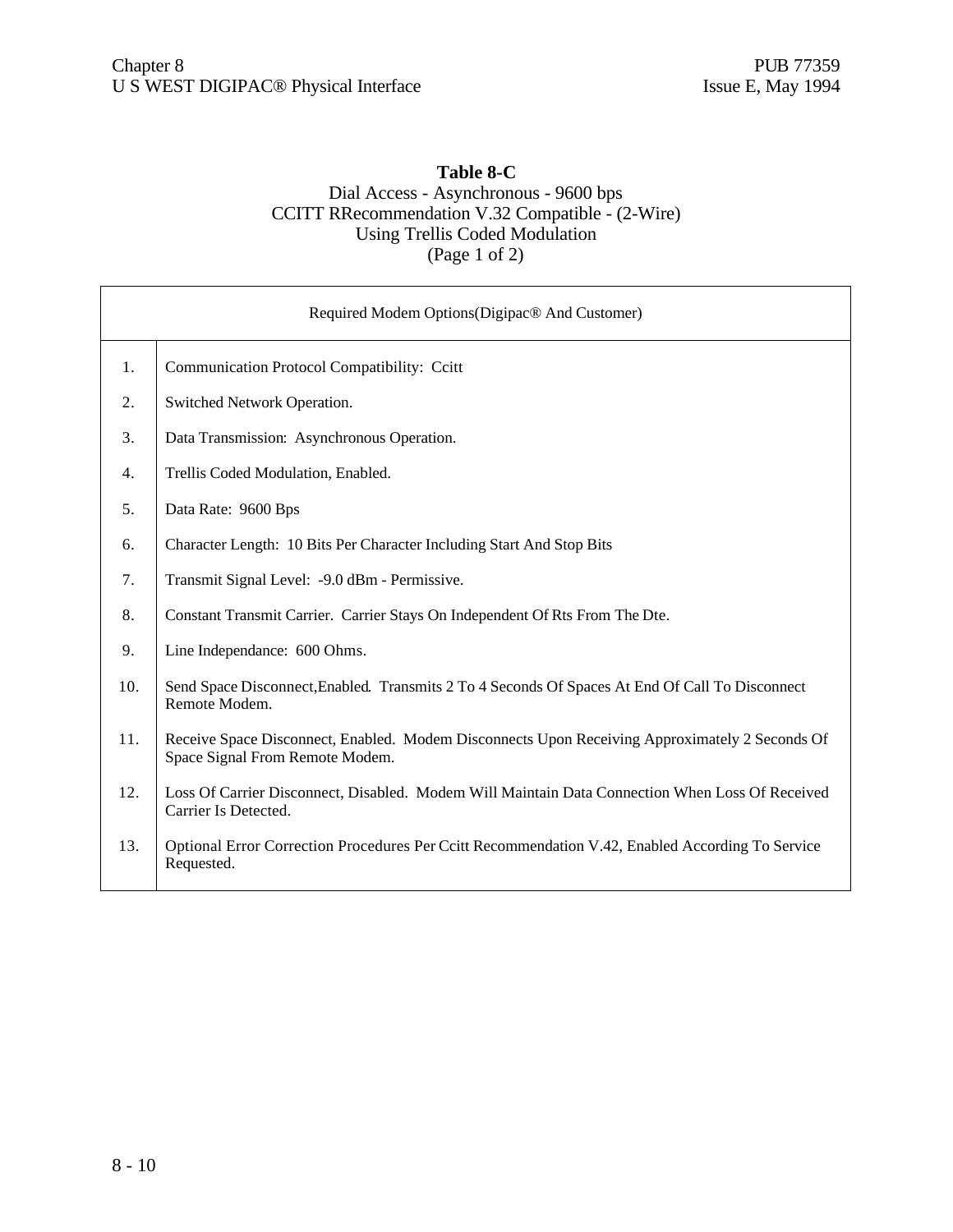# **Table 8-C**

### Dial Access - Asynchronous - 9600 bps CCITT RRecommendation V.32 Compatible - (2-Wire) Using Trellis Coded Modulation (Page 2 of 2)

|     | DIGIPAC <sup>®</sup> MODEM OPTIONS                                                                                                                                              |
|-----|---------------------------------------------------------------------------------------------------------------------------------------------------------------------------------|
| 1.  | Dialing mode is Duel Tone Multiple Frequency (DTMF).                                                                                                                            |
| 2.  | Asynchronous overspeed/underspeed correction limit: 2.5%                                                                                                                        |
| 3.  | Request To Send (CA/105) To Clear To Send (CB/106) delay: within 2 ms.                                                                                                          |
| 4.  | Received Line Signal Detector, circuit CF/109 (pin 8) turns OFF and ON in response to the OFF and ON<br>transitions of received carrier, not forced ON.                         |
| 5.  | Data Terminal Ready (CD) is transitive. An OFF transition causes the modem to terminate the connection<br>(go on-hook), then return to the command mode.                        |
| 6.  | DTE control of data rate via circuit CH/111 (pin 23), disabled. Terminal cannot control modem data rate.                                                                        |
| 7.  | Ring indicator circuit CE/125 (pin 22), is on during ringing only.                                                                                                              |
| 8.  | Automatic answering, enabled. Modem automatically answers calls and switches to data mode.                                                                                      |
| 9.  | Data Set Ready (circuit CC/107) normal, indicates when modem is ready to exchange control signals with<br>the DTE to initiate transfer of data.                                 |
| 10. | Data Set Ready (circuit CC/107) forced ON during Analog Loopback test.                                                                                                          |
| 11. | DTE control of Analog Loopback via circuit LL/141, enabled and assigned to pin 18.                                                                                              |
| 12. | Modem goes off-hood (busy) when an Analog Loopback test is invoked.                                                                                                             |
| 13. | DTE control of Remote Digital Loopback via circuit RL/140 (pin 21), enabled.                                                                                                    |
| 14. | Enable modem's ability to respond to Remote Digital Loopback (RDL) signal from remote modem. The<br>modem responds to a digital loopback signal generated by the far end modem. |
| 15. | Test mode indication to DTE via circuit TM/142, (pin 25), enabled.                                                                                                              |
| 16. | Signal quality abort, enabled. Modem will initiate retrain procedures upon detection of unsatisfactory<br>signal reception or loss or equalization.                             |
| 17. | Frame and signal grounds separated by 100 ohms.                                                                                                                                 |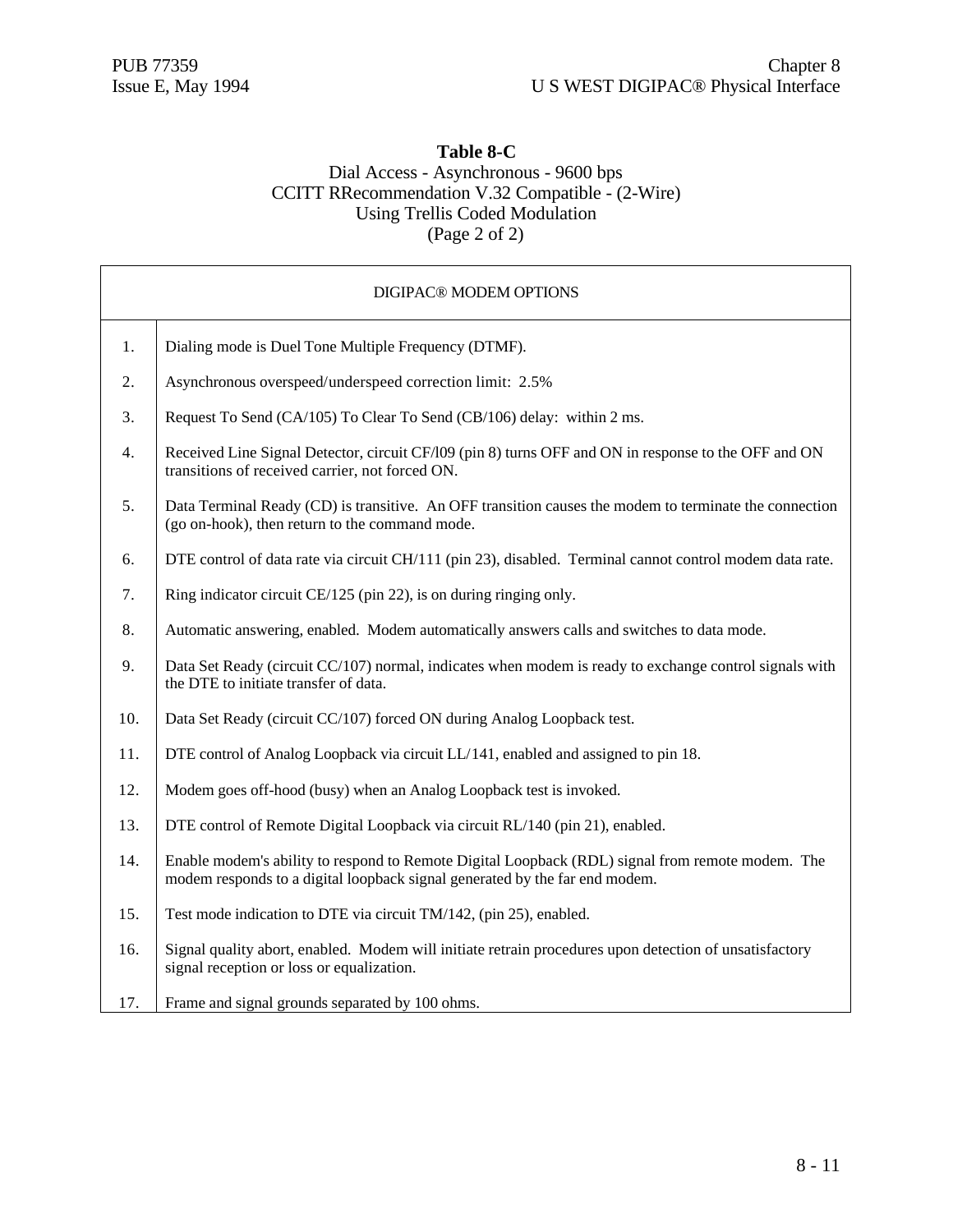## **Table 8-D**

#### Dial Access - Synchronous - 9600 bps CCITT Recommendation V.32 Compatible - (2-Wire) Using Trellis Coded Modulation (Page 1 of 2)

| REQUIRED MODEM OPTIONS (DIGIPAC® and CUSTOMER) |                                                                                                                                   |  |
|------------------------------------------------|-----------------------------------------------------------------------------------------------------------------------------------|--|
| 1.                                             | Communication protocol compatibility: CCITT                                                                                       |  |
| 2.                                             | Switched network operation.                                                                                                       |  |
| 3.                                             | Data transmission: Synchronous operation.                                                                                         |  |
| 4.                                             | Trellis Coded Modulation, enabled.                                                                                                |  |
| 5.                                             | Data rate: 9600 bps.                                                                                                              |  |
| 6.                                             | Transmitter timing source: Modem clock (INTERNAL)                                                                                 |  |
| 7.                                             | Transmit signal level: -9.0 dBm - Permissive.                                                                                     |  |
| 8.                                             | Constant transmit carrier. Carrier stays on independent of RTS from the DTE.                                                      |  |
| 9.                                             | Line impedance: 600 ohms.                                                                                                         |  |
| 10.                                            | Send space disconnect, enabled. Transmits 2 to 4 seconds of spaces at end of call to disconnect remote<br>modem.                  |  |
| 11.                                            | Receive space disconnect, enabled. Modem disconnects upon receiving approximately 2 seconds of space<br>signal from remote modem. |  |
| 12.                                            | Loss of carrier disconnect, disabled. Modem will maintain data connection when loss of received carrier<br>is detected.           |  |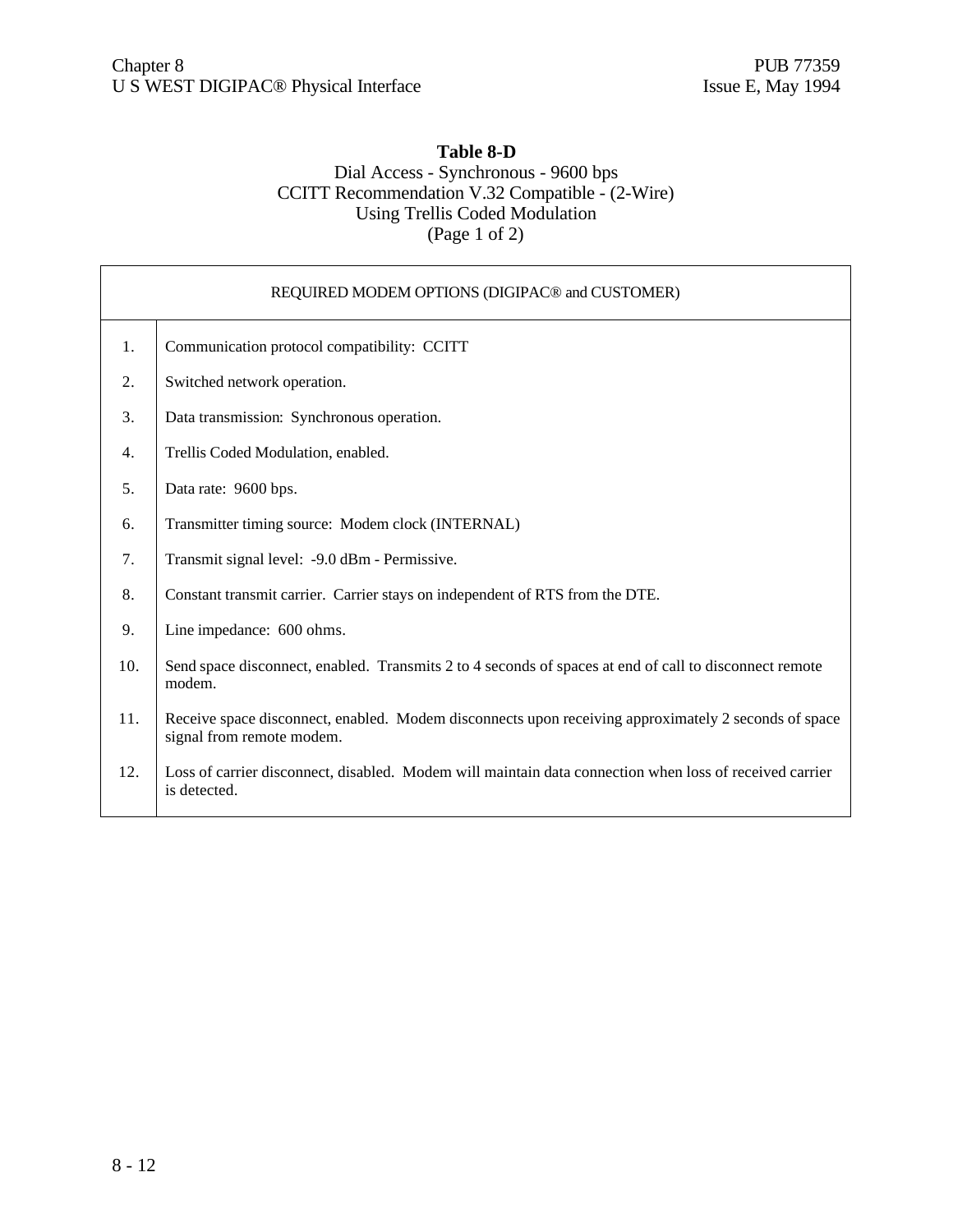# **Table 8-D**

#### Dial Access - Synchronous - 9600 bps CCITT Recommendation V.32 Compatible - (2-Wire) Using Trellis Coded Modulation (Page 2 of 2)

|                | DIGIPAC <sup>®</sup> MODEM OPTIONS                                                                                                                                              |
|----------------|---------------------------------------------------------------------------------------------------------------------------------------------------------------------------------|
| 1.             | Dialing mode is Duel Tone Multiple Frequency (DTMF).                                                                                                                            |
| 2.             | Request To Sent (CA/105) To Clear To Send (CB/106) delay: within 2 ms.                                                                                                          |
| 3.             | Received Line Signal Detector, circuit CF/109 (pin 8) turns OFF and ON in response to the OFF and ON<br>transitions or received carrier, not forced ON.                         |
| 4.             | Data Terminal Ready (CD) is transitive. An OFF transition causes the modem to terminate the connection<br>(go on-hook), then return to the command mode.                        |
| 5 <sub>1</sub> | DTE control of data rate via circuit CH/111 (pin 23), disabled. Terminal cannot control modem data rate.                                                                        |
| 6.             | Ring indicator circuit CE/125 (pin 22), is on during ringing only.                                                                                                              |
| 7.             | Automatic answering, enabled. Modem automatically answers calls and switches to data mode.                                                                                      |
| 8.             | Data Set Ready (circuit CC/107) normal, indicates when modem is ready to exchange control signals with<br>the DTE to initiate transfer of data.                                 |
| 9.             | Data Set Ready (circuit CC/107) forced ON during Analog Loopback test.                                                                                                          |
| 10.            | DTE control of Analog Loopback via circuit LL/141, enabled and assigned to pin 18.                                                                                              |
| 11.            | Modem goes off-hook (busy) when an Analog Loopback test is invoked.                                                                                                             |
| 12.            | DTE control of Remote Digital Loopback via circuit RL/140 (pin 21), enabled.                                                                                                    |
| 13.            | Enable modem's ability to respond to Remote Digital Loopback (RDL) signal from remote modem. The<br>modem responds to a digital loopback signal generated by the far end modem. |
| 14.            | Test mode indication to DTE via circuit TM/142, (pin 25), enabled.                                                                                                              |
| 15.            | Signal quality abort, enabled. Modem will initiate retrain procedures upon detection of unsatisfactory<br>signal reception or loss of equalization.                             |
| 16.            | Frame and signal grounds separated by 100 ohms.                                                                                                                                 |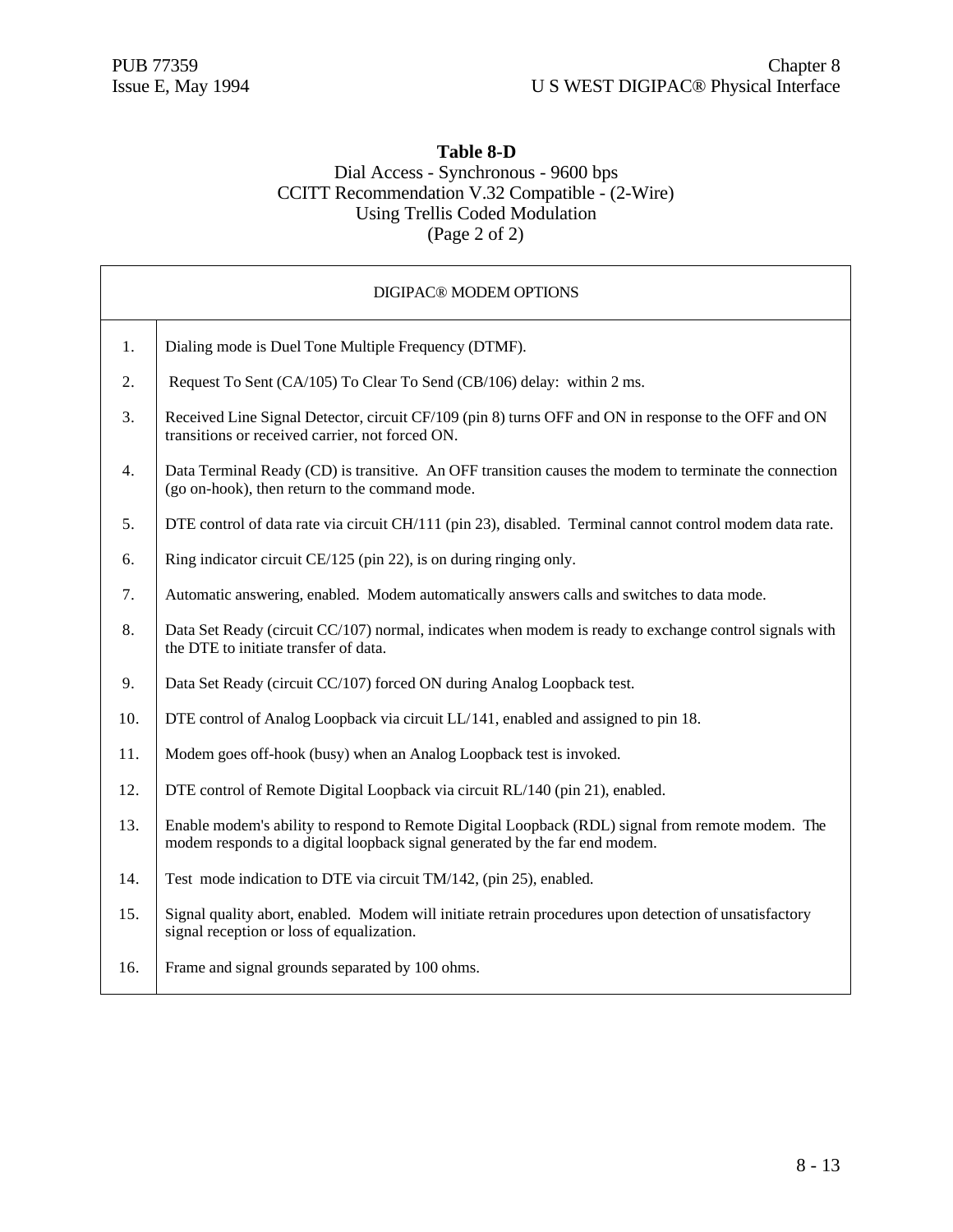### **Table 8-E**

#### Direct Access - Asynchronous - 2400/1200 bps CCITT Recommendation V.22 bis/212A Compatible - (2-Wire) (Page 1 of 2)

|     | REQUIRED MODEM OPTIONS (DIGIPAC® and CUSTOMER)                                                                                                             |
|-----|------------------------------------------------------------------------------------------------------------------------------------------------------------|
| 1.  | Communication protocol compatibility: CCITT for 2400 bps<br>212A for 1200 bps                                                                              |
| 2.  | Private Line operation                                                                                                                                     |
| 3.  | Asynchronous operation.                                                                                                                                    |
| 4.  | Data rate: 1200 or 2400 bps; autobaud operation.                                                                                                           |
| 5.  | Character length: 10 bits per character including start and stop bits.                                                                                     |
| 6.  | Transmit signal level: -12.0 dBm. May require option: Programmable.                                                                                        |
| 7.  | Line impedance: 600 ohms.                                                                                                                                  |
| 8.  | Constant transmit carrier - Private Line operation.                                                                                                        |
| 9.  | Received Line Signal Detector (CF) functions normally, that is, turns on and off in response to the on and<br>off transition of received carrier.          |
| 10. | Private Line handshake mode:<br>$CUSTOMER = Originate$<br>$DIGIPAC@ = Terminate$                                                                           |
| 11. | Loss of carrier disconnect, enabled. Modem will terminate data connection when loss of received carrier<br>is detected for more than approximately 350 ms. |
| 12. | DTE control of data rate via the CH lead (pin 23), disabled. Terminal cannot control modem data rate.                                                      |
| 13. | Send space disconnect, enabled. Transmits approximately 4 seconds of spaces at end of call to disconnect<br>remote modem.                                  |
| 14. | Receive space disconnect, enabled. Modem disconnects upon receiving approximately 1.6 seconds of<br>space signal from remote modem.                        |
| 15. | Optional Error Correction Procedures per CCITT Recommendation V.42, enabled according to service<br>requested.                                             |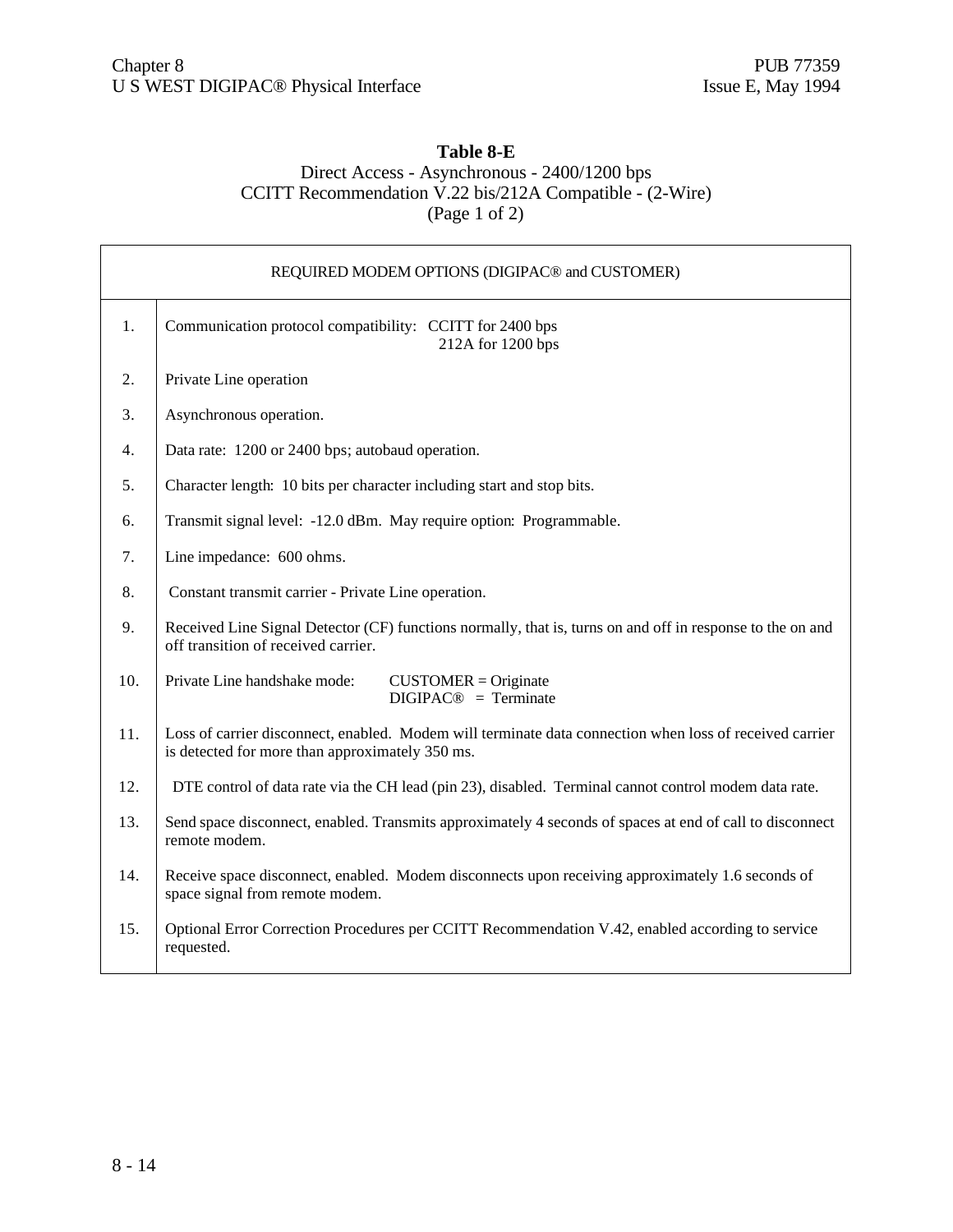# **Table 8-E**

#### Direct Access - Asynchronous - 2400/1200 bps CCITT Recommendation V.22 bis/212A Compatible - (2-Wire) (Page 2 of 2)

| DIGIPAC <sup>®</sup> MODEM OPTIONS |                                                                                                                                                                                 |
|------------------------------------|---------------------------------------------------------------------------------------------------------------------------------------------------------------------------------|
| 1.                                 | Clear To Send lead (CB) forced OFF when Received Line Signal Detector (CF) goes OFF. CB lead is<br>common to CF lead.                                                           |
| 2.                                 | Automatic answering, enabled. Calls are answered by modem.                                                                                                                      |
| 3.                                 | Data rate indicator to DTE via the CI lead (pin 12), disabled. CI lead (pin 12) not a functional DIGIPAC <sup>®</sup><br>port interface lead.                                   |
| 4.                                 | Data Set Ready (CC lead, pin 6) forced ON during Analog Loopback test, or continuously.                                                                                         |
| 5.                                 | Data Terminal Ready (CD lead, pin 20) forced ON continuously.                                                                                                                   |
| 6.                                 | DTE control of Analog Loopback via the LL lead, enabled and assigned to pin 18.                                                                                                 |
| 7.                                 | Modem goes off-hook (busy) when an Analog Loopback test is invoked.                                                                                                             |
| 8.                                 | DTE control of Remote Digital Loopback via (pin 21), enabled.                                                                                                                   |
| 9.                                 | Enable modem's ability to respond to Remote Digital Loopback (RDL) signal from remote modem. The<br>modem responds to a digital loopback signal generated by the far end modem. |
| 10.                                | Test mode indication to DTE via TM lead (pin 25), enabled.                                                                                                                      |
| 11.                                | Signal quality abort, disabled. Modem dies not disconnect when the received signal quality<br>deteriorates.                                                                     |
| 12.                                | Frame and signal grounds separated by 100 ohms.                                                                                                                                 |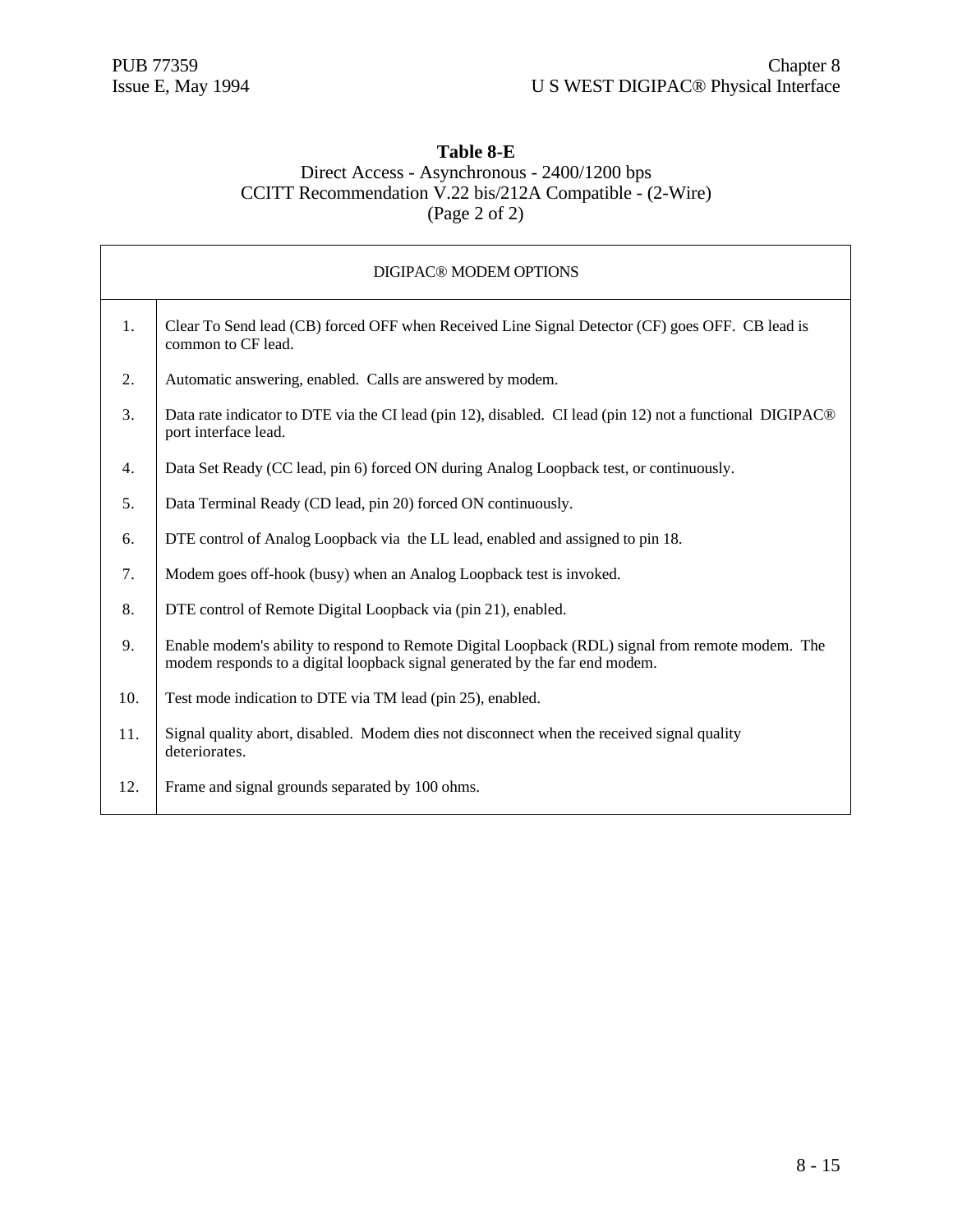#### **Table 8-F** Direct Access - Asynchronous - 1200 bps 202T Compatible - (4-Wire) (Page 1 of 2)

|                  | REQUIRED MODEM OPTIONS (DIGIPAC® and CUSTOMER)                                                                                                                             |
|------------------|----------------------------------------------------------------------------------------------------------------------------------------------------------------------------|
| 1.               | 4-Wire Private Line operation.                                                                                                                                             |
| 2.               | Constant transmit carrier - PL operation.                                                                                                                                  |
| 3.               | Transmit signal level: $CUSTOMER = 0.0$ dBm<br>$DIGIPAC@ = -8.0$ dBm                                                                                                       |
| $\overline{4}$ . | Line impedance:<br>600 ohms.                                                                                                                                               |
| 5.               | Received Line Signal Detector (CF lead)<br>turn-ON and turn-OFF Time constant:<br>Acquisition time (turn-on) interval: 7 ms.<br>Release time (turn-off) interval:<br>5 ms. |
| 6.               | Carrier detect threshold: Low (-30 to -33 dBm).                                                                                                                            |
| 7.               | Soft carrier Turn-OFF interval: 8 ms.                                                                                                                                      |
| 8.               | Receive data squelch interval: 0 ms or OUT.                                                                                                                                |
| 9.               | Mark/Space transmit frequencies: 1200 Hz/2200 Hz.                                                                                                                          |
| 10.              | Receive data (BB lead) is clamped to a MARK when the Received Line Signal Detector (CF lead) is OFF.                                                                       |
| 11.              | Request to Send normal; controlled by DTE (CA lead, pin 4).                                                                                                                |
| 12.              | Request to Send (CA) to Clear To Send (CB) delay; 8 ms.                                                                                                                    |
| 13.              | DTE fast carrier detector (CF) reset via pin 25, disabled. Not the function of DIGIPAC <sup>®</sup> port interface<br>lead.                                                |
| 14.              | External control of Data Set Ready (CC) lead, pin 6, by the Data Station Terminating Equipment, disabled.                                                                  |
| 15.              | Amplitude and delay compromise equalizers, disabled.                                                                                                                       |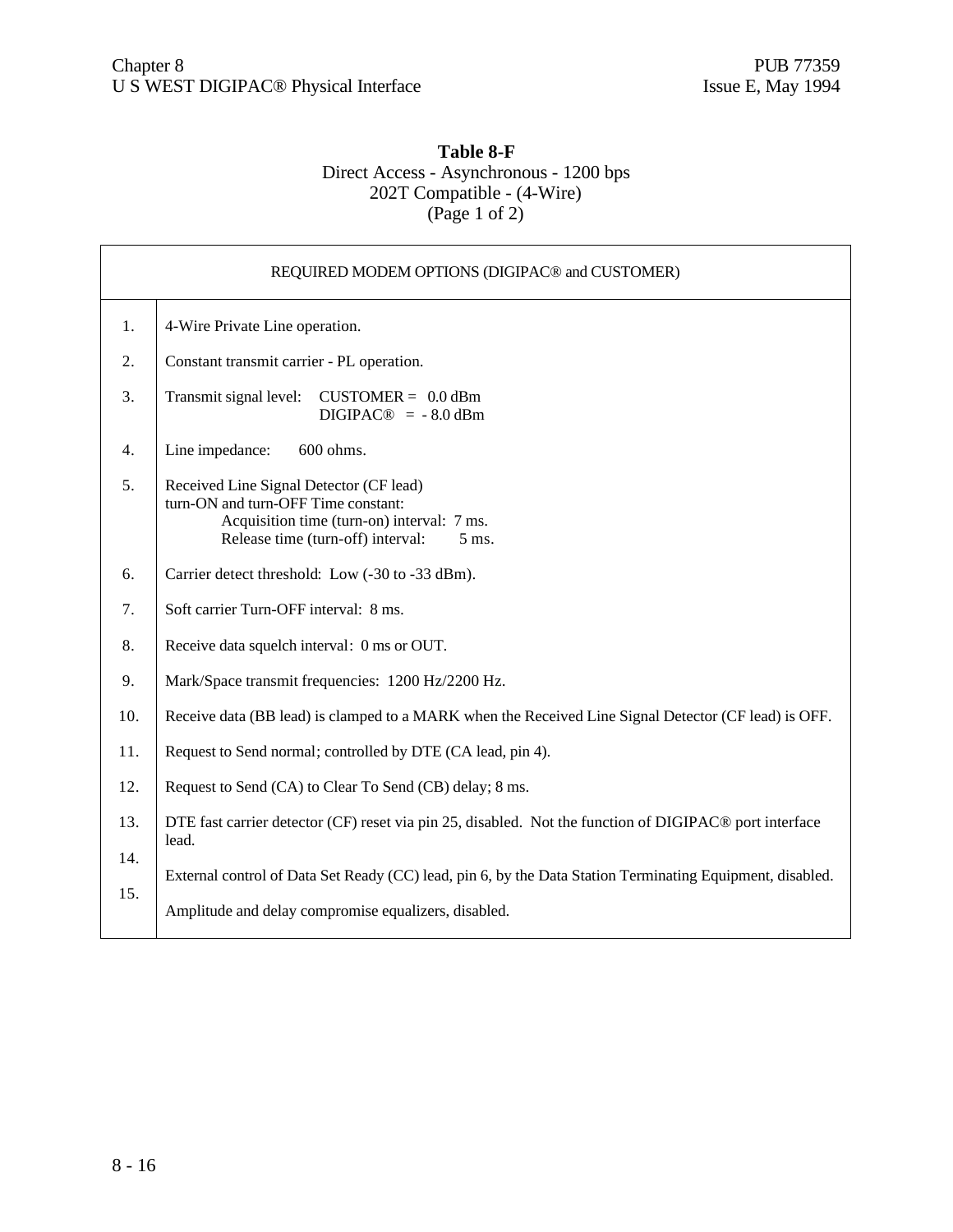#### **Table 8-F** Direct Access - Asynchronous - 1200 bps 202T Compatible - (4-Wire)  $(\text{Page 2 of 2})$

| DIGIPAC <sup>®</sup> MODEM OPTIONS |                                                                                                                                                                                      |
|------------------------------------|--------------------------------------------------------------------------------------------------------------------------------------------------------------------------------------|
| 1.                                 | Clear To Send lead (CB) forced OFF when Received Line Signal Detector (CF) goes OFF. CB lead is<br>common to CF lead.                                                                |
| 2.                                 | Data Set Ready (CC lead, pin 6) forced ON during Analog Loopback test or continuously.                                                                                               |
| 3.                                 | Anti-streaming/Anti-streaming timer, disabled. Normally disable on two point private line circuits.                                                                                  |
| $\overline{4}$ .                   | DTE control of Analog Loopback via the LL lead, enabled and assigned to pin 18.                                                                                                      |
| 5.                                 | DTE control of Remote Digital Loopback via pin 21, enabled.                                                                                                                          |
| 6.                                 | Enable modem's ability to respond to Remote Digital Loopback (RDL) signal from remote modem. The<br>modem responds to a digital loopback signal generated by from the far end modem. |
| 7.                                 | Frame and signal grounds separated by 100 ohms.                                                                                                                                      |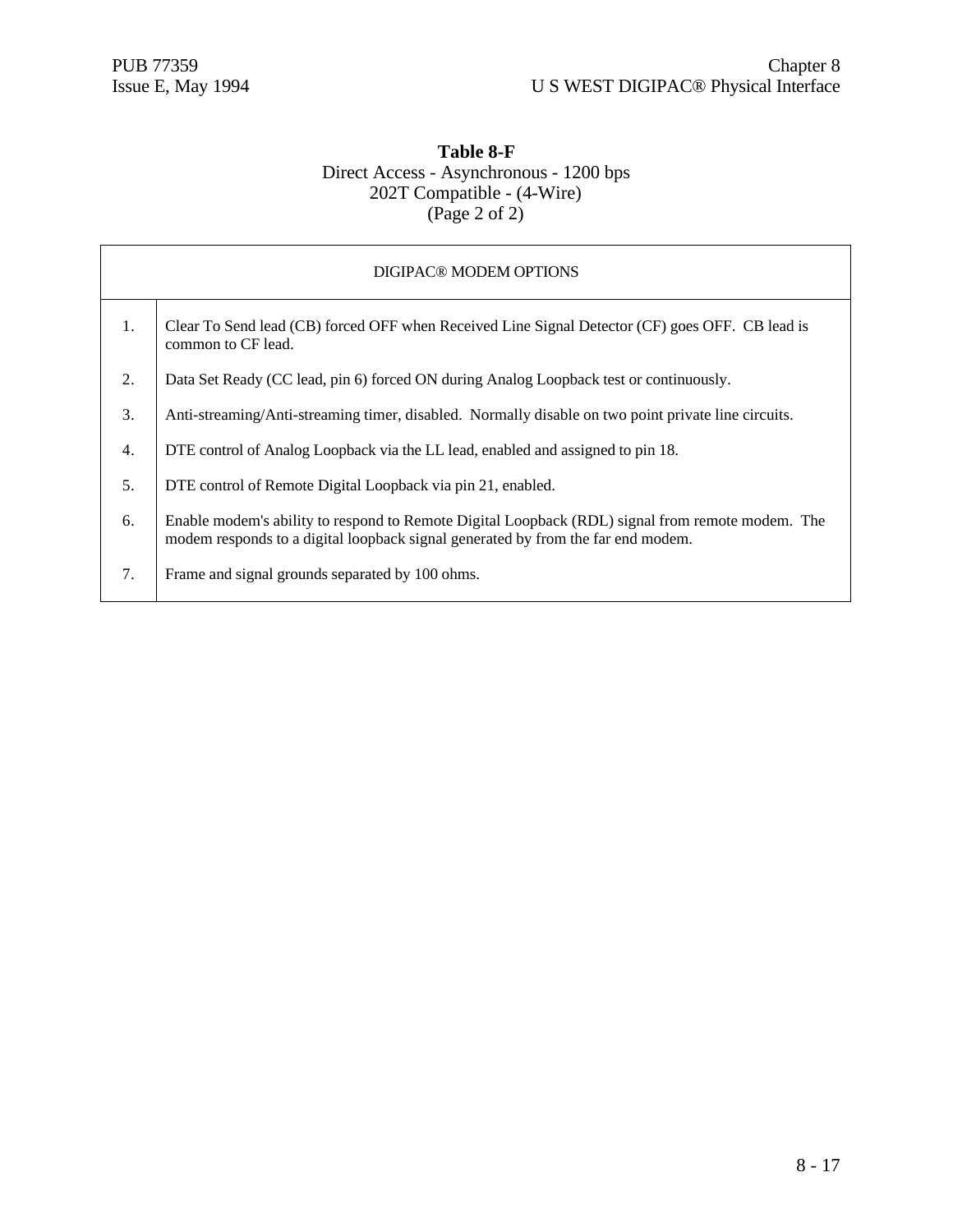#### **Table 8-G** Direct Access - Synchronous- 2400 bps 201C Compatible - (4-Wire) (Page 1 of 2)

|                | REQUIRED MODEM OPTIONS (DIGIPAC® and CUSTOMER)                                                            |
|----------------|-----------------------------------------------------------------------------------------------------------|
| 1 <sub>1</sub> | 4-Wire Private Line Operation                                                                             |
| 2.             | Synchronous operation.                                                                                    |
| 3.             | Constant transmit operation, - PL operation                                                               |
| 4.             | Data rate: 2400 bps.                                                                                      |
| 5.             | Transmit signal level:<br>$CUSTOMER = 0.0$ dBm<br>$DIGIPAC@ = -8.0$ dBm                                   |
| 6.             | Line impedance:<br>$600$ ohms.                                                                            |
| 7.             | Transmitter timing source: Modem clock (INTERNAL).                                                        |
| 8.             | Scrambler/descrambler feature, disabled.                                                                  |
| 9.             | Recovered clock New Sync, disabled.                                                                       |
| 10.            | External control of Data Set Ready (CC) lead, pin 6, by the Data Station Terminating Equipment, disabled. |
| 11.            | DTE control of data rate via the CH lead (pin 23), disabled. Terminal cannot control modem data rate.     |
| 12.            | Amplitude and delay compromise equalizers, disabled.                                                      |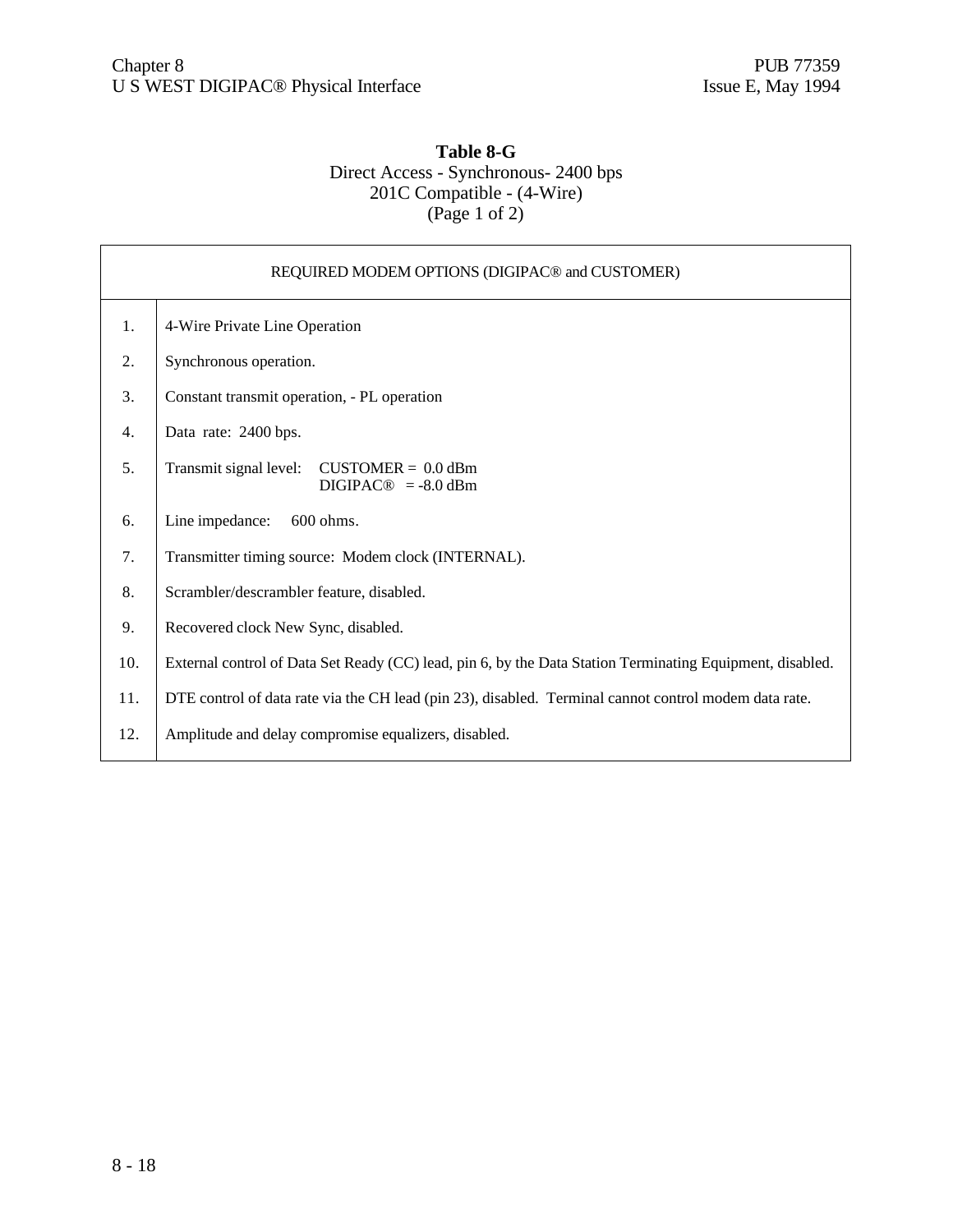#### **Table 8-G** Direct Access - Synchronous- 2400 bps 201C Compatible - (4-Wire) (Page 2 of 2)

|     | DIGIPAC <sup>®</sup> MODEM OPTIONS                                                                                                                       |
|-----|----------------------------------------------------------------------------------------------------------------------------------------------------------|
| 1.  | Carrier detect sensitivity: Acquisition = $-24$ dBm Release = $-29$ dBm.                                                                                 |
| 2.  | Request to Send (CA/pin 4) to Clear To Send (CB/pin 5) delay: 0 ms.                                                                                      |
| 3.  | Signal Quality alarm to DTE (via pin 21), disabled. Not a function of the DIGIPAC <sup>®</sup> port interface lead.                                      |
| 4.  | Signal Quality monitor inhibit Carrier Detect (CF lead), disabled. Signal Quality monitor circuit may not<br>inhibit Carrier Detect (force CF lead OFF). |
| 5.  | Anti-streaming/Anti-streaming timer, disabled. Normally disable on two point private line circuits.                                                      |
| 6.  | Receive signal element clock lead DD (pin 17) clamped ON when Received Line Signal Detector (CF) is<br>OFF.                                              |
| 7.  | Receiver is enabled when Request To Send (CA lead) is ON. Modem may receive and transmit data<br>simultaneously; full-duplex operation.                  |
| 8.  | Data Terminal Ready (CD lead, pin 20) forced ON continuously.                                                                                            |
| 9.  | Data Set Ready (CC) lead forced ON during Analog Loopback test.                                                                                          |
| 10. | Data Set Ready (CC) lead forced ON during Self-Test, Remote Terminal test and Remote Digital<br>Loopback.                                                |
| 11. | DTE control of Analog Loopback via pin 25, disabled. Analog Loopback assigned to pin 18.                                                                 |
| 12. | DTE control of Analog Loop back via the LL lead, enabled and assigned to pin 18.                                                                         |
| 13. | Analog Bilateral Loopback; enabled. Analog and Voice Frequency Loopback occur when an Analog                                                             |
| 14. | Loopback is invoked.                                                                                                                                     |
| 15. | Enable modem's ability to respond to Remote Digital Loopback (RDL) signal from remote modem.                                                             |
| 16. | DTE control of Remote Digital Loopback via pin 21, enabled.                                                                                              |
|     | Frame and signal grounds separated by 100 ohms.                                                                                                          |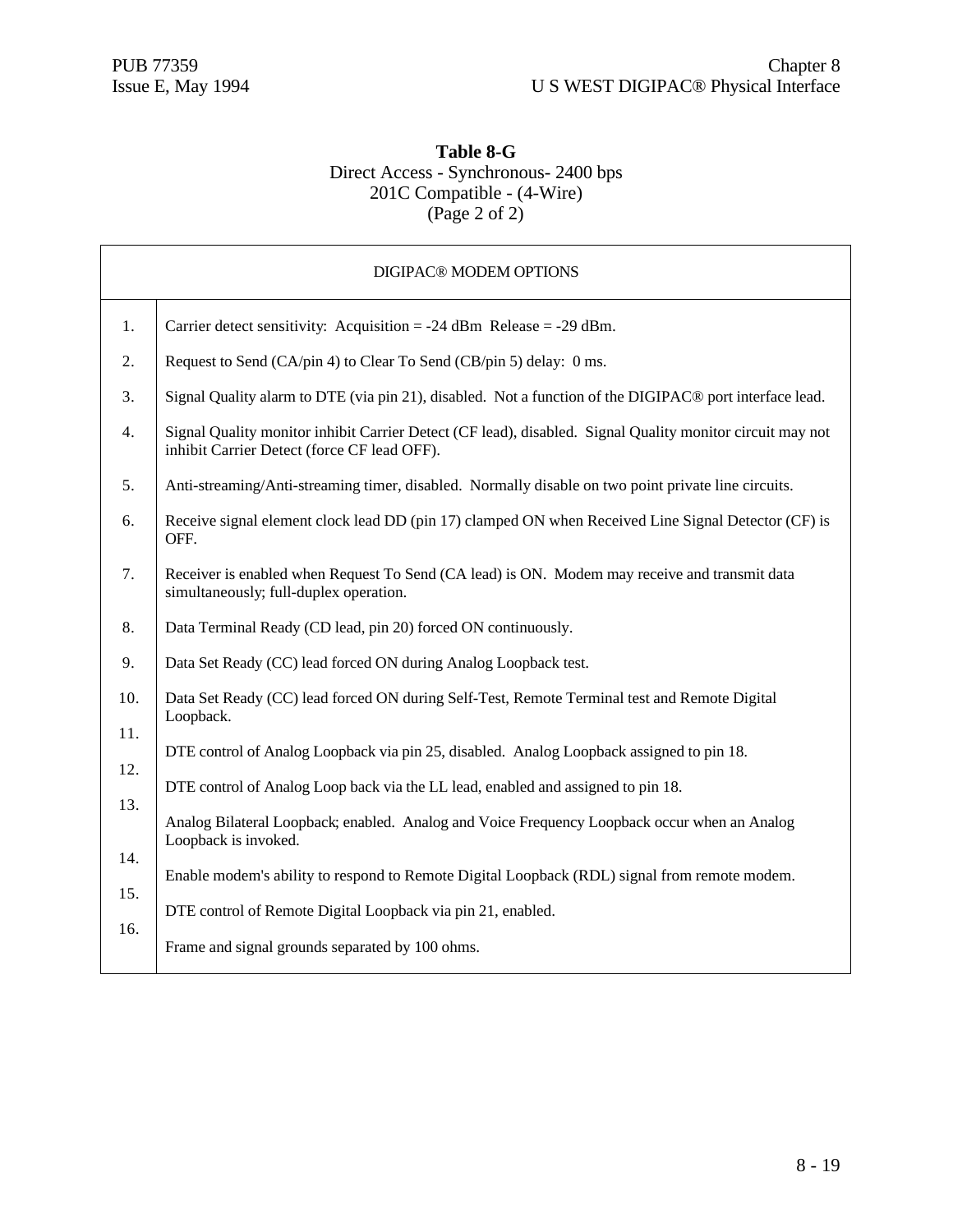#### **Table 8-H**

#### Direct Access - Synchronous - 4800 bps CCITT Recommendation V.27 OR 208B Compatible - (4-Wire) (Page 1 of 2)

|     | REQUIRED MODEM OPTIONS (DIGIPAC® and CUSTOMER)                                                                                                                     |
|-----|--------------------------------------------------------------------------------------------------------------------------------------------------------------------|
| 1.  | Communication protocol: CCITT V.27 or 208A, per service ordered.                                                                                                   |
| 2.  | 4-Wire Private Line operation.                                                                                                                                     |
| 3.  | Synchronous operation.                                                                                                                                             |
| 4.  | Constant transmit carrier - PL operation.                                                                                                                          |
| 5.  | Data rate: 4800 bps.                                                                                                                                               |
| 6.  | Transmit signal level:<br>$CUSTOMER = 0.0$ dBm<br><b>DIGIPAC®</b><br>$=8.0$ dBm                                                                                    |
| 7.  | Line impedance:<br>600 ohms.                                                                                                                                       |
| 8.  | Carrier detect thresholds:<br>Acquisition = Low $(-26 \text{ to } 34 \text{ dBm})$<br>Release<br>$=$ Low (-31 to 35 dBm)                                           |
| 9.  | Transmitter timing source: CUSTOMER = Modem receive (SLAVE)<br>$DIGIPAC@ = Modem clock (INTERNAL)$                                                                 |
| 10. | Receive quick poll mode, inhibited. This conditions the modem's adaptive equalizers for standard CCITT<br>V.27 training sequences.                                 |
| 11. | Scrambler/descrambler feature, disabled.                                                                                                                           |
| 12. | Recovered clock New Sync, disabled.                                                                                                                                |
| 13. | Signal quality and Round Robin Retrain, disabled.                                                                                                                  |
| 14. | DTE control of data rate via the CH lead (pin 23), disabled. Terminal cannot control modem data rate.                                                              |
| 15. | Amplitude and delay compromise equalizers, disabled.                                                                                                               |
| 16. | One-second adaptive equalizer and carrier detect holdover during receive carrier breaks. Modem receiver<br>will override line signal breaks of one second or less. |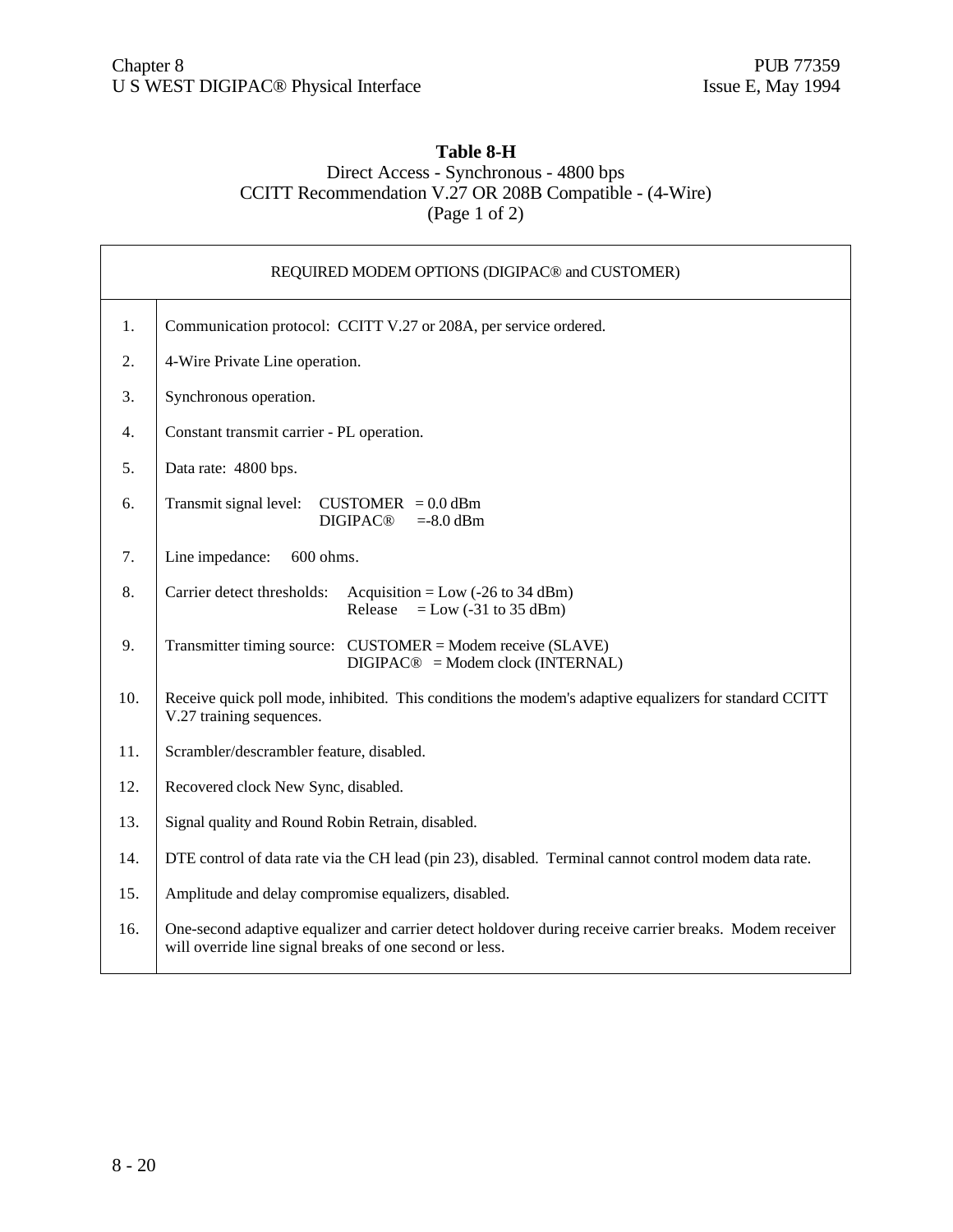## **Table 8-H**

#### Direct Access - Synchronous - 4800 bps CCITT Recommendation V.27 OR 208B Compatible - (4-Wire) (Page 2 of 2)

|     | DIGIPAC <sup>®</sup> MODEM OPTIONS                                                                                                                                                       |
|-----|------------------------------------------------------------------------------------------------------------------------------------------------------------------------------------------|
| 1.  | Request to Send normal; controlled by DTE (CA lead, pin 4).                                                                                                                              |
| 2.  | Request To Send (CA/pin 4) to Clear To send (CB/pin 5) delay: 8ms.                                                                                                                       |
| 3.  | Signal Quality alarm to DTE (via pin 21), disabled. Not a function of the DIGIPAC <sup>®</sup> port interface lead.                                                                      |
| 4.  | Train-On-Data, enabled. When receiver loses equalization, normally due to deteriorated signal quality, the<br>receiver adaptive equalizer will attempt to retrain on incoming data.      |
| 5.  | Receive signal element clock lead DD (pin 17) state not dependent on Carrier Detect state. Receive clock<br>output not clamped ON when Received Line Signal Detector (CF) is off.        |
| 6.  | Anti-streaming/Anti-streaming timer, disabled. Normally disable on two point private line circuits.                                                                                      |
| 7.  | One-second adaptive equalizer and carrier detect holdover during receive carrier breaks. Modem receiver<br>and equalizer will override receive line signal breaks on one second or less. |
| 8.  | Data Set Ready (CC) lead forced ON during Analog Loopback test.                                                                                                                          |
| 9.  | Data Set Ready (CC) lead (pin 6) state, independent of Data Terminal Ready (CD) lead state (pin 20).                                                                                     |
| 10. | Errors are not injected into the transmitted test pattern during Self-Test.                                                                                                              |
| 11. | DTE control of Analog Loopback via the LL lead, enabled and assigned to pin 18.                                                                                                          |
| 12. | Analog Bilateral Loopback; enabled. Analog and Voice Frequency Loopback occur when an Analog<br>Loopback is invoked.                                                                     |
| 13. | Enable modem's ability to respond to Remote Digital Loopback (RDL) signal from remote modem. The<br>modem responds to a digital loopback signal generated by the far end modem.          |
| 14. | DTE control of Remote Digital Loopback via pin 21, enabled.                                                                                                                              |
| 15. | Frame and signal grounds separated by 100 ohms.                                                                                                                                          |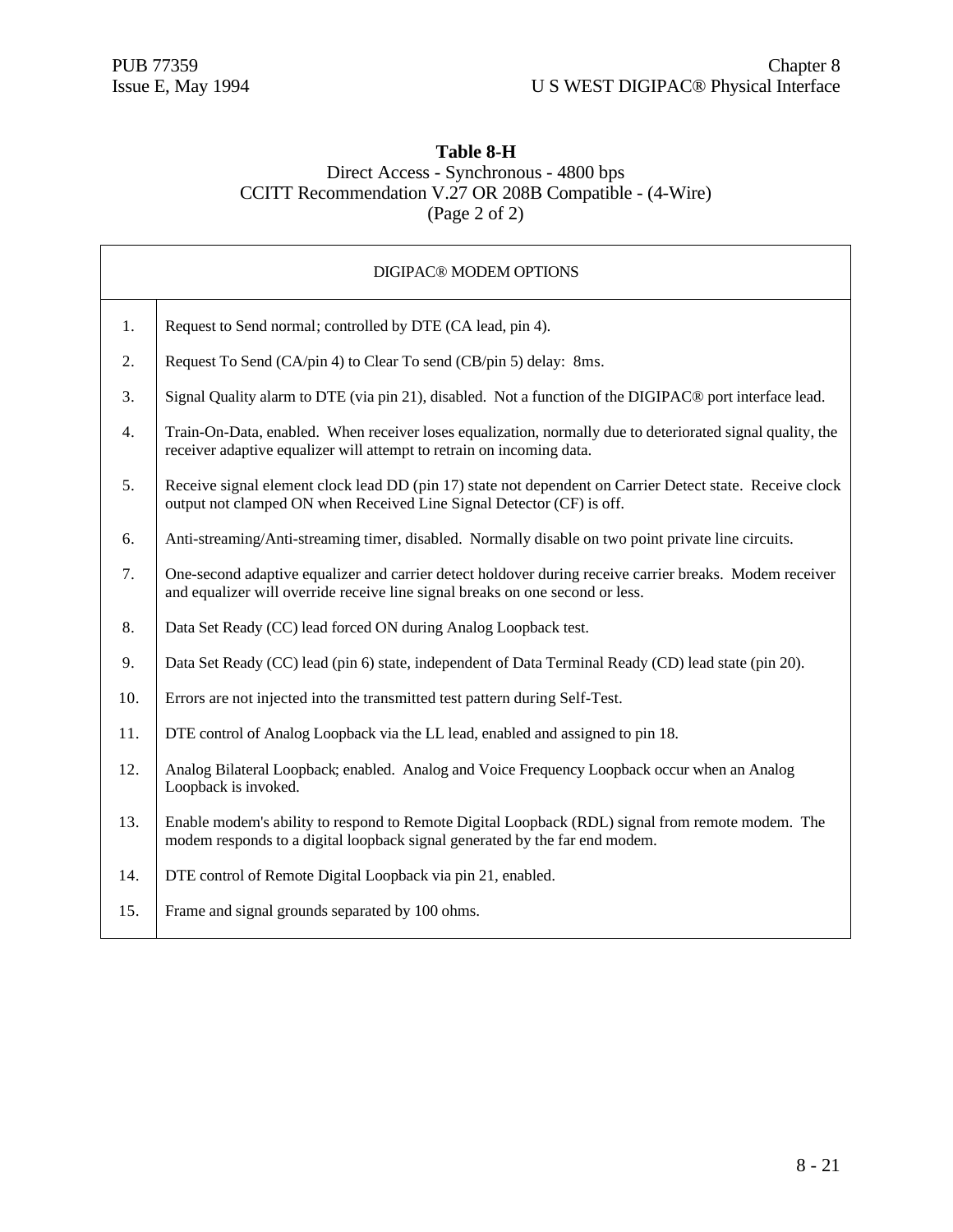#### **Table 8-I**

#### Direct Access - Synchronous - 9600 bps CCITT Recommendation V.32 Compatible - (2-Wire) Using Trellis Coded Modulation (Page 1 of 2)

|     | REQUIRED MODEM OPTIONS DIGIPAC® and CUSTOMER                                                                            |
|-----|-------------------------------------------------------------------------------------------------------------------------|
| 1.  | Communication protocol compatibility: CCITT                                                                             |
| 2.  | Private line operation.                                                                                                 |
| 3.  | 2-Wire facility operation.                                                                                              |
| 4.  | Data transmission: Synchronous operation.                                                                               |
| 5.  | Trellis Coded Modulation, enabled.                                                                                      |
| 6.  | Data rate: 9600 bps.                                                                                                    |
| 7.  | Transmitter timing source: CUSTOMER = Modem receive (SLAVE)<br>$DIGIPAC@ = Modem clock (INTERNAL)$                      |
| 8.  | Transmit signal level: -12.0 dBm                                                                                        |
| 9.  | Constant transmit carrier. Carrier stays on independent of RTS from the DTE.                                            |
| 10. | Line impedance: 600 ohms.                                                                                               |
| 11. | Private line handshake mode: CUSTOMER = Originate<br>$DIGIPAC@ = Terminate$                                             |
| 12. | Loss of carrier disconnect, disabled. Modem will maintain data connection when loss of received carrier<br>is detected. |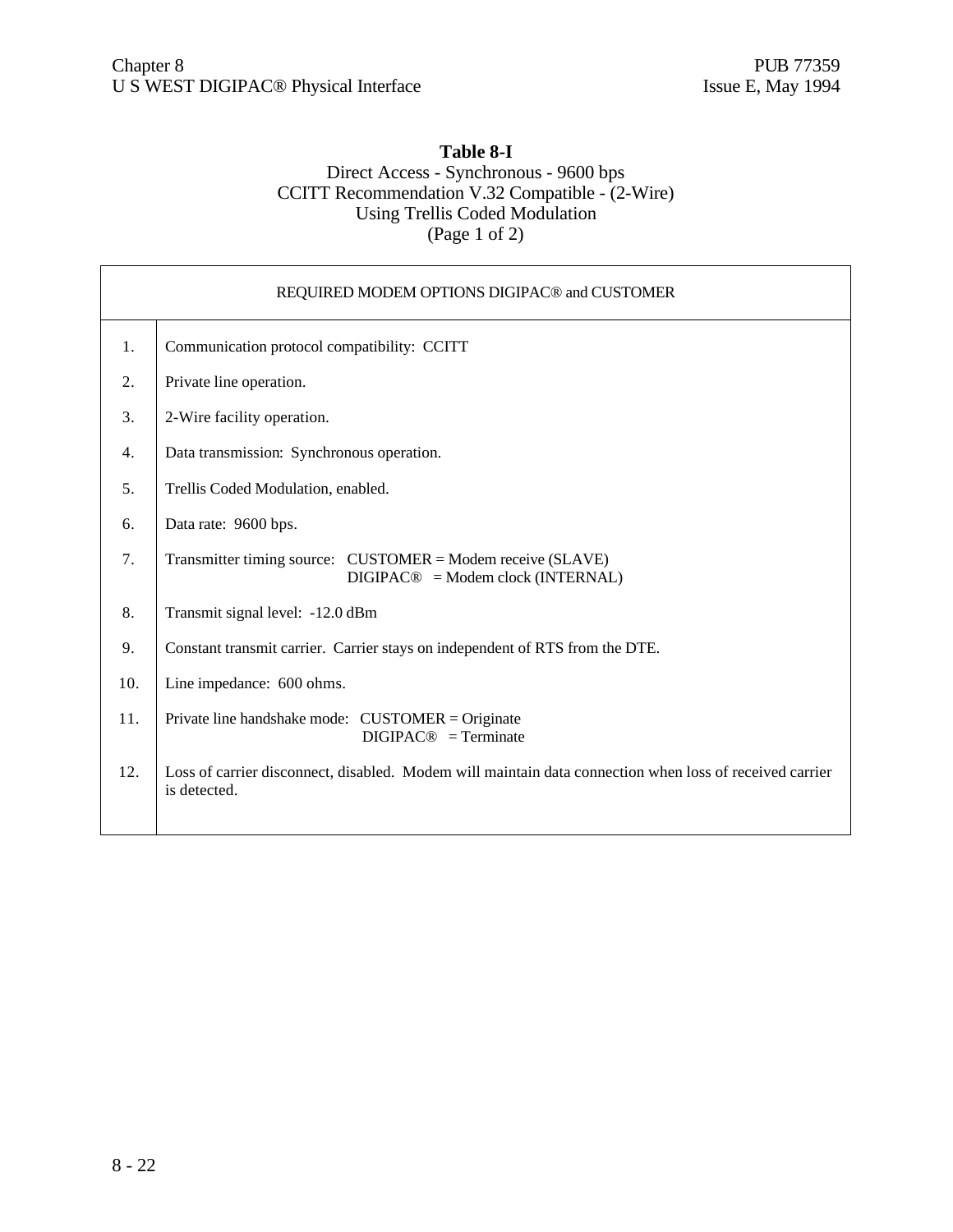## **Table 8-I**

#### Direct Access - Synchronous - 9600 bps CCITT Recommendation V.32 Compatible - (2-Wire) Using Trellis Coded Modulation (Page 2 of 2)

|     | DIGIPAC® MODEM OPTIONS                                                                                                                                                          |
|-----|---------------------------------------------------------------------------------------------------------------------------------------------------------------------------------|
| 1.  | Automatic answering enabled. Modem automatically answers calls and switches to data mode.                                                                                       |
| 2.  | Send space disconnect, enabled. Transmits 2 to 4 seconds of spaces at end of call to disconnect remote<br>modem.                                                                |
| 3.  | Receive space disconnect, enabled. Modem disconnects upon receiving approximately 2 seconds of space<br>signal from remote modem.                                               |
| 4.  | Request to Send (CA/105) To Clear To Send (CB/106) delay: within 2 ms.                                                                                                          |
| 5.  | Receive Line Signal Detector, circuit CF/109 (pin 8) turns OFF and ON in response to the OFF and ON<br>transitions of received carrier, not forced ON.                          |
| 6.  | Data Terminal Ready (CD) is transitive. An OFF transition causes the modem to terminate the connection<br>(go on-hook), then return to the command mode.                        |
| 7.  | DTE control of data rate via circuit CH/111 (pin 23), disabled. Terminal cannot control modem data rate.                                                                        |
| 8.  | Data Set Ready (circuit CC/107) normal, indicates when modem is ready to exchange control signals with<br>the DTE to initiate transfer of data.                                 |
| 9.  | Data Set Ready (circuit CC/107) forced ON during Analog Loopback test.                                                                                                          |
| 10. | DTE control of Analog Loopback via circuit LL/141, enabled and assigned to pin 18.                                                                                              |
| 11. | Modem goes off-hook (busy) when an Analog Loopback test is invoked.                                                                                                             |
| 12. | DTE control of Remote Digital Loopback via circuit RL/140 (pin 21), enabled.                                                                                                    |
| 13. | Enable modem's ability to respond to Remote Digital Loopback (RDL) signal from remote modem. The<br>modem responds to a digital loopback signal generated by the far end modem. |
| 14. | Test mode indication to DTE via circuit TM/142, (pin 25), enabled.                                                                                                              |
| 15. | Signal quality abort, enabled. Modem will initiate retrain procedures upon detection of unsatisfactory<br>signal reception or loss of equalization.                             |
| 16. | Frame and signal grounds separated by 100 ohms.                                                                                                                                 |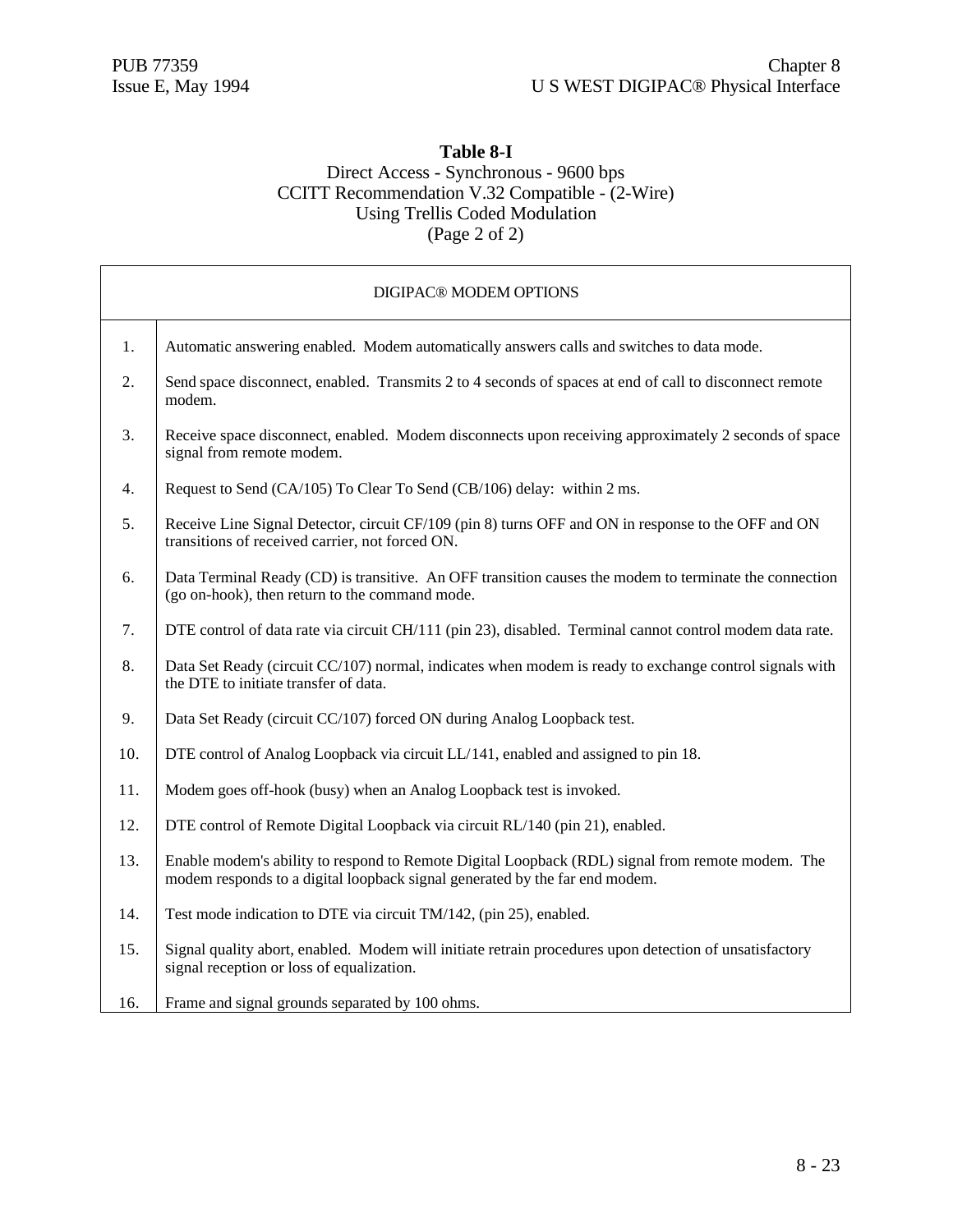# **Table 8-J**

### Direct Access - Synchronous - 9600 bps CCITT REcommendation V.29 Compatible - (4-Wire) (Page 1 of 2)

|                | REQUIRED MODEM OPTIONS (DIGIPAC <sup>®</sup> and CUSTOMER)                                                                                              |
|----------------|---------------------------------------------------------------------------------------------------------------------------------------------------------|
| $\mathbf{1}$ . | Communication protocol compatibility: CCITT V.29                                                                                                        |
| 2.             | Synchronous operation.                                                                                                                                  |
| 3.             | 4-Wire Private Line operation                                                                                                                           |
| 4.             | Constant transmit carrier - PL operation.                                                                                                               |
| 5 <sub>1</sub> | Data rate: 9600 bps.<br>Fall back rate: 4800 bps                                                                                                        |
| 6.             | Transmit signal level: $CUSTOMER = 0.0$ dBm<br>$DIGIPAC@ = -8.0$ dBm                                                                                    |
| 7.             | Line impedance:<br>$600$ ohms.                                                                                                                          |
| 8.             | Carrier detect thresholds: Acquisition = Low $(-26 \text{ to } 34 \text{ dBm})$<br>Release = $Low$ (-31 to 35 dBm)                                      |
| 9.             | Transmitter timing source:<br>$CUSTOMER = Modem receive (SLAVE)$<br>$DIGIPAC@ = Modem clock (INTERNAL)$                                                 |
| 10.            | Round robin retrain, enable. If receiver loses equalization, the modem interrupts the data transmission and<br>transmits an outbound training sequence. |
| 11.            | DTE control of data rate via the CH lead (pin 23), disabled. Terminal cannot control modem data rate.                                                   |
| 12.            | Amplitude and delay compromise equalizers, disabled or set to Short Haul.                                                                               |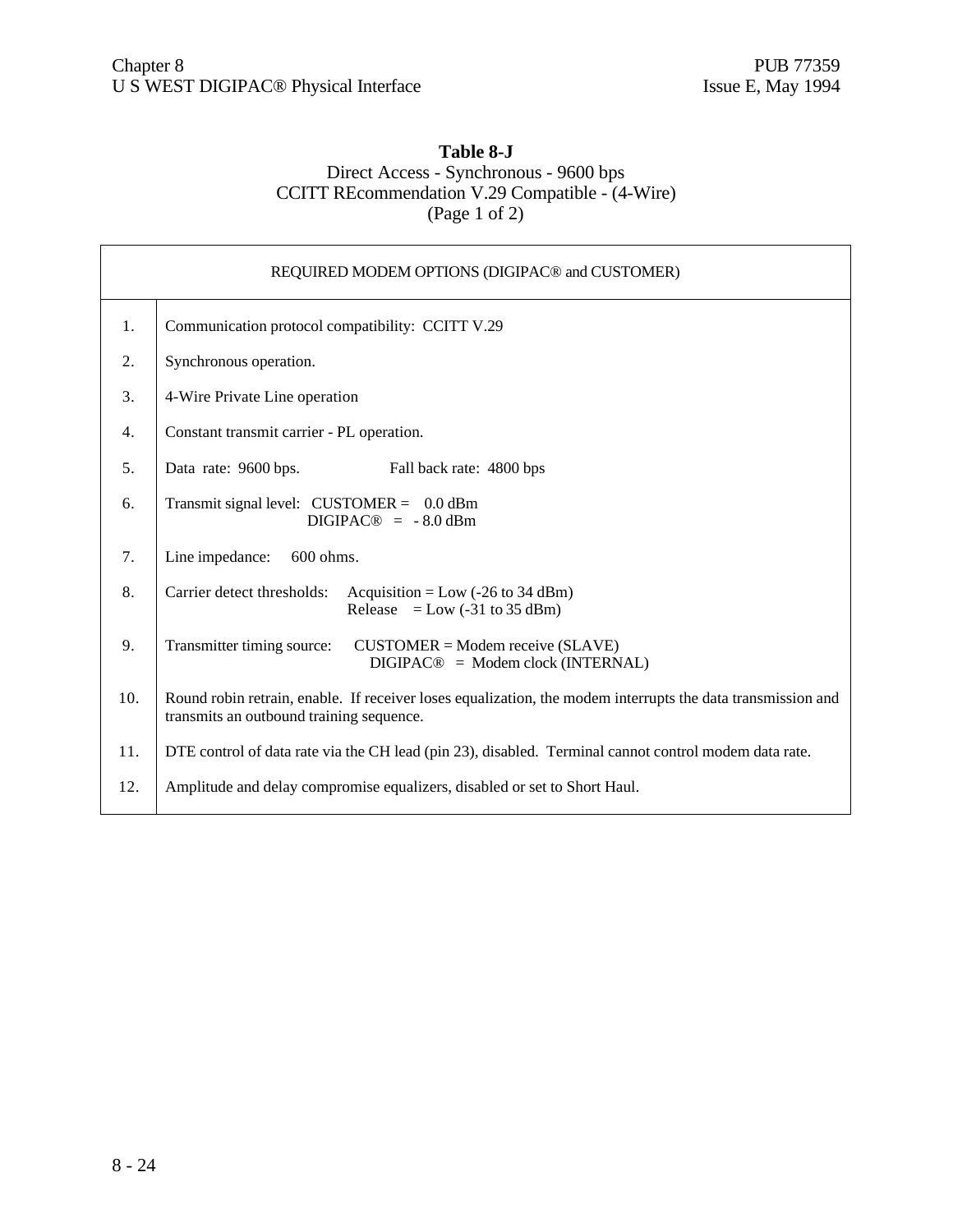# **Table 8-J**

#### Direct Access - Synchronous - 9600 bps CCITT REcommendation V.29 Compatible - (4-Wire) (Page 2 of 2)

| DIGIPAC® MODEM OPTIONS |                                                                                                                                                                                                              |  |  |  |  |
|------------------------|--------------------------------------------------------------------------------------------------------------------------------------------------------------------------------------------------------------|--|--|--|--|
| 1.                     | Request to Send (CA/pin 4) to Clear To Send (CB/pin 5) delay: 15 ms.                                                                                                                                         |  |  |  |  |
| 2.                     | Signal Quality alarm to DTE (via pin 21), disabled. Not a function of the DIGIPAC <sup>®</sup> port interface lead.                                                                                          |  |  |  |  |
| 3.                     | Train-On-Data. enabled. When receiver loses equalization, normally due to deteriorated signal quality, the<br>receiver adaptive equalizer will attempt to retrain on incoming data.                          |  |  |  |  |
| 4.                     | Anti-streaming/Anti-streaming timer, disabled. Normally disable on two point private line circuits.                                                                                                          |  |  |  |  |
| 5.                     | One-second adaptive equalizer and carrier detect holdover during receive carrier breaks. Modem receiver<br>and equalizer will override receive line signal breaks of one second or less.                     |  |  |  |  |
| 6.                     | Data Set Ready (CC) lead forced ON during Analog Loopback test.                                                                                                                                              |  |  |  |  |
| 7.                     | Analog Bilateral Loopback; enabled. Analog and Voice Frequency Loopback occur when an Analog<br>Loopback is invoked.                                                                                         |  |  |  |  |
| 8.                     | Digital Bilateral Loopback; enabled. A digital loopback occurs towards the facility and DTE when a Digital<br>Loopback is invoked.                                                                           |  |  |  |  |
| 9.                     | Errors are not injected into the transmitted test pattern during Self-Test.                                                                                                                                  |  |  |  |  |
| 10.                    | DTE control of Analog Loopback via the LL lead (pin 18), enabled. A V.54 function that allows an Analog<br>Loopback test to be performed remotely for fault isolation.                                       |  |  |  |  |
| 11.                    | Enable modem's ability to respond to Remote Digital Loopback (RDL) signal from remote modem. The<br>modem responds to a digital loopback signal from the far end modem for fault isolation; a V.54 function. |  |  |  |  |
| 12.                    | DTE control of Remote Digital Loopback via pin 21, enabled. A V.54 function that allows the remote<br>modem to be placed into a digital loopback for fault isolation.                                        |  |  |  |  |
| 13.                    | Frame and signal grounds separated by 100 ohms.                                                                                                                                                              |  |  |  |  |
|                        |                                                                                                                                                                                                              |  |  |  |  |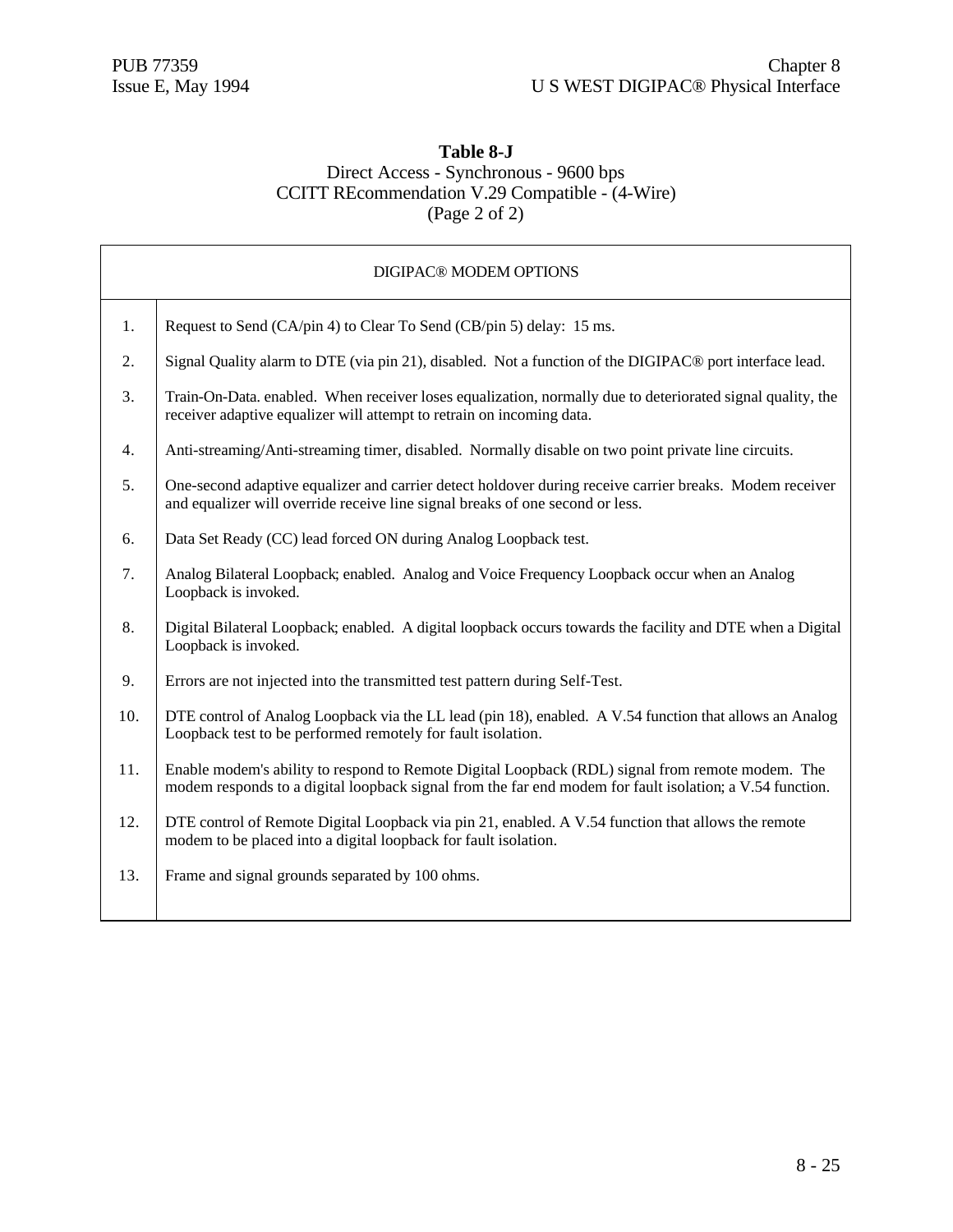#### **Table 8-K** Direct Access - Synchronous - 2400/4800/9600 bps Digital - CSU/DSU Compatible - (4-Wire) (Page 1 of 2)

|                  | REQUIRED CSU/DSU OPTIONS (DIGIPAC® and CUSTOMER)                                                                                                                                                             |
|------------------|--------------------------------------------------------------------------------------------------------------------------------------------------------------------------------------------------------------|
| 1.               | Data transmission: Synchronous operation.                                                                                                                                                                    |
| 2.               | Data rate: 2400, 4800 or 9600 bps, according to service requested.                                                                                                                                           |
| 3.               | Line impedance:<br>$600 \text{ ohms}.$                                                                                                                                                                       |
| $\overline{4}$ . | Transmitter timing source: $\text{CUSTOMER} = \text{Modern receive (SLAVE)}$<br>$DIGIPAC@ = Modem clock (INTERNAL)$                                                                                          |
|                  | RECOMMENDED MODEM OPTIONS (CUSTOMER)                                                                                                                                                                         |
| 1.               | Enable modem's ability to respond to Remote Digital Loopback (RDL) signal from remote modem. The<br>modem responds to a digital loopback signal from the far end modem for fault isolation; a V.54 function. |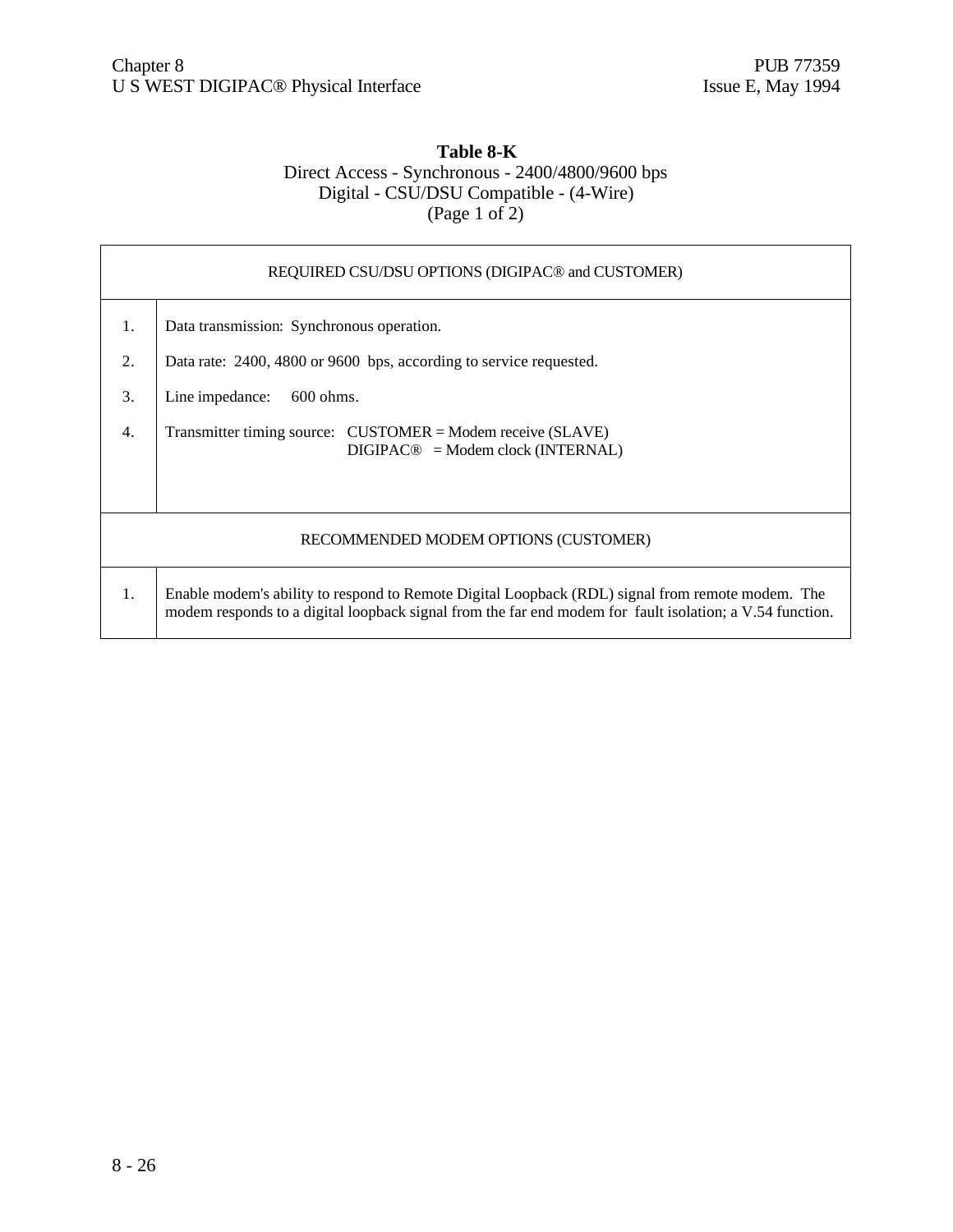# **Table 8-K**

#### Direct Access - Synchronous - 2400/4800/9600 bps Digital - CSU/DSU Compatible - (4-Wire) (Page 2 of 2)

| DIGIPAC® MODEM OPTIONS |                                                                                                                                                                                                              |  |  |  |  |
|------------------------|--------------------------------------------------------------------------------------------------------------------------------------------------------------------------------------------------------------|--|--|--|--|
| 1.                     | Request To Send circuit C/l05 (pin 4) to Clear To Send, circuit CB/106 (pin 5) delay: 10 ms.                                                                                                                 |  |  |  |  |
| 2.                     | System status, OFF. During reception of out-of-service code or no signal reception, Data Set Ready<br>operate normally; not turned OFF.                                                                      |  |  |  |  |
| 3.                     | Circuit assurance, off. During reception of out-of service code or no signal reception (DCD Low), Clear-<br>To-Send operate normally; not turned OFF.                                                        |  |  |  |  |
| 4.                     | Test mode indication to DTE via circuit TM/142, (pin 25), enabled.                                                                                                                                           |  |  |  |  |
| 5.                     | DTE control of Remote Terminal Test via circuit CI/112 (pin 12), disabled. Circuit CI/112 (pin 12) not<br>functional DIGIPAC <sup>®</sup> port interface lead.                                               |  |  |  |  |
| 6.                     | Data Set Ready circuit CC/107 (pin 6) forced ON during Analog Loopback test.                                                                                                                                 |  |  |  |  |
| 7.                     | Analog and Voice Frequency Loopback occur when an Analog Loopback is invoked. During Analog<br>Loopback, the signal on the receive VF line will be looped back over the transmit VF line.                    |  |  |  |  |
| 8.                     | DTE control of Analog Loopback via circuit LL/141 (pin 18), enabled. A V.54 function that allows an<br>Analog Loopback test to be performed remotely for fault isolation.                                    |  |  |  |  |
| 9.                     | Enable modem's ability to respond to remote Digital Loopback (RDL) signal from remote modem. The<br>modem responds to a digital loopback signal from the far end modem for fault isolation; a V.54 Function. |  |  |  |  |
| 10.                    | DTE control of Remote Digital Loopback via circuit RL/140 (pin 21), enabled. A V.54 function that<br>allows the remote modem to be placed into a digital loopback.                                           |  |  |  |  |
| 11.                    | Bilateral remote terminal testing, enabled. Remote Terminal test, bilateral digital loopback occurs (digital<br>loopback occurs towards the facility and DTE).                                               |  |  |  |  |
| 12.                    | Frame and signal grounds separated by 100 ohms.                                                                                                                                                              |  |  |  |  |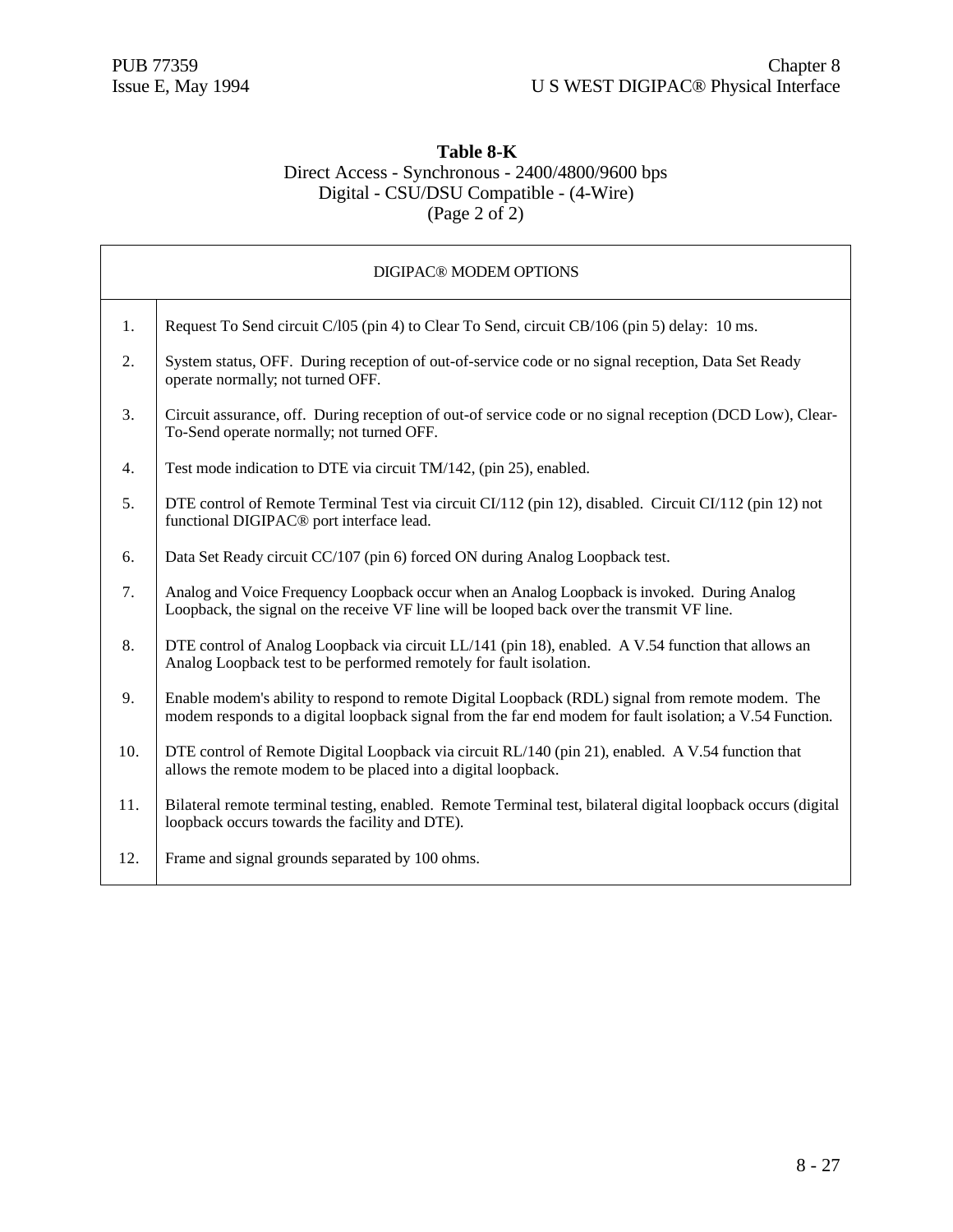#### **Table 8-L** Direct Access - Synchronous - 56000 bps Digital - CSU/DSU Compatible - (4-Wire) (Page 1 of 2)

| REQUIRED CSU/DSU OPTIONS (DIGIPAC <sup>®</sup> and CUSTOMER) |                                                                                                                                                                                                              |  |  |  |  |  |
|--------------------------------------------------------------|--------------------------------------------------------------------------------------------------------------------------------------------------------------------------------------------------------------|--|--|--|--|--|
| 1.                                                           | Data transmission: Synchronous operation.                                                                                                                                                                    |  |  |  |  |  |
| 2.                                                           | Data rate: 56000 bps.                                                                                                                                                                                        |  |  |  |  |  |
| 3.                                                           | Line impedance:<br>$600 \text{ ohms}.$                                                                                                                                                                       |  |  |  |  |  |
| 4.                                                           | Transmitter timing source: CUSTOMER = Modem receive (SLAVE)<br>$DIGIPAC@ = Modem receive (SLAVE)$                                                                                                            |  |  |  |  |  |
|                                                              | RECOMMENDED MODEM OPTIONS (CUSTOMER)                                                                                                                                                                         |  |  |  |  |  |
| 1.                                                           | Enable modem's ability to respond to Remote Digital Loopback (RDL) signal from remote modem. The<br>modem responds to a digital loopback signal from the far end modem for fault isolation; a V.54 function. |  |  |  |  |  |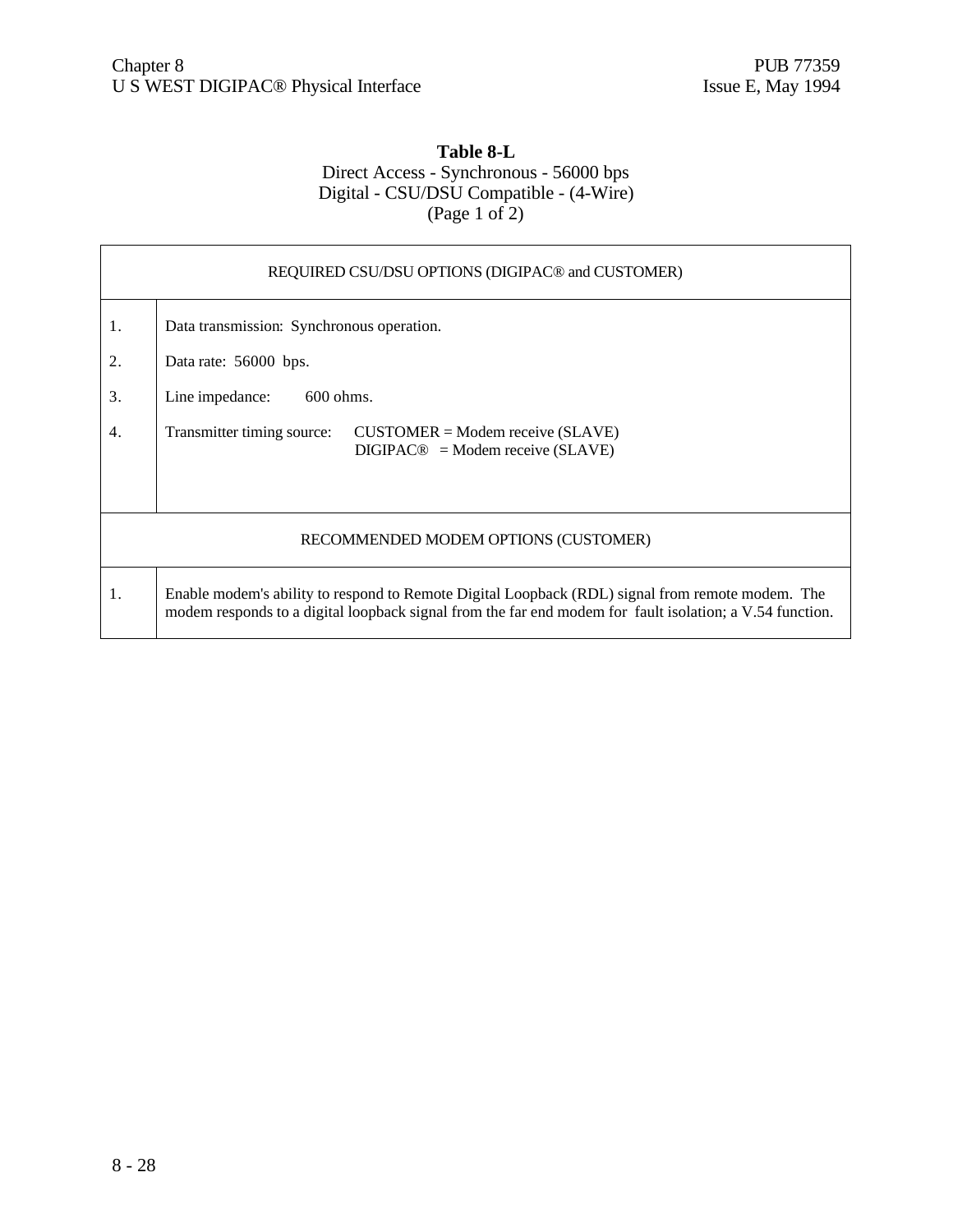# **Table 8-L**

#### Direct Access - Synchronous - 56000 bps Digital - CSU/DSU Compatible - (4-Wire) (Page 2 of 2)

| DIGIPAC <sup>®</sup> MODEM OPTIONS |                                                                                                                                                                                                              |  |  |  |  |
|------------------------------------|--------------------------------------------------------------------------------------------------------------------------------------------------------------------------------------------------------------|--|--|--|--|
| 1.                                 | Request to Send circuit CA/105 (pin C) to Clear to Send, circuit CB106 (pin D) delay: 10 ms.                                                                                                                 |  |  |  |  |
| 2.                                 | System status, off. During reception of out-of-service code or no signal reception, Data Set Ready<br>operate normally; not turned OFF.                                                                      |  |  |  |  |
| 3.                                 | Circuit assurance, off. During reception of out-of service code or no signal reception (DCD low), Clear-<br>To-Send operate normally; not turned OFF.                                                        |  |  |  |  |
| 4.                                 | Test mode indication to DTE via circuit TM/142, (pin K), enabled.                                                                                                                                            |  |  |  |  |
| 5.                                 | Data Set Ready circuit CC/107 (pin E) forced ON during Analog Loopback test.                                                                                                                                 |  |  |  |  |
| 6.                                 | Analog and Voice Frequency Loopback occur when an Analog Loopback is invoked. During Analog<br>Loopback, the signal on the receive VF line will be looped back over the transmit VF line.                    |  |  |  |  |
| 7.                                 | DTE control of analog Loopback via circuit LL/141 (pin L), enabled. A V.54 function that allows an<br>Analog Loopback test to be performed remotely for fault isolation.                                     |  |  |  |  |
| 8.                                 | Enable modem's ability to respond to Remote Digital Loopback (RDL) signal from remote modem. The<br>modem responds to a digital loopback signal from the far end modem for fault isolation; a V.54 function. |  |  |  |  |
| 9.                                 | DTE control of Remote Digital Loopback via circuit RL/140 (pin BB), enabled. A V.54 function that<br>allows the remote modem to be placed into a digital loopback.                                           |  |  |  |  |
| 10.                                | Bilateral remote terminal testing, enabled. Remote Terminal test, bilateral digital loopback occurs (digital<br>loopback occurs towards the facility and DTE).                                               |  |  |  |  |
| 11.                                | Frame and signal grounds separated by 100 ohms.                                                                                                                                                              |  |  |  |  |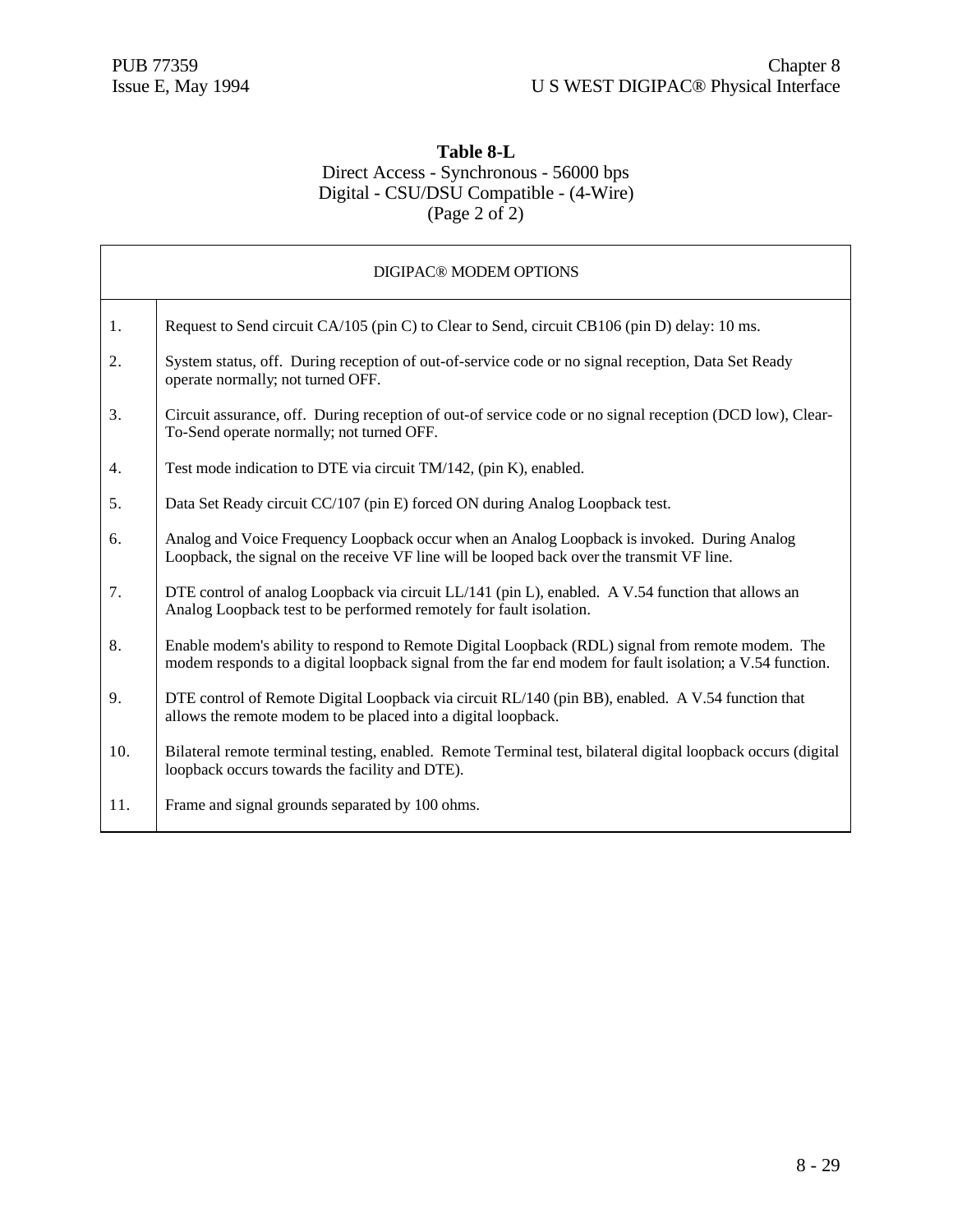| <b>SPEED</b><br>(bps) | <b>SERVICE</b> | <b>MODEM</b><br><b>OPERATION</b>           | <b>CHANNEL</b><br><b>TYPE</b> | NC<br><b>CODE</b> | <b>NCI CODE</b><br>CKL 1-PS                | <b>NCI CODE</b><br>CKL 2-CS |
|-----------------------|----------------|--------------------------------------------|-------------------------------|-------------------|--------------------------------------------|-----------------------------|
| 2400                  | Async          | CCITT V.22 bis<br>CCITT V.22 bis $&$ V.42  | VG32<br>VG32                  | $UC -$<br>$UC -$  | 02DM.8PA.NWLO2LO3SS<br>02DM.8PB.NW O2LO3SS |                             |
| 9600                  | Async          | CCITT V.32<br><b>CCITT V.22 &amp; V.42</b> | VG32<br>VG32                  | $UC -$<br>$UC -$  | 02DM.9PA.NW O2LO3SS<br>02DM.9PB.NW 02L03SS |                             |
|                       | Synch          | CCITT V.22 bis                             | VG32                          | $UC -$            | 02DM.9PS.NW 02LO3SS                        |                             |

**Table 8-M** NC and NCI Code Combinations - Private Dial

#### **Table 8-N**

NC and NCI Code Combinations- Voice Grade Analog Channel

| <b>SPEED</b> |                | <b>MODEM</b>      | NC CODE         |             | NCI CODE           | <b>NCI CODE</b> |             |
|--------------|----------------|-------------------|-----------------|-------------|--------------------|-----------------|-------------|
| (bps)        | <b>SERVICE</b> | <b>OPERATION</b>  | VG <sub>6</sub> | VG10        | VG <sub>36</sub>   | CKL 1-PS        | CKL 2-CS    |
| 1200         | Async.         | 212A              | N/A             | $LN1-$      | $UC -$             | 02DM2.2P.PT     | 02DA.PX     |
|              |                | 202T              | $LG$ --         | $LN1-$      | $UC -$             | 04DM2.3P.PX     | 04DAPI      |
|              |                | 202T              | $LG$ --         | LN--        | $UC -$             | 04DM2.3P.PX     | DIGITAL**   |
| 2400         | Async.         | CCITT V.22 bis    | N/A             | $LN1-$      | $UC -$             | 02DM2.8PA.PTl   | 02DA.PX     |
|              |                | CCITT V.22 bis    | N/A             | $LN1-$      | $UC -$             | 02DM2.8PA.PT    | $DIDITAL**$ |
|              | Synch          | CCITT V.22 bis    | N/A             | $LN1-$      | $UC$ --            | 02DM2.8PS.PT    | 02DA2.PX    |
|              |                | CCITT V.22 bis    | N/A             | $LN1-$      | $UC$ --            | 02DM2.8PS.PT    | DIGITAL**   |
|              |                | 201C              | $LG$ --         | LN1-        | $UC$ --            | 04DM2.4P.PX     | 04DA2PI     |
|              |                | 201C              | $LG$ --         | <b>LN--</b> | $\overline{UC}$ -- | 04DM2.4P.PX     | DIGITAL**   |
| 4800         | Synch          | 208A              | $LG-$           | LN1-        | $UC -$             | 04DM2.5P.PX     | 04DA2PI     |
|              |                | 208A              | $LG$ --         | $LN-$       | $UC -$             | 04DM2.5P.PX     | DIGITAL**   |
|              |                | CCITT V.27        | $LG$ --         | $LN1-$      | $UC$ --            | 04DM2.7P.PX     | 04DA2.PI    |
|              |                | <b>CCITT V.27</b> | $LG$ --         | $LN-$       | $UC -$             | 04DM2.7P.PX     | DIGITAL**   |
| 9600         | Synch          | CCITT V.32        | N/A             | $LN1-$      | $UC -$             | 02DM2.9PS.PT    | 02DA2.PX    |
|              |                | <b>CCITT V.32</b> | N/A             | $LN1-$      | $UC -$             | 02DM2.9PS.PT    | DIGITAL**   |
|              |                | CCITT V.29        | $LG$ --         | $LN1-$      | $UC -$             | 04DM2.6P.PX     | 04DA2PI     |
|              |                | <b>CCITT V.29</b> | $LG$ --         | N/A         | N/A                | 04DM2.6P.PX     | 04DB2X      |
|              |                | <b>CCITT V.29</b> | LG--            | $LN-$       | $UC -$             | 04DM2.6P.PX     | DIGITAL**   |

\*\* "Digital" indicates a digital channel interface code.

See appropriate U S WEST Technical Publication for additional information on Digital Channel Interface Codes.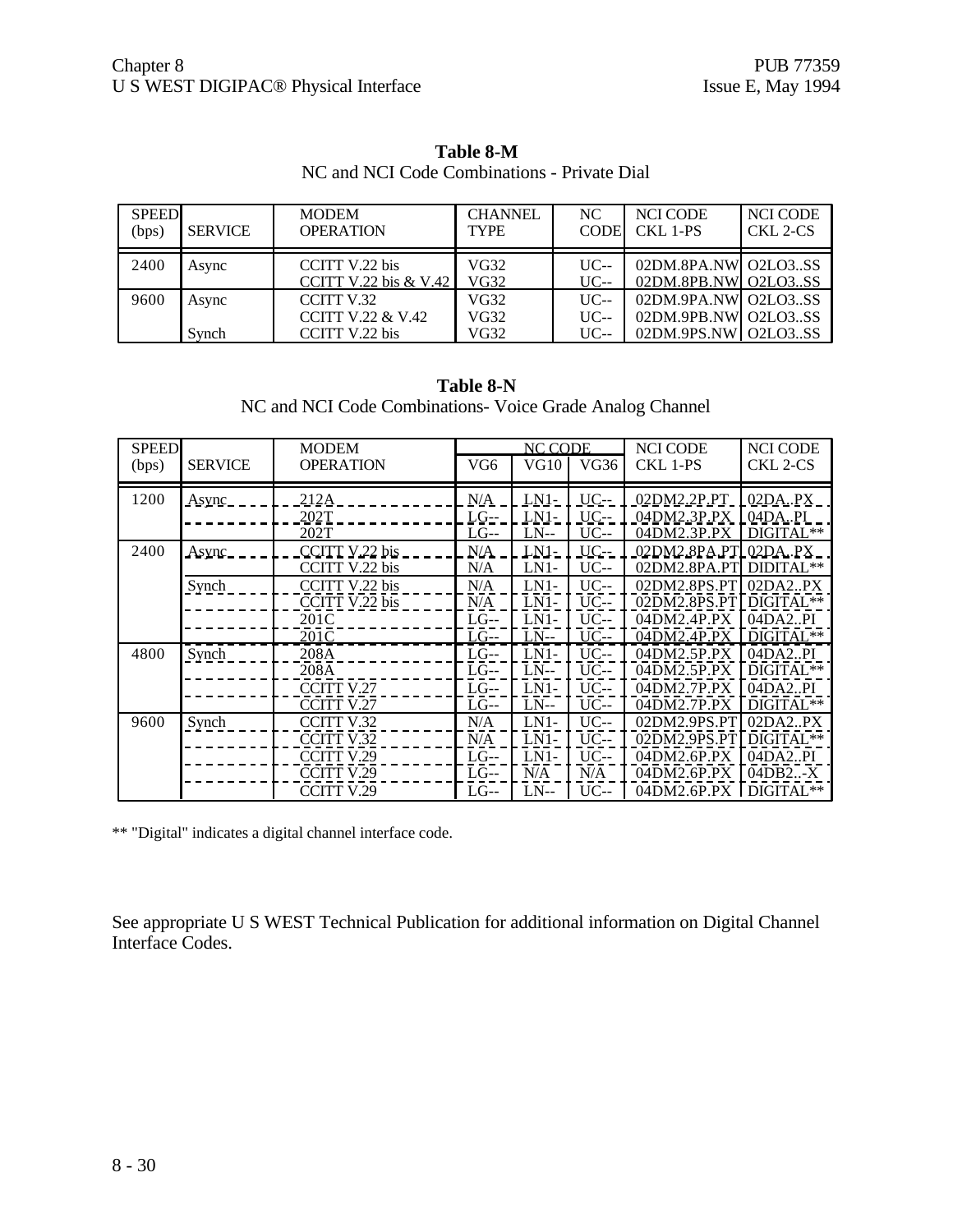| <b>SPEED</b> |                |                          | <b>ACCESS PORT</b>       | <b>NC CODE</b> |            | <b>NCI CODE</b>      | <b>NCI CODE</b>       |
|--------------|----------------|--------------------------|--------------------------|----------------|------------|----------------------|-----------------------|
| (bps)        | <b>SERVICE</b> | <b>PSSP</b>              | <b>PSN</b>               | <b>ACCESS</b>  | NON-ACCESS | CKL 1-PS             | CKL 2-CS              |
| 2400         | Synch          | <b>YES</b><br><b>YES</b> | <b>YES</b><br><b>YES</b> | $XA-P$         | $US -$     | 04DU5.24<br>04DU5.24 | 04DU5.24<br>DIGITAL** |
| 4800         | Synch          | YES<br>YES               | <b>YES</b><br>YES        | $XB-P$         | $US$ --    | 04DU5.48<br>04DU5.48 | 04DU5.48<br>DIGITAL** |
| 9600         | Synch          | YES<br><b>YES</b>        | <b>YES</b><br><b>YES</b> | $XG-P$         | $US$ --    | 04DU5.96<br>04DU5.96 | 04DU5.96<br>DIGITAL** |
| 56000        | Synch          | N <sub>O</sub><br>NO.    | <b>YES</b><br><b>YES</b> | $XH-P$         | $US-$      | 04DU5.56<br>04DU5.56 | 04DU5.56<br>DIGITAL** |

**Table 8-O** NC and NCI Code Combinations - Digital Data Channel

\*\* "Digital" indicates a digital channel interface code.

See appropriate U S WEST Technical Publication for additional information on Digital Channel Interface Codes.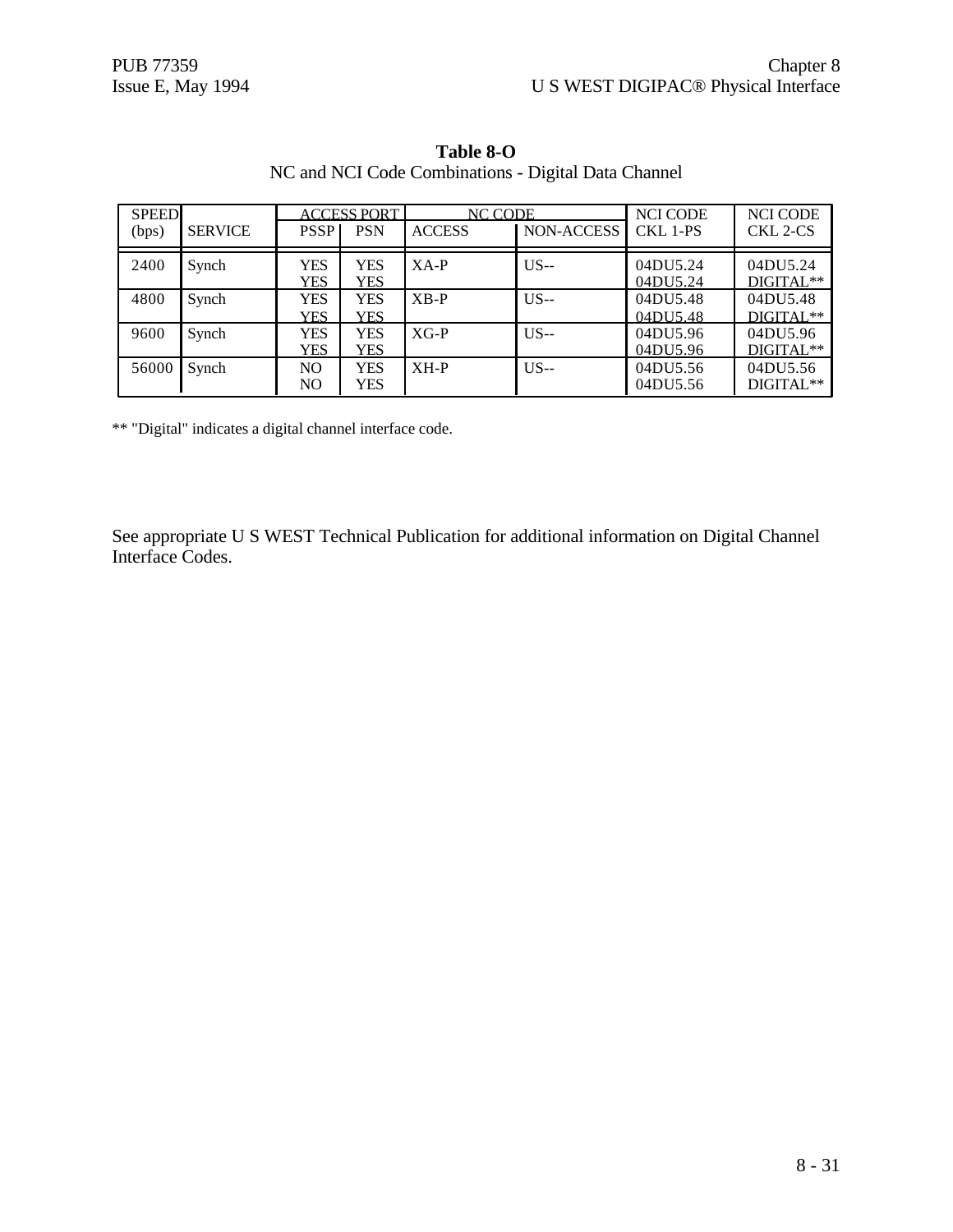## **CONTENTS**

#### **Chapter and Section** Page 9. 9.1 9.2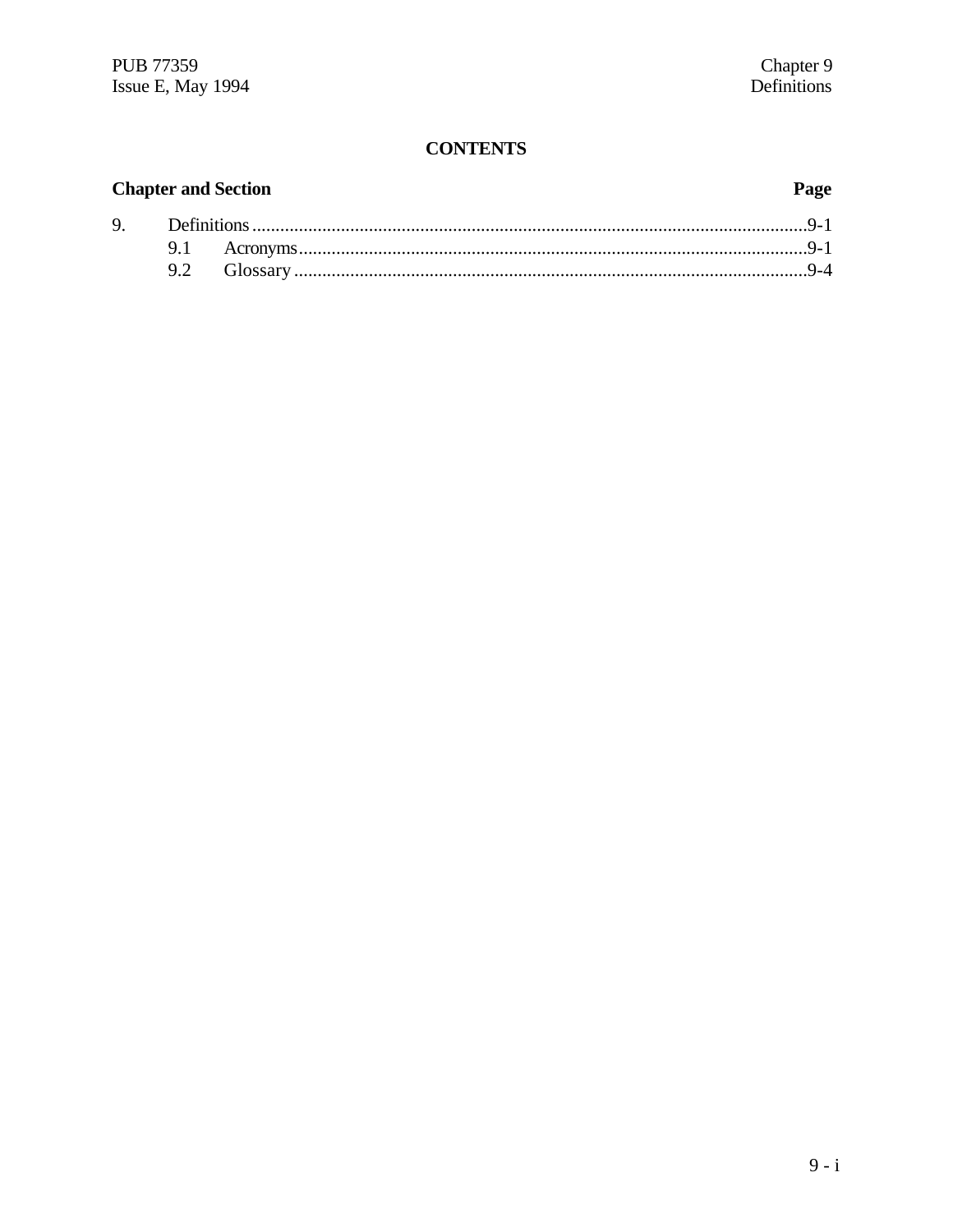PUB 77359 Chapter 9 Issue E, May 1994 **Definitions** 

# **9. Definitions**

# **9.1 Acronyms**

| AC                          | <b>Access Concentrator</b>                                   |
|-----------------------------|--------------------------------------------------------------|
| <b>AMA</b>                  | <b>Automatic Message Accounting</b>                          |
| <b>ANSI</b>                 | <b>American National Standards Institute</b>                 |
| <b>ASCII</b>                | American Standard Code for Information Interchange           |
| <b>BCD</b>                  | <b>Binary Coded Decimal</b>                                  |
| <b>BOC</b>                  | <b>Bell Operating Company</b>                                |
| bps                         | <b>Bits per Second</b>                                       |
| <b>CCA</b>                  | Credit Card Association (CCA)                                |
| <b>CCITT</b>                | International Telegraph and Telephone Consultative Committee |
| CO                          | <b>Central Office</b>                                        |
| <b>CPE</b>                  | <b>Customer Provided Equipment</b>                           |
| <b>CSU</b>                  | <b>Channel Service Unit</b>                                  |
| $\ensuremath{\mathrm{CUD}}$ | Call User Data                                               |
| <b>CUG</b>                  | Closed User Group                                            |
| <b>DCE</b>                  | Data Circuit-Terminating Equipment                           |
| <b>DDD</b>                  | <b>Direct Distance Dialing</b>                               |
| <b>DDS</b>                  | Digital Data System                                          |
| <b>DISC</b>                 | Disconnect                                                   |
| DM                          | Disconnect Mode                                              |
| <b>DNIC</b>                 | Data Network Identification Code                             |
| <b>DNPA</b>                 | Data Numbering Plan Area                                     |
| <b>DOV</b>                  | Data Over Voice                                              |
| <b>DSU</b>                  | Data Service Unit                                            |
| <b>DSP</b>                  | Display System Protocol                                      |
| <b>DTE</b>                  | Data Terminal Equipment                                      |
| <b>DVM</b>                  | Data/Voice Multiplexer                                       |
| <b>EIA</b>                  | <b>Electronic Industries Association</b>                     |
| F                           | Final bit                                                    |
| <b>FCS</b>                  | <b>Frame Checking Sequence</b>                               |
| <b>FRMR</b>                 | Frame Reject                                                 |
| <b>HDLC</b>                 | High Level Data Link Control                                 |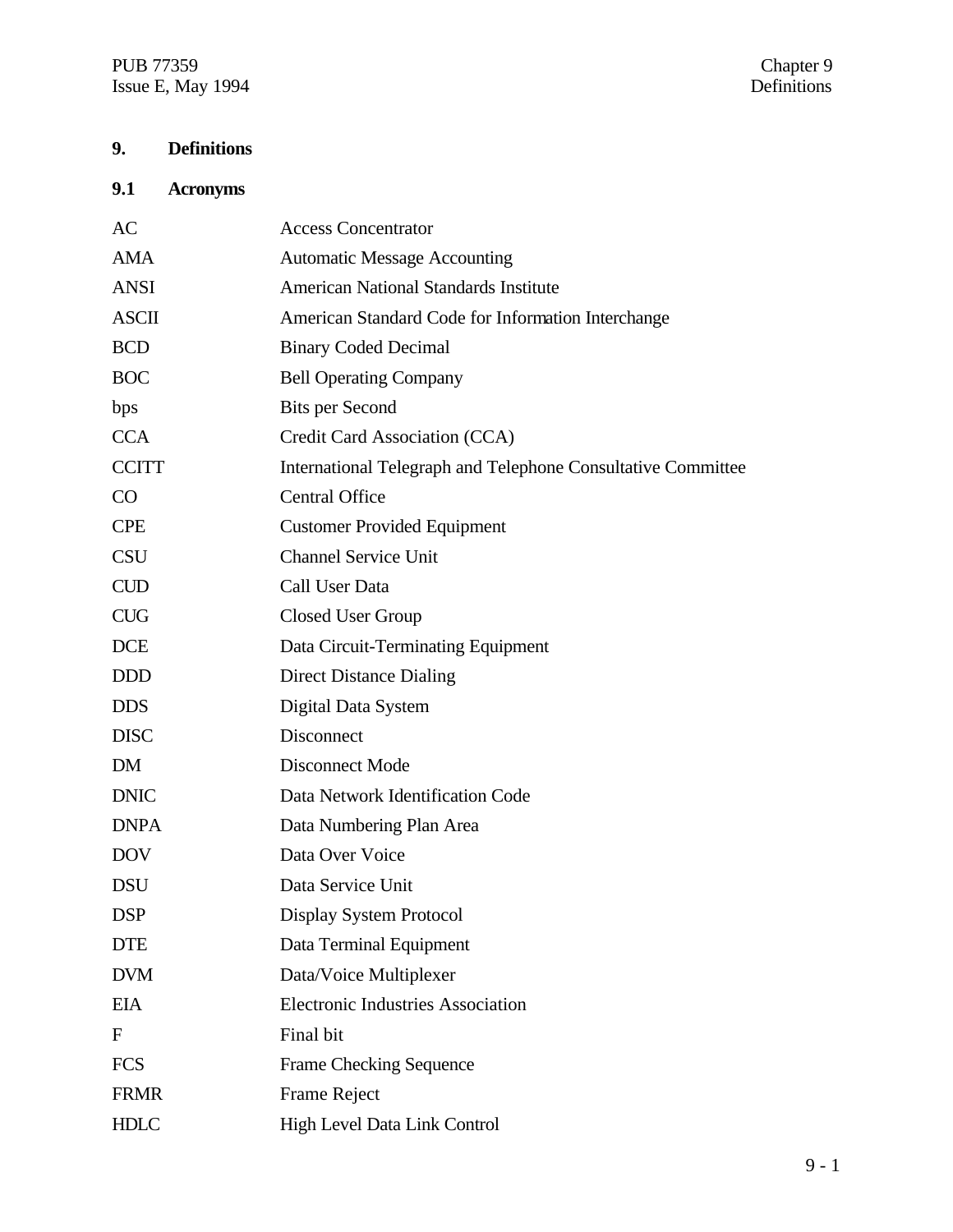| I               | Information                                         |
|-----------------|-----------------------------------------------------|
| IA <sub>5</sub> | International Alphabet No. 5                        |
| IC              | <b>Interexchange Carrier</b>                        |
| <b>INIC</b>     | <b>ISDN Network Identifier Code</b>                 |
| <b>ISDN</b>     | <b>Integrated Services Digital Network</b>          |
| <b>ISO</b>      | <b>International Standards Organization</b>         |
| <b>ISP</b>      | <b>Information Service Provider</b>                 |
| Kbps            | Kilobits per second                                 |
| LAPB            | <b>Link Access Procedure Balanced</b>               |
| <b>LATA</b>     | <b>Local Access and Transport Area</b>              |
| LC              | Logical Channel                                     |
| <b>LCN</b>      | <b>Logical Channel Number</b>                       |
| <b>LRC</b>      | <b>Logical Channel Number</b>                       |
| <b>MLHG</b>     | Multi-line Hunt Group                               |
| <b>MNP®</b>     | <b>Microcom Networking Protocol</b>                 |
| <b>MTCE</b>     | Maintenance                                         |
| <b>NPA</b>      | Numbering Plan Area                                 |
| N(R)            | Receive Sequence Number                             |
| N(S)            | Send Sequence Number                                |
| <b>NTN</b>      | <b>Network Terminal Number</b>                      |
| <b>NUI</b>      | Network User Identification                         |
| <b>OOS</b>      | Out of Service                                      |
| <b>OSI</b>      | Open Systems Interconnection                        |
| <b>OTC</b>      | <b>Operating Telephone Company</b>                  |
| P               | Poll                                                |
| <b>PAD</b>      | Packet Assembler/Disassembler                       |
| <b>PDN</b>      | <b>Public Data Network</b>                          |
| PHF             | <b>Packet Handler Function</b>                      |
| <b>POS</b>      | Point-Of-Sale                                       |
| <b>PPSN</b>     | <b>Public Packet Switching Network</b>              |
| <b>PPSNGR</b>   | Public Packet Switching Network Generic Requirement |
|                 |                                                     |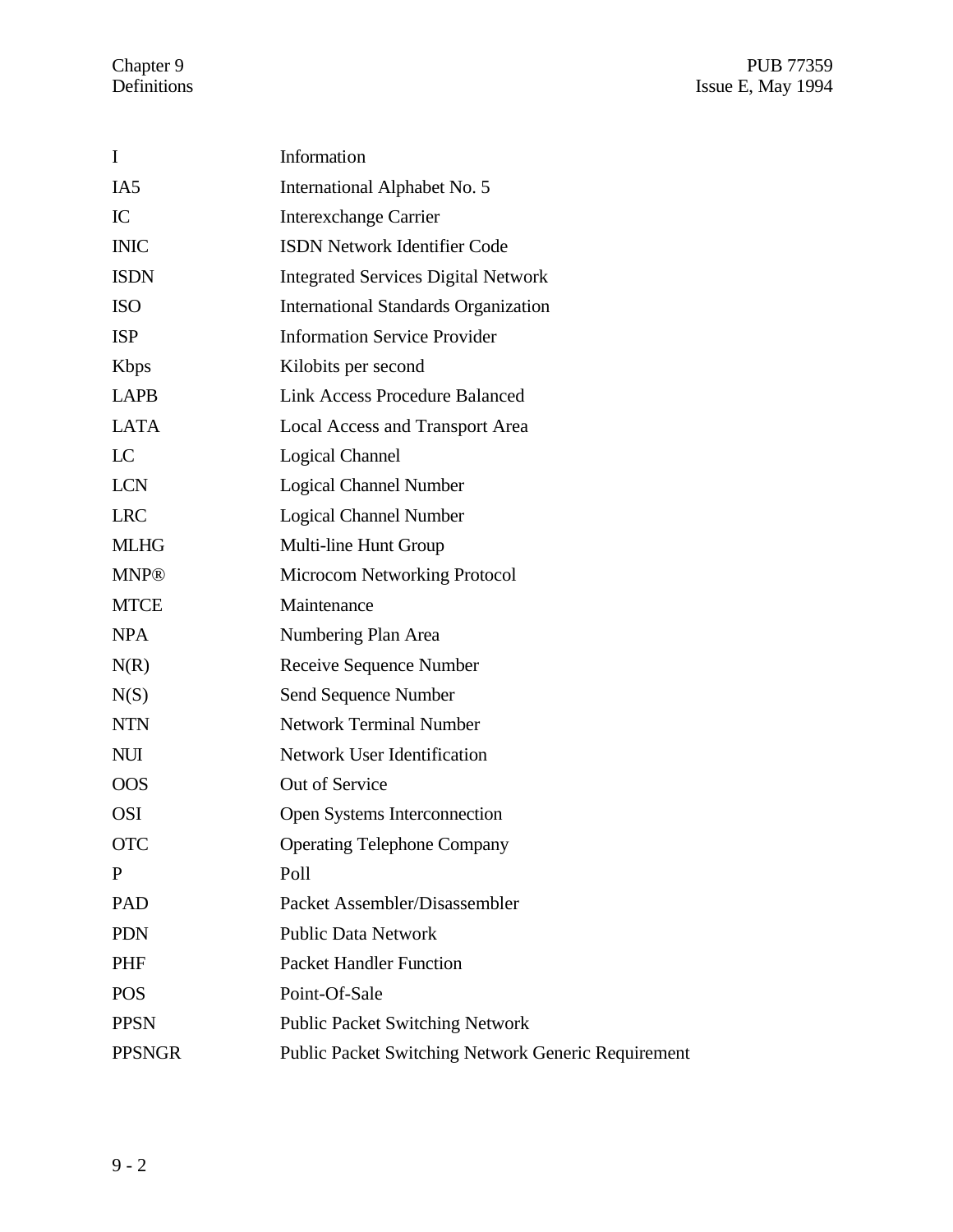| <b>PS</b>    | Packet Switch                              |
|--------------|--------------------------------------------|
| <b>PSDN</b>  | Packet Switched Data Network               |
| <b>PSPDN</b> | Packet Switched Public Data Network        |
| <b>PSTN</b>  | Public Switched Telephone Network          |
| <b>PVC</b>   | <b>Permanent Virtual Circuit</b>           |
| RC           | <b>Recent Change</b>                       |
| <b>RCVS</b>  | <b>Recent Change and Verify Subsystem</b>  |
| <b>REJ</b>   | Reject                                     |
| <b>RES</b>   | Reset                                      |
| <b>RNR</b>   | <b>Receive Not Ready</b>                   |
| <b>RPOA</b>  | Recognized Private Operating Agency        |
| <b>RR</b>    | Receive Ready (packets or frames)          |
| <b>SABM</b>  | <b>Set Asynchronous Balanced Mode</b>      |
| <b>SABME</b> | Set Asynchronous Balanced Mode Extended    |
| <b>STE</b>   | <b>Signalling Terminal Equipment</b>       |
| <b>SVC</b>   | <b>Switched Virtual Calls</b>              |
| <b>UA</b>    | Unnumbered Acknowledgment                  |
| <b>USTA</b>  | <b>United States Telephone Association</b> |
| <b>VC</b>    | Virtual Call                               |
| V(R)         | <b>Receive State Variable</b>              |
| V(S)         | <b>Send State Variable</b>                 |
| <b>XID</b>   | <b>Exchange Identification</b>             |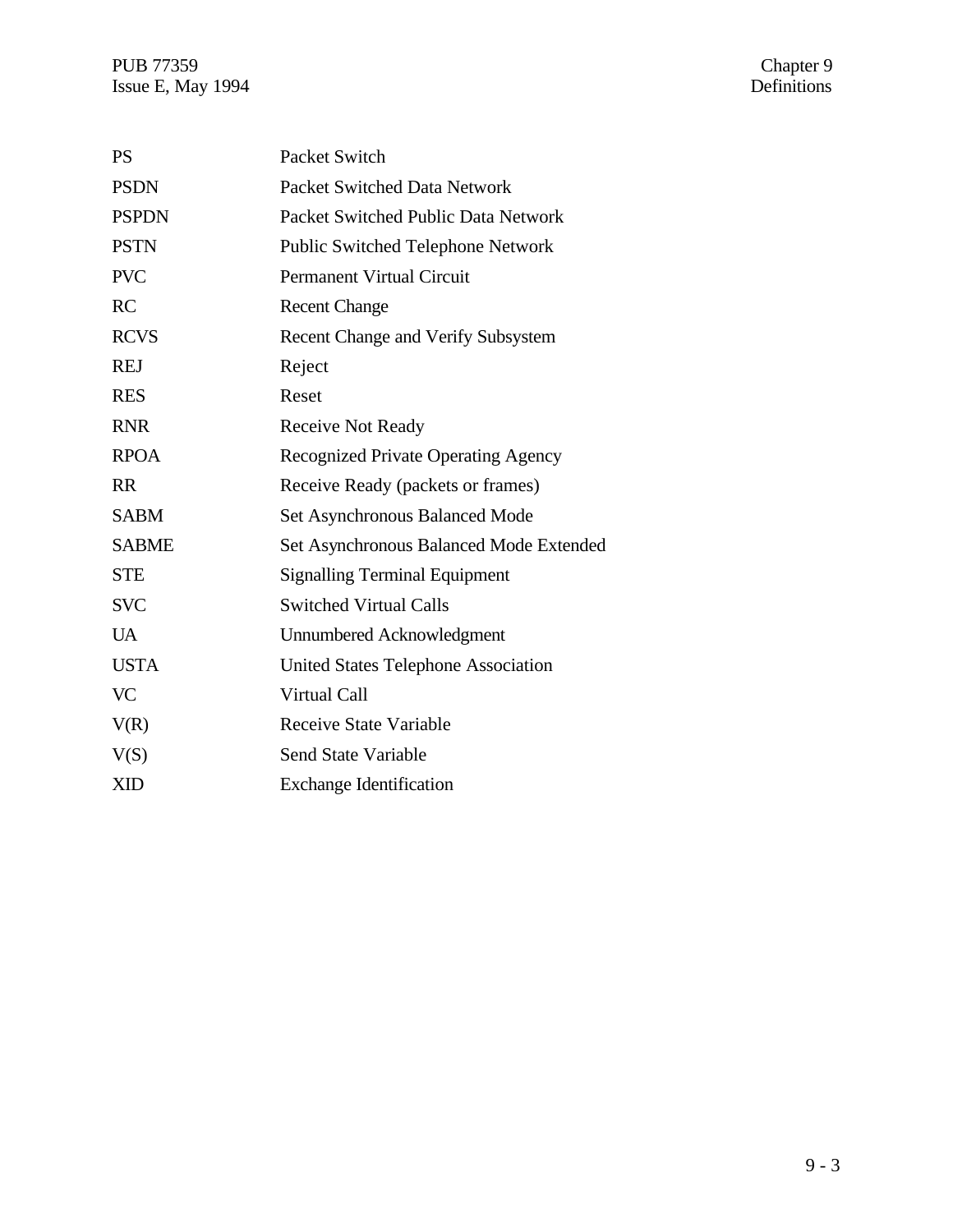#### **9.2 Glossary**

#### **Asynchronous Transmission**

Data transmission in which the time of occurrence of a specified significant instant in each byte, character, word, block or other unit of data (usually the leading edge of a start signal) is arbitrary, and occurs without necessarily being dependent on preceding signals on the channel.

#### **Baud**

Denotes a unit of signaling speed. It is the reciprocal of the time duration in seconds of the shortest signal element (mark or space) within a code signal. The rates specified are the number of signal elements per second.

#### **Bit**

An abbreviation of binary digit; one of the members of a set of two in the binary numeration system, e.g., either of the digits 0 or 1. Also, a unit of information; one bit of information is sufficient to specify one of two equally like possibilities, usually meaning yes or no.

#### **Bits Per Second (BPS)**

Unit of data transmission rate (see baud).

#### **Carrier Detect (DCD)**

See Received Line Signal Detector.

#### **Character**

Letter, numeral, punctuation, control figure or any other symbol contained in a message.

#### **Clear To Send (CTS)**

An EIA-232 interface control signal that indicates to the DTE whether or not the modem is ready to transmit data.

#### **Conditioning**

Denotes an enhancement to the transmission performance of a voiceband channel. Parameter(s) affected are attenuation distortion, envelope delay, distortion and noise.

#### **Consultative Committee International Telephone and Telegraph (CCITT)**

An international association that sets international telecommunications standards.

#### **Data Communications Equipment (DCE)**

The equipment that provides the functions required to establish, maintain and terminate data transmission connection; e.g., a modem, as well as the signal conversion, and coding required for communications between data terminal equipment and data circuit.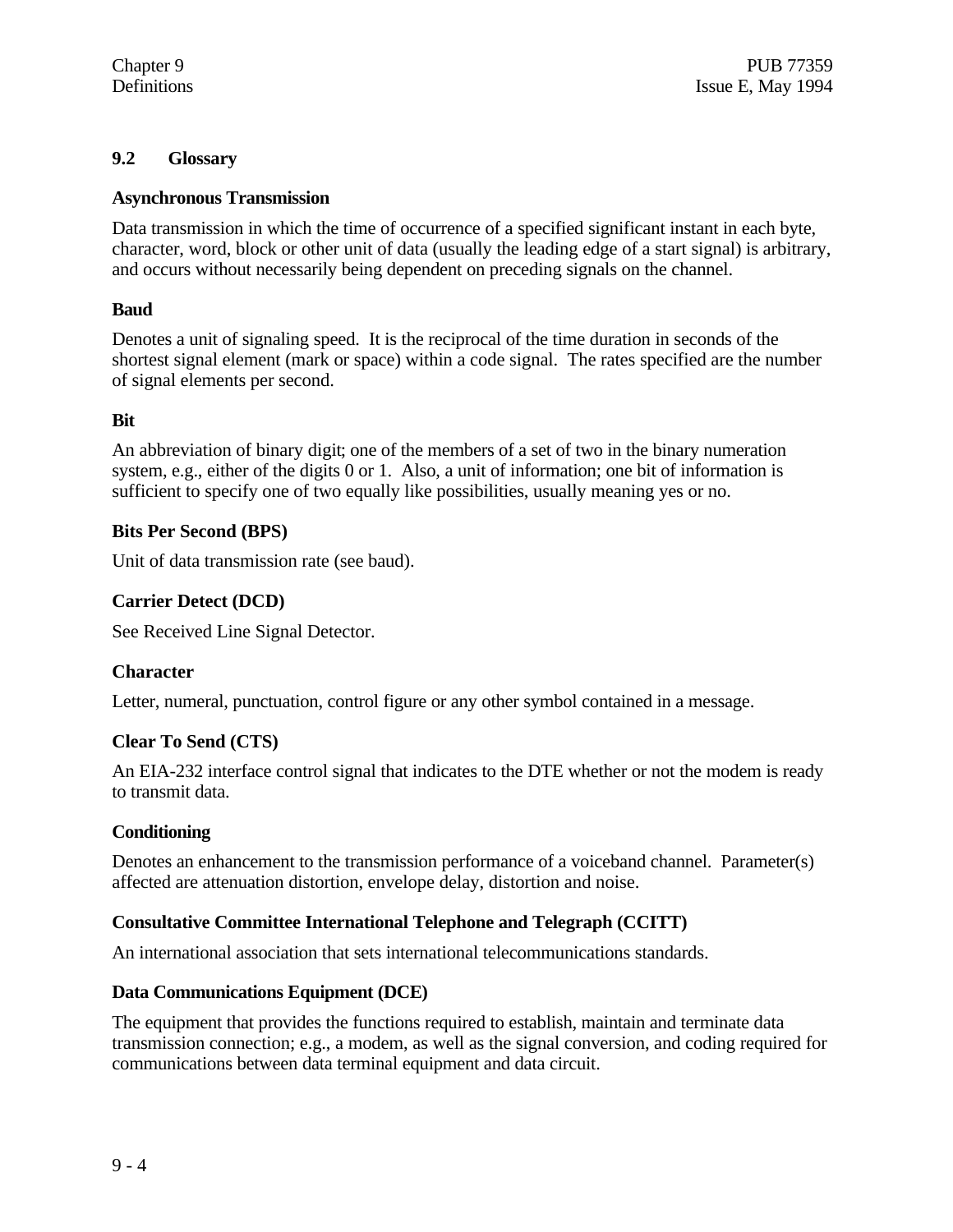## **Data Set Ready (DSR)**

An EIA-232 interface control signal that indicates to the DTE the status of the local modem; e.g., modem is connected to communications channel and is not in the test or dial mode.

### **Data Terminal Equipment (DTE)**

Customer owned equipment used to transmit and receive data.

#### **Data Terminal Ready (DTR)**

An EIA-232 interface control signal that indicates to the modem the DTE is ready to transmit or receive data.

#### **Dial Access**

Access to the packet switch is via the voice Public Switched Network.

#### **Digital Service Unit (DSU)**

A DCE device that converts EIA-232-D or CCITT V.35 signals (from the packet switch) to baseband bipolar line signals suitable for transmission over a telephone channel.

#### **Direct Access**

Access to the packet switch is via a dedicated channel between the End-User and the packet switch.

#### **Full Duplex**

Simultaneous transmission in both directions between two points.

#### **Half Duplex**

Data transmission in either direction, but not simultaneously.

#### **Line**

The transport facility (cable pair or carrier) between the Central Office and Network Channel **Interface** 

#### **Link Access Procedure For Modems (LAP-M)**

An error correction procedure defined in CCITT Recommendation V.42-1988.

#### **Loopback**

A test procedure that causes a received signal to be returned to the source.

#### **Modem**

A DCE device that converts EIA-232-D or CCITT V.35 signals (from the packet switch) to voiceband signals suitable for transmission over a telephone channel.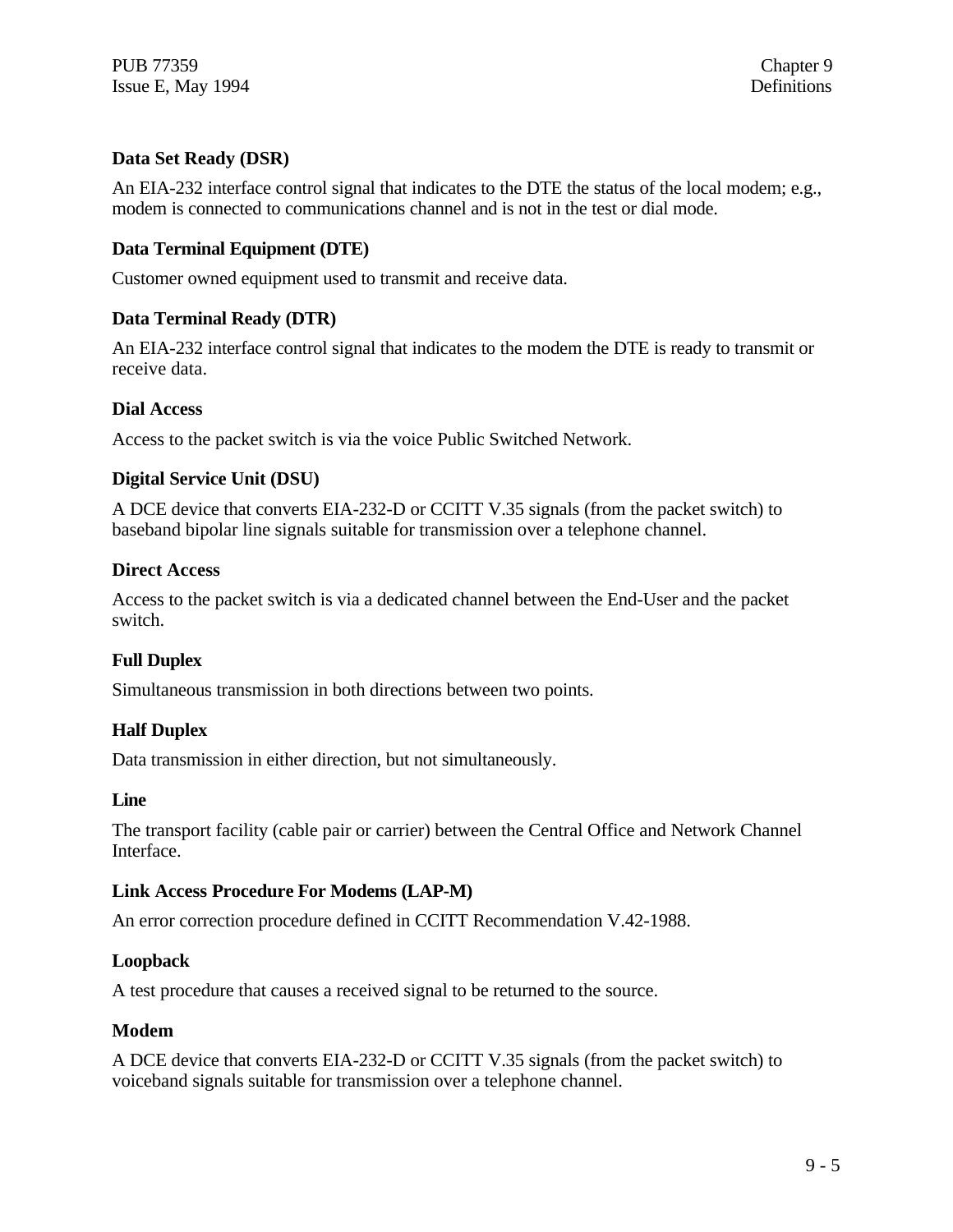### **Port**

An EIA-232 or CCITT V.35 I/O interface of a packet switch, computer or modem.

### **Received Line Signal Detector**

An EIA-232 interface control signal that indicates to an attached DTE device that the modem is receiving a signal from a remote modem.

### **Request to Send (RTS)**

An EIA-232 interface control signal that indicates the DTE has data to transmit and conditions the modem for data transmission.

#### **Ring Indicator**

An EIA-232 control interface signal which indicates to the DTE that a ringing signal is being received on the communications channel.

#### **Start Bit**

In asynchronous transmission, the first bit in each character, normally a space, which prepares the receiving equipment for the reception and registration of the character.

#### **Stop Bit**

In asynchronous transmission, the last bit, used to indicate the end of a character, normally a mark condition, which serves to return the line to its idle or rest state.

#### **Switch Network**

Data transmission and access to DIGIPAC® is via the voice Public Switched Network.

#### **Synchronous Transmission**

Transmission in which the occurrence of a specified event (e.g., byte, character, word, block or other unit of data, such as the leading edge of a start signal), occurs in a specified time relationship with a preceding signal in the channel, in accordance with a specified timing pulse, or in accordance with a specified time frame.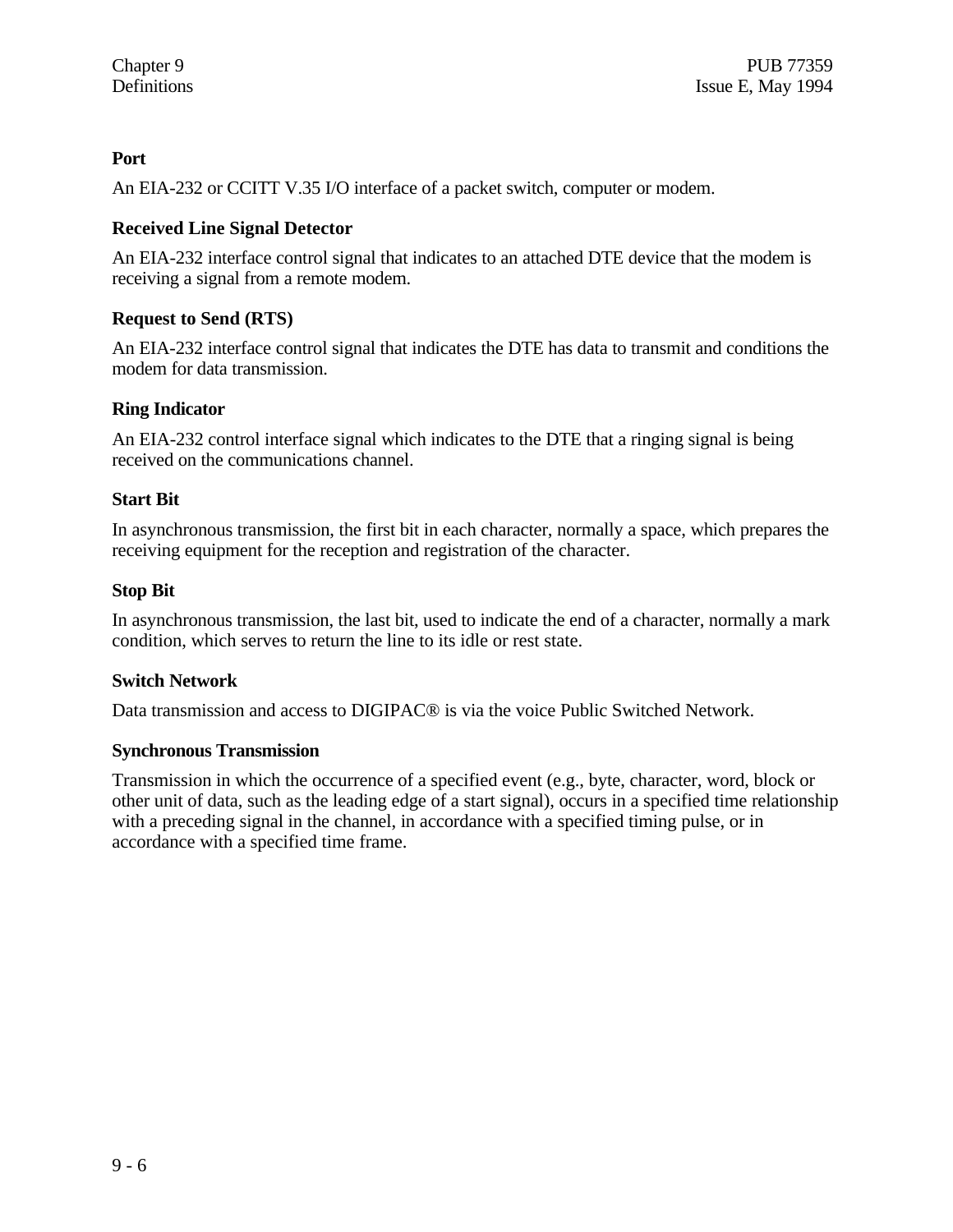# **CONTENTS**

| <b>Chapter and Section</b> |                   |                                                                  |  |
|----------------------------|-------------------|------------------------------------------------------------------|--|
| 10.                        |                   |                                                                  |  |
|                            | 10.1              |                                                                  |  |
|                            | 10.2 <sub>1</sub> |                                                                  |  |
|                            | 10.3              |                                                                  |  |
|                            | 10.4              | Consultative Committee International Telephone And Telegraph10-1 |  |
|                            | 10.5              |                                                                  |  |
|                            | 10.6              |                                                                  |  |
|                            | 10.7              |                                                                  |  |
|                            | 10.8              |                                                                  |  |
|                            | 10.9              |                                                                  |  |
|                            |                   |                                                                  |  |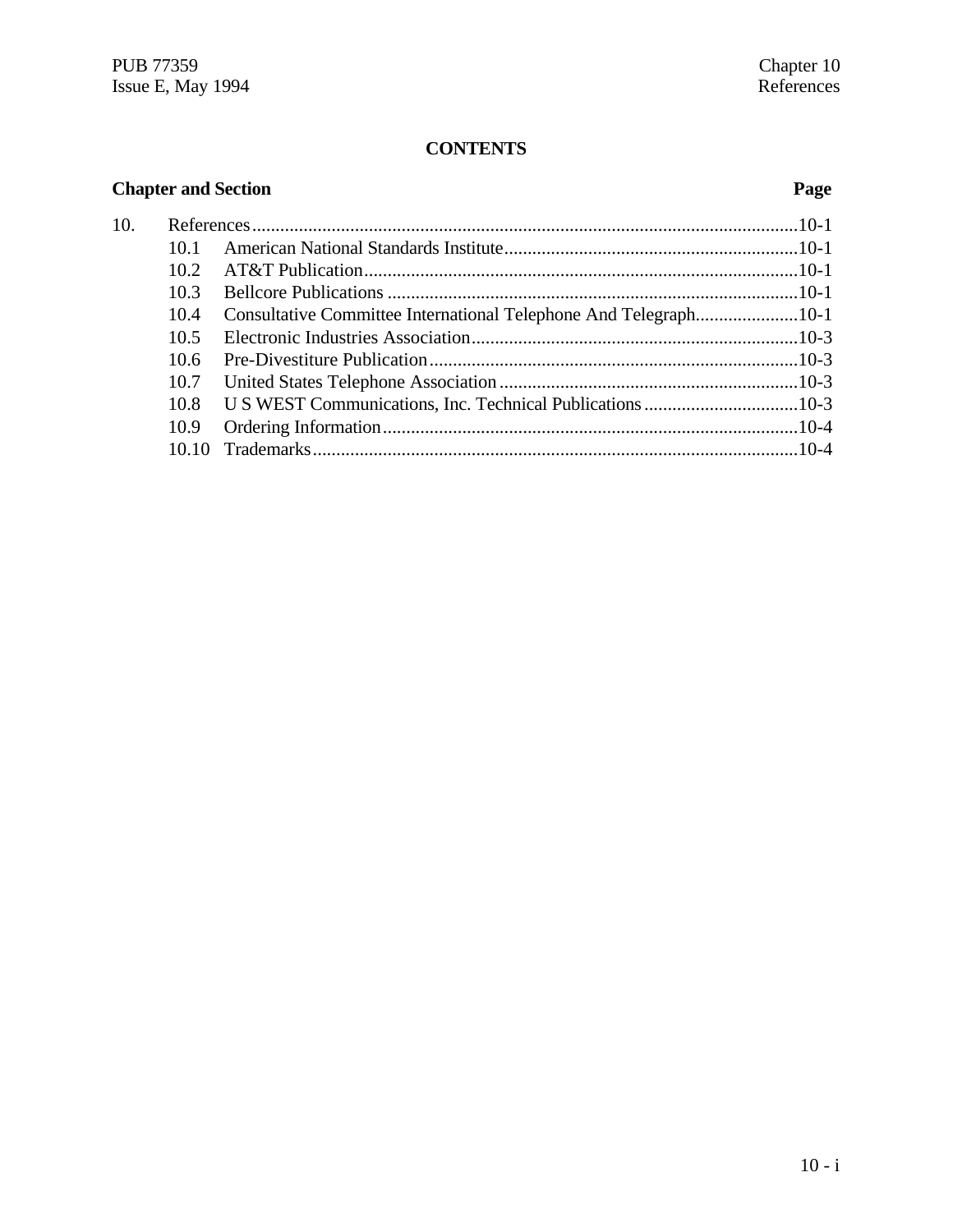# **10. References**

## **10.1 American National Standards Institute**

| ANSI X3.4 |                                                       | equipment. | Denotes the code character set to be used for the general<br>interchange of information among information-processing<br>systems, communications systems and associated                                             |
|-----------|-------------------------------------------------------|------------|--------------------------------------------------------------------------------------------------------------------------------------------------------------------------------------------------------------------|
| 10.2      | <b>AT&amp;T Publication</b>                           |            |                                                                                                                                                                                                                    |
|           | **PUB 62310                                           |            | "Digital Data System Channel Interface Specification",<br>September 1983.                                                                                                                                          |
| 10.3      | <b>Bellcore Publications</b>                          |            |                                                                                                                                                                                                                    |
|           | **TR-NPL-000011                                       |            | "Asynchronous Terminal and Host Interface<br>Specifications", Issue 1                                                                                                                                              |
|           | **TR-TSY-000301                                       | Issue 2    | "Public Packet Switched Network Generic Requirements",                                                                                                                                                             |
|           | **TR-TSY-000448                                       |            | "ISDN Routing and Digit Analysis", Issue 1, Revision 1                                                                                                                                                             |
| 10.4      |                                                       |            | <b>Consultative Committee International Telephone And Telegraph</b>                                                                                                                                                |
|           | CCITT Recommendation V.3 International Alphabet No. 5 |            |                                                                                                                                                                                                                    |
|           | <b>CCITT</b> Recommendation V.22 bis                  |            | 2400 Bits per second duplex modem using the 1988<br>frequency division technique standardized for use on the<br>general switched telephone network and on point-to-point<br>2-Wire leased telephone-type circuits. |
|           | <b>CCITT Recommendation V.24</b>                      |            | Defines physical and electrical connection between data<br>terminal equipment and data communications equipment.                                                                                                   |
|           | <b>CCITT</b> Recommendation V.26                      |            | 2400 BPS modem standardized for use on 4-Wire leased<br>telephone-type circuits.                                                                                                                                   |
|           | <b>CCITT Recommendation V.27</b>                      |            | 4800 BPS with manual equalizer standardized for use on<br>leased telephone-type circuits.                                                                                                                          |
|           | <b>CCITT Recommendation V.29</b>                      |            | 9600 BPS modem standardized for use on leased<br>telephone-type circuits.                                                                                                                                          |
|           | <b>CCITT Recommendation V.32</b>                      |            | A family of 2-Wire duplex modems operating at 1988<br>data signalling rates of up to 9600 bit/s for use on the<br>general switched telephone network and on leased<br>telephone-type circuits.                     |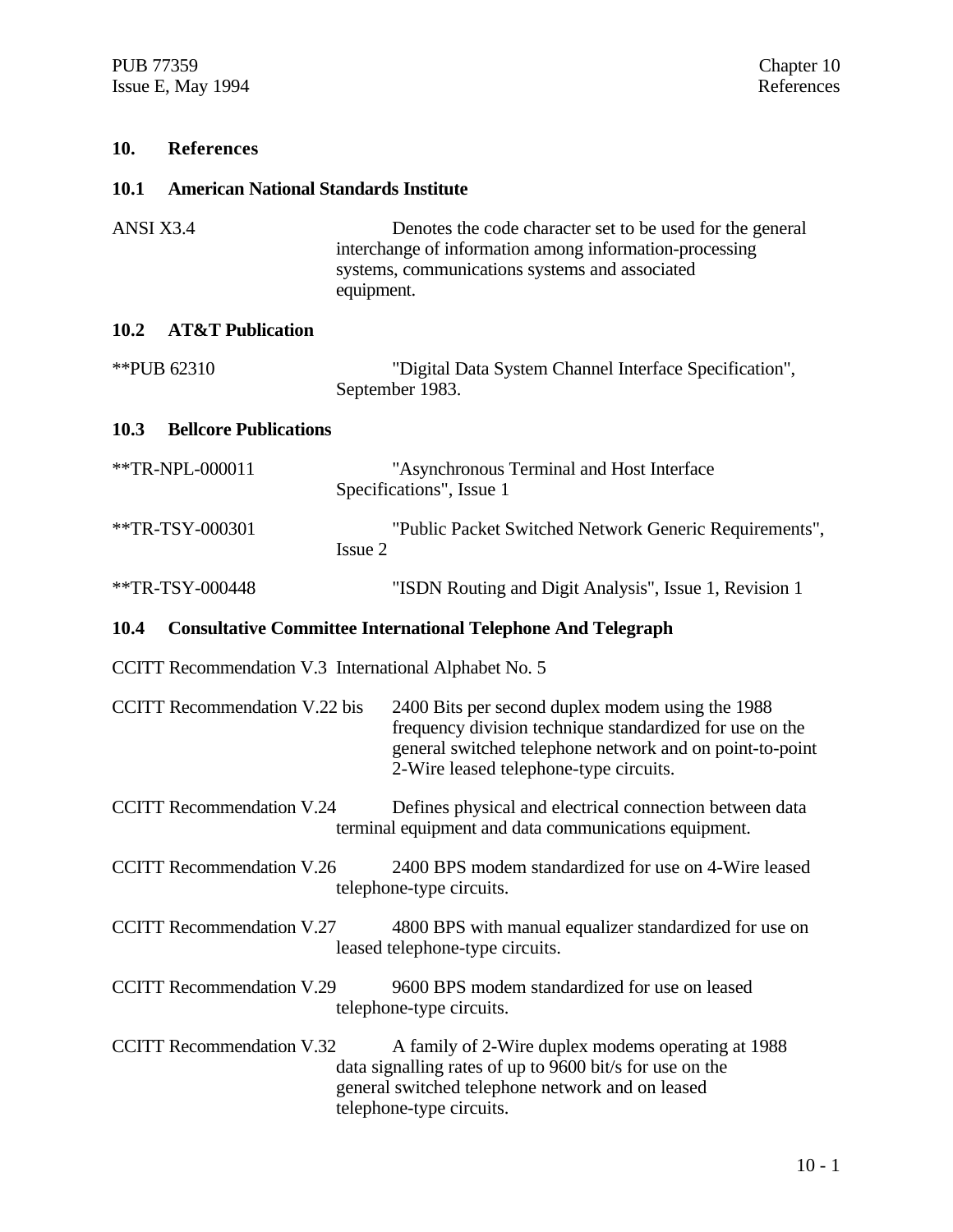| <b>CCITT Recommendation V.35</b> | Specifies a group band modem with a preferred mode for<br>48 kbps, synchronous.                                                                                                                                                                                                                                             |
|----------------------------------|-----------------------------------------------------------------------------------------------------------------------------------------------------------------------------------------------------------------------------------------------------------------------------------------------------------------------------|
| <b>CCITT Recommendation V.42</b> | Error-correction procedures for DCEs using 1988<br>Asynchronous-Synchronous conversion.                                                                                                                                                                                                                                     |
| <b>CCITT Recommendation V.54</b> | Loop back interface option associated with V.24.                                                                                                                                                                                                                                                                            |
|                                  | CCITT Recommendation X.1 International user classes of service in Public Data<br>Networks.                                                                                                                                                                                                                                  |
|                                  | CCITT Recommendation X.2 International user services and facilities in Public Data<br>Networks.                                                                                                                                                                                                                             |
|                                  | CCITT Recommendation X.3 Packet Assembly/Disassembly (PAD) facility in a Public<br>Data Network.                                                                                                                                                                                                                            |
|                                  | CCITT Recommendation X.4 General Structure of Signals of International Alphabet No.<br>5 Code for data transmission over Public Data Networks.                                                                                                                                                                              |
| <b>CCITT Recommendation X.21</b> | Use on Public Data Networks of DTEs which are designed<br>for interfacing to synchronous CCITT series V.<br>recommendation modems.                                                                                                                                                                                          |
| <b>CCITT Recommendation X.25</b> | Interface between DTE and DCE for terminals operating in<br>the packet mode on Public Data Networks.                                                                                                                                                                                                                        |
| <b>CCITT Recommendation X.28</b> | DTE/DEC Interface for start-stop mode data terminal<br>equipment accessing the PAD facility in a Public Data<br>Network situated in the same country.                                                                                                                                                                       |
| <b>CCITT Recommendation X.29</b> | Procedures for the exchange of control information and<br>user data between a PAD facility and a packet mode DTE<br>or another PAD.                                                                                                                                                                                         |
| <b>CCITT Recommendation X.32</b> | Interface between data terminal equipment and data circuit<br>terminating equipment for terminals operating in the Packet<br>mode and accessing a packet switch Public Data Network<br>through a public switched telephone network or an<br>Integrated Services Digital Network or a circuit switch<br>Public Data Network. |
| <b>CCITT</b> Recommendation X.75 | Terminal and transit call control procedures and<br>data transfer system on international circuits between<br>packet switched data networks.                                                                                                                                                                                |
| <b>CCITT</b> Recommendation X.87 | Principles and procedures for realization of international<br>facilities and network utilities in Public Data Networks.                                                                                                                                                                                                     |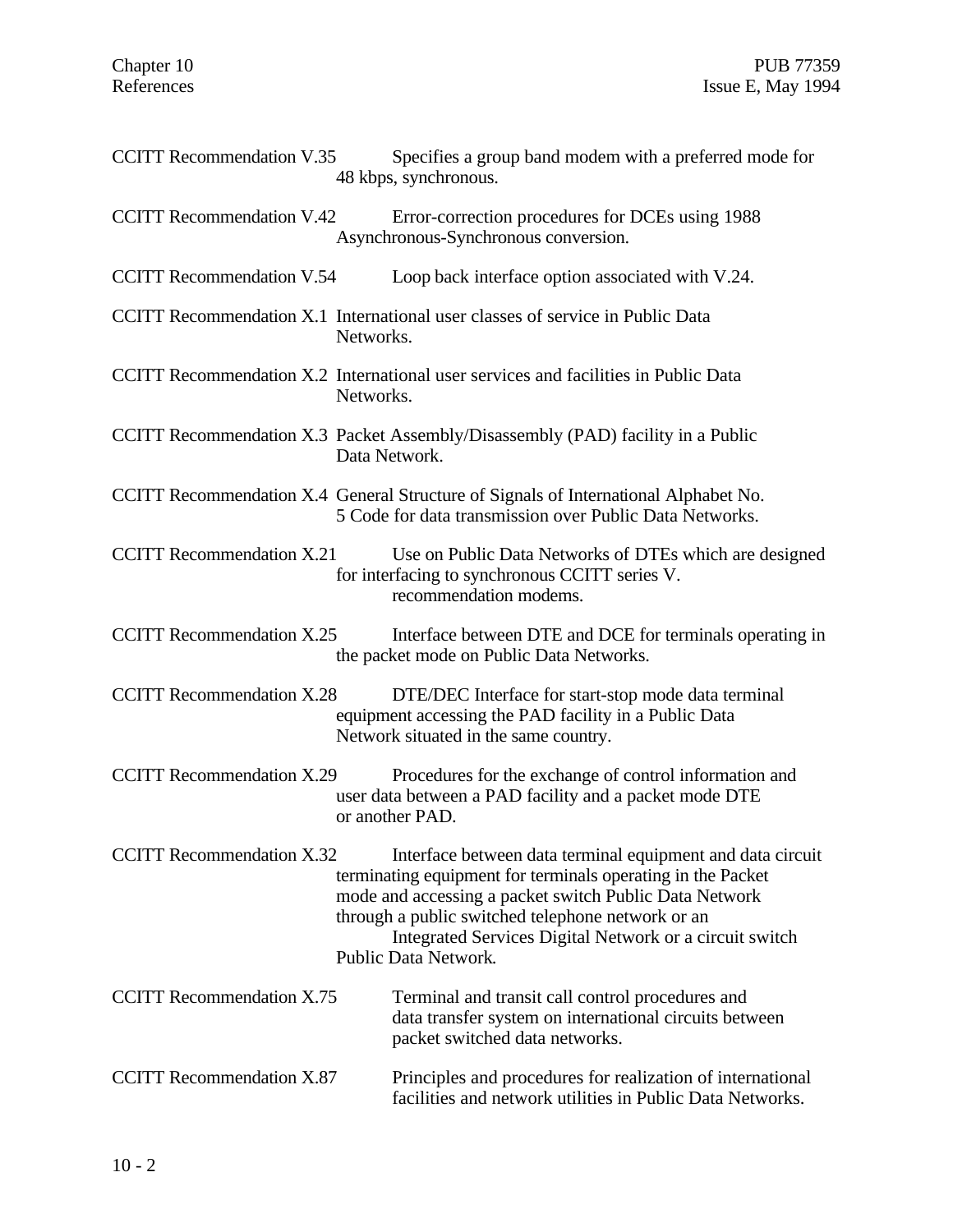|                  | <b>CCITT Recommendation X.92</b>                           | Hypothetical reference connections for public synchronous<br>data networks.                                            |  |
|------------------|------------------------------------------------------------|------------------------------------------------------------------------------------------------------------------------|--|
|                  | <b>CCITT</b> Recommendation X.96                           | Call progress signals in Public Data Networks                                                                          |  |
|                  | <b>CCITT</b> Recommendation X.110                          | Routing principles for international public data services<br>through Switched Public Data Networks of the same type.   |  |
|                  | <b>CCITT Recommendation X.121</b>                          | International numbering plan for Public Data Networks.                                                                 |  |
| 10.5             | <b>Electronic Industries Association</b>                   |                                                                                                                        |  |
|                  | <b>EIA RS-232-C</b>                                        | Defines physical and electrical connection between data<br>terminal equipment and data communications equipment.       |  |
| 10.6             | <b>Pre-Divestiture Publication</b>                         |                                                                                                                        |  |
|                  | **PUB 41021                                                | "Digital Data System - Channel Interface Specifications",<br>March 1973 and Addendum, October 1981                     |  |
| 10.7             | <b>United States Telephone Association</b>                 |                                                                                                                        |  |
|                  | ***USTA document TA20                                      | Compatibility Criteria for Data Set 212A, September 1977                                                               |  |
| 10.8             | <b>US WEST Communications, Inc. Technical Publications</b> |                                                                                                                        |  |
| <b>PUB 77331</b> |                                                            | "Digital Data Over Voice Digital Access Arrangements,<br>Network Interface Specifications", Issue B, December<br>1992. |  |
| <b>10.9</b>      | <b>Ordering Information</b>                                |                                                                                                                        |  |
|                  |                                                            | Ordering Information for Employees of U S WEST Communications, Inc.                                                    |  |
|                  |                                                            | II C WEST Business Desources Inc.                                                                                      |  |

U S WEST Business Resources, Inc. Information Resources Management (IRM) 1801 California, Room 1340 Denver, CO 80202 (303) 298-1025 or (303) 298-1778

\*\*These PUBs and TRs are available, for a fee, from:

Bellcore Customer Service 60 New England Avenue Piscataway, NJ 08854-4196 Telex: (201) 275-2090 Fax: (908) 699-0936 Telephone: (800) 521-CORE (U.S. calls only)